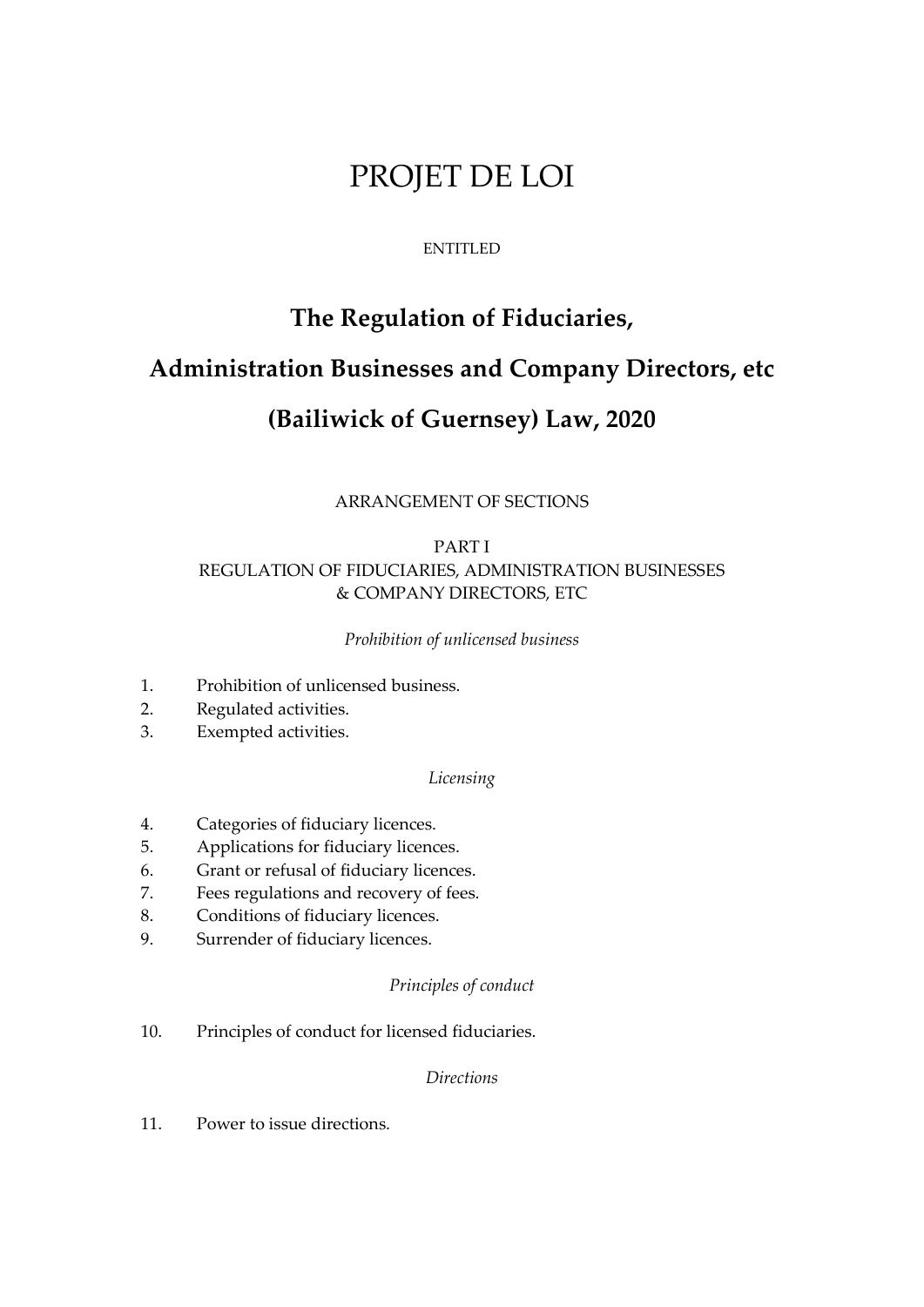# *Supervised roles*

## 12. Supervised roles.

# *Information as to fiduciaries*

13. List of, and information as to, licensed fiduciaries.

# *Notification of holding of approved and vetted supervised roles, etc and acquisition of voting power*

- 14. Notification of and objection to holders of approved supervised roles.
- 15. Notification of and objection to holders of vetted supervised roles.
- 16. Notification of change of holder of supervised role.
- 17. Notification of acquisition of significant shareholding.

#### PART II

# APPEALS, OBTAINING OF DOCUMENTS, ACCOUNTS AND OTHER SUPERVISORY REQUIREMENTS

# *Representations, notice of decisions and appeals*

- 18. Representations concerning proposed decisions of Commission.
- 19. Notice of decisions of Commission.
- 20. Disclosure of reasons for decisions of Commission.
- 21. Appeals to Royal Court against decisions of Commission.
- 22. Appeals from Royal Court to Court of Appeal.
- 23. Restriction on successive challenges.

#### *Advertising for business, etc*

24. Control of advertising.

# *Powers to obtain information and skilled persons, etc*

- 25. Persons to whom section 26 applies.
- 26. Power to require information and production of documents, etc.
- 27. Appointment of skilled persons.
- 28. Falsification, etc, of documents during investigation.
- 29. Retention of documents.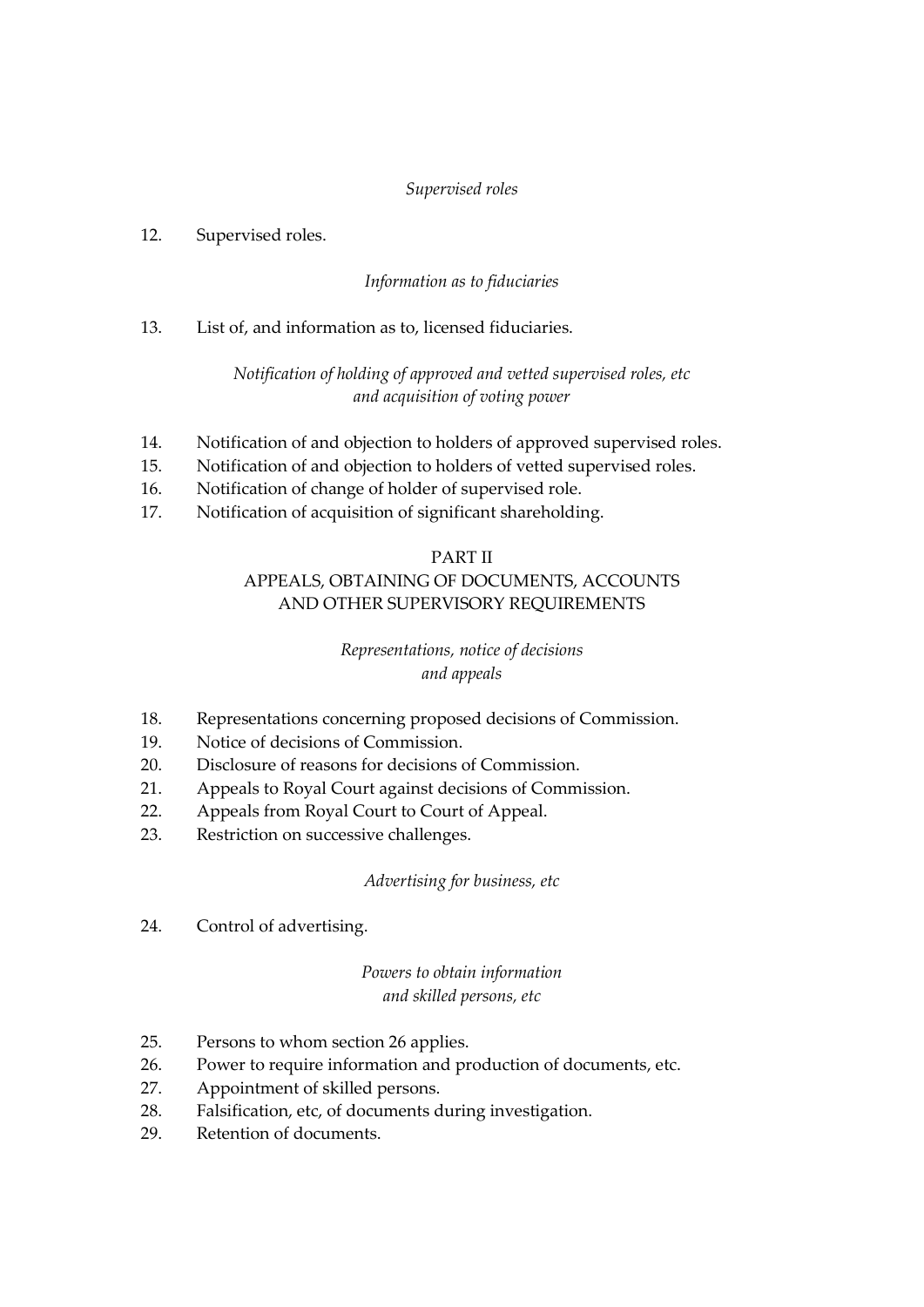#### *Accounts and auditors*

- 30. Rules as to accounts, etc.
- 31. Notification in respect of auditors.
- 32. Communications by auditors, etc, to Commission.
- 33. Power to request meetings with auditors, actuaries, etc.

#### *Making of rules, codes and guidance*

- 34. Rules of the Commission.
- 35. Particular matters that may be covered by rules.
- 36. Rules as to annual return.
- 37. Codes of practice and guidance.

#### PART III

#### DISCLOSURE OF INFORMATION

- 38. Restrictions on disclosure of information.
- 39. Cases where disclosure is permitted.
- 40. Information supplied to Commission by relevant supervisory authority.
- 41. Royal Court to take Commission's undertakings into account.

#### PART IV

#### OFFENCES AND PENALTIES

- 42. Penalties.
- 43. Criminal liability of directors, etc.
- 44. Criminal proceedings against unincorporated bodies.
- 45. Defence of due diligence.
- 46. Jurisdiction.

## PART V

# GENERAL PROVISIONS

#### *Miscellaneous*

- 47. Commission to have regard to guidance, etc, under FSC Law and other matters.
- 48. Service of notices and documents.
- 49. Documents to be submitted in electronic form and by electronic means.
- 50. Verification of information.
- 51. Evidence.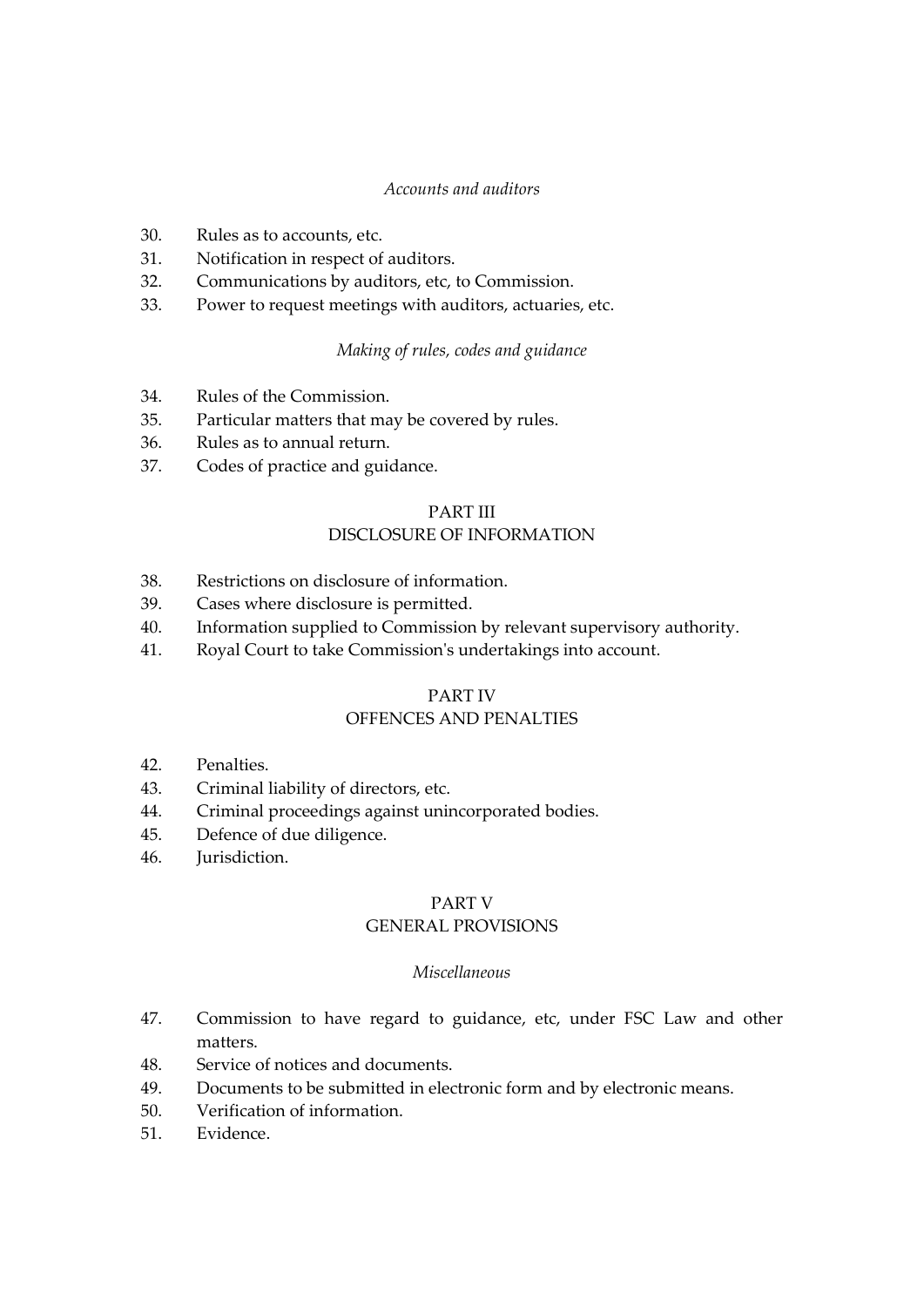#### *Liability of States, Commission, etc*

52. Exclusion of liability.

#### *Ordinances, regulations and rules, etc*

- 53. Ordinances, regulations, rules, codes and guidance, etc general.
- 54. Regulations: consultation with Committees and Commission and laying before the States.
- 55. Publication of regulations, rules, codes and guidance, etc.
- 56. Making and effect of contravention of rules.
- 57. Regulations and rules are statutory instruments.
- 58. Power to adapt rules, codes and guidance, etc, under this Law.

*Interpretation, repeals, commencement, etc*

- 59. Interpretation.
- 60. Savings and transitional provisions.
- 61. Conversion of primary fiduciary licence into secondary fiduciary licence.
- 62. Repeals.
- 63. Citation.
- 64. Commencement.

SCHEDULE 1: Minimum criteria for licensing.

SCHEDULE 2: Meaning of "holding company" and "subsidiary company".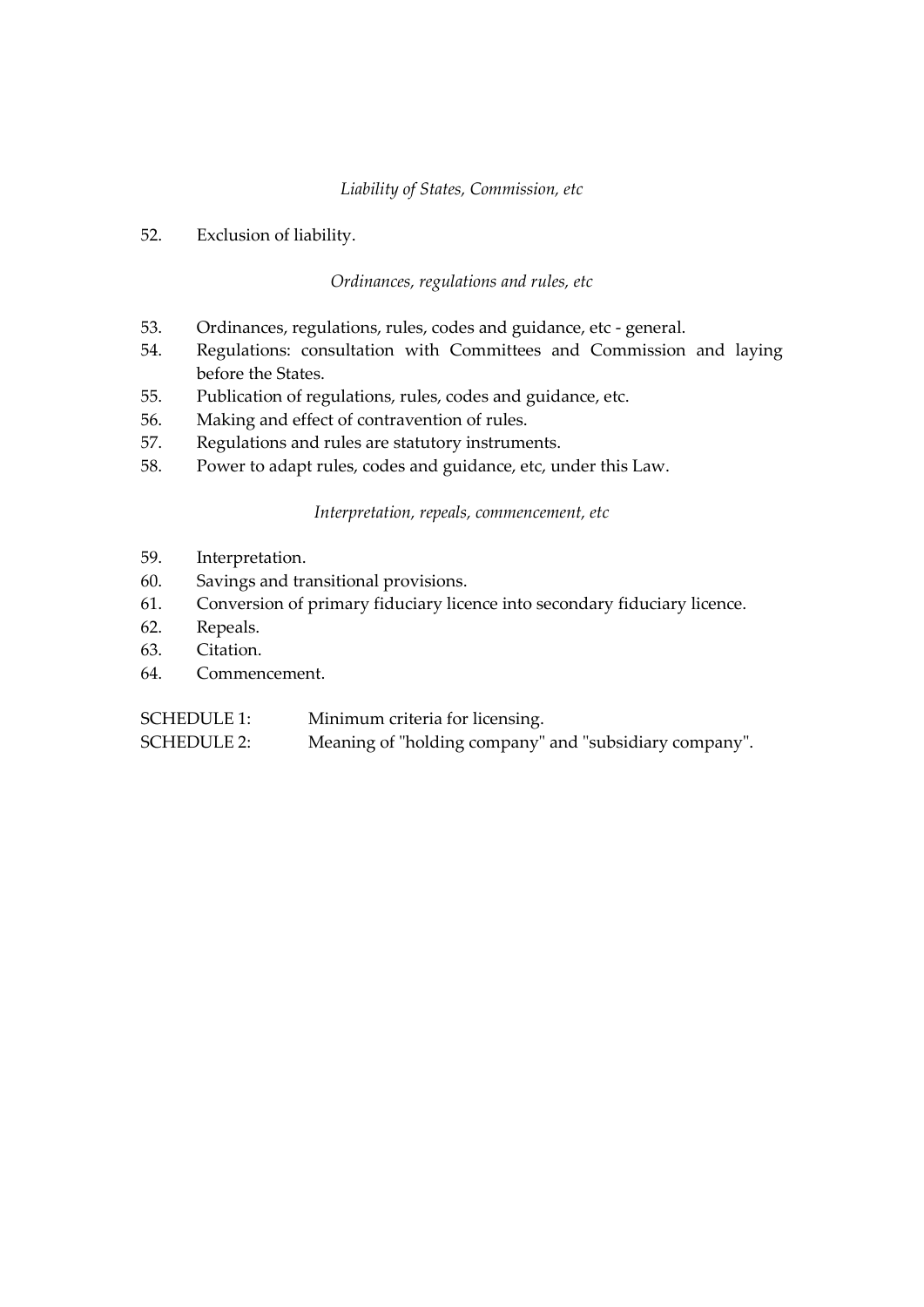# PROJET DE LOI

#### ENTITLED

# **The Regulation of Fiduciaries, Administration Businesses and Company Directors, etc (Bailiwick of Guernsey) Law, 2020**

**THE STATES,** in pursuance of their Resolutions of the 30th October, 2015**<sup>a</sup>** and the 27<sup>th</sup> November, 2015<sup>b</sup>, have approved the following provisions which, subject to the Sanction of Her Most Excellent Majesty in Council, shall have force of law in the Bailiwick of Guernsey.

# PART I

# REGULATION OF FIDUCIARIES, ADMINISTRATION BUSINESSES & COMPANY DIRECTORS, ETC

#### *Prohibition of unlicensed business*

#### **Prohibition of unlicensed business.**

1

**1.** (1) Subject to the provisions of this Law, persons other than Bailiwick bodies shall not carry on, offer to carry on, or hold themselves out as being willing to carry on, by way of business, in or from within the Bailiwick, any of the

**<sup>a</sup>** Article V of Billet d'État No. XVIII of 2015.

**<sup>b</sup>** Article VIII of Billet d'État No. XX of 2015.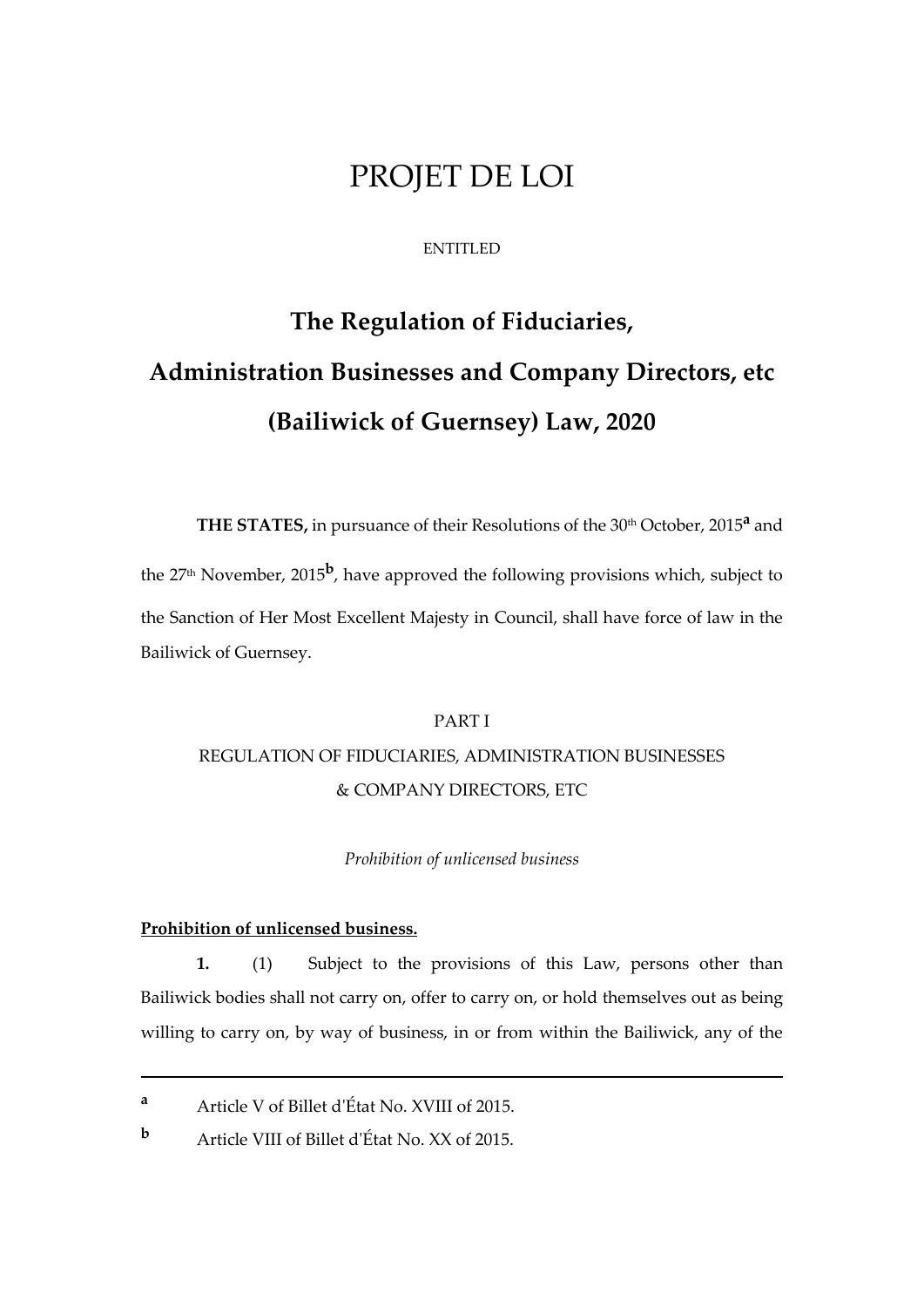activities described in section 2 ("**regulated activities**") except under the authority of and in accordance with the conditions of a licence granted by the Commission under section 6 (a "**fiduciary licence**").

(2) Subject to the provisions of this Law, a Bailiwick body shall not carry on, offer to carry on, or hold itself out as being willing to carry on, by way of business, in or from within any place whatsoever, any regulated activities except under the authority of and in accordance with the conditions of a fiduciary licence.

(3) A person who contravenes any provision of subsection (1) or (2) is guilty of an offence.

(4) The fact that a regulated activity is carried on in contravention of this section does not of itself affect any civil liability arising in respect of the carrying on of the activity.

#### **Regulated activities.**

**2.** (1) Subject to the provisions of section 3, regulated activities are the following –

- (a) the formation, management or administration of trusts, and the provision of advice in relation to the formation, management or administration of trusts, including (without limitation) –
	- (i) acting as corporate or individual trustee, enforcer or protector for trusts,
	- (ii) the provision to trusts of corporate or individual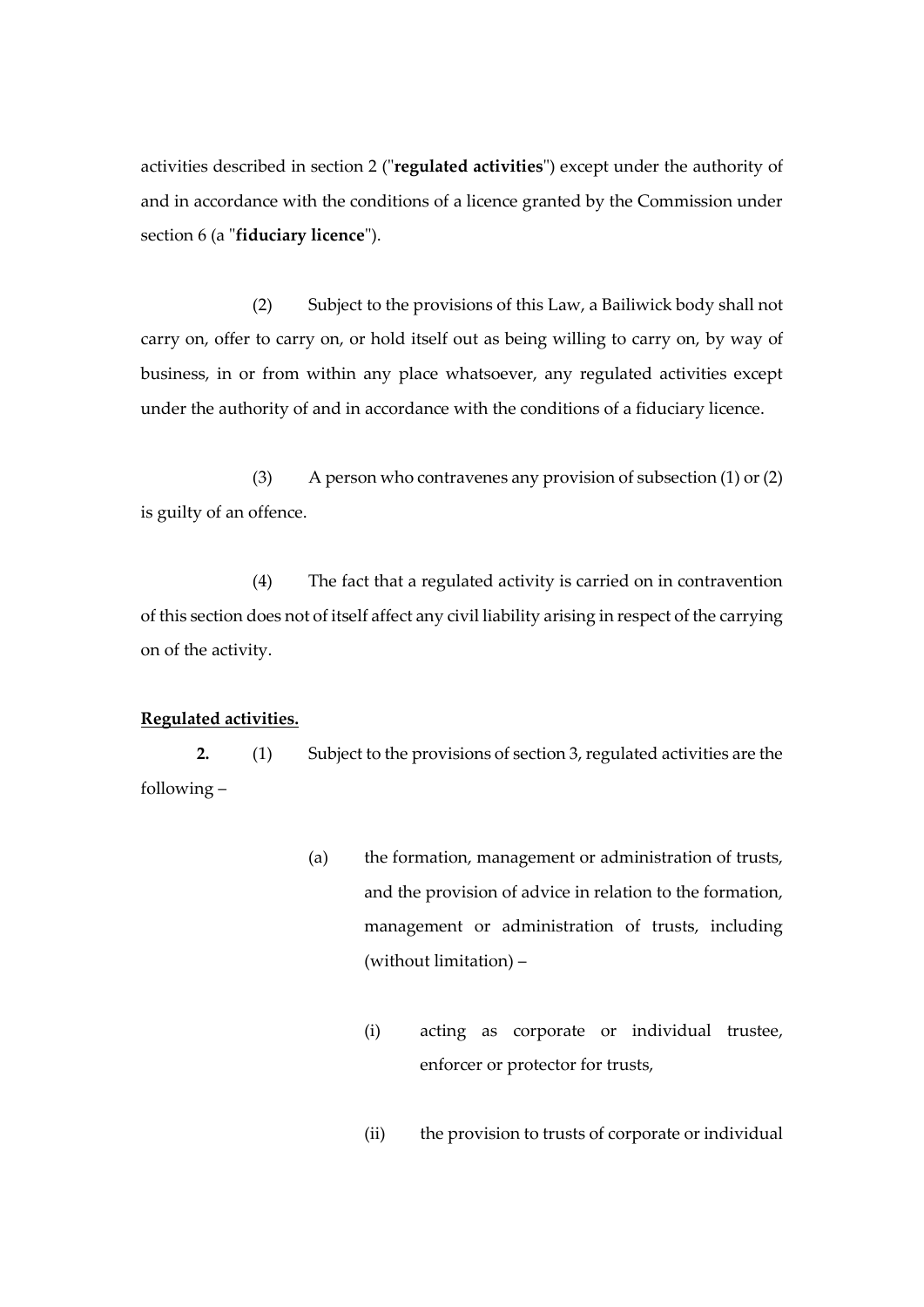trustees, enforcers or protectors,

- (b) company or corporate administration including (without limitation) –
	- (i) the formation, management or administration of companies, partnerships or other unincorporated bodies, and the provision of advice in relation to the formation, management or administration of companies, partnerships or other unincorporated bodies, whether incorporated or established in or under the laws of the Bailiwick or elsewhere,
	- (ii) the provision to any such companies, partnerships or other unincorporated bodies of –
		- (A) corporate or individual directors, partners or, in the case of a limited liability partnership, members,
		- (B) individuals or companies to act as company or corporate secretary or in any other capacity as officer of a company, partnership or other unincorporated body other than a director or other role referred to in item (A),

(C) nominee services, including (without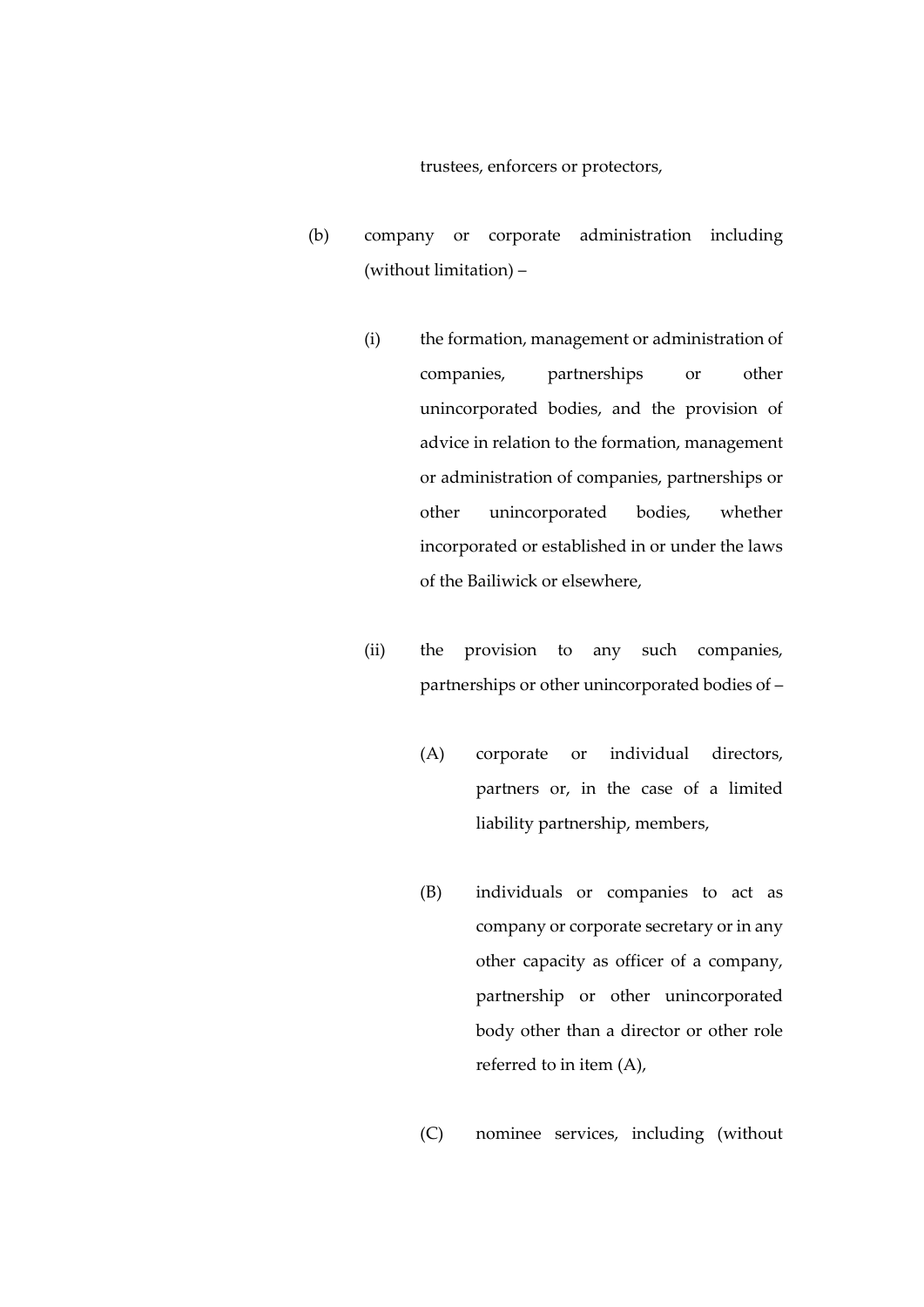limitation) acting as or providing nominee shareholders,

- (D) registered offices or accommodation addresses (the expression **"address"** in this subparagraph including any postal, telecommunication or electronic address),
- (iii) acting as director of any company or unincorporated body, or as partner of any partnership, or as member of any limited liability partnership, whether incorporated, registered or established in or under the laws of the Bailiwick or elsewhere,
- (c) the provision of executorship services including (without limitation) acting as, or accepting an appointment made by will as, an executor of a will or administrator of an estate,
- (d) the formation, management or administration of foundations, and the provision of advice in relation to the formation, management or administration of foundations, including (without limitation) –
	- (i) acting as corporate or individual foundation official,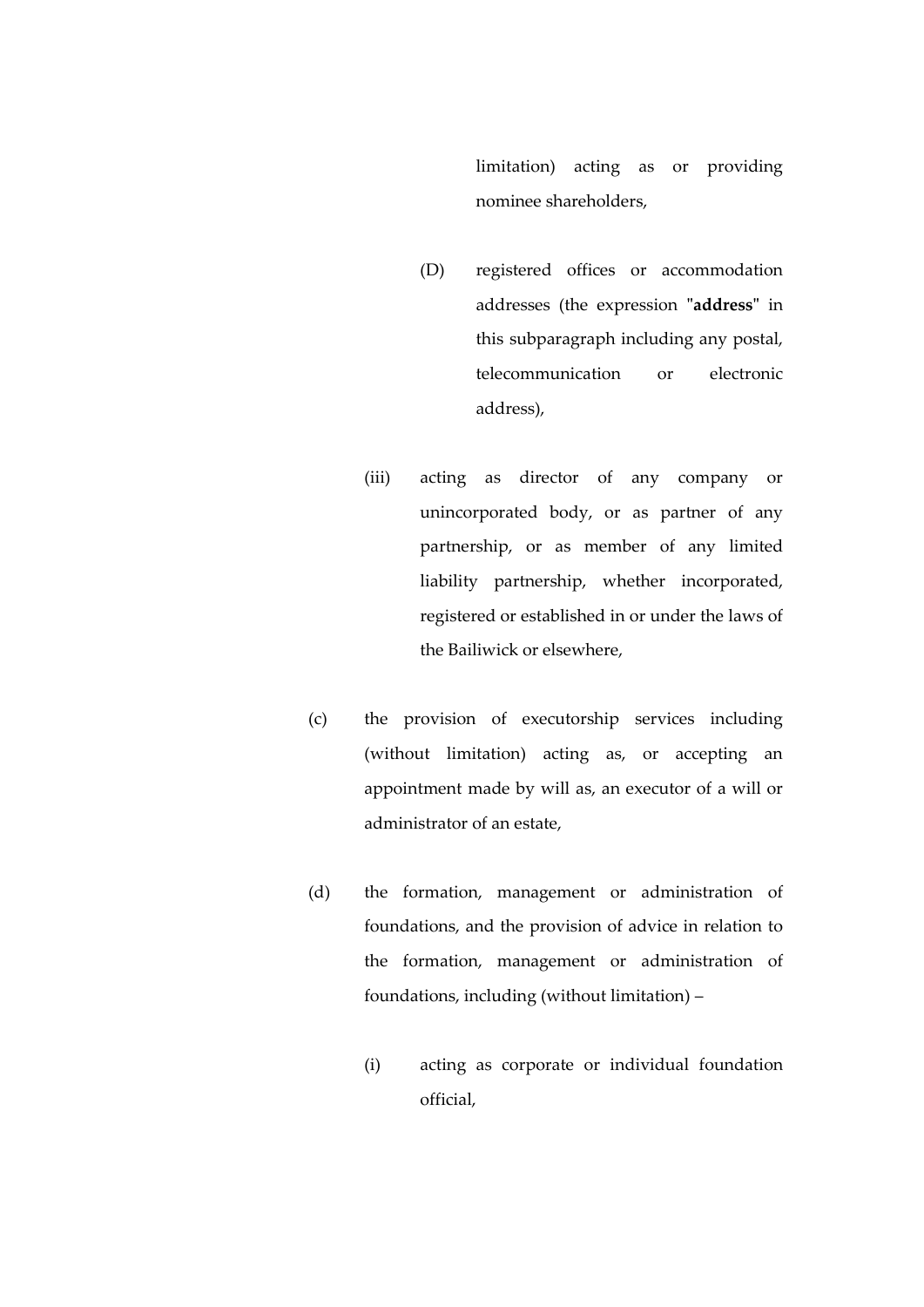- (ii) the provision to foundations of corporate or individual foundation officials,
- (e) the formation, management or administration of pension schemes or gratuity schemes, and the provision of advice in relation to the formation, management or administration of pension schemes or gratuity schemes.

(2) The States of Guernsey Policy and Resources Committee ("**the Committee**") may by regulation amend subsection (1) by adding any activity to it or removing any activity from it.

(3) Without prejudice to the generality of subsection (2), regulations adding any activity to subsection (1) may provide for the taking into account, as the activities of a person, of the activities of any person connected with that person in such manner as may be specified in the regulations.

#### **Exempted activities.**

<u>.</u>

**3.** (1) The following activities are exempted from the operation of section 1 and accordingly are not subject to licensing under the provisions of this Law –

- (a) acting as trustee or custodian of a collective investment scheme authorised or registered by the Commission under section 8 of the Protection of Investors (Bailiwick of Guernsey) Law, 2020**<sup>c</sup>** (the "**Protection of Investors**
- **<sup>c</sup>** Approved by the States of Deliberation on the \*\* August, 2020.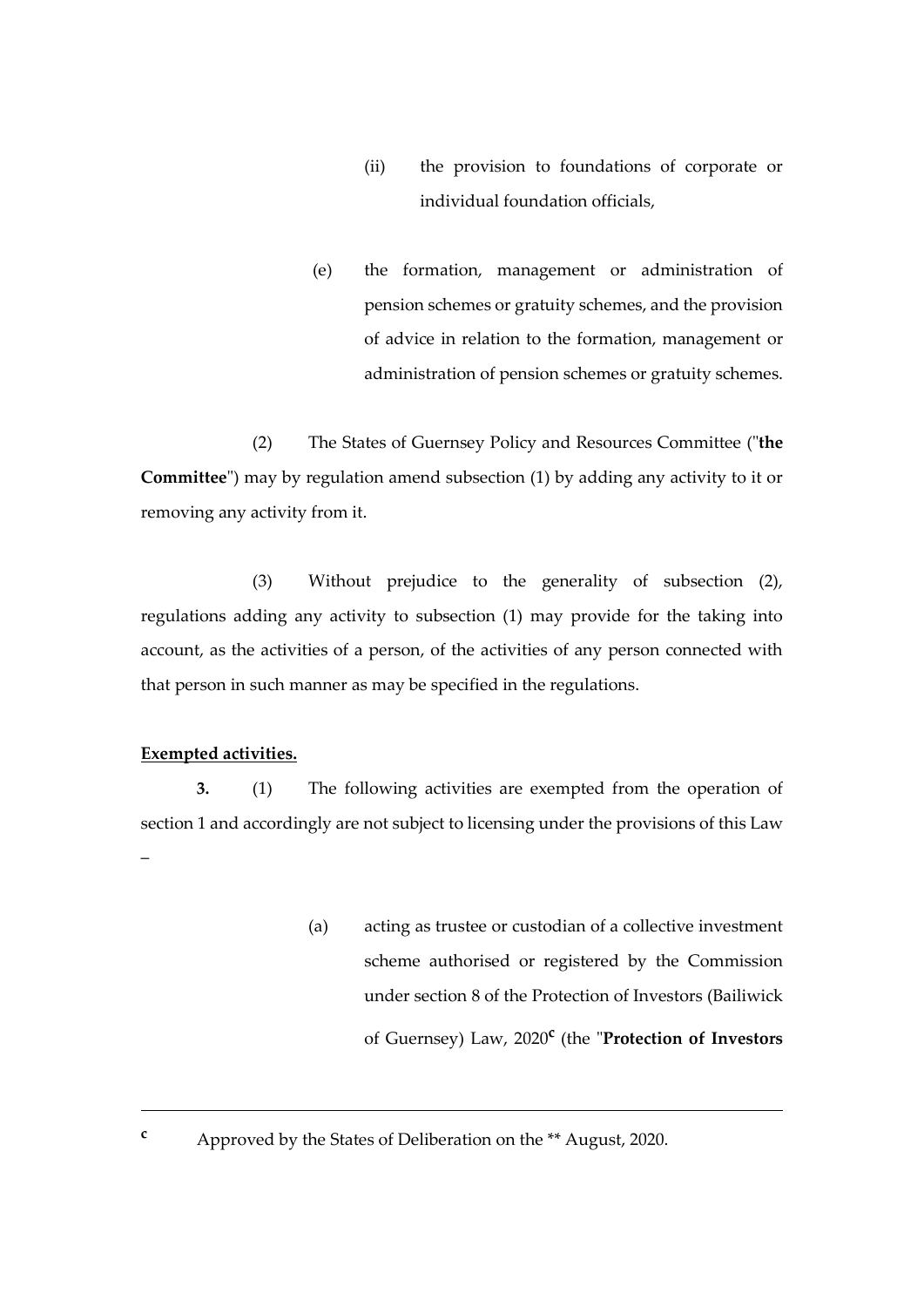**Law**"),

- (b) acting as a director of a company which has an established place of business within the Bailiwick provided that no services consisting of or comprising a regulated activity are supplied to the company by the director (other than acting as director),
- (c) acting as a director of a company which is quoted on a stock exchange recognised by the Commission for the purposes of this paragraph,
- (d) acting as a director of a company where more than half in nominal value of the equity share capital of that company is held by –
	- (i) the director, as beneficial owner,
	- (ii) any close relative of the director, as beneficial owner, or
	- (iii) the trustees of a trust of which a person mentioned in subparagraph (i) or (ii) is a beneficiary,
- (e) acting as a director of a supervised body,
- (f) acting as a director of a company which is a subsidiary of, or wholly beneficially owned by, a company or body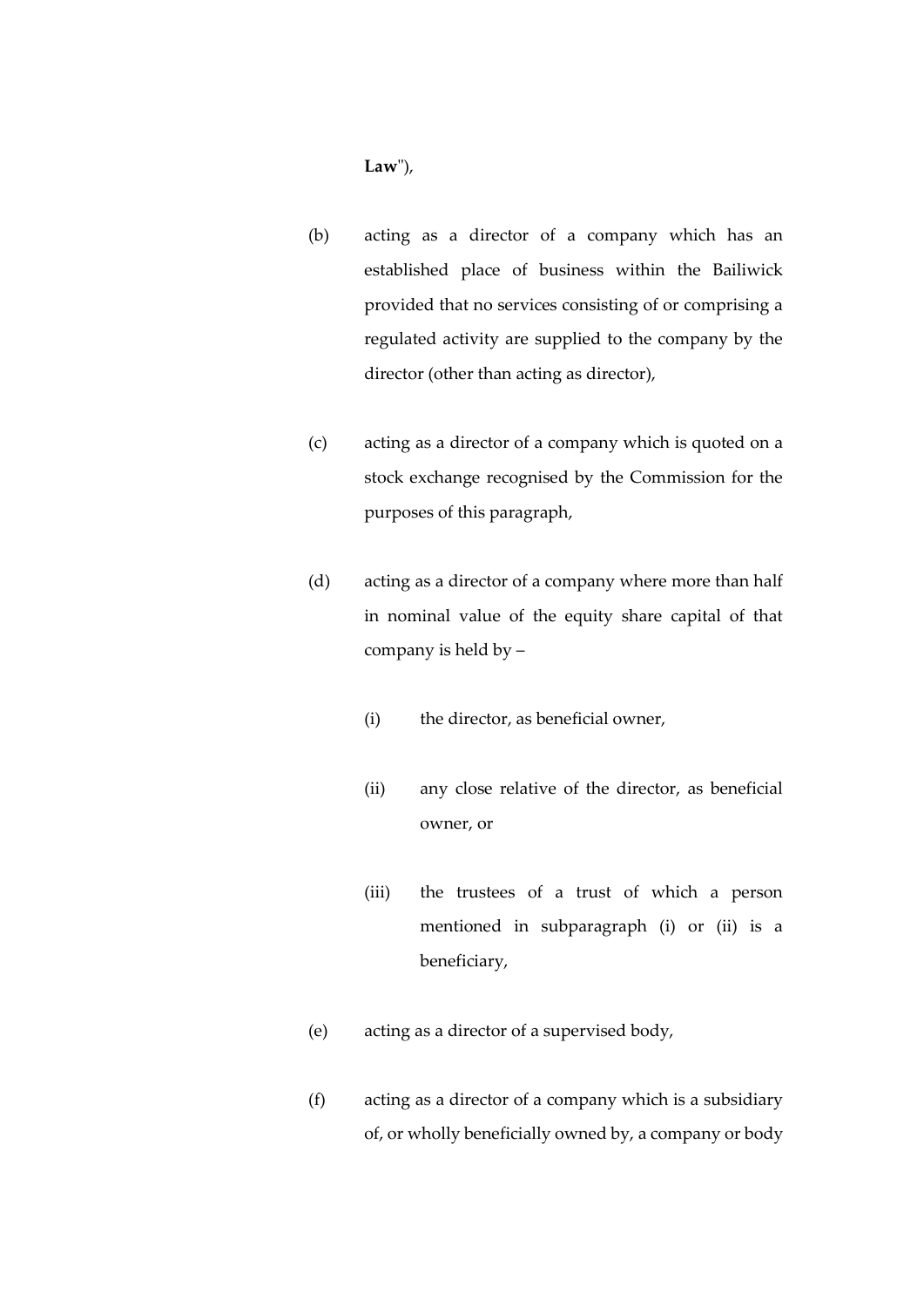described in paragraph  $(b)$ ,  $(c)$ ,  $(d)$ ,  $(e)$  or  $(l)$ ,

- (g) acting, where the person so acting is an individual, as a director of not more than six companies, being directorships which are not the subject of an exemption contained in any other paragraph of this subsection,
- (h) acting as bookkeeper or company secretary of a body which has an established place of business within the Bailiwick provided that no services consisting of or comprising a regulated activity are supplied to the body by the person concerned (other than acting as bookkeeper or company secretary),
- (i) acting as a partner of a partnership which has an established place of business within the Bailiwick provided that no services consisting of or comprising a regulated activity are supplied to the partnership by the partner (other than acting as partner),
- (j) acting as a foundation official of a foundation which has an established place of business within the Bailiwick provided that no services consisting of or comprising a regulated activity are supplied to the foundation by the foundation official (other than acting as foundation official),
- (k) acting as a member of a limited liability partnership which has an established place of business within the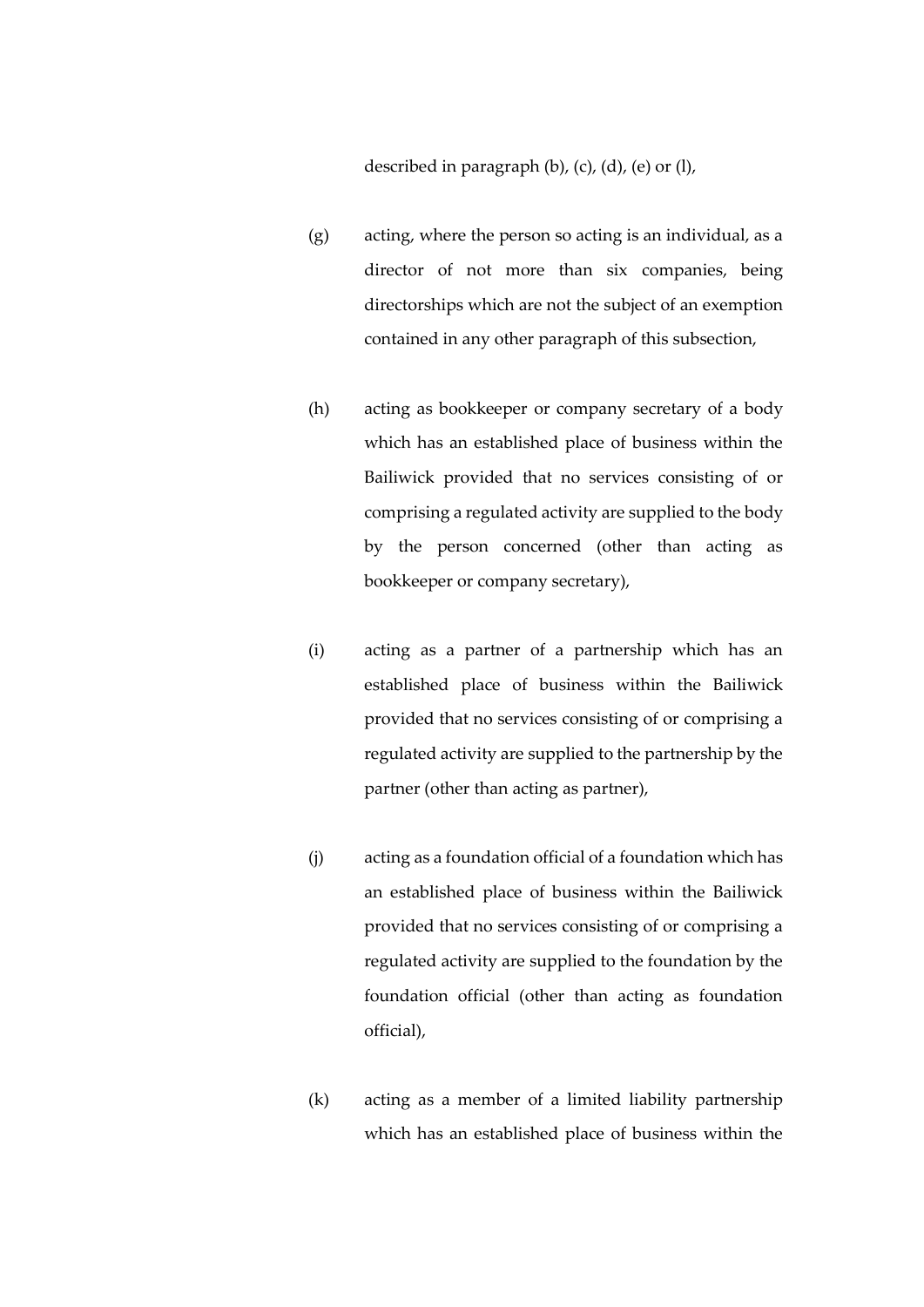Bailiwick provided that no services consisting of or comprising a regulated activity are supplied to the limited liability partnership by the member (other than acting as member),

- (l) acting as a partner of a partnership or member of a limited liability partnership –
	- (i) which holds a licence to carry on controlled investment business under section 4 of the Protection of Investors Law or which is exempt from licensing under section 44 of that Law, or
	- (ii) which holds an authorisation or registration under section 8 of that Law,
- (m) acting as a limited partner in a limited partnership,
- (n) acting as a member in a limited liability partnership, but only where the members' agreement provides, as referenced in section 14(3)(b) of the Limited Liability Partnerships (Guernsey) Law, 2014, that the member may not take part in the conduct or management of the partnership,
- (o) acting as bookkeeper of a partnership which has an established place of business within the Bailiwick provided that no services consisting of or comprising a regulated activity are supplied to the partnership by the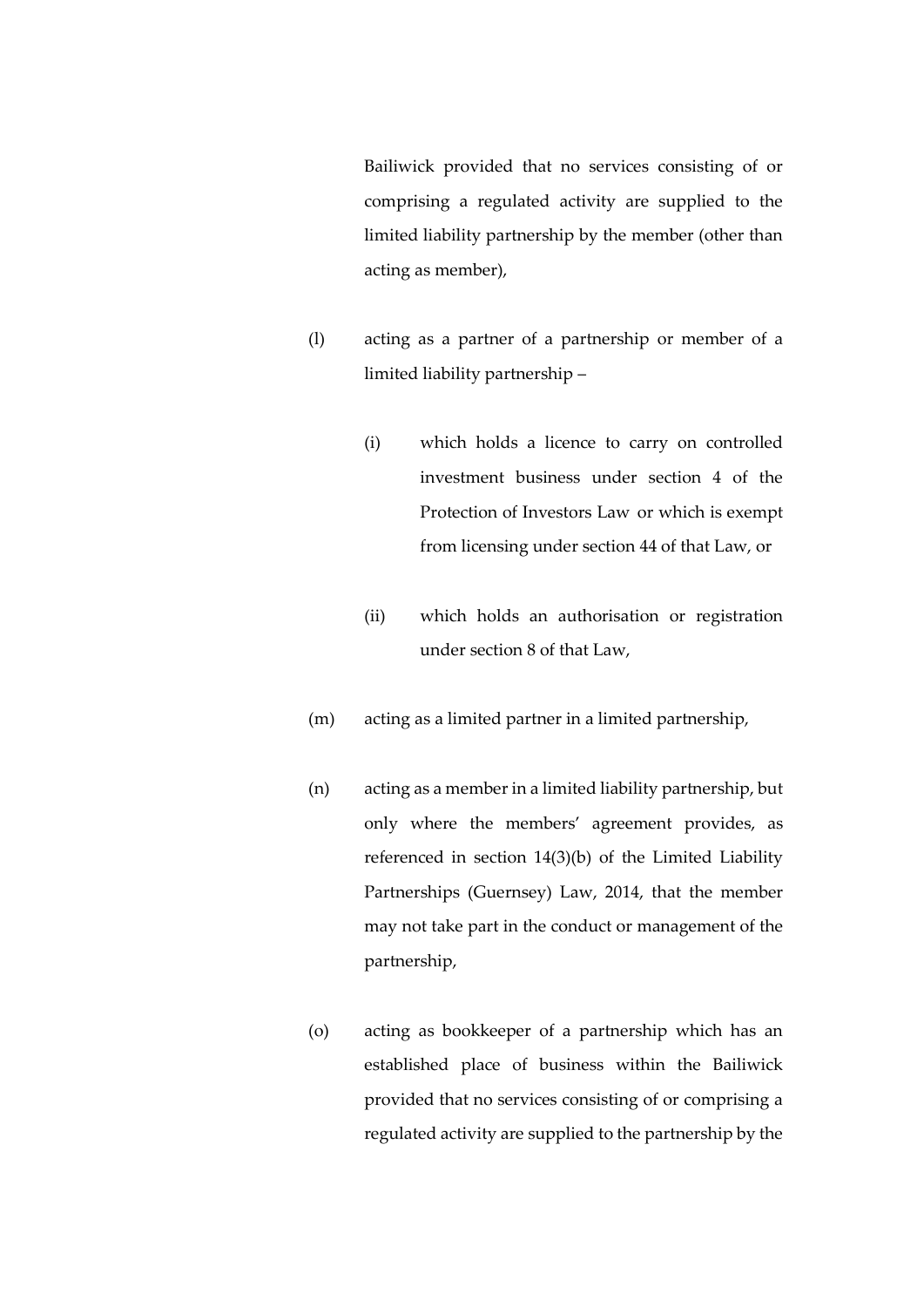person concerned (other than acting as bookkeeper),

- (p) the acceptance of money on terms under which the money –
	- (i) is paid by way of advance or part payment under a contract for the sale, hire or other provision of property or services and is repayable in the event of the property or services not in fact being sold, hired or otherwise provided,
	- (ii) is paid by way of security for the performance of a contract or by way of security in respect of loss which may result from the non-performance of a contract, or
	- (iii) without prejudice to subparagraph (ii), is paid by way of security for the delivery up or return of any property, whether in a particular state of repair of otherwise,
- (q) acting as guardian of a minor or person under legal disability where the appointment is made by, and where the performance of the functions of guardian is subject to the supervision of, the Royal Court, the Court of Alderney or the Court of the Seneschal,
- (r) acting as executor of the will of, or administrator of the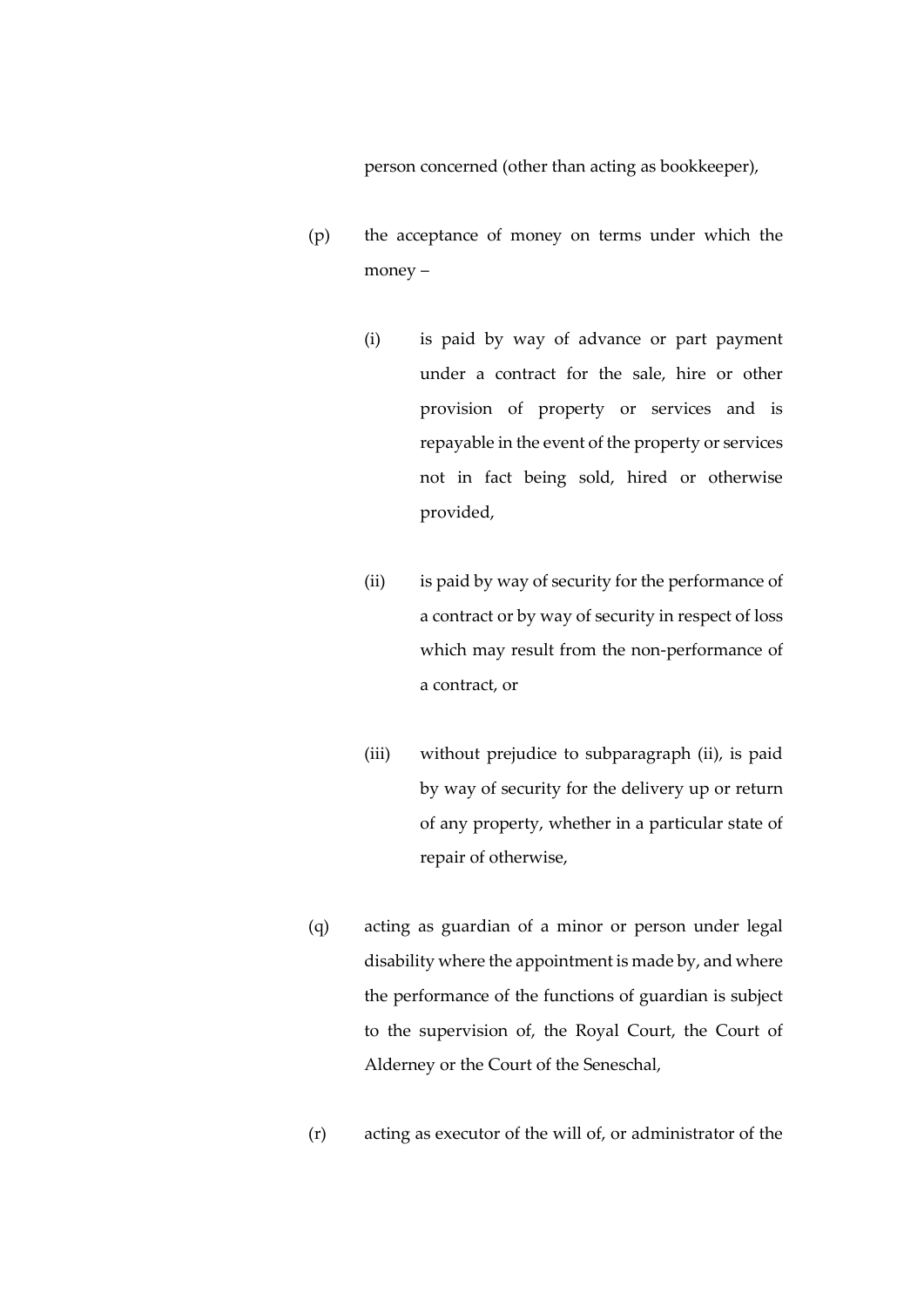estate of, a person who was resident or domiciled in the Bailiwick at the time of the execution of the will or at the time of death, provided that the person so acting is a lawyer,

- (s) acting as trustee of testamentary trusts created by the will of a person who was resident or domiciled in the Bailiwick at the time of the execution of the will or at the time of death, provided that the person so acting is a lawyer,
- (t) the provision of advice or the drafting of documents by a lawyer, accountant or actuary in the ordinary course of carrying on the profession of lawyer, accountant or (as the case may be) actuary,
- (u) the drafting of minutes of meetings by a lawyer, accountant or actuary,
- (v) the preparation and auditing of accounts,
- (w) activities undertaken in the course of a profession or business –
	- (i) which are undertaken without separate or additional remuneration (whether from the client concerned or from a third party), and
	- (ii) which are incidental to the carrying on of that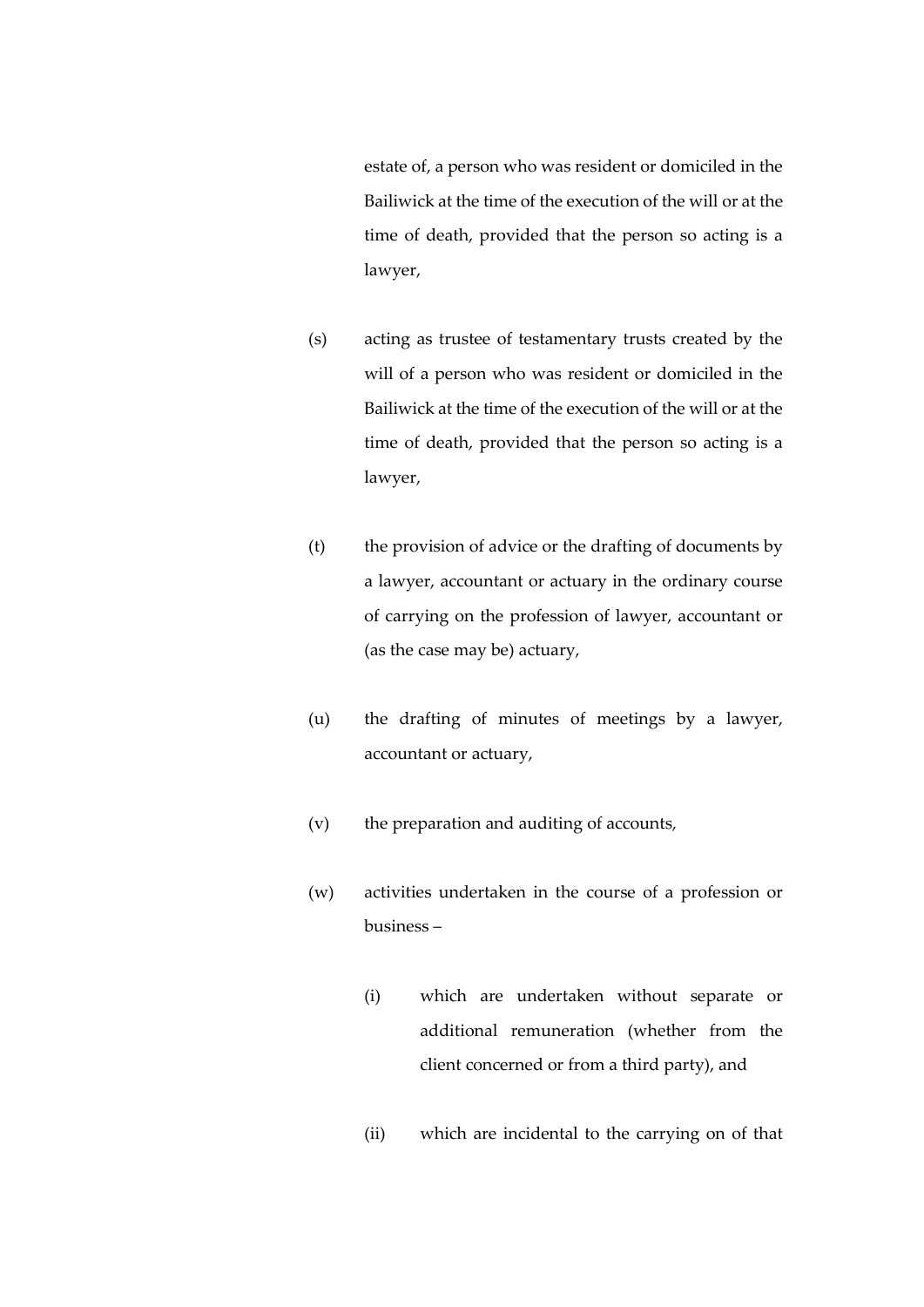profession or business,

provided that persons carrying on the profession or business do not hold themselves out as undertaking those activities,

- (x) the activities of the Ecclesiastical Court and Registrar thereof in relation to the granting of probate and letters of administration,
- (y) the provision of accommodation addresses (within the meaning of section  $2(1)(b)(ii)(D)) -$ 
	- (i) by a person
		- (A) holding a licence of the Guernsey Competition and Regulatory Authority granted under Part I of the Telecommunications (Bailiwick of Guernsey) Law, 2001 or exempted from the requirement to hold such a licence under section 1(2) or (3) of that Law, or
		- (B) holding a licence of the Guernsey Competition and Regulatory Authority granted under Part I of the Post Office (Bailiwick of Guernsey) Law, 2001 or exempted from the requirement to hold such a licence under section 1(2) or (3A)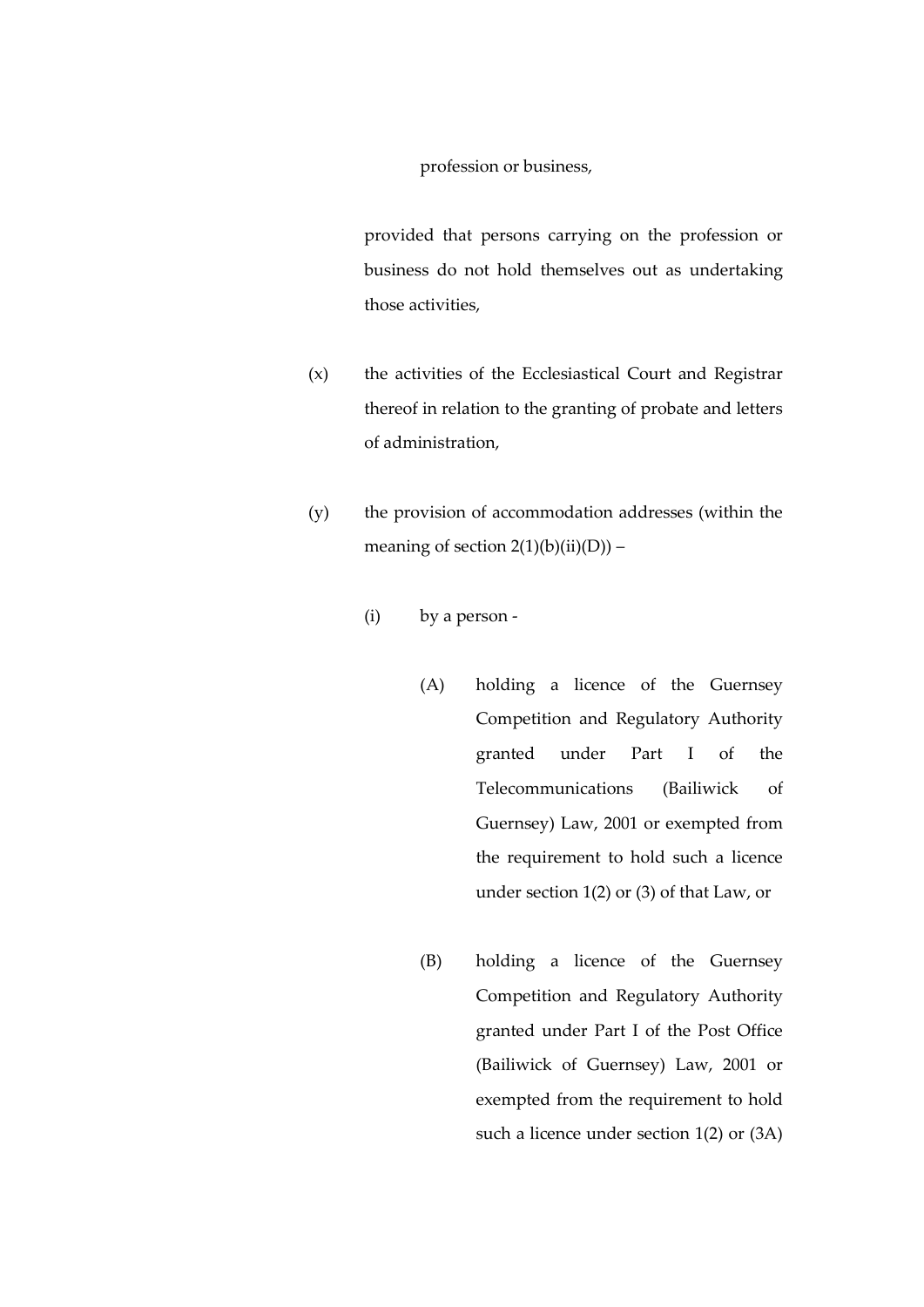of that Law,

- (ii) by an internet or telecommunications service provider, or
- (iii) where the address is provided solely for the service of process or the service of notice under a contract,
- (z) any activity carried on under the authority of and in accordance with the conditions of a licence, registration or authorisation granted by the Commission under any of the regulatory Laws,
- (aa) the creation, use or carrying on of an ancillary vehicle, or activity in respect of an ancillary vehicle, when notified to the Commission in accordance with rules made by the Commission under section 20 of the Protection of Investors Law, but subject to the provisions of the rules,
- (ab) the following activities when carried on by a licensed insurance intermediary within the meaning of Schedule 3 to the Insurance Managers and Intermediaries Law –
	- (i) the formation of, and the provision of advice in relation to the formation of, a retirement annuity scheme or retirement annuity trust scheme approved by the Director of the Revenue Service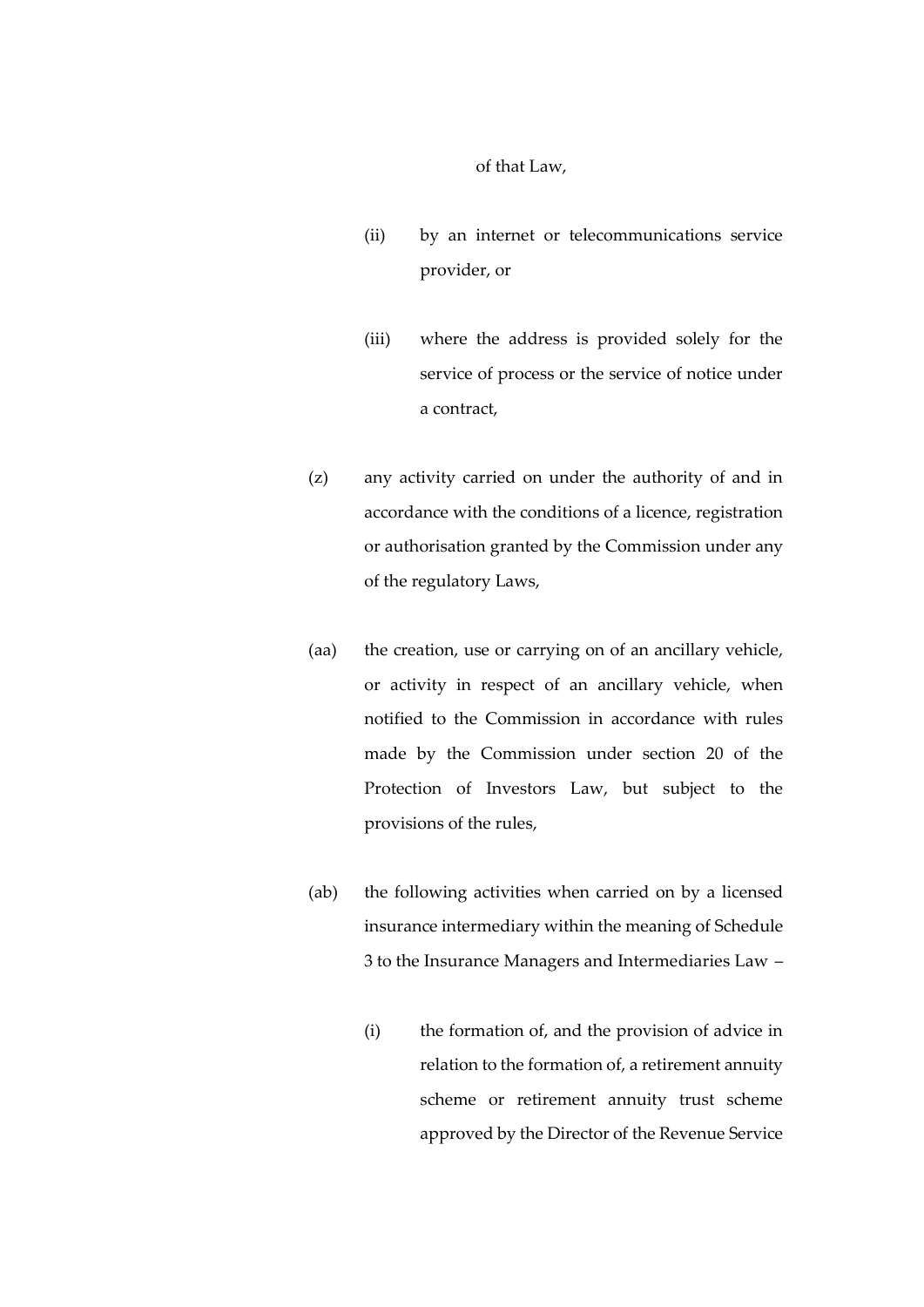under the provisions of Part XIII of the Income Tax Law, or

- (ii) the formation of, and the provision of advice in relation to the formation of, a pension scheme or gratuity scheme or a trust of a life assurance policy,
- (ac) any particular activity, transaction or appointment specifically exempted from the operation of section 1 by written instrument of the Commission; and for the purposes of this paragraph –
	- (i) an application for such an exemption shall be made in such form and manner, and shall be accompanied by such information and documents, as the Commission may require,
	- (ii) the application shall be accompanied by such fee as may be prescribed by regulations under section 7,
	- (iii) the application may be refused or granted subject to such conditions as the Commission may consider necessary or expedient,
	- (iv) the Commission may at any time after receipt of the application require the applicant to furnish such additional information and documents as it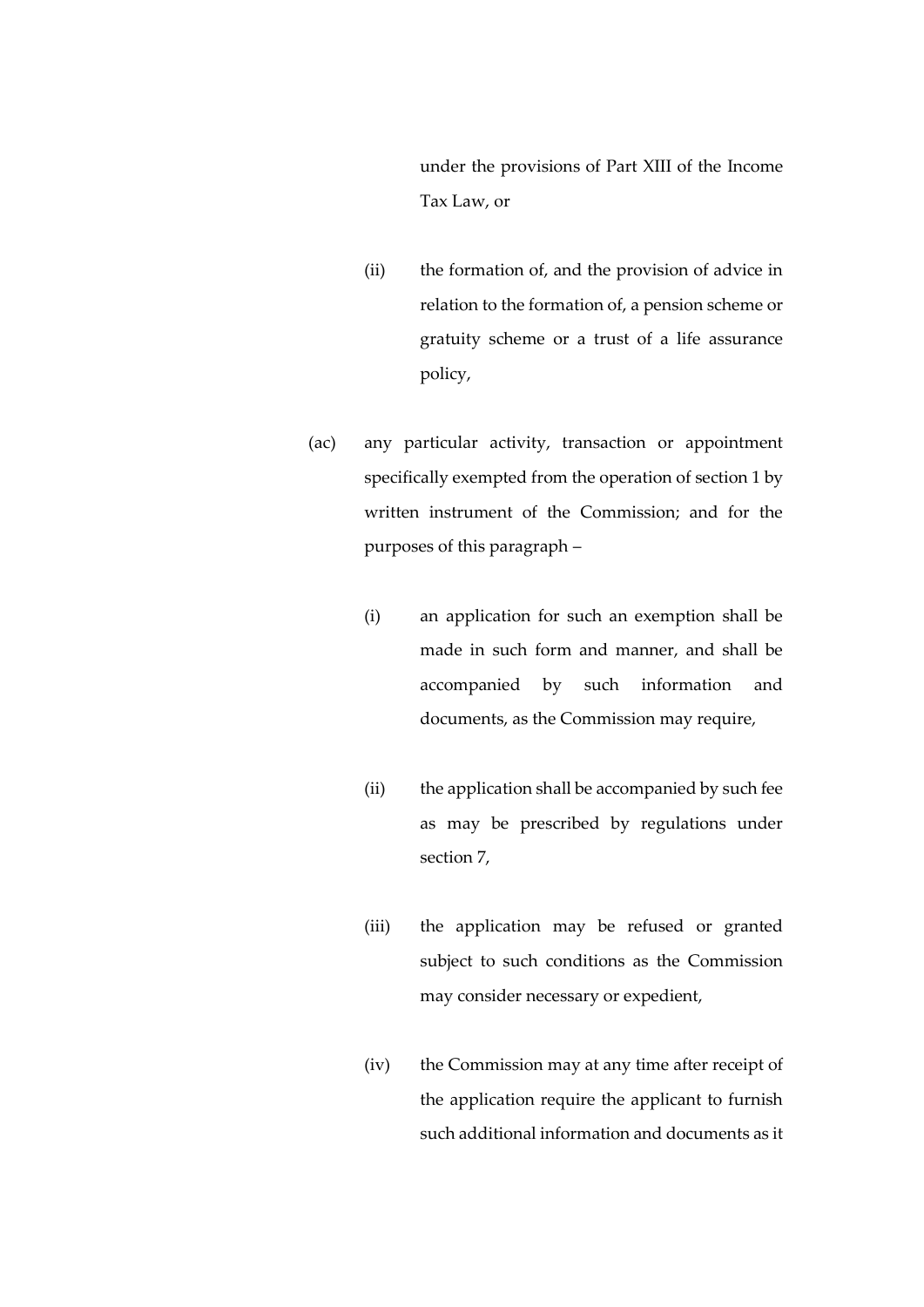considers necessary or desirable,

- (v) the exemption may be revoked or varied at any time by the Commission by written notice to the person to whom it was granted,
- (vi) any such variation may include the attachment of such conditions, or the removal or modification of such conditions previously attached, as the Commission may think fit,
- (vii) the exemption shall, subject to the provisions of subparagraph (v), be valid for such period (if any) as the Commission may determine, and
- (viii) if, whether before or after the grant of an exemption, there is any change of fact or circumstance, or any change to any of the information supplied to the Commission by or on behalf of the applicant or (as the case may be) the person to whom the exemption was granted for the purposes of the application or exemption (whether by virtue of the information becoming out of date, or being found to be incomplete or inaccurate, or otherwise), the applicant or that person shall inform the Commission of the change, as soon as practicable after becoming aware of the change and in any event within a period of 14 days thereafter (or such other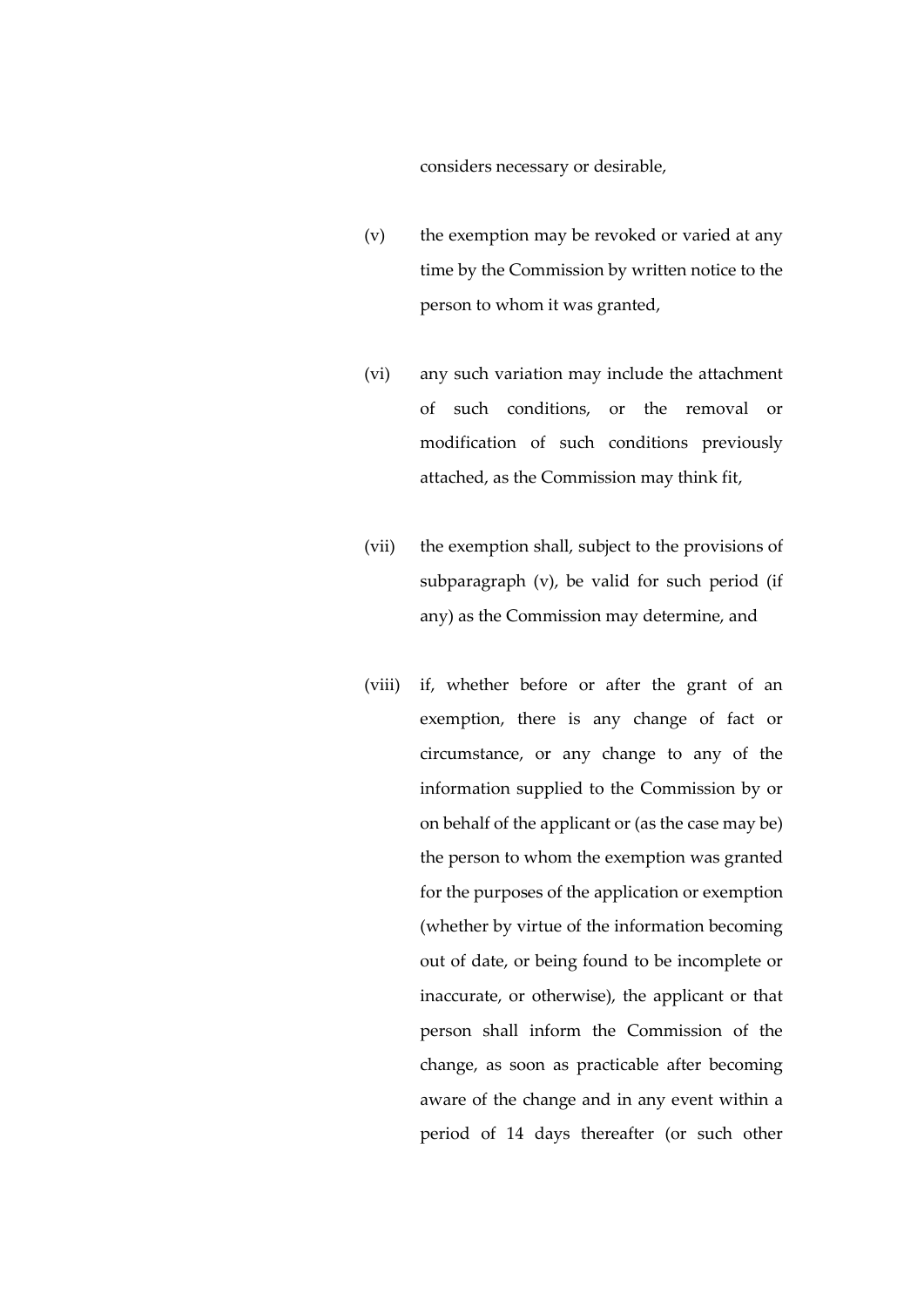period as the Commission may determine), and

- (ix) a failure to comply with any requirement arising by virtue of subparagraph (viii) is, without limitation and without prejudice to any other provision of this Law or the Enforcement Powers Law, a ground for the refusal or revocation of the exemption.
- (2) The Committee may by regulation amend subsection  $(1)$ 
	- (a) by adding any exemption to it or removing any exemption from it,
	- (b) by removing, relaxing or extending any condition or restriction set out in it or by imposing any new condition or restriction.

(3) Regulations under subsection (2) may provide that any exemption shall be subject to such conditions, restrictions or requirements as may be specified in the regulations.

(4) Where circumstances change such that an exemption under this section in respect of -

- (a) a person, or
- (b) an activity or transaction carried out or appointment or position held by a person,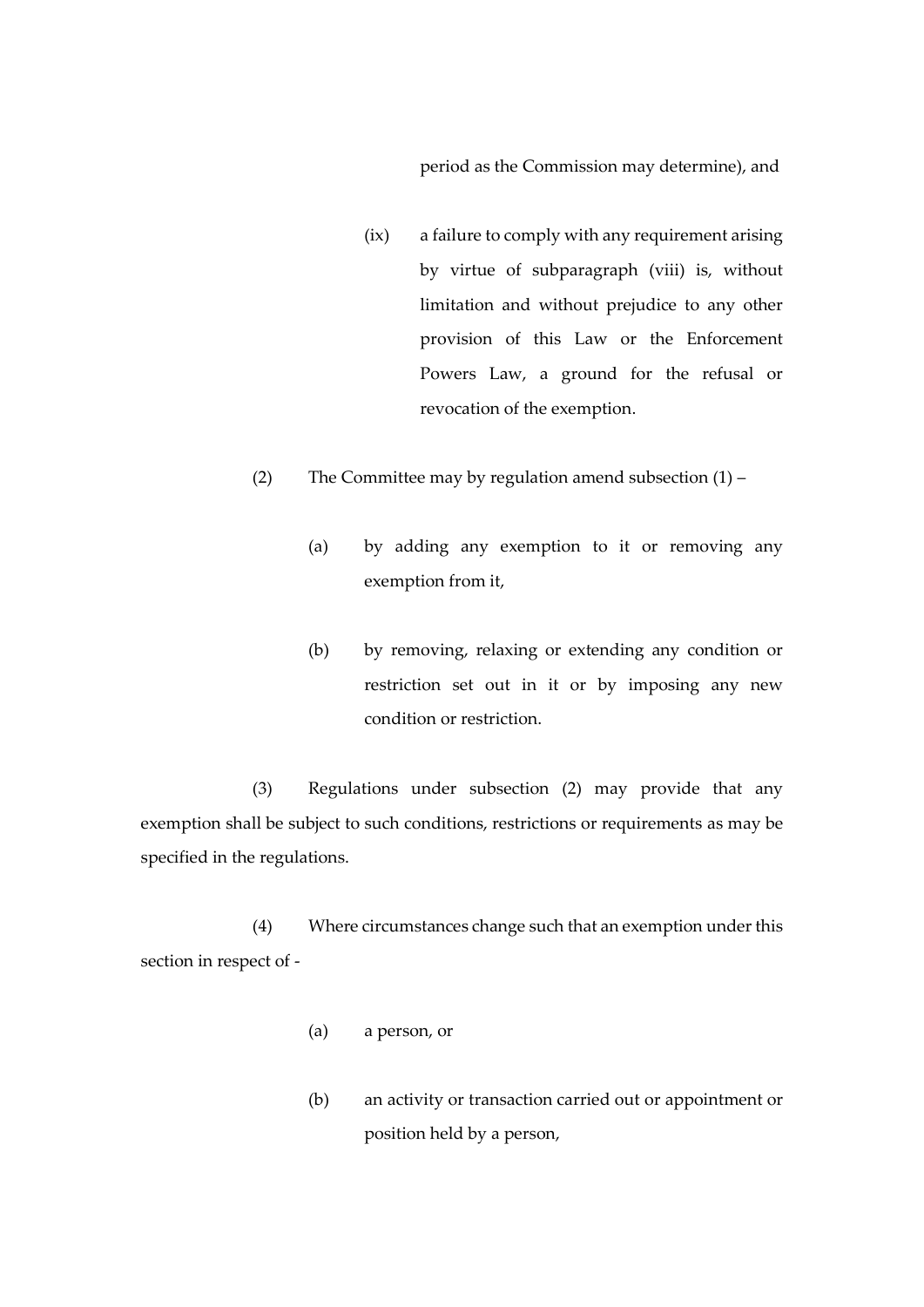is no longer applicable, it is the duty of that person, within a period of 14 days immediately following the day on which that person becomes aware of the change, to give notice in writing to the Commission of the change of circumstances.

(5) For the avoidance of doubt, an activity which is not exempted from the operation of section 1 by or under the provisions of this section shall not, by reason of that fact alone, be deemed to be a regulated activity; and, accordingly, the question of whether or not that activity is a regulated activity shall be determined solely by reference to the provisions of section 2.

#### *Licensing*

#### **Categories of fiduciary licences.**

**4.** (1) Fiduciary licences granted by the Commission under section 6 shall be of the following categories –

- (a) a primary fiduciary licence,
- (b) a secondary fiduciary licence, and
- (c) a personal fiduciary licence.
- (2) A primary fiduciary licence
	- (a) may only be granted to a company or other legal person or a partnership,
	- (b*)* may not be granted to a body which has a corporate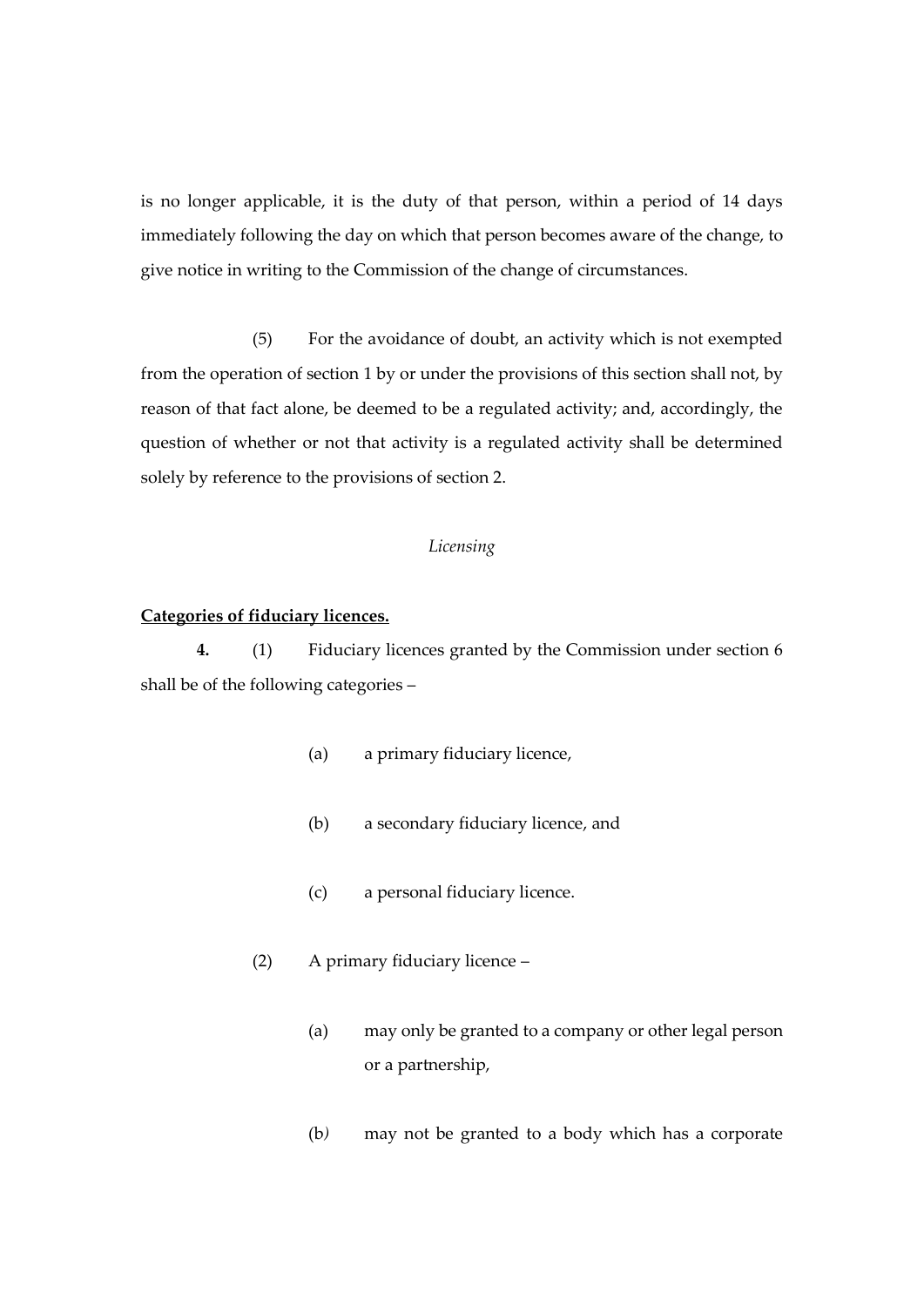director (or a corporate general partner, in the case of a limited partnership, or corporate member, in the case of a limited liability partnership),

- (c) shall authorise the licensed fiduciary, for the purposes of this Law and subject to the conditions of the licence –
	- (i) to carry on by way of business, in or from within the Bailiwick, any regulated activities, and
	- (ii) where the licensed fiduciary is a Bailiwick body, to carry on by way of business, in or from within any place whatsoever, any regulated activities, and
- (d) shall authorise any director, partner (or general partner, in the case of a limited partnership, or member, in the case of a limited liability partnership) or employee of the licensed fiduciary, for the purposes of this Law and subject to the conditions of the licence –
	- (i) to carry on by way of business, in or from within the Bailiwick, any regulated activities, and
	- (ii) where the licensed fiduciary is a Bailiwick body, to carry on by way of business, in or from within any place whatsoever, any regulated activities,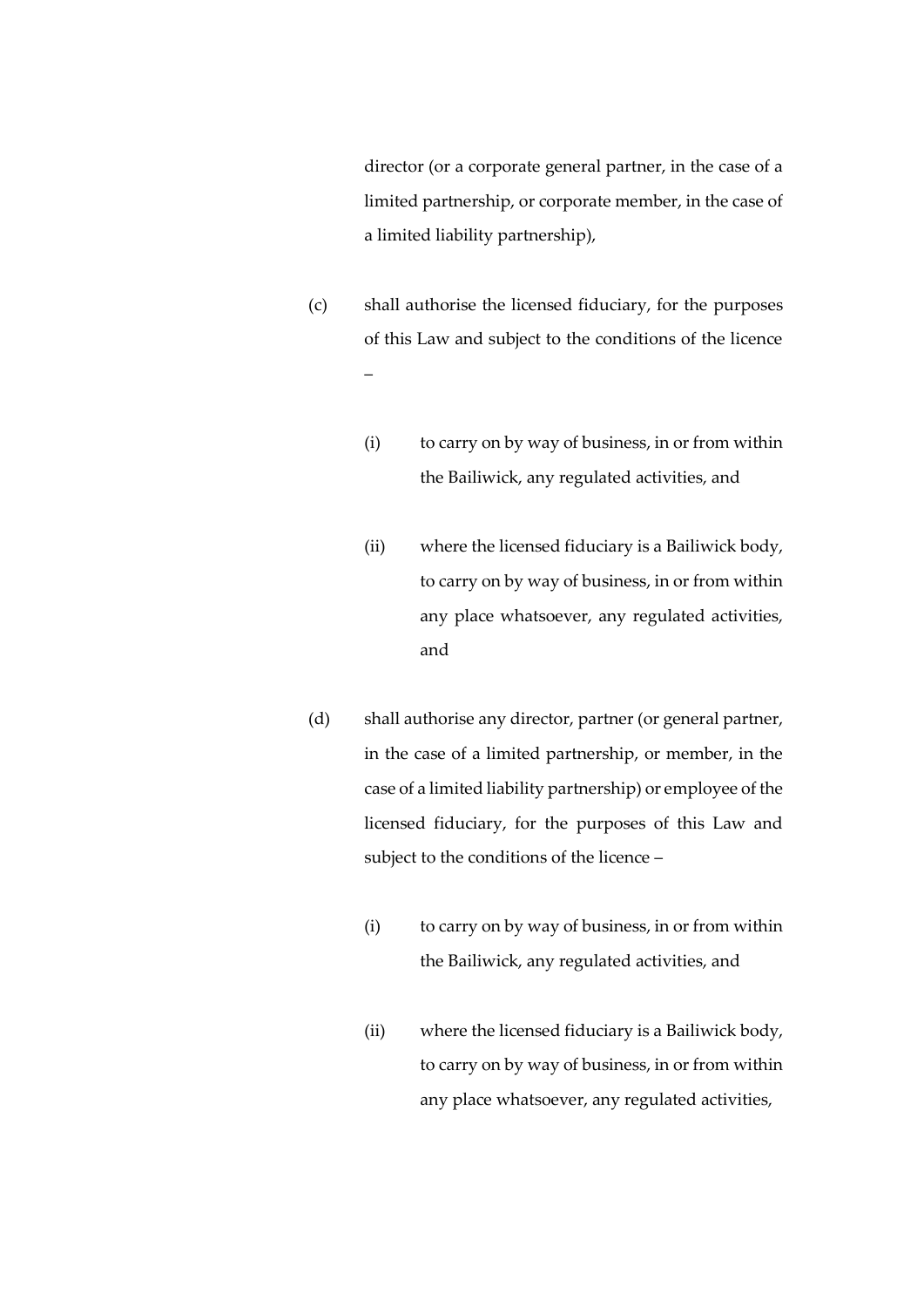provided that the person so authorised carries on those activities only in the course of that person's duties as a director, partner (or general partner, in the case of a limited partnership, or member, in the case of a limited liability partnership) or (as the case may be) employee of the licensed fiduciary.

- (3) A secondary fiduciary licence
	- (a) may only be granted to a company or other legal person or a partnership which is a subsidiary of or wholly beneficially owned by -
		- (i) the holder of a primary fiduciary licence, or
		- (ii) the holding company of the holder of a primary fiduciary licence,
	- (b*)* may be granted to a body which has a corporate director (or a corporate general partner, in the case of a limited partnership, or corporate member, in the case of a limited liability partnership),
	- (c) may authorise the licensed fiduciary, for the purposes of this Law and subject to the conditions of the licence and subject to the provisions of any rules under section  $34 -$ 
		- (i) to carry on by way of business, in or from within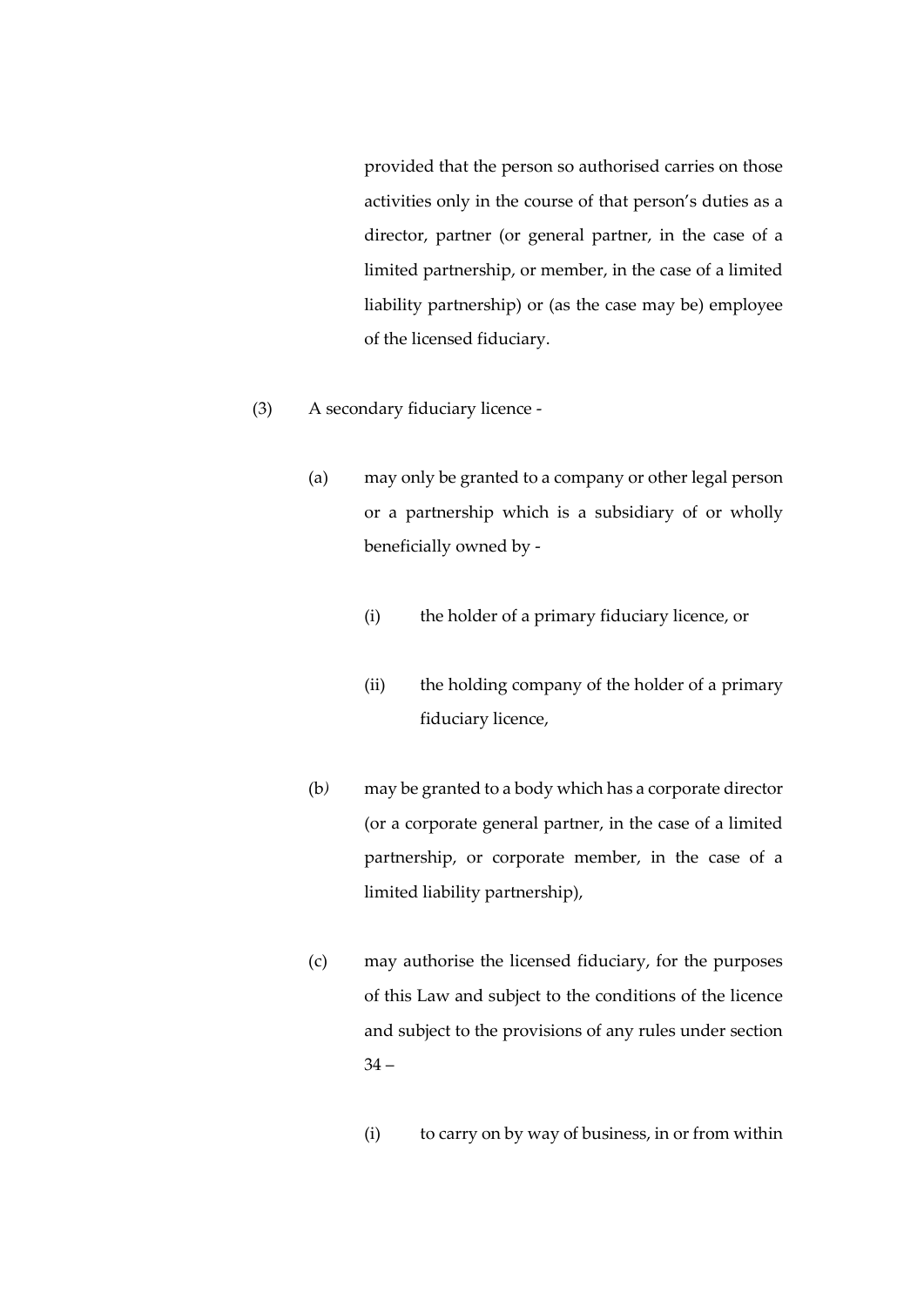the Bailiwick, any regulated activities, and

- (ii) where the licensed fiduciary is a Bailiwick body, to carry on by way of business, in or from within any place whatsoever, any regulated activities, and
- (d) may authorise any director, partner (or general partner, in the case of a limited partnership, or member, in the case of a limited liability partnership) or employee of the licensed fiduciary, for the purposes of this Law and subject to the conditions of the licence –
	- (i) to carry on by way of business, in or from within the Bailiwick, any regulated activities, and
	- (ii) where the licensed fiduciary is a Bailiwick body, to carry on by way of business, in or from within any place whatsoever, any regulated activities,

provided that the person so authorised carries on those activities only in the course of that person's duties as a director, partner (or general partner, in the case of a limited partnership, or member, in the case of a limited liability partnership) or (as the case may be) employee of the licensed fiduciary.

(4) A personal fiduciary licence –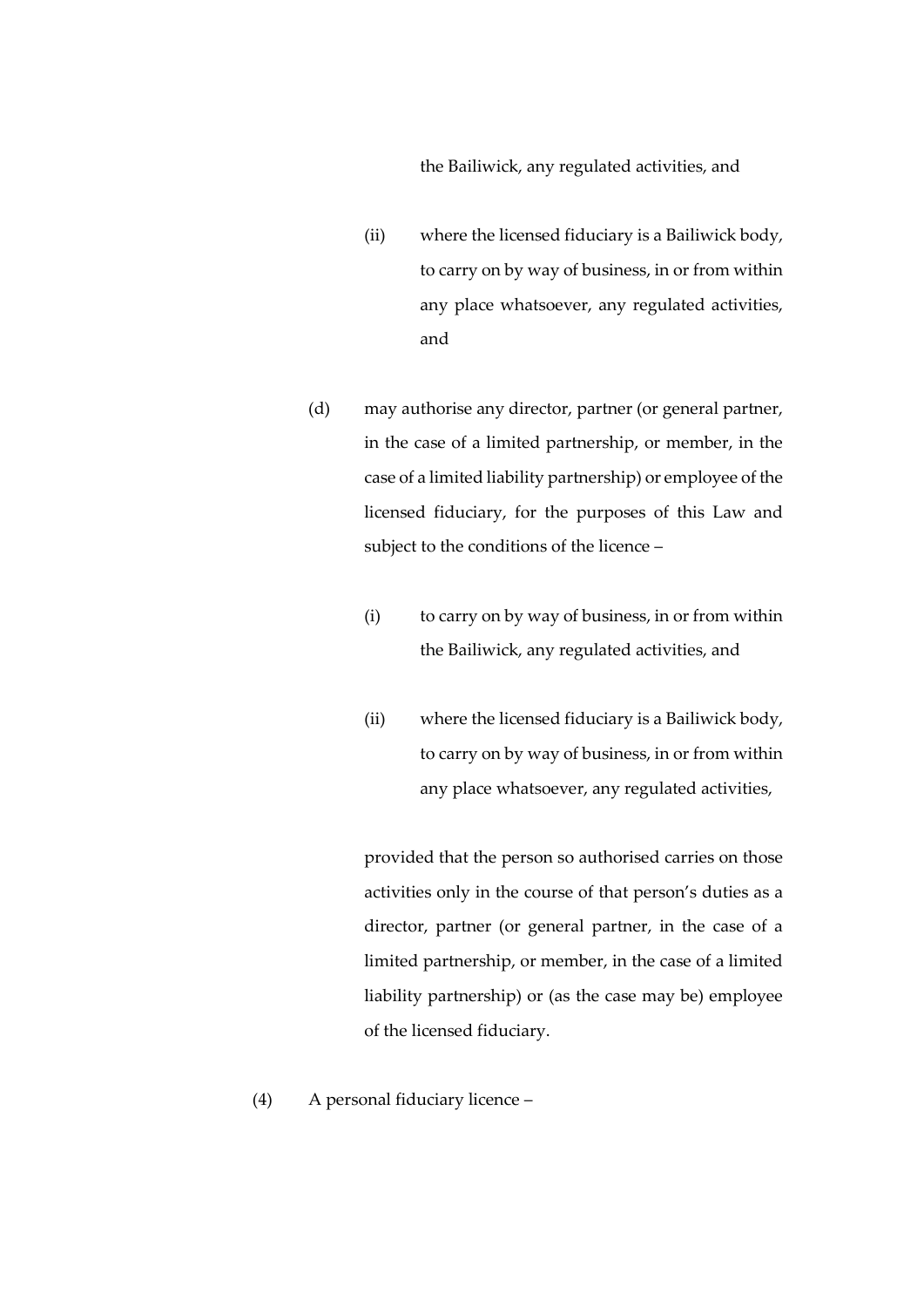- (a) may only be granted to an individual,
- (b) shall authorise the licensed fiduciary, for the purposes of this Law and subject to the conditions of the licence, to carry on by way of business, in or from within the Bailiwick, the following regulated activities –
	- (i) acting as director of any body, or as partner of any partnership (or member, in the case of a limited liability partnership), whether incorporated, registered or established in or under the laws of the Bailiwick or elsewhere,
	- (ii) acting as trustee (provided that the licensed fiduciary does not act as a sole trustee) or as enforcer or protector for trusts,
	- (iii) acting as, or accepting an appointment made by will as, an executor of a will or administrator of an estate,
	- (iv) acting as foundation official for foundations, but only where the individual is resident in Guernsey.

# **Applications for fiduciary licences.**

**5.** (1) A person wishing to obtain a fiduciary licence shall apply in that behalf to the Commission.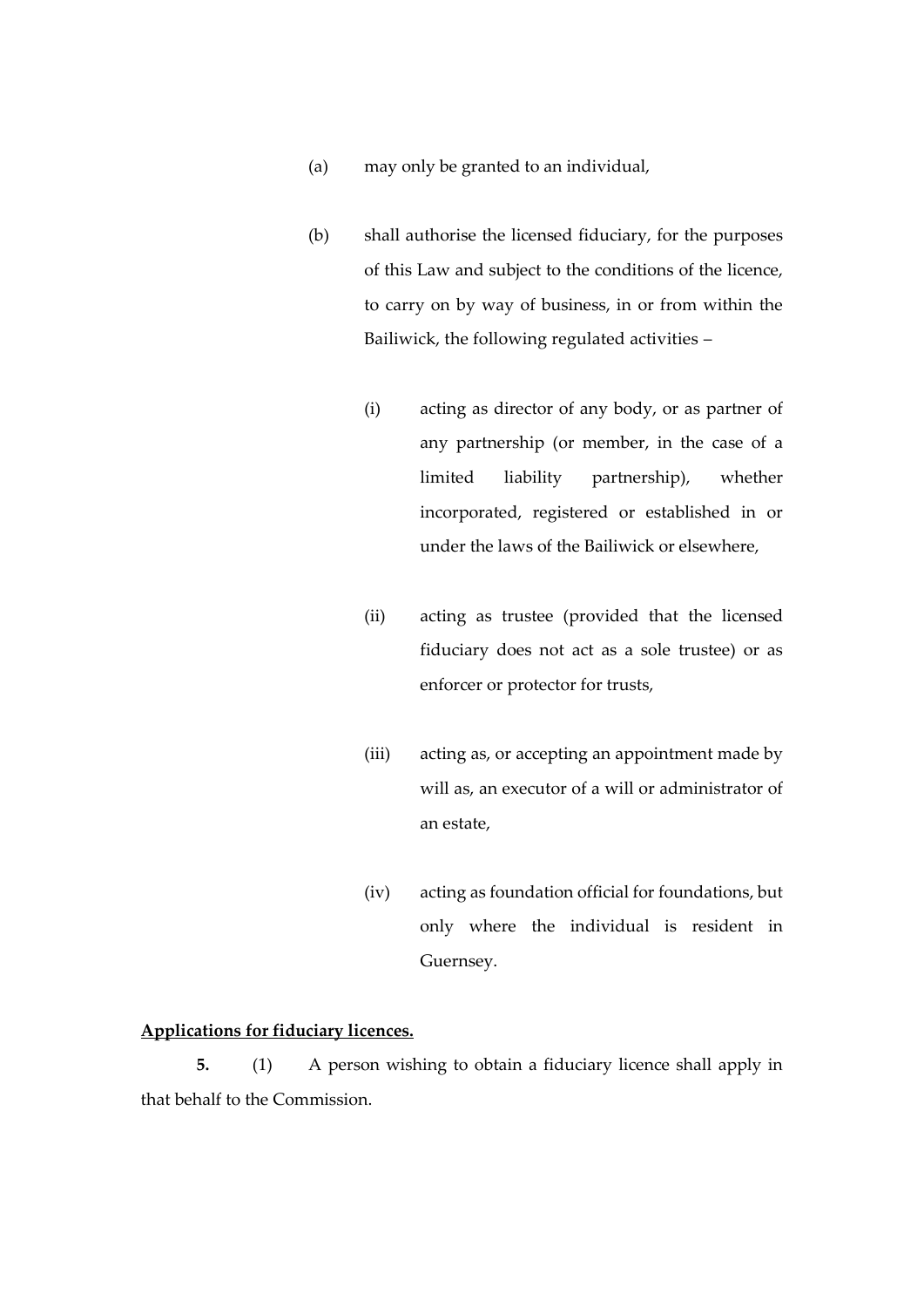(2) The application shall state whether the applicant wishes to obtain a primary fiduciary licence, a secondary fiduciary licence or a personal fiduciary licence.

(3) The application shall also state in or from within which, if any, of the islands of the Bailiwick the applicant proposes to carry on a regulated activity.

(4) An application for a fiduciary licence shall be made in such form and manner as the Commission may require and shall be accompanied by –

- (a) a statement of the applicant's proposed regulated activities,
- (b) such other information or documents as the Commission may reasonably require for the purpose of determining the application, and
- (c) the appropriate fee prescribed by regulations under section 7,

provided that where the applicant is already the holder of a fiduciary licence the Commission may in its absolute discretion waive the requirements of paragraph (a) and instead require the applicant to provide a statement setting out the extent to which any information, statement or other document provided by the applicant in connection with a previous application has changed.

(5) Upon receipt of an application for a fiduciary licence and at any time thereafter the Commission may by notice in writing require the applicant or any person who is or is to be the holder of a supervised role in respect of the applicant to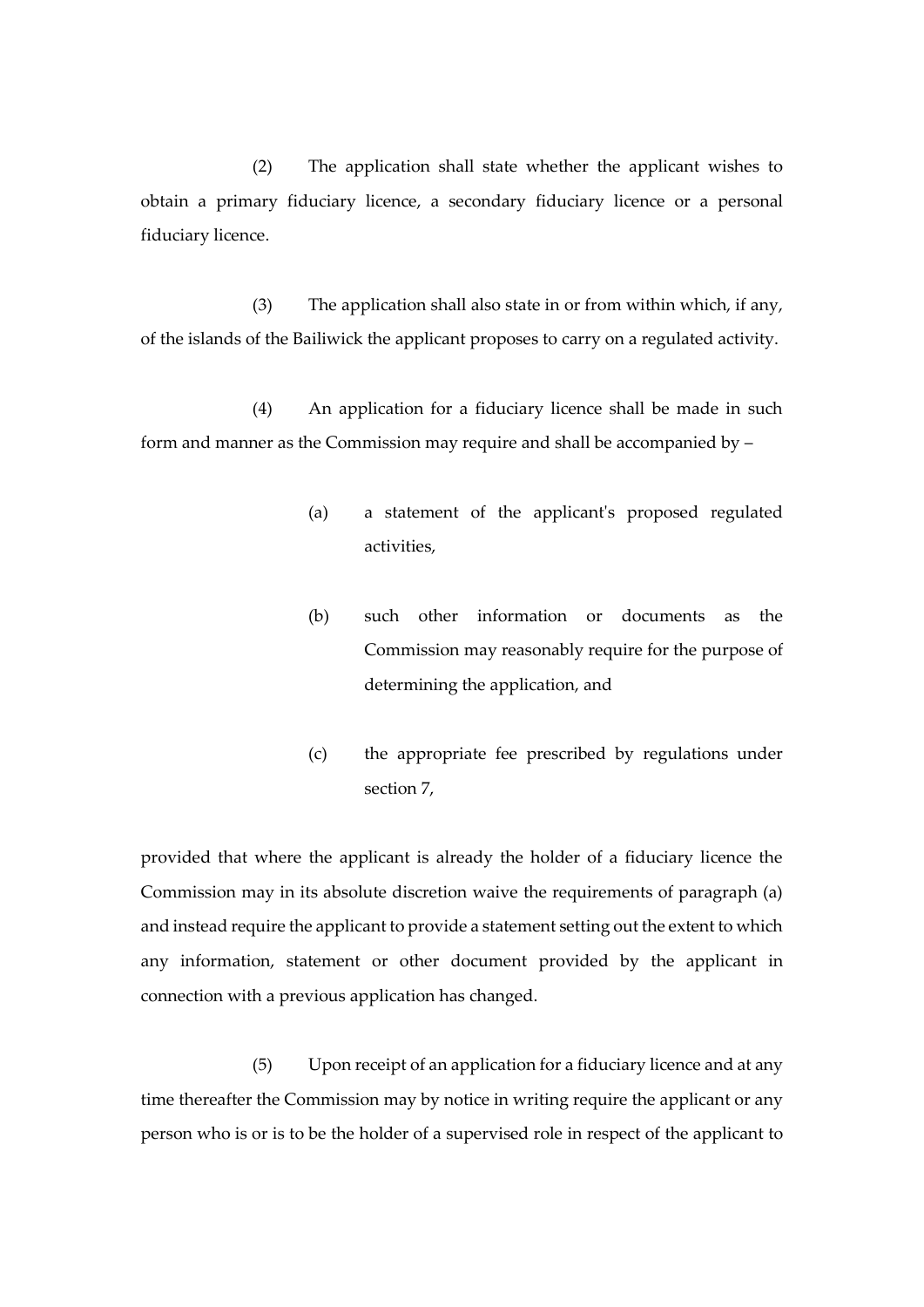provide such additional information, statements or other documents as the Commission may reasonably require for the purpose of determining the application.

(6) Any information, statement or other document to be provided to the Commission under this section shall be in such form as the Commission may require; and the Commission may by notice in writing require the applicant or any person mentioned in subsection (5) –

- (a) to provide a report, in such form as may be specified in the notice, by an accountant or other qualified person, in either case nominated or approved by the Commission, on such aspects of that information, statement or other document as the Commission may specify,
- (b) to attend at such time and place as may be specified in the notice in order to give an explanation of and to answer questions relating to any such information, statement, document or report or anything in them.

(7) The Commission's requirements under subsections (4), (5) and (6) may differ as between different applications.

(8) An application may be withdrawn by notice in writing to the Commission at any time before it is determined.

- (9) An application is deemed to be withdrawn if
	- (a) the applicant has failed for -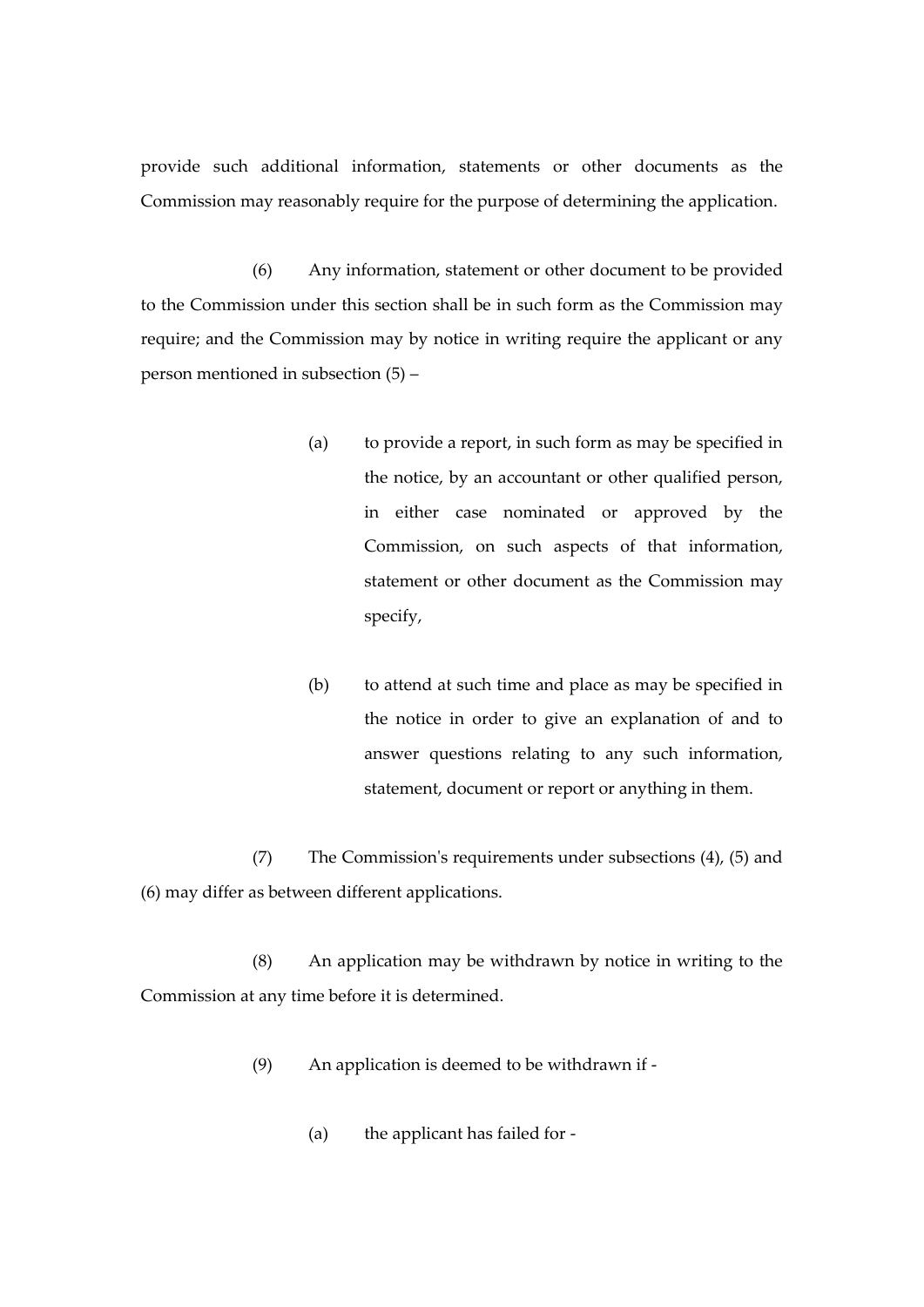- (i) a period of three months, or
- (ii) such longer period as the Commission may have specified by notice in writing to the applicant,

to provide any information, statement or other document required by the Commission for the purpose of determining the application,

- (b) the Commission has, whether before or after the expiration of the period specified in paragraph (a), given written notice to the applicant that a failure to provide any information, statement or other document described in that paragraph will result in its application being deemed to be withdrawn under this subsection,
- (c) a period of 14 days has expired following the giving of that notice, and
- (d) on the date of expiration of the periods specified in paragraphs (a) and (c) (whichever date is later) -
	- (i) that notice has not been withdrawn by the Commission, and
	- (ii) the information, statement or other document in question has not been provided.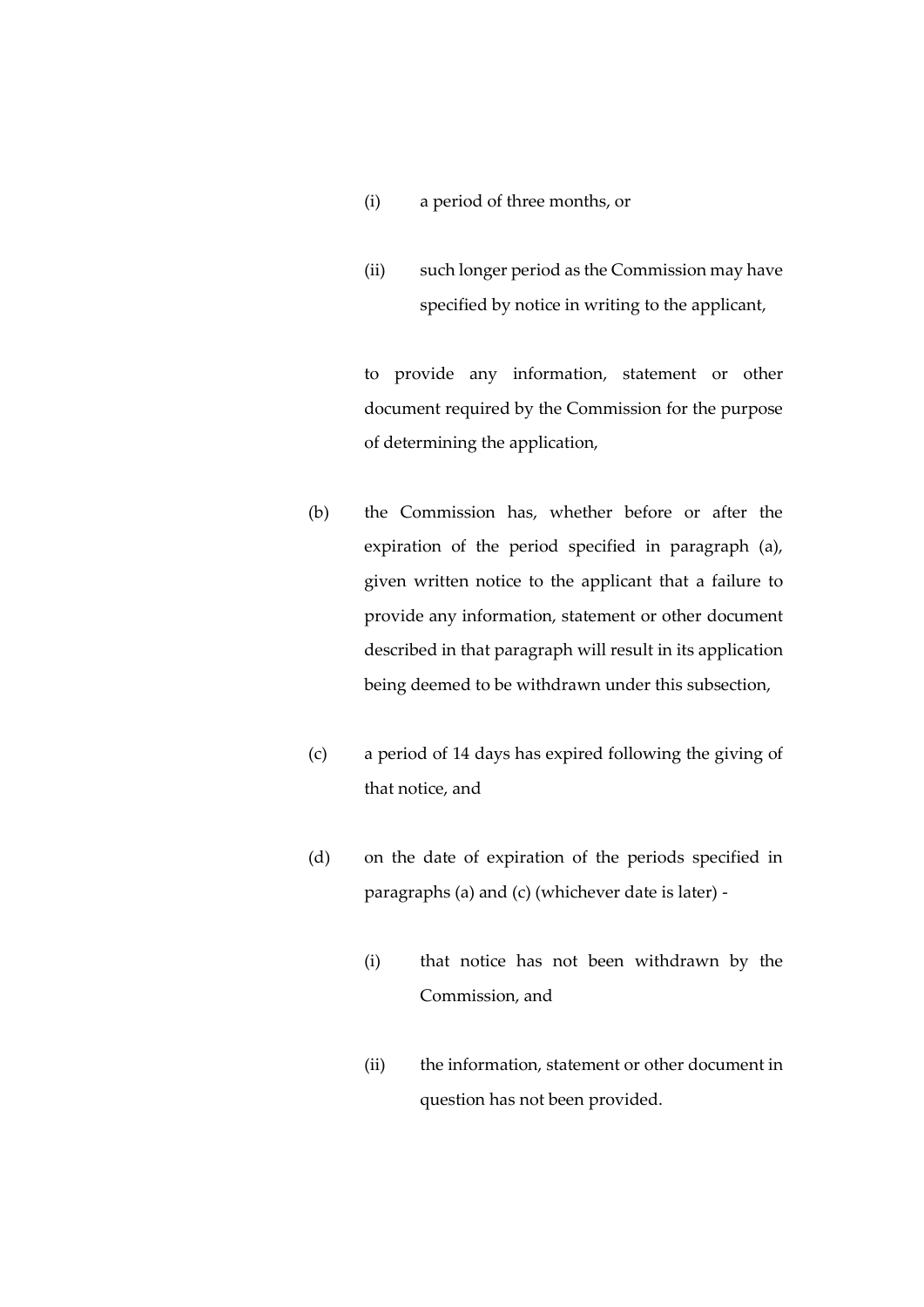(10) Before deciding whether or not to grant a fiduciary licence the Commission shall, if the application contains a statement under subsection (3) to the effect that the applicant proposes to carry on a regulated activity in or from within Alderney or Sark, consult the Policy and Finance Committee of the States of Alderney or, as the case may be, the Policy and Finance Committee of the Chief Pleas of Sark.

(11) If at any time a licensed fiduciary proposes to carry on a regulated activity in or from within Alderney or Sark, the Commission shall consult in the manner described in subsection (10).

# **Grant or refusal of fiduciary licences.**

**6.** (1) The Commission may, upon receipt of an application for a fiduciary licence -

- (a) subject to the provisions of subsection (2), grant the application and issue a fiduciary licence to the applicant, or
- (b) refuse the application.

(2) Without prejudice to the generality of its powers conferred by subsection (1)(b), the Commission shall not grant an application for a fiduciary licence unless satisfied that the criteria specified in Schedule 1 (the "**minimum criteria for licensing**") are fulfilled –

- (a) in relation to the applicant, and
- (b) in the case of an application for a primary fiduciary licence or secondary fiduciary licence, in relation to any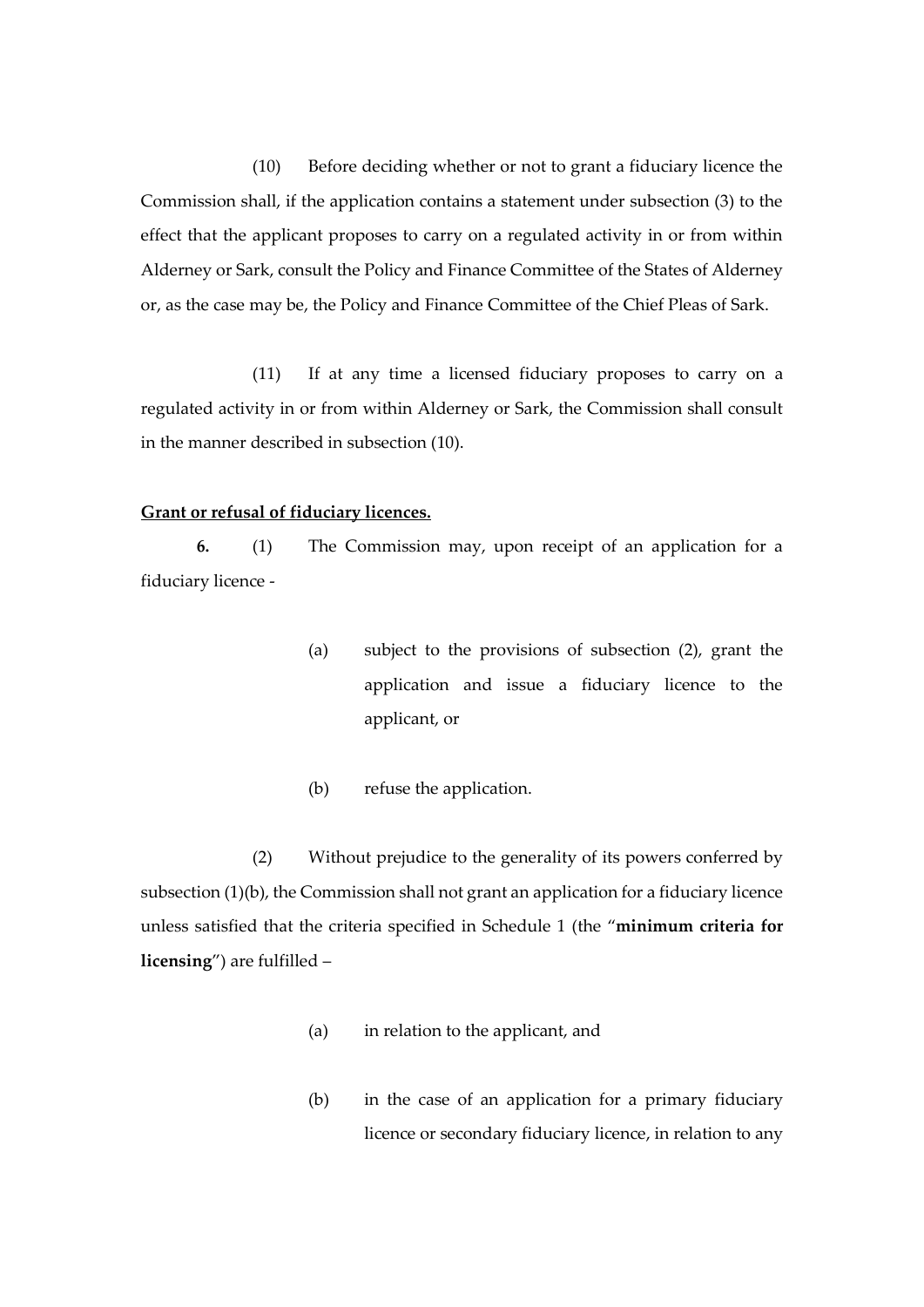person who is or is to be the holder of an approved supervised role or vetted supervised role in respect of the applicant.

(3) In considering whether or not to grant an application for a fiduciary licence, and without limitation, the Commission may take into account (so far as relevant) –

- (a) the provisions of any code of practice or guidance issued under section 37 of this Law or section 57 or 120 of the Enforcement Powers Law, and
- (b) any matter to which it may have regard under the provisions of section 28 or 29 of the Enforcement Powers Law when considering whether or not to suspend or revoke a fiduciary licence.

(4) The Commission may refuse an application for a fiduciary licence which is not accompanied by the appropriate fee prescribed by regulations under section 7 or which is otherwise not made in accordance with the provisions of this Law.

#### **Fees regulations and recovery of fees.**

**7.** (1) The Committee may by regulation prescribe fees to be payable to the Commission in connection with -

- (a) any of the matters specified in subsection (2), and
- (b) such other matters as the Committee may by regulation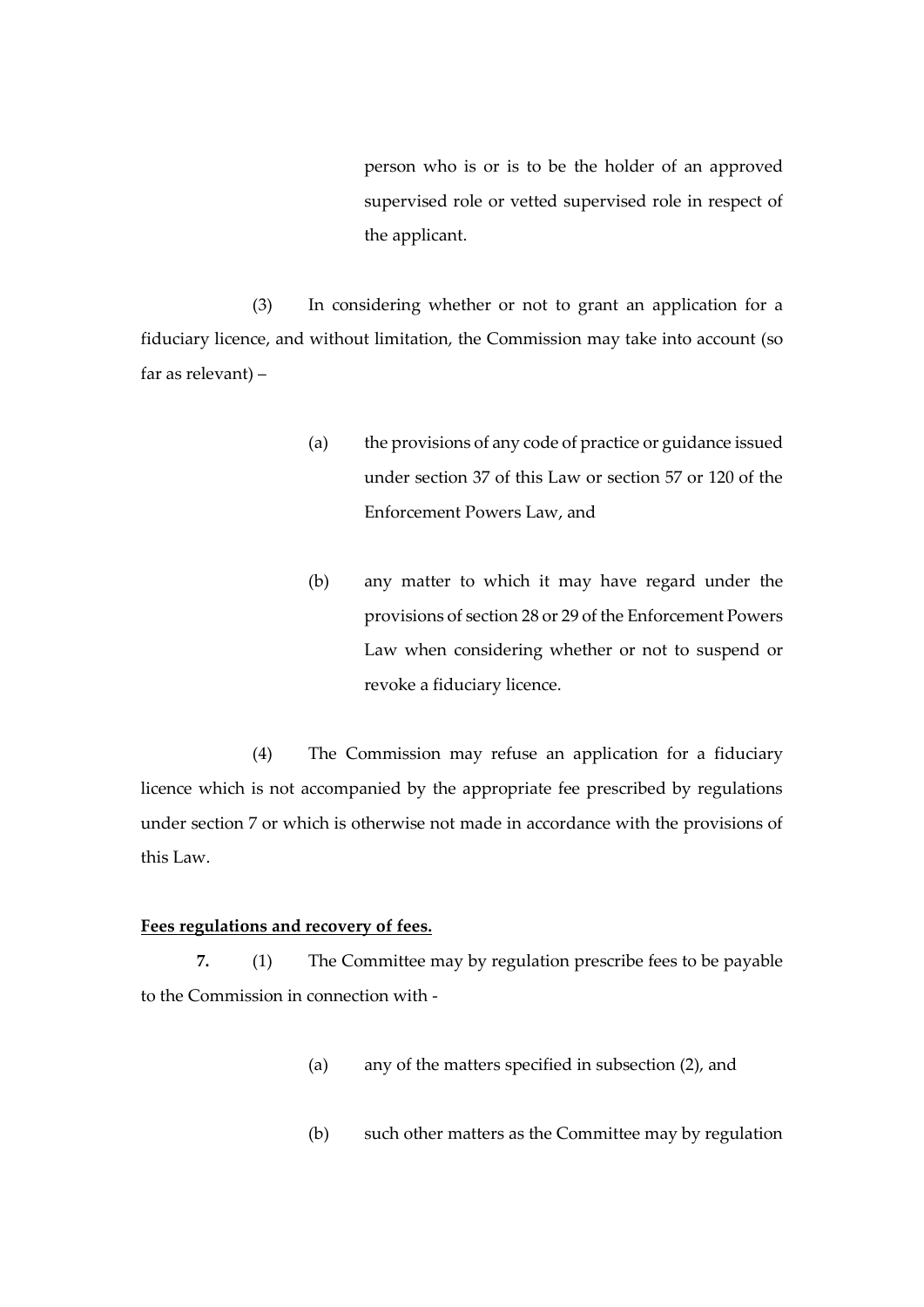prescribe for the purposes of this Law.

- (2) The matters referred to in subsection  $(1)(a)$  are -
	- (a) applications for or in respect of, and the grant, renewal or variation of, fiduciary licences,
	- (b) the deposit with or giving to the Commission of any return, accounts, report or other document, information or notification under the provisions of or for the purposes of this Law,
	- (c) an application, other than one mentioned in paragraph (a), request or notification to the Commission under the provisions of or for the purposes of this Law,
	- (d) any other matters in respect of licensed fiduciaries or fiduciary licences.

(3) Regulations under this section may also make such provision as the Committee thinks fit in respect of the charging of interest in the event of default in the due payment of fees, charges, penalties and other amounts required to be paid to the Commission by or under the provisions of this Law.

- (4) Regulations under this section may, without limitation
	- (a) prescribe fees to be payable to the Commission annually or periodically,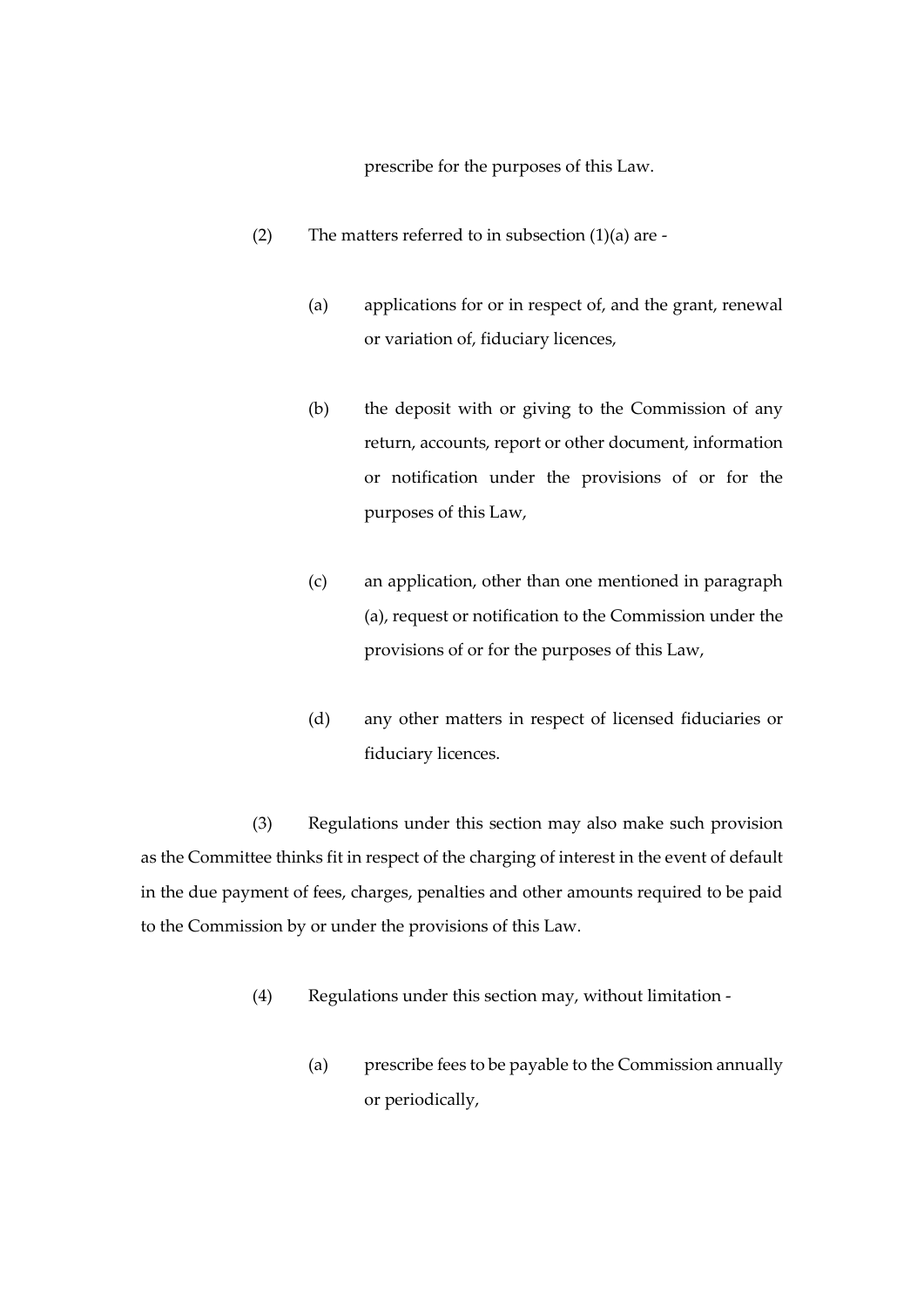- (b) specify the dates, times, intervals, occasions, circumstances or events on, at, in or within which the payment of fees or interest is to be made,
- (c) provide for the determination or calculation of any fee or interest -
	- (i) in accordance with or by reference to a scale or other factors prescribed by the regulations, or
	- (ii) on such other basis as may be so prescribed,
- (d) make provision for the payment of fees and interest by instalments of such number and amounts and at such times as the regulations may specify or as the Commission may determine, and
- (e) make provision for the variation, on the application of the payer or of the Commission's own motion, of -
	- (i) the amount of any interest, or
	- (ii) the number, amounts and times of the instalments by which any fee or interest is to be paid.

(5) Fees and interest payable pursuant to regulations under this section -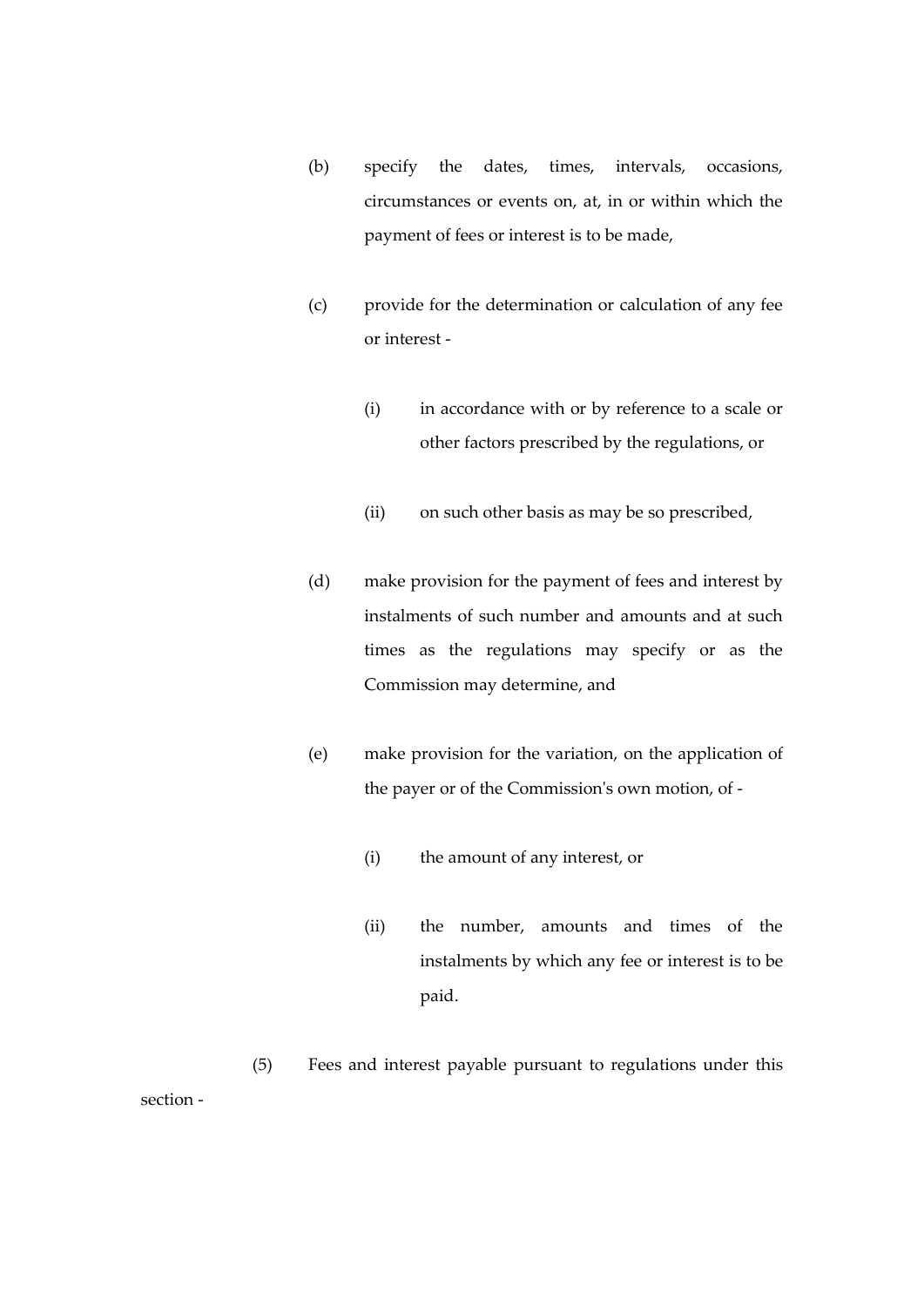- (a) are recoverable from
	- (i) the person making the application, request or deposit concerned or giving the notification or information concerned,
	- (ii) the licensed fiduciary by or in respect of whom, or in respect of whose fiduciary licence or business, the fee or interest is payable, or
	- (iii) such other person or entity, or class or description of person or entity, as may be specified by the regulations,

as a civil debt due to the Commission,

- (b) may not (except to the extent that express provision to the contrary is made by or under the regulations or otherwise by or under the provisions of this Law) be refunded, remitted, reduced or waived,
- (c) shall, where appropriate, be proportioned in such manner as may be prescribed by the regulations.

(6) Without prejudice to the provisions of section 53(2), regulations under this section may make different provision in respect of -

> (a) different categories, classes or descriptions of fiduciary licence or licensed fiduciary or different categories,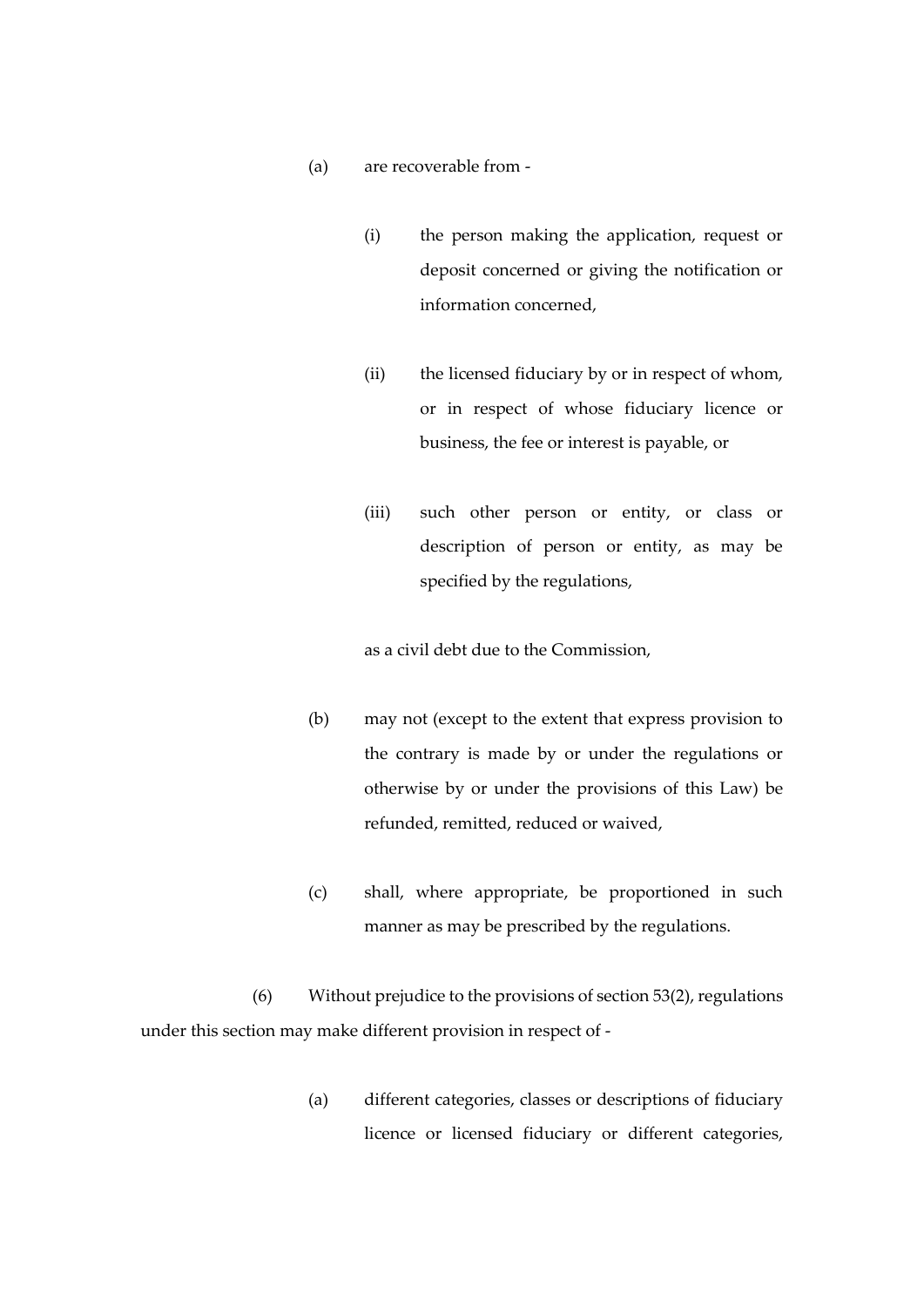classes or descriptions of regulated activities, or

(b) the same categories, classes or descriptions of fiduciary licence or licensed fiduciary or the same category, class or description of regulated activities, for different purposes or in respect of different circumstances.

(7) The provisions of this section are in addition to and not in derogation from any other provision of this Law or the provisions of the regulatory Laws in respect of the payment of fees, interest and penalties.

#### **Conditions of fiduciary licences.**

**8.** (1) The Commission may, by notice in writing, when granting a fiduciary licence or at any time thereafter, impose such conditions in respect of the licence as it thinks fit.

(2) Such conditions may apply to licensed fiduciaries generally, to any class or description of licensed fiduciary or to any particular licensed fiduciary.

(3) The Commission may, by notice in writing, vary or rescind any condition in respect of a fiduciary licence.

(4) Without prejudice to the generality of subsection (1), the conditions which may be imposed in respect of a fiduciary licence may make provision as to the duration of the licence and for the protection of the clients or potential clients of the licensed fiduciary; and without limitation such conditions may –

(a) require the licensed fiduciary to take certain steps, to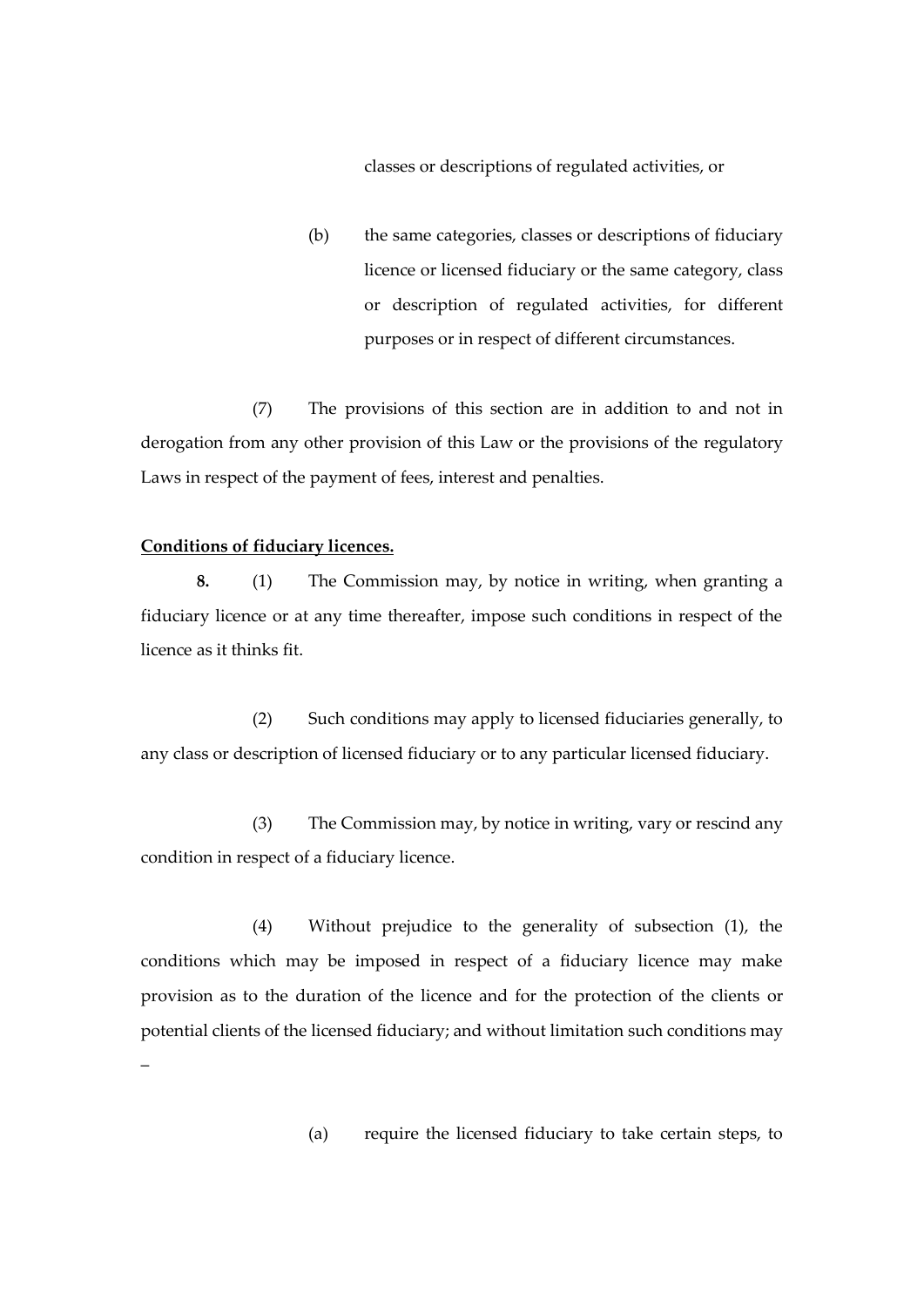refrain from adopting or pursuing a particular course of action or to restrict the scope of its business in a particular way,

- (b) impose limitations on the acceptance or carrying on of business,
- (c) prohibit the licensed fiduciary from soliciting (whether at all or in any specified manner) business, either generally or from persons who are not already clients,
- (d) prohibit the licensed fiduciary from entering into any other transaction or class or description of transactions,
- (e) require the removal of any person who is the holder of a supervised role in respect of, or who is an officer, employee or auditor of, the licensed fiduciary,
- (f) specify requirements to be fulfilled otherwise than by action taken by the licensed fiduciary,
- (g) require the furnishing to the Commission, at such times, intervals and places as may be specified by the Commission, of such information and documents, and of accounts of such description, in such form and containing such information and particulars, as may be so specified,
- (h) specify requirements as to the capitalisation and margin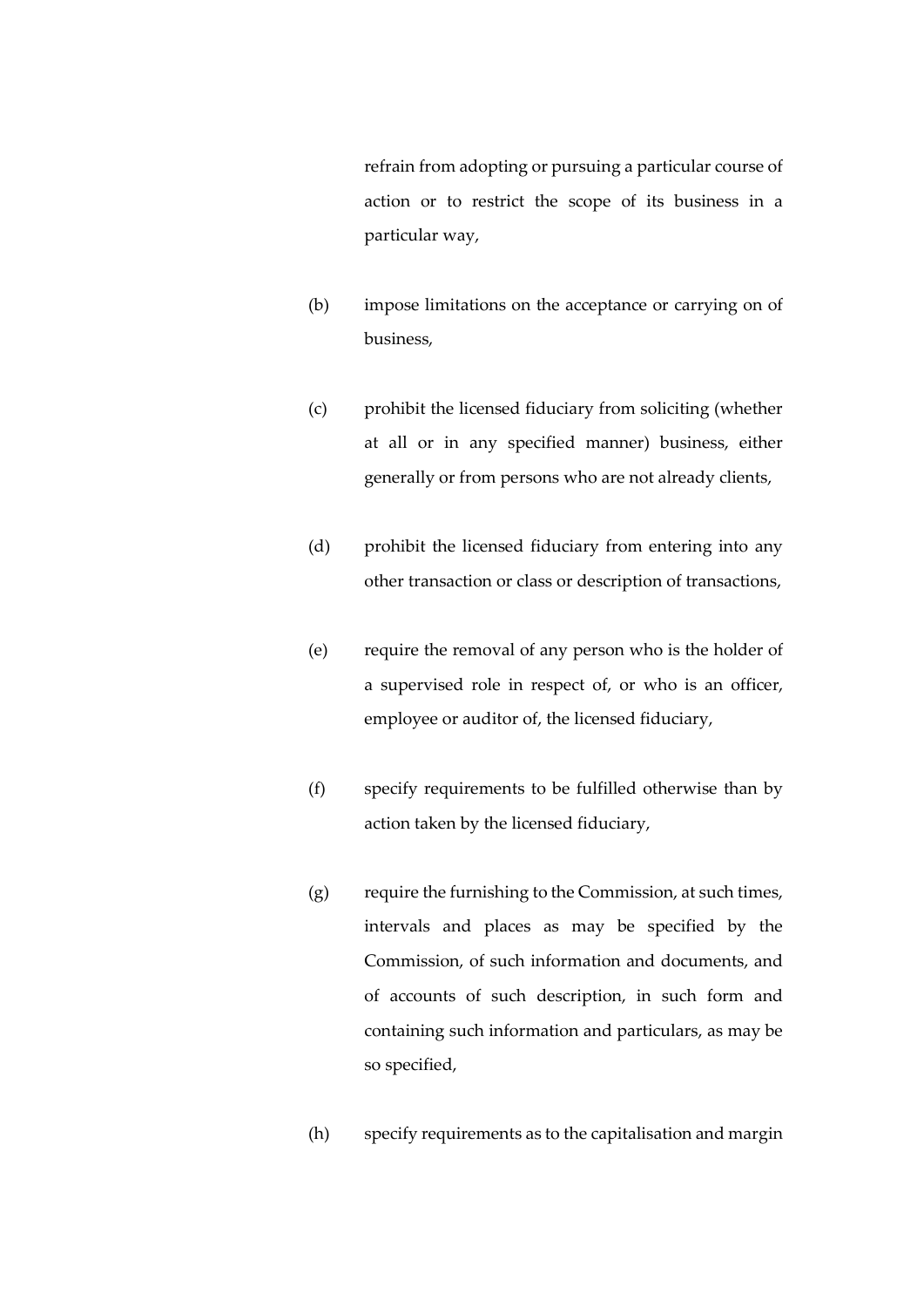of solvency of the business of the licensed fiduciary,

- (i) require the licensed fiduciary to obtain professional indemnity insurance in such amount and upon such terms and conditions as may be specified,
- (j) prohibit, restrict or impose limitations on the carrying on by way of business of regulated activities, or any class or description of regulated activities, in or from within any place, or any particular place, outside the Bailiwick –
	- (i) by the licensed fiduciary itself,
	- (ii) by any undertaking established by the licensed fiduciary (including, without limitation, any branch, subsidiary, ancillary vehicle or special purpose vehicle thereof), or
	- (iii) through or by means of a relationship with any person (including, without limitation, a relationship of partnership, affiliation or association).

(5) A licensed fiduciary which contravenes any condition of a fiduciary licence is guilty of an offence.

(6) The contravention of a condition of a fiduciary licence is, whether or not constituting an offence under subsection (5), a ground for the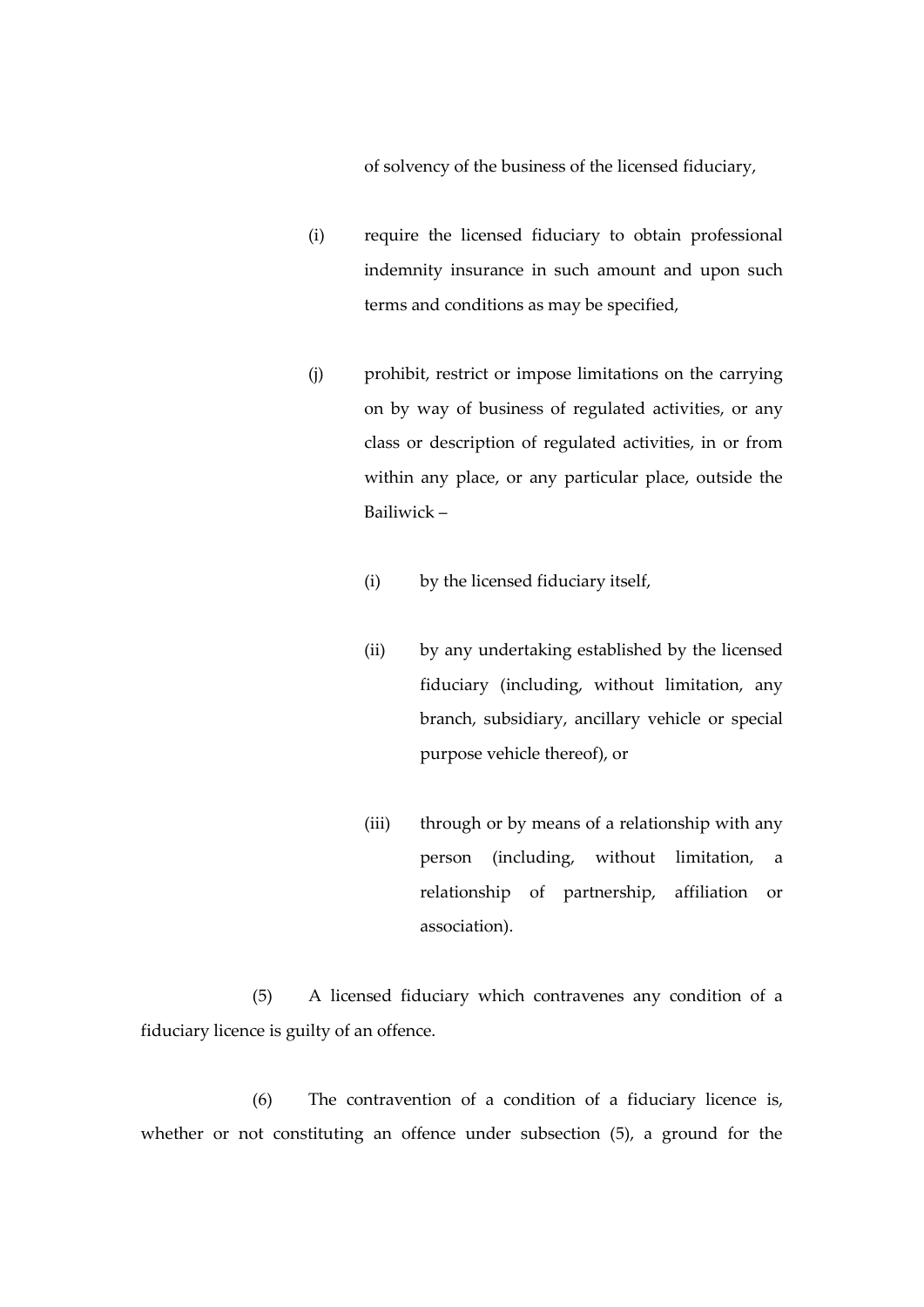suspension or revocation of the licence (see sections 28 and 29 of the Enforcement Powers Law) but does not of itself invalidate any contract entered into or transaction completed before the date of suspension or revocation.

(7) A licensed fiduciary whose fiduciary licence is subject to a condition as to its duration may apply under section 5 for a new fiduciary licence and, if that licence is granted, the first-mentioned licence shall cease to have effect.

(8) In considering whether or not to impose, vary or rescind any condition in respect of a fiduciary licence the Commission may, without prejudice to the generality of the foregoing provisions of this section, have regard (so far as relevant) to any matter to which it may have regard under the provisions of section 6 of this Law or section 28 or 29 of the Enforcement Powers Law when considering whether or not to grant an application for a fiduciary licence or (as the case may be) to suspend or revoke a fiduciary licence.

#### **Surrender of fiduciary licences.**

**9.** (1) A licensed fiduciary may surrender its fiduciary licence by notice in writing served upon the Commission.

(2) A surrender takes effect, subject to the provisions of subsection (5), upon service of the notice or such later date as may be specified therein; and where a later date is so specified, the licensed fiduciary may by a further notice in writing served upon the Commission substitute an earlier date upon which the surrender is, subject as aforesaid, to take effect, not being earlier than the date upon which the further notice was served.

(3) The surrender of a fiduciary licence is, subject to the provisions of subsection (5), irrevocable unless it is expressed to take effect on a particular date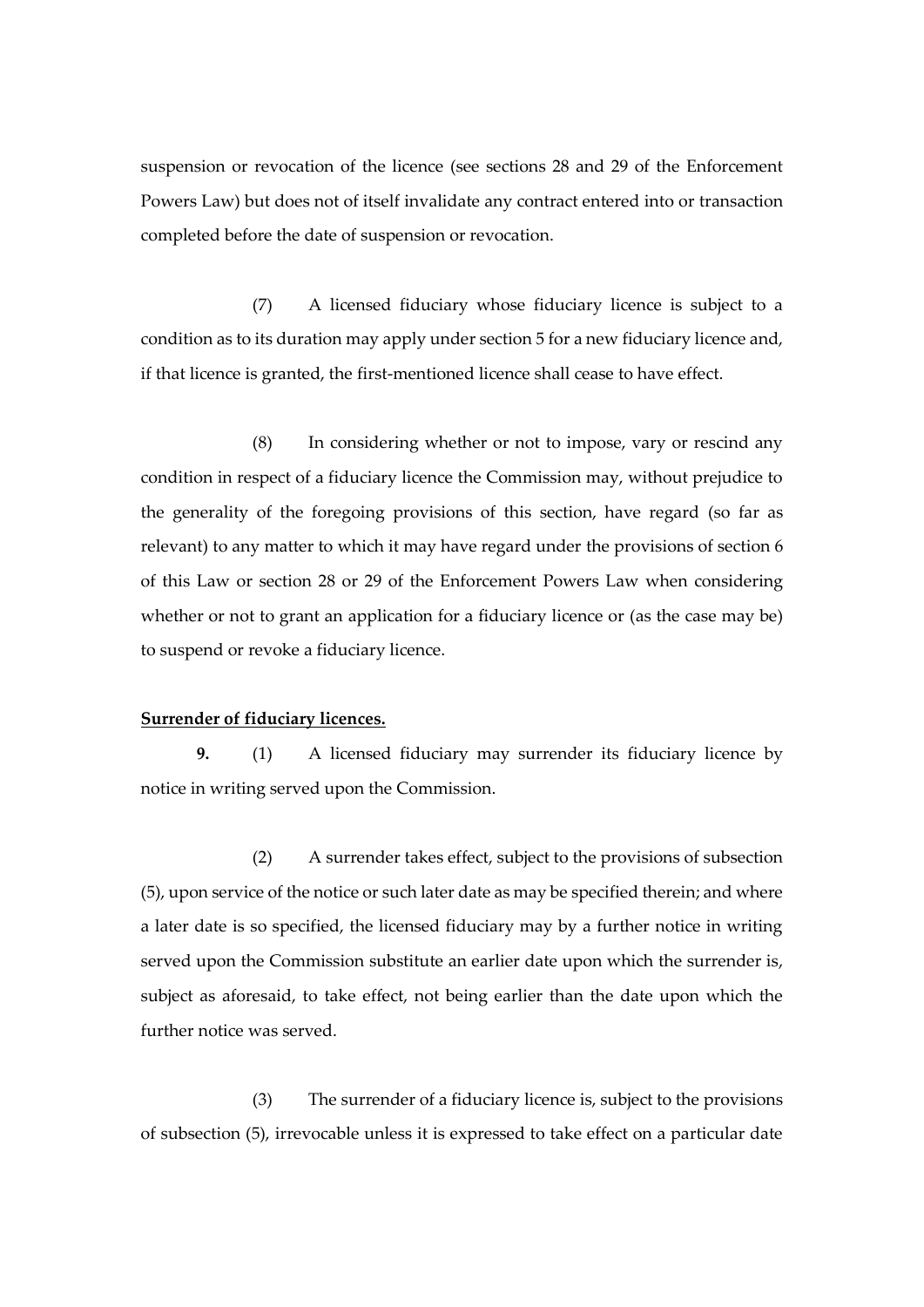and before that date the Commission, upon the written application of the licensed fiduciary, by notice in writing to the licensed fiduciary allows the surrender to be withdrawn.

(4) The Commission may, on receipt of an application under subsection (3), decide not to allow the surrender of a fiduciary licence to be withdrawn; but, where the Commission so decides, without prejudice to the powers of the Commission conferred otherwise than by this section, the surrender does not have effect before the end of the period within which, under section 21, an appeal can be brought or, if an appeal is brought within that period, before the appeal is determined.

(5) A surrender of a fiduciary licence is not effective unless prior written consent to the surrender has been obtained from the Commission.

(6) The Commission may refuse its consent to the surrender of a fiduciary licence -

- (a) if, in the opinion of the Commission, the liabilities of the licensed fiduciary have not been discharged or transferred,
- (b) if the Commission believes that the surrender would not be in the interests of the public or the reputation of the Bailiwick as a finance centre, or
- (c) if the name of the licensed fiduciary would not, immediately after the surrender, comply with the requirements of section 49 of the Enforcement Powers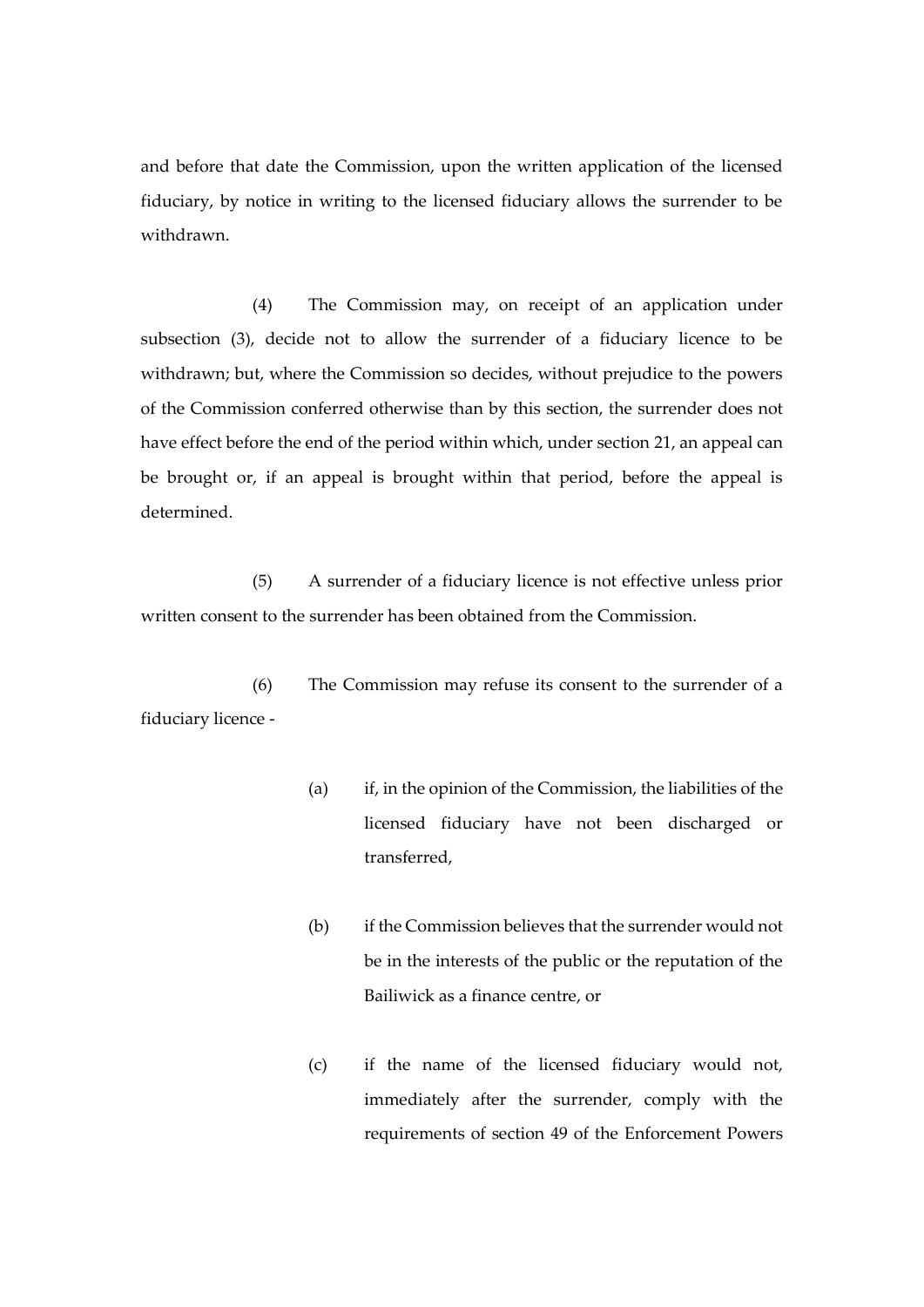Law.

(7) Upon the surrender of a fiduciary licence no fee paid or payable by the licensed fiduciary concerned pursuant to regulations under section 7 shall be refunded, remitted, reduced or waived.

## *Principles of conduct*

#### **Principles of conduct for licensed fiduciaries.**

**10.** (1) A licensed fiduciary must deal with the Commission in an open and co-operative manner and keep the Commission promptly informed of anything concerning it or its business, or the regulated activities in relation to which it is acting as licensed fiduciary, which ought reasonably to be disclosed to the Commission.

(2) Without limitation, the Commission may have regard to the duty imposed by this section in performing any of its functions.

#### *Directions*

## **Power to issue directions.**

**11.** (1) The Commission may, at any time, by notice in writing, give such directions to any person referred to in subsection (2) (the "**directed person**"), requiring the directed person to do or not to do any thing, as appear to the Commission to be necessary or desirable in the interests of the public or the reputation of the Bailiwick as a finance centre, whether for the purpose of safeguarding assets or otherwise.

(2) A direction under this section may be given to -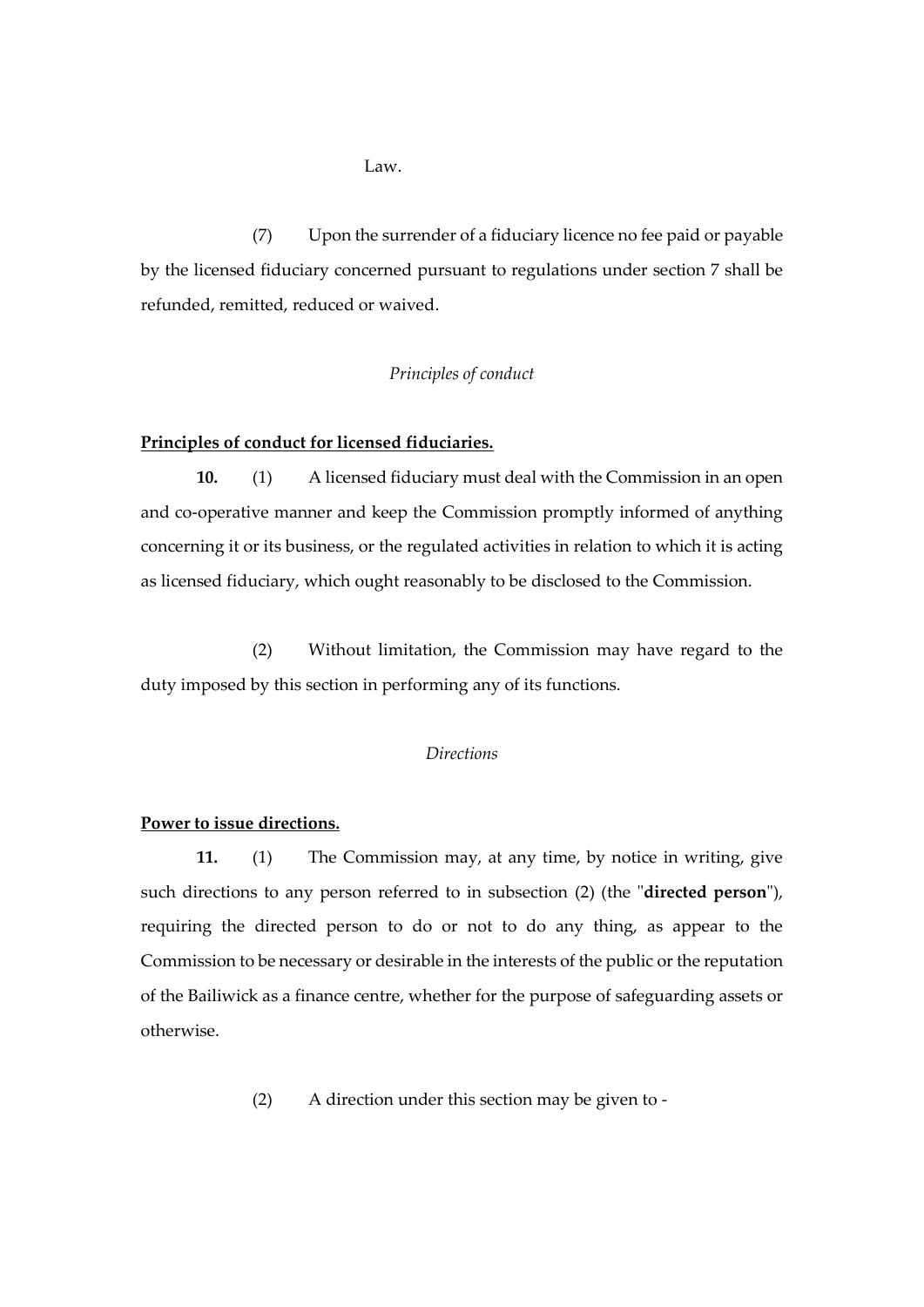- (a) a licensed fiduciary,
- (b) subject to the provisions of subsection (5), a former licensed fiduciary,
- (c) a person carrying on by way of business regulated activities -
	- (i) who is exempted by the provisions of this Law from the requirement to be licensed hereunder, or
	- (ii) otherwise in such circumstances specified in the provisions of this Law as not to require licensing hereunder,

in respect of such activities,

- (d) a person who is the holder of a supervised role in respect of, or is an officer or employee of -
	- (i) a licensed fiduciary, or
	- (ii) a person described in paragraph (c),
- (e) a person who has or is reasonably suspected of having contravened any prohibition, restriction, condition, obligation, enforcement requirement, other requirement, duty, direction or arrangement imposed,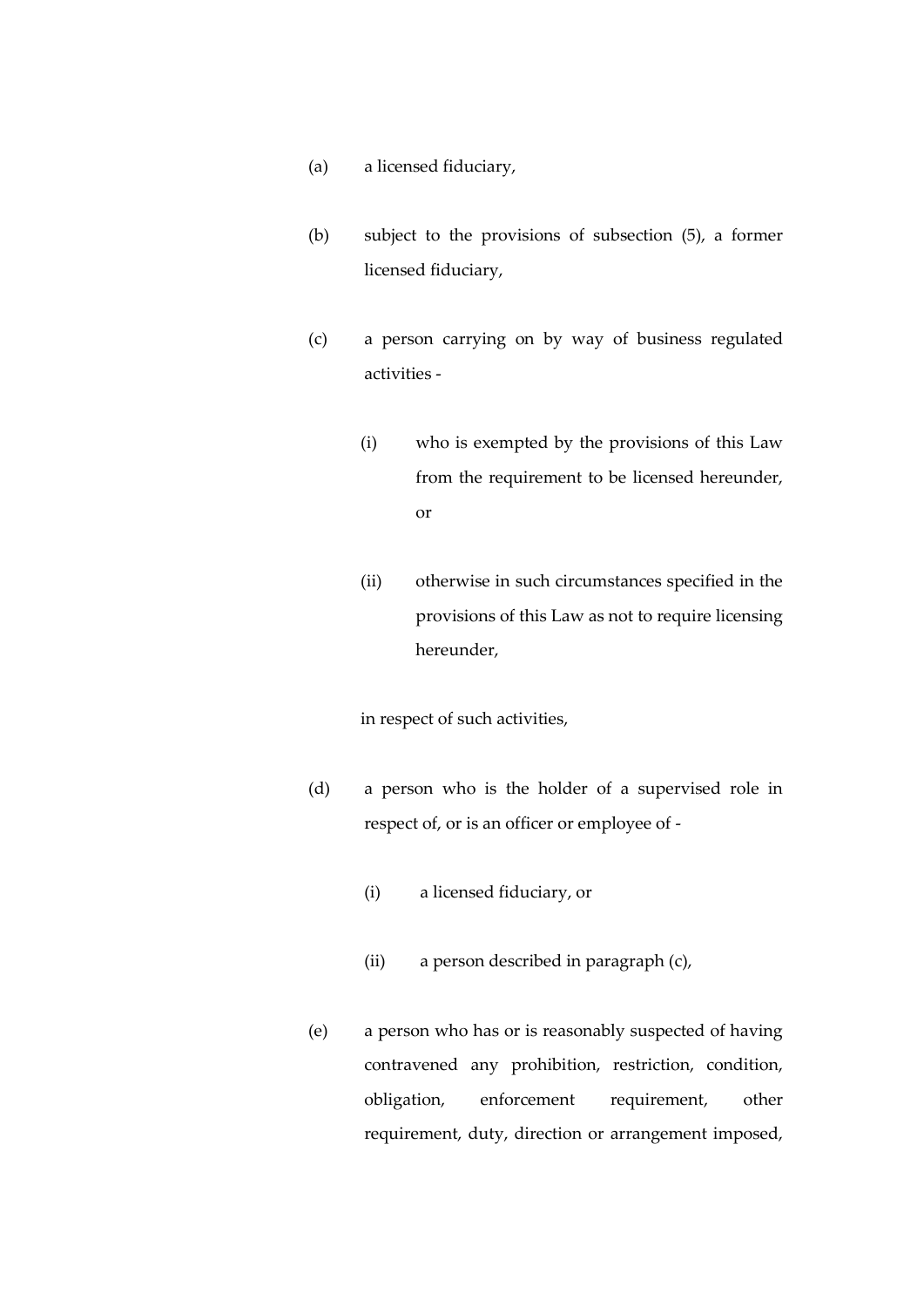issued or arising under any of the provisions of this Law or the regulatory Laws,

- (f) an ancillary vehicle of a person or entity specified in any other paragraph of this subsection, or
- (g) a person or entity or class or description of person or entity prescribed for the purposes of this section by regulations of the Committee.

(3) The Commission may vary or rescind a direction by notice in writing served on the directed person.

- (4) Without prejudice to the generality of subsection (1), a direction may -
	- (a) require the directed person to take certain steps, to refrain from adopting or pursuing a particular course of action or to restrict the scope of its business in a particular way,
	- (b) prohibit or impose limitations on the acceptance of the business of or the carrying on of regulated activities and other business, or on the acceptance or repayment of client assets, the granting of credit or the making of investments,
	- (c) prohibit, restrict or impose limitations on the acceptance of the business of or the carrying on of regulated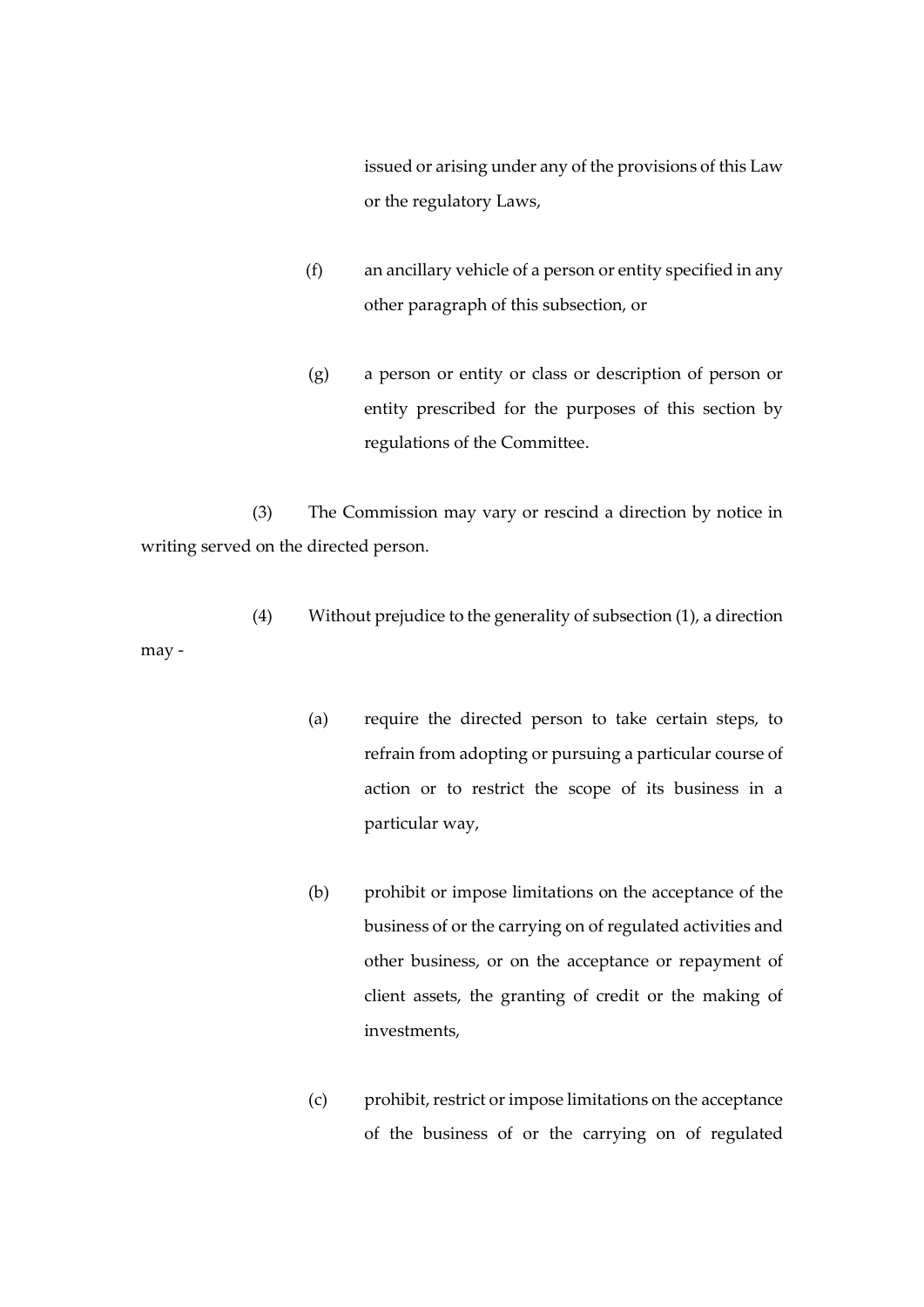activities, or any class or description of regulated activities, in or from within any place, or any particular place, outside the Bailiwick -

- (i) by the directed person,
- (ii) by any undertaking established by the directed person (including, without limitation, any branch, subsidiary, ancillary vehicle or special purpose vehicle thereof), or
- (iii) through or by means of a relationship with any person (including, without limitation, a relationship of partnership, affiliation or association),
- (d) prohibit the directed person from soliciting (whether at all or in any specified manner) the business of regulated activities and other business, either generally or from specified persons or classes or descriptions of persons,
- (e) prohibit the directed person from entering into any other transaction or class or description of transactions,
- (f) require the removal of any person who is the holder of a supervised role in respect of, or who is an officer, employee or auditor of, the directed person,
- (g) specify requirements to be fulfilled otherwise than by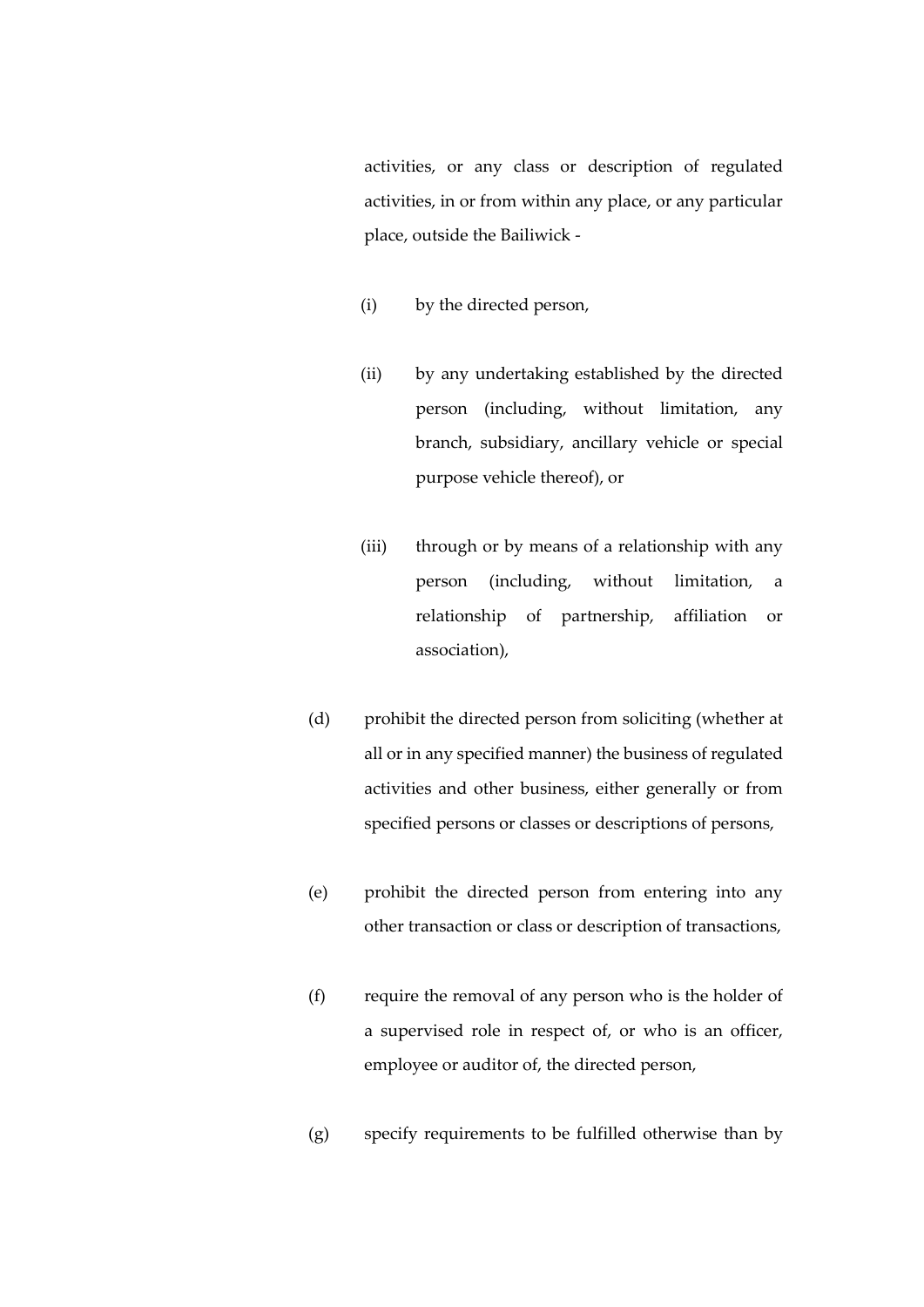action taken by the directed person,

- (h) require the furnishing to the Commission, at such times, intervals and places as may be specified by the Commission, of such information and documents, and of accounts of such description, in such form and manner and containing such information and particulars, as may be so specified,
- (i) require the directed person to maintain in the Bailiwick, or to transfer to and keep in the custody of a trustee, custodian, licensed fiduciary, licensed banking institution or person of such other class or description as may be specified in the direction, assets of such value and description as may be so specified; and any such direction may provide that -
	- (i) assets kept in the custody of a trustee, custodian, licensed fiduciary, licensed banking institution or other person pursuant to the direction shall not, so long as the direction is in force, be removed from such custody or be made the subject of any charge, mortgage, hypothèque, secured interest (including a security interest within the meaning of the Security Interests (Guernsey) Law, 1993**<sup>d</sup>** ), trust, assignment, lien,

<u>.</u>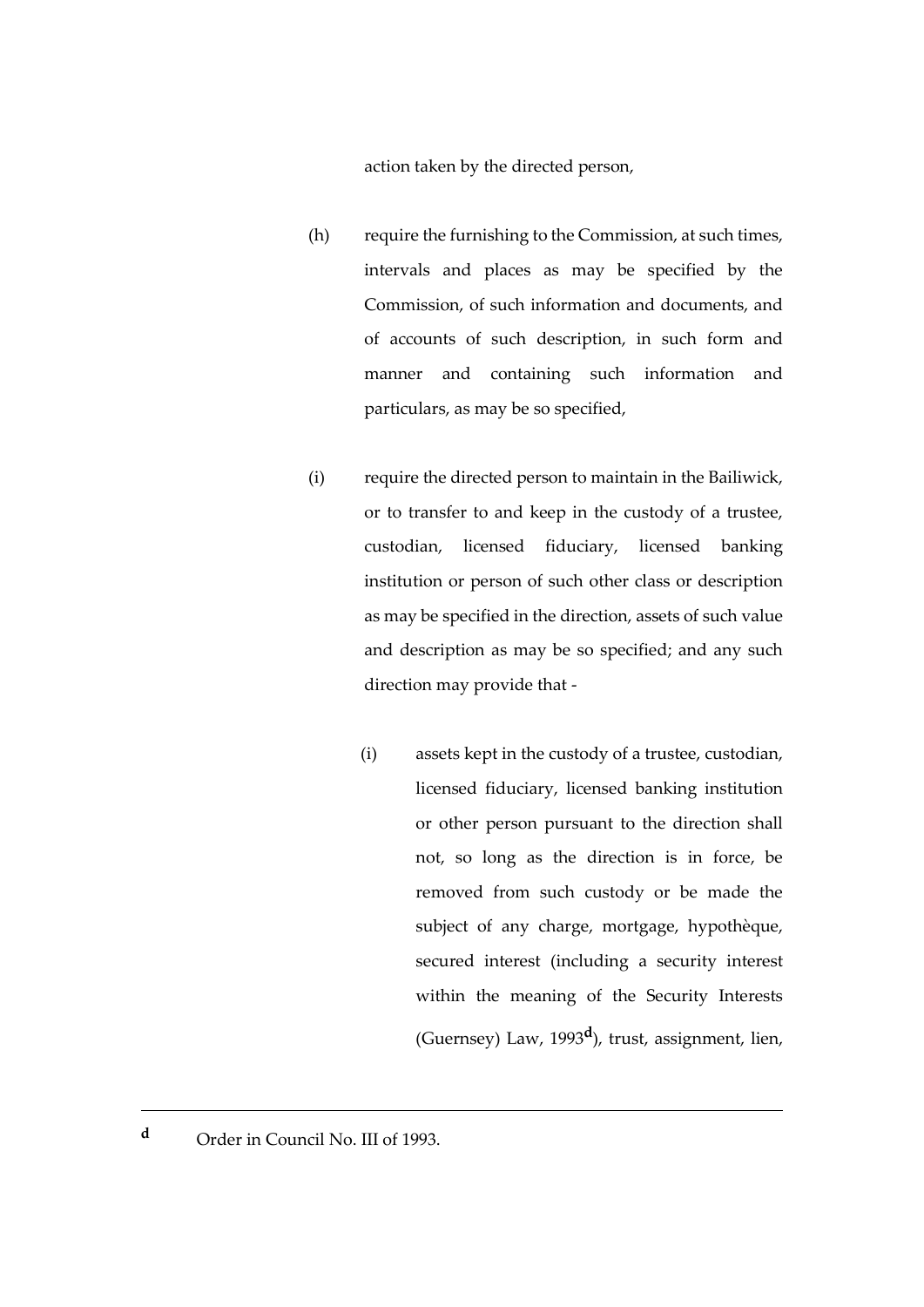right of set-off or other dealing except with the prior written consent of the Commission,

(ii) any charge, mortgage, hypothèque, secured interest (including a security interest within the meaning of the Security Interests (Guernsey) Law, 1993), trust, assignment, lien, right of set-off or other dealing purportedly created, executed or entered into by the directed person in contravention of the direction shall be ineffective against any claim by any liquidator of that person,

and a direction imposed by virtue of this paragraph shall be effective in law against or (as the case may require) for the benefit of third parties notwithstanding any rule of law to the contrary,

- (j) where the directed person is a licensed fiduciary, and without prejudice to paragraph (i), require the directed person to take all necessary steps to transfer to a trustee, custodian, licensed fiduciary, licensed banking institution or person of any other class or description, in each case approved by the Commission, all assets, or all assets of any specified class or description, which -
	- (i) belong to the directed person, or
	- (ii) are held by or to the order of the directed person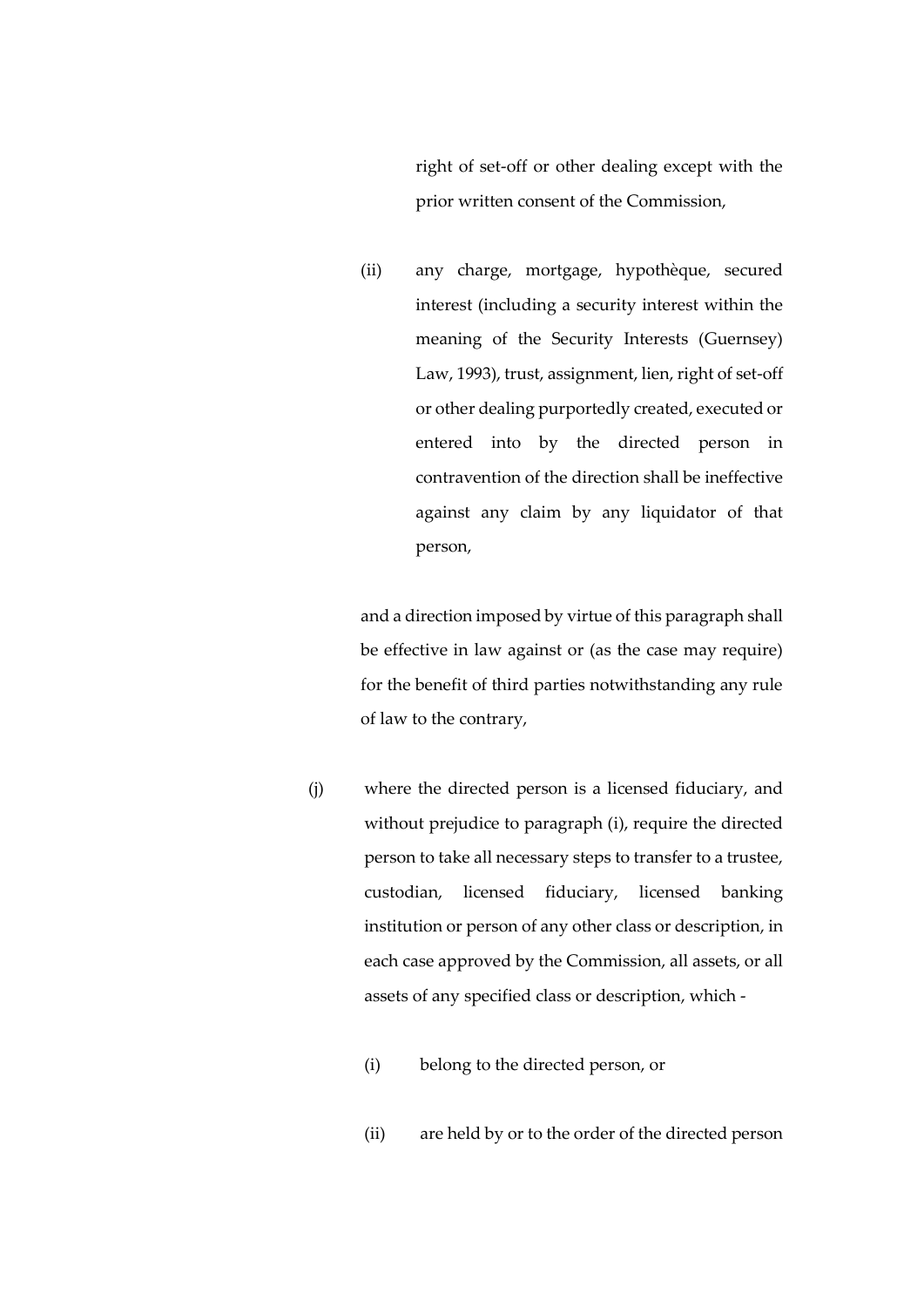and either belong to clients or belong to –

- (A) an investment company the shares in which belong to clients, or
- (B) some other company, legal person or entity which is, or the assets of which are, wholly beneficially owned by clients,
- (k) require the directed person to provide evidence of
	- (i) compliance with
		- (A) any provision of this Law and the regulatory Laws, or
		- (B) any prohibition, restriction, condition, obligation, enforcement requirement, other requirement, duty, direction or arrangement imposed, issued or arising under any such provision, and
	- (ii) fulfilment of any of the applicable minimum criteria for licensing (whether in relation to the directed person or any person who is or is to be the holder of a supervised role in respect of, or an officer or employee of, the directed person),

in whatever form and manner and at whatever time the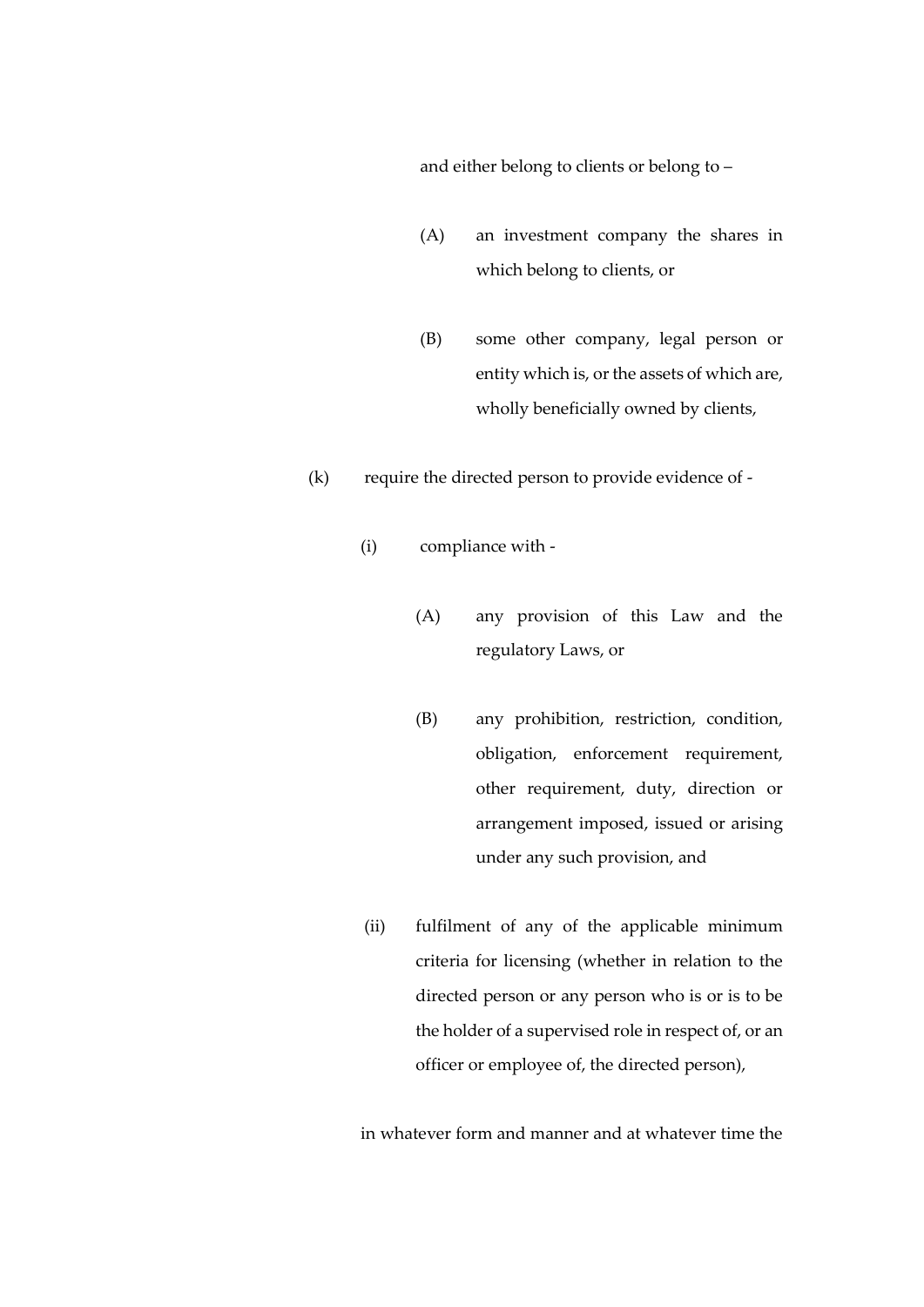Commission may reasonably determine,

- (l) where a notice of revocation or proposed revocation of licence has been issued to the directed person under the provisions of the Enforcement Powers Law, require the directed person to take all reasonable steps to procure the transfer of all or any of the directed person's clients to another licensed fiduciary acceptable to the Commission,
- (m) require the directed person to prepare consolidated accounts (in addition to any accounts required to be prepared by virtue of the provisions of this Law),
- (n) require the directed person to appoint a compliance officer,
- (o) require the directed person to deposit with the Commission, and to comply with, a recovery plan acceptable to the Commission,
- (p) require the directed person to obtain professional indemnity insurance in such amount and upon such terms and conditions as may be specified,
- (q) contain such ancillary, incidental and supplementary provision as the Commission may determine.
- (5) A direction may be imposed on a former licensed fiduciary only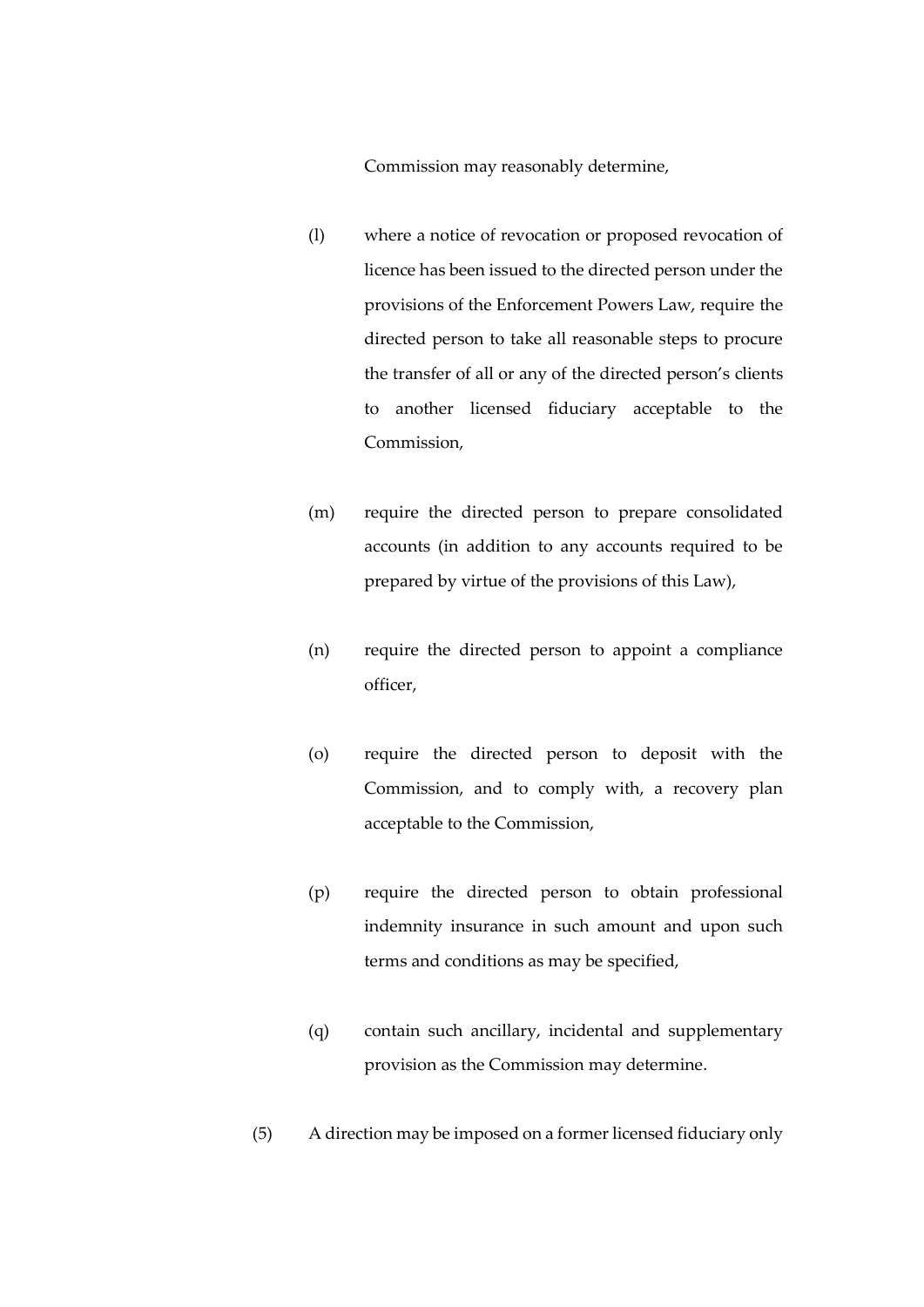within a period of six years immediately following the date on which the former licensed fiduciary ceased to be licensed, unless in any particular case the Commission directs otherwise with the prior written authority of not less than two ordinary members of the Commission.

However, for the avoidance of doubt, a direction imposed on a former licensed fiduciary within that six year period may, in accordance with subsection (7), remain in force after the expiration of that period.

(6) A direction may be imposed on a person or entity which has at any time been or been deemed to be a directed person of a class or description specified in subsection (2) in all respects as if they were a person or entity which is currently a directed person of that class or description, but only for a period of six years immediately following the date on which that person or entity ceased to be or be deemed to be a directed person of that class or description, unless in any particular case the Commission directs otherwise with the prior written authority of not less than two ordinary members of the Commission.

However, for the avoidance of doubt, a direction imposed on a person or entity which has at any time been or been deemed to be a directed person of a class or description specified in subsection (2) within that six year period may, in accordance with subsection (7), remain in force after the expiration of that period.

This subsection does not apply to a former licensed fiduciary.

(7) A direction shall remain in force until rescinded by the Commission, unless it is expressed to be of limited duration in which case it shall remain in force until -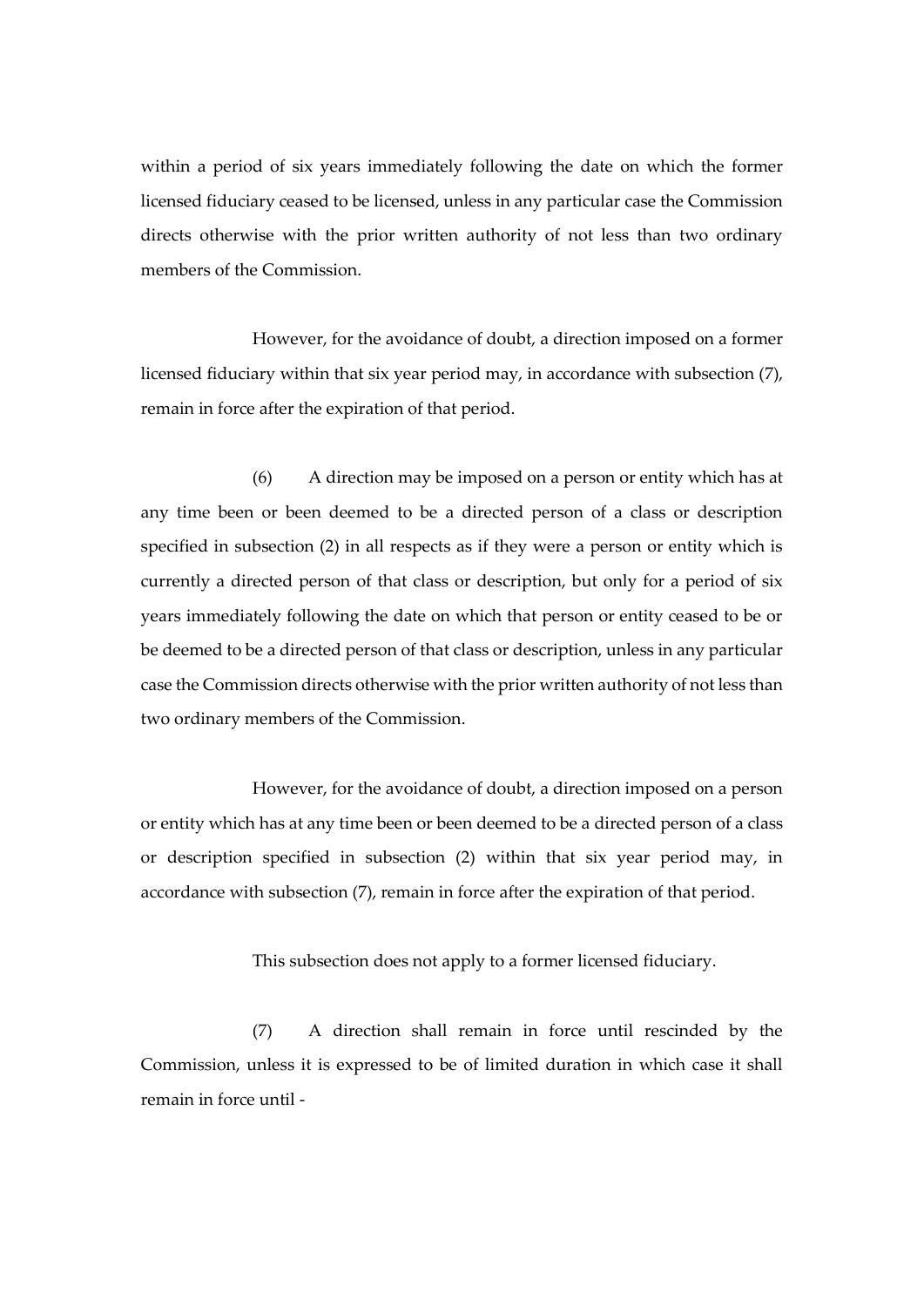- (a) the occurrence of such date, time, event or circumstance as may be specified in it,
- (b) such prohibitions, restrictions or requirements as may be so specified are complied with, or
- (c) rescinded by the Commission, if earlier.

For the avoidance of doubt, a direction imposed on a licensed fiduciary or other person or entity of a class or description referred to in subsection (2) may remain in force after -

- (i) the date of revocation, suspension, expiration or surrender of the fiduciary licence, or, as the case may be,
- (ii) the date on which that person or entity ceases to be a person or entity of that class or description.

(8) A person who contravenes any provision of a direction under this section is guilty of an offence.

(9) Where the directed person is a licensed fiduciary, the contravention of a direction under this section -

> (a) is, whether or not constituting an offence under subsection (8), a ground for the suspension or revocation of the fiduciary licence held by the directed person (see sections 28 and 29 of the Enforcement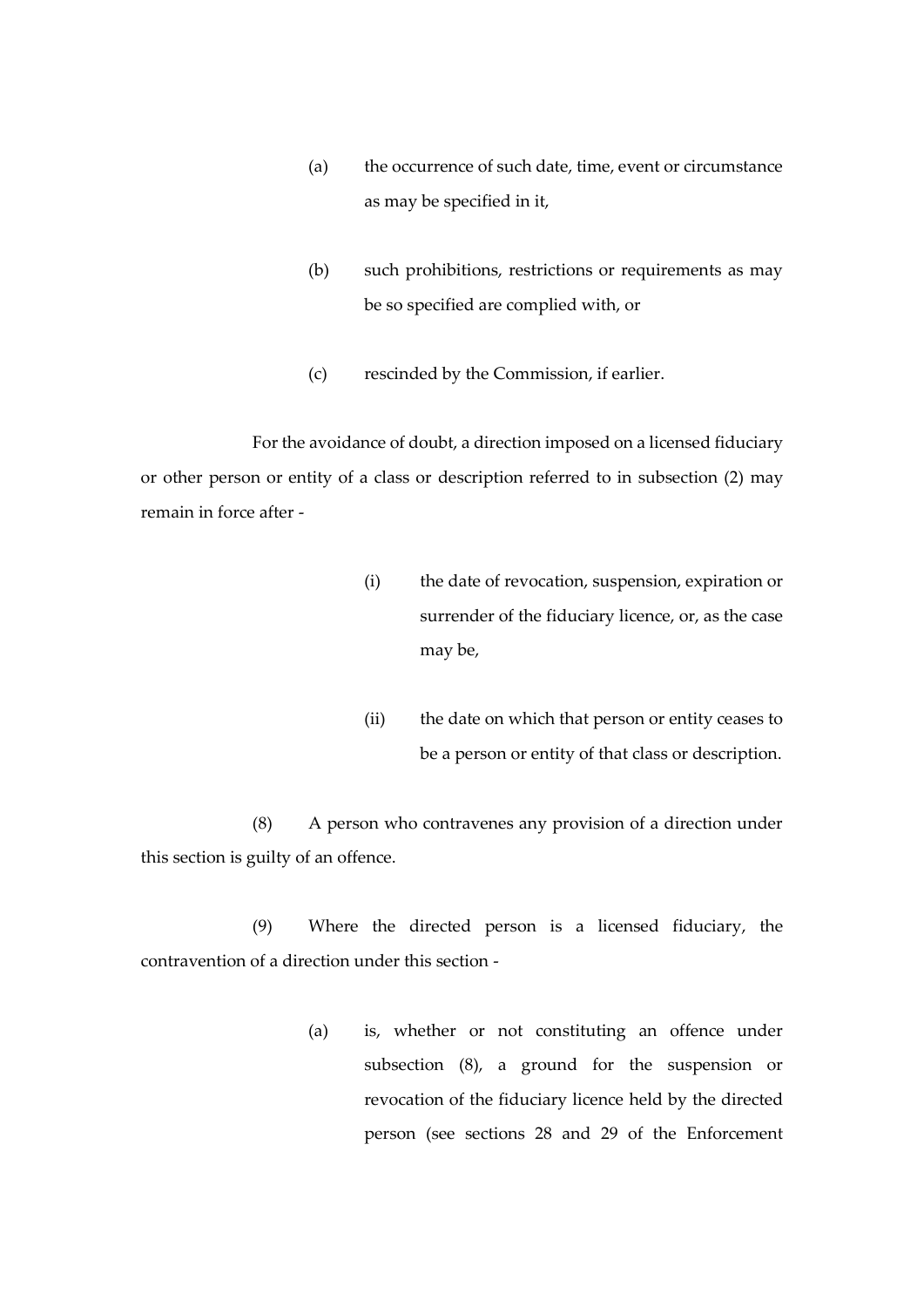## Powers Law), but

(b) does not of itself invalidate any contract entered into or transaction completed before the date of suspension or revocation.

(10) In the event of failure by the directed person to comply with a direction under this section, the Commission may, without prejudice to any other penalties, powers or proceedings in respect of the failure to comply, apply to the appropriate Court for an order requiring the directed person to comply, in such manner as the appropriate Court thinks fit, with the direction; and an order of the appropriate Court under this subsection may contain such incidental, ancillary, consequential and supplementary provision, and may be made on such terms and conditions and subject to such penalty, as the appropriate Court thinks proper.

(11) In considering whether or not to impose, vary or rescind any direction the Commission may, without limitation, have regard (so far as relevant) to any matter to which it may have regard under the provisions of section 6 of this Law or section 28 or 29 of the Enforcement Powers Law when considering whether or not to grant an application for, or (as the case may be) to suspend or revoke, a fiduciary licence.

(12) The Commission may publish, in such manner (including, without limitation, by being placed on the Commission's official website) and for such period as the Commission may determine, notice of the imposition, variation or rescission of a direction and the date from which any such direction*,* variation or rescission is effective; and, in deciding whether or not to do so, the Commission shall have regard to the interests of the public and the reputation of the Bailiwick as a finance centre.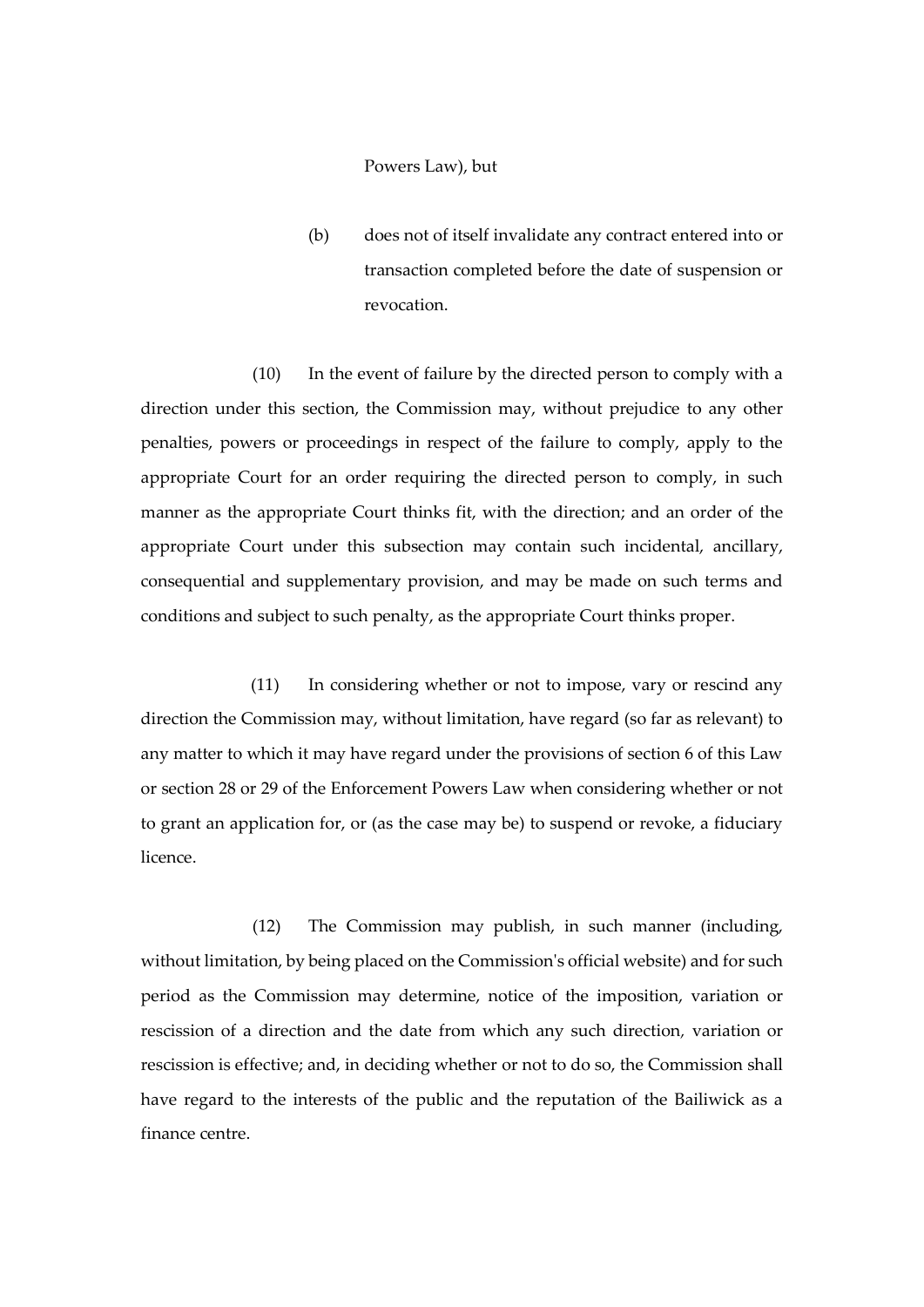The publication may contain such information in respect of any person named therein, and such ancillary, incidental and supplementary information, as the Commission may determine.

- (13) In this section the "**appropriate Court**" means
	- (a) the Court of Alderney, where the directed person is within the jurisdiction of that Court,
	- (b) the Court of the Seneschal, where the directed person is within the jurisdiction of that Court,
	- (c) the Royal Court, in any other case.

## *Supervised roles*

#### **Supervised roles.**

**12.** (1) A person who, in relation to a body, is appointed as or otherwise becomes -

- (a) a director,
- (b) a controller,
- (c) a partner (or general partner, in the case of a limited partnership, or member, in the case of a limited liability partnership),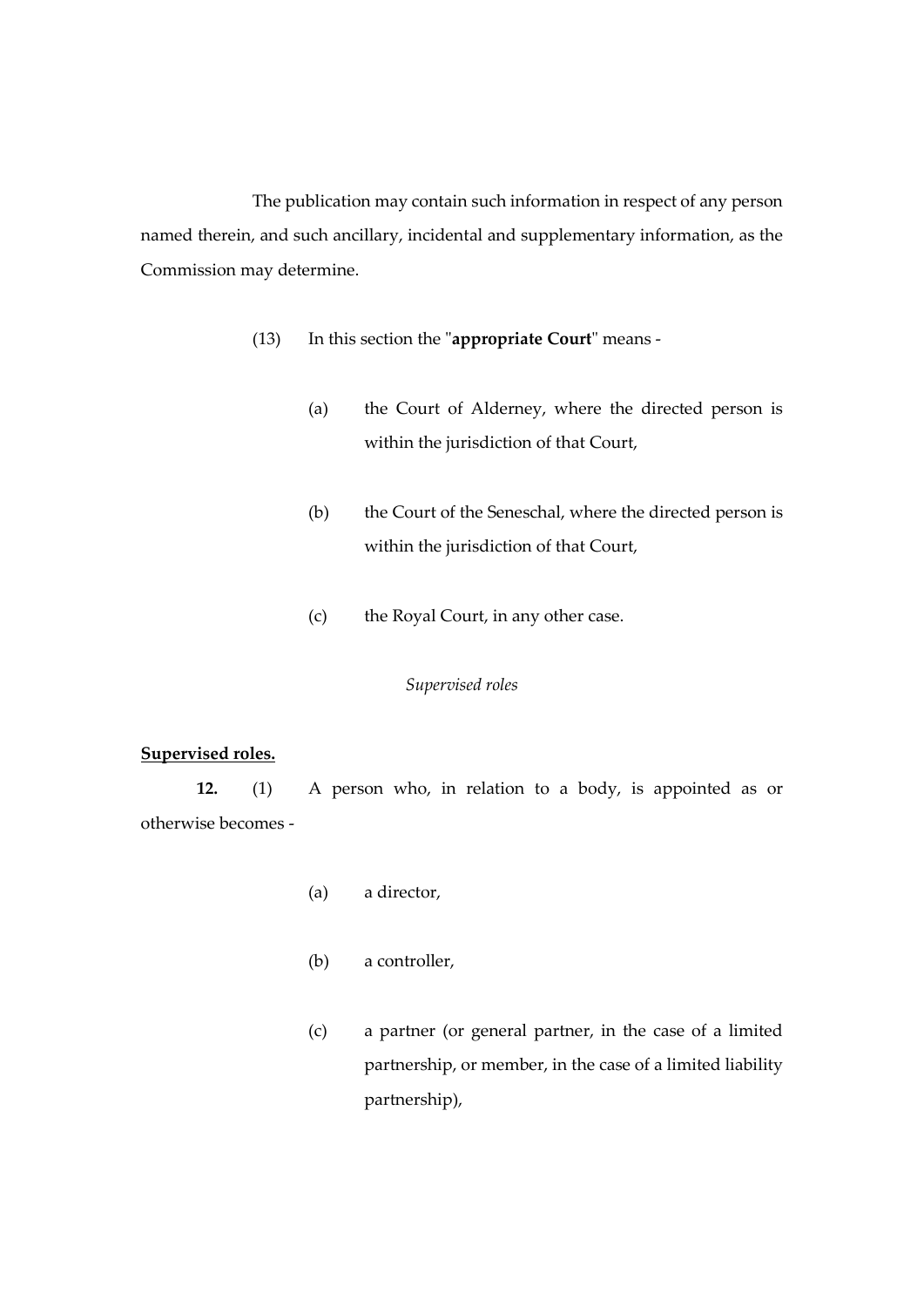- (d) a money laundering reporting officer,
- (e) a money laundering compliance officer, or
- (f) a compliance officer,

shall be deemed for the purposes of this Law to be the holder of an "**approved supervised role**" in respect of that body, and the appointment to or acquisition of the role shall be subject to the provisions of section 14.

(2) A person who, in relation to a body, is appointed as or otherwise becomes the holder of any such position, interest or role as the Committee may specify by regulation as being a vetted supervised role for the purposes of this Law shall be deemed for those purposes to be the holder of a "**vetted supervised role**" in respect of that body, and the appointment to or acquisition of the role shall be subject to the provisions of section 15.

(3) A person who, in relation to a body, is appointed as or otherwise becomes -

- (a) a significant shareholder,
- (b) an "**other supervised manager**", that is to say, a person appointed -
	- (i) otherwise than as a chief executive, to exercise, under the immediate authority of a director or partner (or general partner, in the case of a limited partnership, or member, in the case of a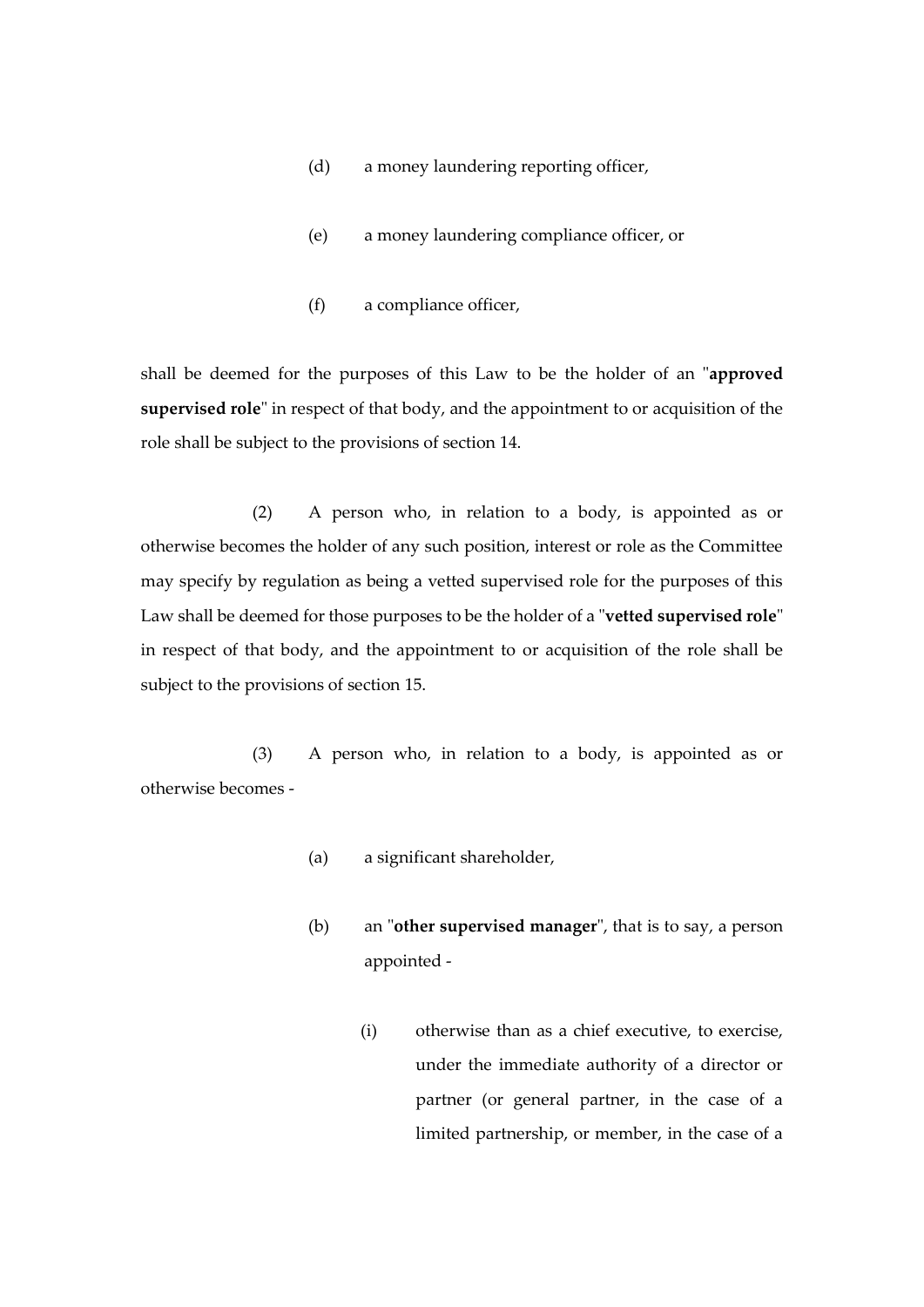limited liability partnership), day-to-day managerial functions in relation to regulated activities in respect of which the body is or will be licensed,

(ii) to any other role in order to enable the body to fulfil the requirements of paragraph 3 of Schedule 1 (business to be directed by at least two individuals),

but not including a person who falls into any other category of supervised role set out in subsection (1) or (2) or in any other paragraph of this subsection,

(c) a company secretary,

shall be deemed for the purposes of this Law to be the holder of a "**notified supervised role**" in respect of that body, and the appointment to or acquisition of the role shall be notified to the Commission in accordance with the provisions of section 16.

(4) The Committee may by regulation amend this section so as to add to, remove or vary the positions, interests or roles included in each category of supervised role set out in subsections (1), (2) and (3).

(5) For the avoidance of doubt, the fact that a person is the holder of a supervised role does not of itself establish that that person is a shadow director within the meaning of section 132 of the Companies (Guernsey) Law, 2008 or 163(1) of the Companies (Alderney) Law, 1994.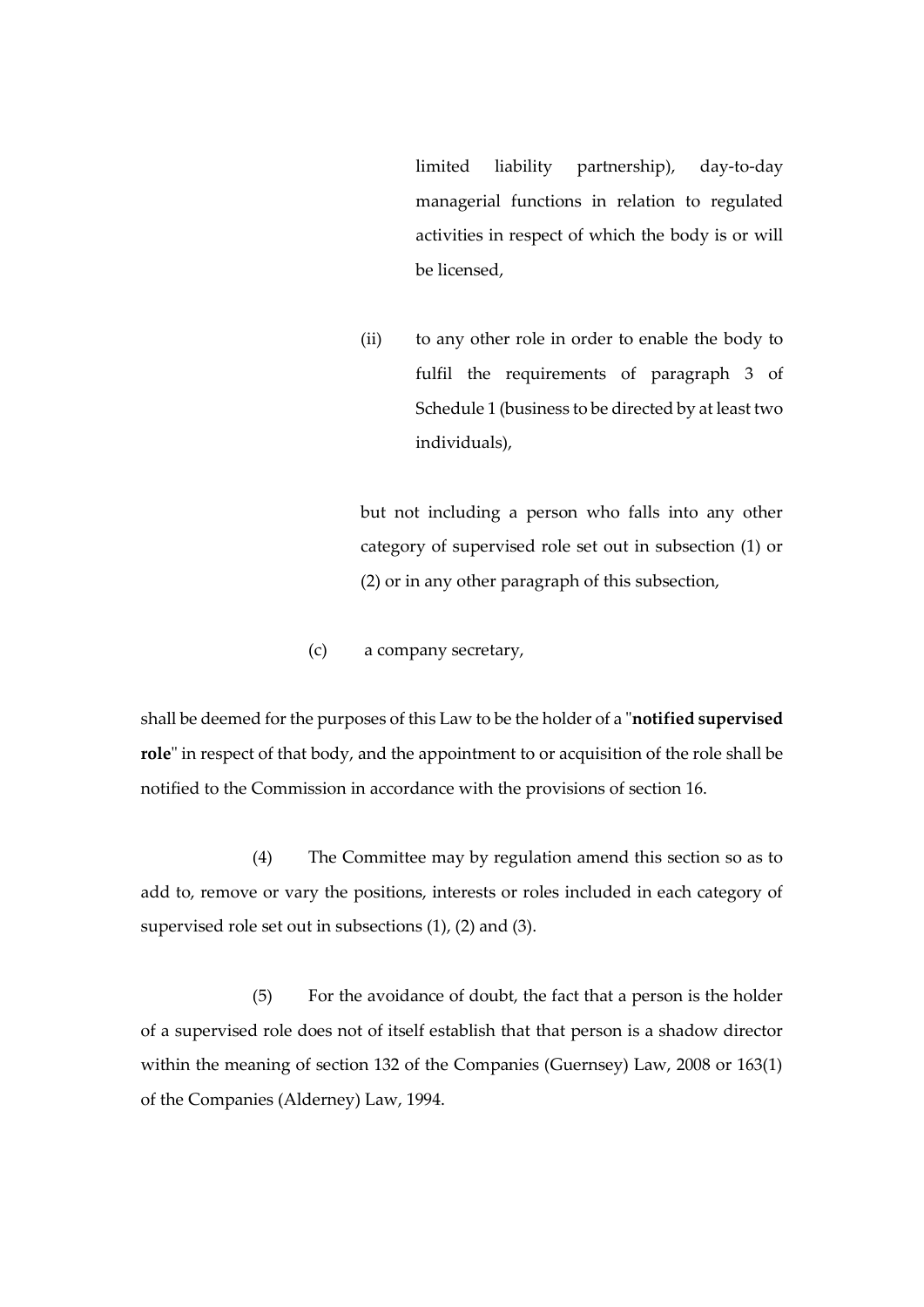#### *Information as to fiduciaries*

# **List of, and information as to, licensed fiduciaries.**

**13.** (1) The Commission shall establish and maintain, in such form as the Commission may determine, and cause to be published, in such manner as it thinks fit (including, without limitation, on its official website), a list of all persons holding fiduciary licences ("**the list**"); and the list shall state, in relation to each person mentioned, the category of fiduciary licence held by that person.

(2) The Commission shall make available to any person, on request and on payment of such charge (if any) as the Commission may reasonably demand to cover the cost of preparation, a copy of the list.

- (3) The list shall contain, in relation to each licensed fiduciary
	- (a) the name of the licensed fiduciary,
	- (b) the addresses or principal places of business of the licensed fiduciary in the Bailiwick,
	- (c) if the Commission determines that it is necessary or desirable in the interests of the public or the reputation of the Bailiwick as a finance centre or for the purpose of the performance of its functions, details of -
		- (i) any conditions imposed in respect of the fiduciary licence,
		- (ii) any directions given to the licensed fiduciary, or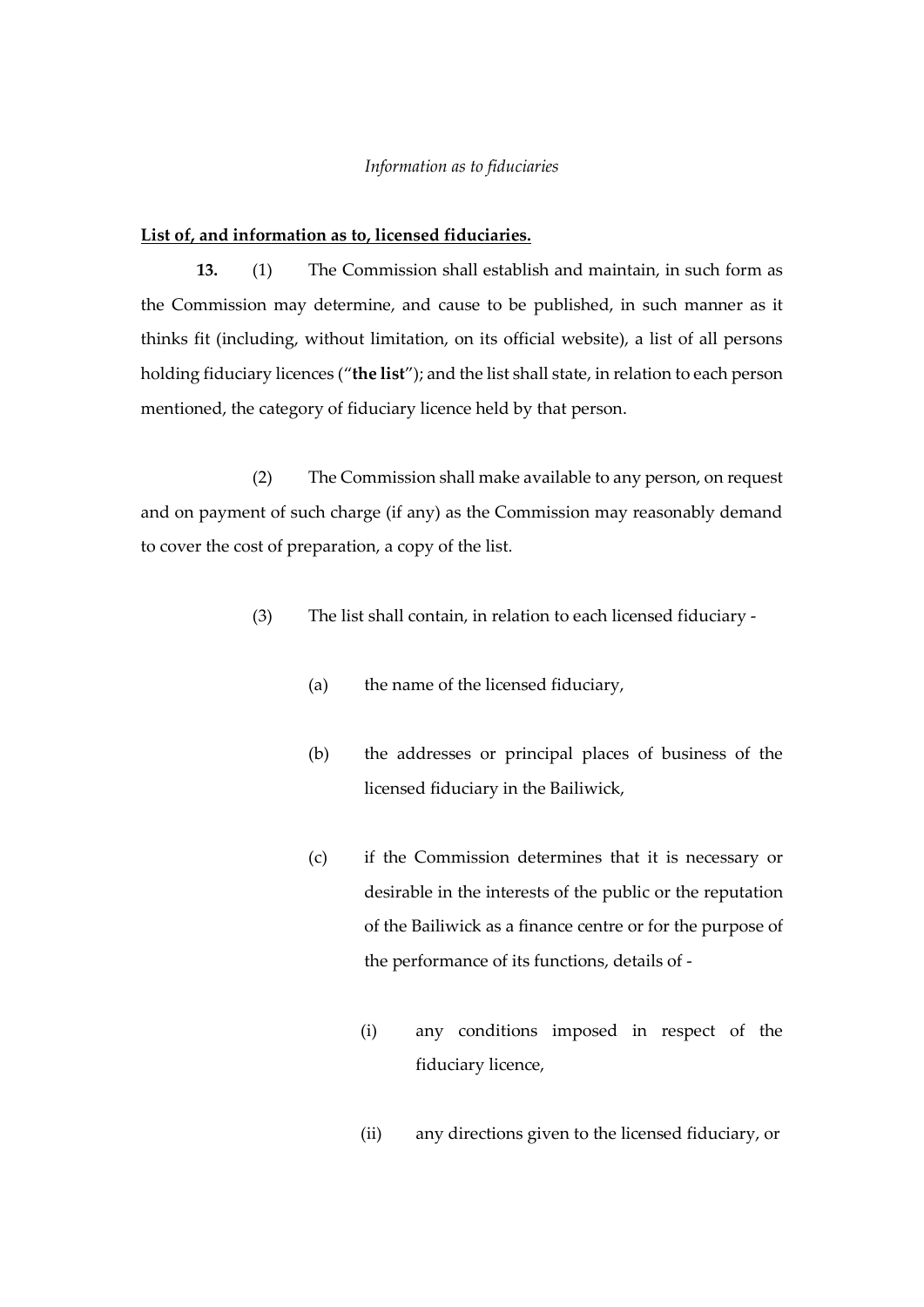- (iii) any enforcement requirements imposed on the licensed fiduciary or any other person in connection with the fiduciary licence, and
- (d) such other particulars as the Commission may determine.

(4) The Commission shall publish the fact that a particular person has ceased to hold a fiduciary licence, whether by virtue of the revocation, surrender or expiry of the licence or otherwise, or has had its fiduciary licence suspended.

(5) The Commission may also publish the fact that a particular person has been granted or refused a fiduciary licence or that a particular person does not hold or has not held a fiduciary licence.

- (6) If at any time it appears to the Commission
	- (a) whether in consequence of
		- (i) any grant, suspension, revocation, surrender or expiry of a fiduciary licence, or
		- (ii) any change in relation to a licensed fiduciary, or
	- (b) due to an error or for any other reason,

that the list or any particular contained in an entry in the list is inaccurate, the Commission shall make such addition, erasure or other alteration to the list or entry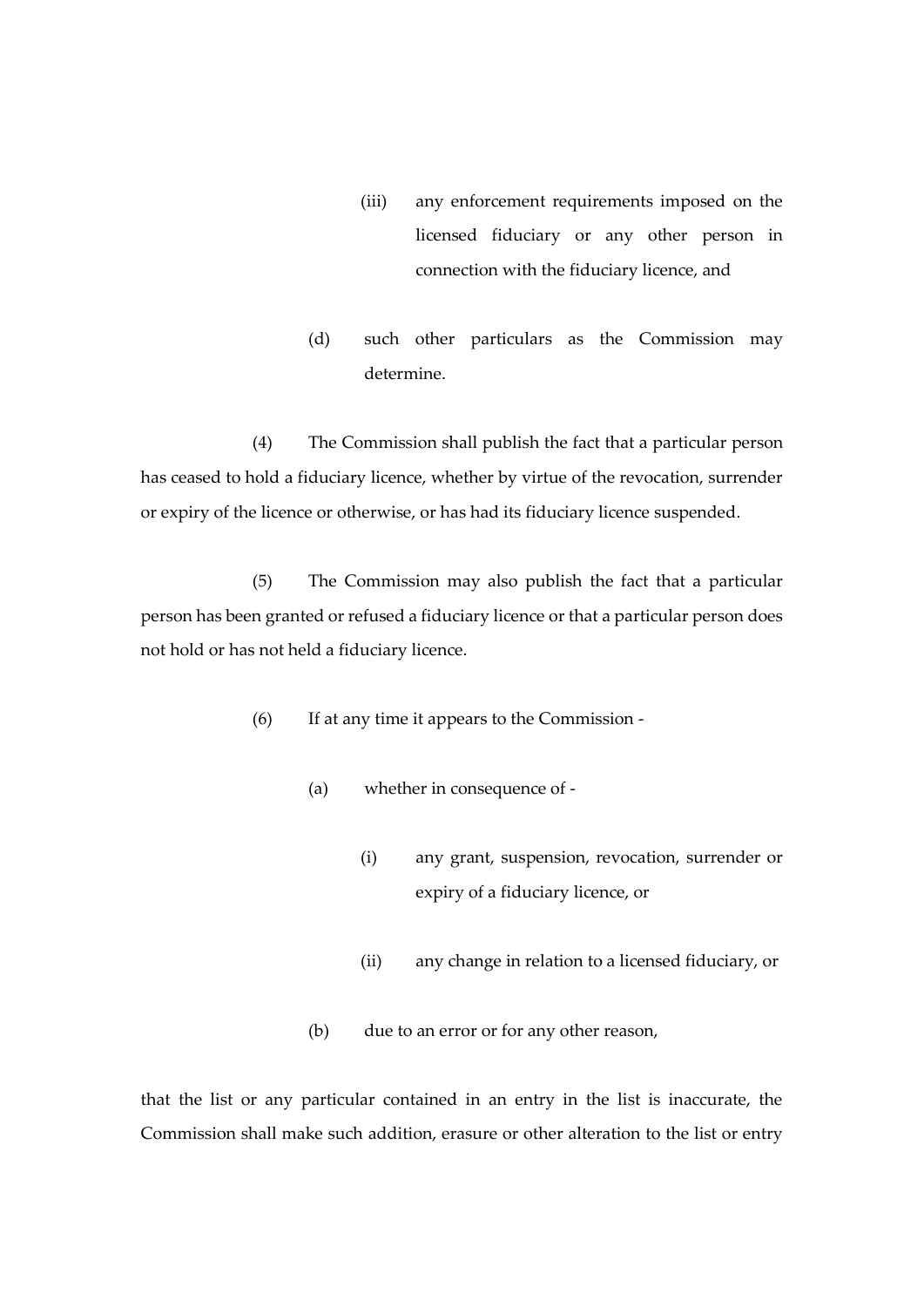as the Commission considers necessary.

(7) The list and any publication under this section may contain such information in respect of any person named therein, and such ancillary, incidental and supplementary information, as the Commission may determine.

> *Notification of holding of approved and vetted supervised roles, etc and acquisition of voting power*

#### **Notification of and objection to holders of approved supervised roles.**

**14.** (1) A person ("**A**") shall not become the holder of an approved supervised role in respect of a licensed fiduciary unless -

- (a) A or the licensed fiduciary has notified the Commission in writing of the intention that A should become the holder of such a role, and
- (b) the Commission has notified A or the licensed fiduciary in writing that there is no objection to A becoming the holder of such a role.

(2) A notification under subsection (1) shall be given in such form and manner as the Commission may require and shall be accompanied by –

- (a) such information and documents as the Commission may require for the purpose of deciding whether or not to serve a notice of objection, and
- (b) such fee as may be prescribed by regulations under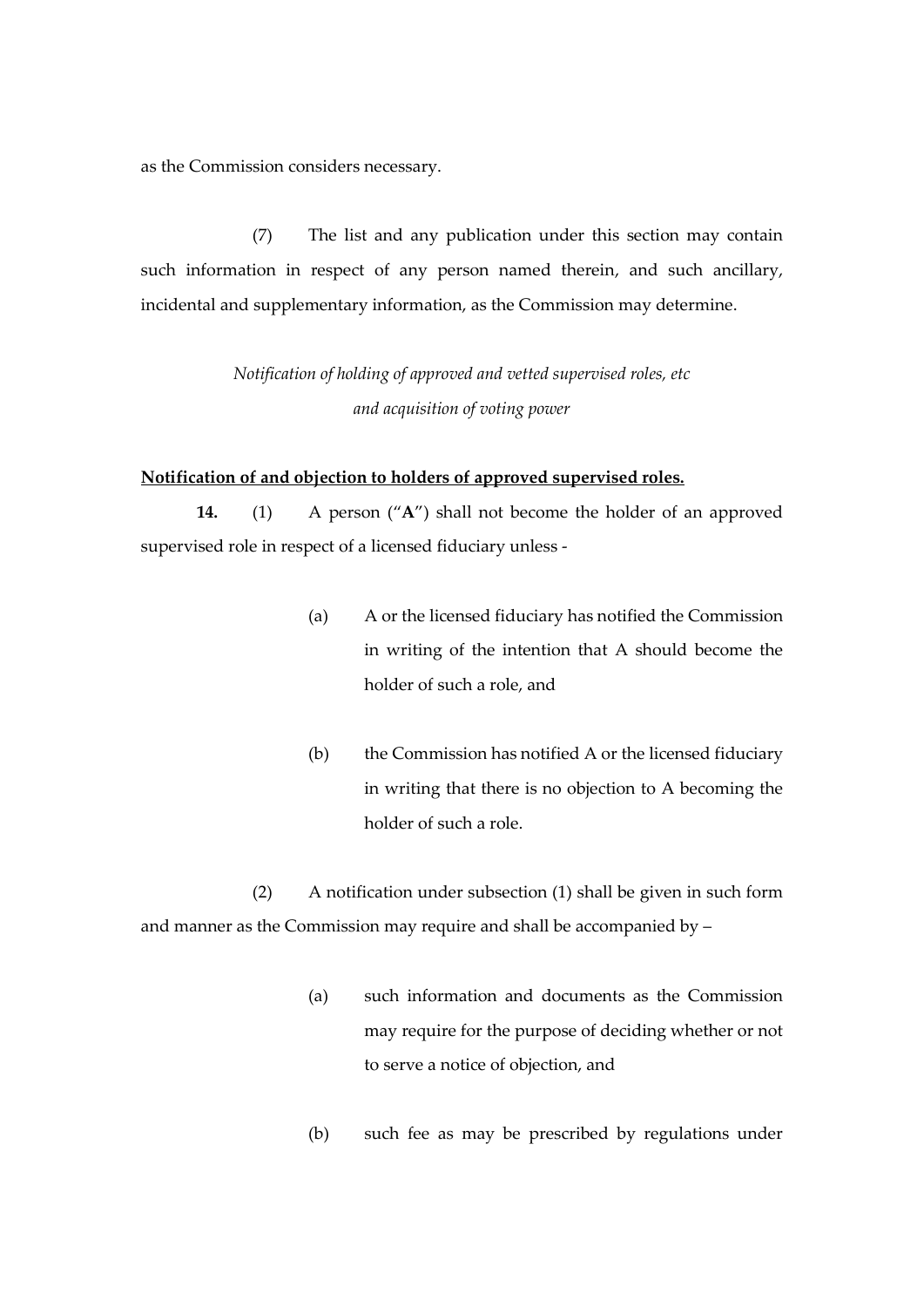#### section 7;

and following receipt of notification under subsection (1) from any person, the Commission may by notice in writing require that person to furnish such additional information or documents as the Commission may require for the purpose referred to in paragraph (a).

(3) The Commission may serve a notice of objection under this section if it is not satisfied -

- (a) that (having regard to the applicable minimum criteria for licensing) the person concerned is a fit and proper person to become the holder of an approved supervised role of the description in question in respect of the licensed fiduciary;
- (b) that the interests of clients or potential clients of the licensed fiduciary would not in any other manner be threatened by that person becoming the holder of an approved supervised role of that description; or
- (c) without prejudice to paragraphs (a) and (b), that, having regard to that person's likely influence on the licensed fiduciary as the holder of an approved supervised role of the description in question -
	- (i) the minimum criteria for licensing would continue to be fulfilled -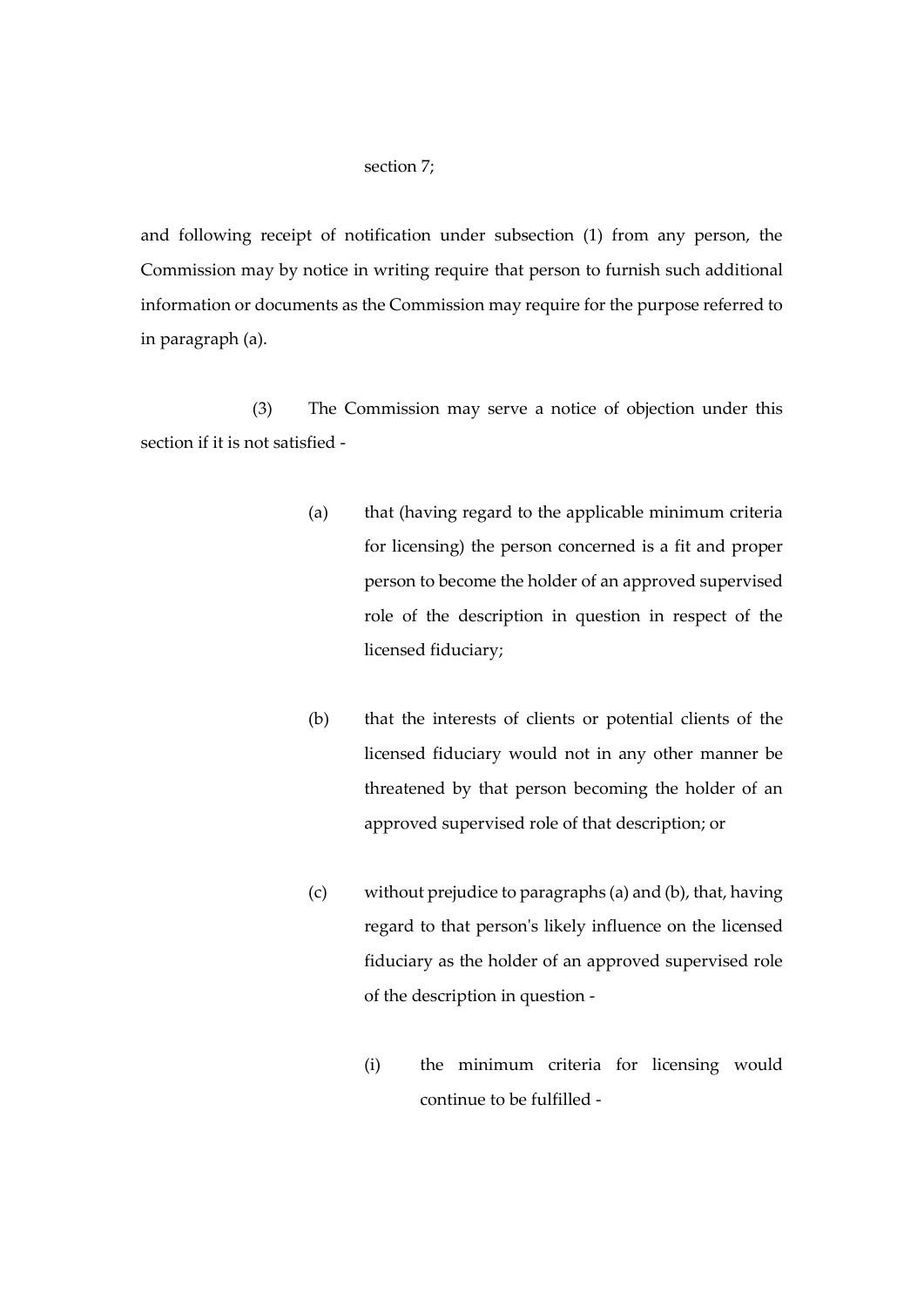- (A) in relation to that licensed fiduciary; and
- (B) where a primary fiduciary licence or secondary fiduciary licence is held, in relation to any person who is or is to be the holder of a supervised role in respect of or employee of that licensed fiduciary; or
- (ii) if any of those criteria were not so fulfilled, that that person would be likely to undertake remedial action.

(4) A notice of objection under this section shall (without prejudice to the provisions of section 19) specify the matter mentioned in subsection (3) as to which the Commission is not satisfied.

(5) The Commission may, by notice in writing, and subject to such conditions as it thinks fit, exempt any person or licensed fiduciary or class, description or category of person or licensed fiduciary from the application of all or any of the requirements of subsection (1), either generally or in any particular case or class of case, and whether before or after the event in question.

## **Notification of and objection to holders of vetted supervised roles.**

**15.** (1) A person ("**B**") shall not become the holder of a vetted supervised role in respect of a licensed fiduciary unless -

> (a) B or the licensed fiduciary has notified the Commission in writing of the intention that B should become the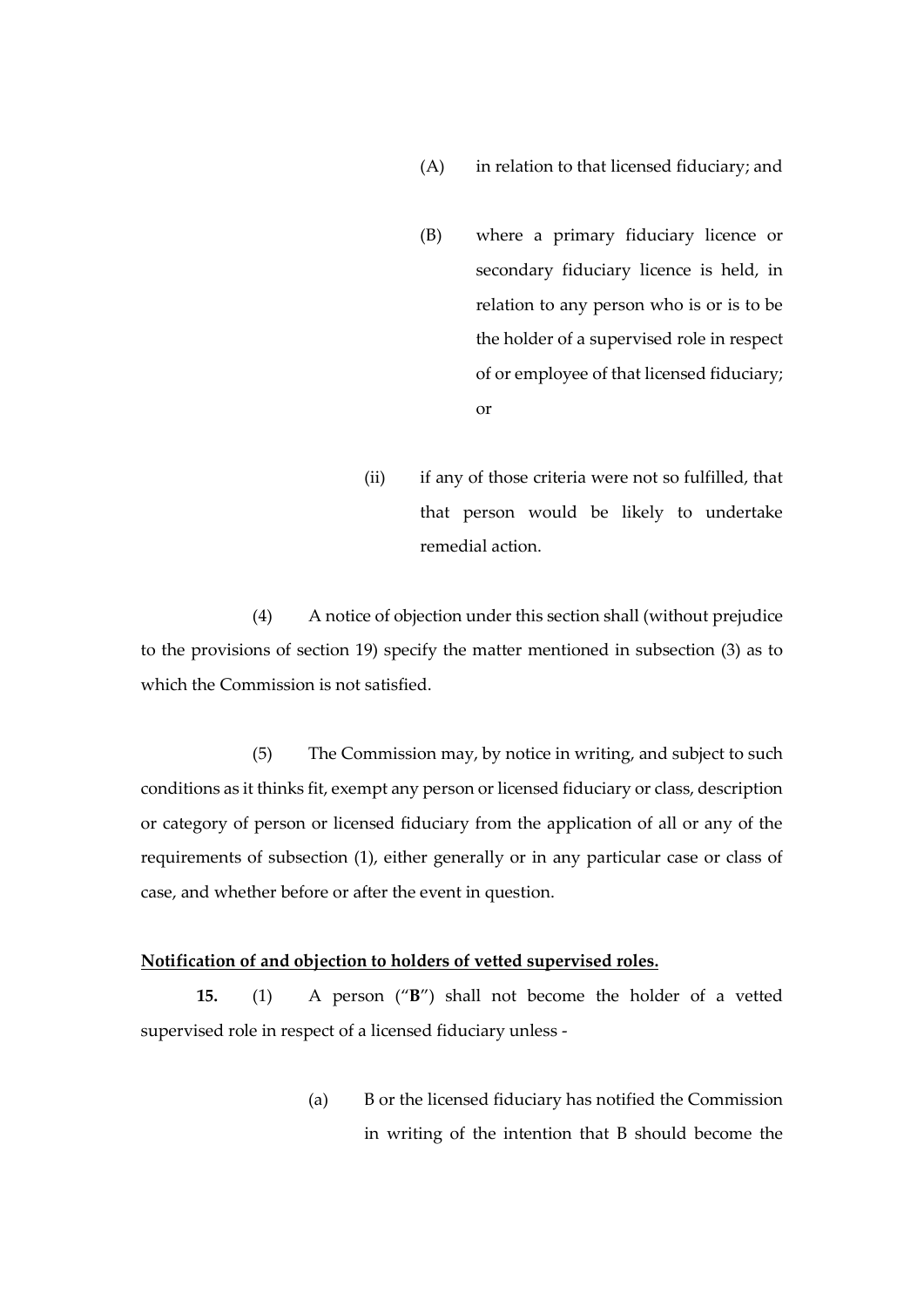holder of such a role, and

(b) the Commission has notified B or the licensed fiduciary in writing that there is no objection to B becoming the holder of such a role;

and, for the purposes of this subsection, the Commission's written notification that there is no objection to a person becoming the holder of such a role shall be deemed to have been given in any particular case on the expiration of a period of 60 days beginning on the date of compliance by that person or the licensed fiduciary with the requirements of this subsection and any other requirements imposed under subsection (2) (or such longer period as the Commission may, before the expiration of that period, determine) unless, before the expiration of that period, the Commission serves notice of objection under this section on that person or the licensed fiduciary.

(2) A notification under subsection (1) shall be given in such form and manner as the Commission may require and shall be accompanied by –

- (a) such information and documents as the Commission may require for the purpose of deciding whether or not to serve a notice of objection, and
- (b) such fee as may be prescribed by regulations under section 7;

and following receipt of notification under subsection (1) from any person, the Commission may by notice in writing require that person to furnish such additional information or documents as the Commission may require for the purpose referred to in paragraph (a).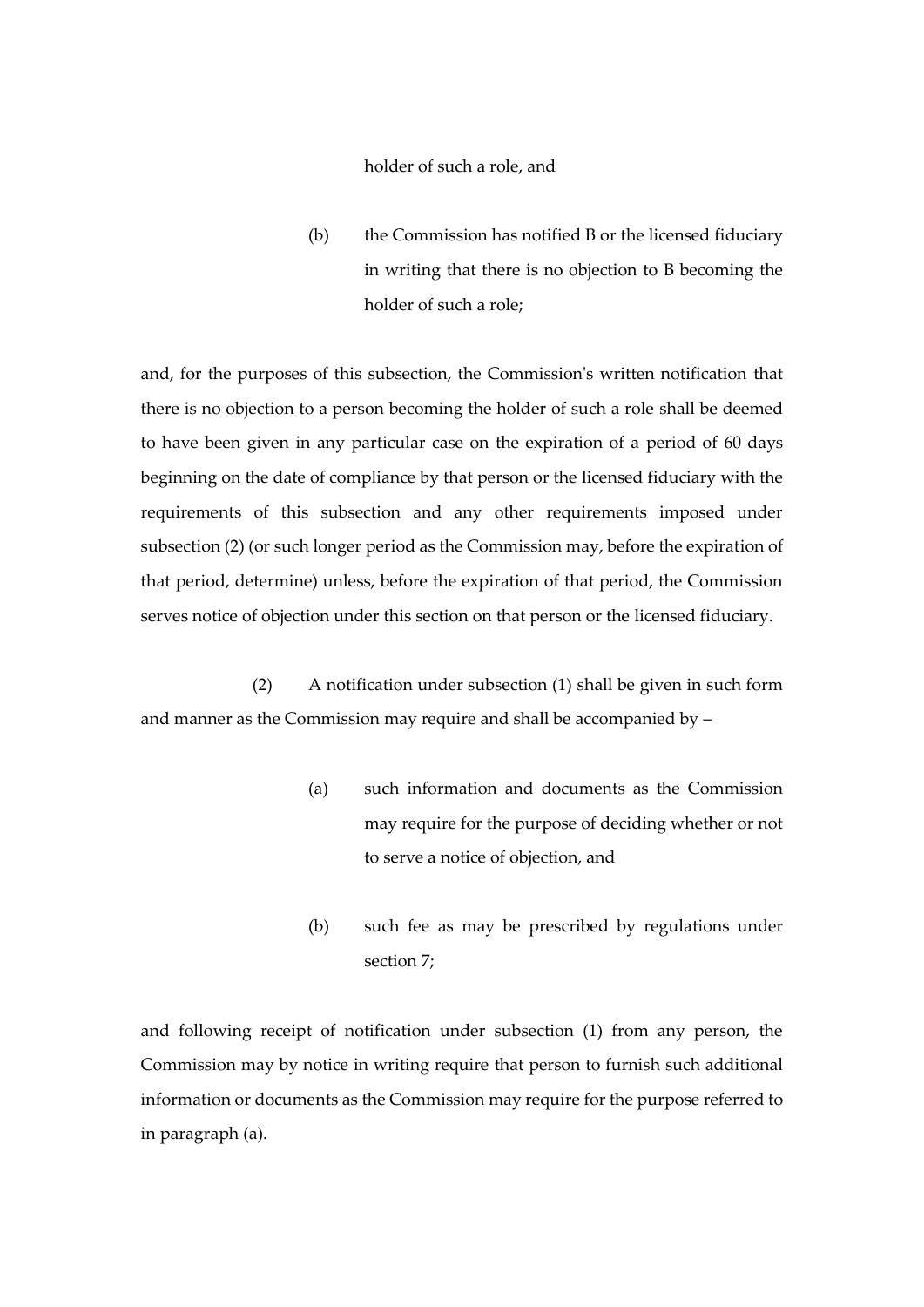(3) The Commission may serve a notice of objection under this section if it is not satisfied -

- (a) that (having regard to the applicable minimum criteria for licensing) the person concerned is a fit and proper person to become the holder of a vetted supervised role of the description in question in respect of the licensed fiduciary;
- (b) that the interests of clients of the licensed fiduciary would not in any other manner be threatened by that person becoming the holder of a vetted supervised role of that description; or
- (c) without prejudice to paragraphs (a) and (b), that, having regard to that person's likely influence on the licensed fiduciary as the holder of a vetted supervised role of the description in question -
	- (i) the minimum criteria for licensing would continue to be fulfilled -
		- (A) in relation to that licensed fiduciary; and
		- (B) where a primary fiduciary licence or secondary fiduciary licence is held, in relation to any person who is or is to be the holder of a supervised role in respect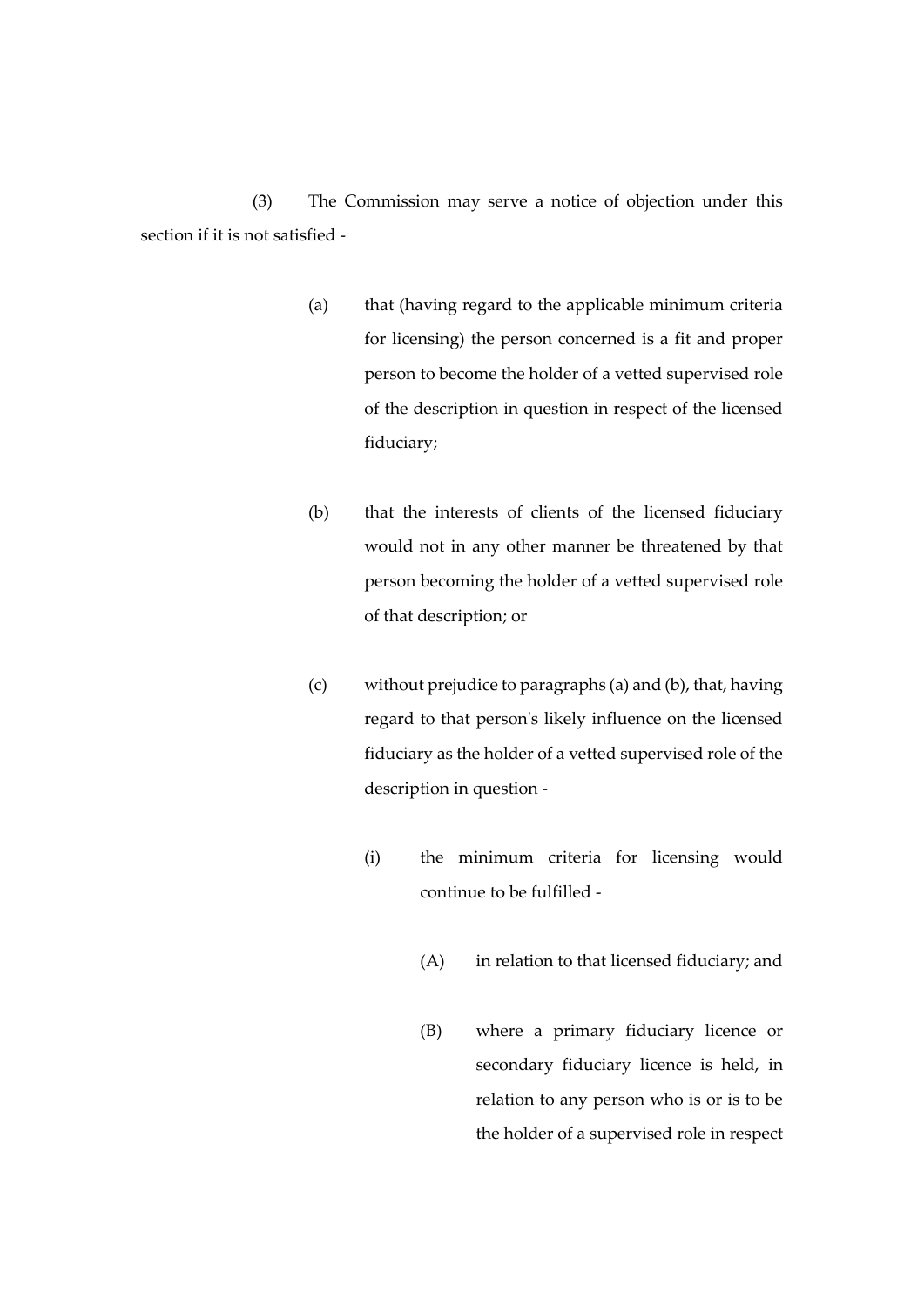of or employee of that licensed fiduciary; or

(ii) if any of those criteria were not so fulfilled, that that person would be likely to undertake remedial action.

(4) A notice of objection under this section shall (without prejudice to the provisions of section 19) specify the matter mentioned in subsection (3) as to which the Commission is not satisfied.

(5) The Commission may, by notice in writing, and subject to such conditions as it thinks fit, exempt any person or licensed fiduciary or class, description or category of person or licensed fiduciary from the application of all or any of the requirements of subsection (1), either generally or in any particular case or class of case, and whether before or after the event in question.

## **Notification of change of holder of supervised role.**

**16.** (1) Subject to the provisions of subsection (4), where any person becomes or ceases to be the holder of a supervised role in respect of a licensed fiduciary, the licensed fiduciary shall give notice in writing to the Commission of the fact.

(2) Subject as aforesaid, a notice required to be given under subsection (1) shall be given within a period of 14 days immediately following the day on which the person in question became or (as the case may be) ceased to be the holder of a supervised role.

(3) A notice required to be given under subsection (1) shall be given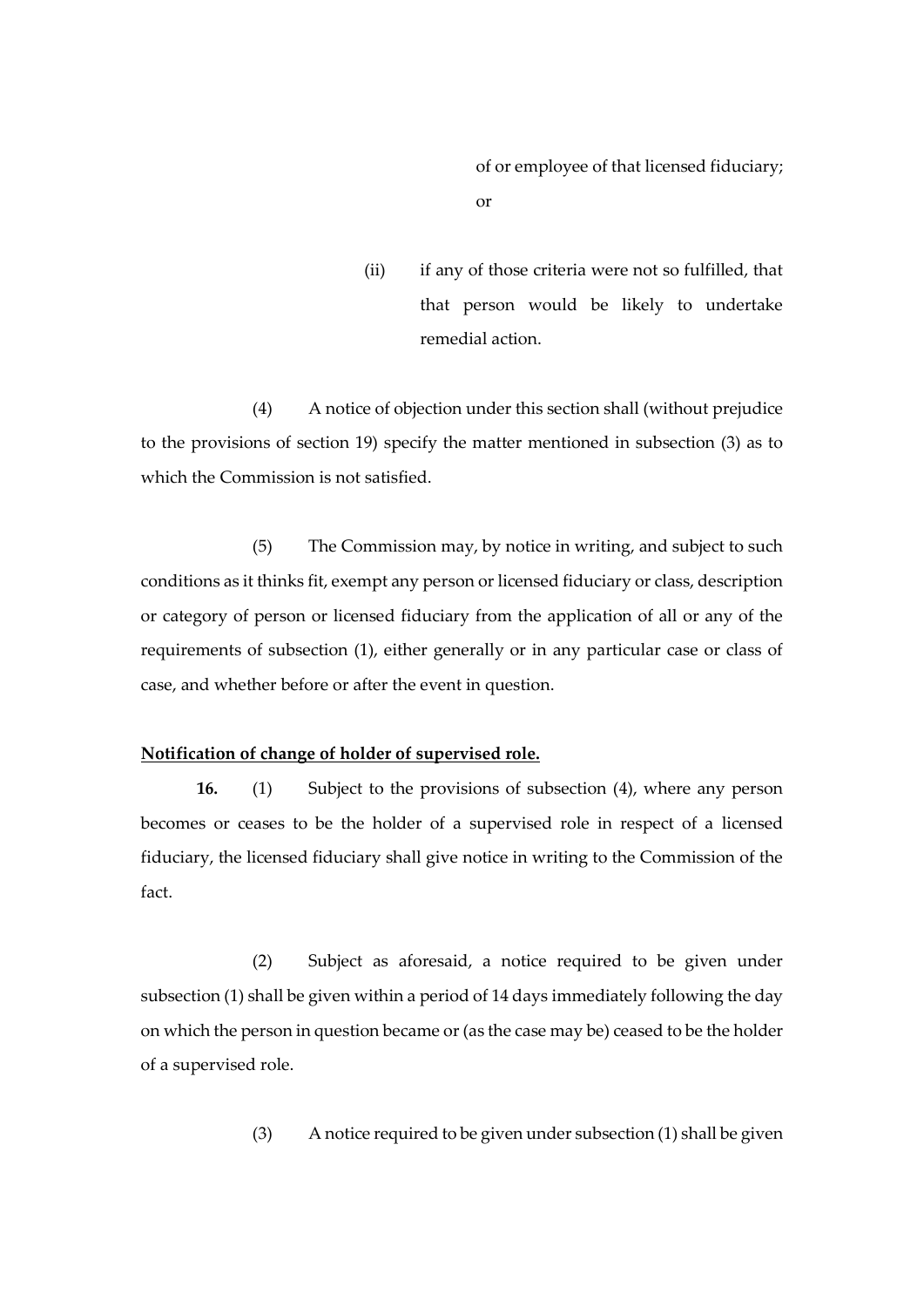in such form and manner as the Commission may require and shall be accompanied  $by -$ 

- (a) such information and documents as the Commission may require, and
- (b) such fee as may be prescribed by regulations under section 7;

and following receipt of such notice from a licensed fiduciary, the Commission may by notice in writing require the licensed fiduciary to furnish such additional information or documents as the Commission may require.

(4) The Commission may, by notice in writing, and subject to such conditions as it thinks fit, exempt any licensed fiduciary or class, description or category of licensed fiduciary from the application of all or any of the requirements of subsection (1), (2) or (3), either generally or in any particular case or class of case, and whether before or after the event in question.

(5) A licensed fiduciary ("**A**") who fails to give notice in accordance with this section is guilty of an offence unless A shows (for the avoidance of doubt, on a balance of probabilities) that A was not aware that the facts or circumstances were such as to require the giving of such notice; but in such a case A is guilty of the offence if A fails to give such notice within a period of 14 days immediately following the day on which A became or ought reasonably to have become so aware.

#### **Notification of acquisition of significant shareholding.**

**17.** (1) A person who becomes a significant shareholder in relation to a licensed fiduciary which is a company shall, within a period of 14 days immediately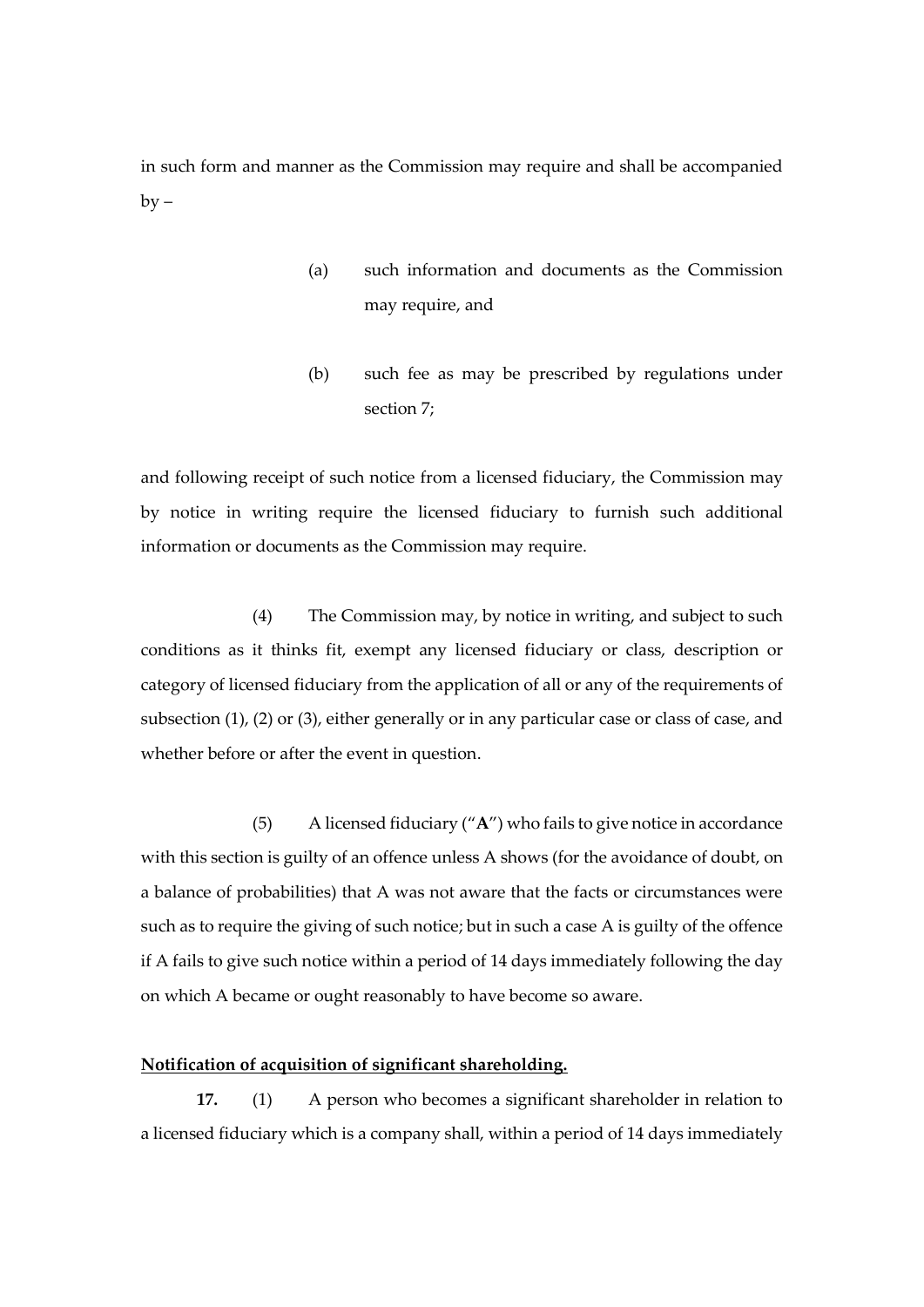following the day of that event, give notice in writing of the event to the Commission.

(2) A notice required to be given under subsection (1) shall be given in such form and manner as the Commission may require and shall be accompanied  $by -$ 

- (a) such information and documents as the Commission may require, and
- (b) such fee as may be prescribed by regulations under section 7;

and following receipt of such notice from a person, the Commission may by notice in writing require that person to furnish such additional information or documents as the Commission may require.

(3) The Commission may, by notice in writing, and subject to such conditions as it thinks fit, exempt any person or licensed fiduciary or class, description or category of person or licensed fiduciary from the application of all or any of the requirements of subsection (1) or (2), either generally or in any particular case or class of case, and whether before or after the event in question.

(4) A person ("**A**") who fails to give notice in accordance with subsection (1) is guilty of an offence unless A shows (for the avoidance of doubt, on a balance of probabilities) that A was not aware that the facts or circumstances were such as to require the giving of such notice; but in such a case A is guilty of the offence if A fails to give such notice within a period of 14 days immediately following the day on which A became or ought reasonably to have become so aware.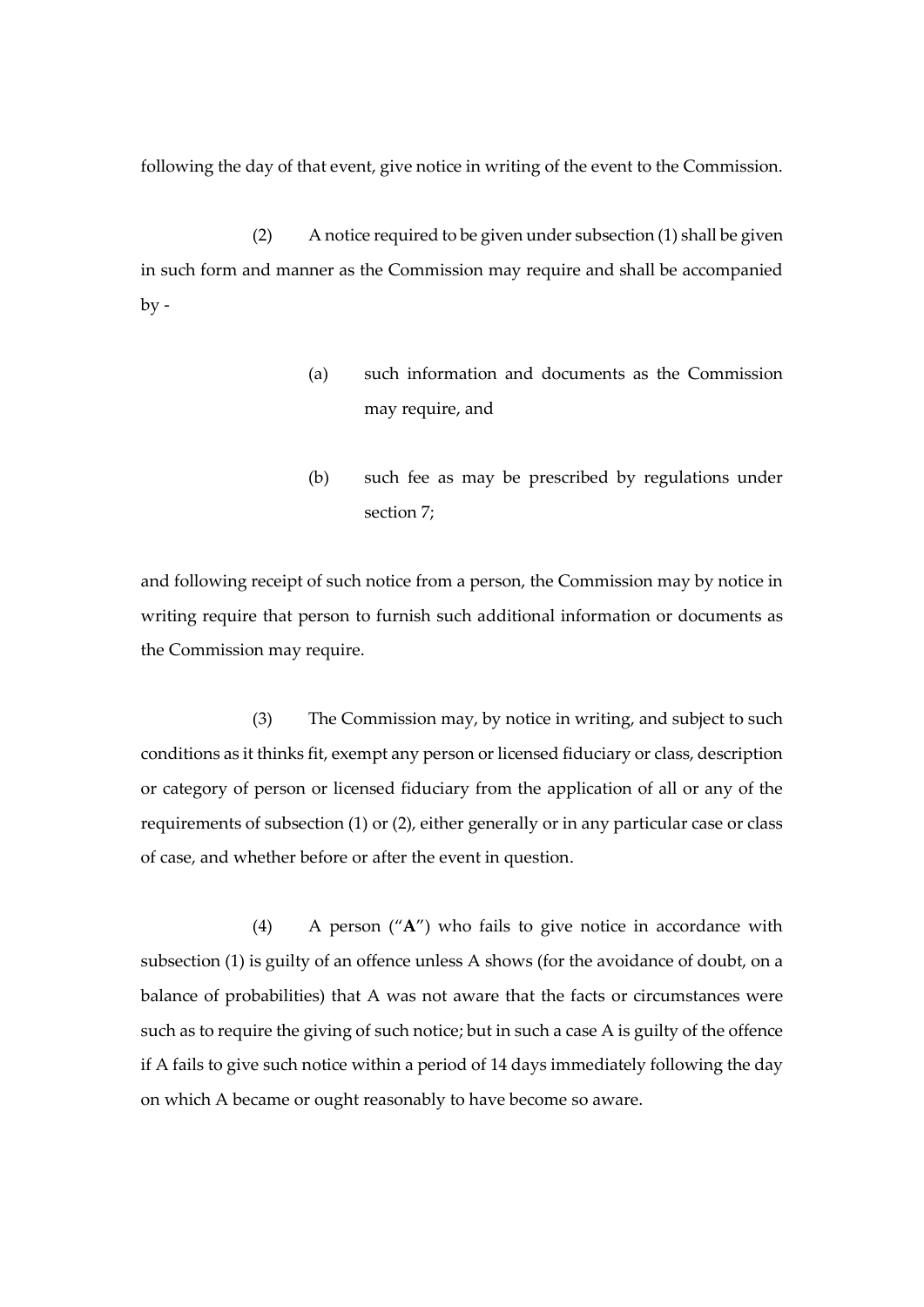#### PART II

# APPEALS, OBTAINING OF DOCUMENTS, ACCOUNTS AND OTHER SUPERVISORY REQUIREMENTS

*Representations, notice of decisions and appeals*

#### **Representations concerning proposed decisions of Commission.**

**18.** (1) Before the Commission makes a decision in respect of which a right of appeal is conferred by section 21, other than a decision to serve a notice under section 15 or 26, the procedure prescribed in this section shall be followed.

(2) The Commission shall serve on the person by whom, in the opinion of the Commission, the right of appeal would be exercisable if the Commission were to make the proposed decision (the "**person concerned**") a notice in writing -

- (a) stating that the Commission is proposing to make the decision,
- (b) stating the terms of and the grounds for the proposed decision,
- (c) setting out particulars of or accompanied by
	- (i) any order, restriction, condition, obligation, requirement, duty, direction or arrangement proposed to be imposed, renewed, varied or rescinded, or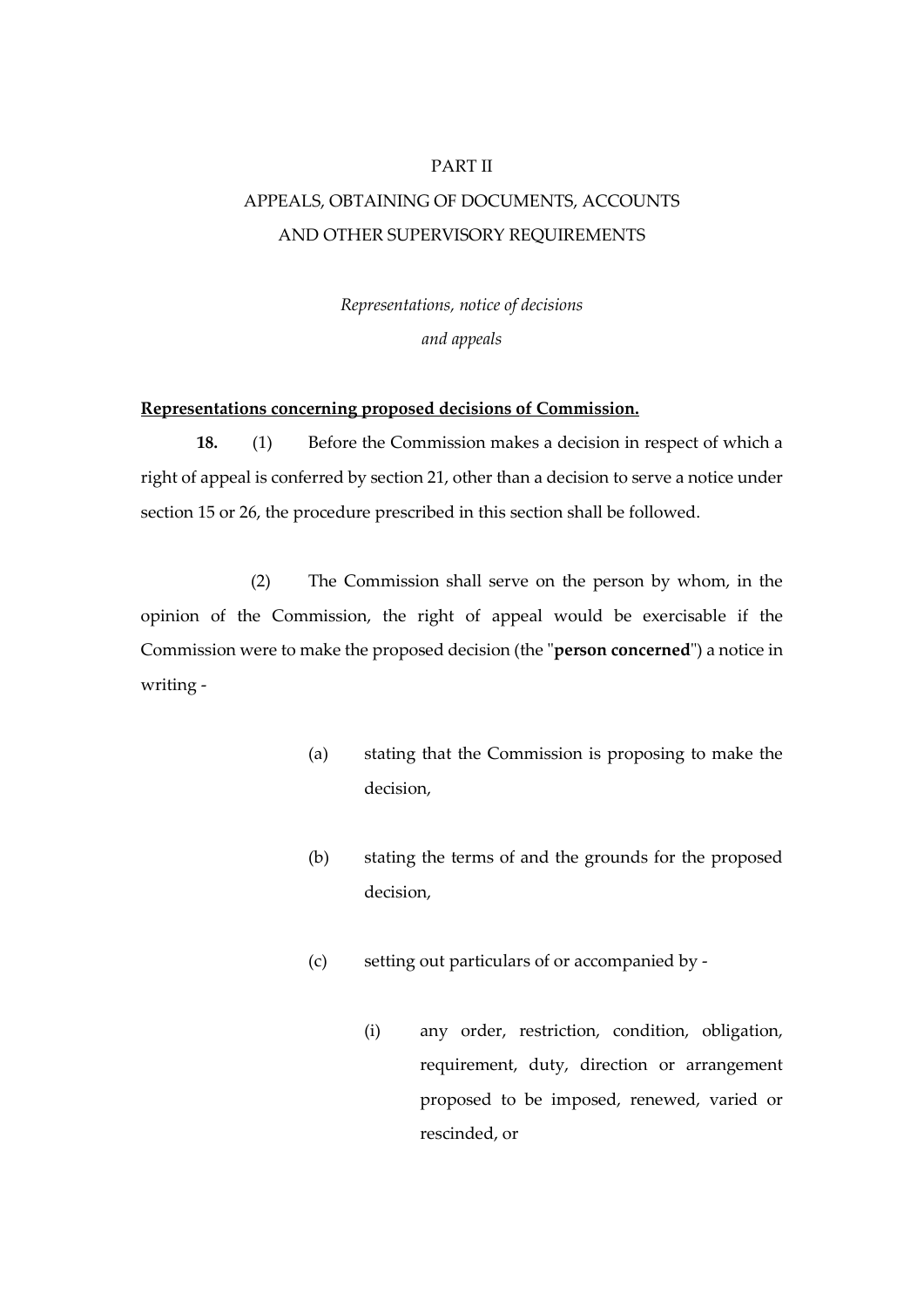- (ii) any notice proposed to be served,
- (d) stating that the person concerned (and, where appropriate, the person upon whom a copy of the notice is served under subsection (3)) may, within a period of 28 days (or such longer period as the Commission may specify in the notice or subsequently allow) beginning on the date of the notice, make written and/or oral representations to the Commission in respect of the proposed decision in such manner as the Commission may from time to time determine,
- (e) containing or accompanied by, in accordance with the provisions of section 20(1), a statement of the reasons for the proposed decision (but subject to the provisions of section 20(2)), and
- (f) giving particulars of the right of appeal which would be exercisable under section 21 if the Commission were to make the proposed decision.
- (3) Where
	- (a) a ground for the proposed decision is that any of the minimum criteria for licensing are not or have not been fulfilled, or may not be or may not have been fulfilled, in the case of any person, or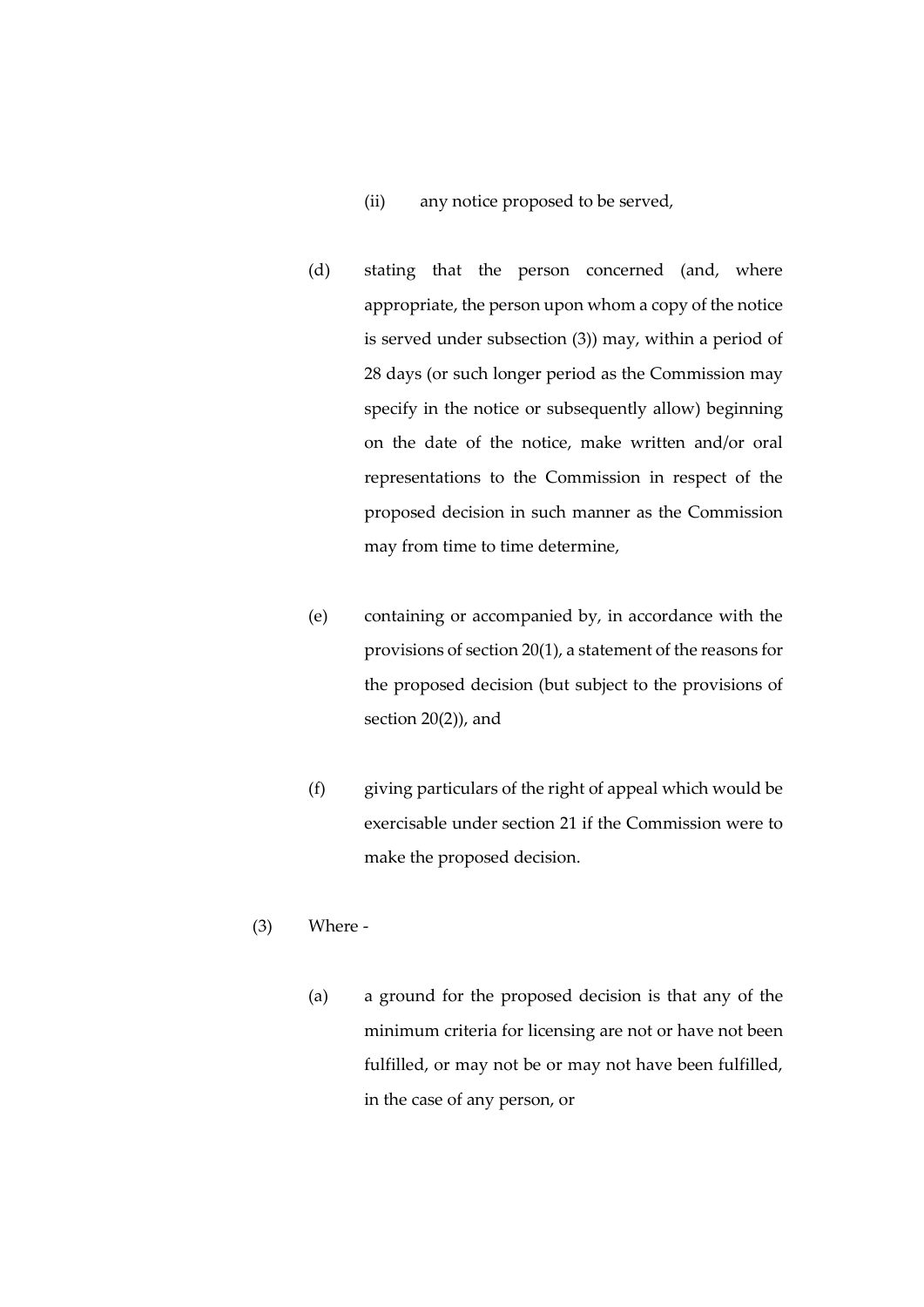(b) any proposed order, restriction, condition, obligation, requirement, duty, direction or arrangement requires the removal or replacement of any person as an officer, employee or auditor, or holder of a supervised role,

the Commission shall serve upon that person a copy of the notice mentioned in subsection (2) (which copy may omit any matter which does not relate to that person) together with particulars of the right of appeal which would be exercisable under section 21 if the Commission were to make the proposed decision.

(4) The Commission shall consider any representations made in response to a notice served under this section before giving further consideration to the proposed decision.

(5) The Commission may also, in performing its functions under the provisions of this Law or the regulatory Laws, and without limitation, have regard to -

- (a) any representations made in response to a notice served under this section, or
- (b) any failure or omission to make any such representations.

(6) The period of 28 days mentioned in subsection (2)(d) may be reduced in any case in which the Commission considers it necessary to do so in the interests of the public or the reputation of the Bailiwick as a finance centre; and if by reason of those interests the Commission considers that the decision in question needs to be taken immediately as a matter of urgency then, with the prior written authority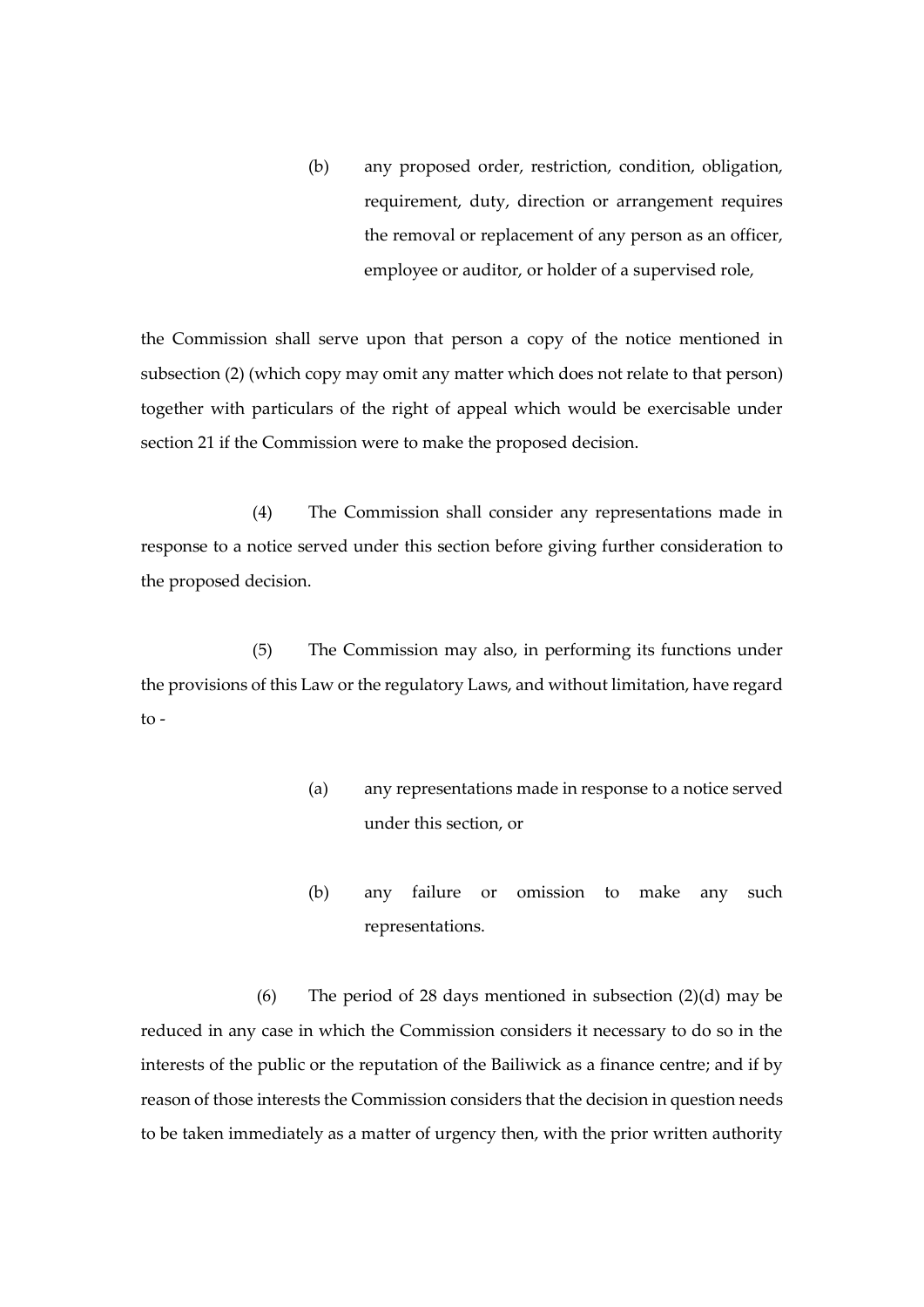of not less than two ordinary members of the Commission, the procedure prescribed in this section may be dispensed with altogether.

# **Notice of decisions of Commission.**

**19.** (1) Where the Commission (having taken into account, where appropriate, any representations made by the person concerned) makes a decision in respect of which a right of appeal is conferred by section 21, notice in writing of the decision -

- (a) shall be served by the Commission on the person concerned,
- (b) shall state the terms of and the grounds for the decision,
- (c) shall set out particulars of or be accompanied by
	- (i) any order, restriction, condition, obligation, requirement, duty, direction or arrangement imposed, renewed, varied or rescinded, or
	- (ii) any notice to be served,
- (d) shall contain or be accompanied by, in accordance with the provisions of section 20(1), a statement of the reasons for the decision (but subject to the provisions of section 20(2)), and
- (e) shall give particulars of the right of appeal conferred by section 21;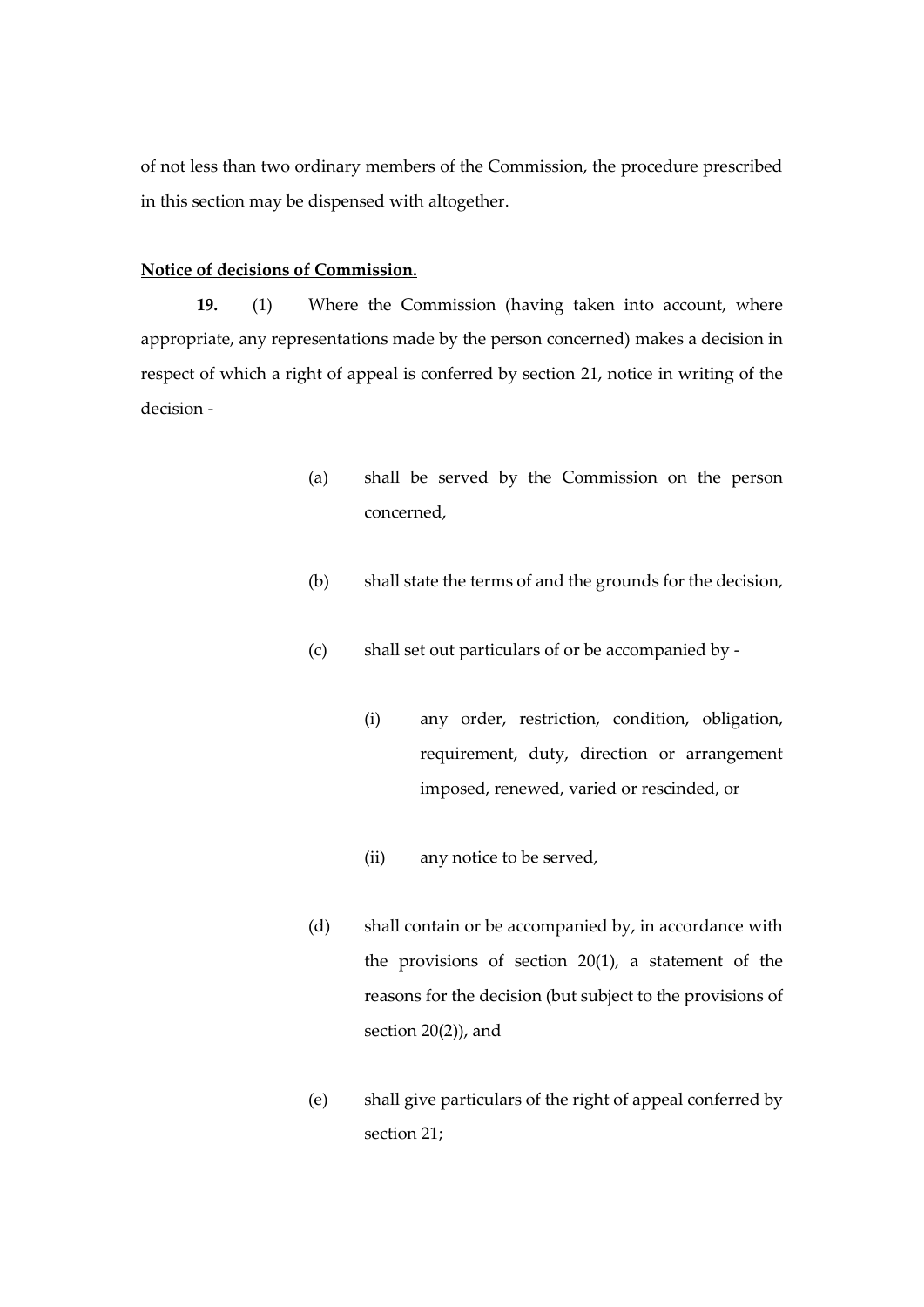and "**the person concerned**" means the person by whom, in the opinion of the Commission, the right of appeal is exercisable.

- (2) Where
	- (a) a ground for a decision notice of which is required to be served under subsection (1) is that any of the minimum criteria for licensing are not or have not been fulfilled, or may not be or may not have been fulfilled, in the case of any person, or
	- (b) an order, restriction, condition, obligation, requirement, duty, direction or arrangement requires the removal or replacement of any person as an officer, employee or auditor, or holder of a supervised role,

the Commission shall serve upon that person a copy of the notice mentioned in subsection (1) (which copy may omit any matter which does not relate to that person) together with particulars of the right of appeal conferred by section 21.

## **Disclosure of reasons for decisions of Commission.**

- **20.** (1) When the Commission serves notice on a person
	- (a) under section 19(1) or (2) of a decision in respect of which a right of appeal is conferred by section 21, or
	- (b) under section 18(2) or (3) stating that the Commission is proposing to make such a decision,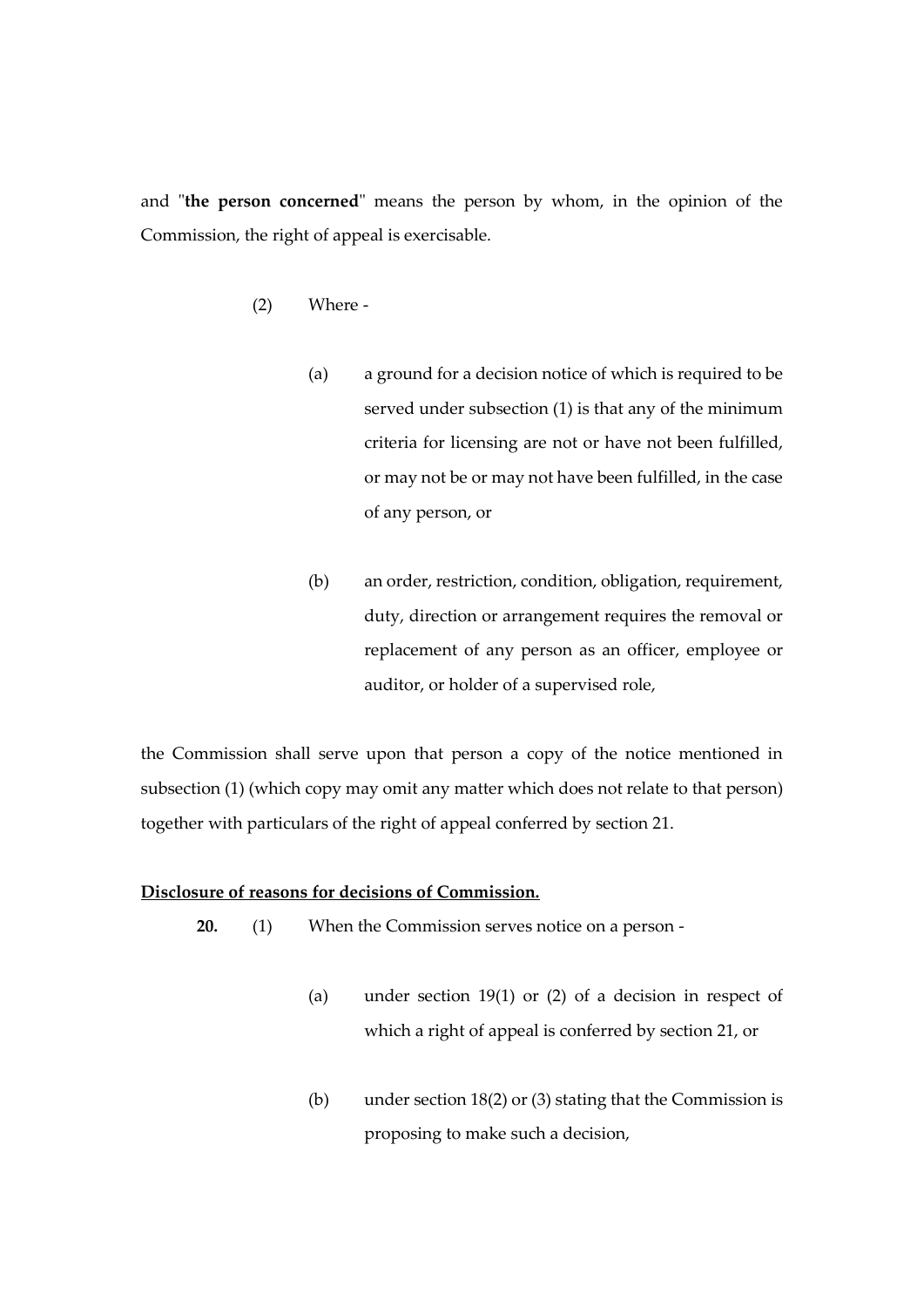the Commission shall, subject to the provisions of subsection (2), provide that person with a written statement of the reasons for the decision or proposed decision, as the case may be.

(2) Subsection (1) does not require the Commission to specify any reason which would in its opinion involve the disclosure of confidential information the disclosure of which would be prejudicial to -

- (a) a criminal or regulatory investigation (whether in the Bailiwick or elsewhere),
- (b) co-operation or relations with investigatory, regulatory or prosecuting authorities, whether in the Bailiwick or elsewhere, or
- (c) a third party (wherever situated).

(3) Where, pursuant to the provisions of subsection (2), the Commission omits any matter from a statement of reasons, it shall inform the person to whom the statement was provided of the fact that there has been such an omission and give particulars of the right of appeal conferred by section 21.

## **Appeals to Royal Court against decisions of Commission.**

- **21.** (1) A person aggrieved by a decision of the Commission
	- (a) under section  $6(1)$ , to refuse an application for a fiduciary licence,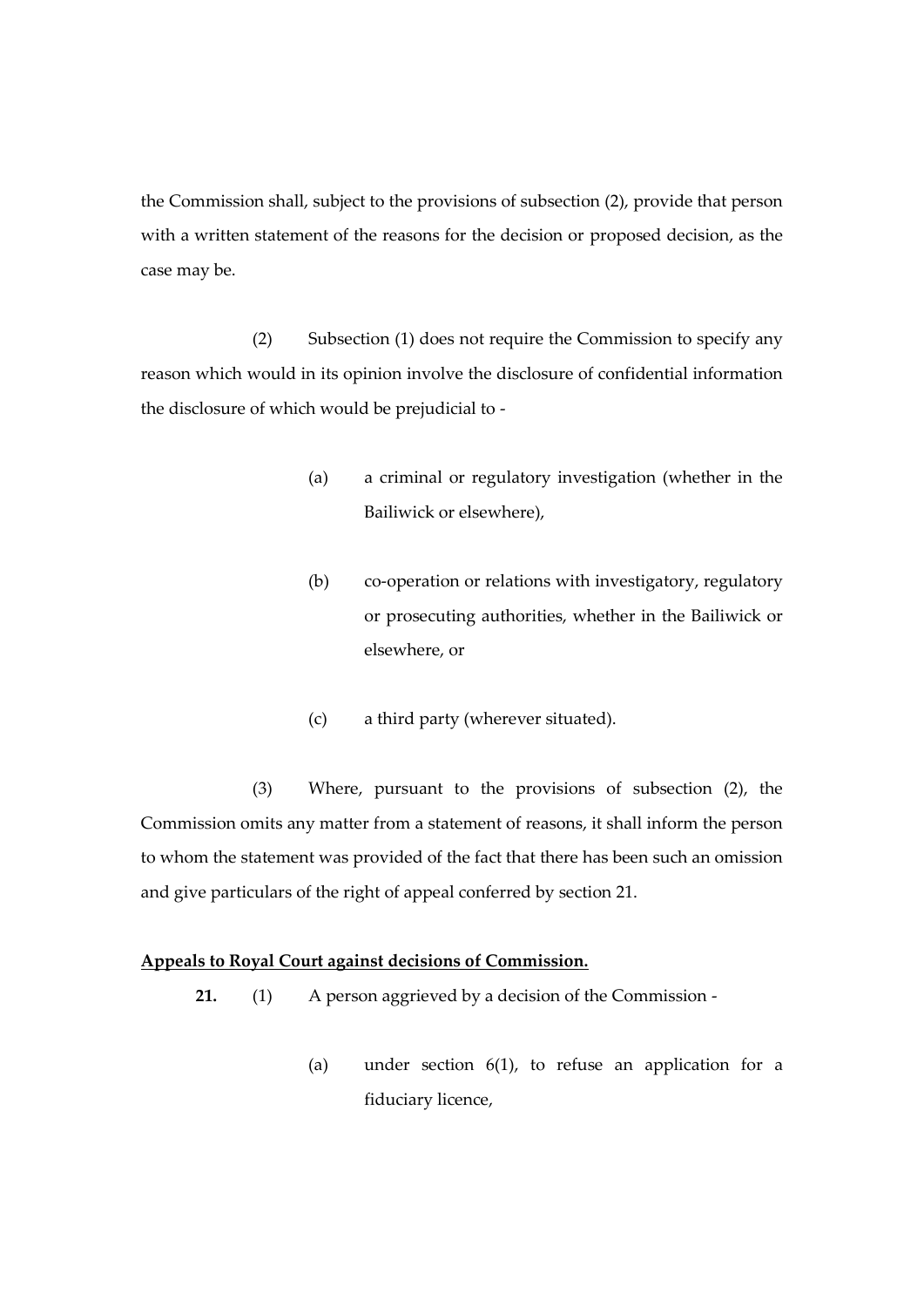- (b) under section 8, to impose any condition in respect of a fiduciary licence (whether at the time of its issue or subsequently) or to vary or rescind any condition so imposed,
- (c) to refuse to vary or rescind any condition so imposed,
- (d) under section 9
	- (i) not to allow the surrender of a fiduciary licence to be withdrawn, or
	- (ii) not to give consent to the surrender of a fiduciary licence,
- (e) under section 11(1) or 24(7), to give any direction or to vary or rescind any direction so given,
- (f) to refuse to vary or rescind any direction so given,
- (g) under section 27, to appoint or require the appointment of a skilled person,
- (h) under section 14 (notification of approved supervised roles), to serve a notice of objection;
- (i) under section 15 (notification of vetted supervised roles), to serve a notice of objection;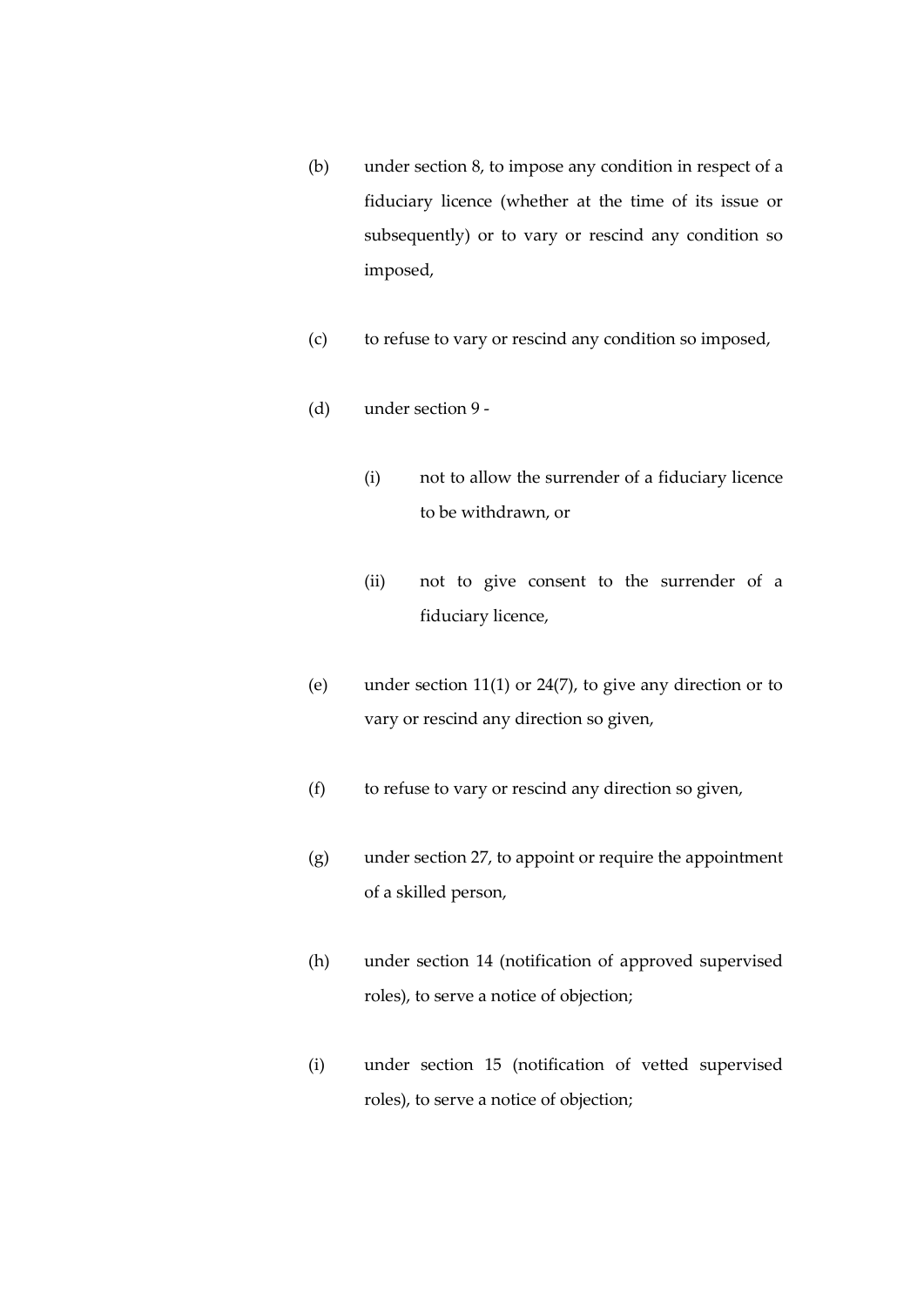- (j) under section 26, to serve a notice under that section,
- (k) to omit, pursuant to the provisions of section  $20(2)$ , any matter from a statement of reasons provided pursuant to section 20(1),
- (l) for the avoidance of doubt, to do any of the above things pursuant to the operation of section 11 or 64 of the Enforcement Powers Law, or
- (m) which is a decision of such class or description as the States may by Ordinance prescribe for the purposes of this section,

may appeal to the Royal Court against the decision.

- (2) Where
	- (a) a ground for a decision described in subsection (1) is that any of the minimum criteria for licensing are not or have not been fulfilled, or may not be or may not have been fulfilled, in the case of any person, or
	- (b) the effect of a decision described in subsection (1) is to require the removal or replacement of any person as an officer, employee or auditor, or holder of a supervised role,

the person to whom the ground relates or whose removal or replacement is required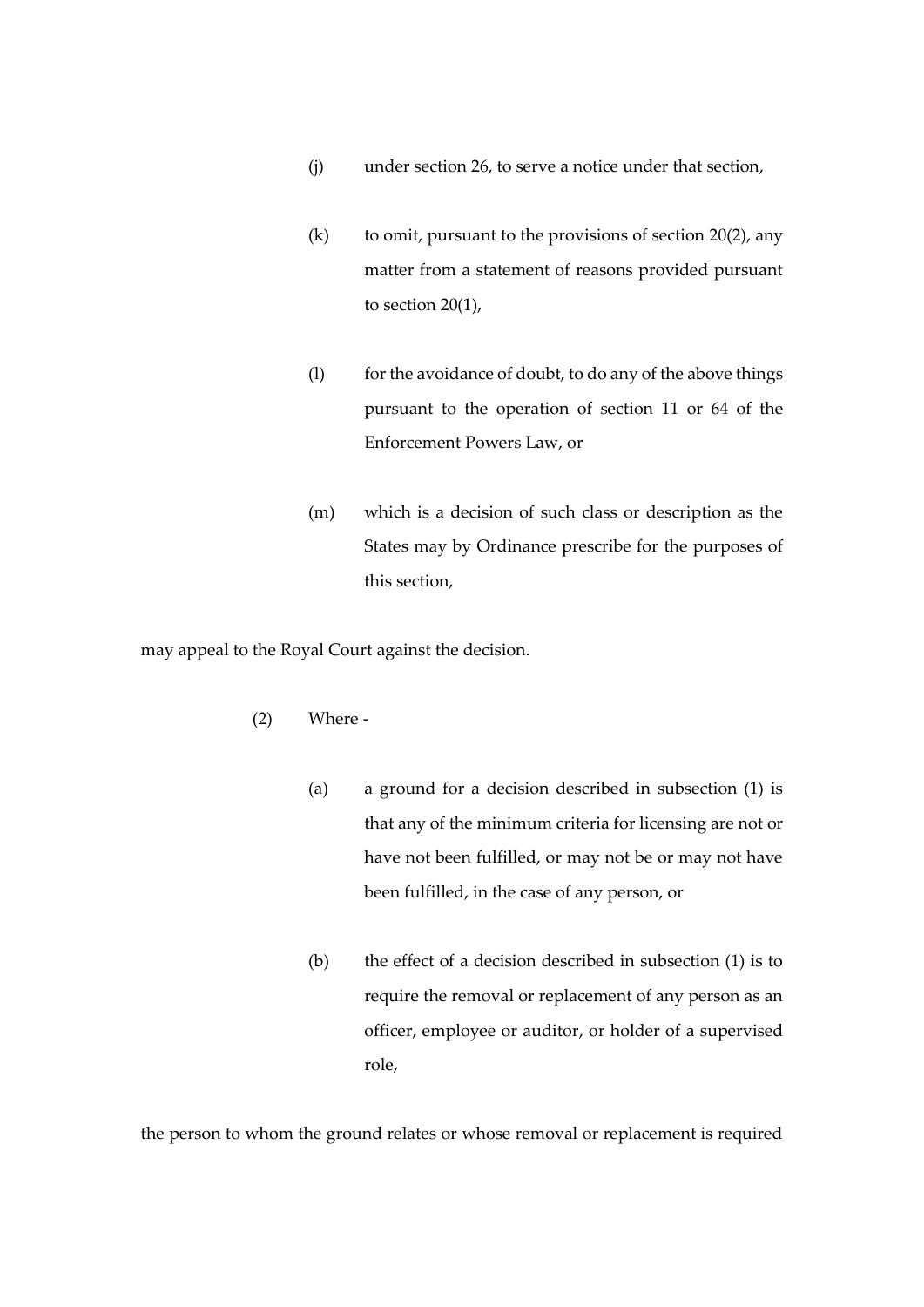may appeal to the Royal Court against the finding that there is a ground for the decision or, as the case may be, against the decision to require that person's removal or replacement.

- (3) The grounds of an appeal under this section are that
	- (a) the decision was ultra vires or there was some other error of law,
	- (b) the decision was unreasonable,
	- (c) the decision was made in bad faith,
	- (d) there was a lack of proportionality, or
	- (e) there was a material error as to the facts or as to the procedure.
- (4) An appeal under this section shall be instituted
	- (a) within a period of 28 days immediately following the date of the notice of the Commission's decision; and
	- (b) by summons served on the Chairman of the Commission stating the grounds and material facts on which the appellant relies.

(5) The Commission may, where an appeal under this section has been instituted, apply to the Royal Court, by summons served on the appellant, for an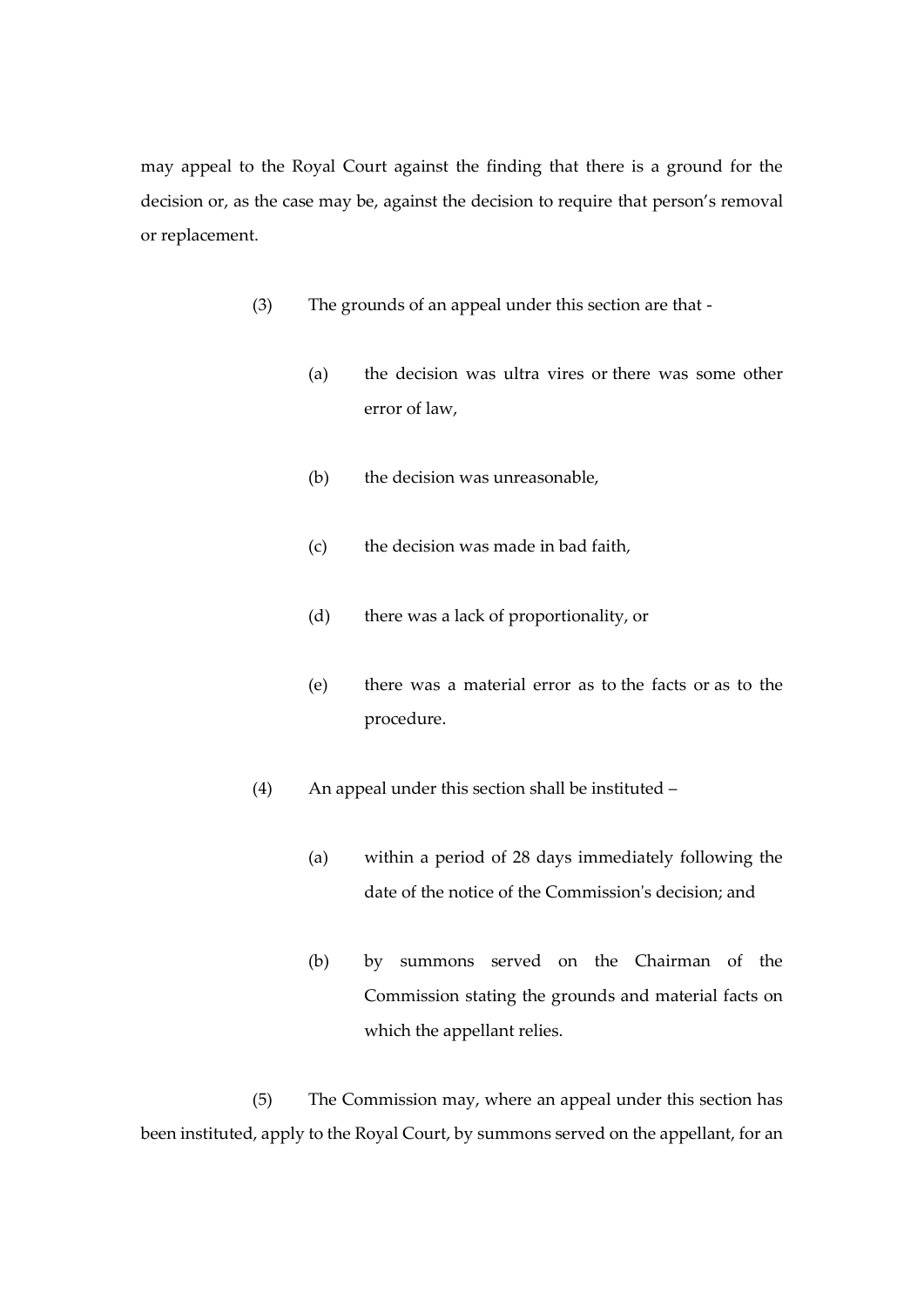order that the appeal shall be dismissed for want of prosecution; and upon hearing the application the Royal Court may -

- (a) dismiss the appeal or dismiss the application (in either case upon such terms and conditions as the Royal Court may direct), or
- (b) make such other order as the Royal Court considers just,

and the provisions of this subsection are without prejudice to the inherent powers of the Royal Court or to the provisions of rule 52(3) of the Royal Court Civil Rules, 2007**<sup>e</sup>** .

- (6) On an appeal under this section the Royal Court may
	- (a) set the decision of the Commission aside and, if the Royal Court considers it appropriate to do so, remit the matter to the Commission with such directions as the Royal Court thinks fit, or
	- (b) confirm the decision, in whole or in part.

(7) On an appeal under this section against a decision of the Commission described in -

- (a) subsection  $(1)(b)$ ,
- **<sup>e</sup>** O.R.C. No. IV of 2007.

<u>.</u>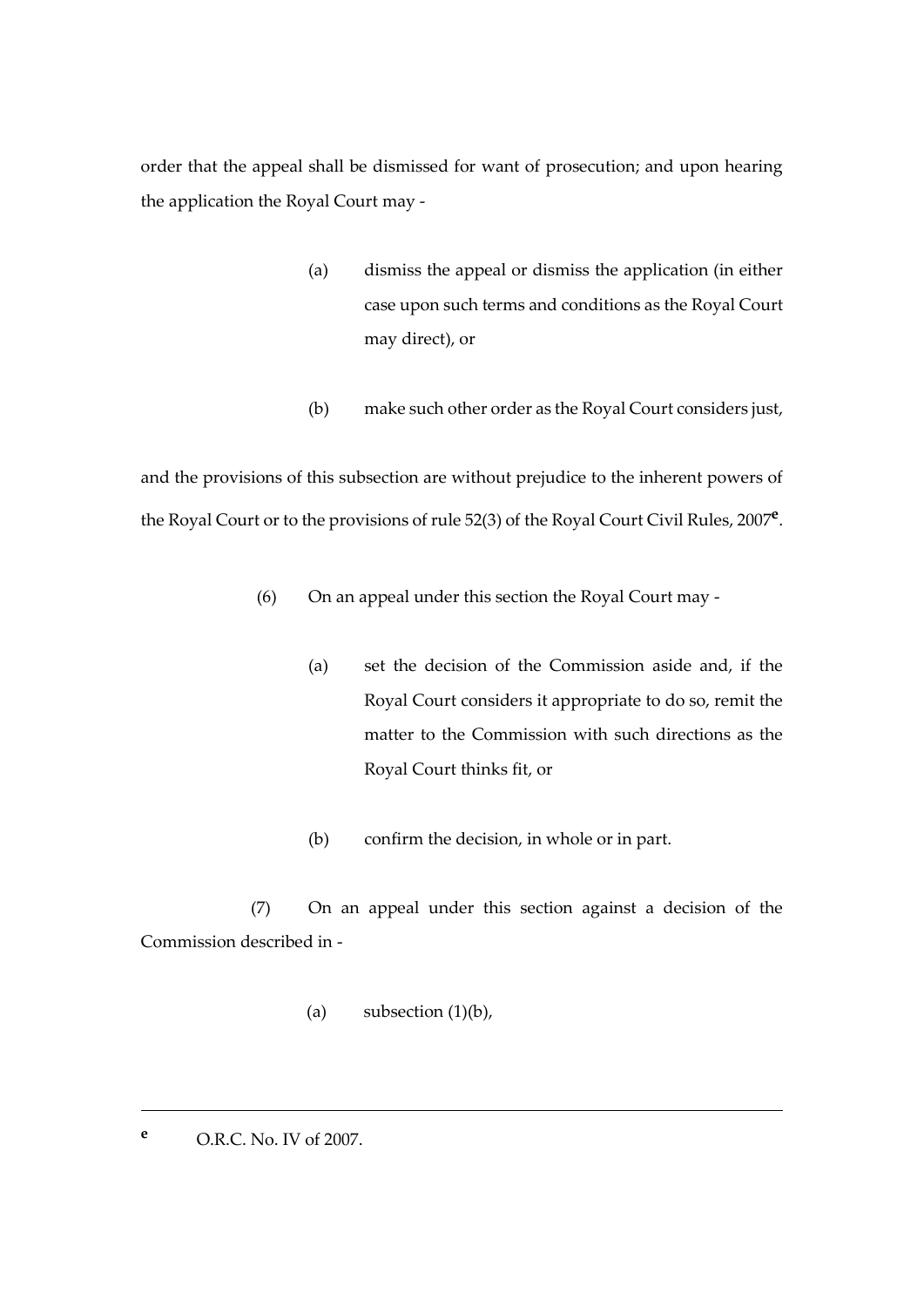- (b) subsection  $(1)(d)(i)$ ,
- $(c)$  subsection  $(1)(e)$ ,
- (d) subsection  $(1)(g)$ , or
- (e) subsection  $(1)(i)$ ,

the Royal Court may, upon the application of the appellant, and on such terms and conditions as the Royal Court thinks just, suspend or modify the operation of the decision in question pending the determination of the appeal.

This subsection is without prejudice to section 18(6).

(8) For the purposes of determining an appeal under this section against a decision of the Commission described in subsection (1)(k) to omit, pursuant to the provisions of section 20(2), any matter from a statement of reasons, the Royal Court may examine the information the disclosure of which the Commission considers would be prejudicial; and, unless the Royal Court orders otherwise, the information shall not, pending the determination of the appeal or at any time thereafter, be disclosed to the appellant or any person representing the appellant.

# **Appeals from Royal Court to Court of Appeal.**

**22.** (1) An appeal from a decision of the Royal Court made under the provisions of this Law (including a decision made on an appeal from the Court of Alderney or the Court of the Seneschal) lies, with leave of the Royal Court or Court of Appeal, to the Court of Appeal on a question of law.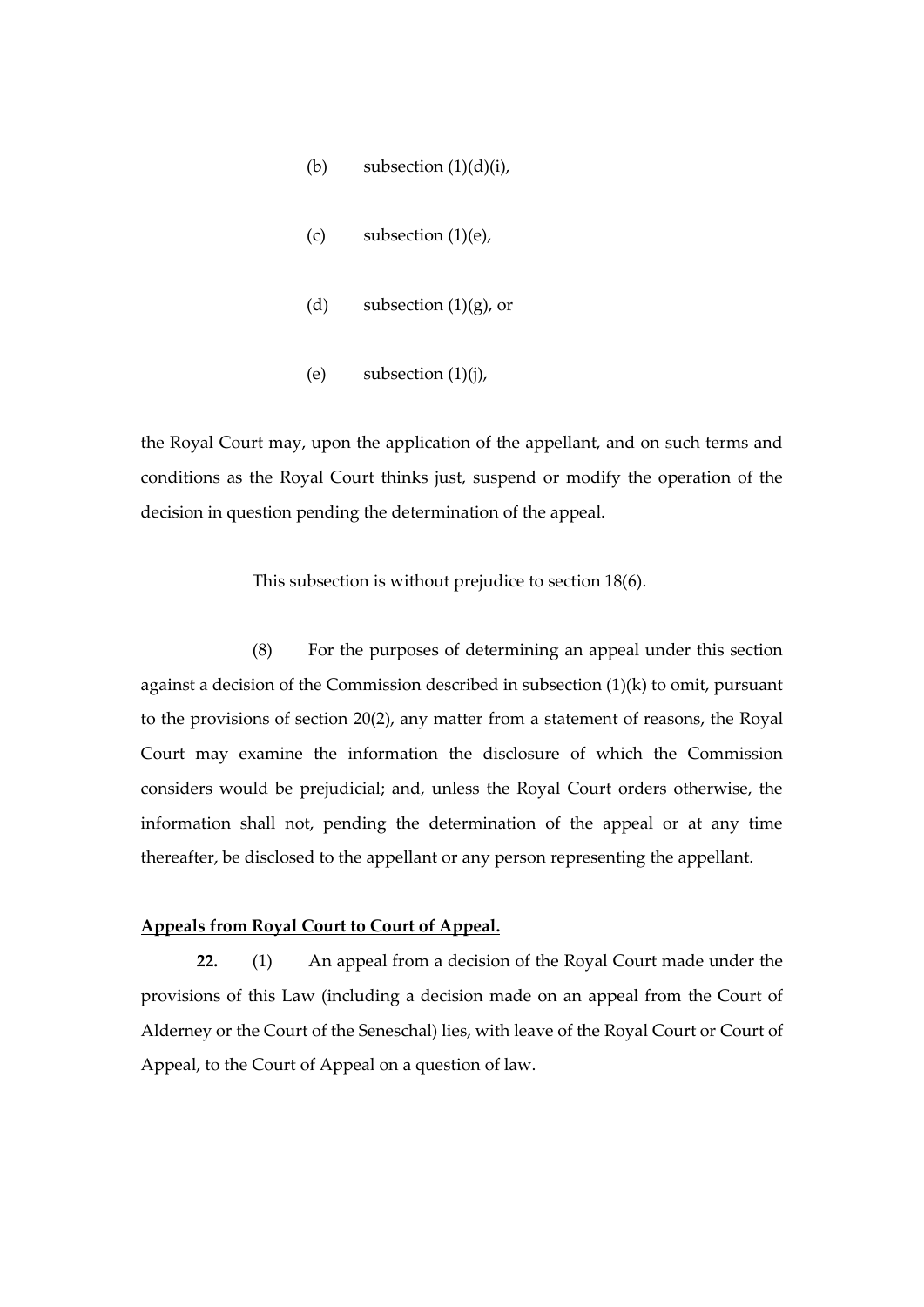(2) Section 21 of the Court of Appeal (Guernsey) Law, 1961**<sup>f</sup>** ("powers of a single judge") applies to the powers of the Court of Appeal to give leave to appeal under subsection (1) as it applies to the powers of the Court of Appeal to give leave to appeal under Part II of that Law.

# **Restriction on successive challenges.**

**23.** (1) The Commission shall not (unless, in the opinion of the Commission, there are exceptional circumstances to justify doing so, the burden of proving which shall be on the applicant) proceed to consider an application by a person for the variation or revocation of an order or other decision to which this section applies where -

- (a) the application is a further application, that is to say, an application which relates to a person in respect of whom a previous application for the variation or revocation of that order or other decision has been received by the Commission,
- (b) in the opinion of the Commission, that further application discloses no significant change in any material circumstances concerning that person (the burden of proving that there has been such a significant change being on the applicant), and
- (c) either -

1

**<sup>f</sup>** Ordres en Conseil Vol. XVIII, p. 315; there are amendments not material to this enactment.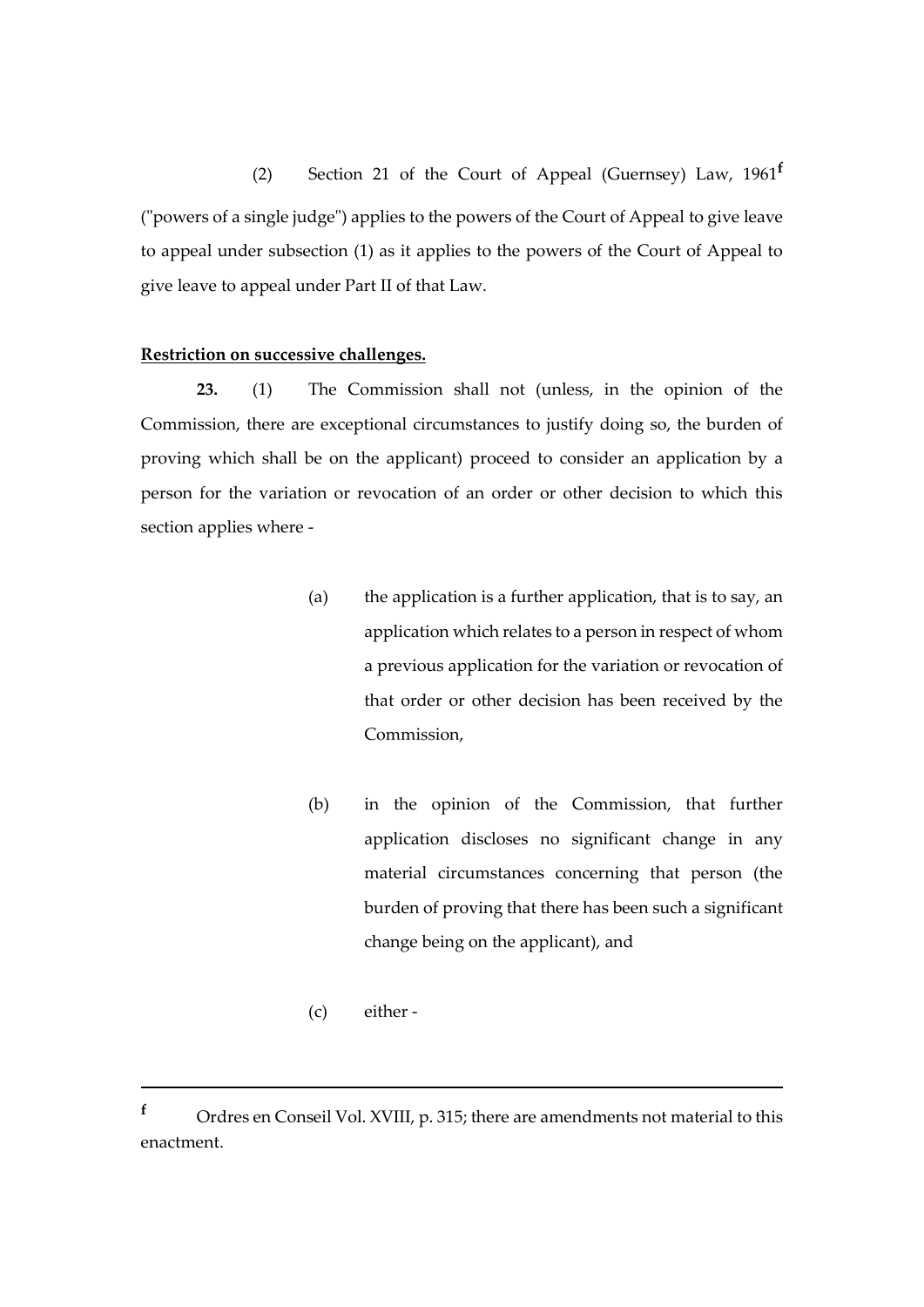- (i) an appeal under section 21 relating to a previous such application in respect of that person has been commenced but not yet determined, or
- (ii) within the period of 12 months immediately preceding receipt of that further application -
	- (A) a previous such application in respect of that person has been determined by the Commission, or
	- (B) an appeal under section 21 relating to a previous such application in respect of that person has been determined.
- (2) The orders and other decisions to which this section applies are

-

- (a) a decision under section 8 to impose, vary or rescind any condition in respect of a fiduciary licence,
- (b) a decision to refuse to vary or rescind any such condition,
- (c) a decision under section 11(1) or  $24(7)$  to give any direction or to vary or rescind any direction so given,
- (d) a decision to refuse to vary or rescind any direction so given,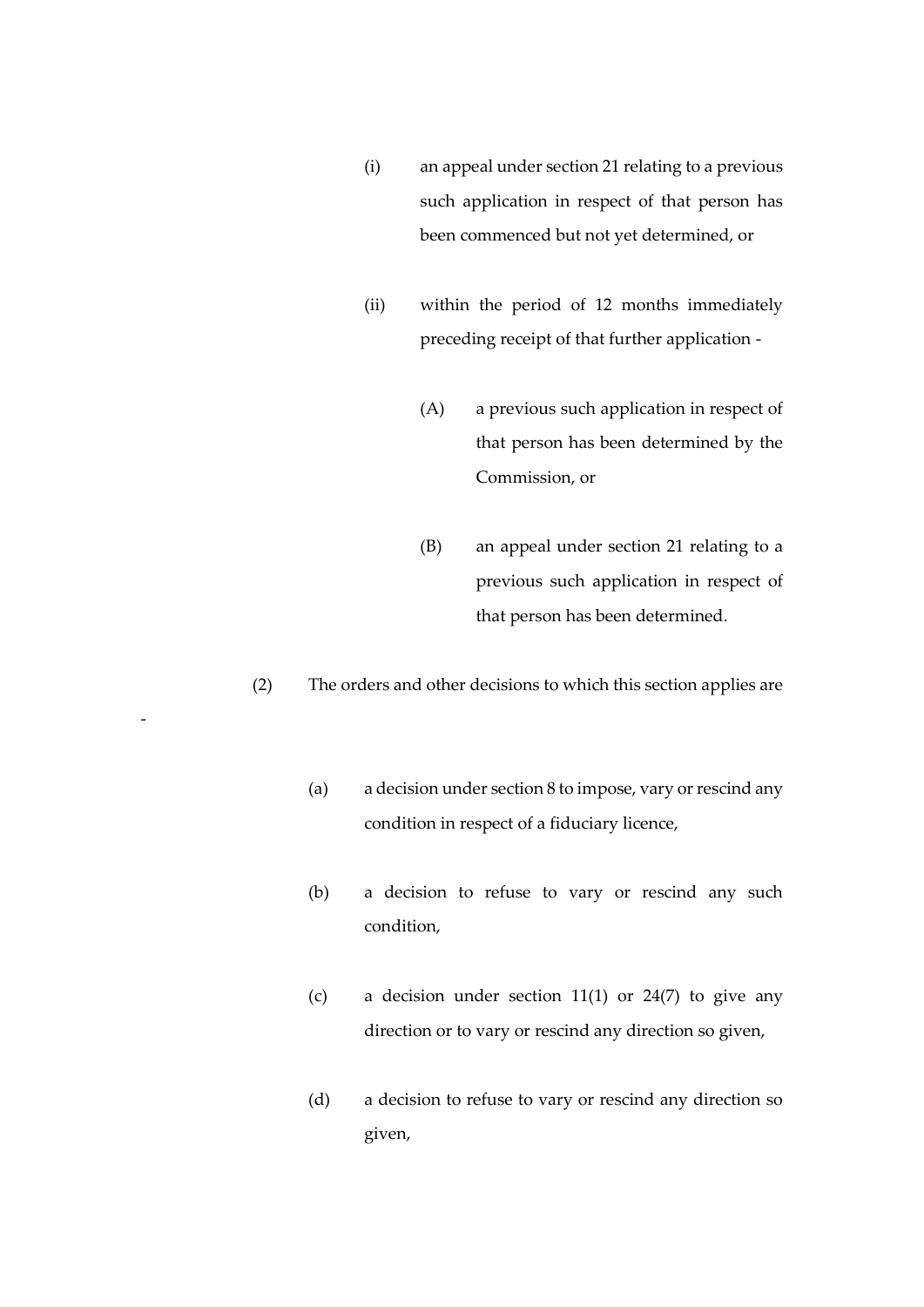- (e) a decision to appoint or require the appointment of a skilled person under section 27,
- (f) a decision to serve notice of objection under section 14 (objection to holders of approved supervised role),
- (g) a decision to serve notice of objection under section 15 (objection to holders of vetted supervised role),
- (h) an order or other decision of a class or description specified by regulations of the Committee.

*Advertising for business, etc*

# **Control of advertising.**

**24.** (1) The Commission may make regulations in respect of the issue, form and content of fiduciary advertisements.

(2) Regulations under this section may, without prejudice to the generality of subsection (1) or section 53 –

- (a) prohibit the issue of advertisements of any class or description (whether by reference to their contents, to the persons by whom they are issued or otherwise),
- (b) make provision as to the matters which must or which may not be included in fiduciary advertisements,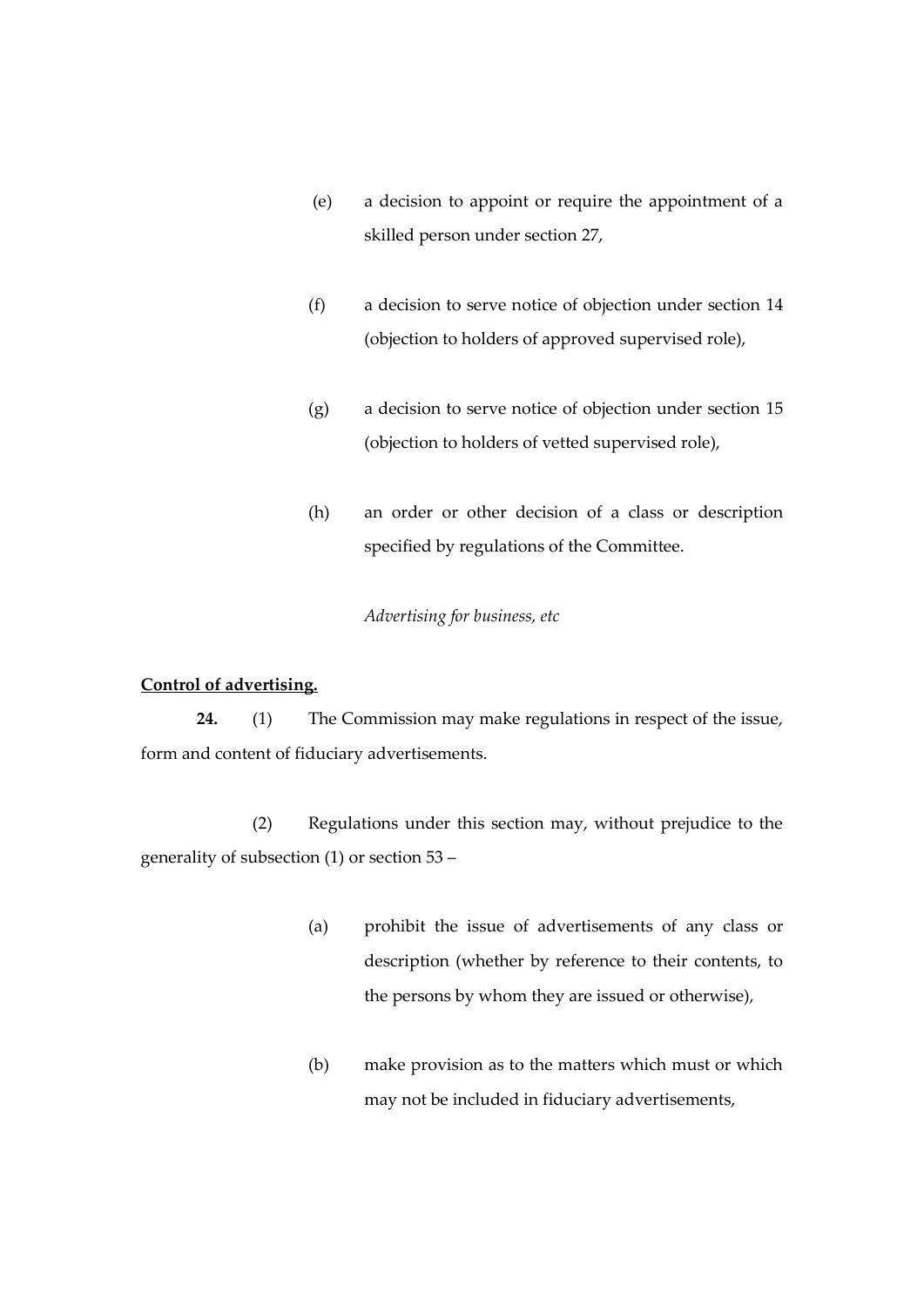- (c) provide for exemptions from any prohibition or requirement imposed by the regulations, including exemptions by reference to a person's membership of a class whose membership is determined otherwise than by the Commission,
- (d) make different provision in relation to different categories of fiduciary licence.

(3) Subject to the provisions of subsection (4), a person who issues or causes or permits to be issued, in or from within the Bailiwick or (in the case of a Bailiwick body) in or from within any place whatsoever, an advertisement the issue of which is prohibited by regulations under this section or which otherwise contravenes any provision of such regulations is guilty of an offence.

(4) A person ("**A**") whose business it is to publish or arrange for the publication of advertisements is not guilty of an offence under subsection (3) if A proves (for the avoidance of doubt, on a balance of probabilities) that –

- (a) A received the advertisement for publication in the ordinary course of A's business,
- (b) the matters contained in the advertisement were not (wholly or in part) devised or selected by A or by any person under A's direction or control, and
- (c) A did not know and had no reason to believe that publication of the advertisement would constitute an offence.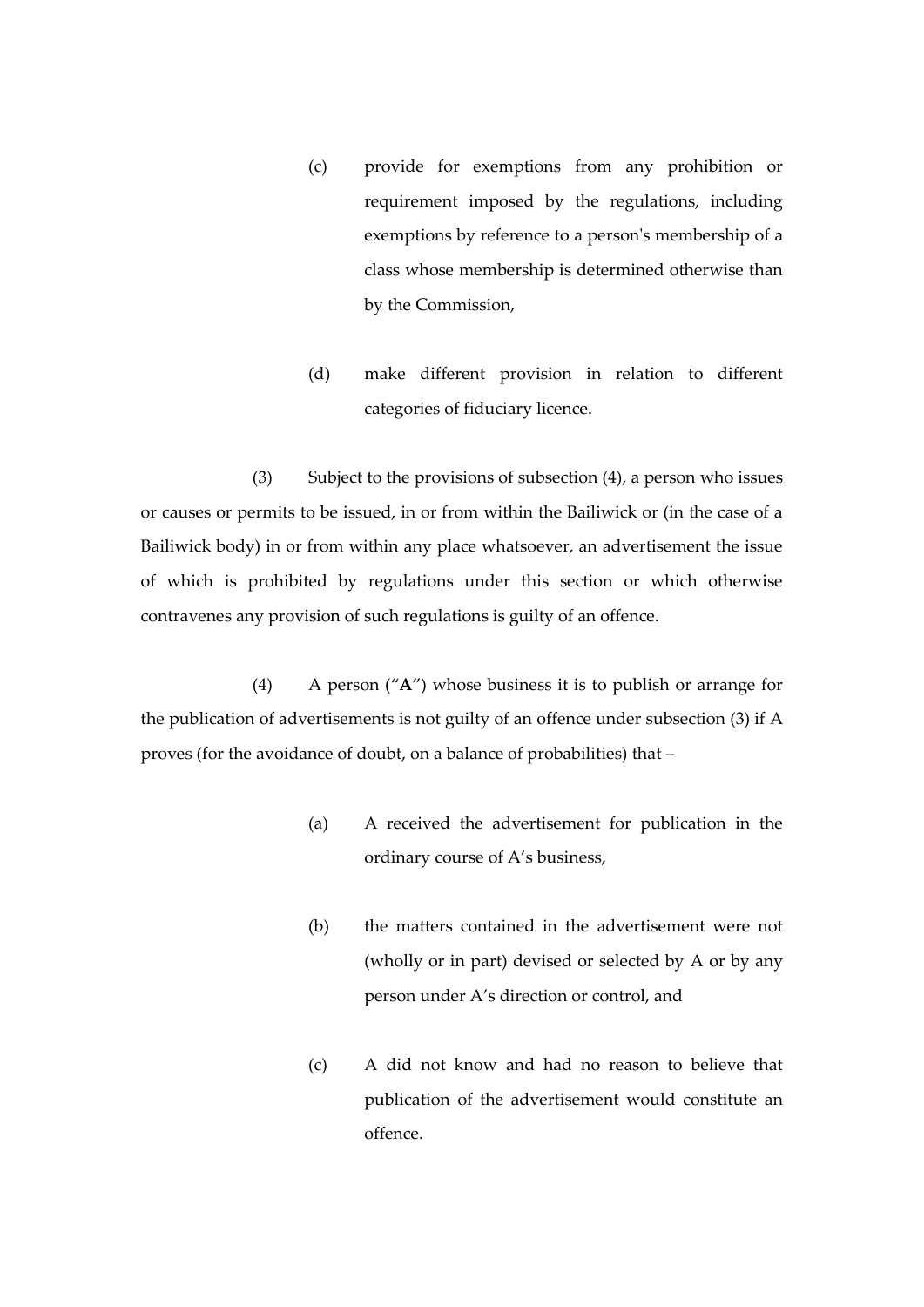(5) In this section a **"fiduciary advertisement"** means any advertisement containing –

- (a) an invitation to become a client of or to use services provided by any person carrying on or offering to carry on by way of business any regulated activities, or
- (b) information which is intended or might reasonably be presumed to be intended to lead directly or indirectly to a person becoming such a client or using such services.
- (6) For the purposes of this section
	- (a) an advertisement issued or caused or permitted to be issued by any person by way of display or exhibition in a public place shall be deemed to have been issued or caused or permitted to be issued by that person on every day on which that person causes or permits it to be displayed or exhibited,
	- (b) the issue of an advertisement containing an invitation to become a client of or to use services provided by a person specified in the advertisement, being a person carrying on or offering to carry on by way of business any regulated activities, shall, unless the contrary is proved (for the avoidance of doubt, on a balance of probabilities), be presumed to have been caused by that person,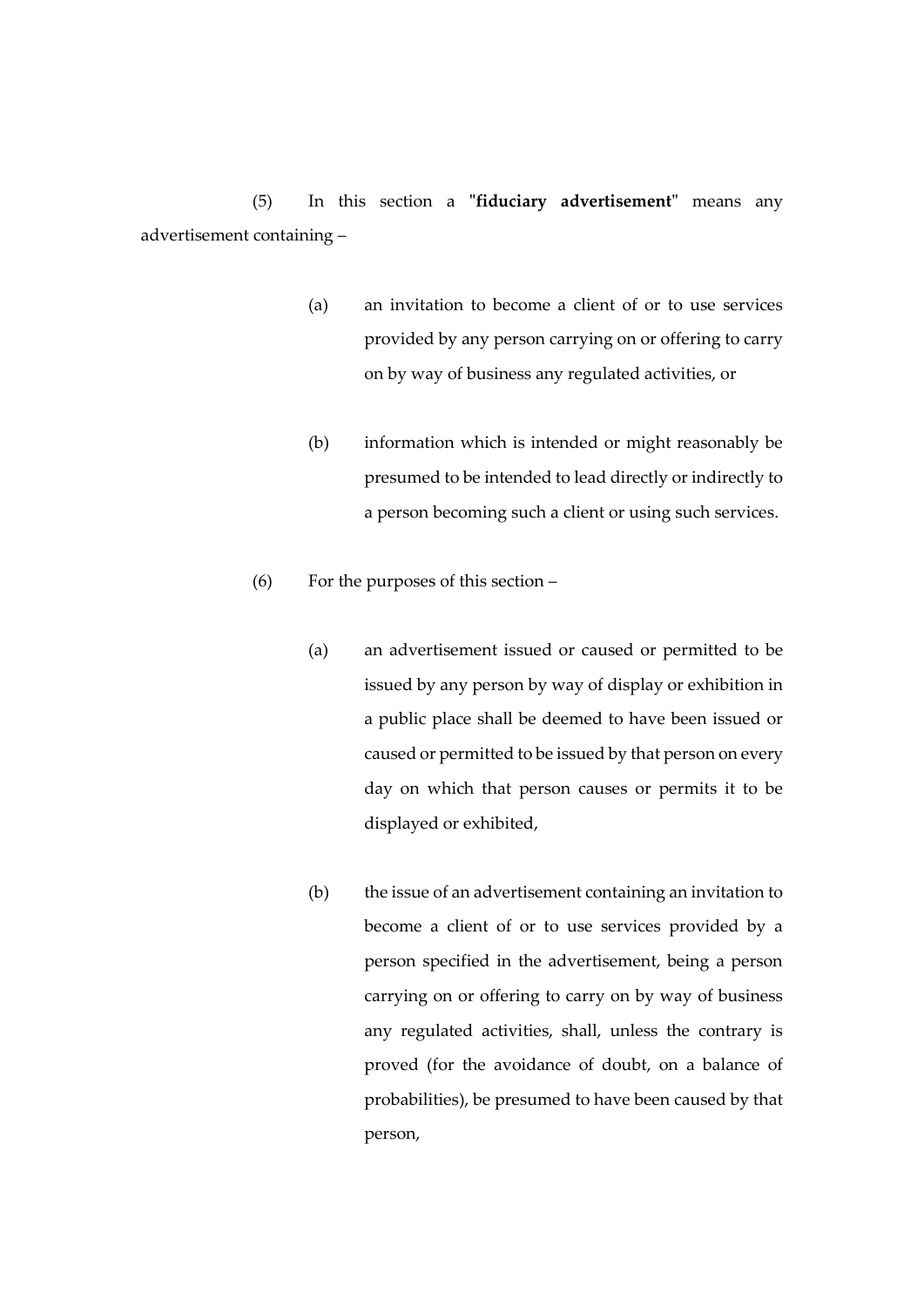- (c) an advertisement issued outside the Bailiwick shall be deemed to have been issued in the Bailiwick if it is directed to persons in the Bailiwick, or if it is made available to them otherwise than by means published, circulated, displayed, broadcast or transmitted principally outside the Bailiwick or principally for reception outside the Bailiwick.
- (7) If the Commission considers that
	- (a) any fiduciary advertisement issued or proposed to be issued is misleading, or
	- (b) the issue, form or content of any such advertisement constitutes or would constitute a contravention of this section or any regulation under it,

the Commission may give the advertiser a direction under this section.

(8) A direction under this section may (without limitation) contain any or all of the following –

- (a) a prohibition on the issue of any advertisements or any advertisements of a specified class or description,
- (b) a prohibition on the issue of any advertisements which are, wholly or substantially, repetitions of an advertisement which has been issued and which is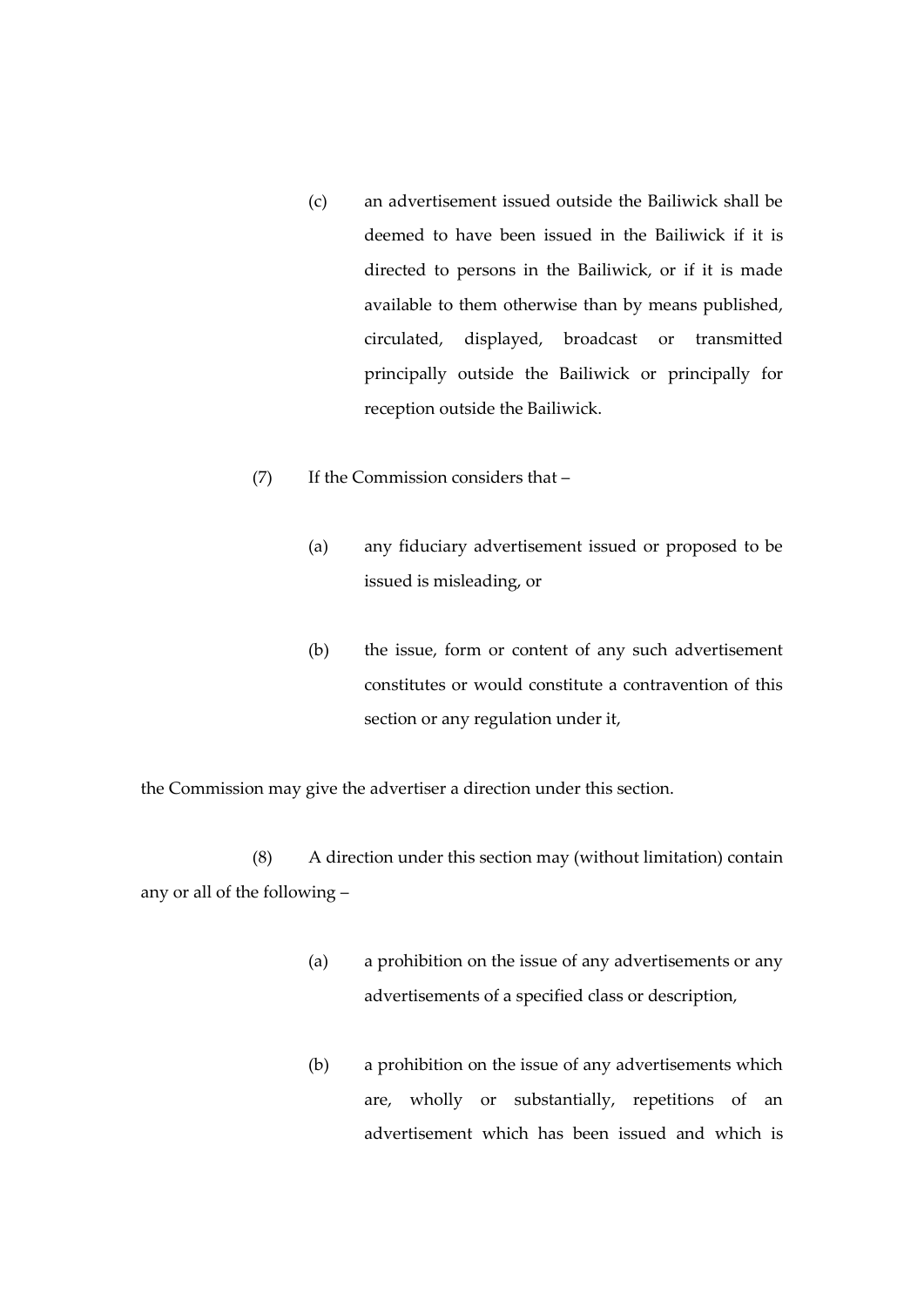identified in the direction,

- (c) a requirement to take all practical steps to withdraw, whether from display in any place or otherwise, any advertisements or any advertisements of a specified class or description,
- (d) a requirement that any advertisements or any advertisements of a specified class or description shall be modified in a specified manner,
- (e) such ancillary, incidental and supplementary provision as the Commission may determine.
- (9) A direction under this section
	- (a) may have immediate effect, and
	- (b) if given orally, shall be confirmed by the Commission in writing not later than the next business day.

(10) A direction under this section may be varied or rescinded by the Commission by notice in writing to the advertiser concerned.

(11) A direction under this section shall remain in force until rescinded by the Commission, unless it is expressed to be of limited duration in which case it shall remain in force until -

(a) the occurrence of such date, time, event or circumstance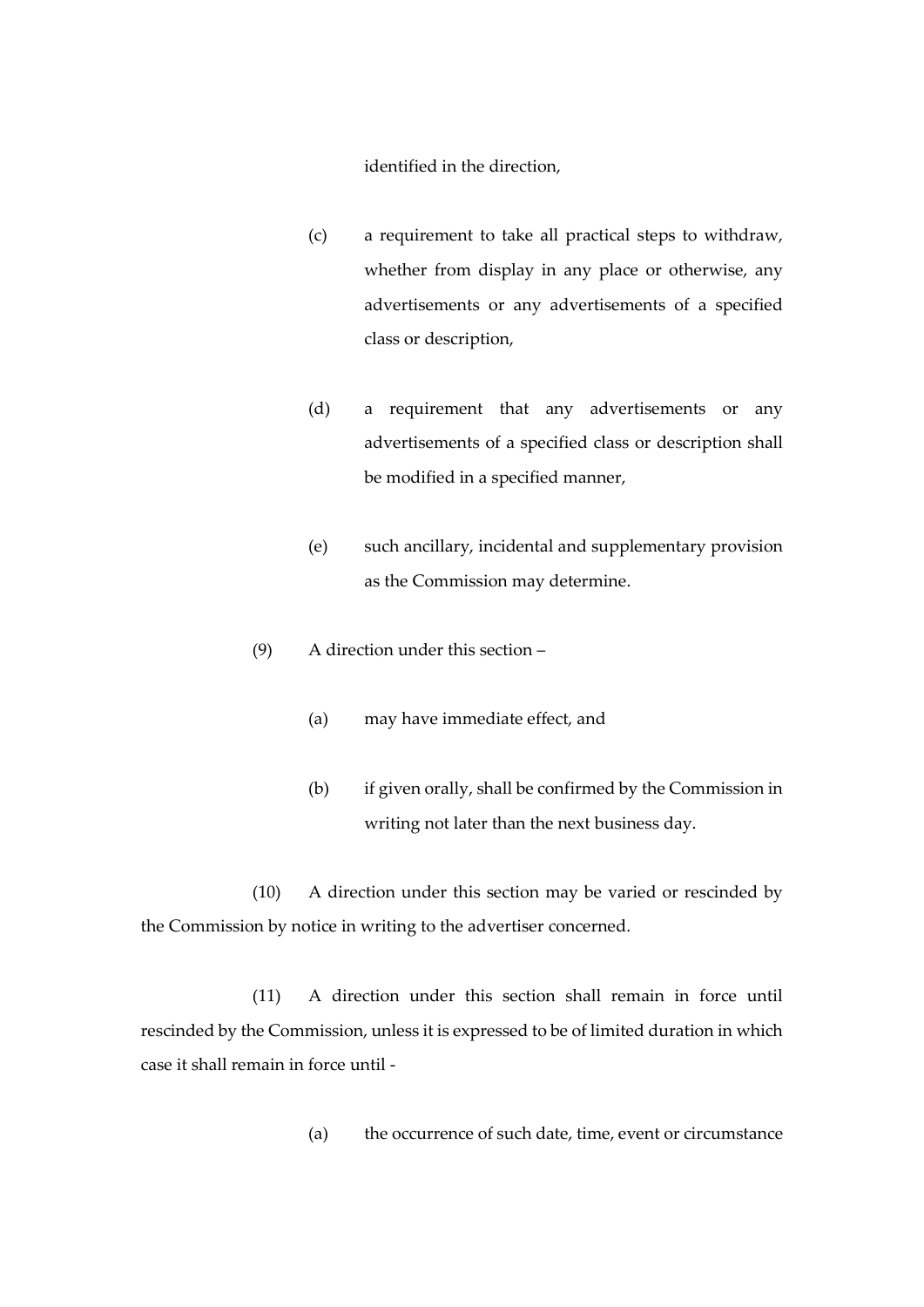as may be specified in it,

- (b) such prohibitions, restrictions or requirements as may be so specified are complied with, or
- (c) rescinded by the Commission, if earlier.

(12) In the event of failure by an advertiser to comply with a direction under this section, the Commission may, without prejudice to any other penalties, powers or proceedings in respect of the failure to comply, apply to the appropriate Court for an order requiring the advertiser to comply, in such manner as the appropriate Court thinks fit, with the direction; and an order of the appropriate Court under this subsection may contain such incidental, ancillary, consequential and supplementary provision, and may be made on such terms and conditions and subject to such penalty, as the appropriate Court thinks proper.

(13) The Commission may publish, in such manner (including, without limitation, by being placed on the Commission's official website) and for such period as the Commission may determine, notice of the imposition, variation or rescission of a direction and the date from which any such direction*,* variation or rescission is effective; and, in deciding whether or not to do so, the Commission shall have regard to the interests of the public and the reputation of the Bailiwick as a finance centre.

The publication may contain such information in respect of any person named therein, and such ancillary, incidental and supplementary information, as the Commission may determine.

(14) In this section the "**appropriate Court**" means -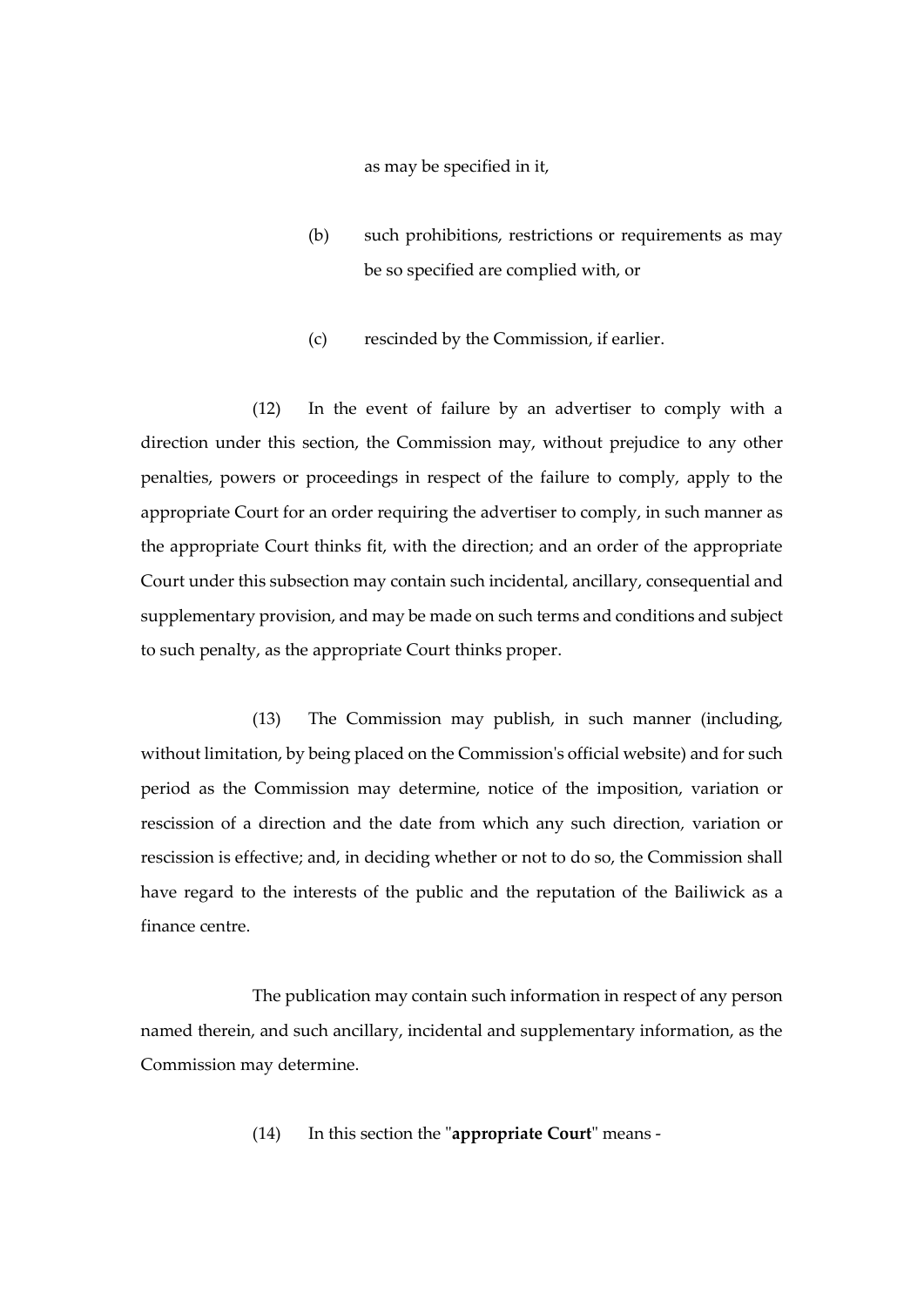- (a) the Court of Alderney, where the advertiser is within the jurisdiction of that Court,
- (b) the Court of the Seneschal, where the advertiser is within the jurisdiction of that Court,
- (c) the Royal Court, in any other case.

(15) A person who issues or causes or permits to be issued, in the Bailiwick or elsewhere, an advertisement the issue of which is prohibited by a direction under this section or who otherwise contravenes any provision of such a direction is guilty of an offence.

(16) The provisions of this section are in addition to and not in derogation from the provisions of section 11.

> *Powers to obtain information and skilled persons, etc*

# **Persons to whom section 26 applies.**

**25.** (1) In section 26 a "**relevant person**" means a person or entity of any of the following classes or descriptions -

- (a) a licensed fiduciary,
- (b) an applicant for a fiduciary licence,
- (c) a former licensed fiduciary, but subject to the provisions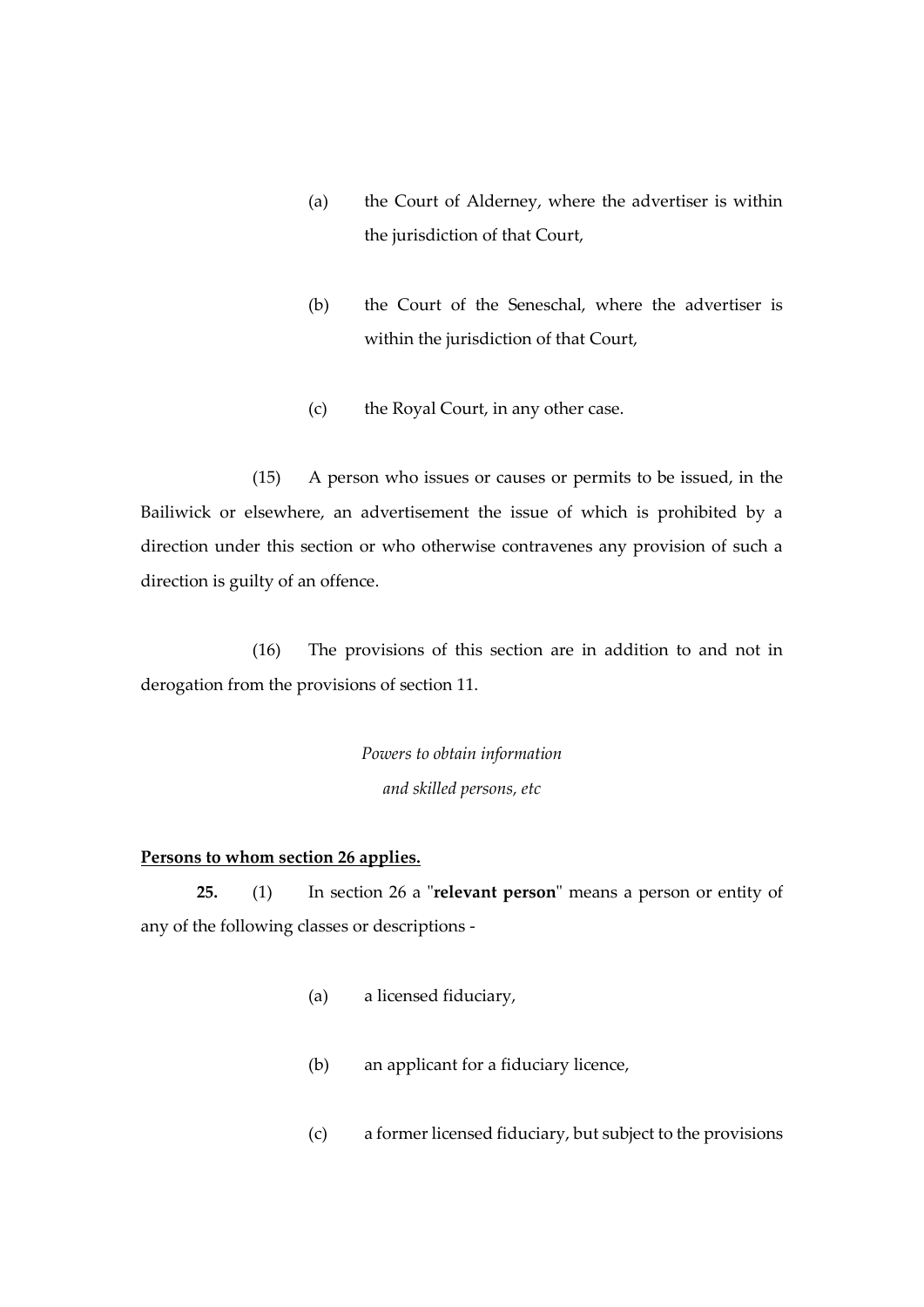of subsection (2),

- (d) a person carrying on any class or description of regulated activities -
	- (i) who is exempted by the provisions of this Law from the requirement to be licensed hereunder, or
	- (ii) otherwise in such circumstances specified in the provisions of this Law as not to require licensing hereunder,

in respect of that class or description of regulated activities,

- (e) a person other than a person mentioned in paragraph (a), (b) or (d) carrying on any class or description of regulated activities, but only where the prior written authority of not less than two ordinary members of the Commission has been obtained,
- (f) a person who is the holder of a supervised role in respect of a relevant person specified in any other paragraph of this subsection,
- (g) where a person (person A) who is a relevant person by virtue of paragraph (f) is itself a company or other legal person, any person who is the holder of a supervised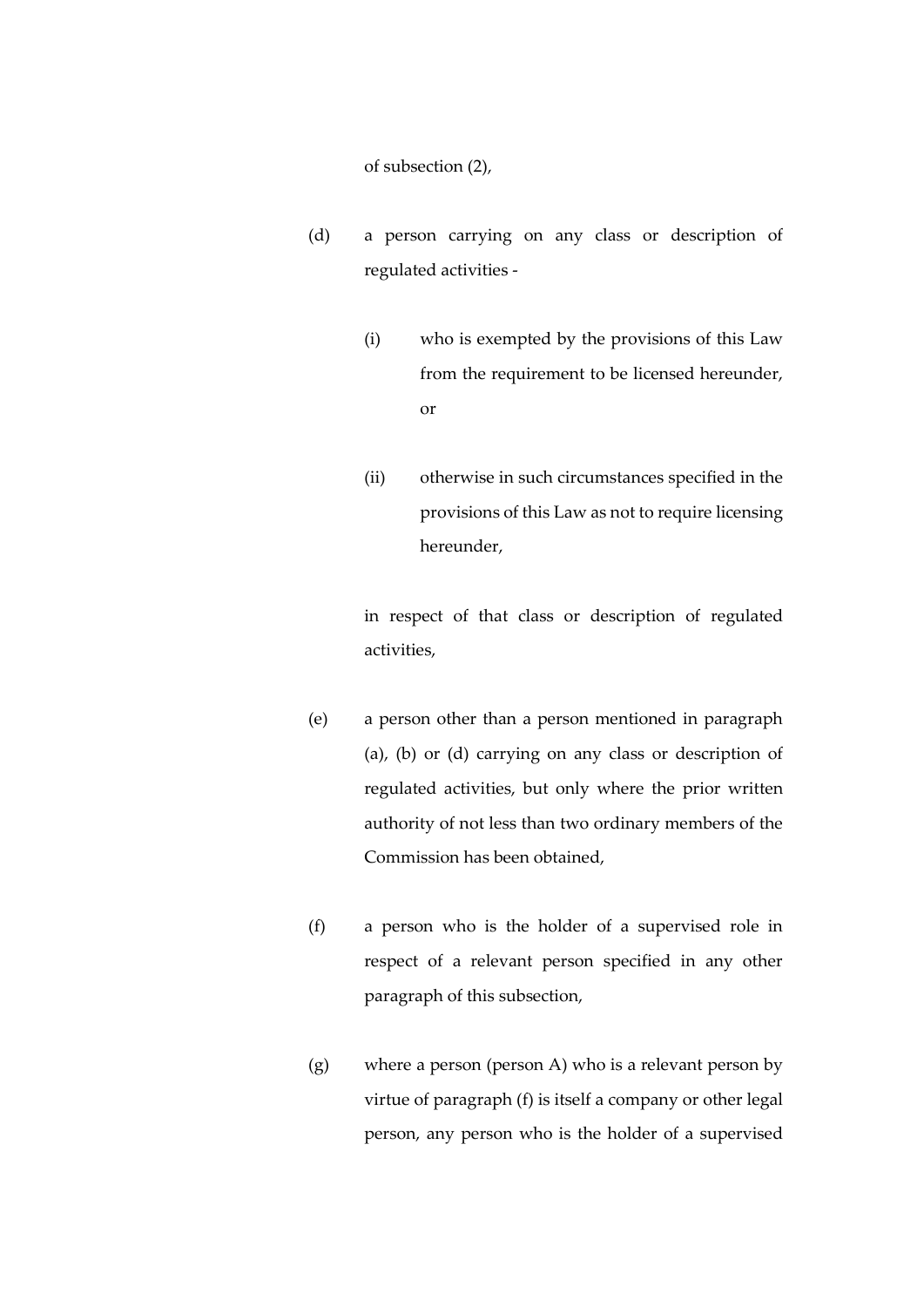role in respect of, or an officer of, person A,

- (h) an employee of, or a person who is or has at any time been directly or indirectly employed (whether or not under a contract of employment) by, a relevant person specified in any other paragraph of this subsection,
- (i) any person or entity
	- (i) which has or has at any time had any direct or indirect proprietary, financial, economic or other interest in or connection with a relevant person specified in any other paragraph of this subsection, or
	- (ii) in or with which a relevant person specified in any other paragraph of this subsection has or has at any time had any such interest or connection,

but subject to the provisions of subsection (5),

- (j) an associated party of a relevant person specified in any other paragraph of this subsection, but subject to the provisions of subsection (5),
- (k) a group entity of a relevant person specified in any other paragraph of this subsection, but subject to the provisions of subsection (5),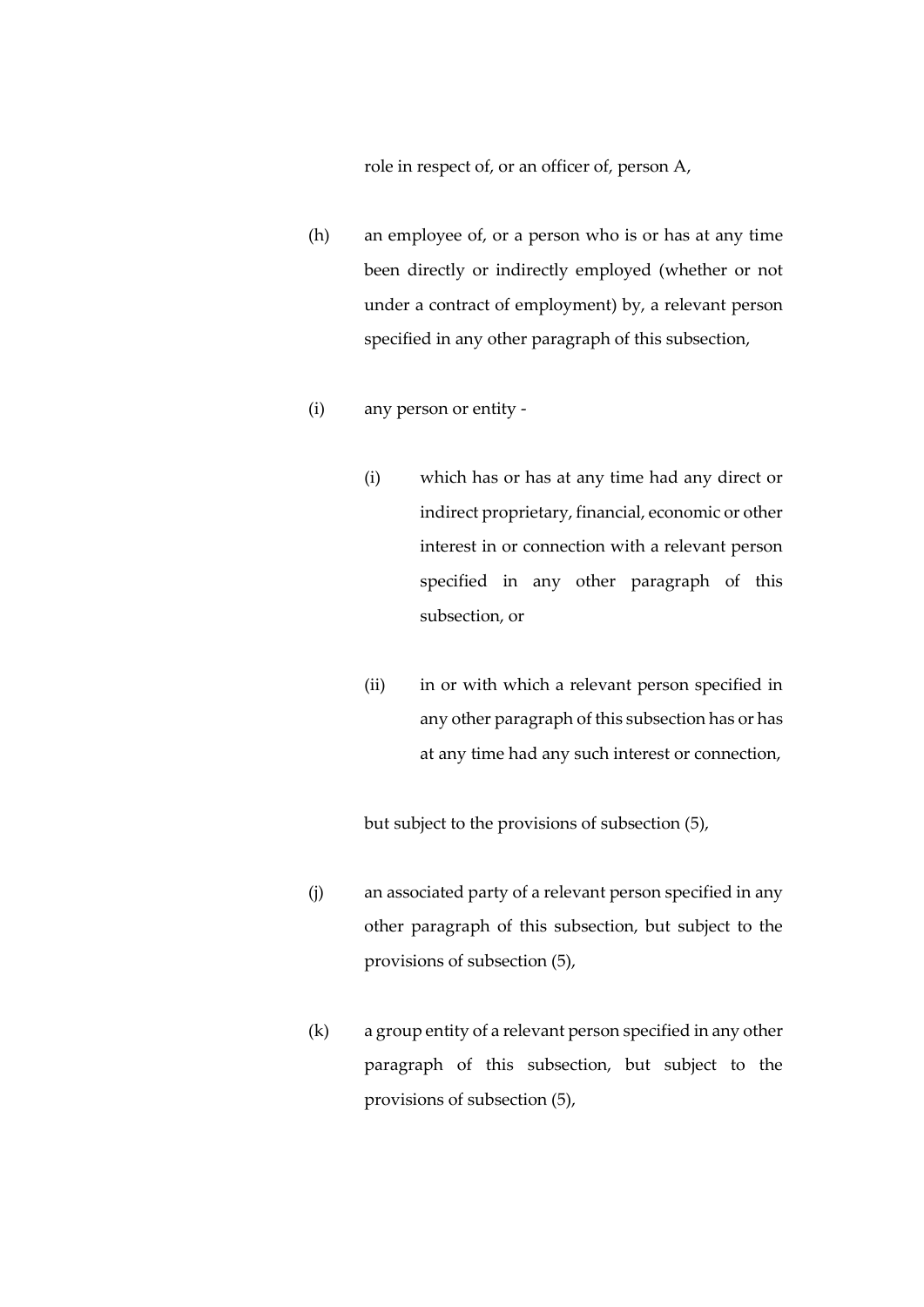- (l) a special purpose vehicle or ancillary vehicle of a relevant person specified in any other paragraph of this subsection, but subject to the provisions of subsection  $(5),$
- (m) a person who is a significant shareholder of a relevant person specified in any other paragraph of this subsection, where that relevant person is a company,
- (n) a company of which the holder of a supervised role in respect of a relevant person specified in any other paragraph of this subsection is a controller, but subject to the provisions of subsection (5),
- (o) a person who performs any function for or on behalf of -
	- (i) a relevant person specified in any other paragraph of this subsection, or
	- (ii) a person acting for or on behalf of a relevant person so specified,

in relation to regulated activities, including, without limitation, a person who is an auditor of a relevant person so specified, or

(p) a person or entity or class or description of person or entity prescribed for the purposes of this section by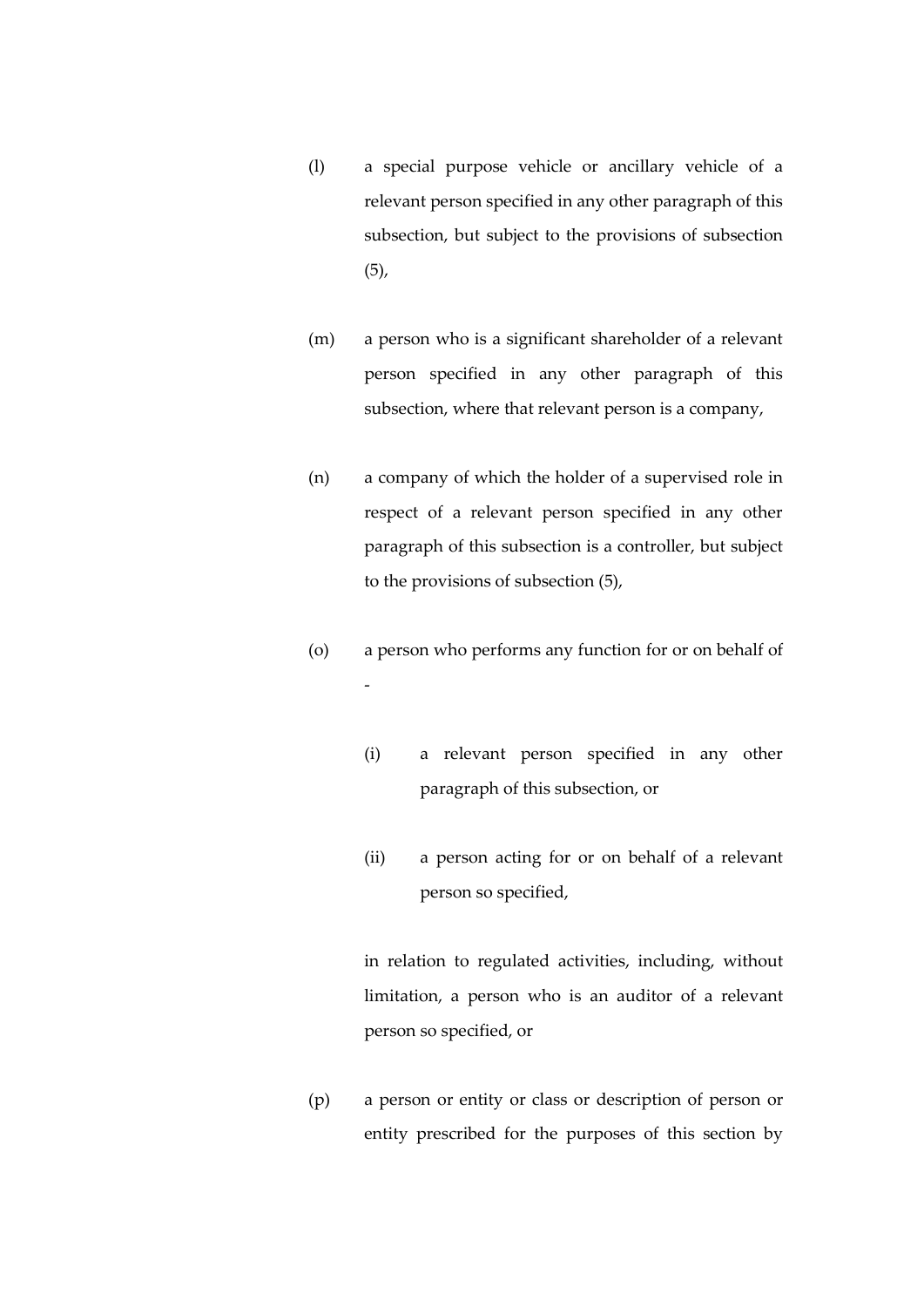## regulations of the Committee.

(2) The provisions of section 26 apply in relation to a former licensed fiduciary only for a period of six years immediately following the date on which that former licensed fiduciary ceased to be licensed, unless in any particular case the Commission directs otherwise with the prior written authority of not less than two ordinary members of the Commission.

However, for the avoidance of doubt, if the powers conferred by section 26 are exercised in respect of a former licensed fiduciary within that six year period, they may continue to be exercised in respect of that former licensed fiduciary after the expiration of that period.

(3) The provisions of section 26 apply in relation to a person or entity which has at any time been or been deemed to be a relevant person of a class or description specified in this section as they apply in relation to a person or entity which is currently a relevant person of that class or description, but only -

- (a) in connection with the business, ownership or control of that person or entity at a time when it was or was deemed to be a relevant person of that class or description, and
- $(b)$  for a period of six years immediately following the date on which that person or entity ceased to be or be deemed to be a relevant person of that class or description, unless in any particular case the Commission directs otherwise with the prior written authority of not less than two ordinary members of the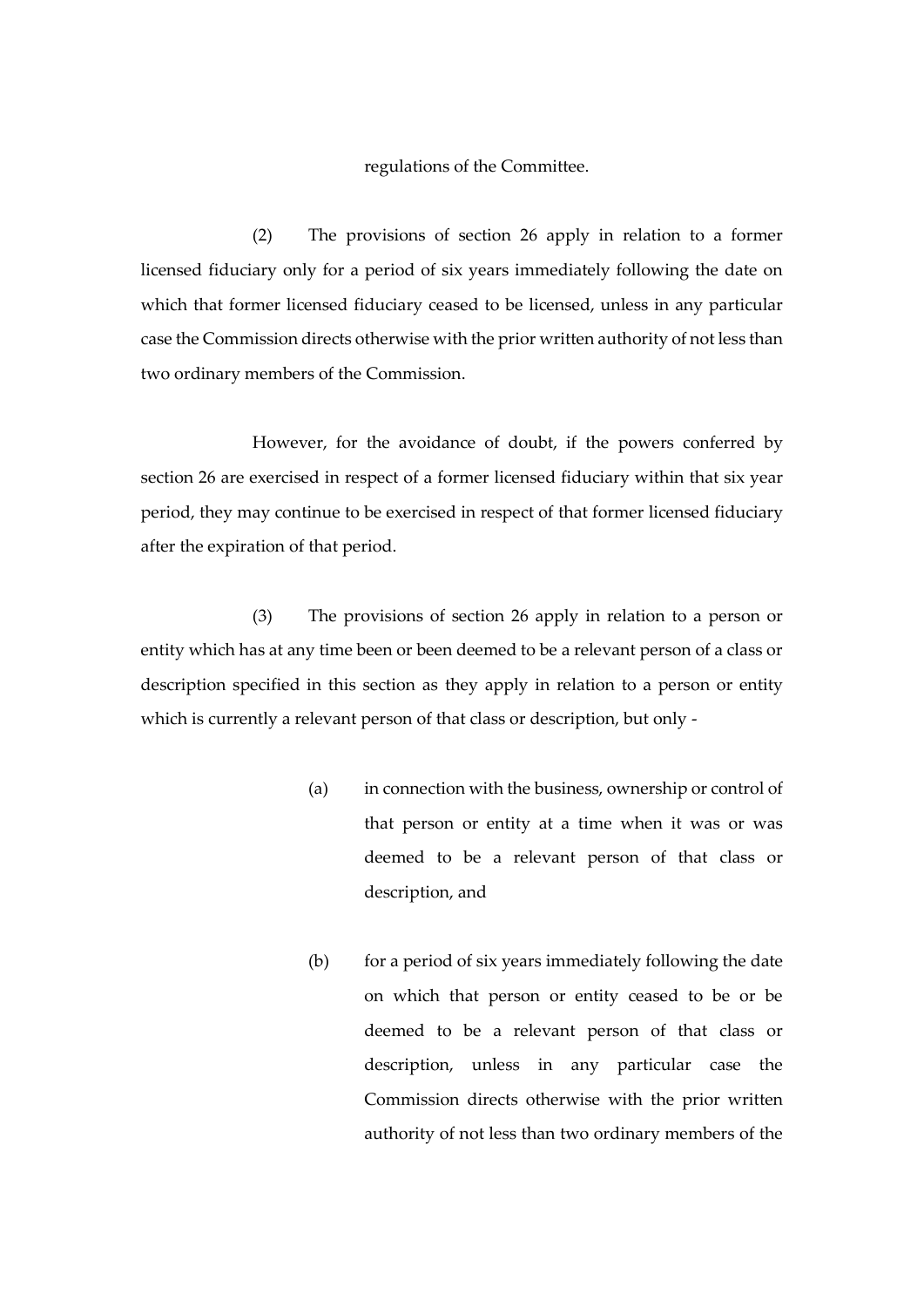# Commission.

However, for the avoidance of doubt, if the powers conferred by section 26 are exercised in respect of a person or entity which has at any time been or been deemed to be a relevant person of a class or description specified in this section within that six year period, they may continue to be exercised in respect of that person or entity after the expiration of that period.

This subsection does not apply to a former licensed fiduciary.

(4) For the avoidance of doubt, if the powers conferred by section 26 are exercised in respect of a licensed fiduciary or other person or entity of a class or description of relevant person referred to in subsection (1), the powers may continue to be exercised in respect of them after -

- (a) the date of revocation, suspension, expiration or surrender of their fiduciary licence, or, as the case may be,
- (b) the date on which that person or entity ceased to be a relevant person of that class or description.

(5) The powers conferred by section 26 may be exercised in relation to a person or entity referred to in subsection  $(1)(i)$ , an associated party referred to in subsection  $(1)(j)$ , a group entity referred to in subsection  $(1)(k)$ , a special purpose vehicle or ancillary vehicle referred to in subsection (1)(l) or a company referred to in subsection (1)(n) only -

(a) where it appears necessary or desirable to the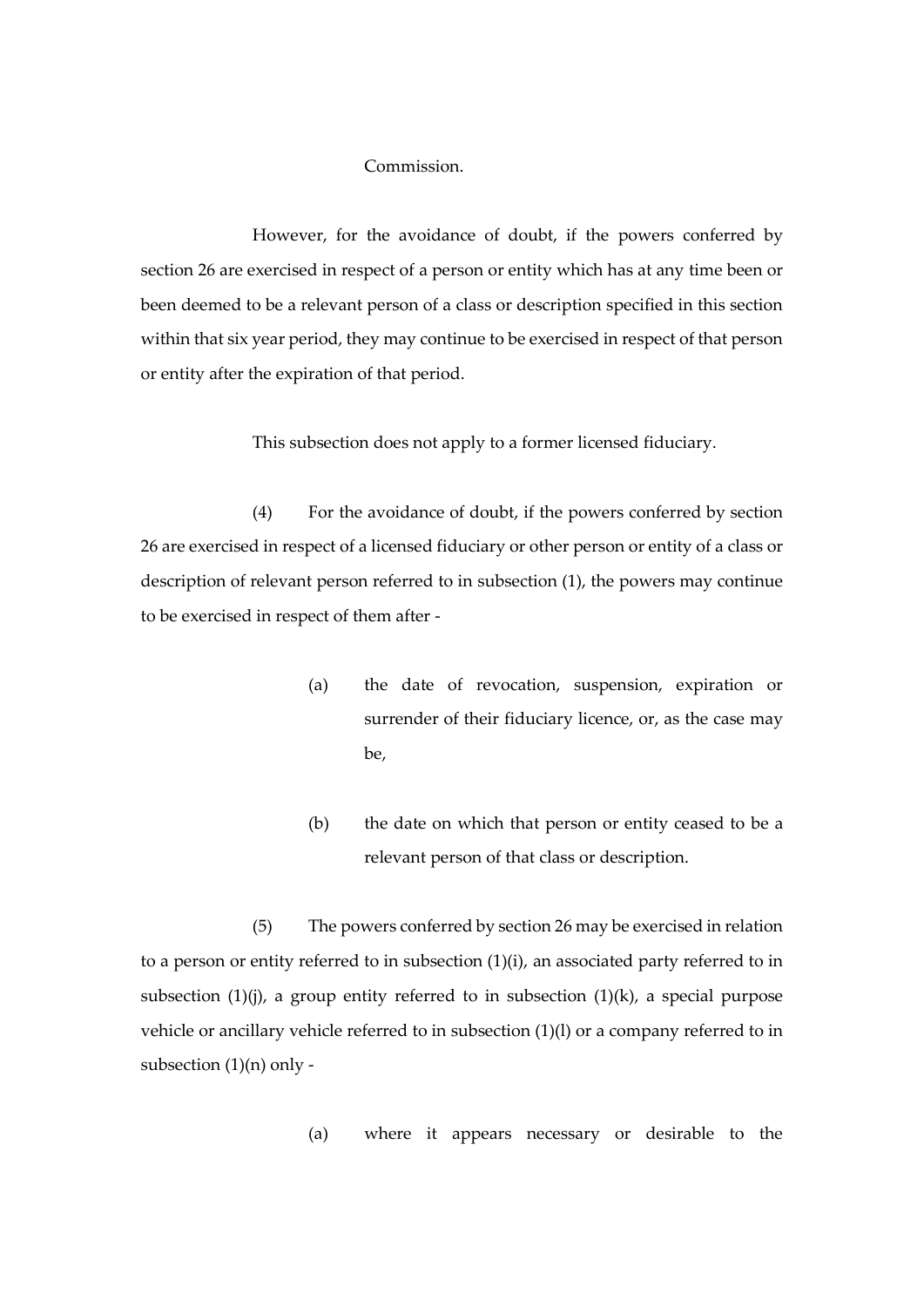Commission to do so -

- (i) in the interests of the public or the reputation of the Bailiwick as a finance centre, or
- (ii) for the purpose of the performance of its functions, and
- (b) with the prior written authority of not less than two ordinary members of the Commission.

## **Power to require information and production of documents, etc.**

**26.** (1) The Commission may by notice in writing served on a relevant person within the meaning of section 25 require the relevant person to furnish the Commission or a person duly appointed by the Commission in that behalf (an "**appointed person**"), on any occasion or at times or intervals, and in respect of the periods, at the place, and in the form or manner, specified by the Commission or appointed person, with such information and documents, or information and documents of such class or description, as the Commission or (on producing, if required to do so, evidence of his or her authority) the appointed person may reasonably require for the purpose of the performance of the Commission's functions, being, if the Commission or the appointed person so requires, information and documents verified in such manner as the Commission or appointed person may reasonably specify.

- (2) It is hereby declared for the avoidance of doubt
	- (a) that a requirement to furnish information or documents under subsection (1) may be imposed on, or in relation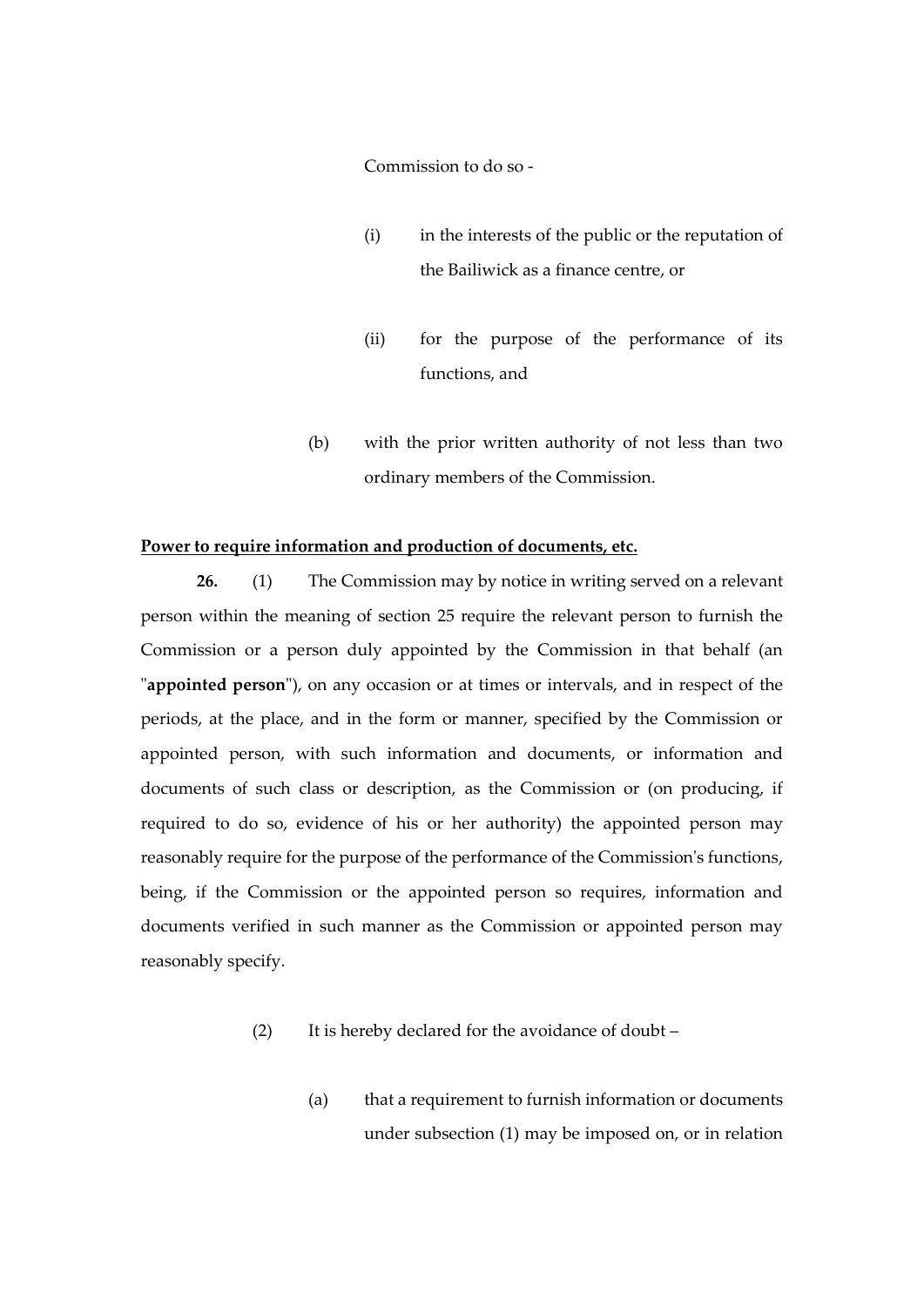to, a particular relevant person, all relevant persons or any class or description of relevant persons,

(b) that a requirement as to the manner in which such information or documents are to be verified may direct their annexation to any accounts, and that they be reported upon by the auditor of those accounts in such manner as the Commission may specify.

(3) Where by virtue of subsection (1) the Commission or an appointed person has power to require the production of any information or documents from a relevant person, the Commission or that appointed person has the like power to require production of the information or documents from any person who appears to the Commission or to that appointed person to be in possession of them.

(4) Any power conferred by or under the provisions of this section to require a person to produce any documents includes power –

- (a) if the documents are produced
	- (i) to take copies of them or extracts from them, and
	- (ii) to require
		- (A) the person who was required to produce them, or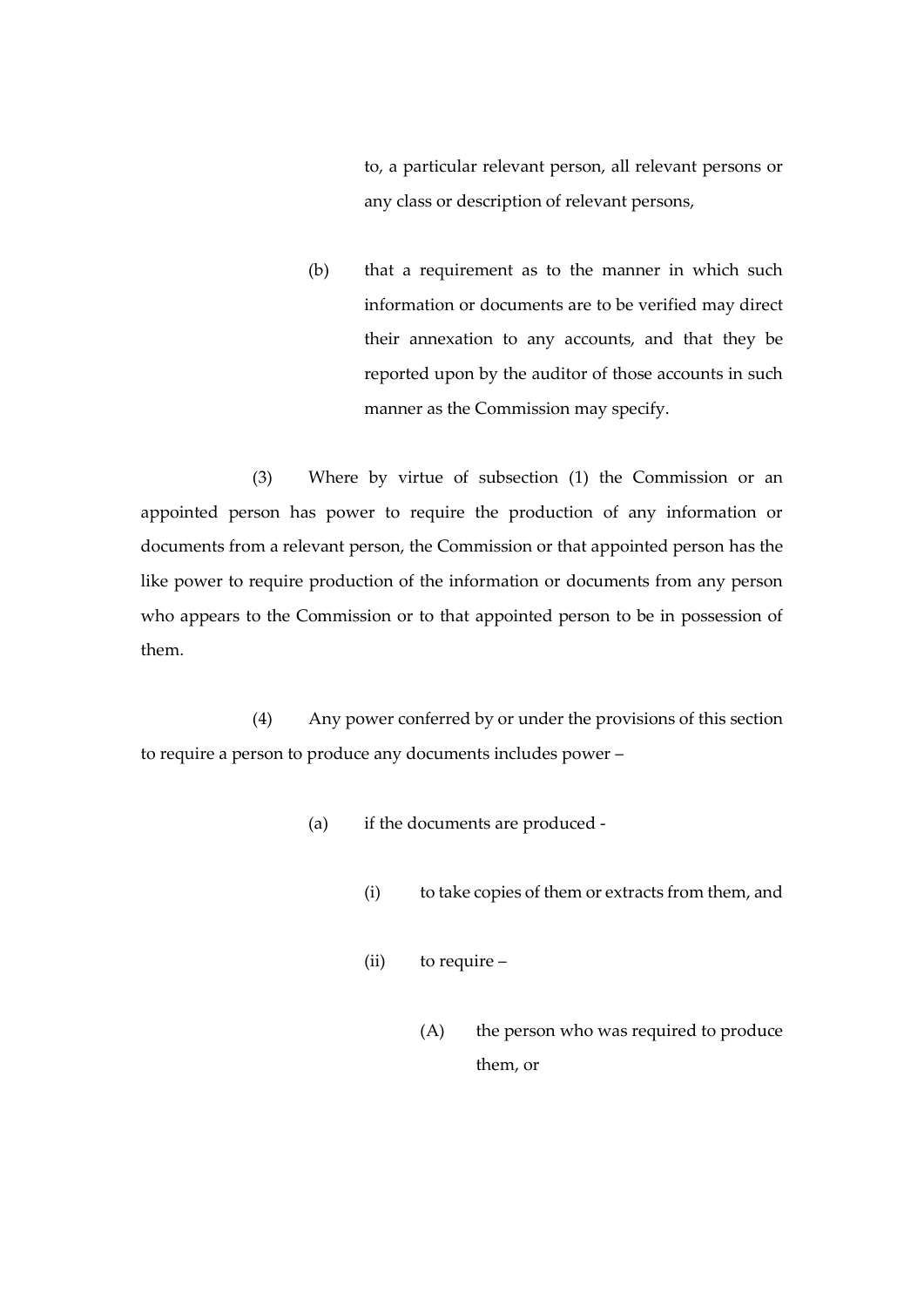(B) where that person is a licensed fiduciary holding a primary fiduciary licence or secondary fiduciary licence, any other person who is a present or past holder of a supervised role in respect of, or is or was at any time an employee of, or directly or indirectly employed (whether or not under a contract of employment) by, that person,

to provide an explanation of any of them,

(b) if any of the documents are not produced, to require the person who was required to produce them to state, to the best of that person's knowledge and belief, where they are.

(5) A person on whom a requirement is imposed by or under the provisions of this section shall, if so required by the Commission, provide a statement or declaration, in such form and manner as the Commission may require, that any information and documents furnished by that person pursuant to the requirement are to the best of that person's knowledge accurate, complete and correct, whether for the purpose of supporting the subsequent use of the information or documents in civil, criminal or administrative proceedings in the Bailiwick or elsewhere or for any other purpose.

(6) A statement made by a person ("**A**") in response to a requirement imposed by or under this section -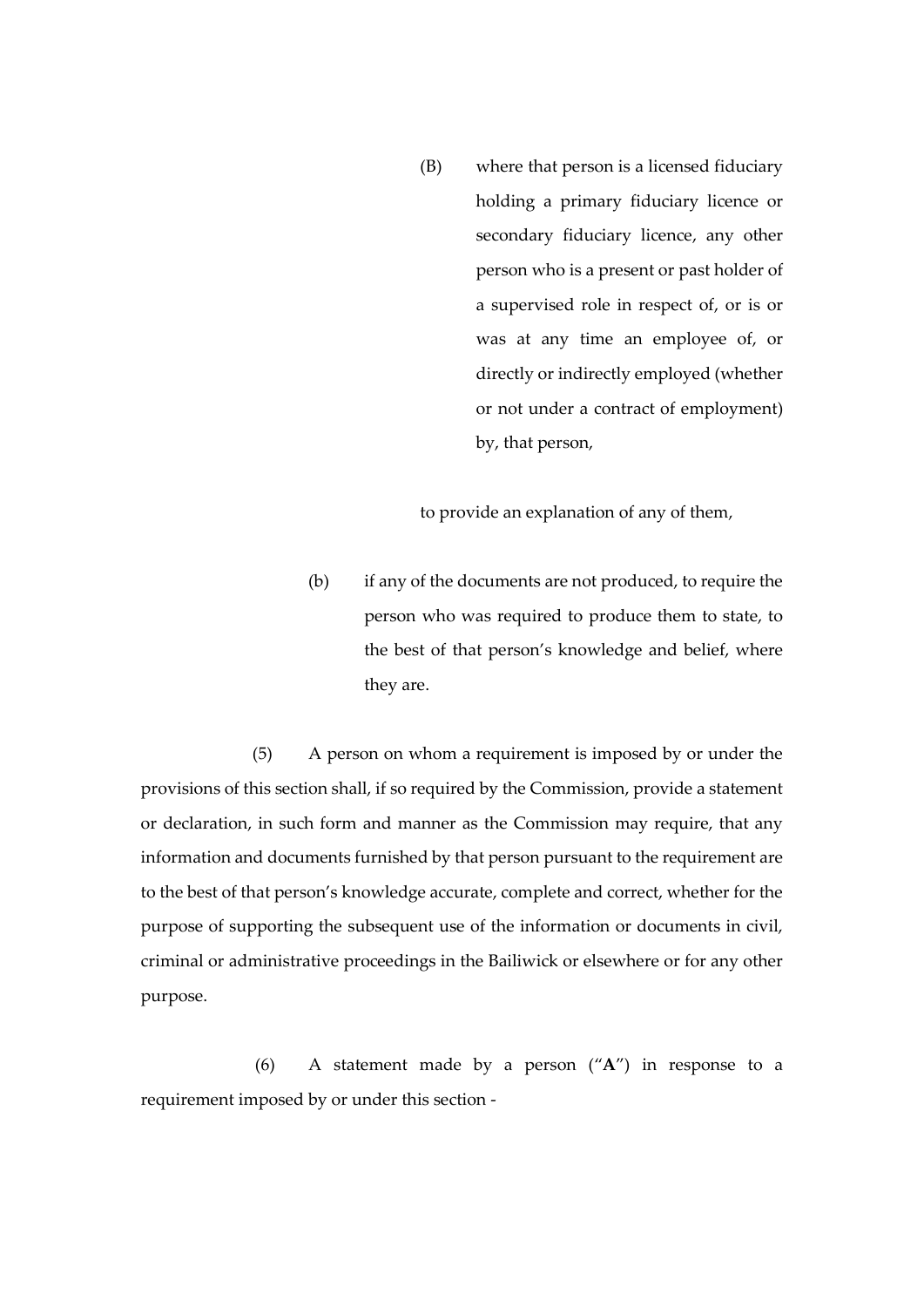- (a) may be used in evidence against A in proceedings other than criminal proceedings, and
- (b) may not be used in evidence against A in criminal proceedings except -
	- (i) where evidence relating to it is adduced, or a question relating to it is asked, in the proceedings by or on behalf of A, or
	- (ii) in proceedings for
		- (A) an offence under subsection (11) of this section or section 109 of the Enforcement Powers Law,
		- (B) some other offence where, in giving evidence, A makes a statement inconsistent with it, but the statement is only admissible to the extent necessary to establish the inconsistency,
		- (C) perjury, or
		- (D) perverting the course of justice.

(7) A requirement imposed by or under the provisions of this section has effect notwithstanding any obligation as to confidentiality or other restriction upon the disclosure of information imposed by statute, contract or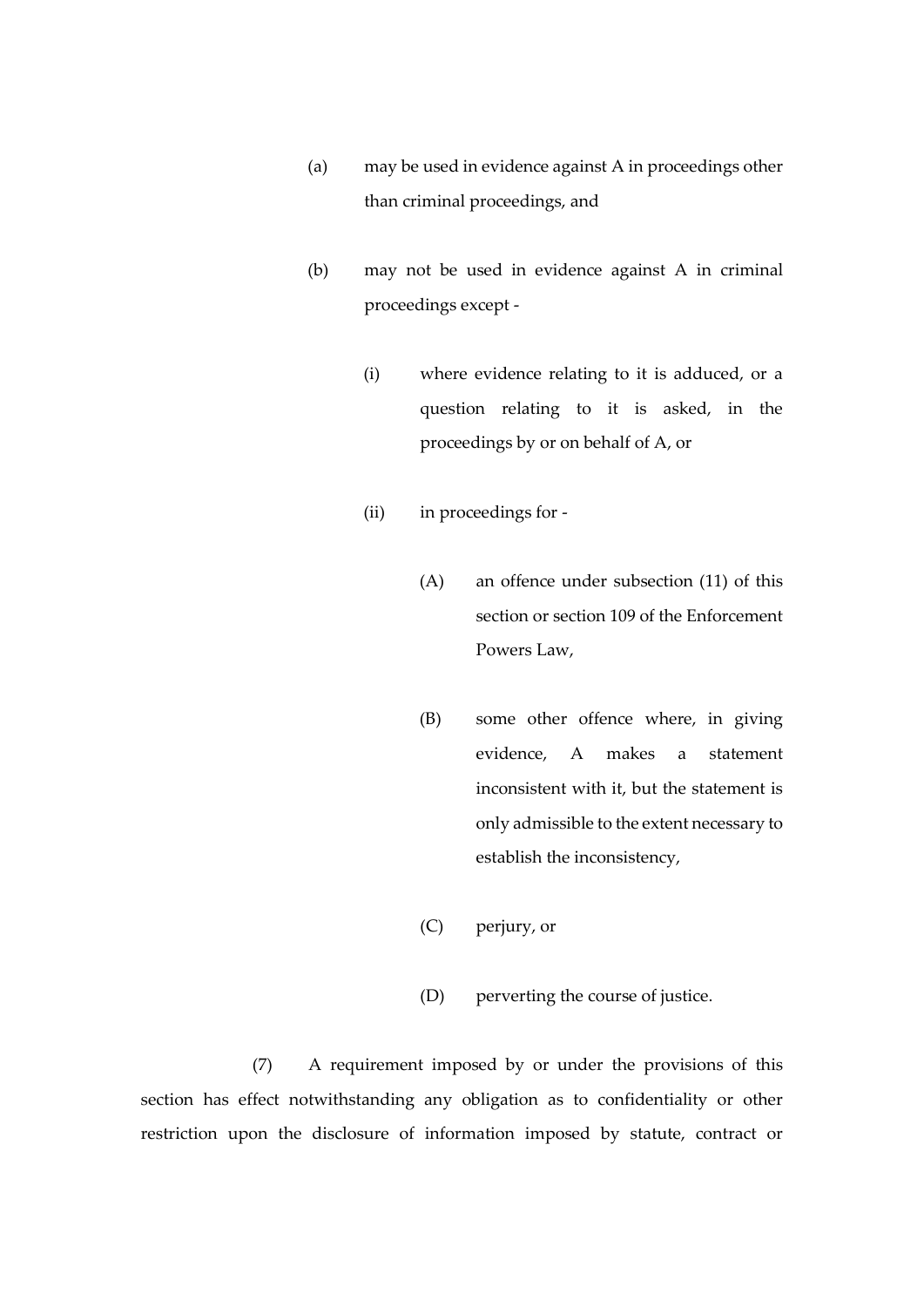otherwise; and, accordingly, the obligation or restriction is not contravened by the making of a disclosure, or by any other act or omission, pursuant to such a requirement.

(8) Nothing in the provisions of this section compels the production or divulgence of a communication or item subject to legal professional privilege when it is in the possession of a person who is entitled to possession of it; but an advocate or other legal adviser may be required to give the name and address (including an electronic address) of any client.

(9) Where a person claims a lien on a document its production under the provisions of this section is without prejudice to the lien.

(10) A person who without reasonable excuse fails to comply with a requirement imposed by or under the provisions of this section is guilty of an offence.

### **Appointment of skilled persons.**

**27.** (1) The Commission may, in relation to an inspected person within the meaning of subsection (4), if it considers it necessary or desirable to do so -

- (a) in the interests of
	- (i) the public, or
	- (ii) the reputation of the Bailiwick as a finance centre, or
- (b) for the purpose of the performance of its functions,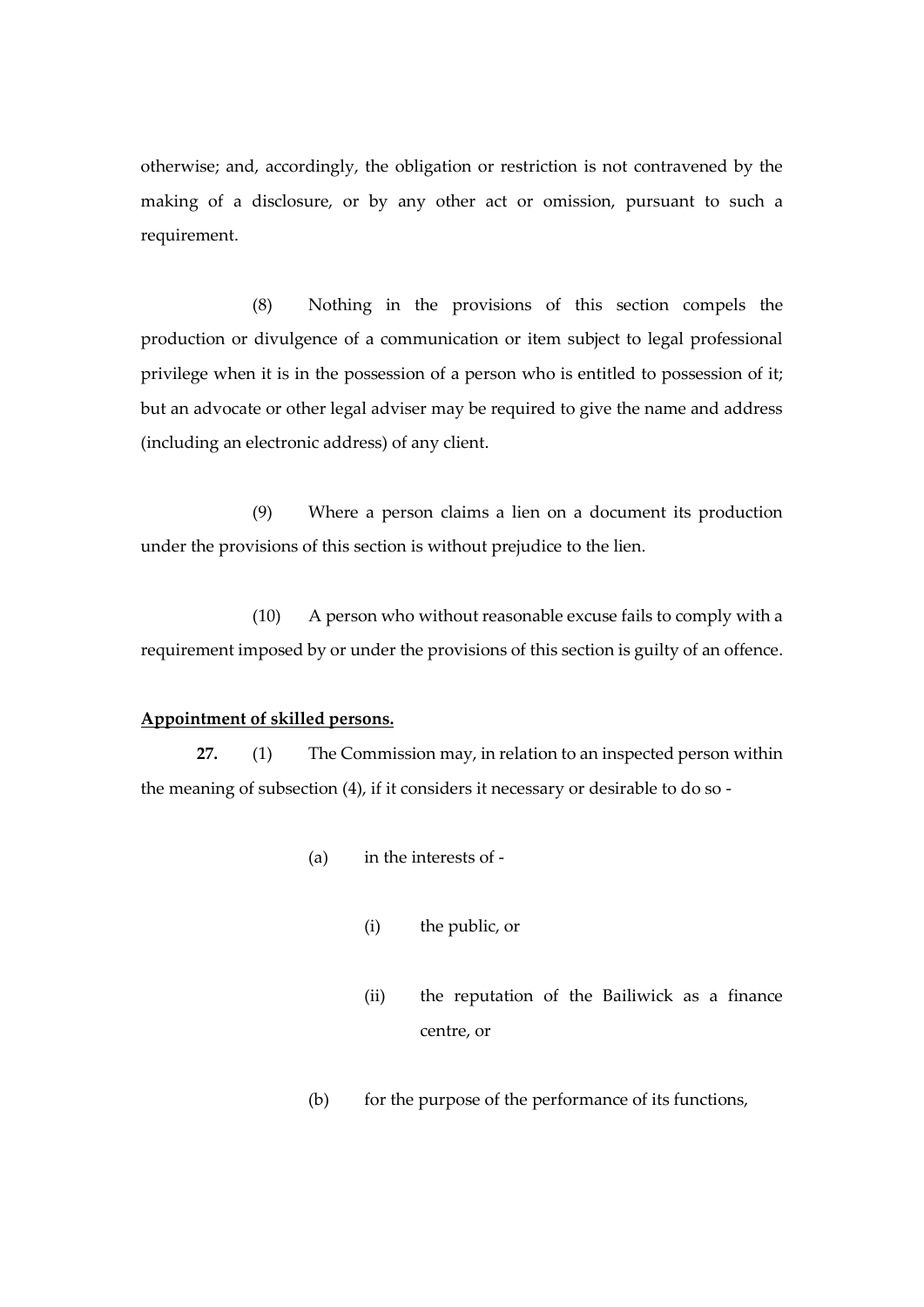appoint, or require the inspected person to appoint, one or more competent persons ("**skilled persons**") to investigate and report to the Commission on -

- (i) the nature, conduct or state of the business of the inspected person or any particular aspect of that business, or
- (ii) the ownership or control of the inspected person,

and the Commission shall give notice in writing of the appointment to the inspected person.

(2) A report of a skilled person under this section shall be in such form as may be specified in the notice of the appointment referred to in subsection (1) or as the Commission may otherwise determine.

- (3) A person appointed as a skilled person
	- (a) must, if appointed by the inspected person, be nominated or approved by the Commission, and
	- (b) must appear to the Commission to have the qualifications, skill and resources necessary to enable the skilled person to conduct the investigation, and to make the report, in question.

(4) In this section an "**inspected person**" means a person or entity of any of the following classes or descriptions -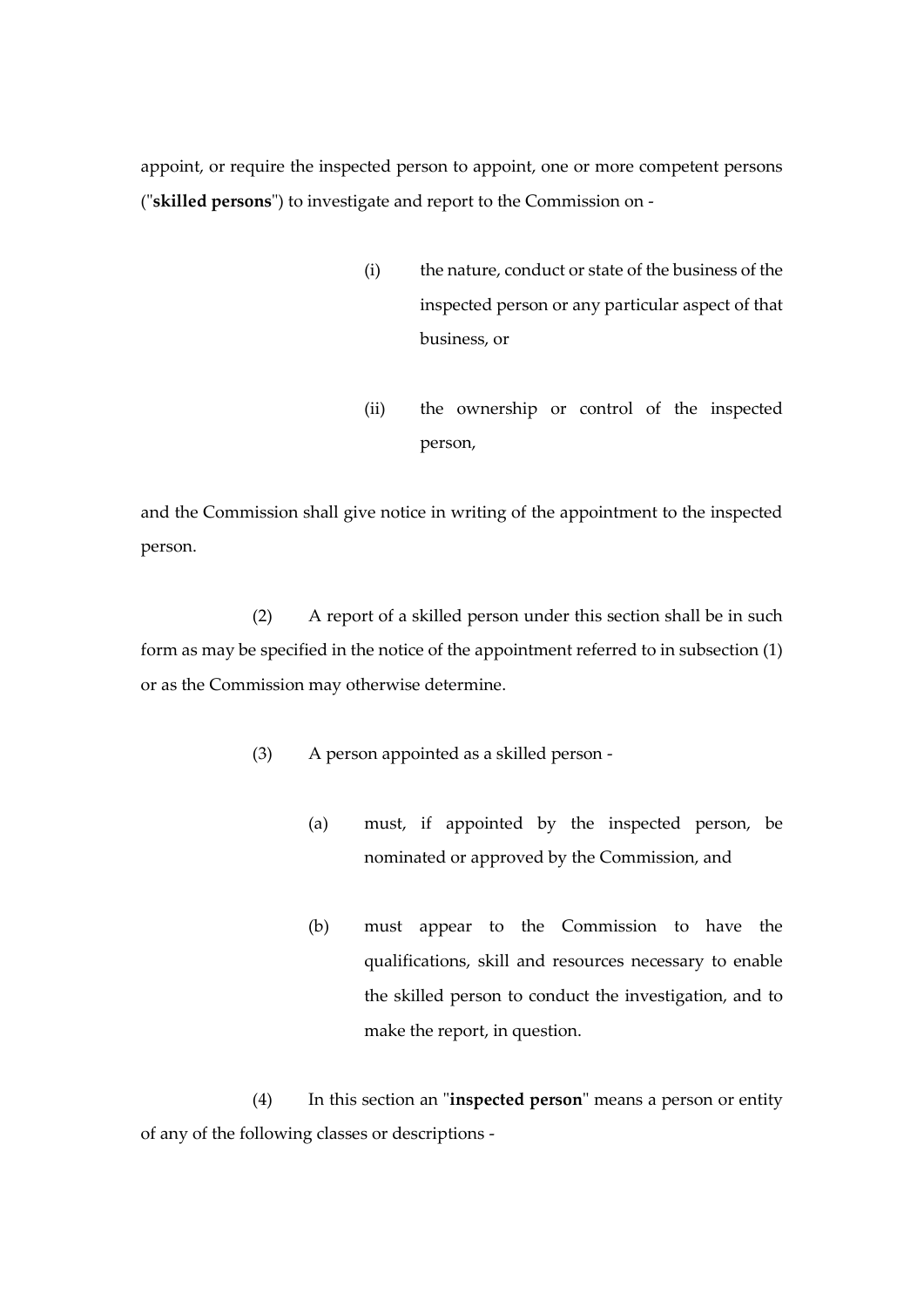- (a) a licensed fiduciary,
- (b) an applicant for a fiduciary licence,
- (c) a former licensed fiduciary, but subject to the provisions of subsection (5),
- (d) a person carrying on any class or description of regulated activities -
	- (i) who is exempted by the provisions of this Law from the requirement to be licensed hereunder, or
	- (ii) otherwise in such circumstances specified in the provisions of this Law as not to require licensing hereunder,

in respect of that class or description of activities,

- (e) a person other than a person mentioned in paragraph (a), (b) or (d) carrying on any class or description of regulated activities, but only where the prior written authority of not less than two ordinary members of the Commission has been obtained,
- (f) an associated party of an inspected person specified in any other paragraph of this subsection, but only where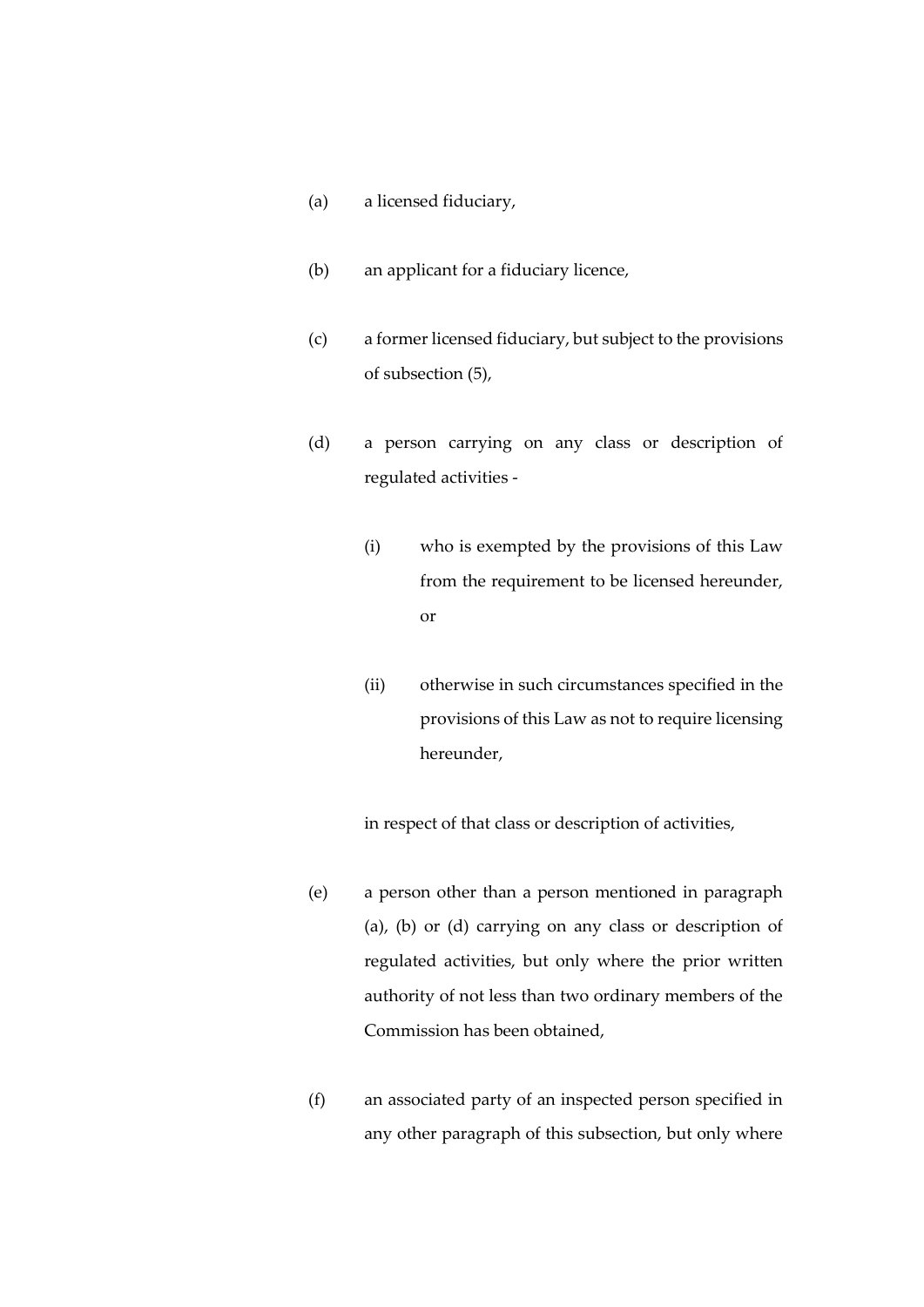the prior written authority of not less than two ordinary members of the Commission has been obtained,

- (g) a person who is the holder of a supervised role in respect of an inspected person specified in any other paragraph of this subsection,
- (h) a person who performs any function for or on behalf of -
	- (i) an inspected person specified in any other paragraph of this subsection, or
	- (ii) a person acting for or on behalf of an inspected person so specified,

in relation to regulated activities, including, without limitation, a person who is an auditor of an inspected person so specified, or

(i) a person or entity or class or description of person or entity prescribed for the purposes of this section by regulations of the Committee.

(5) The provisions of this section apply in relation to a former licensed fiduciary only for a period of six years immediately following the date on which it ceased to be licensed, unless in any particular case the Commission directs otherwise with the prior written authority of not less than two ordinary members of the Commission.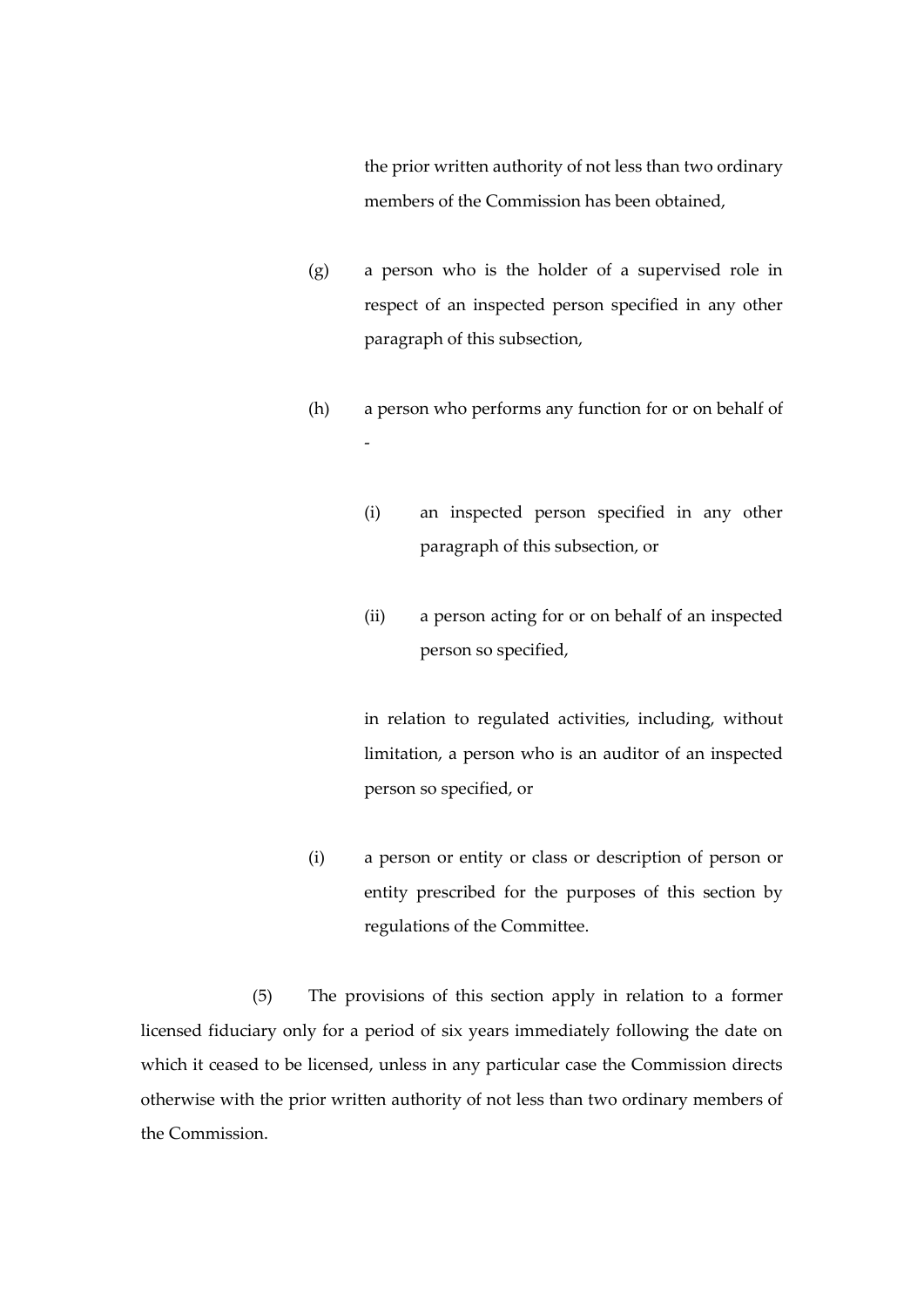However, for the avoidance of doubt, if the powers conferred by this section are exercised in respect of a former licensed fiduciary within that six year period, they may continue to be exercised in respect of it after the expiration of that period.

(6) The provisions of this section apply in relation to a person or entity which has at any time been or been deemed to be an inspected person of a class or description specified in this section as they apply in relation to a person or entity which is currently an inspected person of that class or description, but only -

- (a) in connection with the business, ownership or control of that person or entity at a time when it was or was deemed to be an inspected person of that class or description, and
- (b) for a period of six years immediately following the date on which that person or entity ceased to be or be deemed to be an inspected person of that class or description, unless in any particular case the Commission directs otherwise with the prior written authority of not less than two ordinary members of the Commission.

However, for the avoidance of doubt, if the powers conferred by this section are exercised in respect of a person or entity which has at any time been or been deemed to be an inspected person of a class or description specified in this section within that six year period, they may continue to be exercised in respect of that person or entity after the expiration of that period.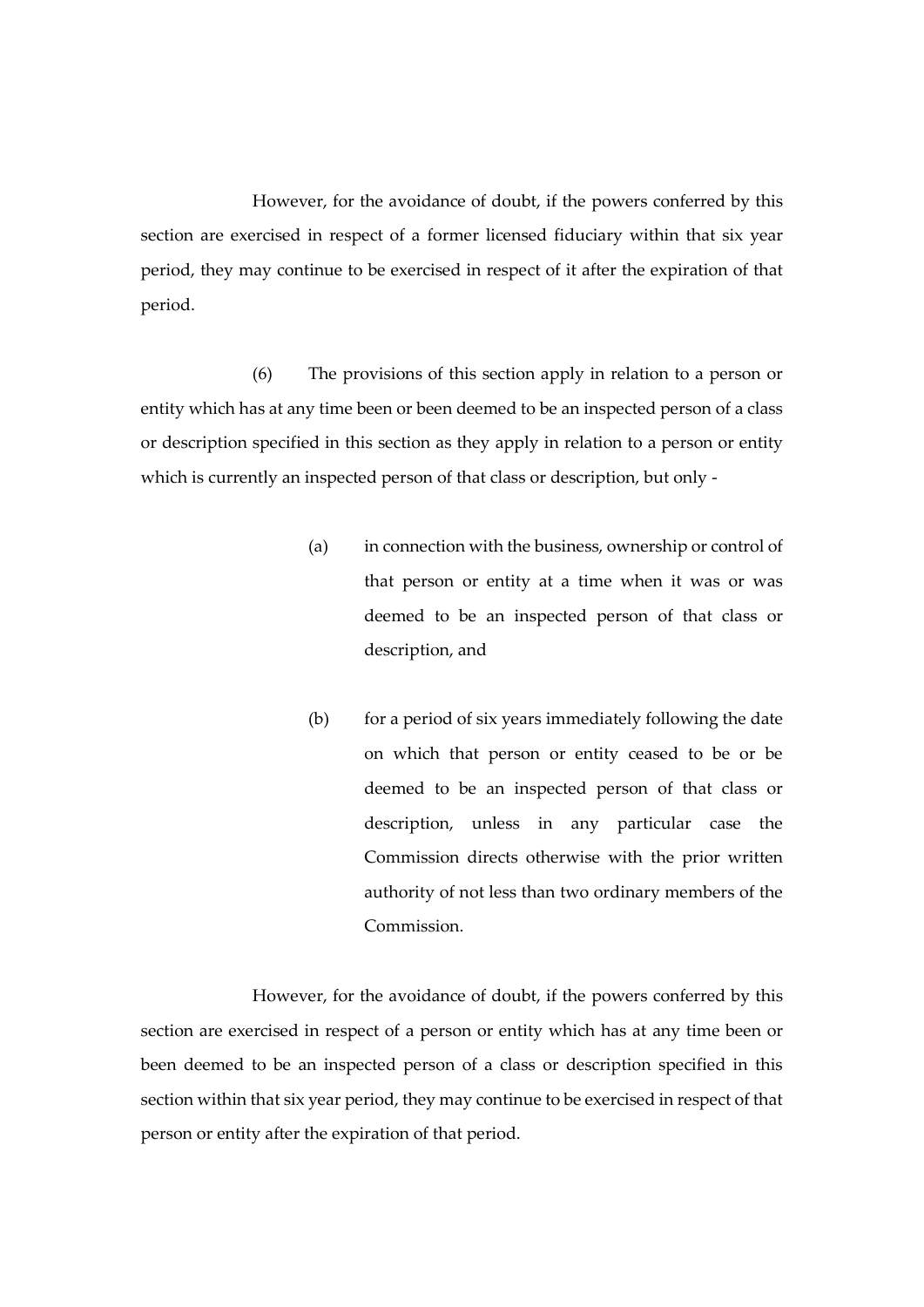This subsection does not apply to a former licensed fiduciary.

(7) For the avoidance of doubt, if the powers conferred by this section are exercised in respect of a licensed fiduciary or other person or entity of a class or description of inspected person referred to in subsection (4), the powers may continue to be exercised in respect of them after -

- (a) the date of revocation, suspension, expiration or surrender of their fiduciary licence, or, as the case may be,
- (b) the date on which that person or entity ceased to be an inspected person of that class or description.

(8) An inspected person being investigated under this section and any person described in subsection (9) -

- (a) shall produce to a skilled person, at such time and place and in such form and manner as the skilled person may require, all documents in the custody or power of the inspected person or person so described and relating to the inspected person; and the skilled person may take copies of or extracts from any documents produced under this paragraph,
- (b) shall attend before a skilled person at such time and place as the skilled person may require and answer such questions and give such explanations as the skilled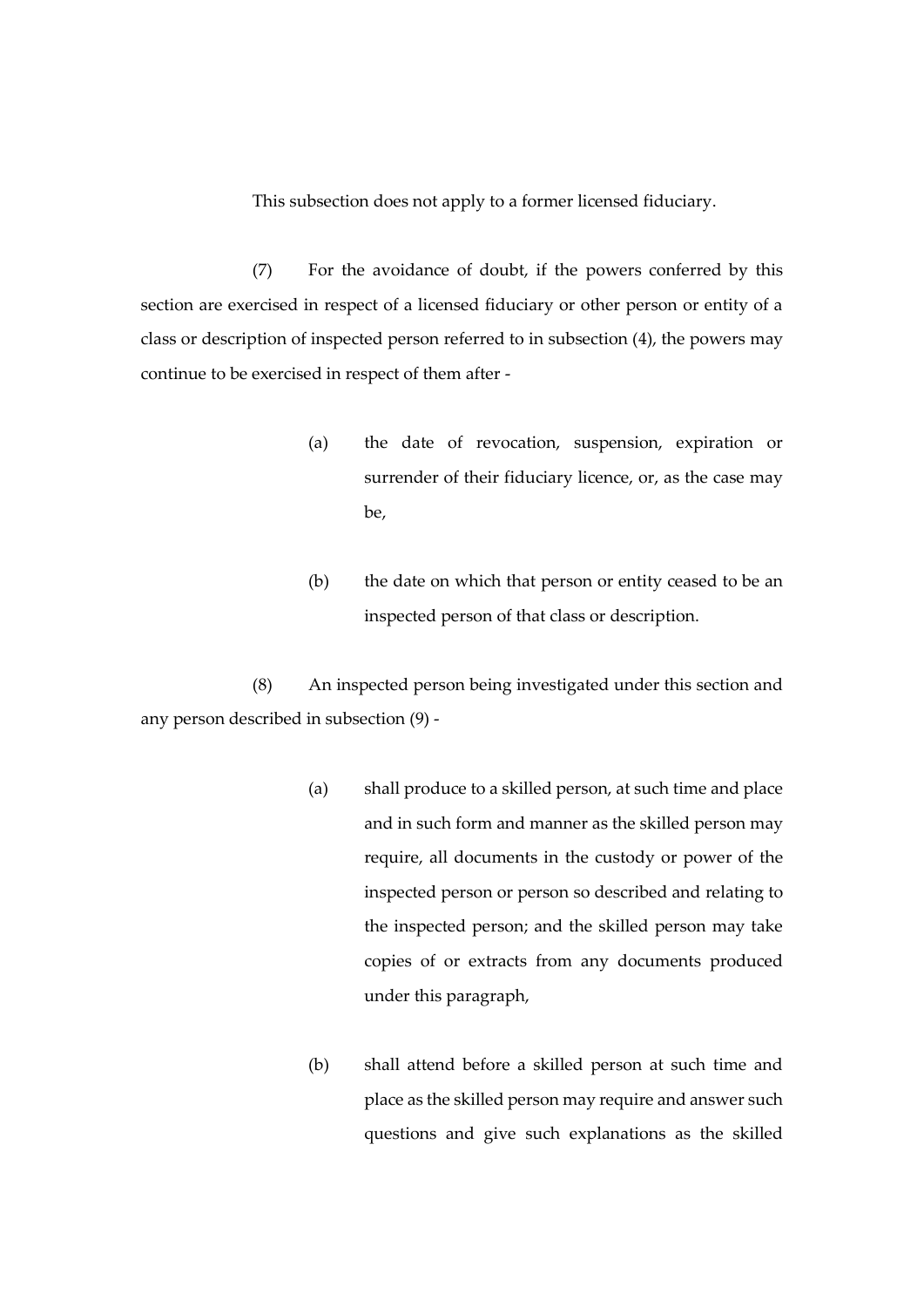person may put to or require of the inspected person or person so described in relation to the inspected person, and

- (c) otherwise shall give a skilled person all assistance in connection with the investigation which the inspected person or person so described is reasonably able to give.
- (9) The persons referred to in subsection (8) are
	- (a) a person who is or has been the holder of a supervised role in respect of, or an employee, partner (or fellow member, in the case of a limited liability partnership), agent, banker, auditor, actuary, advocate or other legal adviser of, an inspected person being investigated under this section,
	- (b) a person appointed as a skilled person pursuant to the provisions of the regulatory Laws in respect of such an inspected person, and
	- (c) a person appointed to make a report under section  $5(6)(a)$  of this Law, section  $7(1)(b)$  or 8 of the Enforcement Powers Law, section 3(3)(a) of the Protection of Investors Law, section 5(5) of the Banking Supervision Law, section 6(5)(a) or 36 of the Insurance Business Law or section  $3(5)(a)$  or 23 of the Insurance Managers and Intermediaries Law in respect of such an inspected person.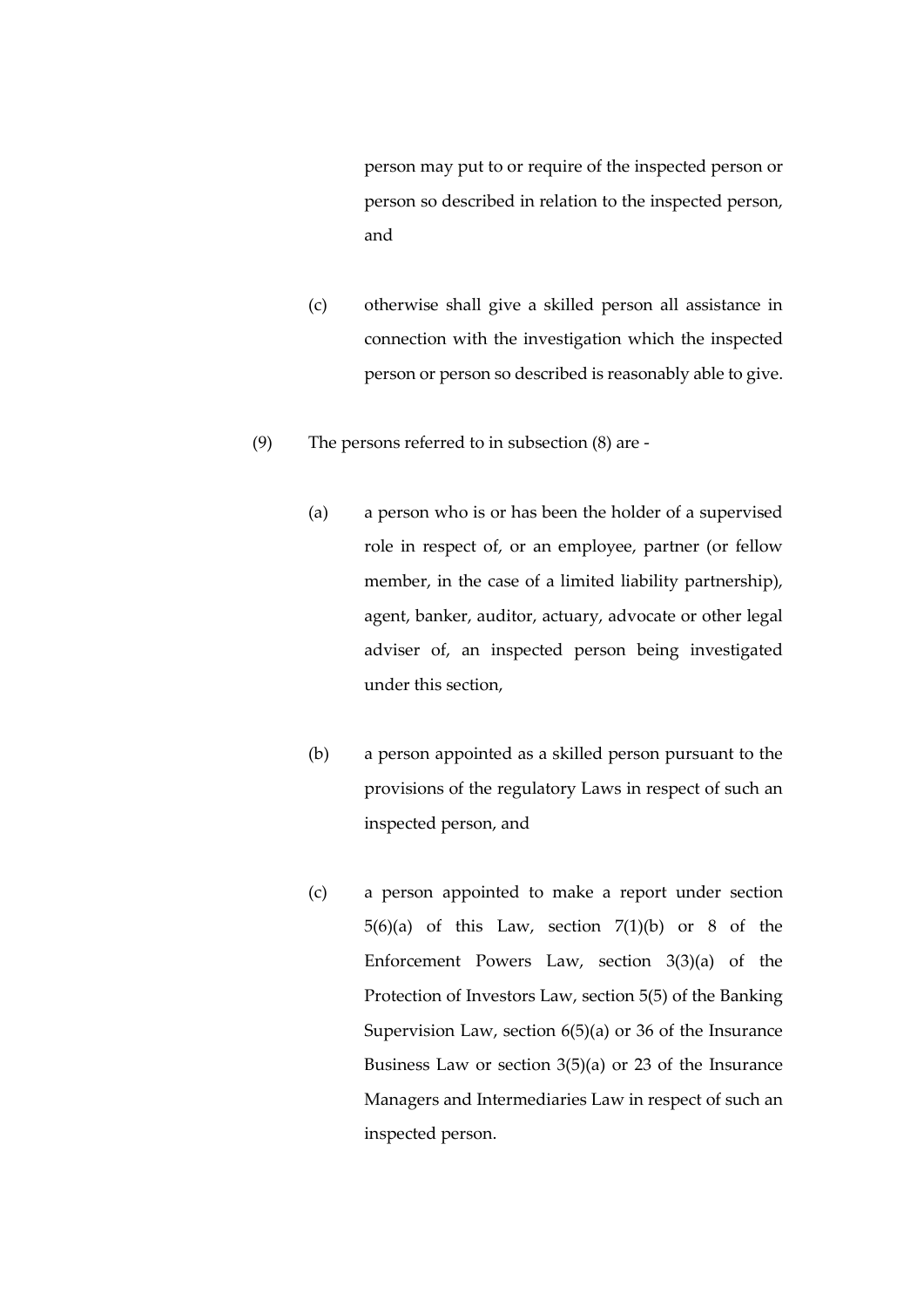(10) A skilled person shall, if so required, produce evidence of his or her authority.

- (11) A person who without reasonable excuse
	- (a) contravenes any provision of subsection (8), or
	- (b) obstructs, fails to comply with any requirement of or fails to give all reasonable assistance to a skilled person exercising or purporting to exercise any power conferred by this section,

is guilty of an offence.

(12) A statement made by a person ("**A**") in response to a requirement imposed by or under this section -

- (a) may be used in evidence against A in proceedings other than criminal proceedings, and
- (b) may not be used in evidence against A in criminal proceedings except -
	- (i) where evidence relating to it is adduced, or a question relating to it is asked, in the proceedings by or on behalf of A, or
	- (ii) in proceedings for -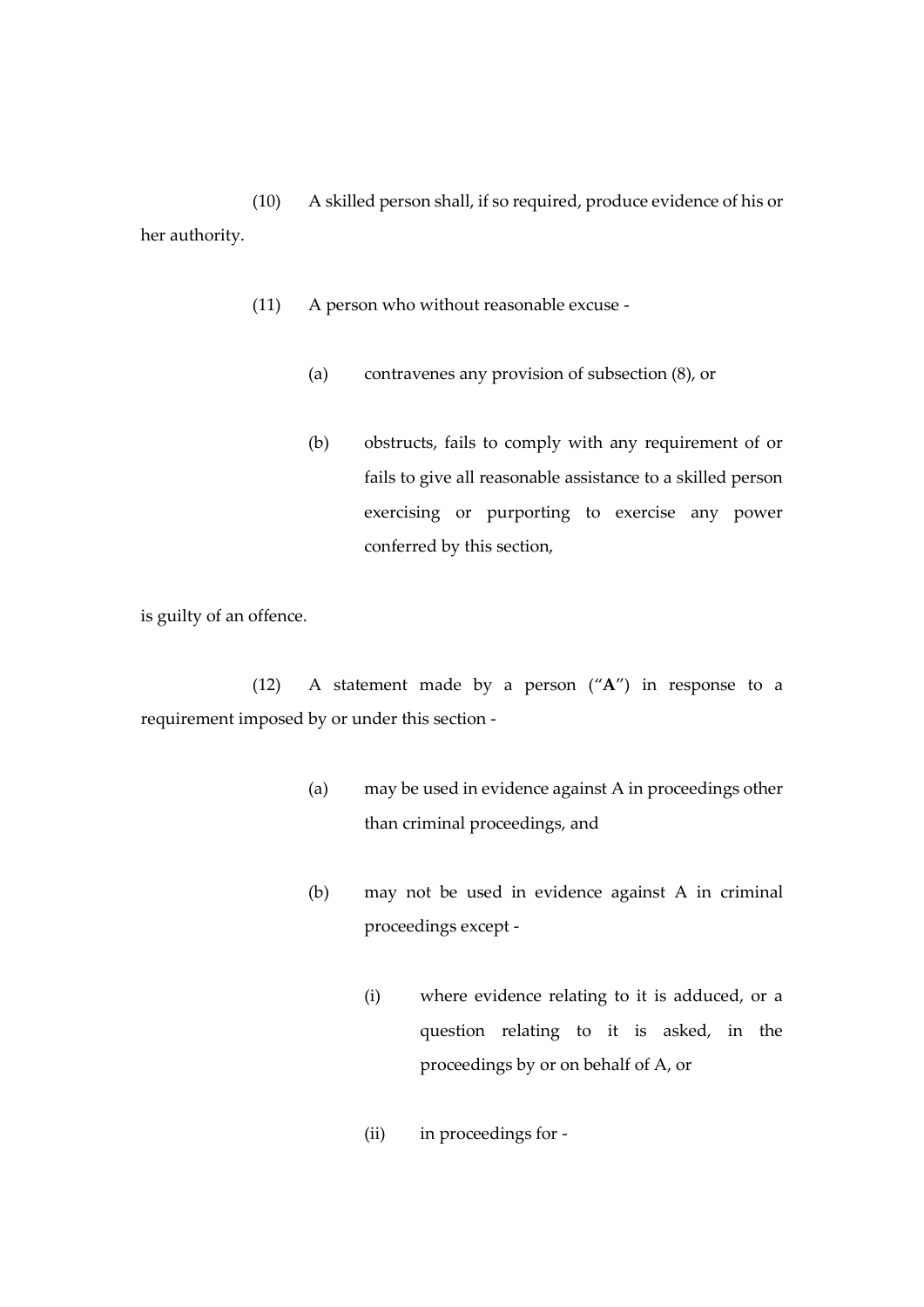- (A) an offence under subsection (11) or section 109(1) of the Enforcement Powers Law (but only in relation to a requirement imposed by or under this section),
- (B) some other offence where, in giving evidence, A makes a statement inconsistent with it, but the statement is only admissible to the extent necessary to establish the inconsistency,
- (C) perjury, or
- (D) perverting the course of justice.

(13) A requirement imposed by or under the provisions of this section has effect notwithstanding any obligation as to confidentiality or other restriction upon the disclosure of information imposed by statute, contract or otherwise; and, accordingly, the obligation or restriction is not contravened by the making of a disclosure, or by any other act or omission, pursuant to such a requirement.

(14) Nothing in the provisions of this section compels the production or divulgence of a communication or item subject to legal professional privilege when it is in the possession of a person who is entitled to possession of it; but an advocate or other legal adviser may be required to give the name and address (including an electronic address) of any client.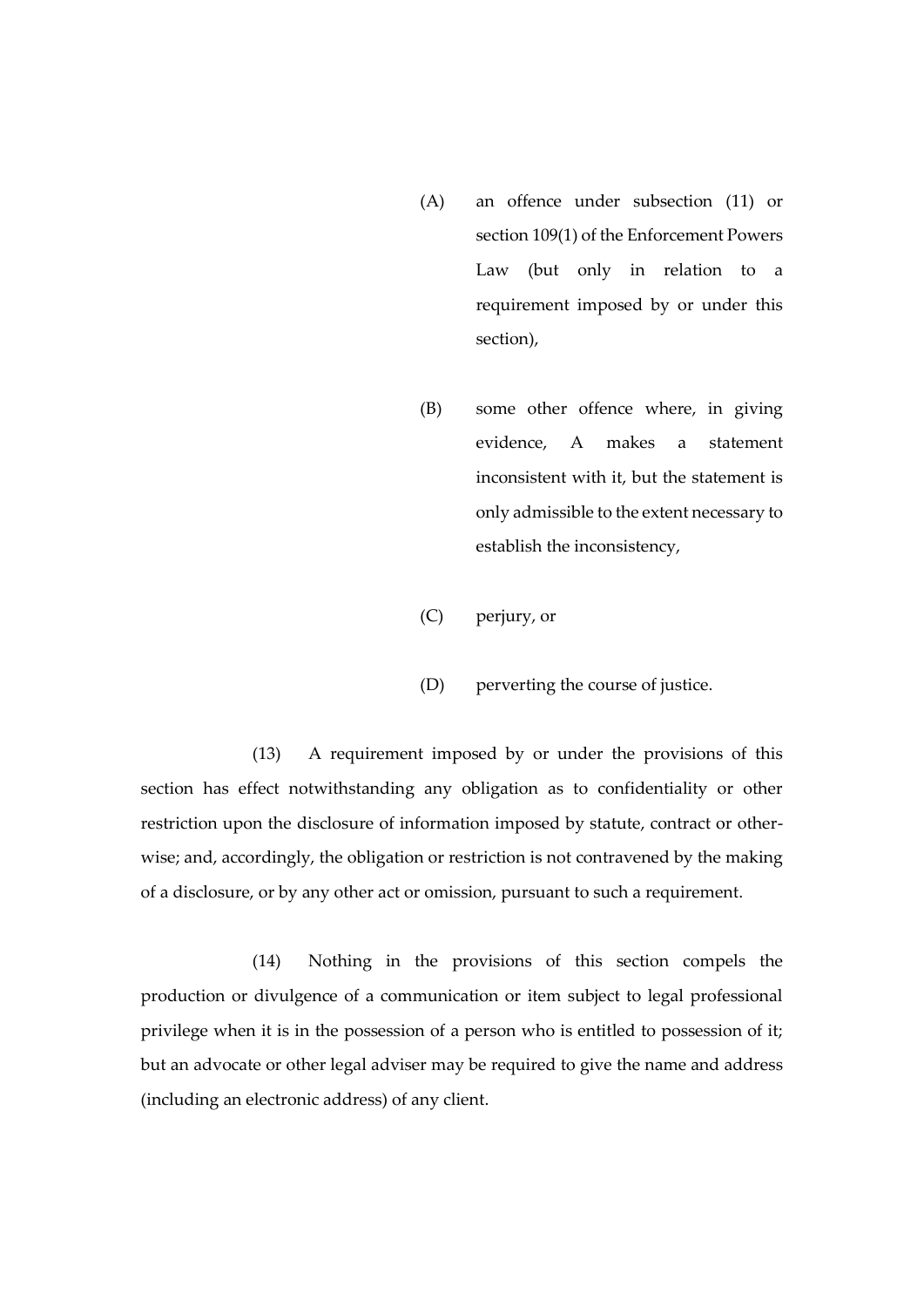(15) Where a person claims a lien on a document its production under the provisions of this section is without prejudice to the lien.

(16) Subject to the provisions of subsection (17), the costs, fees and expenses of an investigation and report under this section shall be met by the inspected person the business, ownership or control of which is being investigated under subsection (1); and those costs, fees and expenses may, subject as aforesaid, be recovered by the Commission from that inspected person as a civil debt.

(17) Any sum in respect of the costs, fees and expenses of an investigation and report under subsection (1) may be recovered by the Commission from an inspected person as a civil debt except where and to the extent that the court is satisfied that -

- (a) the sum is not reasonable in amount or was not reasonably incurred, or
- (b) the Commission acted unreasonably, frivolously or vexatiously in incurring that sum.

For the avoidance of doubt, the burden of establishing the matters referred to in paragraphs (a) and (b) lie on the person from whom recovery is sought.

(18) No liability is incurred by a skilled person in respect of anything done or omitted to be done after the commencement of this Law in connection with the preparation of a report under, or otherwise for the purposes of, this section except to the extent that the liability arises from the skilled person's own fraud, wilful misconduct or gross negligence.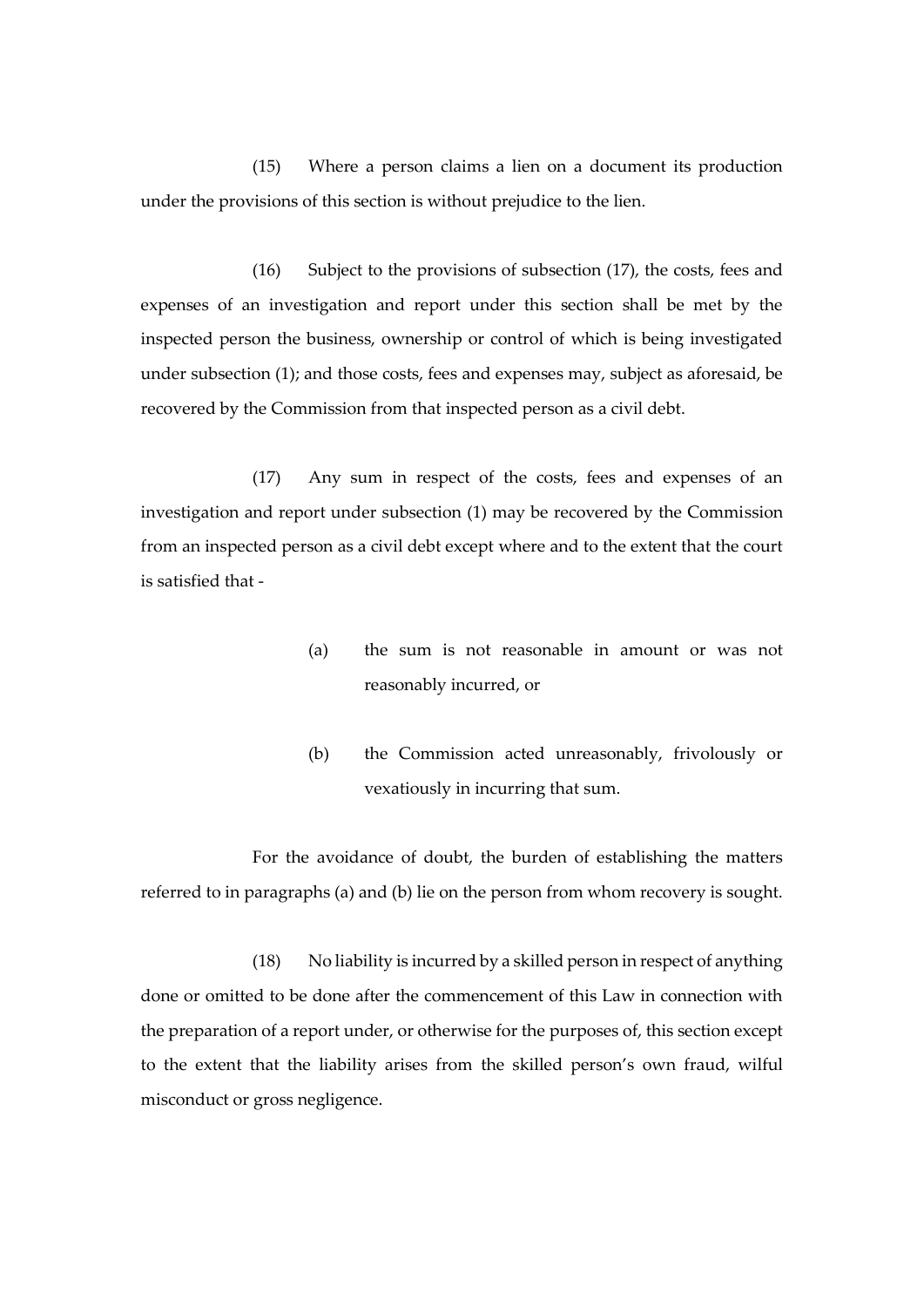# **Falsification, etc, of documents during investigation.**

**28.** A person ("**A**") upon whom a requirement is imposed by or under the provisions of section 26 or 27 or who knows or has reasonable grounds to suspect –

- (a) that such a requirement is likely to be imposed on A, or
- (b) that an inquiry or investigation is being or is likely to be carried out under the provisions of section 26 or 27,

and who removes, conceals, tampers with, falsifies, destroys or otherwise disposes of, or causes or permits to be removed, concealed, tampered with, falsified, destroyed or otherwise disposed of, documents which A knows or has reasonable grounds to suspect –

- (i) are or would be specified in such a requirement, or
- (ii) are or would be relevant to such an inquiry or investigation,

is guilty of an offence unless A proves (for the avoidance of doubt, on a balance of probabilities) that A had no intention of concealing facts disclosed by the documents from the Commission or, as the case may be, from the persons carrying out such an inquiry or investigation.

# **Retention of documents.**

- **29.** (1) The following persons or entities
	- (a) a licensed fiduciary,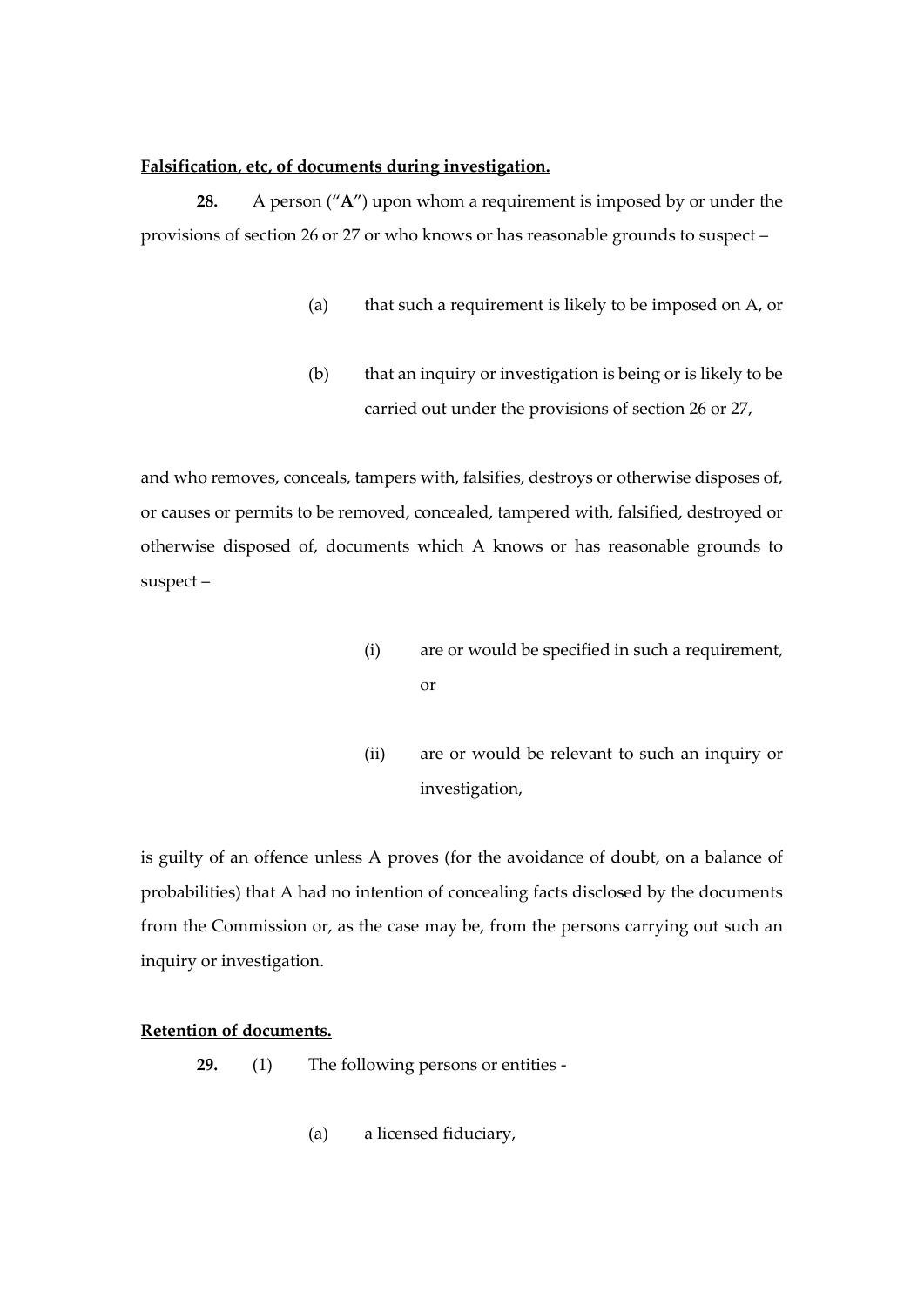- (b) a person carrying on any class or description of regulated activities -
	- (i) who is exempted by the provisions of this Law from the requirement to be licensed hereunder, or
	- (ii) otherwise in such circumstances specified in the provisions of this Law as not to require licensing hereunder,

in respect of that class or description of regulated activities,

(c) a person or entity or class or description of person or entity prescribed for the purposes of this section by regulations of the Committee,

must retain (and make arrangements for the retention, in the event of their dissolution, winding up, cessation or deregistration, of) all documents and information which they (or any person or entity acting on their behalf pursuant to any such arrangements) were required to make, keep or maintain by or under the provisions of this Law or any other enactment for a period of six years immediately following the date on which they ceased to be -

(i) a licensed fiduciary, or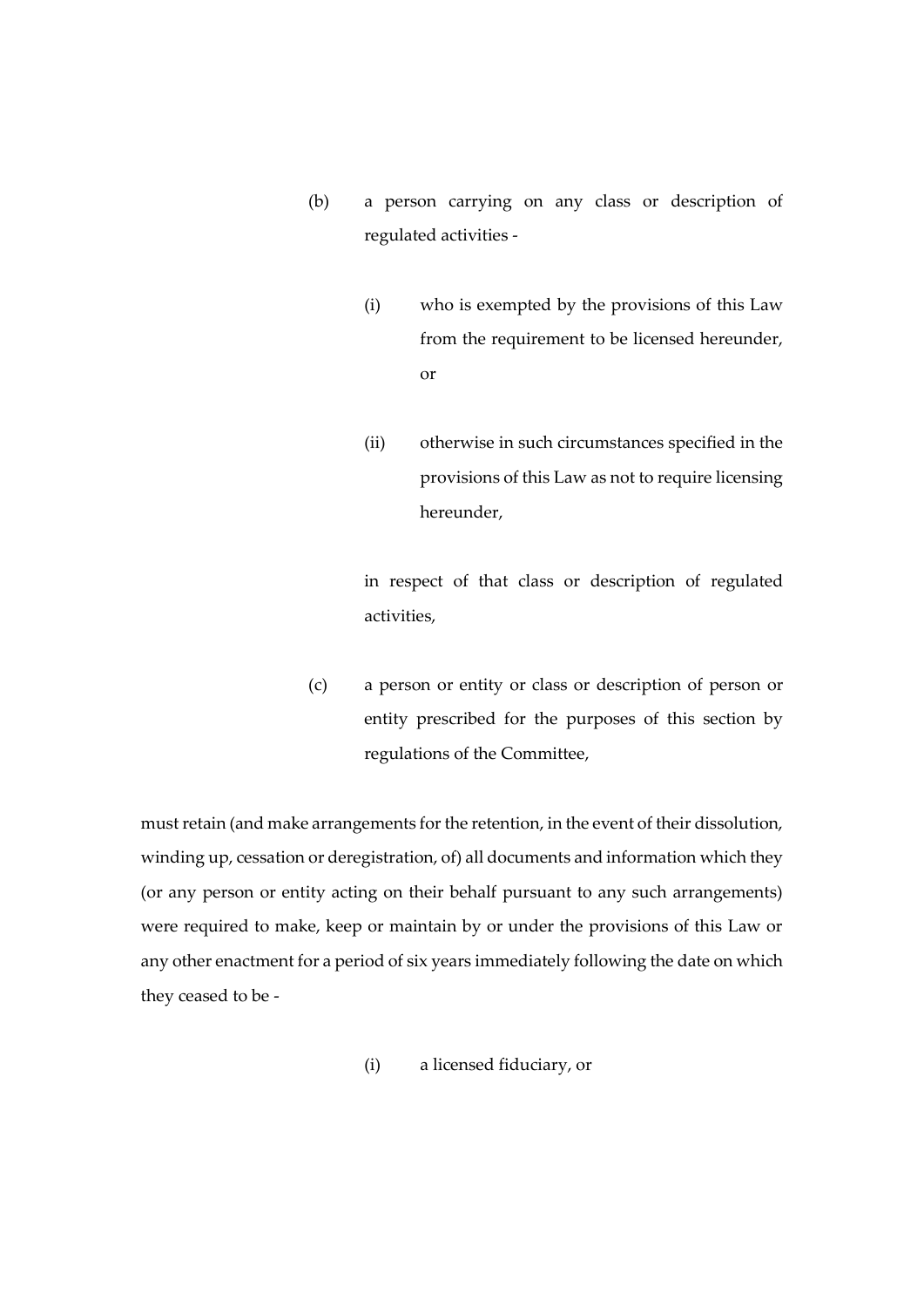(ii) a person of any other class or description specified in any paragraph of this subsection,

as the case may be.

(2) The period of six years specified in subsection (1) may be extended by the Commission on any number of occasions for further periods each of which may not exceed three years by notice in writing served on the person in question within the six year period or, as the case may be, within the current period of extension.

(3) The provisions of this section are without prejudice to any other obligation imposed or arising by or under any enactment.

(4) The Commission may make or issue rules, guidance or policies for the purpose of carrying this section into effect.

(5) Rules, guidance or policies under subsection (4) may, without limitation, make provision in respect of -

- (a) the form in which documents and information are to be retained and made available,
- (b) the classes or descriptions of document or information to which this section does, or does not, apply,
- (c) the arrangements which a person or entity of a class or description specified in any paragraph of subsection (1) must make in respect of the retention of documents and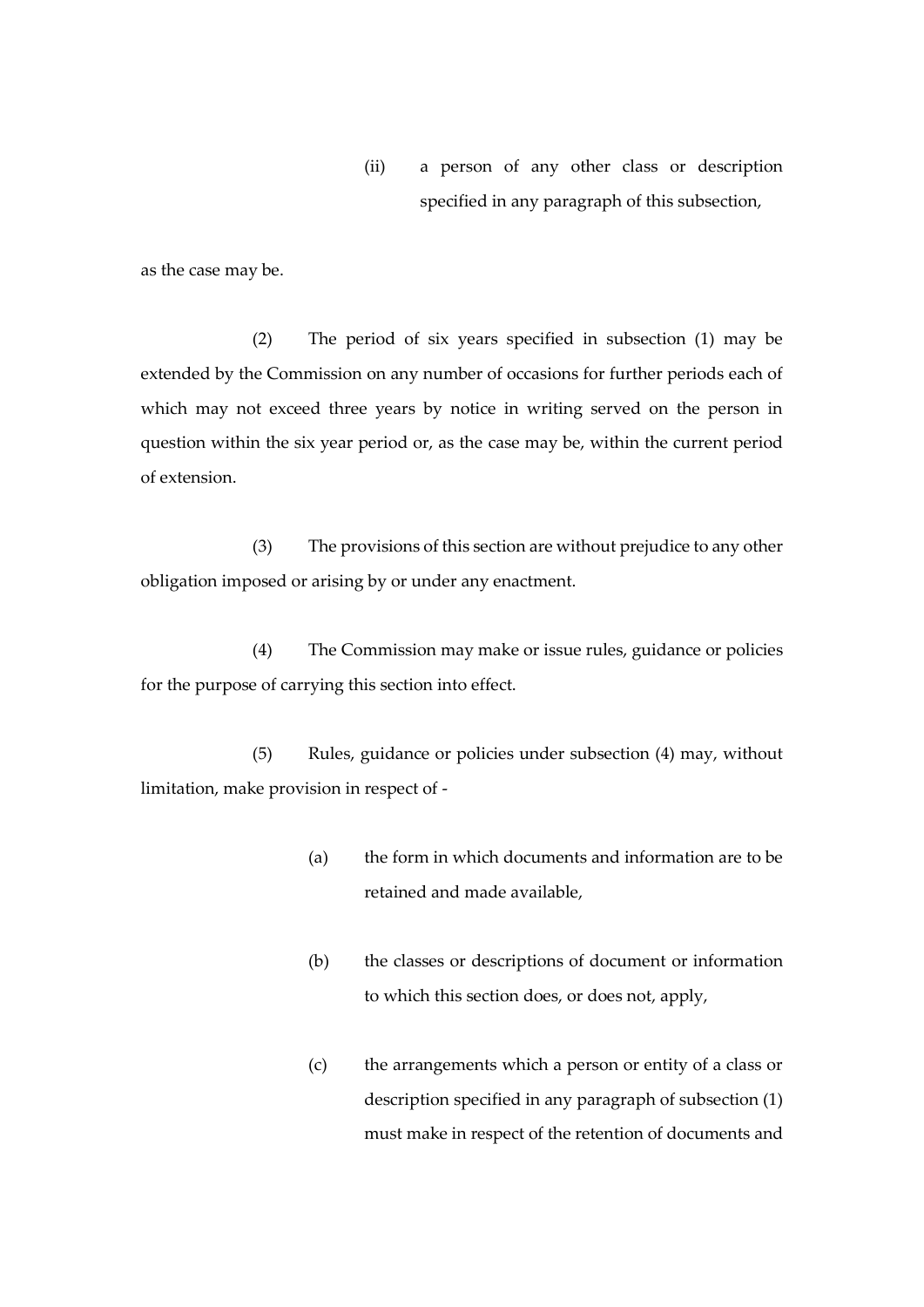information in the event of their dissolution, winding up, cessation or deregistration, and

(d) the duties and obligations of persons who, pursuant to arrangements described in subsection (1), retain or have possession or control of the documents and information of a person or entity of a class or description specified in any paragraph of subsection (1) which has been dissolved, wound up or deregistered or which has otherwise ceased.

(6) Rules under this section may provide that this section shall have effect in respect of any person or entity or class or description of person or entity subject to such exceptions, adaptations and modifications as may be specified in the rules.

#### *Accounts and auditors*

## **Rules as to accounts, etc.**

- **30.** (1) The Commission may make rules prescribing
	- (a) the preparation, keeping, maintenance, submission to the Commission and publication of accounting records,
	- (b) the form in which  $-$ 
		- (i) a licensed fiduciary's accounting records, and
		- (ii) where the licence held is a primary fiduciary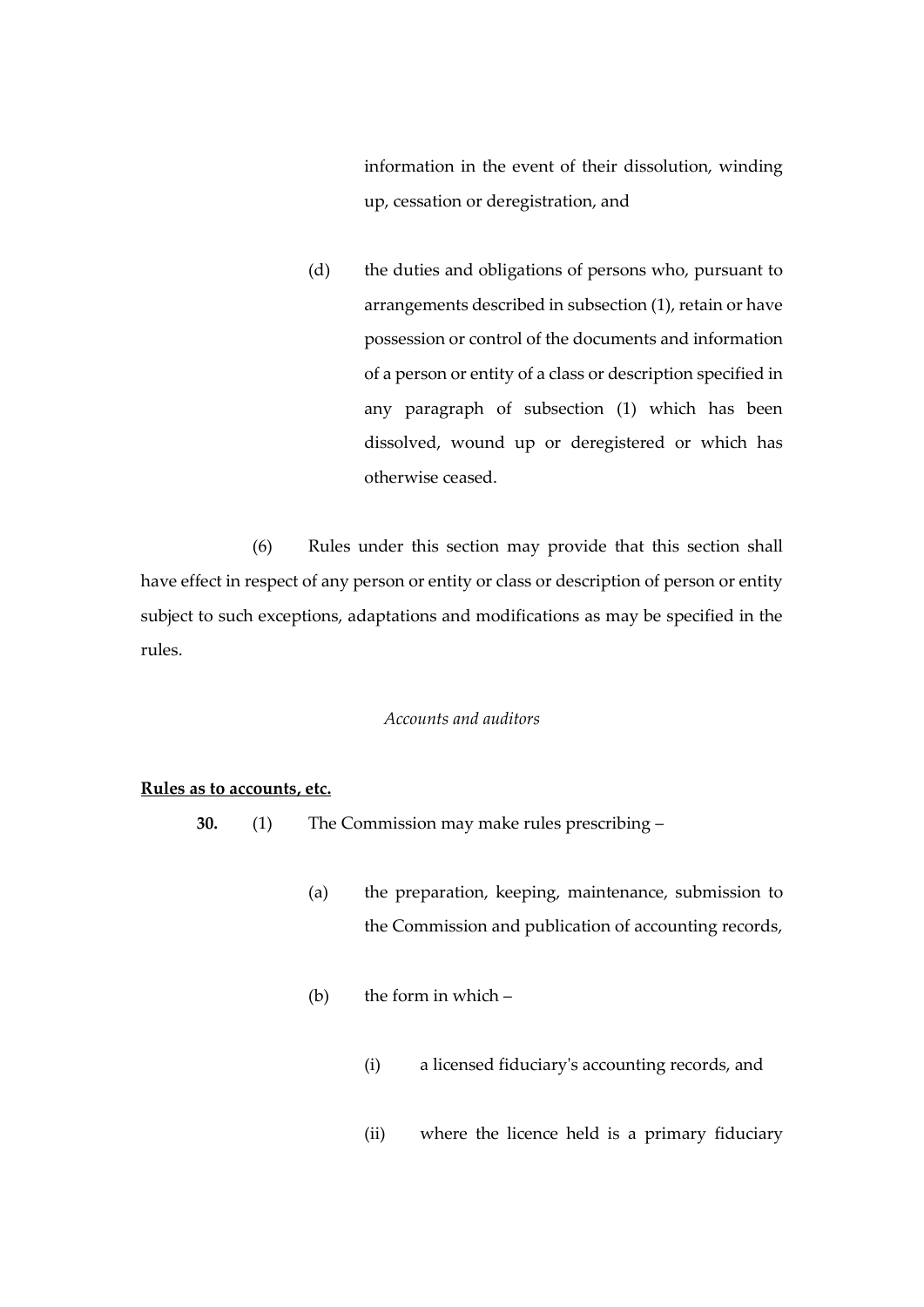licence or secondary fiduciary licence, the auditor's report on the licensed fiduciary's accounts,

are to be,

- (c) the information and particulars to be contained in accounting records and auditors' reports, and the documents to be appended to or accompany them, being, where the licence held is a personal fiduciary licence, information, particulars and documents relating only to the carrying on by the licensed fiduciary, by way of business, of regulated activities,
- (d) the occasions, times, intervals or places at which, the periods in respect of which and the form and manner in which -
	- (i) accounting records, auditor's reports and documents referred to in the preceding paragraphs of this subsection, and
	- (ii) any other accounting records, auditors' reports and documents -
		- (A) of a class or description specified in the rules, or
		- (B) required by the Commission in the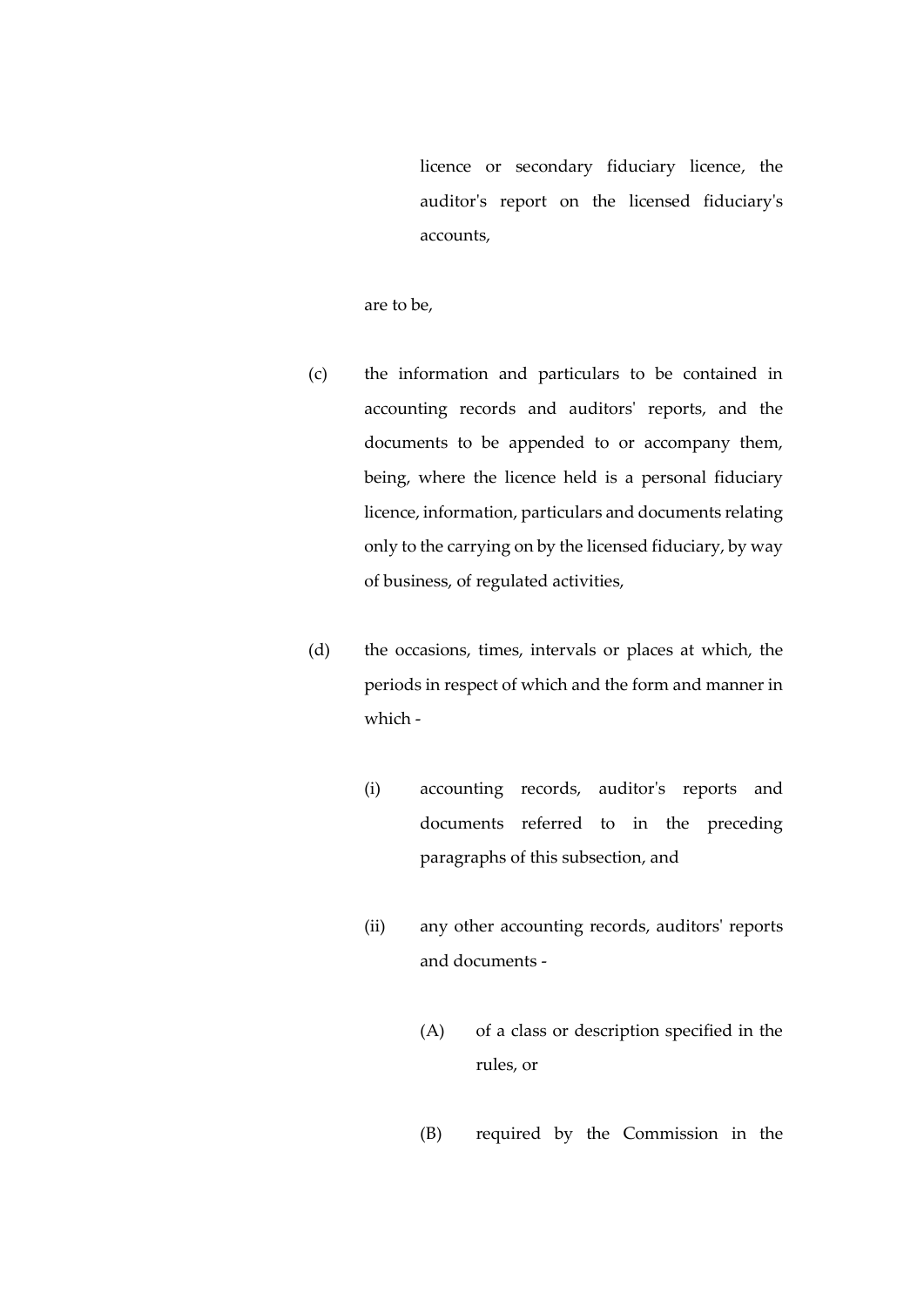interests of the public or the reputation of the Bailiwick as a finance centre,

being records, reports or documents prepared, kept or maintained otherwise than in respect of a licensed fiduciary (including, without limitation, records, reports or documents prepared, kept or maintained in respect of a holder of a supervised role, officer, employee, auditor, associated company, ancillary vehicle or special purpose vehicle or any other class or description of person or entity specified in the rules),

are to be drawn up, furnished and delivered, and

(e) the persons to whom accounting records, auditor's reports and documents referred to in the preceding paragraphs of this subsection are to be furnished or delivered.

(2) Without prejudice to the provisions of this section or any rules made under it, a licensed fiduciary or other person to whom those provisions apply shall furnish to the Commission upon request any accounting records, auditors' reports and other documents required to be kept by or under those provisions.

(3) In this section "**accounting records**" includes accounts, profit and loss accounts, statements of comprehensive income, statements of account, consolidated accounts, balance sheets, statements of financial position, reports,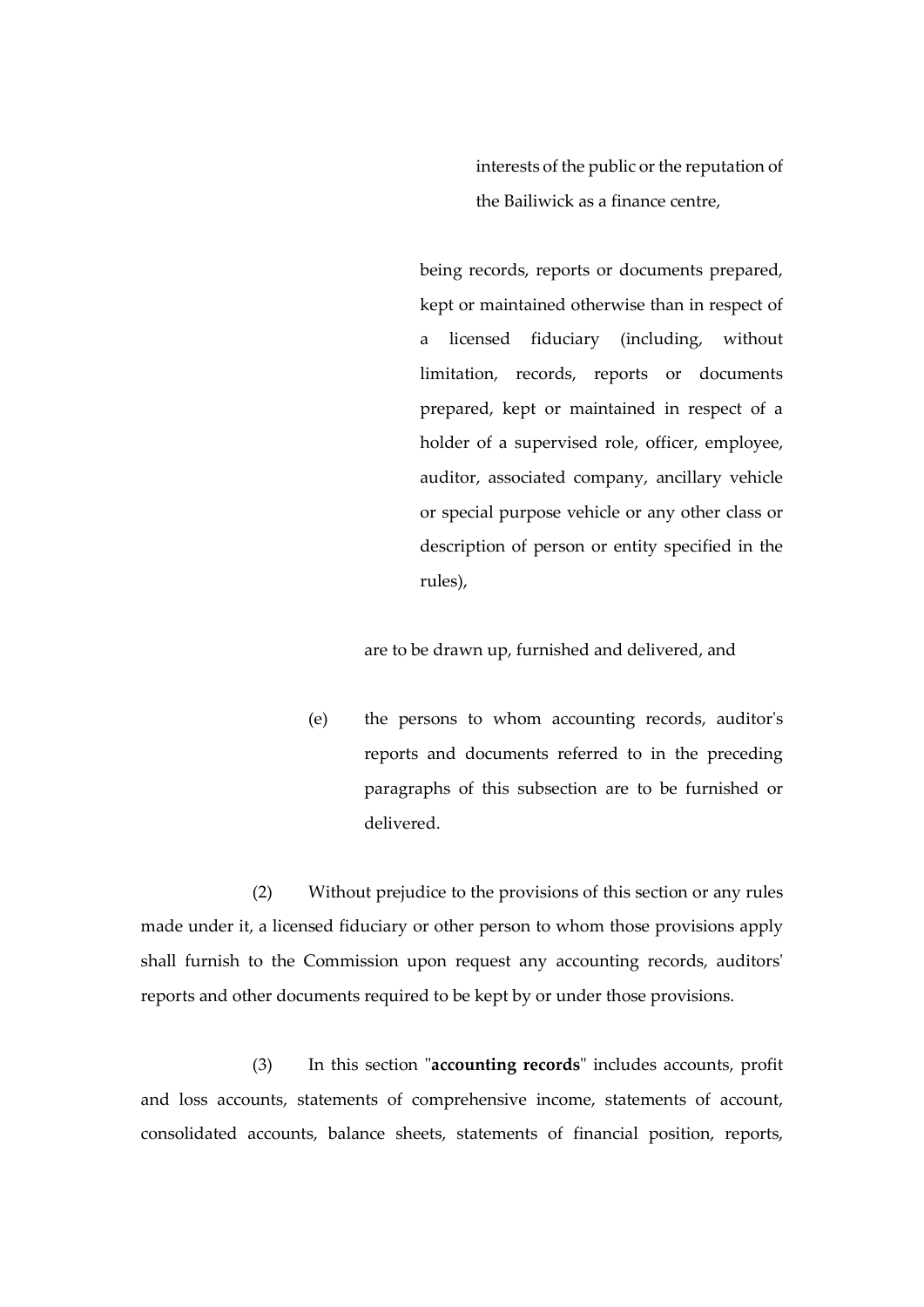financial records and other associated records and documents.

(4) The Commission may, by notice in writing, and subject to such conditions as it thinks fit -

- (a) exempt any licensed fiduciary or other person or class, description or category of licensed fiduciary or person from the application of all or any of the requirements of this section or any rules made under it, either generally or in any particular case or class of case, and whether before or after the event in question, and
- (b) without prejudice to the provisions of paragraph (a), require a licensed fiduciary or other person, instead of compliance with the requirements of this section or any rules made under it, to furnish to the Commission upon request an abridged version of any accounting records required to be kept by or under the provisions of this section or the rules in such form and containing such information and particulars, and appending or accompanied by such documents, as the Commission may require.
- (5) A licensed fiduciary or other person who contravenes
	- (a) any provision of this section or of any rules made under it, or
	- (b) any requirement imposed by or under this section or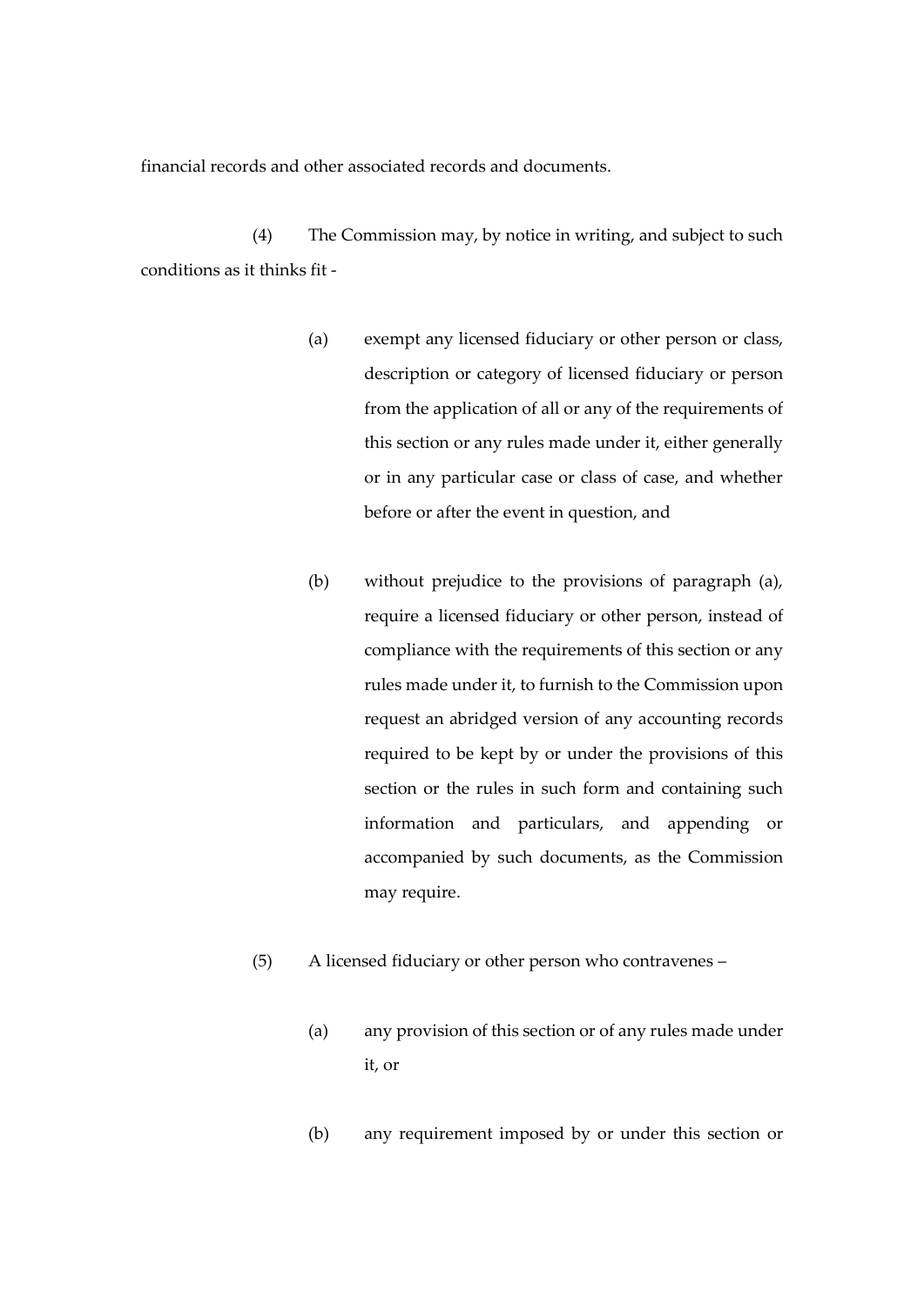### any rules made under it,

is guilty of an offence, but only, in the case of rules, to the extent that the rules expressly so provide following consultation with Her Majesty's Procureur.

#### **Notification in respect of auditors.**

**31.** (1) A licensed fiduciary other than the holder of a personal fiduciary licence shall appoint auditors as auditors to the licensed fiduciary; and whenever an appointment under this section comes to an end the licensed fiduciary shall, as soon as is reasonably practicable and in any case within a period of 28 days after the day on which that appointment came to an end (or such longer period as the Commission may, in its absolute discretion, by written notice allow) make a fresh appointment of auditors as auditors to the licensed fiduciary.

(2) A licensed fiduciary making an appointment under this section shall immediately give the Commission written notice stating -

- (a) the date of the appointment, and
- (b) the name and qualification of the person appointed,

and if an appointment under this section comes to an end the licensed fiduciary shall immediately give the Commission written notice and explanation of the fact, giving the name of the person whose appointment has come to an end.

(3) Without prejudice to the provisions of subsection (2), a licensed fiduciary which is a company shall immediately give written notice and explanation to the Commission –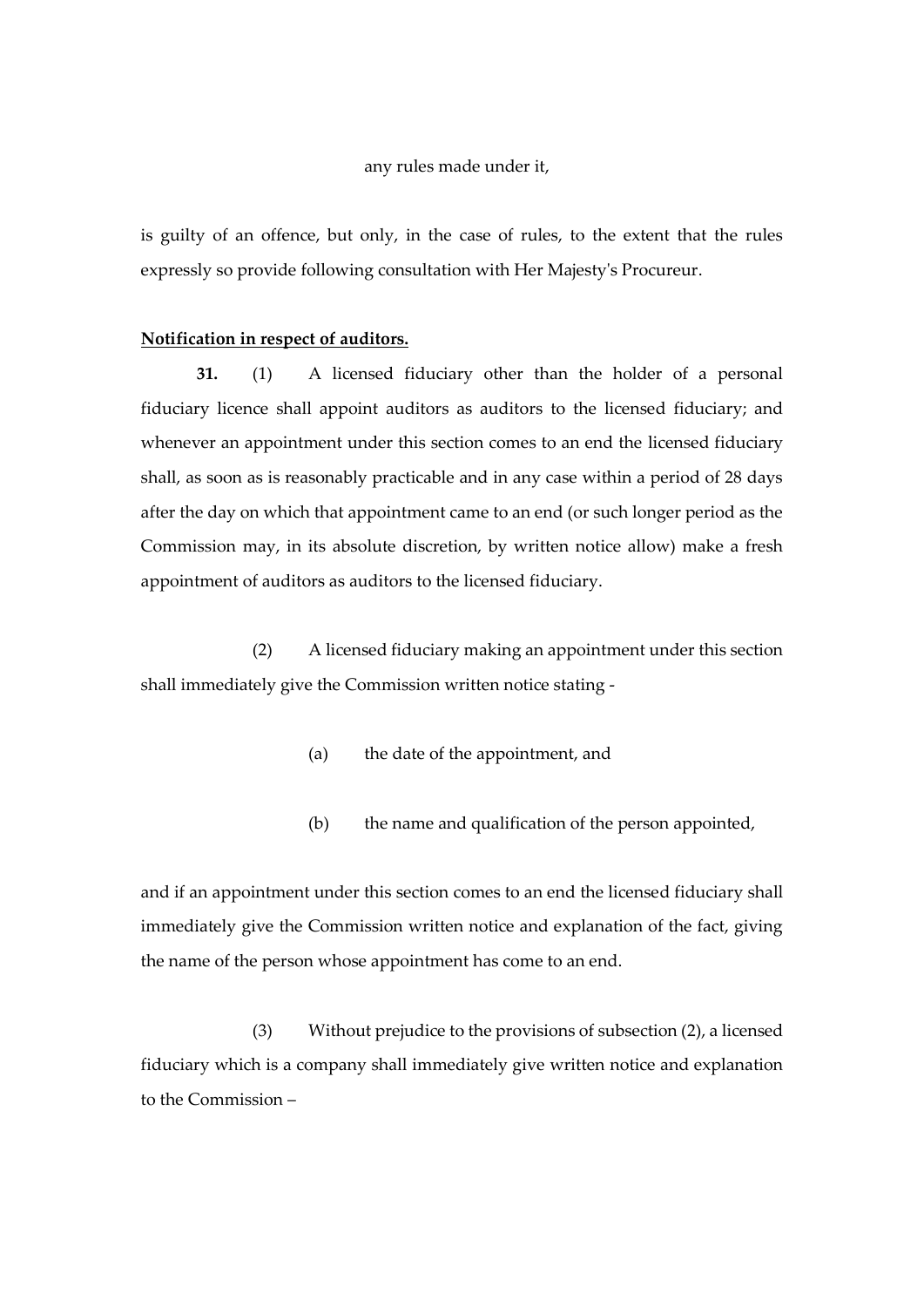- (a) if the licensed fiduciary proposes to give special notice to its members of a resolution removing an auditor before the expiration of the auditor's term of office,
- (b) if the licensed fiduciary gives notice to its members of a resolution replacing an auditor at the expiration of the auditor's term of office, or
- (c) if a person ceases to be an auditor of the licensed fiduciary otherwise than pursuant to such a resolution.

(4) An auditor of a licensed fiduciary appointed for the purposes of or in accordance with the provisions of any enactment in force in the Bailiwick or any part thereof, including this Law, shall immediately give written notice and explanation to the Commission if the auditor –

- (a) resigns or is removed before, or is not reappointed or does not seek re-appointment upon, the expiration of the auditor's term of office, or
- (b) signs a qualified audit report on the accounts of the licensed fiduciary,

and a notice under paragraph (a) shall contain -

(i) a statement to the effect that there are no circumstances connected with the auditor ceasing to be auditor which the auditor considers should be brought to the attention of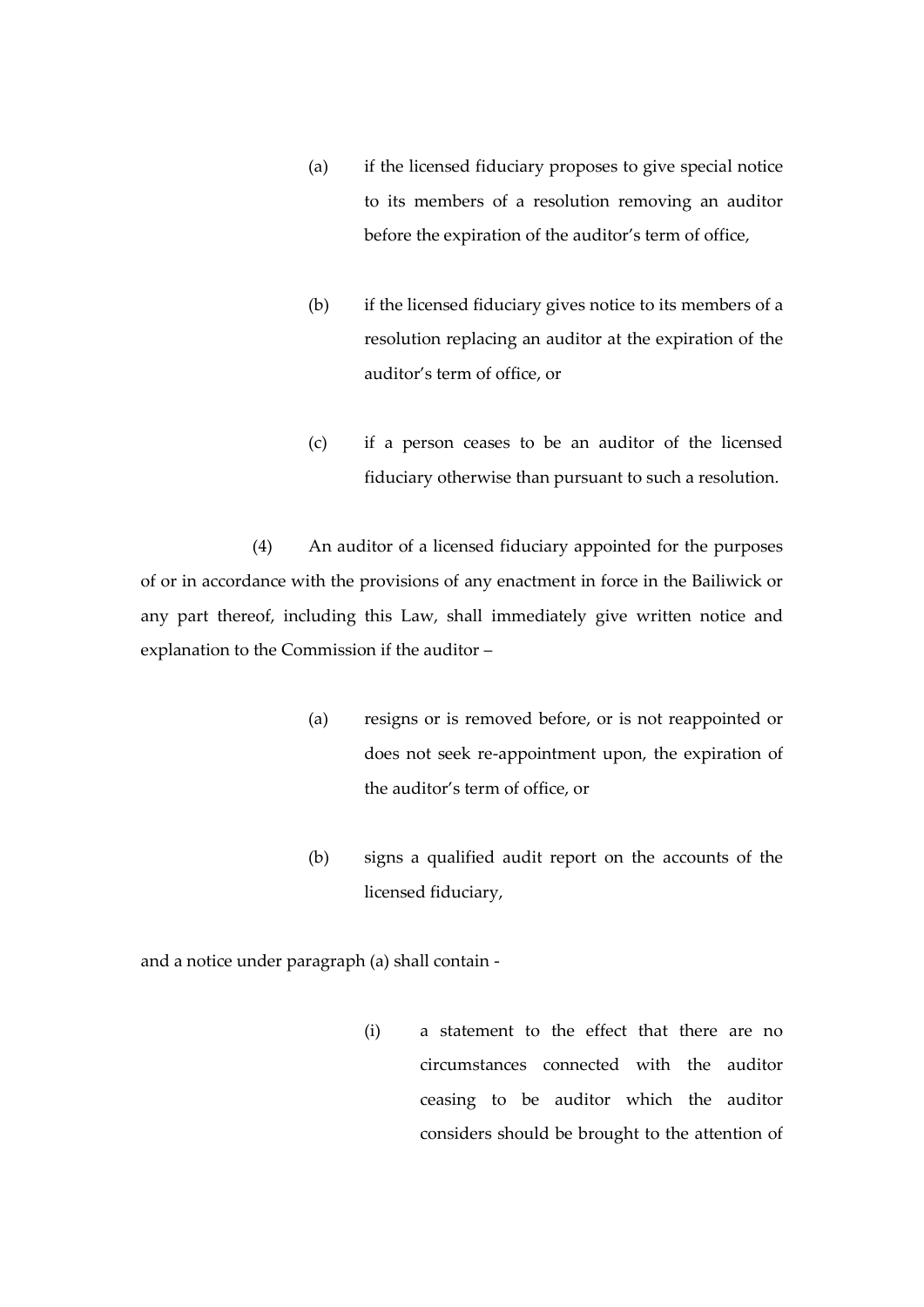#### the Commission, or

(ii) if there are any such circumstances, a report of them.

(5) The provisions of subsections (3) and (4) apply in relation to a former licensed fiduciary as they apply in relation to a licensed fiduciary, but only, subject to the provisions of subsection (6), for a period of six years immediately following the date on which the former licensed fiduciary ceased to hold a fiduciary licence.

(6) Where an auditor of a former licensed fiduciary appointed as mentioned in subsection (4) –

- (a) resigns or is removed before, or is not reappointed or does not seek re-appointment upon, the expiration of the auditor's term of office, or
- (b) signs a qualified audit report on the accounts of the former licensed fiduciary,

by reason of any fraud of –

- (i) the former licensed fiduciary, or
- (ii) any holder of a supervised role in respect of it or any of its employees,

perpetrated at a time when it held a fiduciary licence, the time limit of six years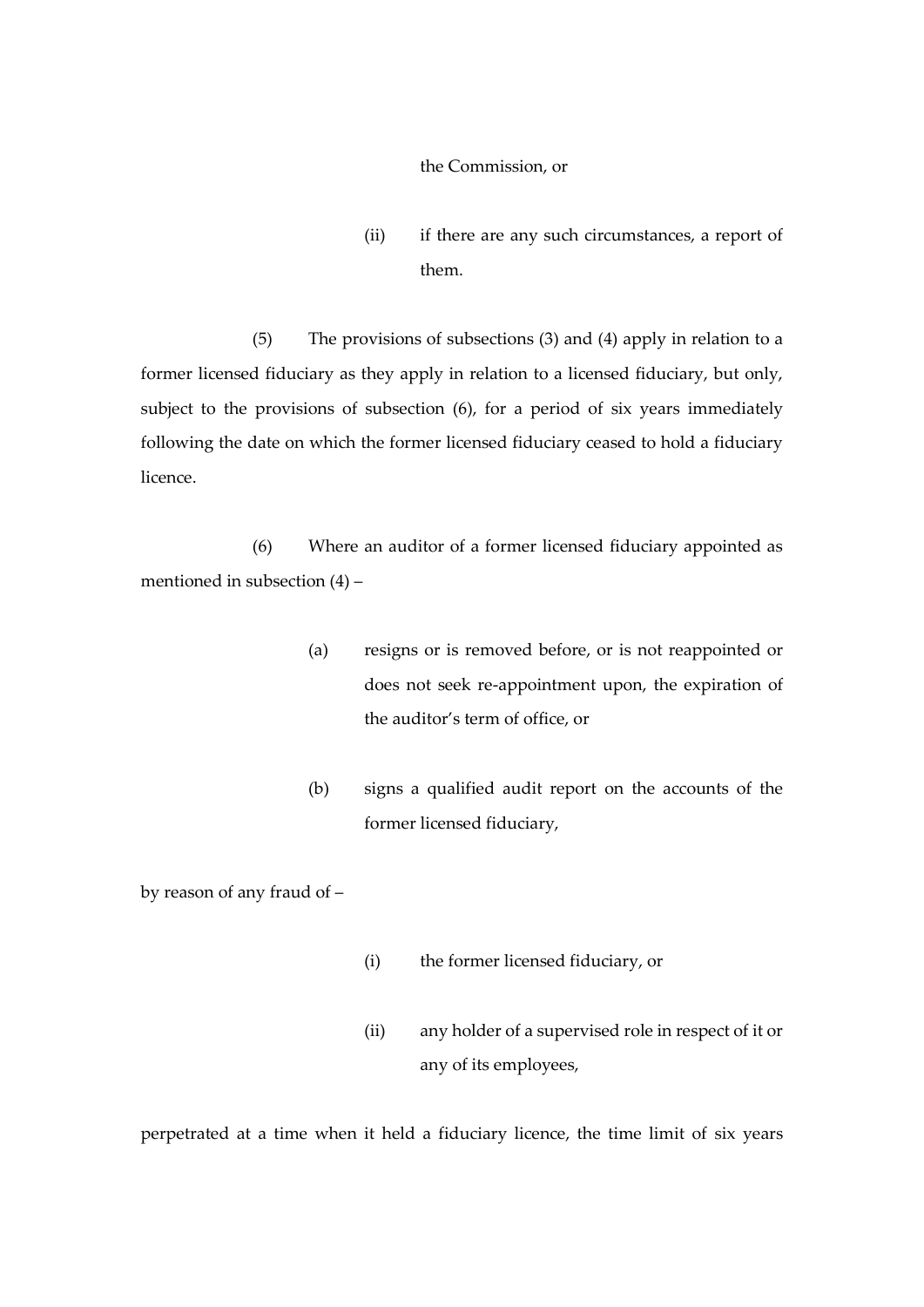specified in subsection (5) does not apply.

(7) A licensed fiduciary or former licensed fiduciary who contravenes any provision of subsection (1), (2) or (3) is guilty of an offence.

(8) An auditor who without reasonable excuse contravenes any provision of subsection (4) is guilty of an offence.

(9) The Commission may, by notice in writing, and subject to such conditions as it thinks fit, exempt any licensed fiduciary, former licensed fiduciary or auditor or class, description or category of licensed fiduciary, former licensed fiduciary or auditor from the application of all or any of the requirements of subsection (1), (2), (3) or (4), either generally or in any particular case or class of case, and whether before or after the circumstance, event or occasion in question.

### **Communications by auditors, etc, to Commission.**

**32.** (1) No duty to which –

- (a) an auditor, or
- (b) a person appointed to make a report under section 5(6)(a) or as a skilled person pursuant to the provisions of section 27,

is subject is contravened by reason of the auditor or that person communicating in good faith to the Commission, whether or not in response to a request made by it, any information or opinion on a matter to which this section applies.

$$
(2) \qquad \text{It is the duty of } -
$$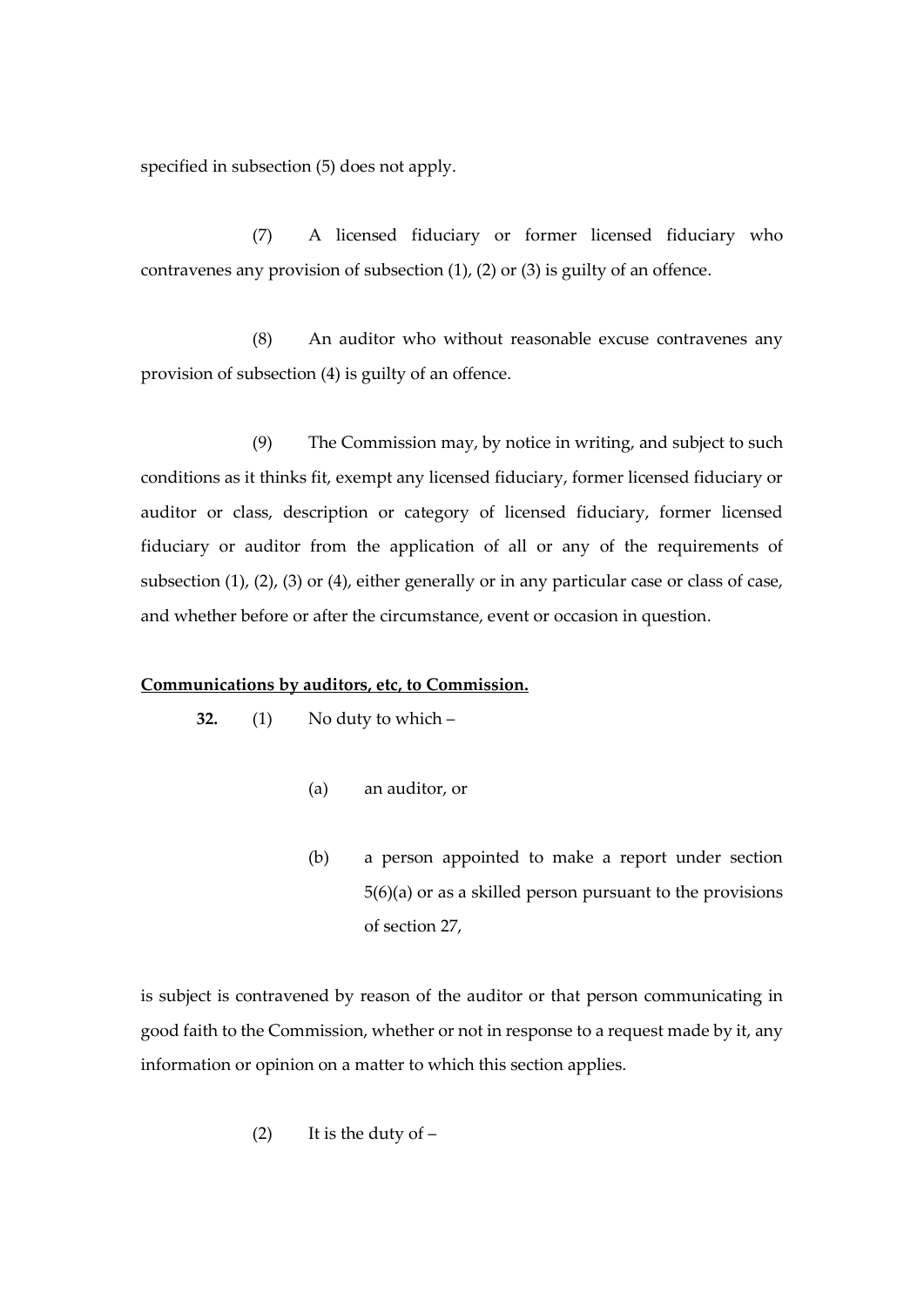- (a) an auditor, or
- (b) a person appointed to make a report under section 5(6)(a) or as a skilled person pursuant to the provisions of section 27,

to communicate to the Commission matters to which this section applies and which the auditor or that person has reasonable cause to believe is, or is likely to be, of material significance for determining either -

- (i) whether (having regard to the applicable minimum criteria for licensing) a person is a fit and proper person to carry on by way of business any regulated activities or to be the holder of a supervised role in respect of a licensed fiduciary, or
- (ii) whether the Commission should perform its functions under the provisions of this Law or any other enactment for the purposes of the protection of the public or the reputation of the Bailiwick as a finance centre.

(3) In relation to an auditor, this section applies to any matter of which the auditor becomes aware in the capacity of auditor and which relates to the business or affairs of –

(a) a licensed fiduciary,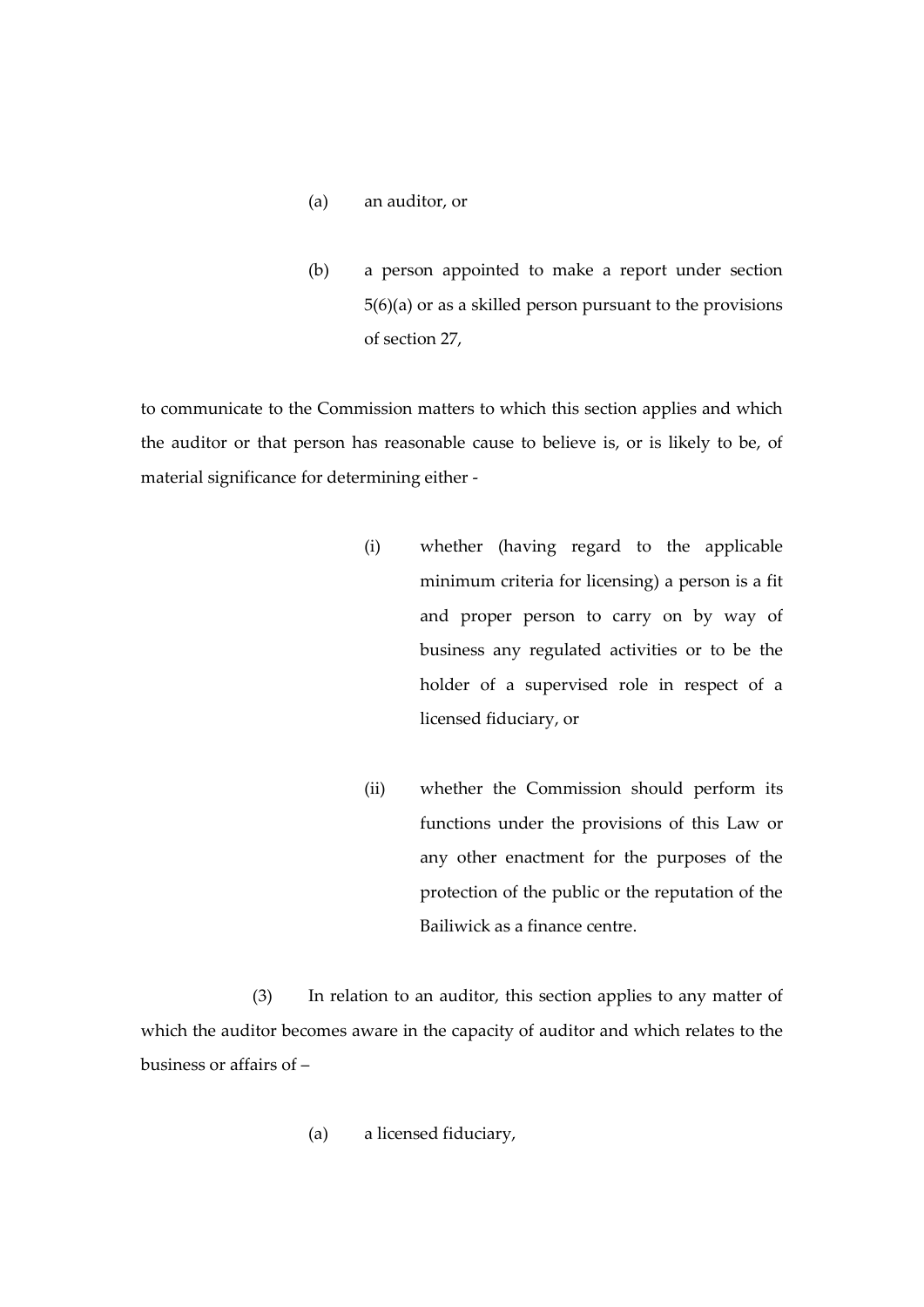- (b) an associated party of the licensed fiduciary, or
- (c) where the licensed fiduciary is a partnership or limited liability partnership, any company of which a partner in that partnership or a member of that limited liability partnership is a controller.

(4) In relation to a person appointed to make a report under section 5(6)(a) or as a skilled person pursuant to the provisions of section 27, this section applies to any matter of which that person becomes aware in the capacity of the person appointed to make the report or as a skilled person and which relates to the business or affairs of -

- (a) the person or entity in relation to which the report is made,
- (b) any associated party of that person or entity, or
- (c) where that person or entity is a partnership or limited liability partnership, any company of which a partner in that partnership or a member of that limited liability partnership is a controller.

(5) If it appears to the Commission, after consultation with the Committee, the Policy and Finance Committee of the States of Alderney and the Policy and Finance Committee of the Chief Pleas of Sark, that any accountants or class thereof or other persons of a class or description referred to in subsection (1)(a) or (b) are not subject to satisfactory rules or guidance made or issued by a professional body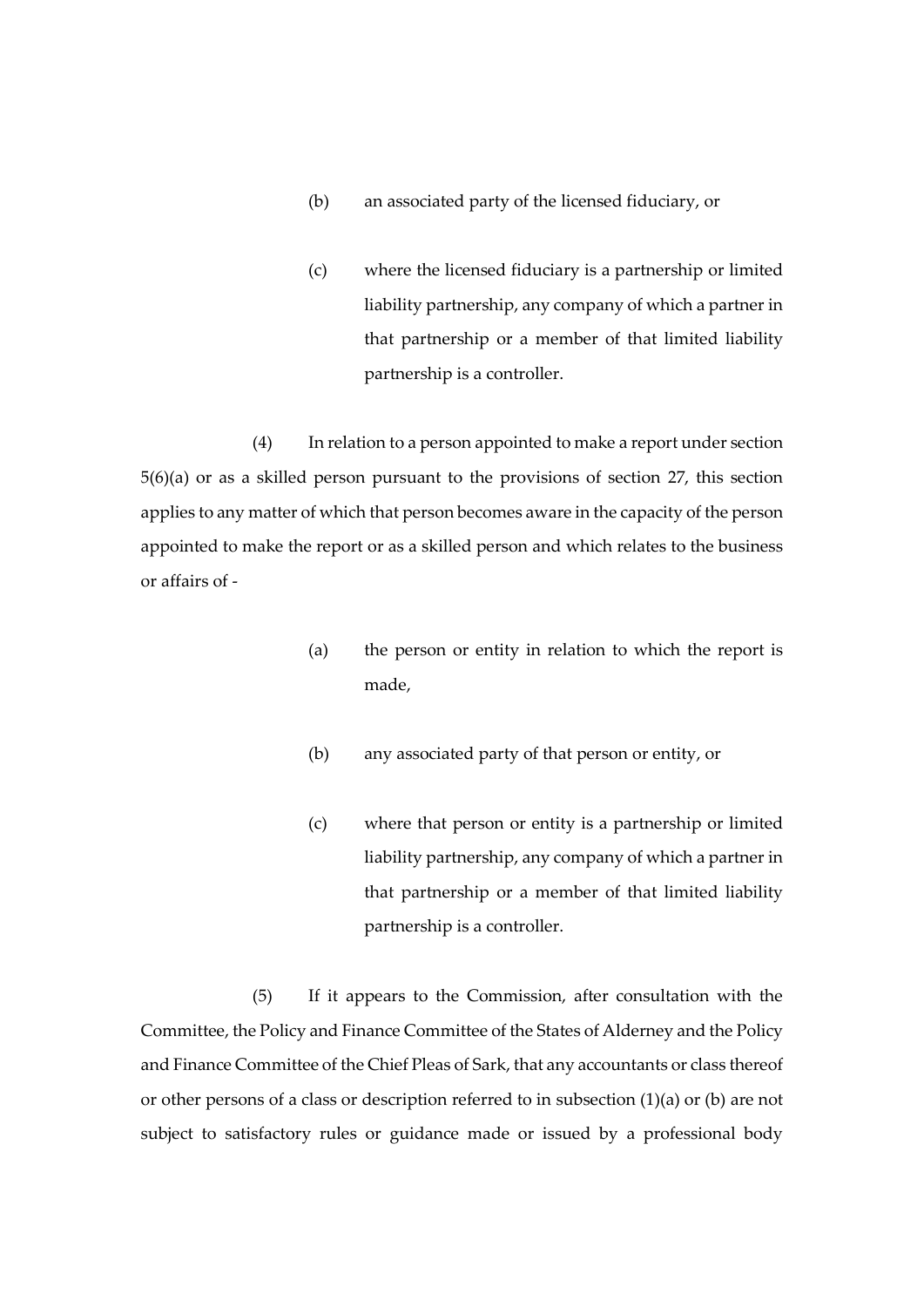specifying circumstances in which matters are to be communicated to the Commission as mentioned in subsection (1), the Commission may, after consultation as aforesaid in relation to the views of such bodies as appear to the Commission to represent the interests of accountants or other such persons and licensed fiduciaries, by rule specify circumstances in which matters are to be communicated to the Commission as mentioned in subsection (1); and it is the duty of any accountant or other such person to whom the rules apply to communicate a matter to the Commission in the circumstances specified in the rules.

(6) This section applies in relation to the auditor of a former licensed fiduciary as it applies in relation to the auditor of a licensed fiduciary.

# **Power to request meetings with auditors, actuaries, etc.**

- **33.** (1) The Commission may, whenever it thinks fit, and
	- (a) with a view to the performance of its functions, or
	- (b) if it considers it necessary or desirable to do so in the interests of the public or the reputation of the Bailiwick as a finance centre,

by notice in writing request that a meeting be held, at such time, place and for such purposes as may be mutually agreed, with the auditors, actuaries, associated parties or officers of, or holders of supervised roles in respect of, a licensed fiduciary or former licensed fiduciary (the **"client"**) at which the Commission may discuss any aspect of the operation, regulation or licensing of the client.

(2) In the course of a meeting under this section the Commission or any person acting for and on behalf of the Commission -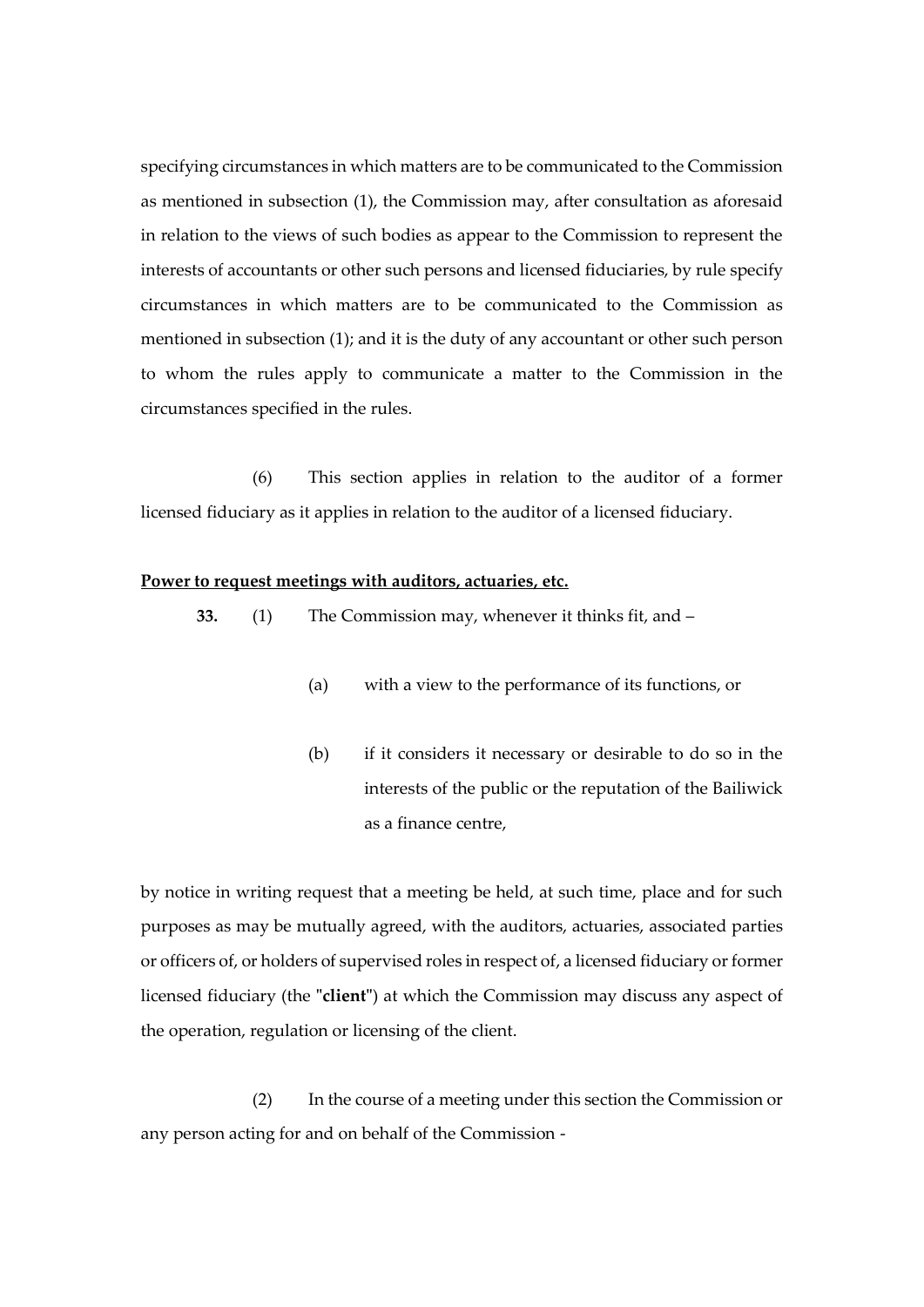- (a) may request the provision of such information and documents, in such form, and
- (b) may put such questions and request such explanations,

as the Commission or that person thinks fit, being information, documents, questions and explanations relevant to the purposes mentioned in subsection  $(1)(a)$  and  $(b)$ .

(3) Where a client or any person upon whom a notice is served under subsection (1) fails to co-operate with the Commission or any person acting for and on behalf of the Commission when performing or attempting to perform their functions for the purposes of this section (whether by declining to reach agreement as to the timing or scope of a meeting under this section, or by failing to provide an authority, in whatever form reasonably required, to any persons in order that they may freely discuss matters with the Commission at such a meeting, or by failing to provide any information or document or to answer any question or give any explanation, or otherwise), that failure may be taken into account by the Commission in performing its functions.

(4) For the avoidance of doubt, a meeting (and all ancillary, incidental and supplementary communications and proceedings) may be requested, arranged and conducted, and other requests and requirements may be made or imposed, by the Commission pursuant to this section without the knowledge, presence, authority or consent of the client in question.

(5) The Commission may direct a person ("**A**") to whom a notice is given under subsection (1) that A must not, for such period (which may be indefinite) as the Commission may specify -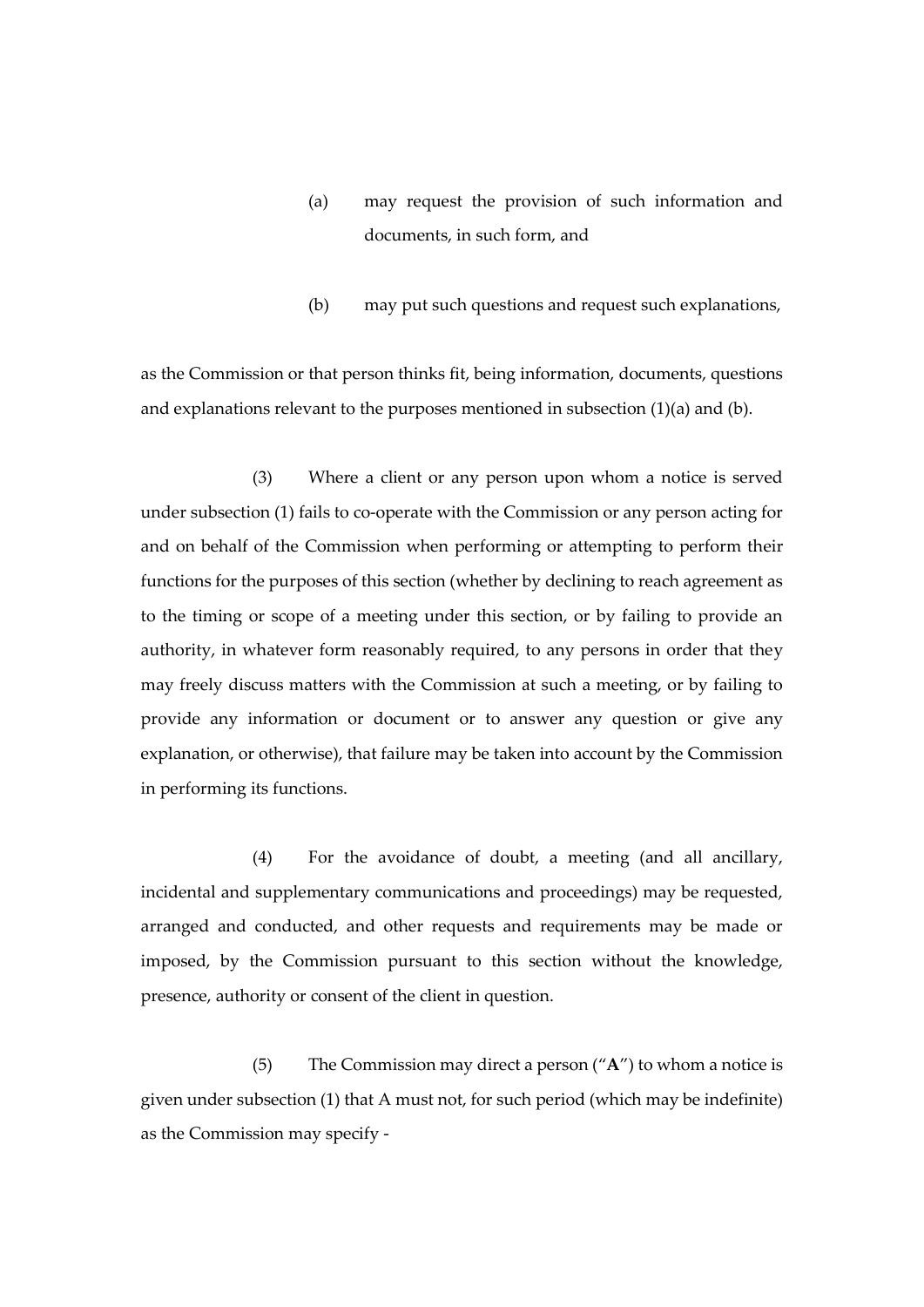- (a) inform, or cause or permit to be informed, the client
	- (i) that the notice has been given, or
	- (ii) of the fact or content of a meeting requested or other request made under the provisions of this section or of anything said, disclosed or otherwise done or omitted to be done pursuant to such a meeting or request, or
- (b) disclose, or cause or permit to be disclosed, to any person (including the client) any information or matter which is likely to prejudice -
	- (i) the inquiry to which the notice relates, or
	- (ii) the performance by the Commission of its functions,

and if A fails to comply with such a direction A is guilty of an offence unless A can show (for the avoidance of doubt, on a balance of probabilities) -

- (A) that A took all reasonable precautions and exercised all due diligence to avoid the commission of the offence by A and by any person under A's control, or
- (B) in the case of an offence under paragraph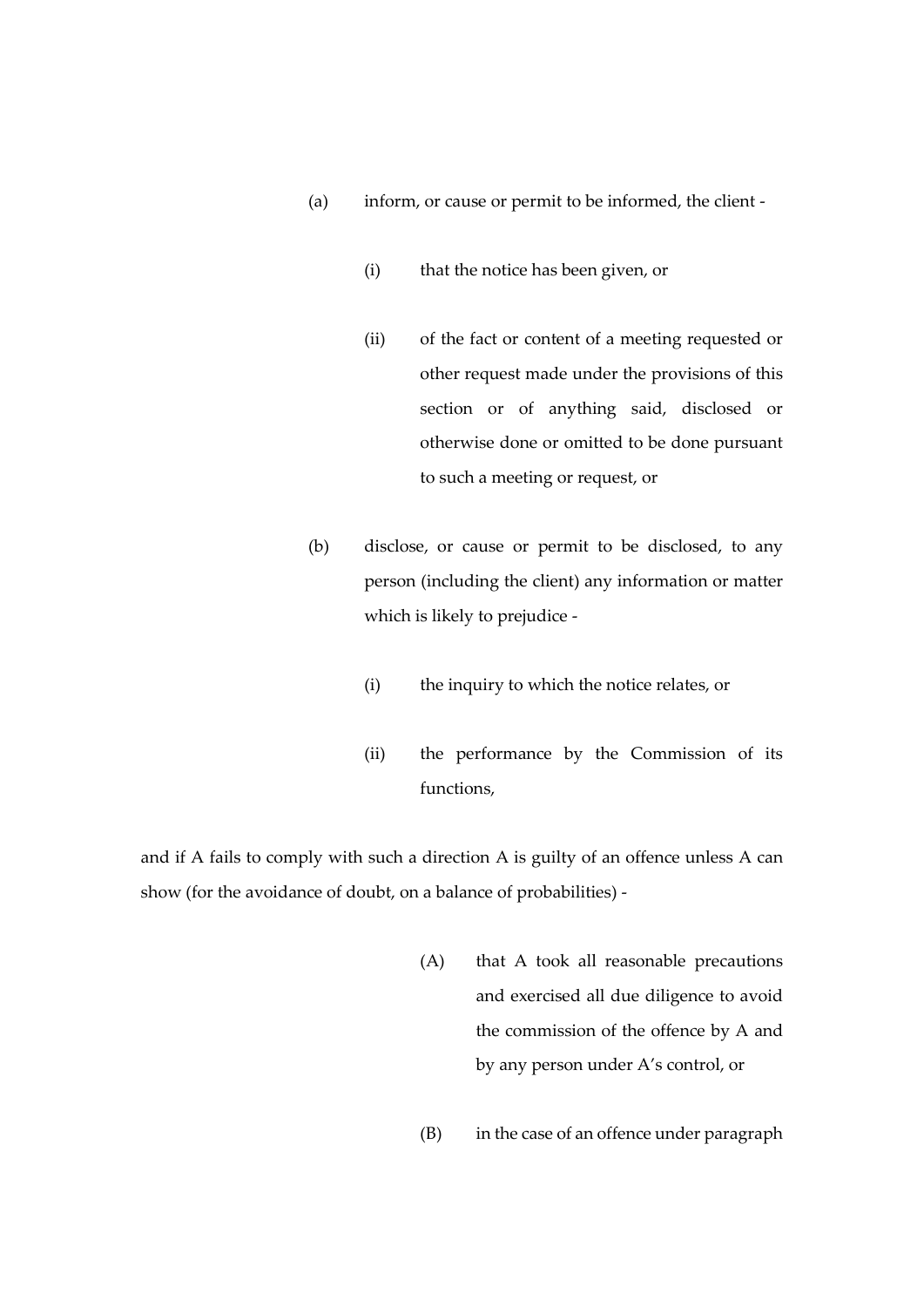(b), that A did not know or suspect that the disclosure was likely to be prejudicial to the inquiry or to the performance by the Commission of its functions.

(6) A request made under the provisions of this section has effect and may be acted upon notwithstanding any obligation as to confidentiality or other restriction upon the disclosure of information imposed by statute, contract or otherwise; and, accordingly, the obligation or restriction is not contravened by the making of a disclosure, or by any other act or omission, pursuant to such a request.

(7) Nothing in the provisions of this section compels the production or divulgence of a communication or item subject to legal professional privilege when it is in the possession of a person who is entitled to possession of it; but an advocate or other legal adviser may be required to give the name and address (including an electronic address) of any client.

(8) Where a person claims a lien on a document its production under the provisions of this section is without prejudice to the lien.

(9) Any obligation imposed by statute, contract or otherwise requiring a person to whom a notice is given under subsection (1) -

- (a) to inform or seek the permission of another person before -
	- (i) agreeing to, arranging or conducting a meeting pursuant to the provisions of this section, or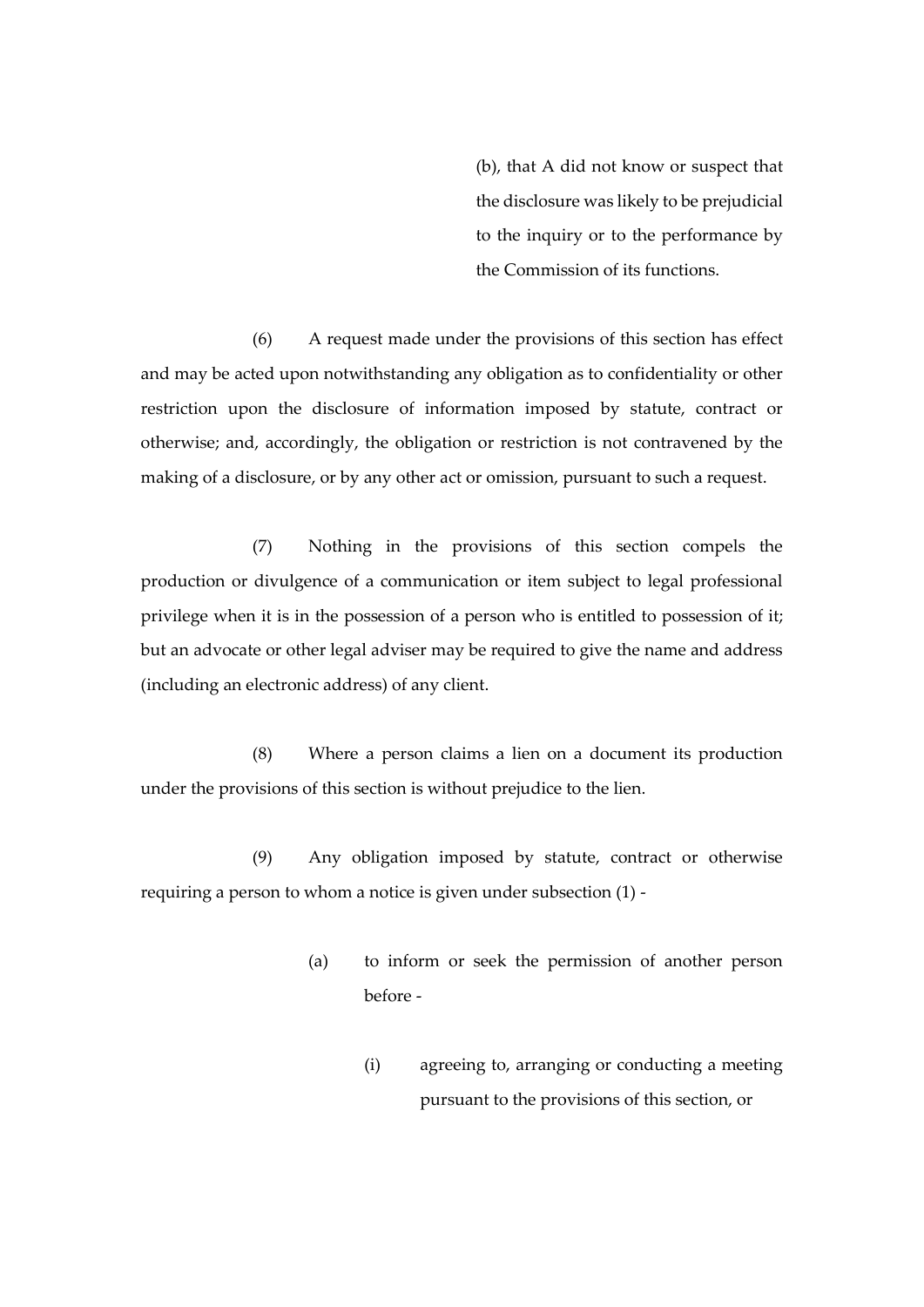- (ii) complying with a request made under the provisions of this section, or
- (b) to inform another person of
	- (i) the fact or content of such a meeting or request, or
	- (ii) anything said, disclosed or otherwise done or omitted to be done pursuant to such a meeting or request,

is of no effect.

(10) A statement made by a person ("**B**") in response to a request made under this section -

- (a) may be used in evidence against B in proceedings other than criminal proceedings, and
- (b) may not be used in evidence against B in criminal proceedings except -
	- (i) where evidence relating to it is adduced, or a question relating to it is asked, in the proceedings by or on behalf of B, or
	- (ii) in proceedings for -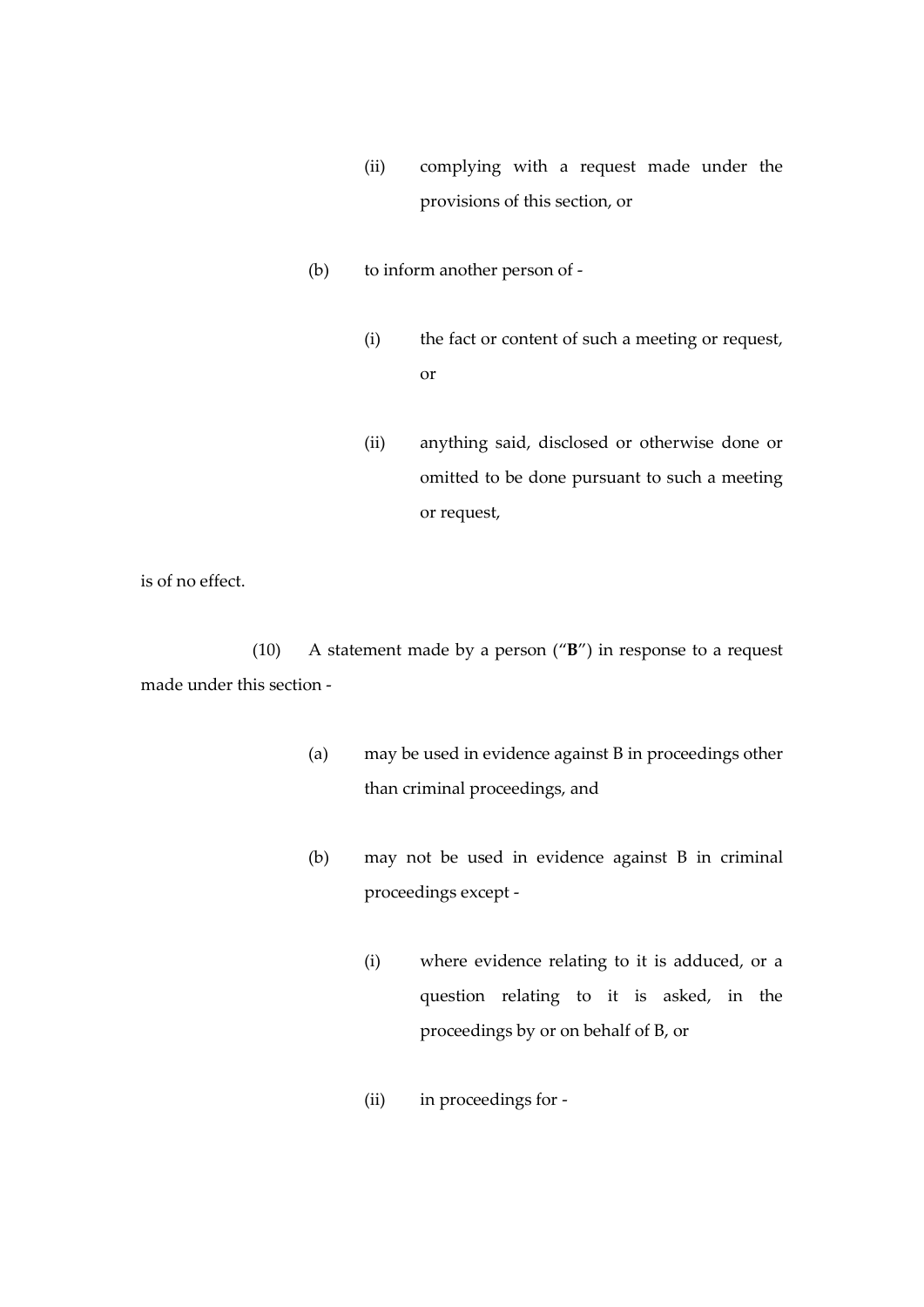- (A) an offence under section 109(1) of the Enforcement Powers Law (but only in relation to a request made under this section),
- (B) some other offence where, in giving evidence, B makes a statement inconsistent with it, but the statement is only admissible to the extent necessary to establish the inconsistency,
- (C) perjury, or
- (D) perverting the course of justice.
- (11) The provisions of this section
	- (a) are in addition to and not in derogation from the other provisions of this Law, and
	- (b) for the avoidance of doubt, are without prejudice to the power of the Commission to request, arrange and conduct meetings with any person described in subsection (1) and the client or any other person.

# *Making of rules, codes and guidance*

# **Rules of the Commission.**

**34.** The Commission may make rules in relation to regulated activities and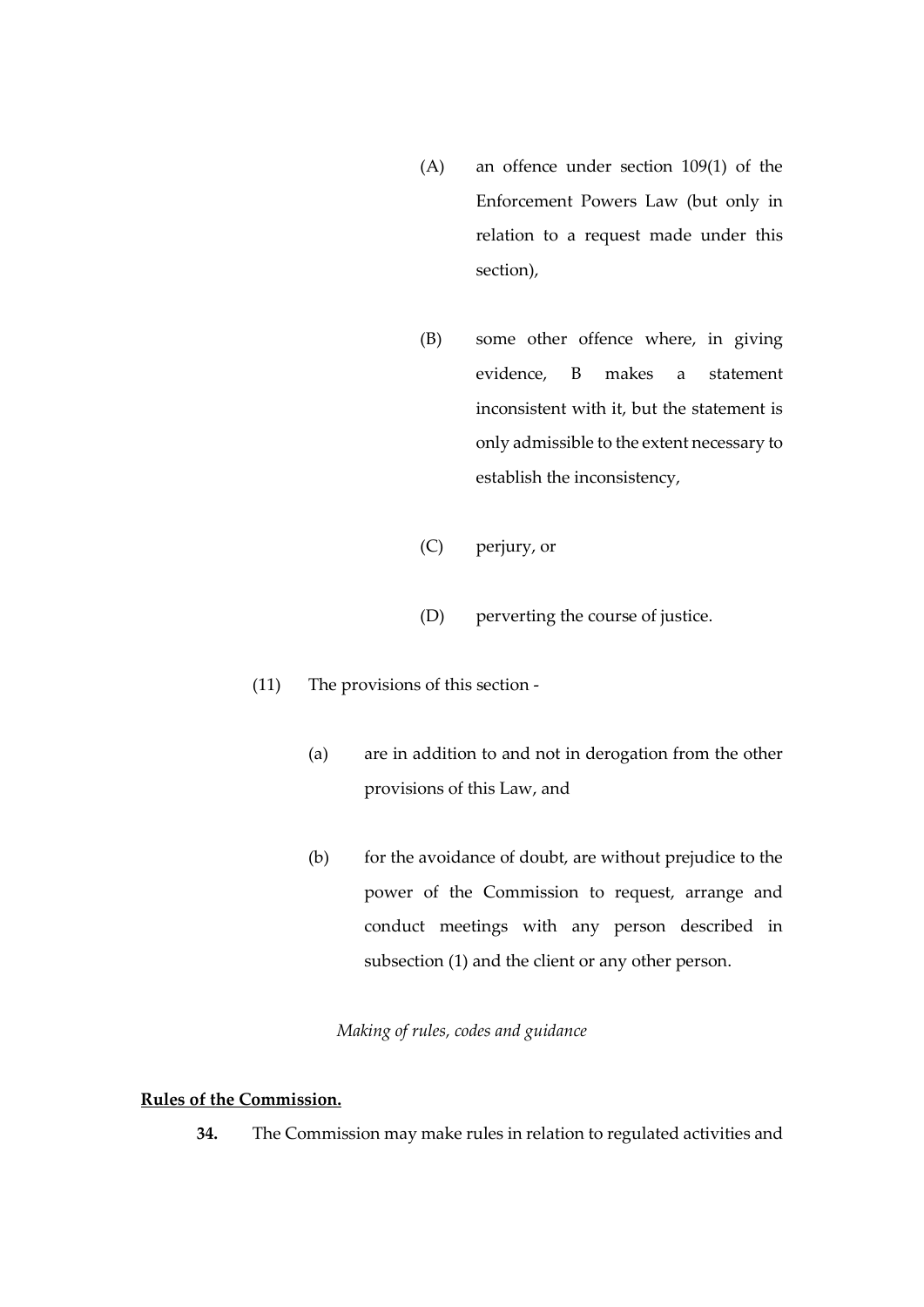the carrying on thereof by licensed fiduciaries and generally as to the conduct of, and the manner in which licensed fiduciaries conduct, or hold themselves out as conducting, their business.

# **Particular matters that may be covered by rules.**

- **35.** Rules under section 34 may, without limitation
	- (a) set out general conditions applicable to licensed fiduciaries (and accordingly make provision for matters in respect of which conditions may be imposed under section 8),
	- (b) prescribe the manner in which licensed fiduciaries must conduct, govern, manage and operate their business, and this includes, without limitation, matters relating to -
		- (i) corporate governance,
		- (ii) internal controls and reporting,
		- (iii) client assets and monies, including, without limitation -
			- (A) the holding (whether on trust or on any other basis or in any other manner or capacity), management, payment, attribution, separation and safeguarding thereof, including the holding thereof on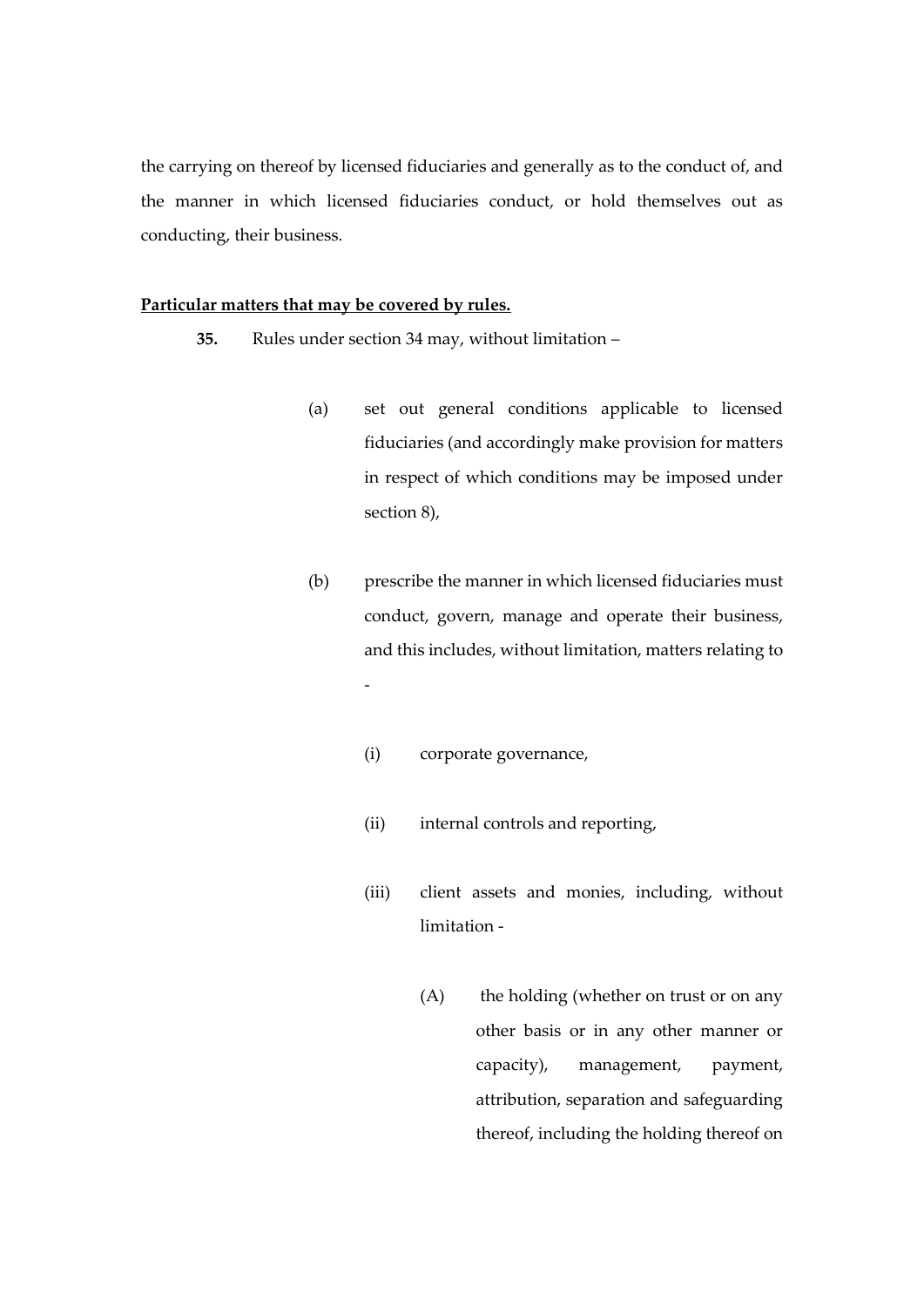### trust, and

- (B) in the event of insolvency, liquidation, dissolution, winding up, cessation, deregistration, receivership, administration or administration management, the priorities and preferences to be accorded by law thereto,
- (iv) the outsourcing of functions,
- (v) the provision of particulars in respect of regulated activities being carried on including, without limitation, regulated activities in relation to pension schemes and gratuity schemes,
- (vi) insurance cover of any class or description,
- (vii) financial resources,
- (viii) business assets,
- (ix) technical provisions,
- (x) requirements in respect of capital, capital resources, funds and liquidity, and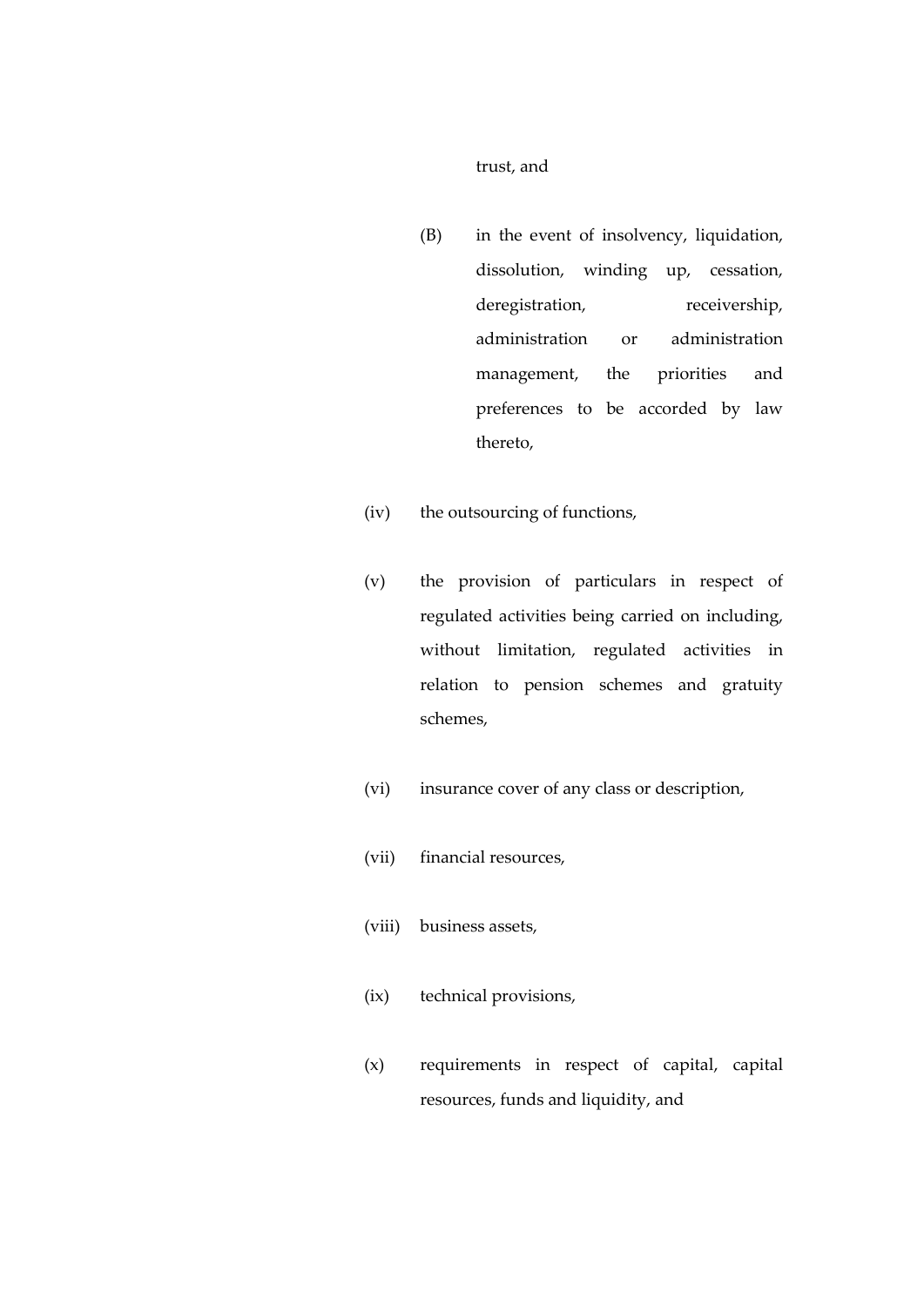- (xi) the calculation, maintenance and approval of anything described in the above subparagraphs,
- (c) prohibit licensed fiduciaries from carrying on, or holding themselves out as carrying on, regulated activities –
	- (i) of any specified class or description,
	- (ii) of a class or description, on a scale or in a manner other than that specified in a notice served on them by the Commission, or
	- (iii) in relation to persons of a specified class or description or persons other than those of a specified class or description,
- (d) impose requirements (as to time, frequency, manner or otherwise) in relation to the exercise by licensed fiduciaries of any discretionary powers afforded to them by clients,
- (e) require licensed fiduciaries to employ persons of specified descriptions, and to have at their disposal specified resources, in connection with the carrying on of any regulated activity, and specify the powers and duties of persons so employed,
- (f) control the relationship between licensed fiduciaries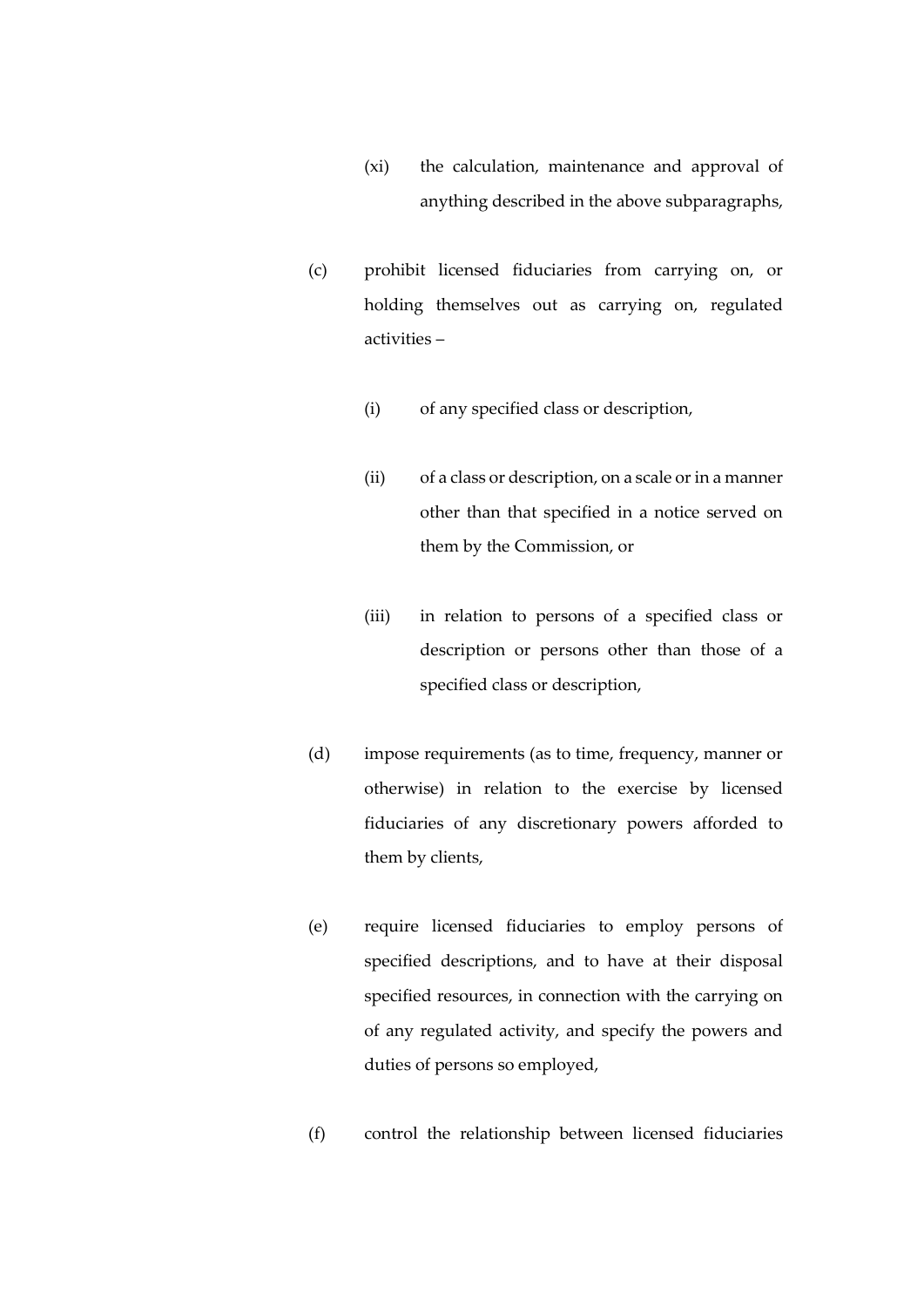and their servants and agents and, without limitation -

- (i) require licensed fiduciaries to impose and enforce restrictions on the activities carried on by their servants and agents,
- (ii) enable or require information obtained in the course of carrying on any class or description of the regulated activities of a licensed fiduciary to be withheld from persons involved in carrying on any other class or description of the regulated activities of that licensed fiduciary,
- (g) regulate or prohibit the carrying on of any other business in conjunction with any class or description of regulated activities,
- (h) require specified information to be given in the form and manner and at the time specified by or under the rules –
	- (i) to the Commission,
	- (ii) to the public, or
	- (iii) to any prescribed class or description of persons,
- (i) require licensed fiduciaries to make provision for the protection of clients in the event of the cessation of any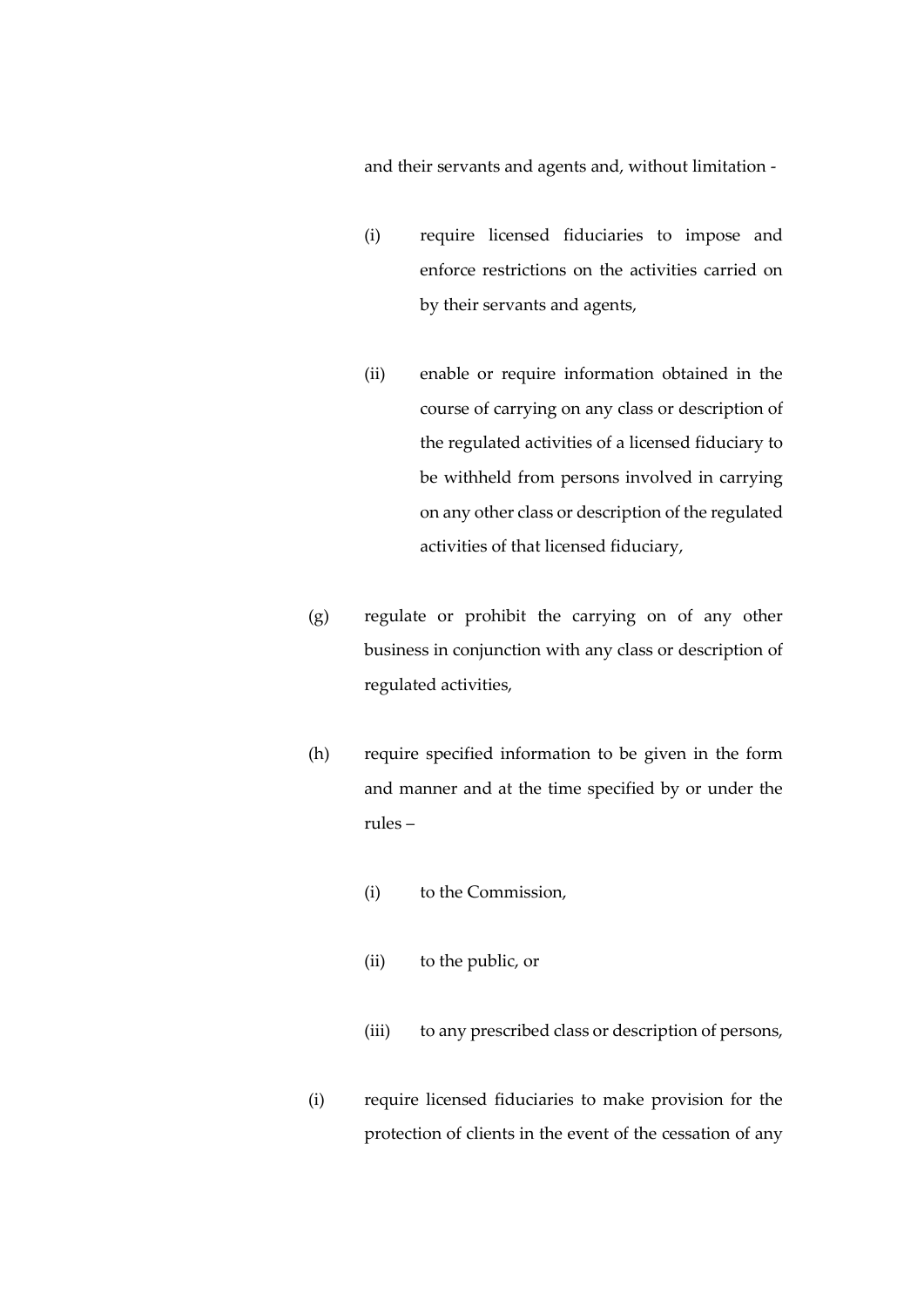business or any class or description of business carried on by them,

- (j) impose requirements as to the places and manner in which, and the times during which, fiduciary licences are to be displayed or available for inspection by the public,
- (k) make provision as to the settlement of disputes,
- (l) require the public disclosure by licensed fiduciaries of information of such class or description, at such times and intervals and in such form and manner as the rules may specify, and this includes, without limitation –
	- (i) information on the financial position and financial performance of licensed fiduciaries,
	- (ii) information on the basis, methods and assumptions on which any information is prepared,
	- (iii) information on risk exposures and the management thereof, and
	- (iv) information on management and corporate governance,
- (m) make provision as to the dealings and relationship of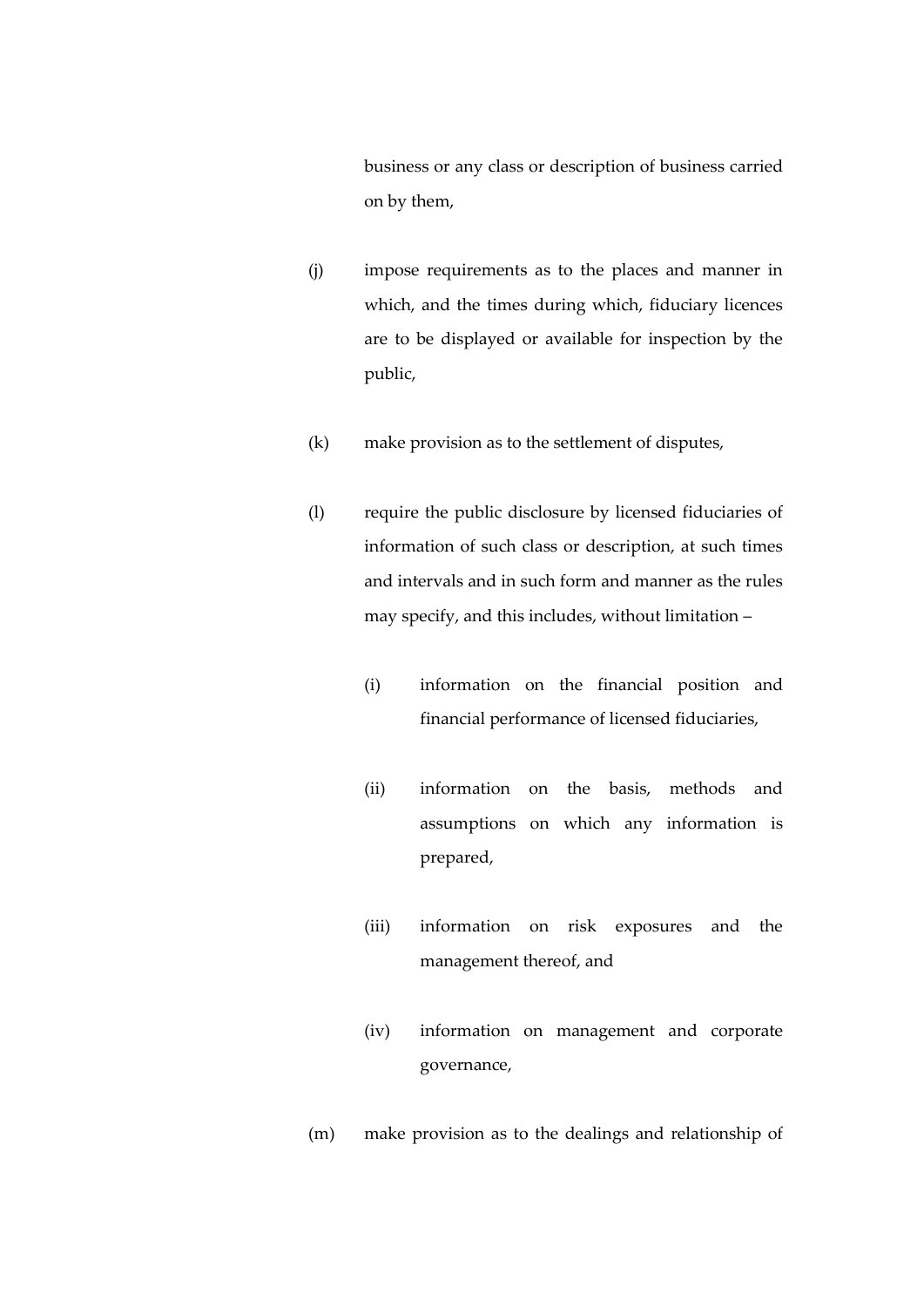licensed fiduciaries with -

- (i) other licensed fiduciaries,
- (ii) other persons carrying on regulated activities,
- (iii) other persons or bodies holding a licence, authorisation or registration under, or carrying on business regulated by, the provisions of the regulatory Laws,
- (iv) clients and potential clients of persons described in subparagraphs (i) to (iii), and
- (v) the Commission,
- (n) impose on licensed fiduciaries obligations to ensure compliance by them, their servants and agents and other persons of a class or description prescribed by the rules with the provisions of this Law,
- (o) make provision otherwise as to the licensing, resources and duties of licensed fiduciaries, and
- (p) make provision governing applications for, and the issue and validity of, and otherwise in respect of, fiduciary licences and other relevant documents, including (without limitation) provision –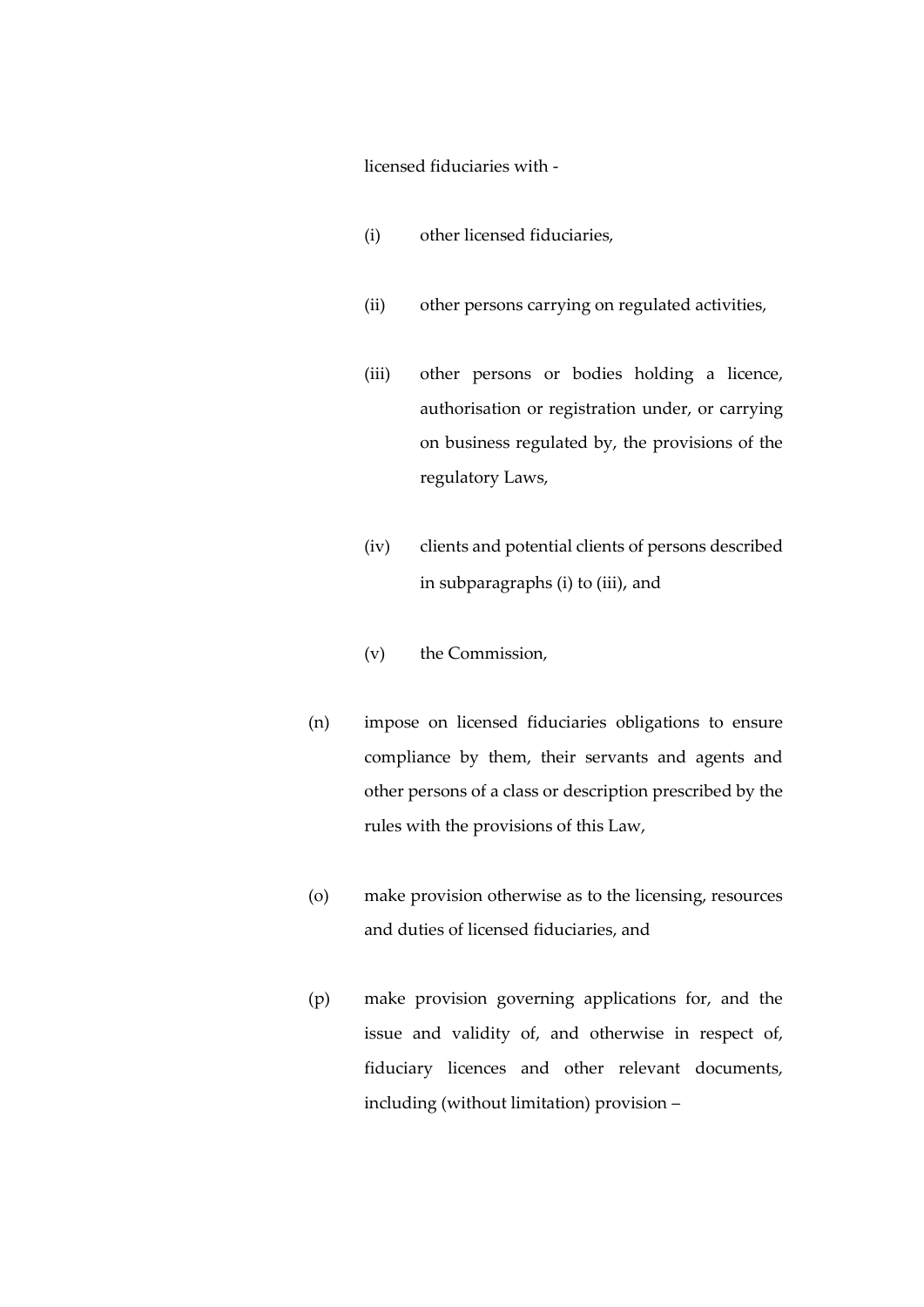- (i) prescribing the information and documents to be furnished by an applicant for a relevant document, and the manner in which such information and documents are to be verified,
- (ii) prescribing the form and content of relevant documents,
- (iii) as to the renewal of relevant documents,
- (iv) prescribing minimum requirements (as to capital, solvency, management, staff, resources and any other matter referred to in paragraph (b)) to be attained by an applicant for a relevant document,

and in this paragraph "**relevant document**" means a licence, authorisation, registration, permission, consent, exemption, dispensation, concession, authority, declaration, statement, notice, direction or other document sought from or granted or given by the Commission under the provisions of or for the purposes of this Law.

### **Rules as to annual return.**

**36.** (1) The Commission may make rules requiring the submission by licensed fiduciaries to the Commission, in such form and manner, at such times or intervals and in respect of such periods as may be prescribed, of an annual return.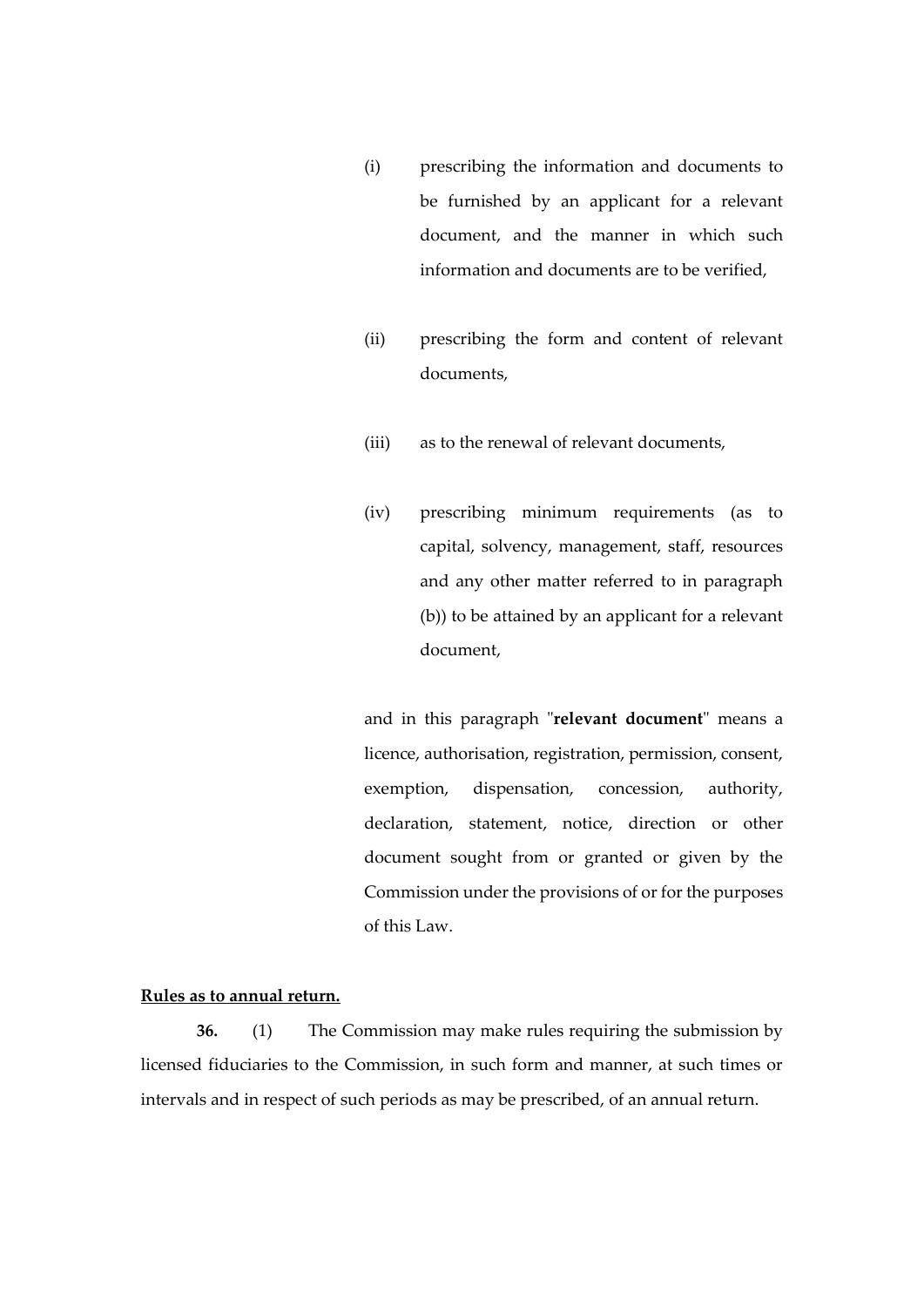(2) The annual return shall contain such information and shall be accompanied by such documents as may be prescribed, being information and documents considered by the Commission to be necessary –

- (a) for the purposes of enabling the Commission to perform its functions,
- (b) for the purposes of responding to the obligations of the Bailiwick in relation to international co-operation and mutual assistance, including without limitation information and documents relating to financial crime, money laundering and financing of terrorism,
- (c) in the interests of
	- (i) the public, or
	- (ii) the reputation of the Bailiwick as a finance centre.

(3) Information and documents submitted pursuant to rules under this section shall be in such form as may be prescribed or, if no form is prescribed, as the Commission may reasonably require (but without prejudice to the provisions of section 49).

(4) The information and documents that rules under this section may require to be submitted to the Commission include, without limitation –

(a) audited accounts and auditors' management letters (or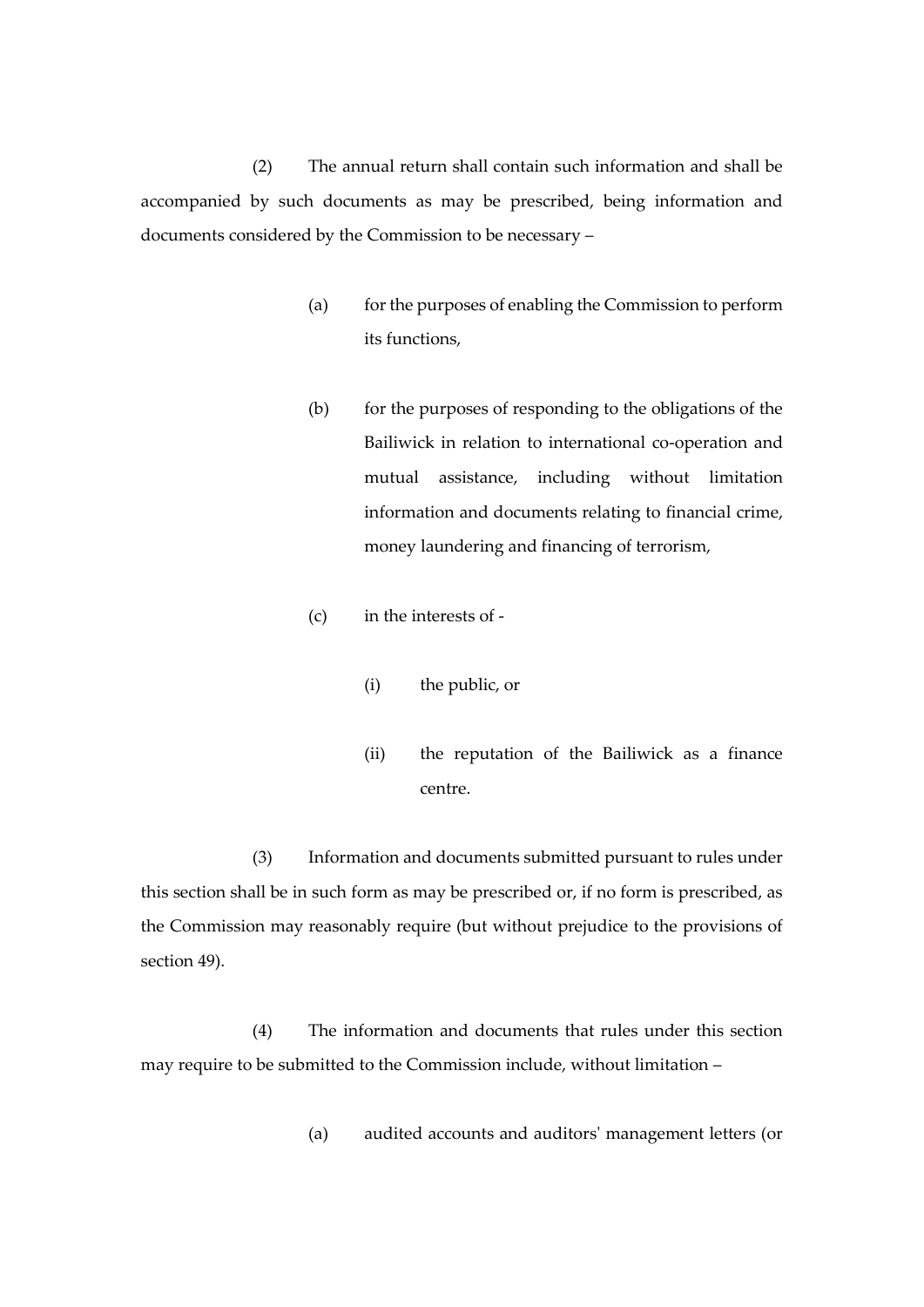confirmation that the auditors have confirmed that no auditors' management letter is required to be issued),

- (b) a statement of income (in the case of the holder of a personal fiduciary licence),
- (c) a financial statement in respect of any pension scheme or gratuity scheme in relation to which regulated activities are being carried on,
- (d) an up to date business plan,
- (e) a 12 month financial forecast,
- (f) a certificate signed by a prescribed person confirming
	- (i) compliance throughout the period covered by the annual return with the provisions of this Law, the appointed Laws and any other prescribed enactment,
	- (ii) that accounts have been prepared and deposited in accordance with the provisions of this Law,
- (g) the names of and other prescribed particulars in respect of the holders of supervised roles in respect of, or the officers or employees of, a licensed fiduciary,
- (h) the number of staff employed,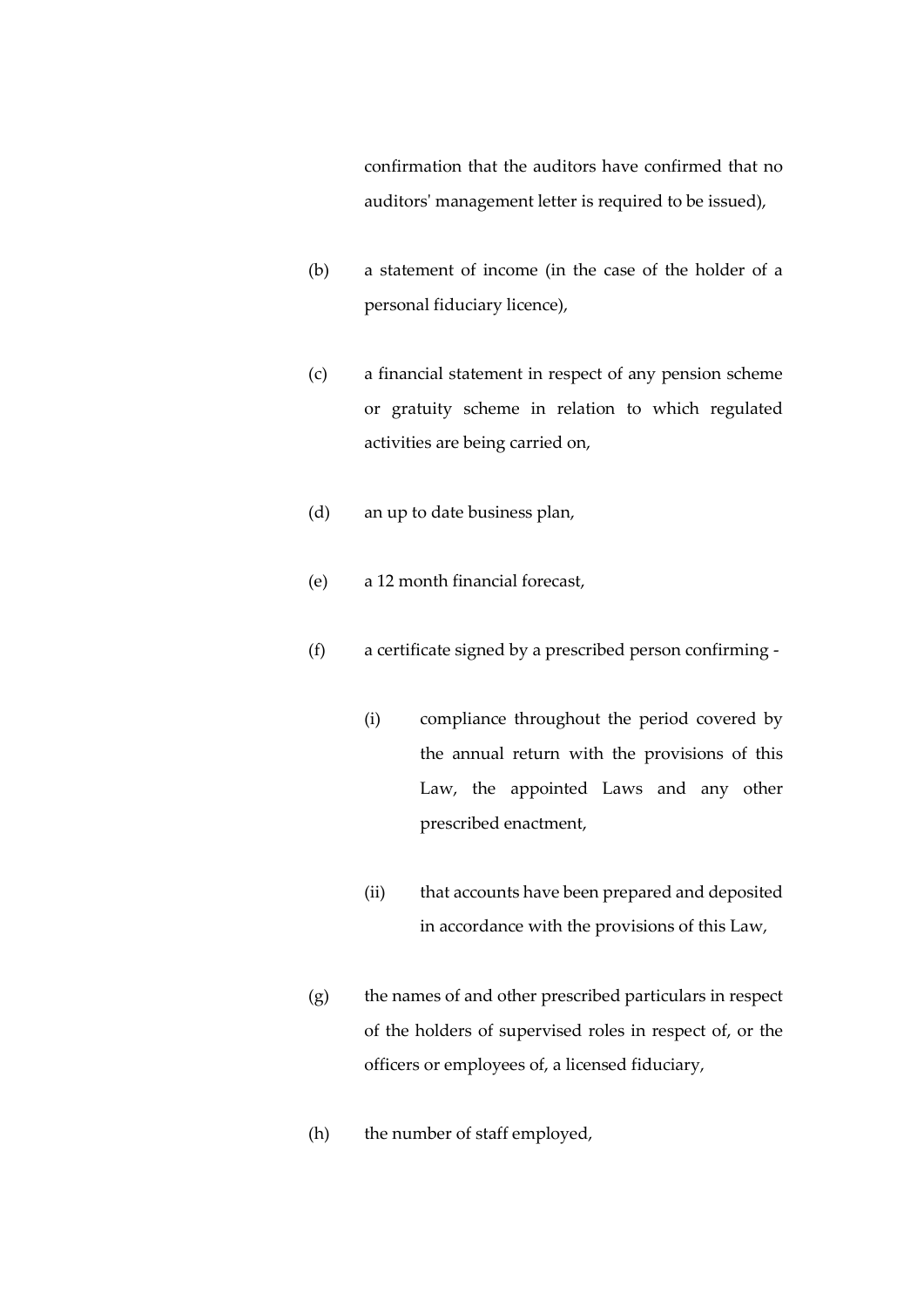- (i) the number of clients, whether in total or whether in respect of different classes or descriptions of regulated activity,
- (j) the licensed fiduciary's estimate of the value of assets under administration,
- (k) such other information and documents as may be prescribed or as the Commission may determine.

(5) Rules under this section may, without limitation, make provision in relation to –

- (a) the furnishing, keeping and obtaining, by persons of prescribed descriptions, of information, documents and records of prescribed classes or descriptions,
- (b) the provision of copies of or extracts from, and of explanations as to, information and documents submitted to the Commission in accordance with the rules,
- (c) the making of inquiries and the answering of questions as to annual returns and any information and documents submitted to the Commission in accordance with the rules,
- (d) the provision of reports, in such form as may be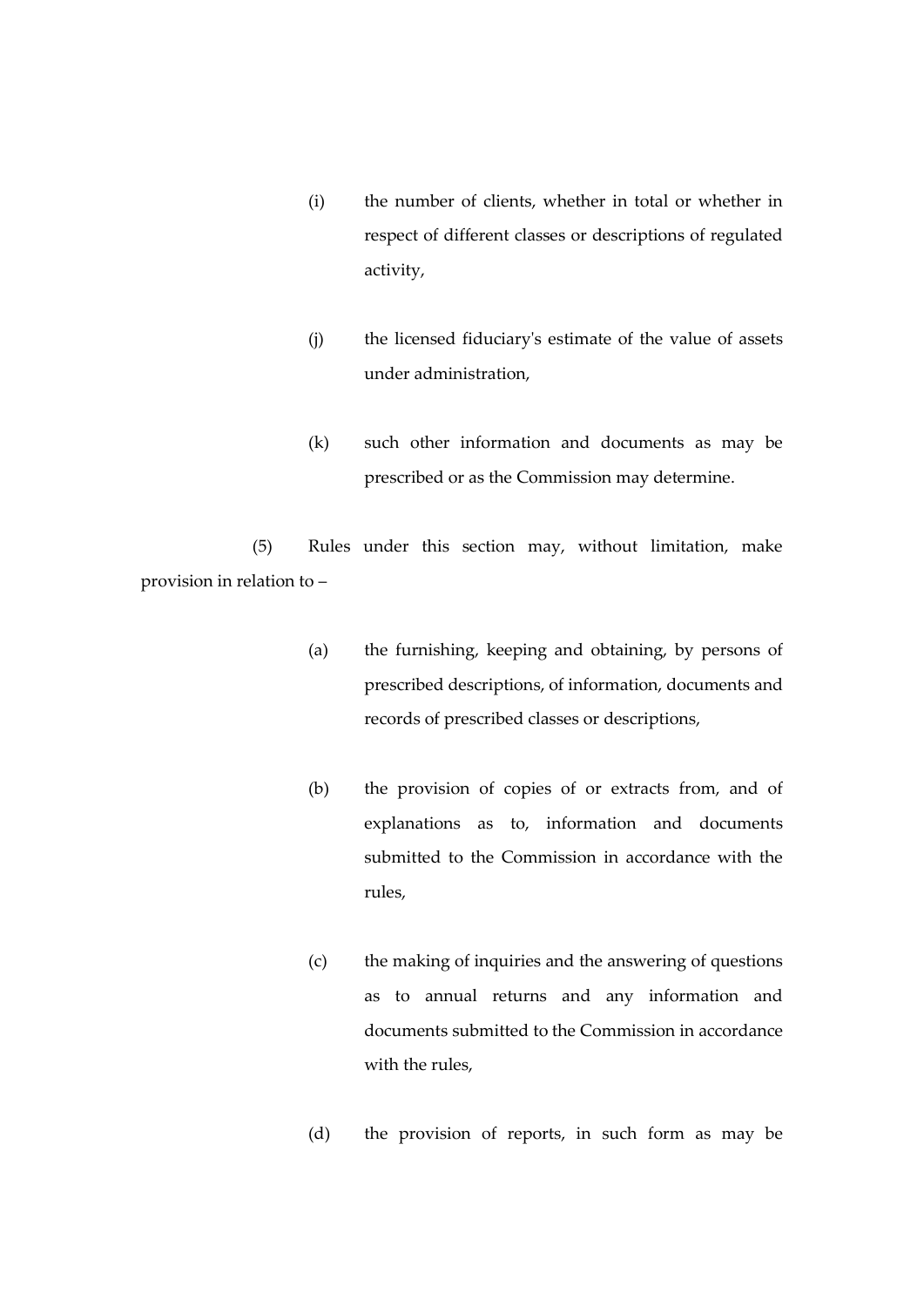prescribed or as the Commission may determine, by persons who are accountants or who otherwise have relevant professional skill and who are nominated or approved by the Commission,

- (e) the payment of any fees prescribed by regulations under section 7 in respect of the submission of annual returns,
- (f) the sanctions, penalties and remedies for contraventions of the rules, provided that rules under this section may not prescribe criminal sanctions or penalties,
- (g) the service of notices,
- (h) the submission of a single or composite return for licensed fiduciaries who also hold a licence under any of the regulatory Laws.
- (6) In this section **"prescribed"** means prescribed by the rules.

# **Codes of practice and guidance.**

- **37.** (1) The Commission, after consultation with
	- (a) the Committee, the Policy and Finance Committee of the States of Alderney and the Policy and Finance Committee of the Chief Pleas of Sark, and
	- (b) such other persons as appear to the Commission to be appropriate,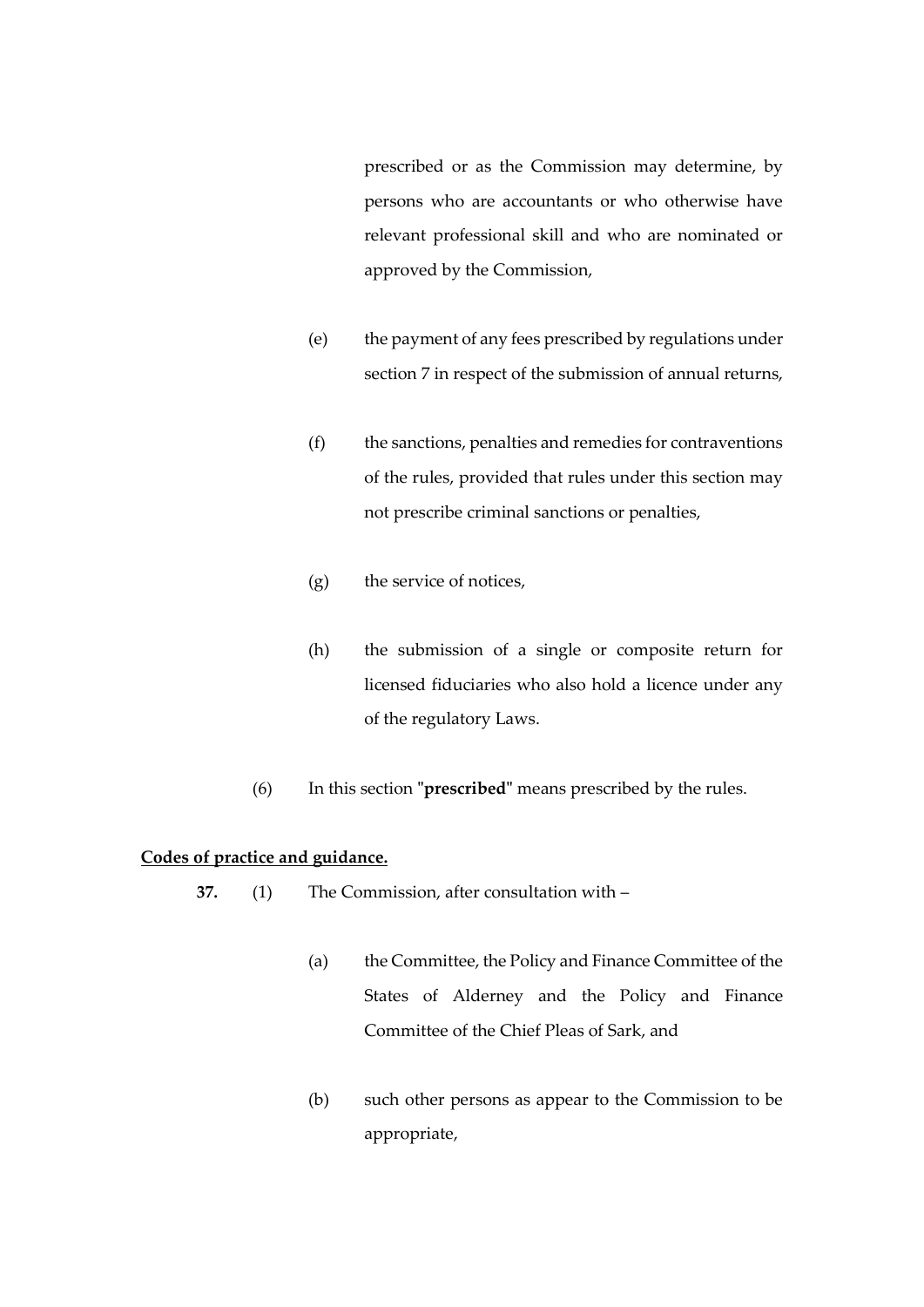may (without prejudice to any other power conferred by the provisions of this Law or the regulatory Laws as to the making of codes or guidance) issue such codes of practice and/or such guidance as the Commission thinks necessary –

- (i) for the purpose of providing clarification or guidance as to the duties, requirements and standards to be complied with (including, without limitation, duties, requirements and standards as to client protection and market conduct) and the procedures (whether as to identification, record-keeping, internal reporting, internal controls, corporate governance, training or otherwise) and best practices to be observed by –
	- (A) persons carrying on by way of business any regulated activity, or
	- (B) any other persons to whom the code or guidance applies,
- (ii) generally for the purpose of providing clarification or guidance in respect of the provisions of or for the purposes of, or in connection with the administration, implementation or enforcement of, this Law,

and without limitation a code of practice or guidance under this section may make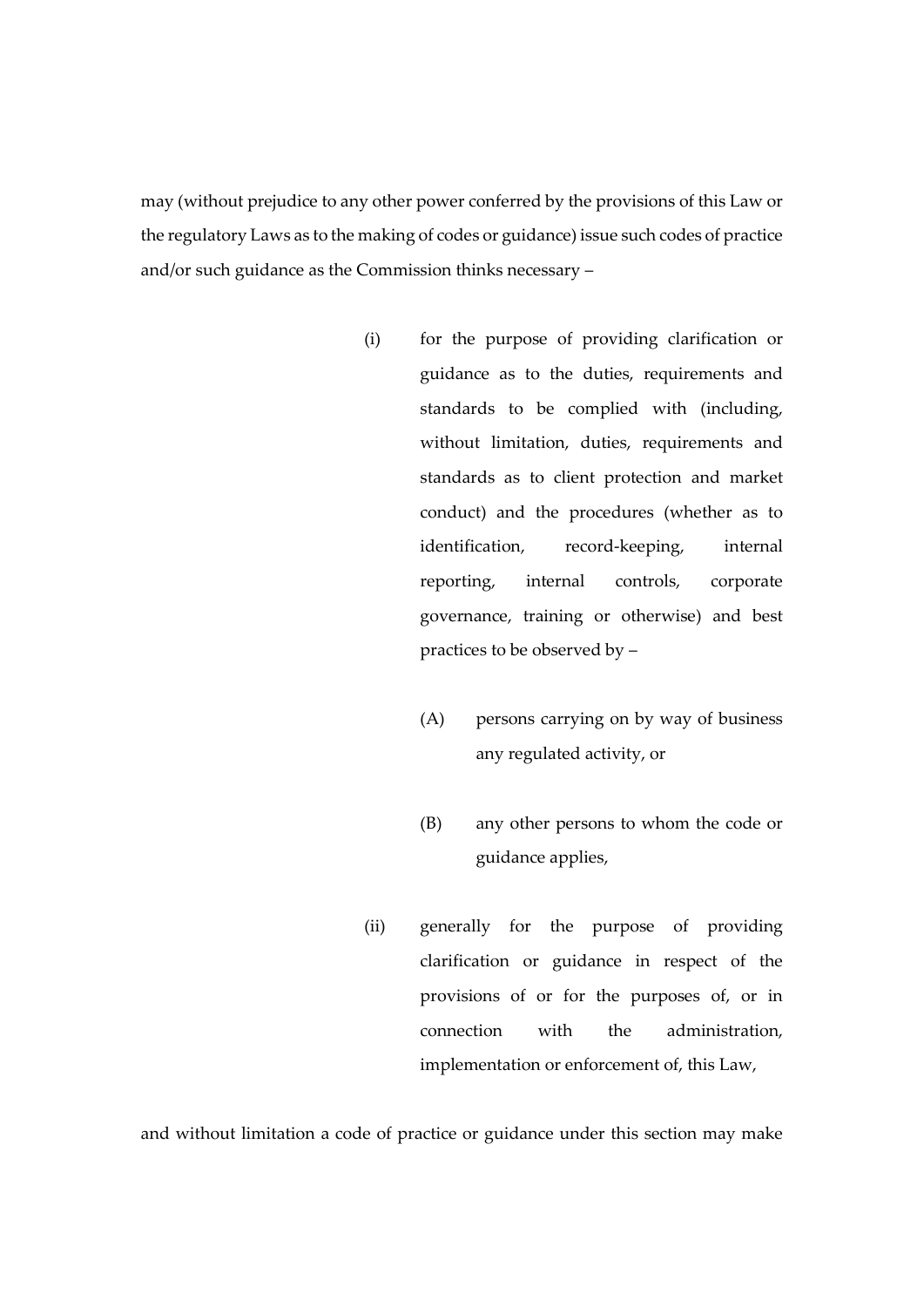provision in respect of any matter in respect of which rules may be made under section 30, 34 or 36.

(2) The Commission may, after consultation as mentioned in subsection (1), amend the whole or any part of a code of practice or guidance issued under this section and issue that amended code or guidance.

(3) Without prejudice to any other provision of this Law or any other enactment as to the consequences of any such contravention, a contravention by any person of a provision of a code of practice or guidance issued under this section does not of itself render that person liable to any criminal proceedings; but –

- (a) the Commission, in the performance of its functions, may take the provision of the code or guidance and the contravention thereof into account in determining whether and in what manner to perform those functions, and
- (b) in any legal proceedings (criminal or otherwise), whether or not under the provisions of or for the purposes of this Law, the provision of the code or guidance is admissible in evidence, and if the provision appears to the court or other tribunal before which the proceedings are being conducted to be relevant to any question arising in the proceedings then the provision may be taken into account in determining that question.

#### PART III

#### DISCLOSURE OF INFORMATION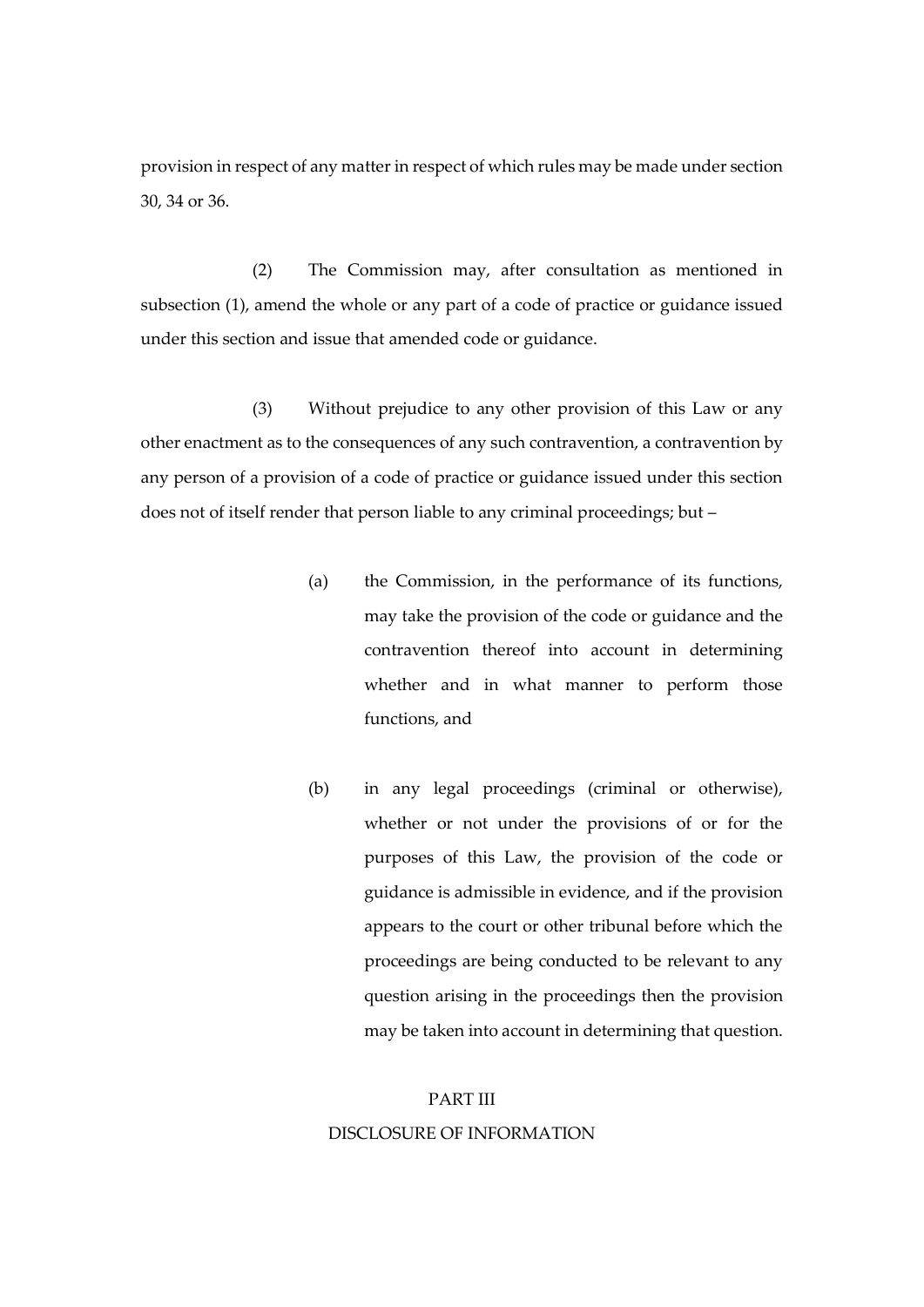# **Restrictions on disclosure of information.**

**38.** (1) Subject to the provisions of section 39 –

- (a) no person who under the provisions of or for the purposes of this Law receives information relating to the business, property or affairs of any person,
- (b) no person who obtains any such information directly or indirectly from a person who has so received it,

shall disclose the information without the consent of the person to whom it relates and (if different) the person from whom it was so obtained.

(2) A person who discloses information in contravention of this section is guilty of an offence.

# **Cases where disclosure is permitted.**

**39.** Section 38 does not preclude –

- (a) the disclosure of  $-$ 
	- (i) information which at the time of disclosure is or has already been made available to the public from other sources, or
	- (ii) information in the form of a summary or collection of information so framed as not to enable information relating to any particular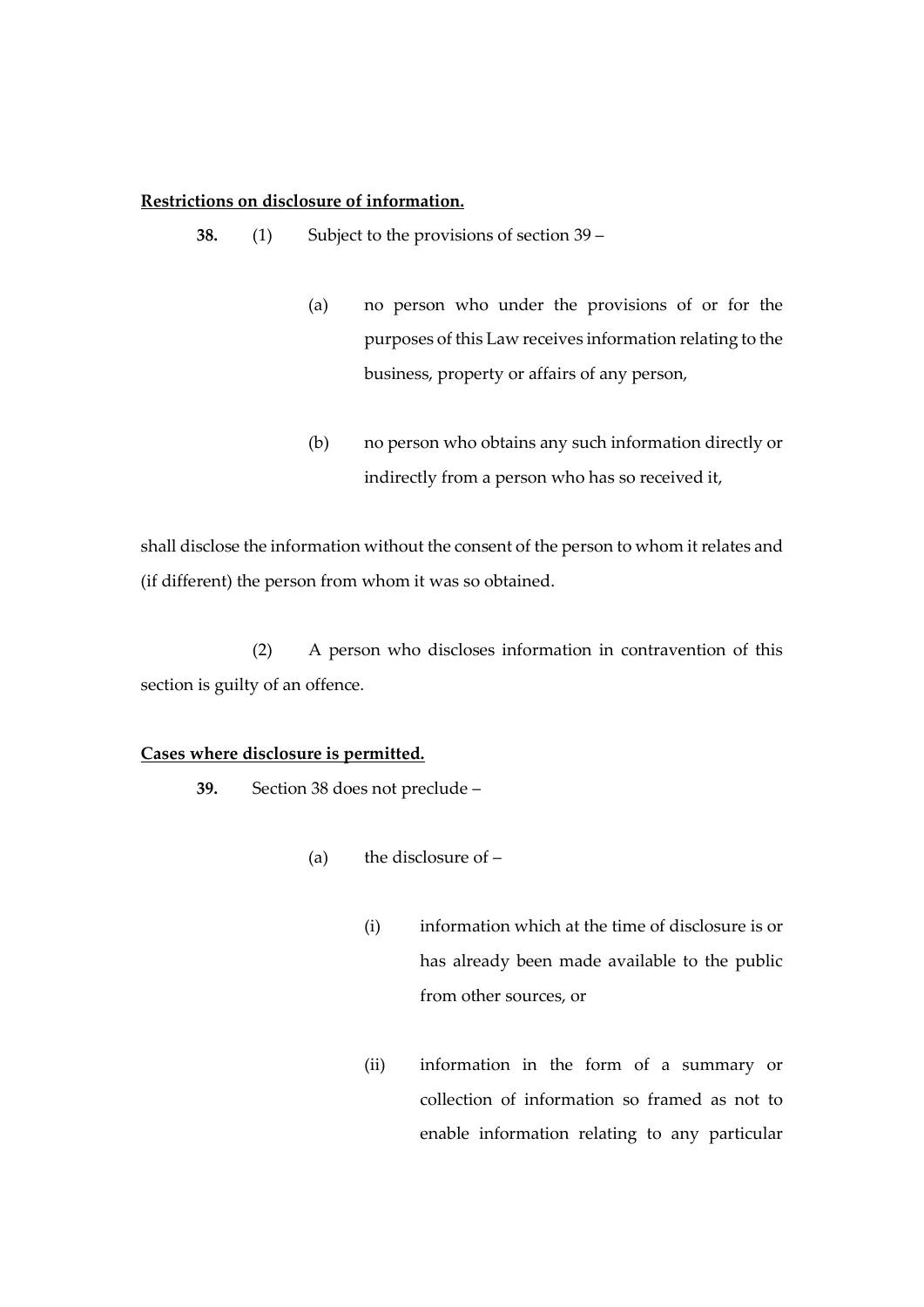person to be ascertained from it,

- (b) the disclosure of information for the purpose of enabling or assisting –
	- (i) the Commission, or
	- (ii) any body established by Ordinance under section 48 of the Banking Supervision Law or section 84 of the Insurance Business Law for the purposes of a scheme for the protection of depositors, investors, customers, clients or policyholders,

to perform its functions,

- (c) without prejudice to the generality of paragraph (b), the disclosure of information by the Commission to the auditor of a licensed fiduciary or former licensed fiduciary if it appears to the Commission that the disclosure would enable or assist the Commission to perform its functions or would otherwise be in the interests of the public or the reputation of the Bailiwick as a finance centre,
- (d) where, in order to enable or assist it to perform its functions, the Commission considers it necessary to seek advice from a qualified person on any matter of law, accountancy or valuation (actuarial or otherwise)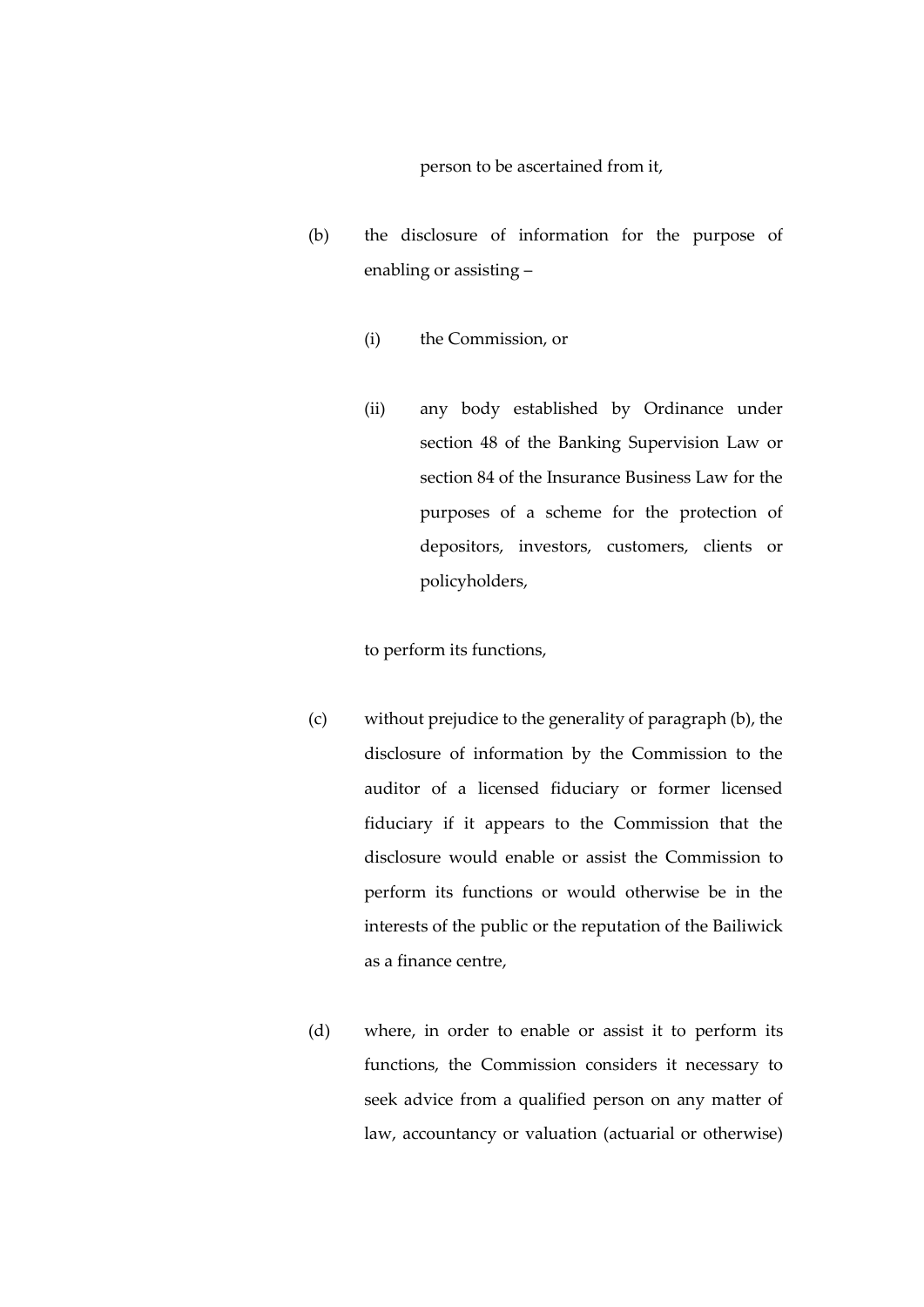or any other matter requiring the exercise of professional skill, the disclosure by the Commission to that person of such information as appears to the Commission to be necessary to ensure that that person is properly informed as to the matters on which the advice is sought,

- (e) the disclosure by the Commission of information in the interests of the public or the reputation of the Bailiwick as a finance centre,
- (f) the disclosure of information for the purpose of enabling or assisting a relevant supervisory authority to perform its functions,
- (g) the disclosure of information in compliance with, or for the purposes of enabling or assisting a person to comply with, any requirement imposed by or under the provisions of this Law or any other enactment,
- (h) the disclosure of information
	- (i) for the purposes of the investigation, prevention or detection of crime, or
	- (ii) with a view to the instigation of or otherwise for the purposes of any criminal proceedings,

whether under the provisions of this Law or otherwise,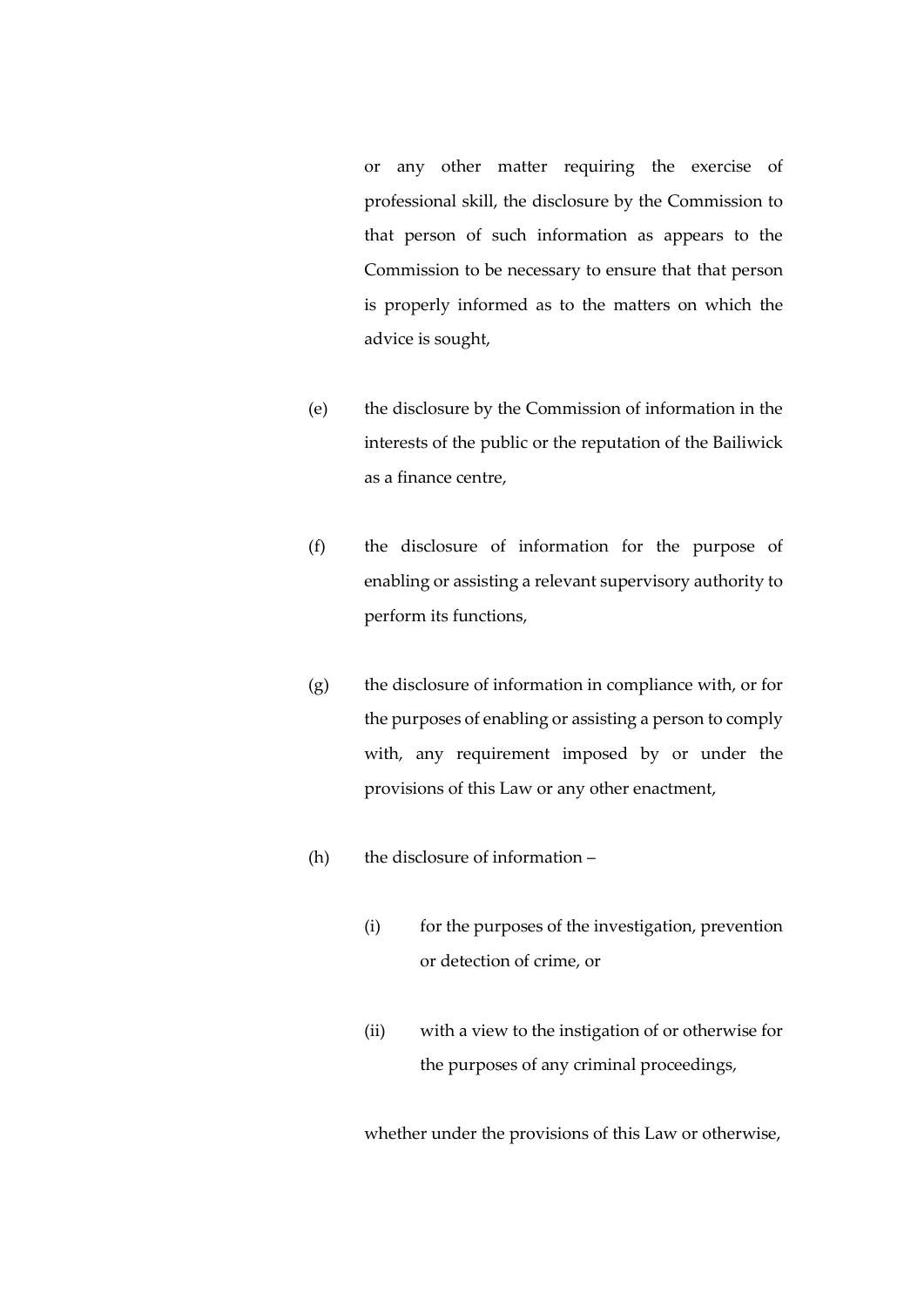- (i) the disclosure of information in connection with any other proceedings, enforcement action or sanction (civil, criminal or administrative) arising out of or under the provisions of this Law or any other enactment,
- (j) the disclosure of information with a view to the instigation of, or otherwise for the purposes of, any disciplinary proceedings relating to the exercise of the professional duties of –
	- (i) an auditor of a licensed fiduciary or former licensed fiduciary, or
	- (ii) a person appointed to make a report under section  $5(6)(a)$  of this Law, section  $7(1)(b)$  or 8 of the Enforcement Powers Law, section 3(3)(a) of the Protection of Investors Law, section 5(5) of the Banking Supervision Law, section 6(5)(a) or 36 of the Insurance Business Law or section 3(5)(a) or 23 of the Insurance Managers and Intermediaries Law, or
	- (iii) a person appointed as a skilled person pursuant to the provisions of section 27 of this Law or the corresponding provisions of the regulatory Laws,
- (k) the disclosure by the Commission to Her Majesty's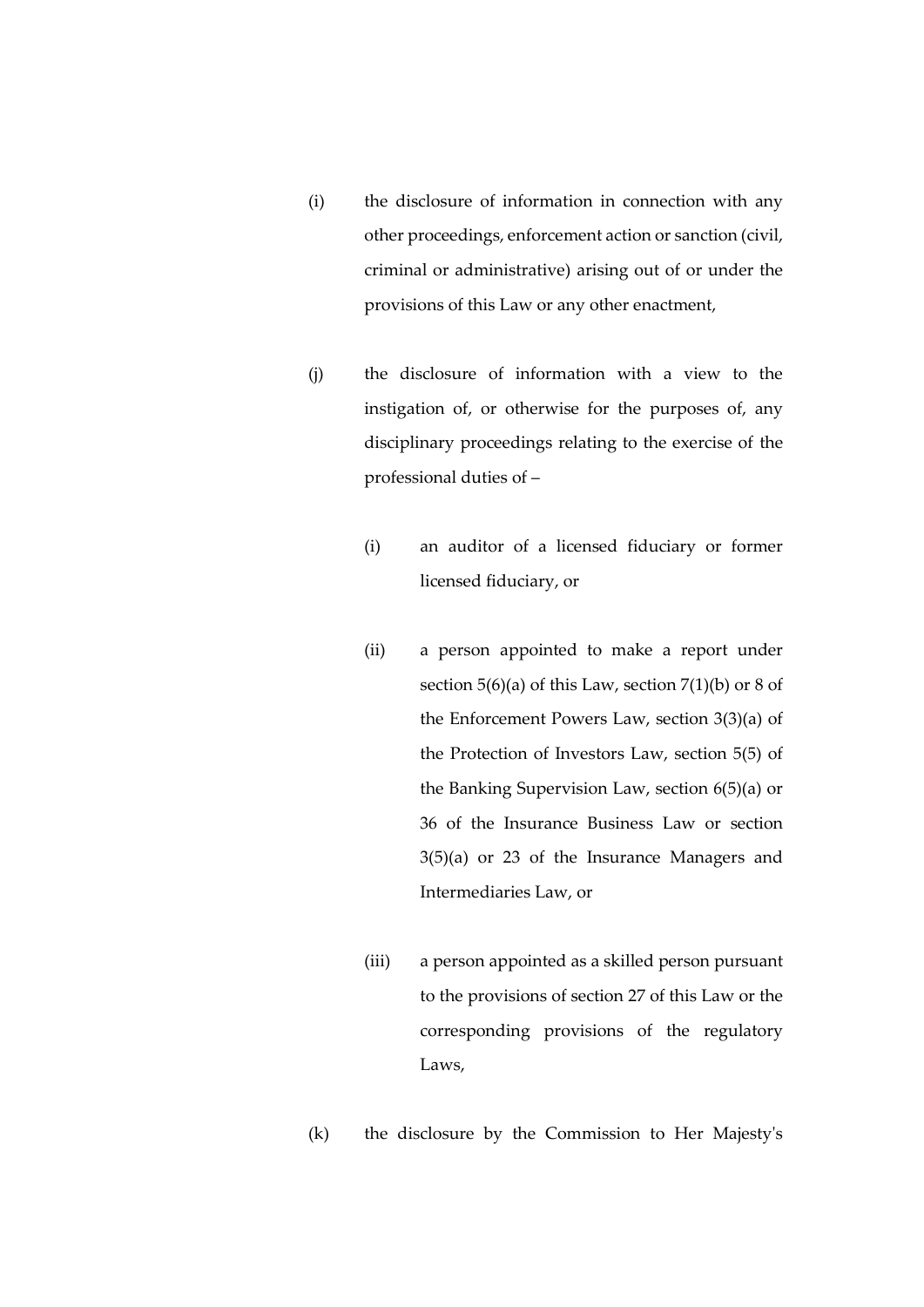Procureur or an officer of police of -

- (i) information obtained under the provisions of section 26 or 27 of this Law or sections 7 to 13 of the Enforcement Powers Law, or
- (ii) information in the possession of the Commission as to any suspected offence in relation to which the powers conferred by those sections are exercisable,
- (l) where information is disclosed to an officer of police under paragraph (k), the disclosure of that information by an officer of police for the purposes of an investigation or prosecution either in the Bailiwick or, with the prior consent of Her Majesty's Procureur to such disclosure, elsewhere,
- (m) the disclosure of information to a person or entity responsible for a scheme for compensating clients (whether in the Bailiwick or elsewhere) –
	- (i) if it appears to the Commission that the disclosure would enable or assist the recipient of the information or the Commission to perform its functions, and
	- (ii) if the recipient has given to the Commission a written undertaking that the information will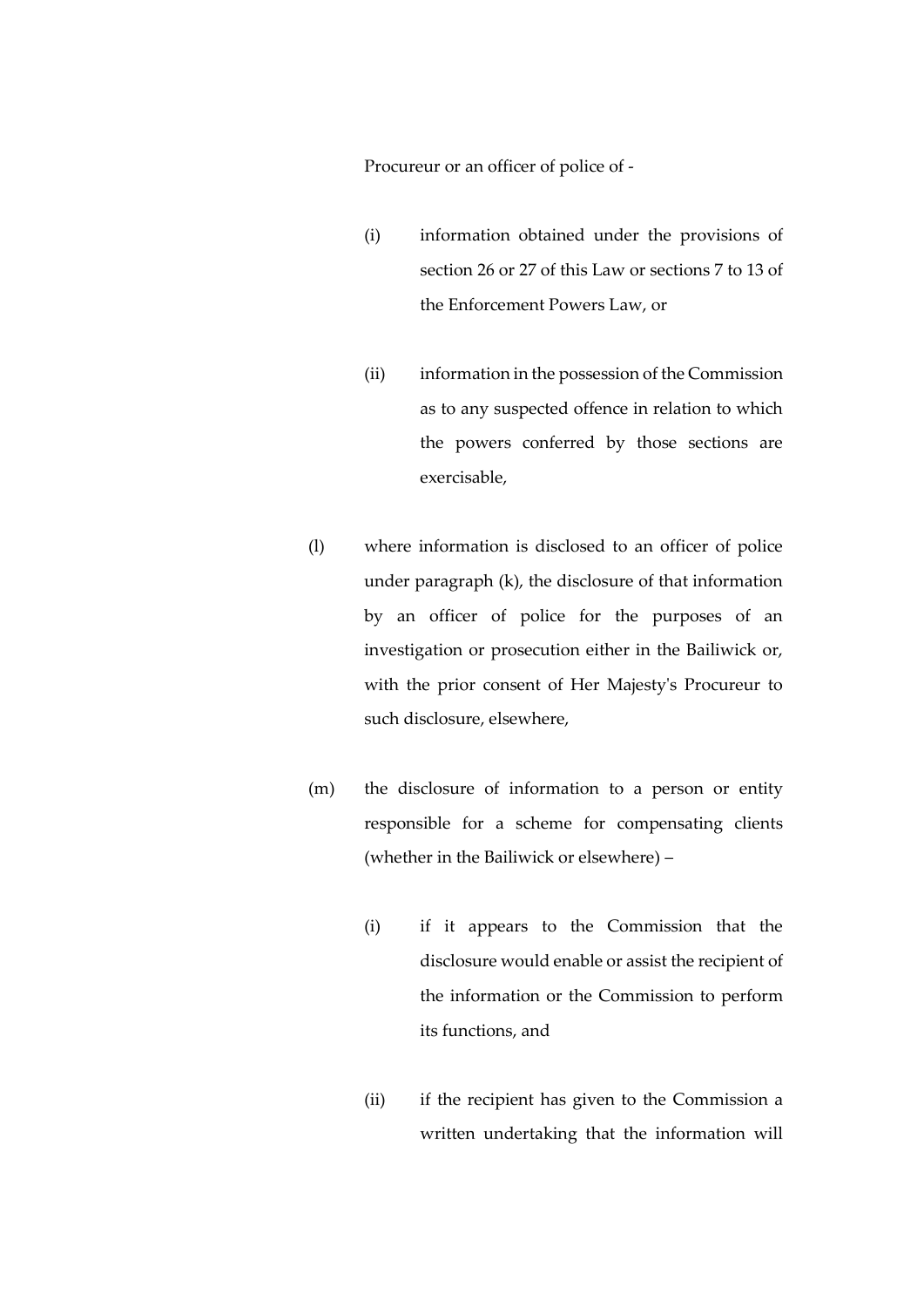not be further disclosed without the prior consent of the Commission,

- (n) the disclosure of information by the Commission for the purposes or in the circumstances described in -
	- (i) section 21(2) of the Financial Services Commission Law,
	- (ii) section 49 of the Protection of Investors Law,
	- (iii) section 45 of the Banking Supervision Law,
	- (iv) section 80 of the Insurance Business Law,
	- (v) section 57 of the Insurance Managers and Intermediaries Law, or
	- (vi) section 20 of the Enforcement Powers Law, or
- (o) the disclosure of information for the purpose of enabling or assisting -
	- (i) the Registrar of Companies,
	- (ii) the Alderney Registrar,
	- (iii) the Legal Aid Administrator (the office of which was established under section 2 of the Legal Aid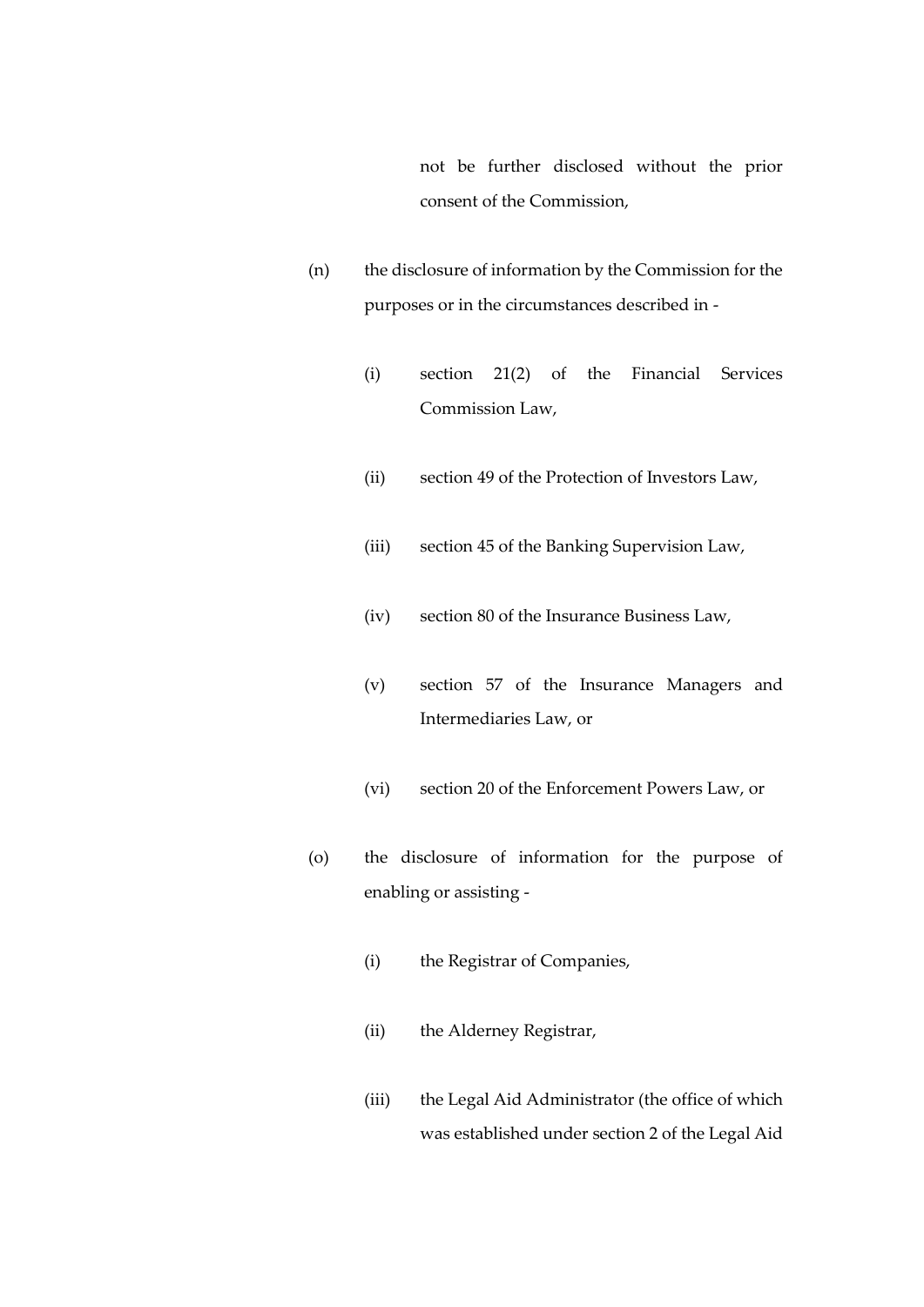(Bailiwick of Guernsey) Law, 2003),

- (iv) the Office of the Financial Services Ombudsman established by the Financial Services Ombudsman (Bailiwick of Guernsey) Law, 2014,
- (v) the Principal Ombudsman appointed under section 4 of that Law,
- (vi) the Registrar of Beneficial Ownership of Legal Persons (the office of which was established by section 1 of the Beneficial Ownership of Legal Persons (Guernsey) Law, 2017),
- (vii) the Registrar within the meaning of the Beneficial Ownership of Legal Persons (Alderney) Law, 2017),
- (viii) the Data Protection Authority established by Part XI of the Data Protection (Bailiwick of Guernsey) Law, 2017, or
- (ix) the Commissioner appointed by the Data Protection Authority under paragraph 5 of Schedule 6 to that Law,

to perform their respective functions.

# **Information supplied to Commission by relevant supervisory authority.**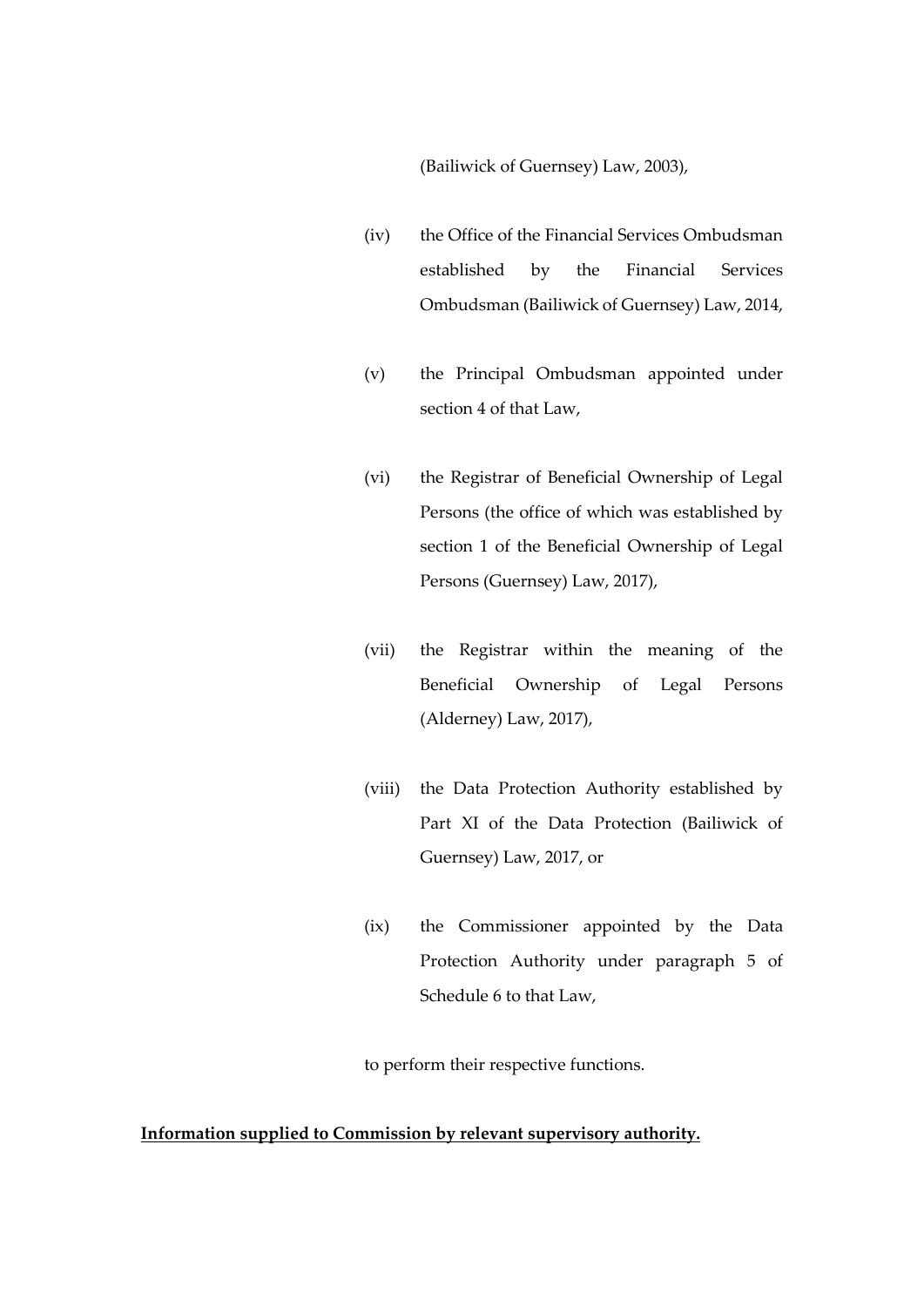**40.** (1) This section applies, to the exclusion of section 38, to information relating to the business, property or affairs of any person provided to the Commission for the purposes of its functions, whether under the provisions of this Law or otherwise, by a relevant supervisory authority.

- (2) Information described in subsection (1)
	- (a) may only be used by the Commission for the purpose for which it was provided by the relevant supervisory authority,
	- (b) may only be disclosed by the Commission with the consent of, and for purposes or in circumstances approved by, that authority, and
	- (c) may not be disclosed by the Commission to the person to whom it relates except with the express approval of that authority.

(3) In requesting the consent of a relevant supervisory authority for the purposes of subsection (2)(b), the Commission must provide that authority with -

- (a) the name of any person to whom it proposes to disclose the information, and
- (b) an accurate description of that person's functions.

(4) Where under this section the Commission discloses information described in subsection (1), it may do so only in accordance with any conditions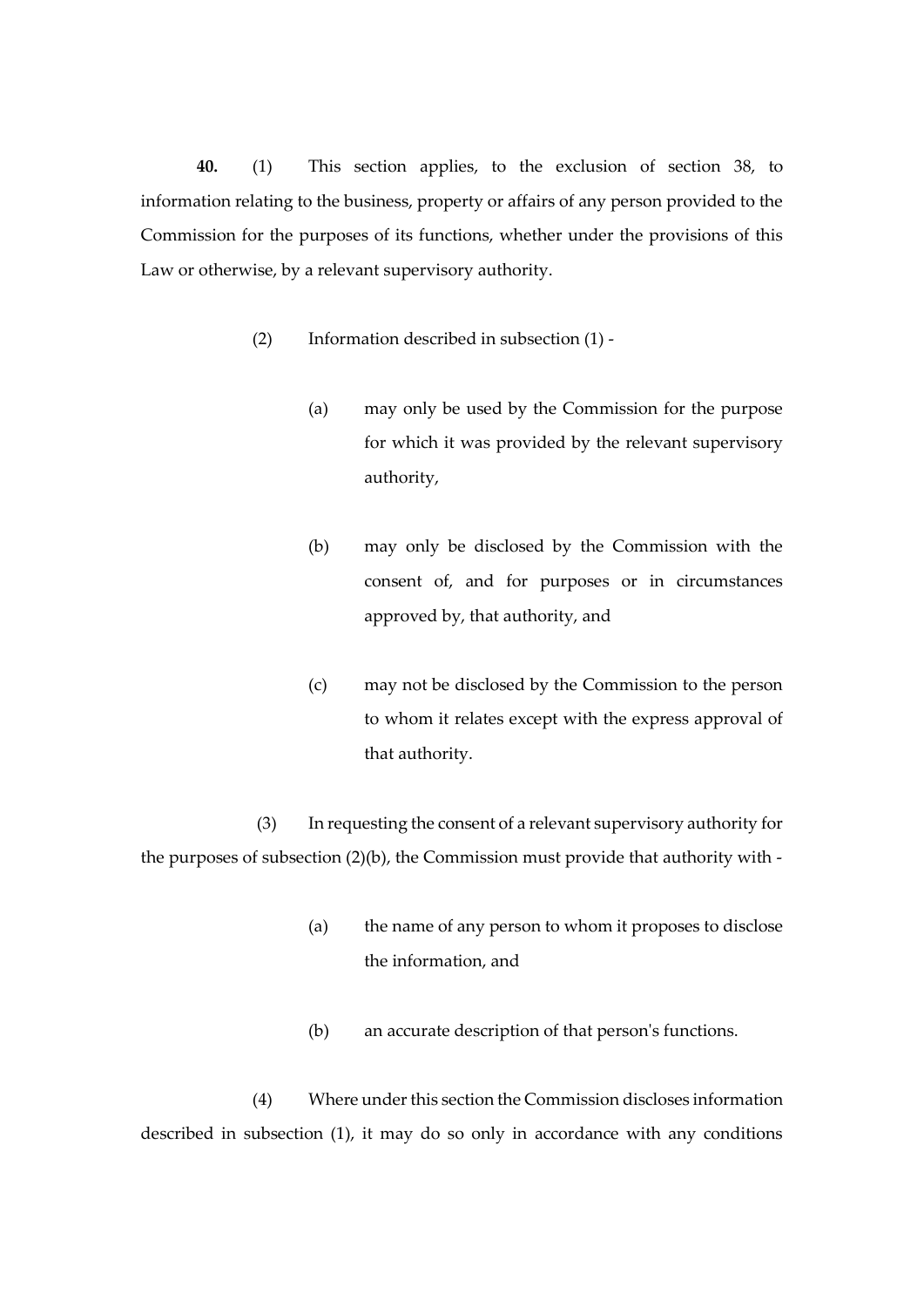(whether as to the use and disclosure of the information or otherwise) subject to which the consent of the relevant supervisory authority was given.

(5) For the avoidance of doubt, and without limitation, nothing in this section prevents the disclosure of information by the Commission -

- (a) for the purposes or in the circumstances described in section 39(h), or
- (b) in accordance with the provisions of any of the appointed Laws in circumstances where they provide that the disclosure does not contravene any obligation as to confidentiality or other restriction on the disclosure of information imposed by statute, contract or otherwise.
- (6) No person who
	- (a) receives information described in subsection (1) from the Commission, or
	- (b) obtains any such information directly or indirectly from a person who has so received it,

shall disclose the information except with, and in accordance with the conditions of, the consent of the Commission.

(7) A person who discloses information in contravention of subsection (6) is guilty of an offence.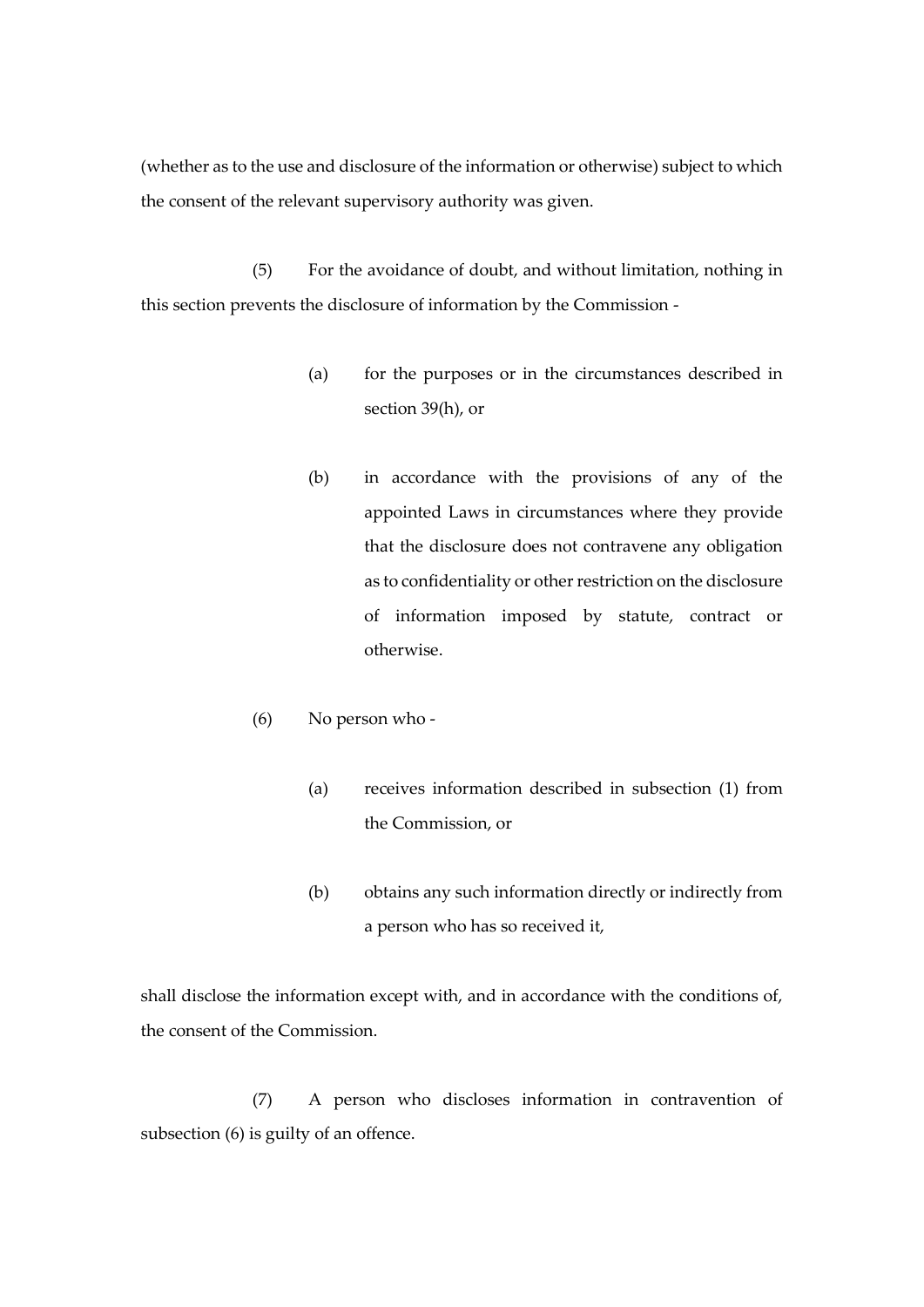# **Royal Court to take Commission's undertakings into account.**

**41.** The Royal Court or any division thereof must, before directing the Commission (whether pursuant to the provisions of this Law or otherwise) to disclose to any person any information relating to the business, property or affairs of any person held, received or obtained by it under the provisions of or for the purposes of this Law or the regulatory Laws (whether pursuant to those provisions or otherwise) -

# (a) take into account -

- (i) any obligation as to confidentiality or other restriction on the disclosure of information imposed by statute, contract or otherwise to which the Commission is subject in respect of the information,
- (ii) any undertaking entered into by the Commission in relation to the use, disclosure, safekeeping and return of the information, and
- (iii) any conditions (whether as to the use and disclosure of the information or otherwise) subject to which the information is held or was received or obtained, and
- (b) where the information has been supplied to the Commission by a relevant supervisory authority -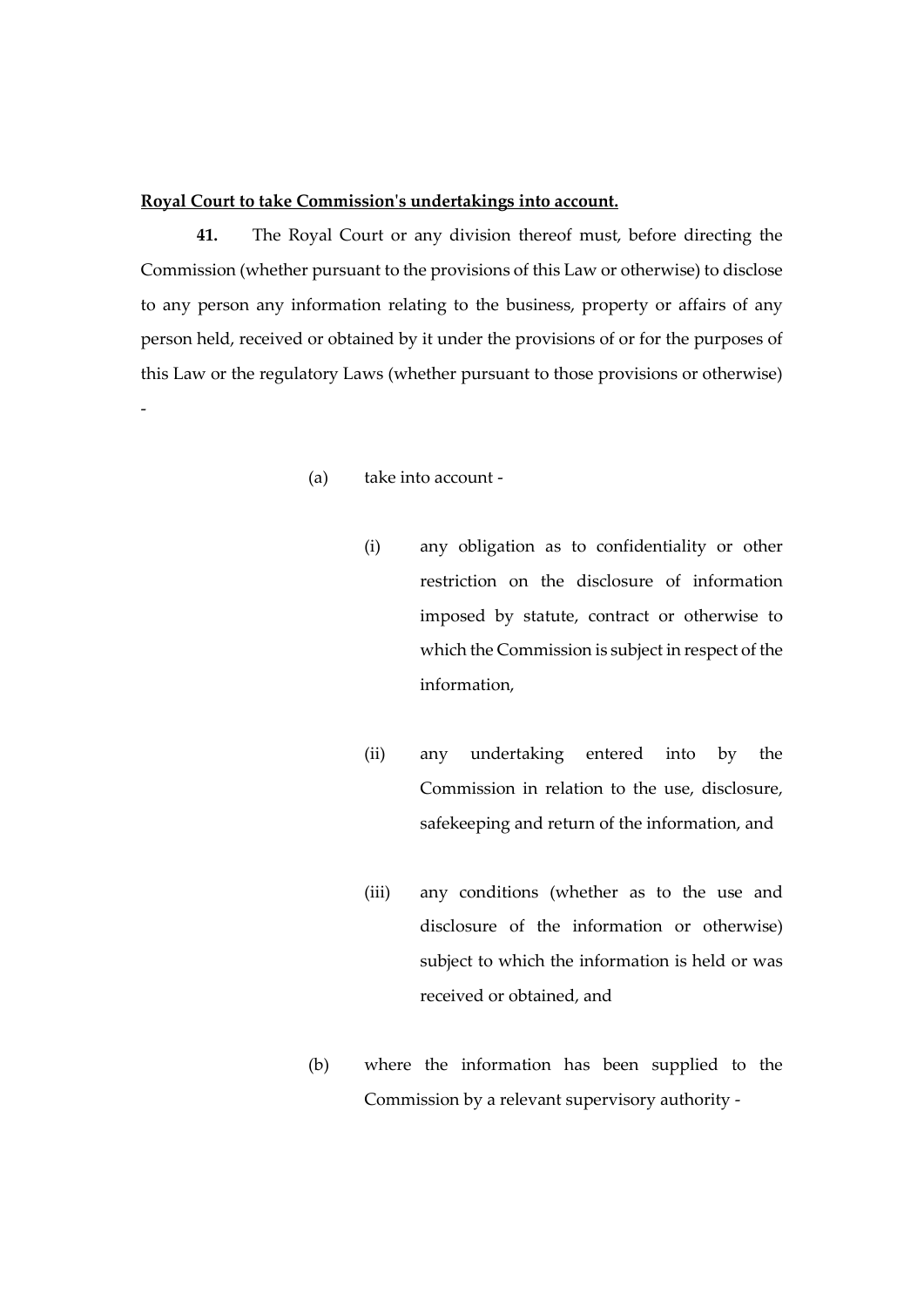- (i) give the Commission a reasonable opportunity to consult that authority with a view to obtaining its consent to the disclosure, and
- (ii) where such consent is not forthcoming, or is given subject to conditions, take into account the authority's decision and the reasons for it.

# PART IV

# OFFENCES AND PENALTIES

# **Penalties.**

**42.** (1) A person guilty of an offence under section 16(5), 17(4), 24(3), 30(5) or 31(7) or (8) is liable –

- (a) on summary conviction, to a fine not exceeding twice level 5 on the uniform scale,
- (b) on conviction on indictment, to a fine.
- (2) A person guilty of an offence under any other provision of this Law is liable –
	- (a) on summary conviction, to imprisonment for a term not exceeding 6 months, or to a fine not exceeding twice level 5 on the uniform scale, or to both,
	- (b) on conviction on indictment, to imprisonment for a term not exceeding 2 years, or to a fine, or to both.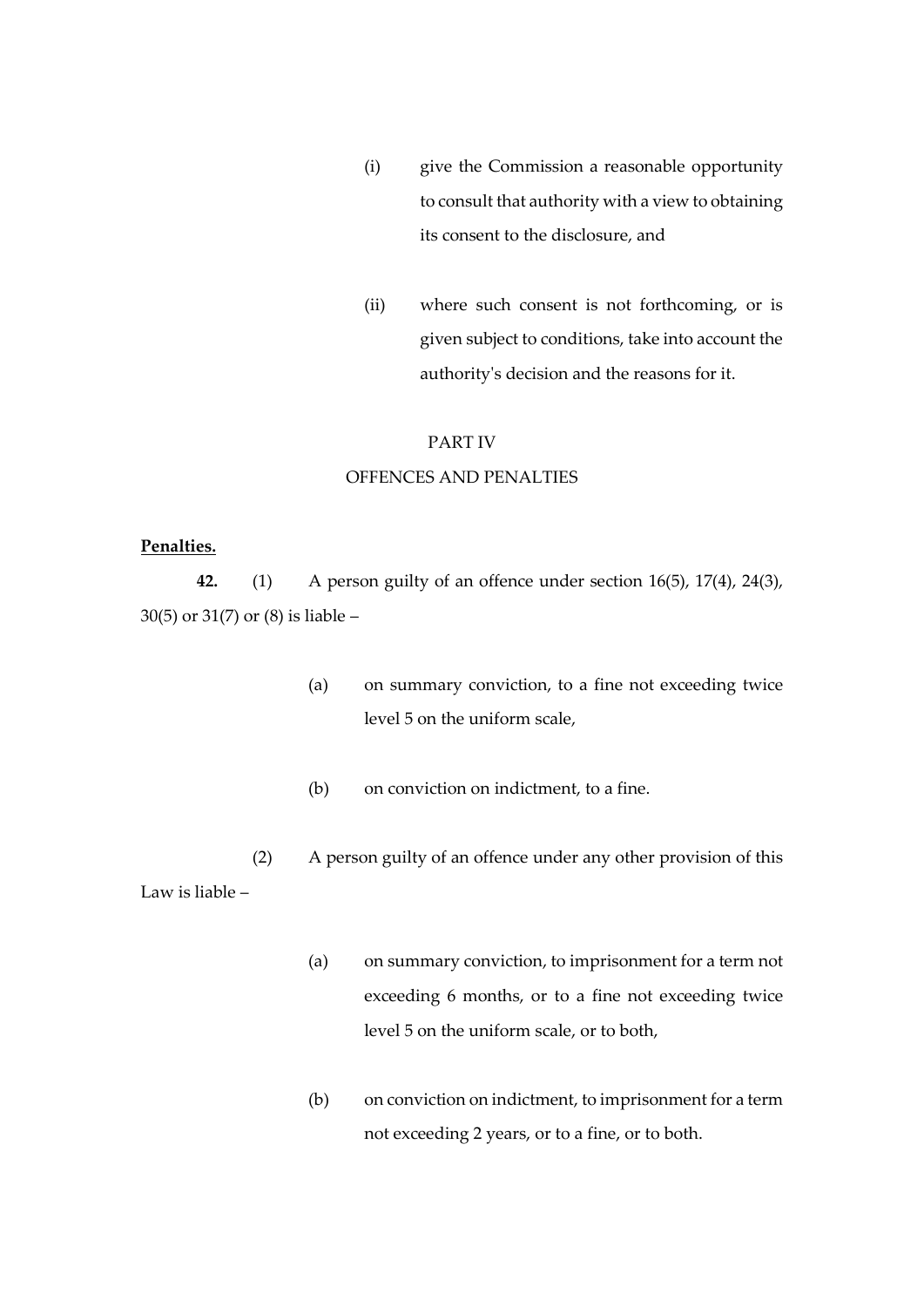(3) In relation to offences tried before the Court of Alderney or the Court of the Seneschal, and for the avoidance of doubt, the penalties stipulated by subsections (1)(a) and (2)(a) are applicable notwithstanding the restrictions on the sentencing powers of those courts imposed by section 13 of the Government of Alderney Law, 2004**<sup>g</sup>** and section 11 of the Reform (Sark) Law, 2008**<sup>h</sup>** .

(4) Where an offence under the provisions of this Law involves a public display or exhibition of any name or description, there shall be deemed to be a fresh offence on each day on which the display or exhibition continues.

## **Criminal liability of directors, etc.**

1

**43.** (1) Where an offence under the provisions of this Law is committed by a company or other legal person and is proved to have been committed with the consent or connivance of, or to be attributable to any neglect on the part of -

- (a) in the case of a company, any director, controller, secretary or other similar officer thereof,
- (b) in the case of a limited partnership with legal personality, any general partner,
- (c) in the case of a limited liability partnership, any member,

**<sup>g</sup>** Order in Council No. III of 2005; amended by No. XXII of 2010; and No. XI of 2012.

**<sup>h</sup>** Order in Council No. V of 2008; amended by No. VI of 2008; No. XXVII of 2008; No. XIV of 2010; and No. XII of 2011.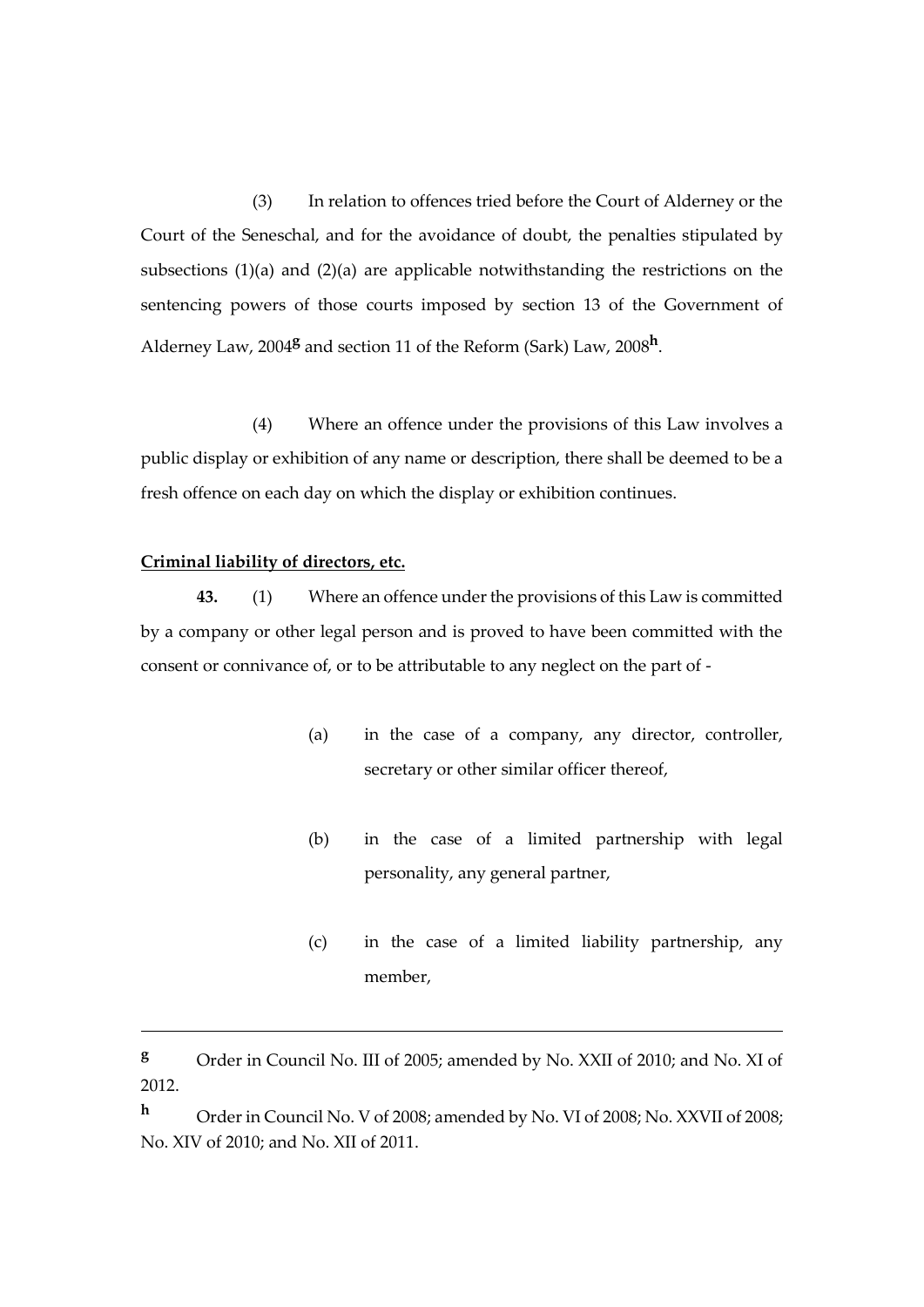- (d) in the case of a foundation, any foundation official, or
- (e) any person purporting to act in any capacity described in paragraph  $(a)$ ,  $(b)$ ,  $(c)$  or  $(d)$ ,

the person referred to in the appropriate paragraph above as well as the company or other legal person (as the case may be) is guilty of the offence and may be proceeded against and punished accordingly.

(2) Where the affairs of a company or other legal person are managed by its members, subsection (1) applies to a member in connection with that member's functions of management as if that member were a director.

#### **Criminal proceedings against unincorporated bodies.**

**44.** (1) Where an offence under the provisions of this Law is committed by an unincorporated body and is proved to have been committed with the consent or connivance of, or to be attributable to any neglect on the part of -

- (a) in the case of
	- (i) a partnership, any partner thereof, but subject to the provisions of subparagraph (ii),
	- (ii) a limited partnership without legal personality, any general partner thereof,
- (b) in the case of any other unincorporated body, any director of that body or other officer thereof who is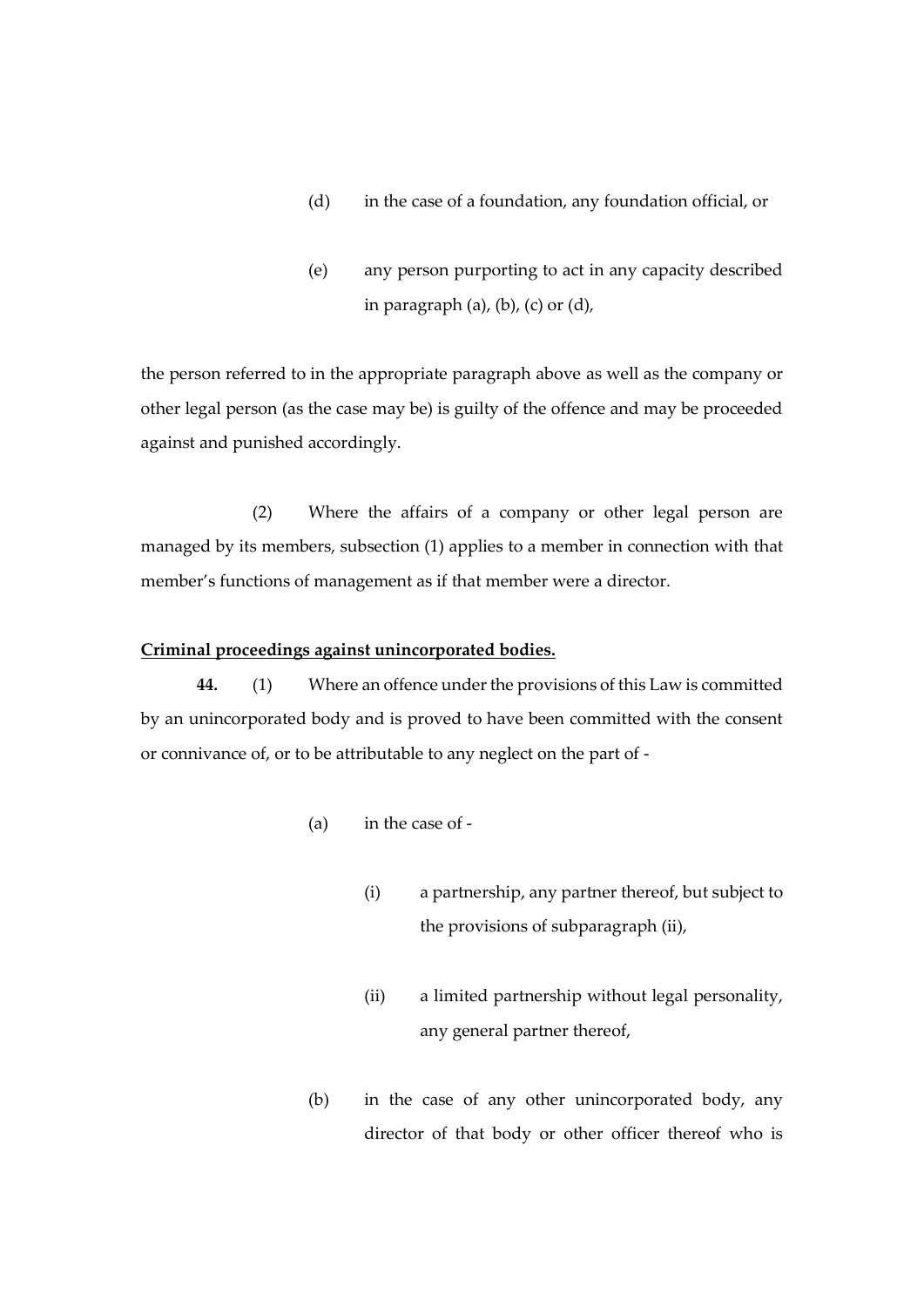bound to fulfil any duty of which the offence is a breach or, if there is no such officer, any member of the committee or other similar governing body, or any controller of that body, or

(c) any person purporting to act in any capacity described in paragraph (a) or (b),

the person referred to in the appropriate paragraph above as well as the unincorporated body is guilty of the offence and may be proceeded against and punished accordingly.

(2) Where an offence under the provisions of this Law is alleged to have been committed by an unincorporated body, proceedings for the offence shall, without prejudice to subsection (1), be brought in the name of that body and not in the name of any of its members.

(3) A fine imposed on an unincorporated body on its conviction of an offence under the provisions of this Law shall be paid from the funds of that body.

# **Defence of due diligence.**

**45.** In any proceedings for an offence under the provisions of this Law it is a defence for the accused to prove (for the avoidance of doubt, on a balance of probabilities) that the accused took all reasonable precautions and exercised all due diligence to avoid the commission of such an offence by the accused and by any person under the control of the accused.

# **Jurisdiction.**

**46.** Without prejudice to any jurisdiction exercisable apart from this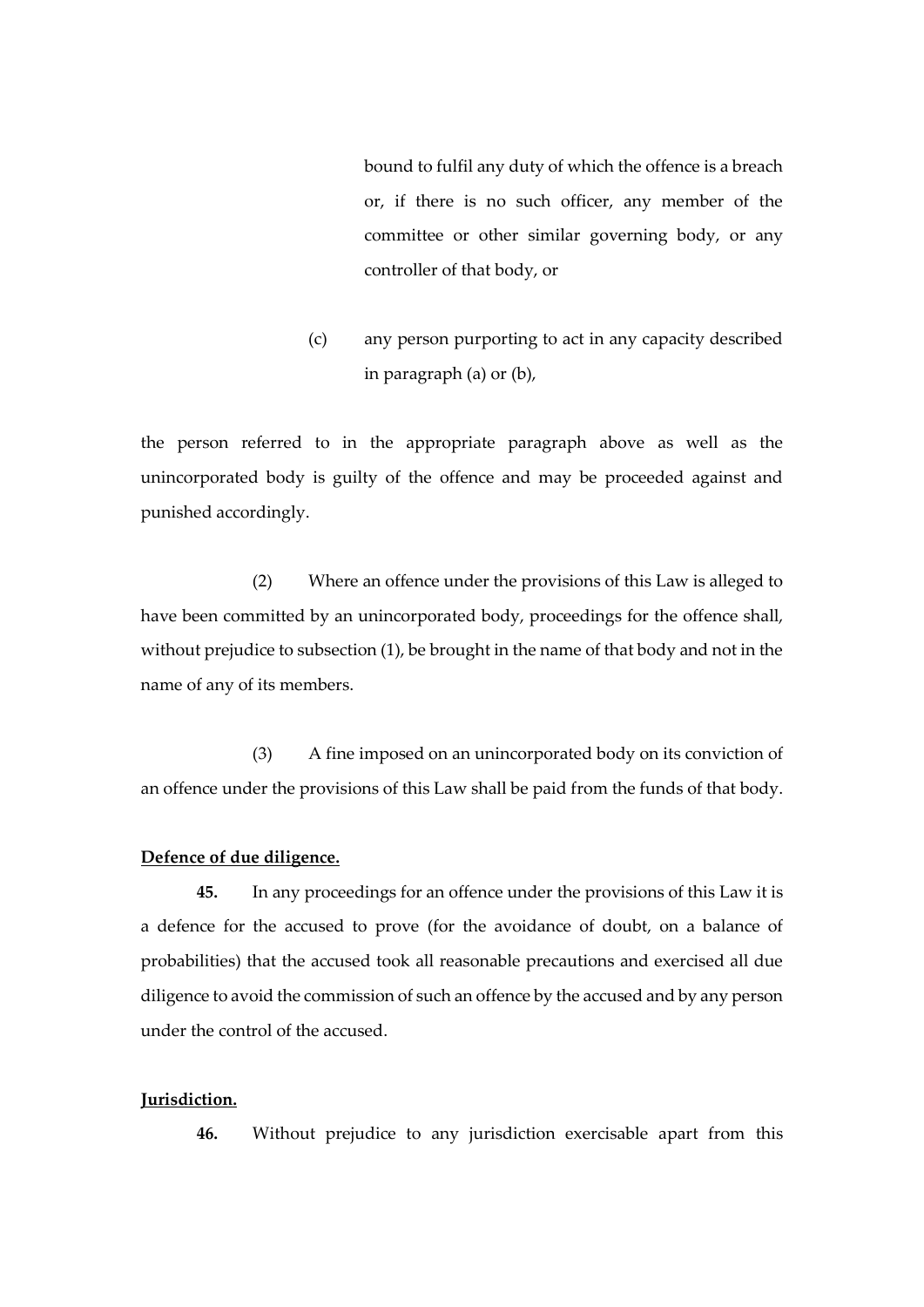section, proceedings for an offence under the provisions this Law may be taken, and the offence may for all incidental purposes be treated as having been committed, in any place in the Bailiwick.

# PART V

#### GENERAL PROVISIONS

# *Miscellaneous*

#### **Commission to have regard to guidance, etc, under FSC Law and other matters.**

**47.** (1) In performing its functions under the provisions of this Law -

- (a) the Commission must (so far as relevant)
	- (i) take into account any written guidance of a general character given by the Committee under section 7(1)(a) of the Financial Services Commission Law, and
	- (ii) act in accordance with any written directions of a general character given by the Committee under section 7(1)(b) of that Law,

concerning the policies to be followed by the Commission in relation to the supervision of finance business in the Bailiwick and the manner in which any function of the Commission is to be performed,

(b) the Commission may take into account (so far as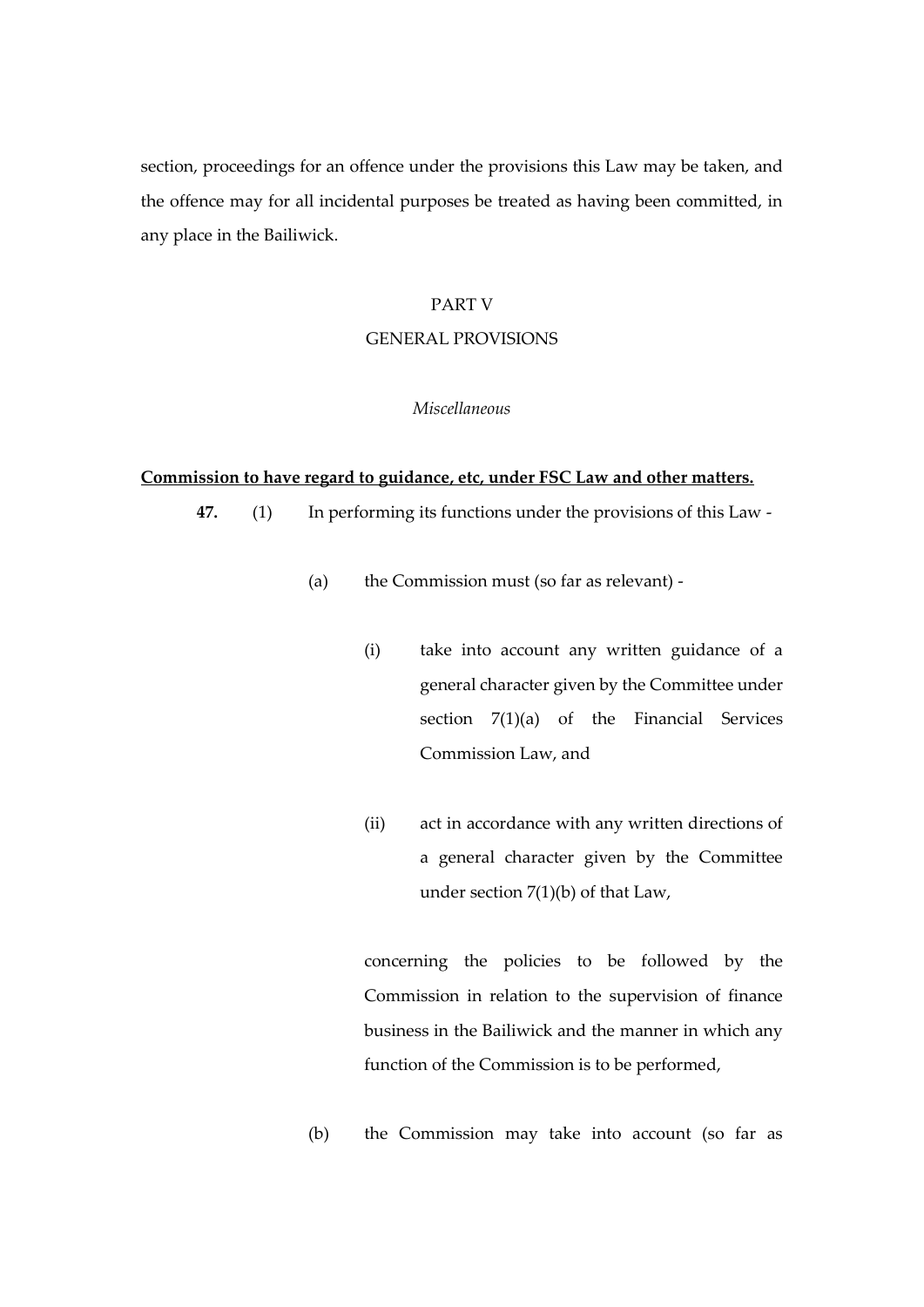relevant) -

- (i) any guidance notes or international standards relating to regulated activities and regulation issued by a body recognised by the Commission and identified in a code issued under the provisions of this Law,
- (ii) the provisions of any rules, code, guidance, principles, policies or instructions issued under the provisions of this Law or the Financial Services Commission Law,
- (iii) any matter to which it may have regard under the provisions of this Law when performing the function in question, and
- (iv) for the avoidance of doubt, any investigation, prosecution, proceedings, enforcement action, duty, obligation, liability, penalty, sanction (civil, criminal or administrative), injunction, order or other remedy undertaken, imposed or obtained under the provisions of or for the purposes of this Law or the regulatory Laws in respect of any licensed fiduciary, holder of a supervised role or other person or entity, and
- (c) the Commission must have regard to the objectives of -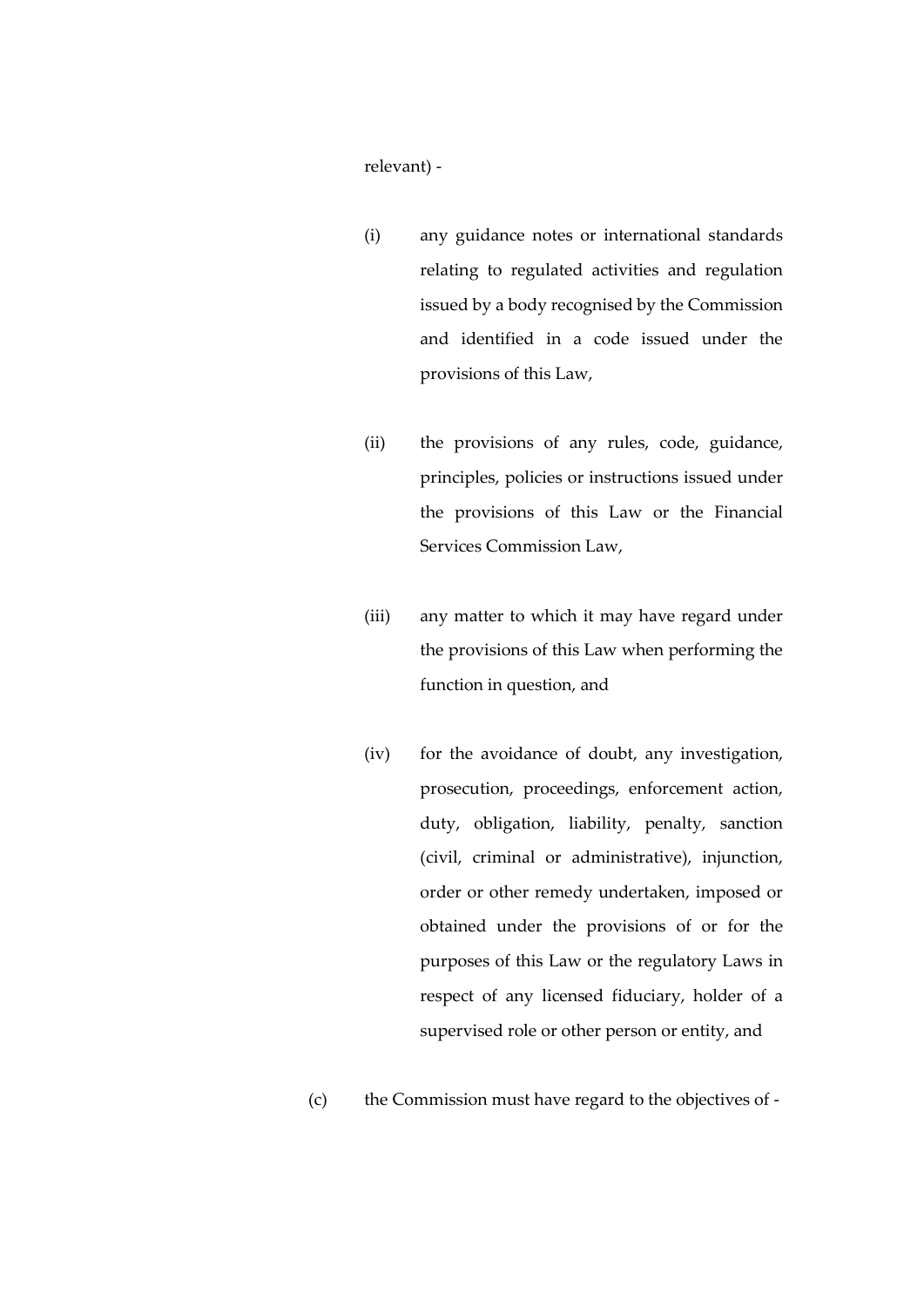- (i) protecting the public and the reputation of the Bailiwick as a finance centre,
- (ii) ensuring that any relevant markets are fair, efficient and transparent, and
- (iii) reducing risks to the financial system in the Bailiwick.

(2) The provisions of this section are in addition to and not in derogation from any other provision of this Law or any other enactment or rule of law relating to the functions of the Commission or the performance thereof and the matters which it must or may take into account.

## **Service of notices and documents.**

**48.** (1) Any document other than a summons to be given or served under the provisions of or for the purposes of this Law may be given to or served upon –

- (a) an individual ("**A**"), by being delivered to A, or by being left at, or sent by post to, A's usual or last known place of abode, or by being transmitted to A's relevant electronic address,
- (b) a company or other legal person with a registered office in the Bailiwick, by being left at, or sent by post to, that office, or by being transmitted to its relevant electronic address,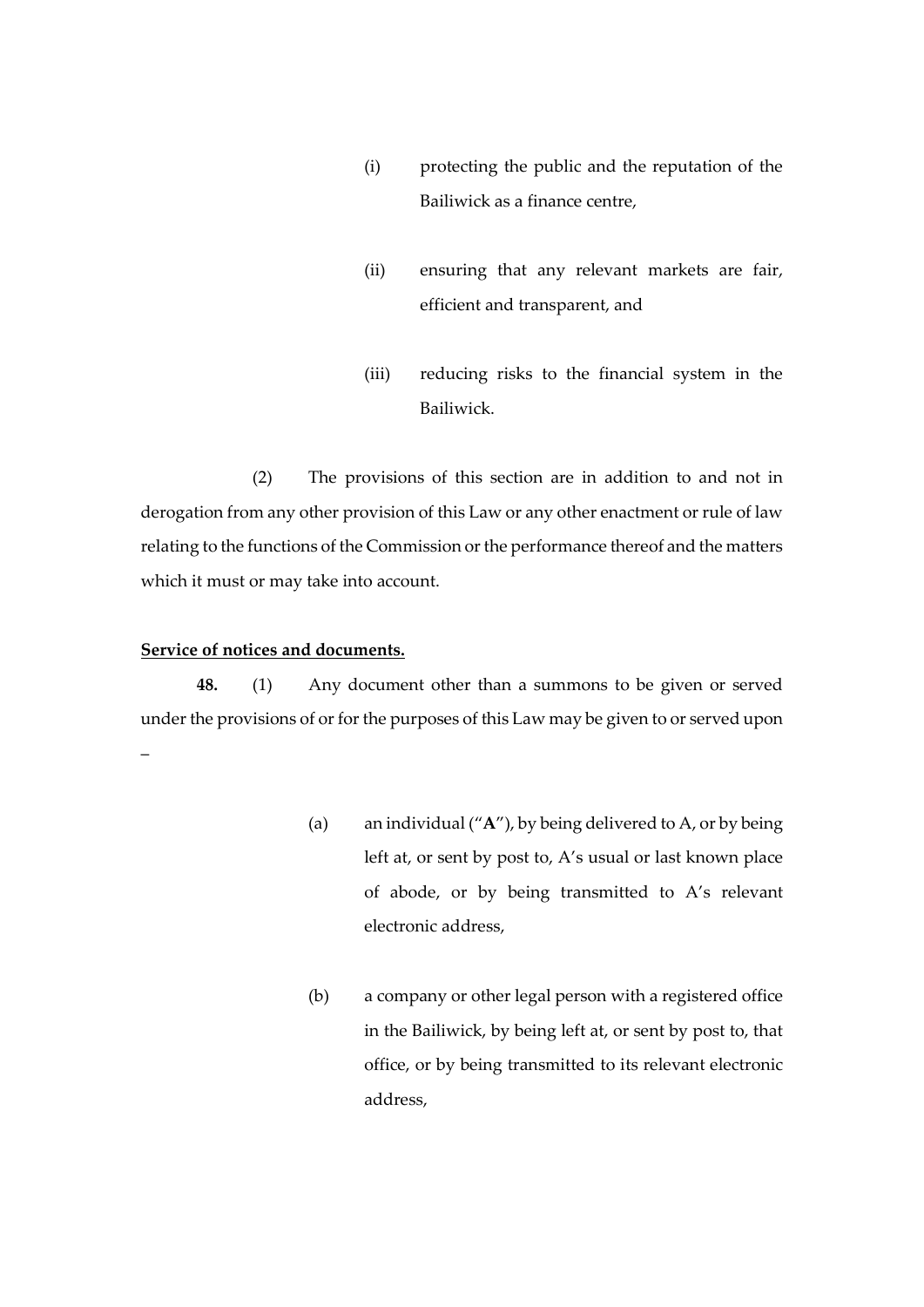- (c) a company or other legal person without a registered office in the Bailiwick, by being left at, or sent by post to -
	- (i) its principal or last known principal place of business in the Bailiwick, or
	- (ii) if there is no such place, its registered office or principal or last known principal place of business elsewhere,

or by being transmitted to its relevant electronic address,

- (d) an unincorporated body
	- (i) by being given to or served on any partner (not being a limited partner in a limited partnership), member of the committee or other similar governing body, director or other similar officer thereof in accordance with paragraph (a), or
	- (ii) by being left at, or sent by post to
		- (A) the body's principal or last known principal place of business in the Bailiwick, or
		- (B) if there is no such place, its principal or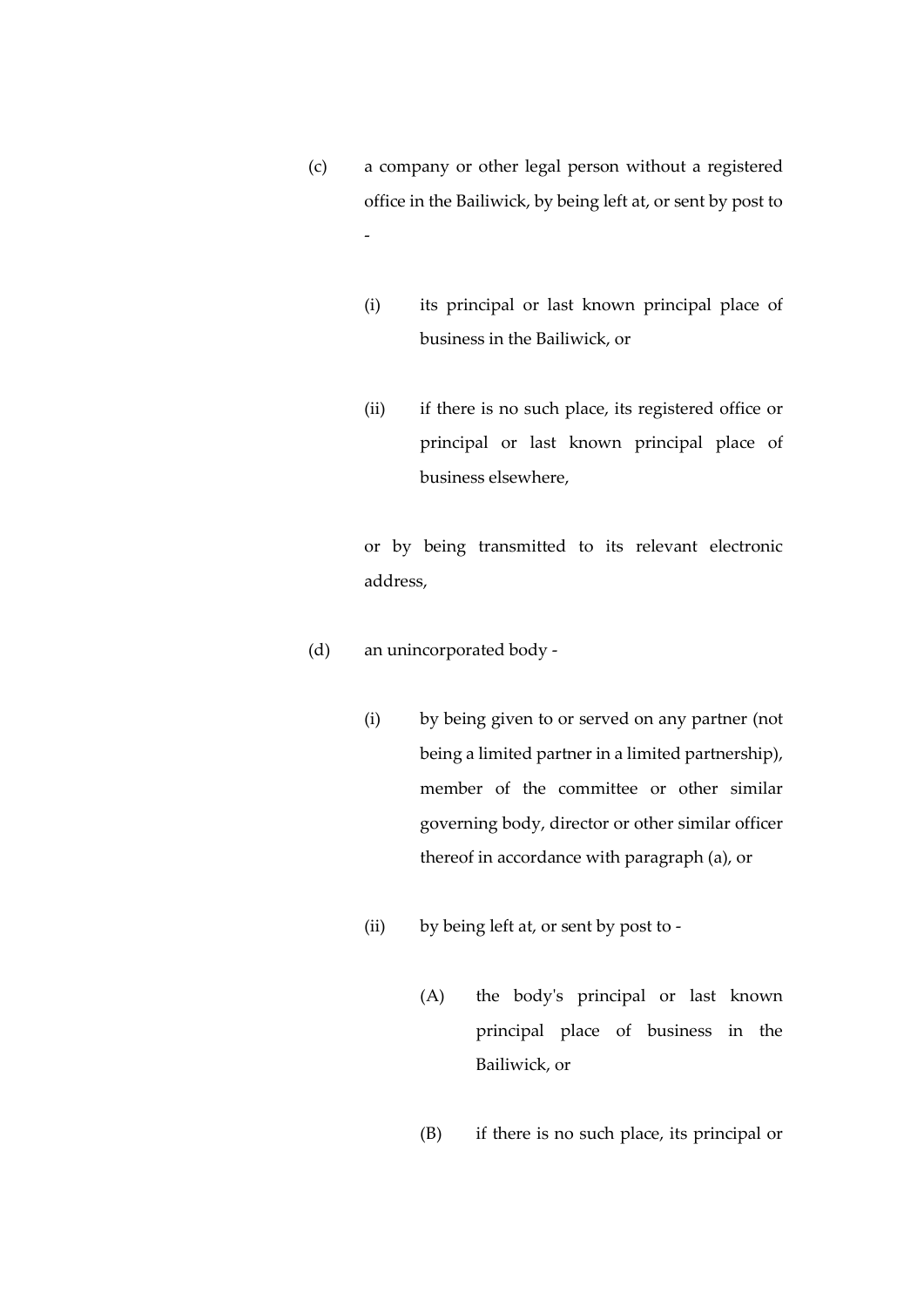last known principal place of business elsewhere,

or by being transmitted to its relevant electronic address,

- (e) the Committee or any other committee of the States of Guernsey, by being left at, or sent by post to, its principal office in the Bailiwick, or by being transmitted to its electronic address,
- (f) subject to the provisions of section 49, the Commission or its Chairman, by being left at, or sent by post to, the principal office of the Commission in the Bailiwick,

and in this section –

- (i) **"by post"** means by special delivery, recorded or signed for delivery or ordinary letter post,
- (ii) **"electronic address"** includes, without limitation, an e-mail address and telecommunications address,
- (iii) **"relevant electronic address"** means an electronic address -
	- (A) with which, in the opinion of the Commission, the person concerned has a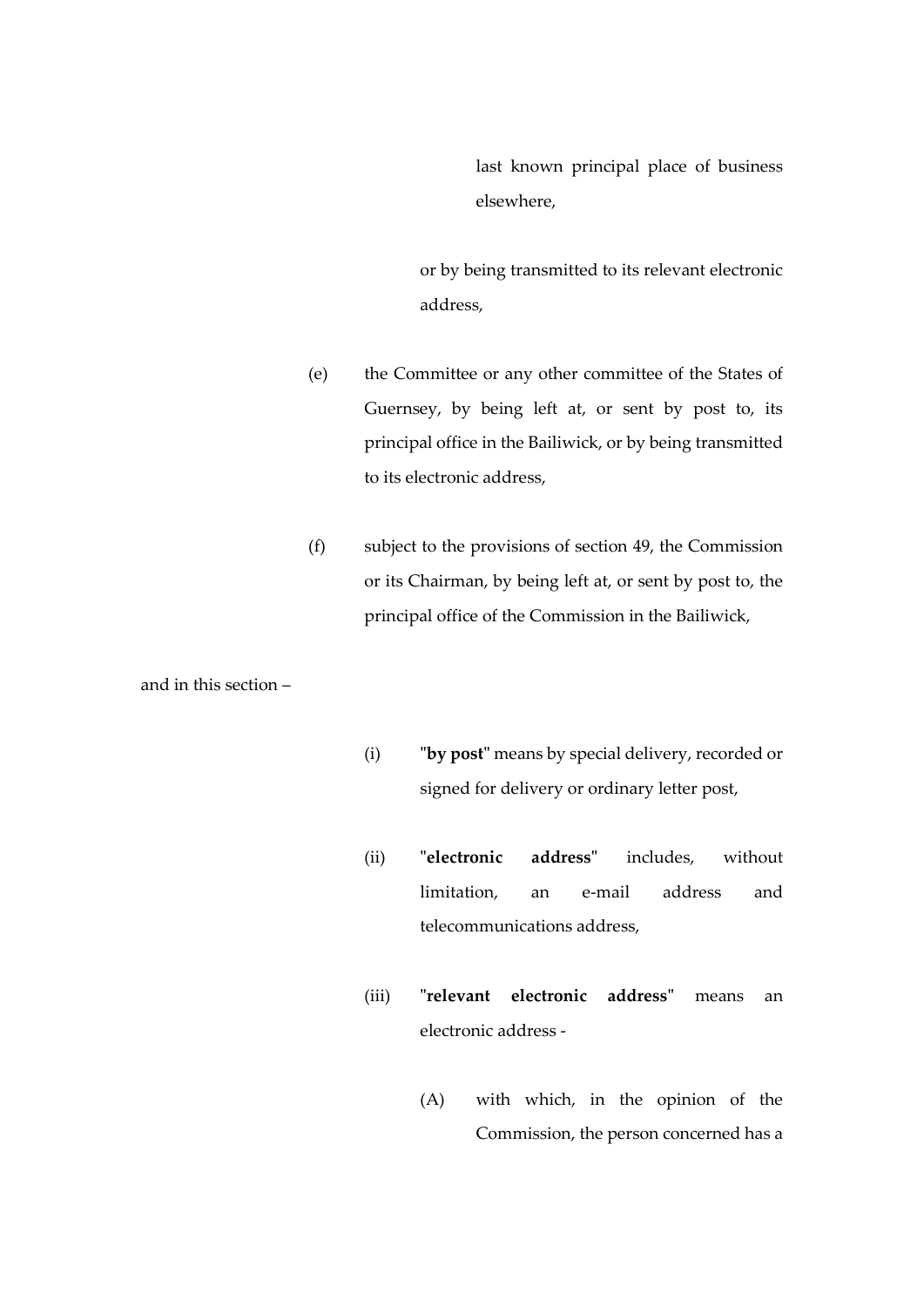personal, business or other connection, and

- (B) a document transmitted to which is likely to come to the attention of the person concerned,
- (iv) **"transmitted"** means transmitted by electronic communication (that is to say, in electronic form and by electronic means), facsimile transmission or other similar means which produce or enable the production of a document containing the text of the communication, and
- (v) **"summons"** includes any document compelling a person's attendance before the court.

(2) If under the provisions of or for the purposes of this Law a person notifies the Commission of -

- (a) an address for service within the Bailiwick, or
- (b) an electronic address at which the service of documents may be effected on that person,

any document other than a summons to be given to or served upon that person under those provisions or for those purposes may be given or served by being left at, or sent by post to, that address in the Bailiwick or (as the case may be) by being transmitted to that electronic address.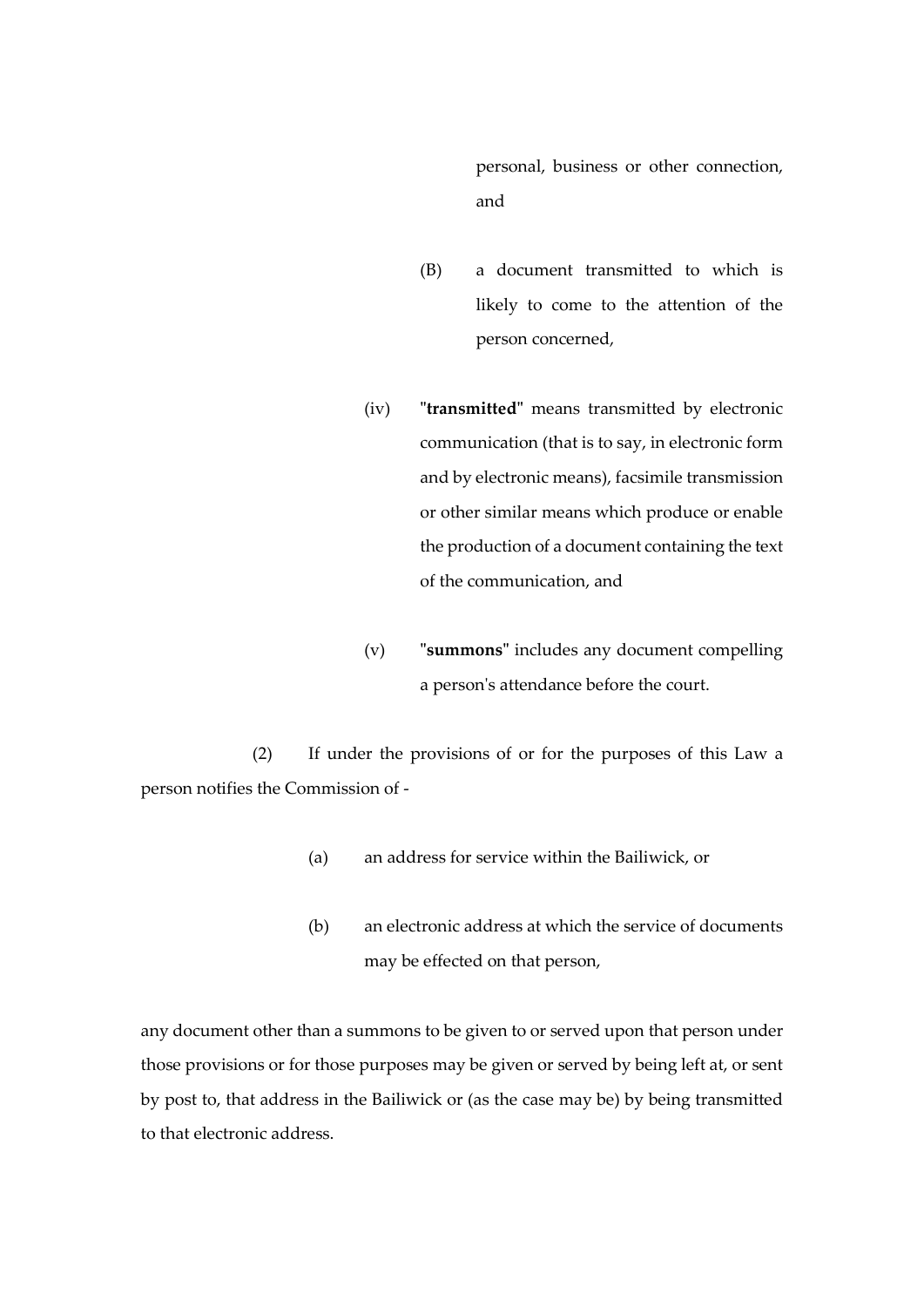(3) If service of a document under the provisions of or for the purposes of this Law cannot, after reasonable enquiry, be effected in accordance with this section, the document may be served by being published on two occasions in La Gazette Officielle.

(4) Subsections (1), (2) and (3) are without prejudice to any other lawful method of service.

(5) Notwithstanding the provisions of this section and of any other rule of law in relation to the service of documents, no document to be given to or served on the Committee or any other committee of the States of Guernsey or the Commission or its Chairman under the provisions of or for the purposes of this Law shall be deemed to have been given or served until it is received.

(6) If a person upon whom a document is to be served under the provisions of or for the purposes of this Law is a minor or person under guardianship, the document shall be served on his or her guardian; and if there is no guardian, the Commission (or, with leave of the court, any other person) may apply to the appropriate Court for the appointment of a person to act as guardian under those provisions or for those purposes; and in this subsection the "**appropriate Court**" means –

- (a) the Court of Alderney, where the person in respect of whom the guardian is to be appointed is within the jurisdiction of that Court,
- (b) the Court of the Seneschal, where the person in respect of whom the guardian is to be appointed is within the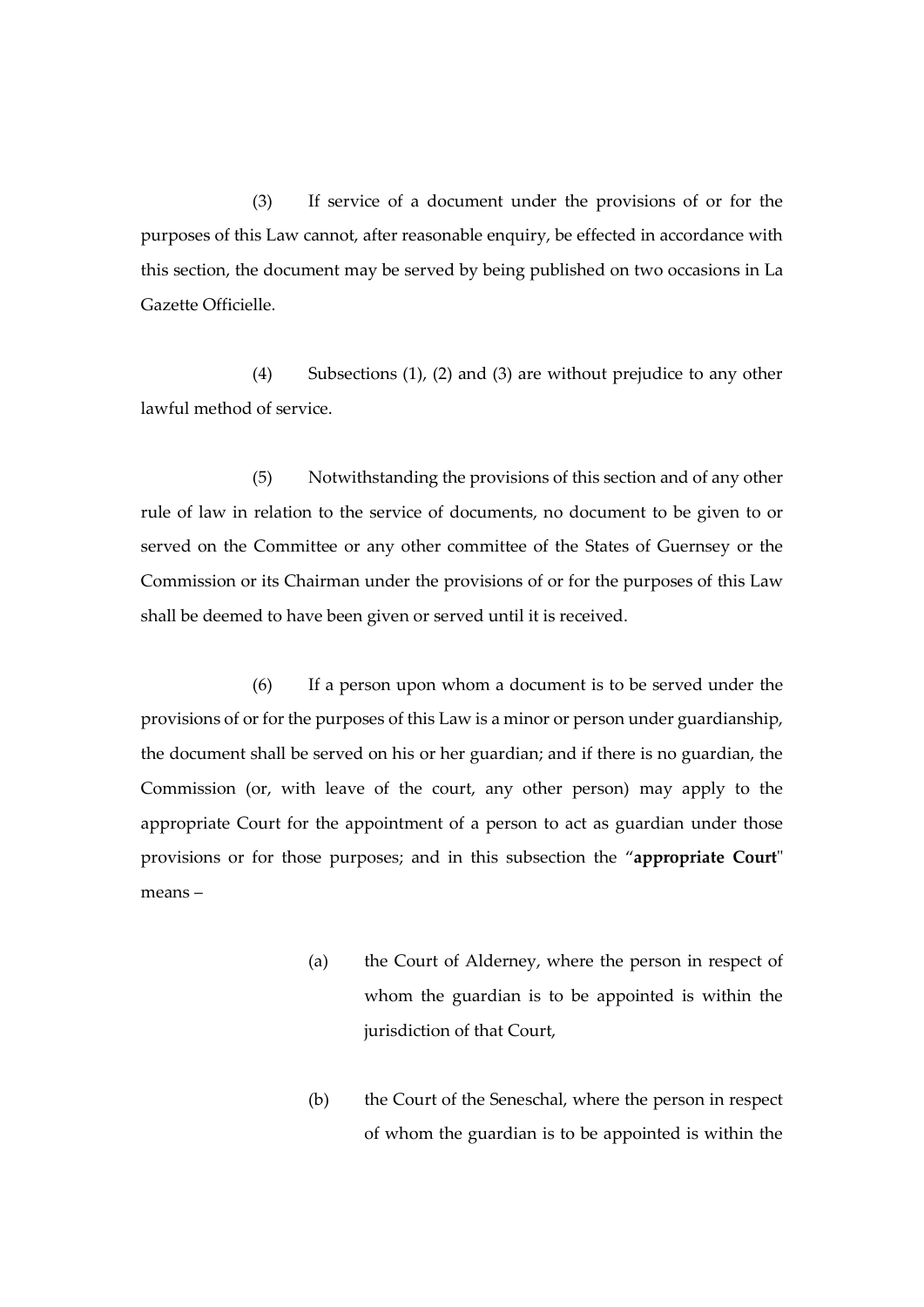jurisdiction of that Court,

(c) the Royal Court, in any other case.

(7) A document sent by post shall, unless the contrary is shown, be deemed for the purposes of this Law to have been received –

- (a) in the case of a document sent to an address in the United Kingdom, the Channel Islands or the Isle of Man, on the third day after the day of posting,
- (b) in the case of a document sent elsewhere, on the seventh day after the day of posting,

excluding in each case any day which is not a business day.

(8) Service of any document sent by post shall be proved by showing the date of posting, the address thereon and the fact of prepayment.

(9) A document shall be deemed for the purposes of this Law to have been -

- (a) addressed to the person concerned, and
- (b) delivered to any person, or left at or transmitted to a place or address,

if the person effecting service certifies that it was addressed, and delivered, left or transmitted (as the case may be), in accordance with the provisions of this section, and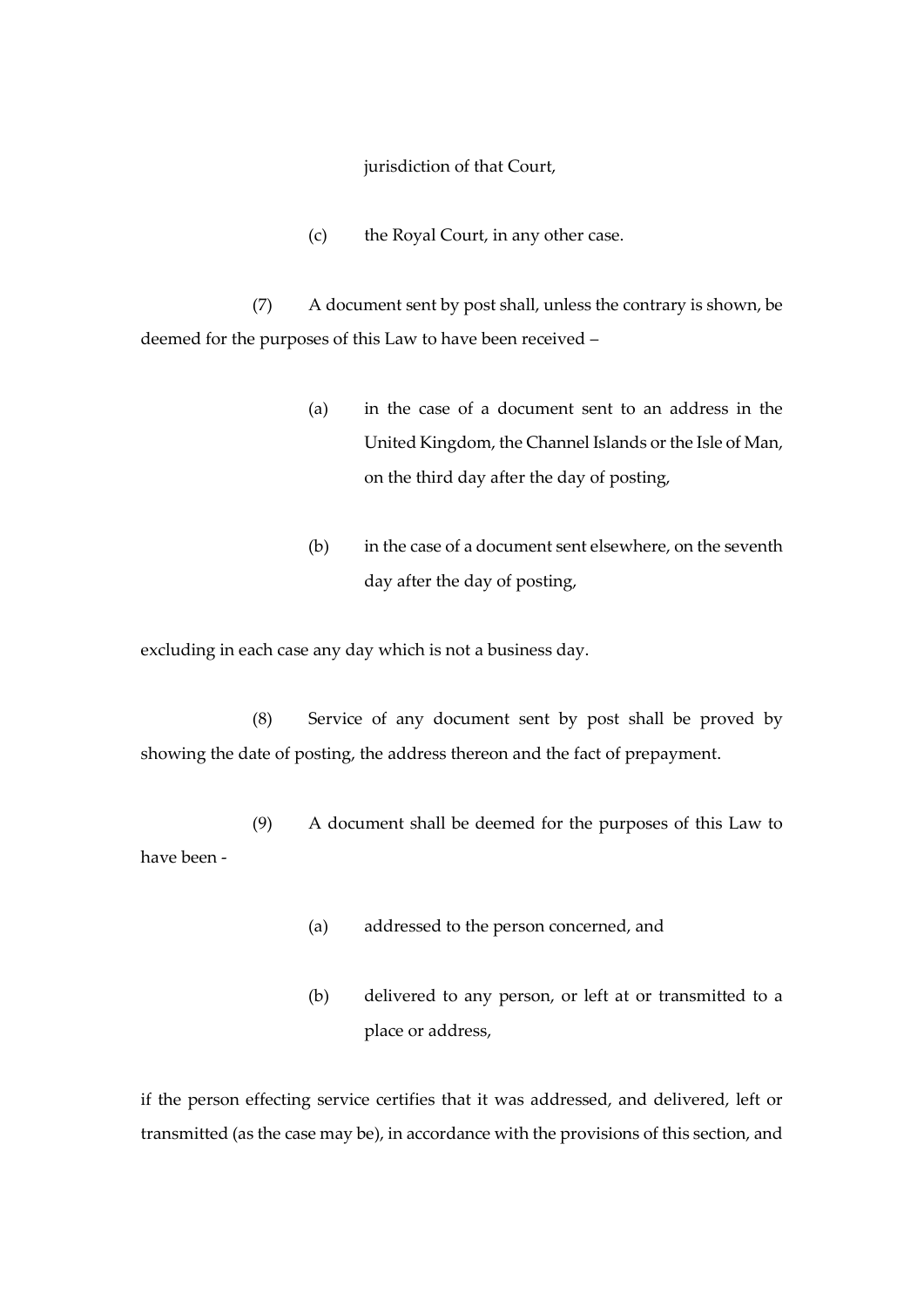the document shall, unless the contrary is shown, be deemed for those purposes to have been received when it was delivered, left or transmitted (as the case may be).

#### **Documents to be submitted in electronic form and by electronic means.**

**49.** (1) Where a document is required or permitted to be submitted to the Commission by or under the provisions of or for the purposes of this Law, and except to the extent that express provision to the contrary is made by or under the provisions of this Law, the document -

- (a) shall be in such electronic form, and shall be submitted by such electronic means and to such electronic address, as the Commission may require, whether in any particular case or class of cases or generally, or
- (b) shall be in such non-electronic form, and shall be submitted by such non-electronic means, as the Commission may in its absolute discretion require in any particular case or class of case.

(2) Where a document is required by or under the provisions of or for the purposes of this Law to be in such form as the Commission may require, the Commission may, in its absolute discretion and without limitation, require the document to be in such electronic form or non-electronic form as the Commission may require, whether in any particular case or class of cases or generally.

(3) This section applies, without limitation, to any, and to anything accompanying any, application, notice, return, validation, accounts, report, statement, consent, declaration, questionnaire, computation, plan or signature.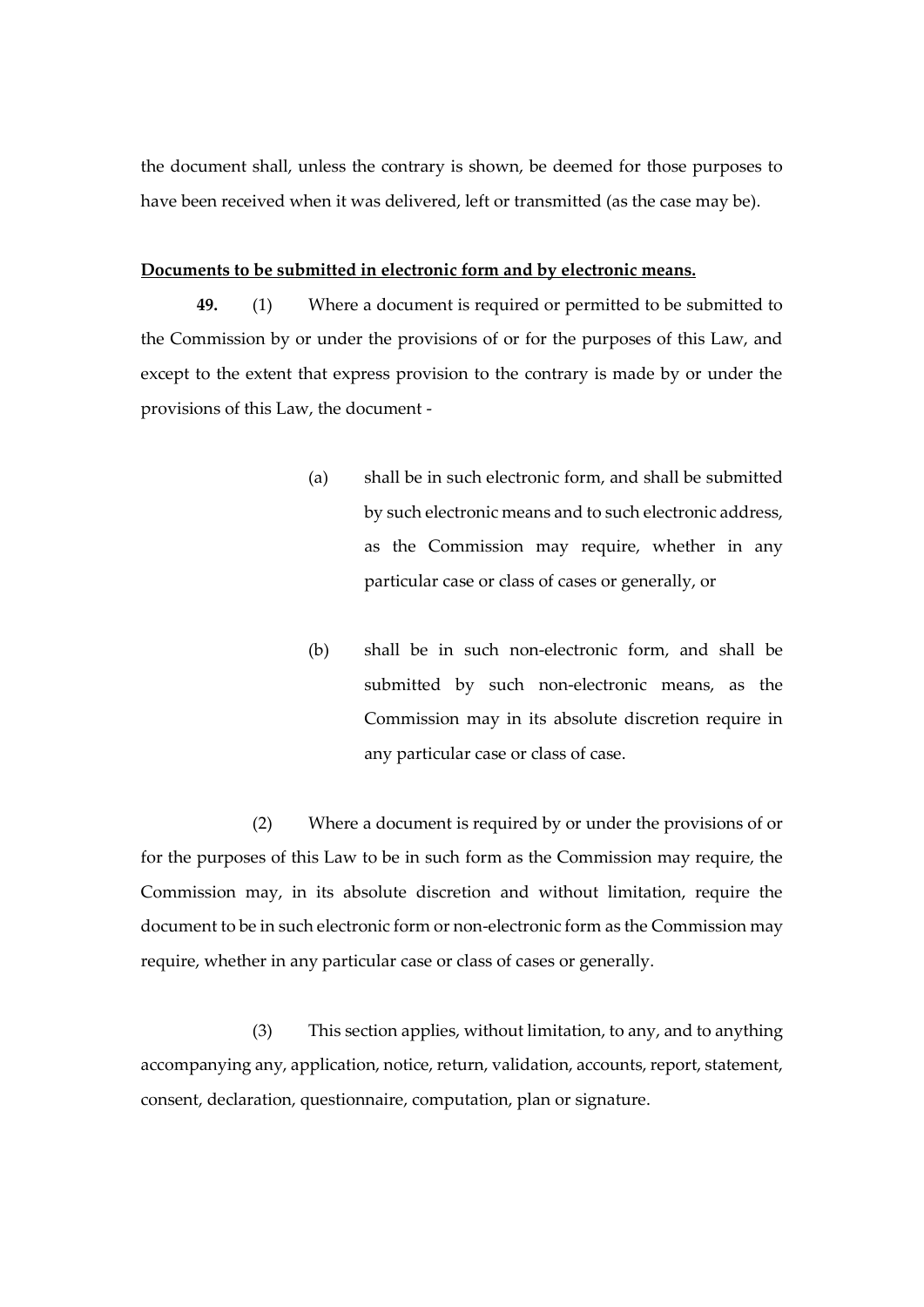(4) This section is in addition to and not in derogation from the provisions of the Electronic Transactions (Guernsey) Law, 2000**<sup>i</sup>** , the Electronic Transactions (Alderney) Law, 2001**<sup>j</sup>** and the Electronic Transactions (Sark) Law, 2001**<sup>k</sup>** .

# **Verification of information.**

**50.** (1) The Commission may require that any information, statement or other document provided to it in compliance or purported compliance with any obligation imposed by or under the provisions of this Law shall be verified in such manner as the Commission may reasonably specify.

(2) Any information, statement or other document which is not verified in accordance with a requirement made under this section shall be deemed for the purposes of this Law not to have been provided in accordance with the said obligation and the said obligation shall accordingly be deemed not to have been complied with.

# **Evidence.**

1

**51.** (1) In any proceedings, a certificate signed on behalf of the Commission certifying –

> (a) that a particular person is or is not a licensed fiduciary or former licensed fiduciary or was or was not a licensed fiduciary or former licensed fiduciary at a particular time,

**<sup>i</sup>** Order in Council No. VIII of 2000.

**j** Order in Council No. XXVI of 2001.

**<sup>k</sup>** Order in Council No. X of 2001.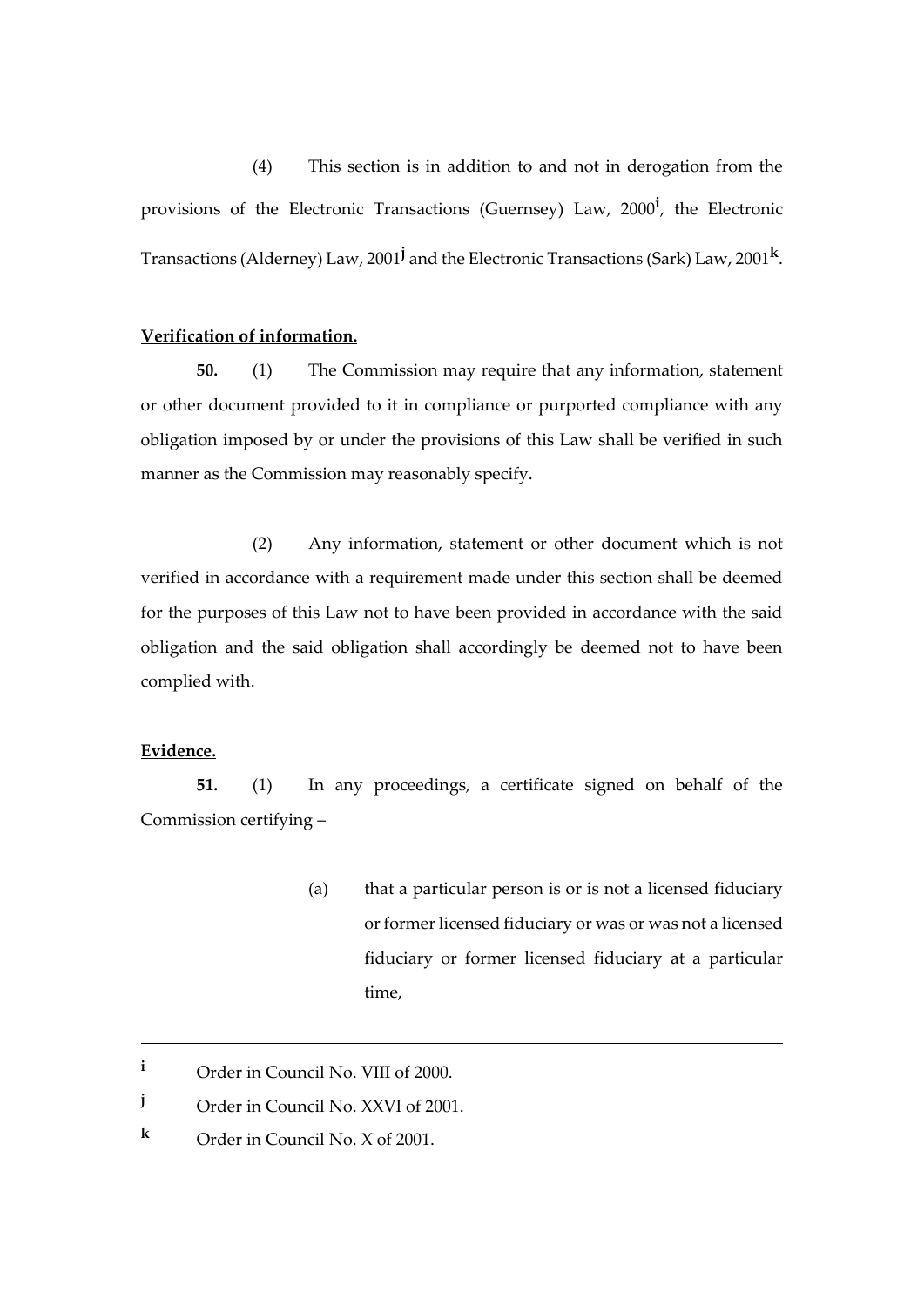- (b) the date on which a particular person obtained or ceased to hold a fiduciary licence,
- (c) the terms of any conditions imposed in respect of a particular fiduciary licence,

is admissible in evidence.

(2) A certificate purporting to be signed as mentioned in subsection (1) shall be deemed to have been duly signed unless the contrary is shown.

*Liability of States, Commission, etc*

#### **Exclusion of liability.**

**52.** (1) No liability shall be incurred -

- (a) by, or by any committee of, the States of Guernsey, the States of Alderney or the Chief Pleas of Sark,
- (b) by the Commission,
- (c) by Her Majesty's Greffier, Her Majesty's Sheriff, the Registrar of Companies, the Alderney Greffier or the Prévôt of Sark,
- (d) by any member, officer or servant of any of the aforesaid, or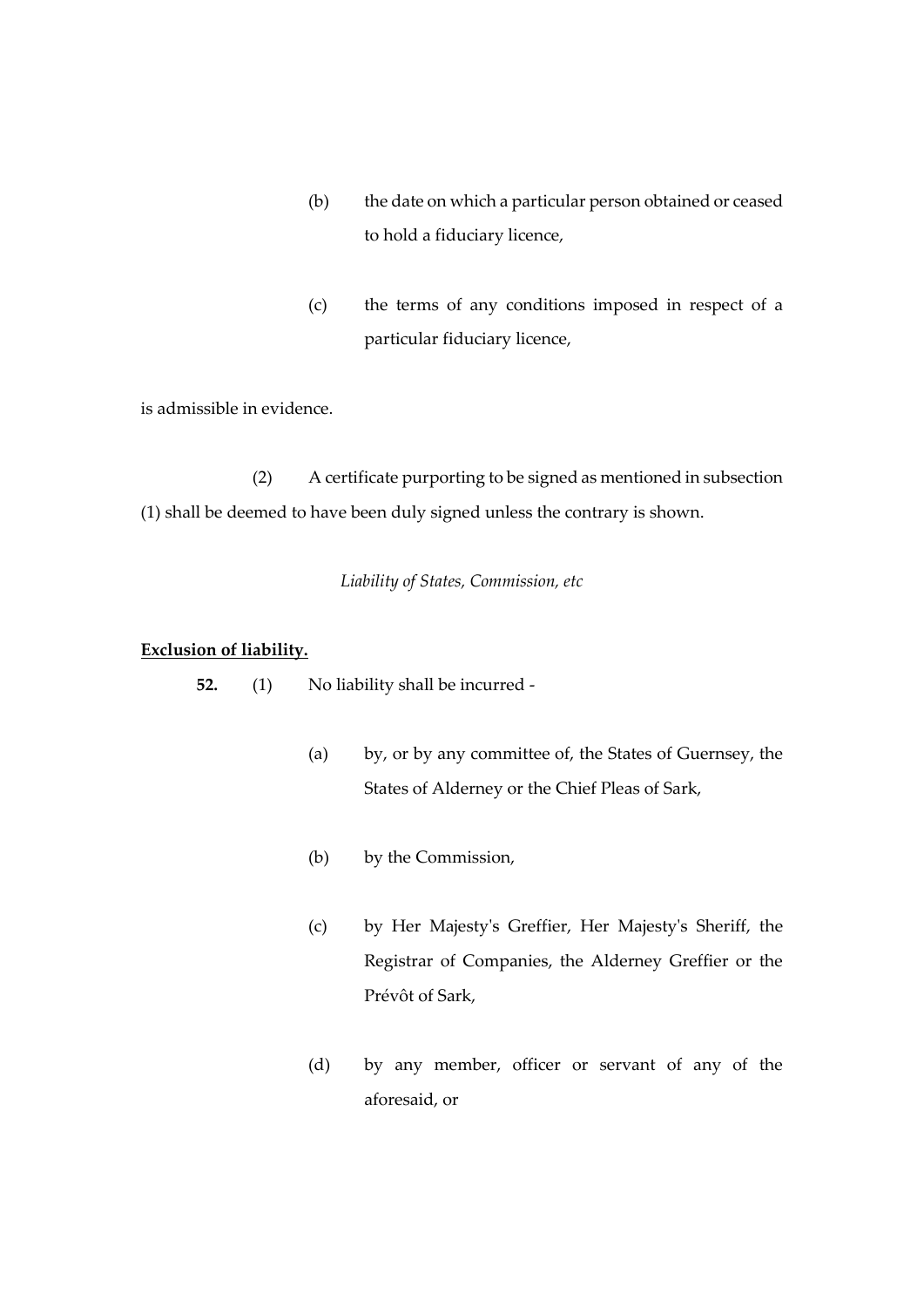(e) by any other person or entity specified by Ordinance of the States,

in respect of anything done or omitted to be done after the commencement of this Law in the discharge or purported discharge of any function conferred by or under the provisions of this Law unless the thing was done or omitted to be done in bad faith.

(2) Subsection (1) does not prevent an award of damages in respect of the act or omission on the ground that it was unlawful as a result of section 6(1) of the Human Rights (Bailiwick of Guernsey) Law, 2000**<sup>l</sup>** .

(3) The States may by Ordinance amend this section.

*Ordinances, regulations and rules, etc*

### **Ordinances, regulations, rules, codes and guidance, etc - general.**

1

**53.** (1) The States may by Ordinance make such provision as they think fit –

- (a) for the purpose of carrying the provisions of this Law into effect, and
- (b) in respect of anything in relation to which provision may be made under this Law by Ordinance of the States.
- (2) Any Ordinance, regulation, rule, code, guidance, principles,

**<sup>l</sup>** Ordres en Conseil Vol. XL p. 396; as amended by Order in Council No. I of 2005; and G.S.I. No. 27 of 2006.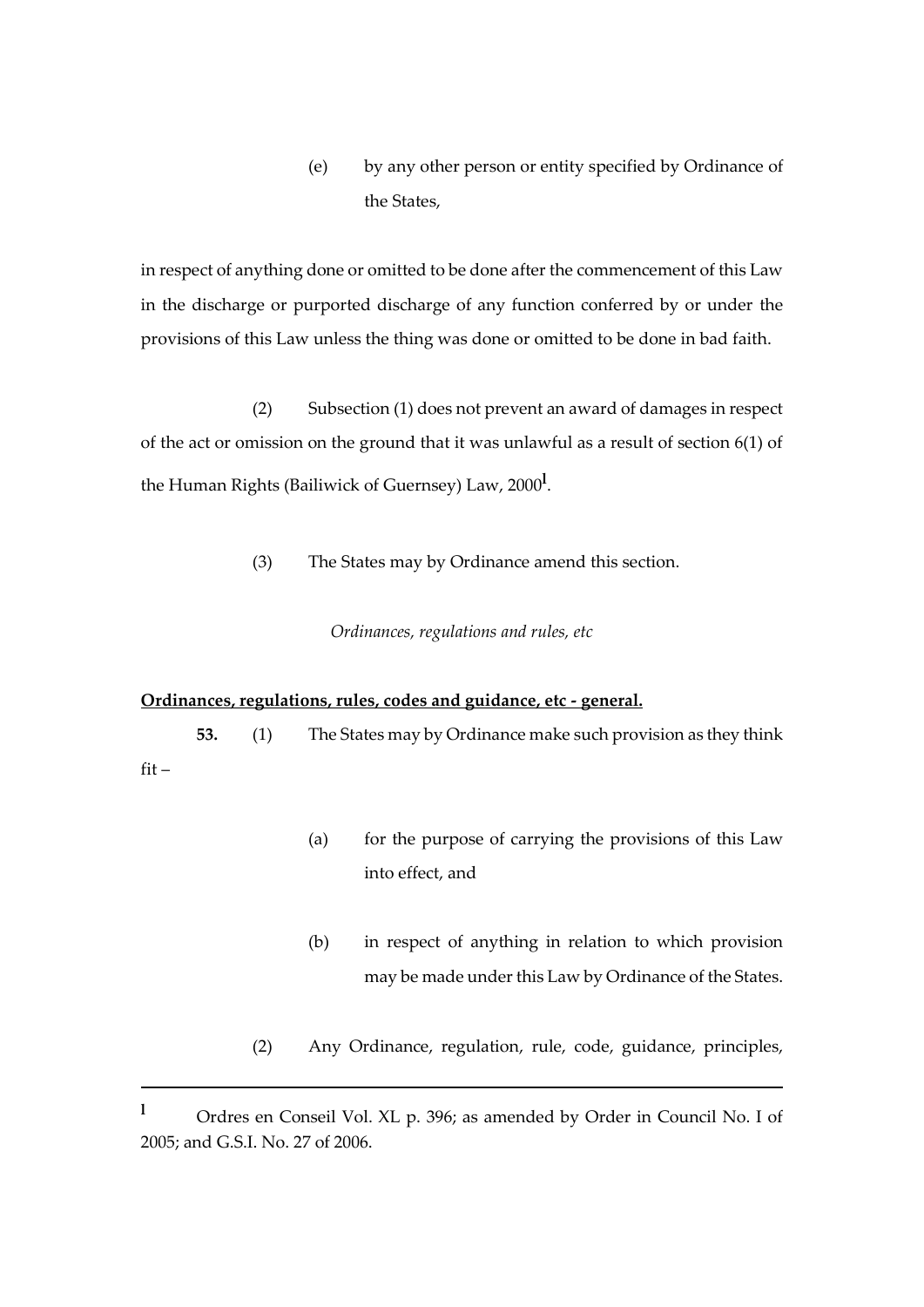policies or instructions under the provisions of this Law –

- (a) may be amended or repealed by a subsequent Ordinance, regulation, rule or code, or by subsequent guidance, principles, policies or instructions as the case may be, hereunder,
- (b) may contain such consequential, incidental, supplementary, savings, transitional and other ancillary provision as may appear to be necessary or expedient, including (without limitation), in the case of an Ordinance or regulation -
	- (i) provision as to the creation and punishment of offences in respect of contraventions of the Ordinance or regulation and as to the creation of new duties, obligations, liabilities, remedies, penalties, sanctions and other consequences (but subject to the provisions of subsection (3)),
	- (ii) provision amending, or applying exceptions, adaptations and modifications to, any of the provisions of this Law or any other enactment,
	- (iii) provision repealing, replacing, amending, extending, adapting, modifying or disapplying any rule of customary or common law.

(3) The power conferred by subsection  $(2)(b)(i)$  and by any other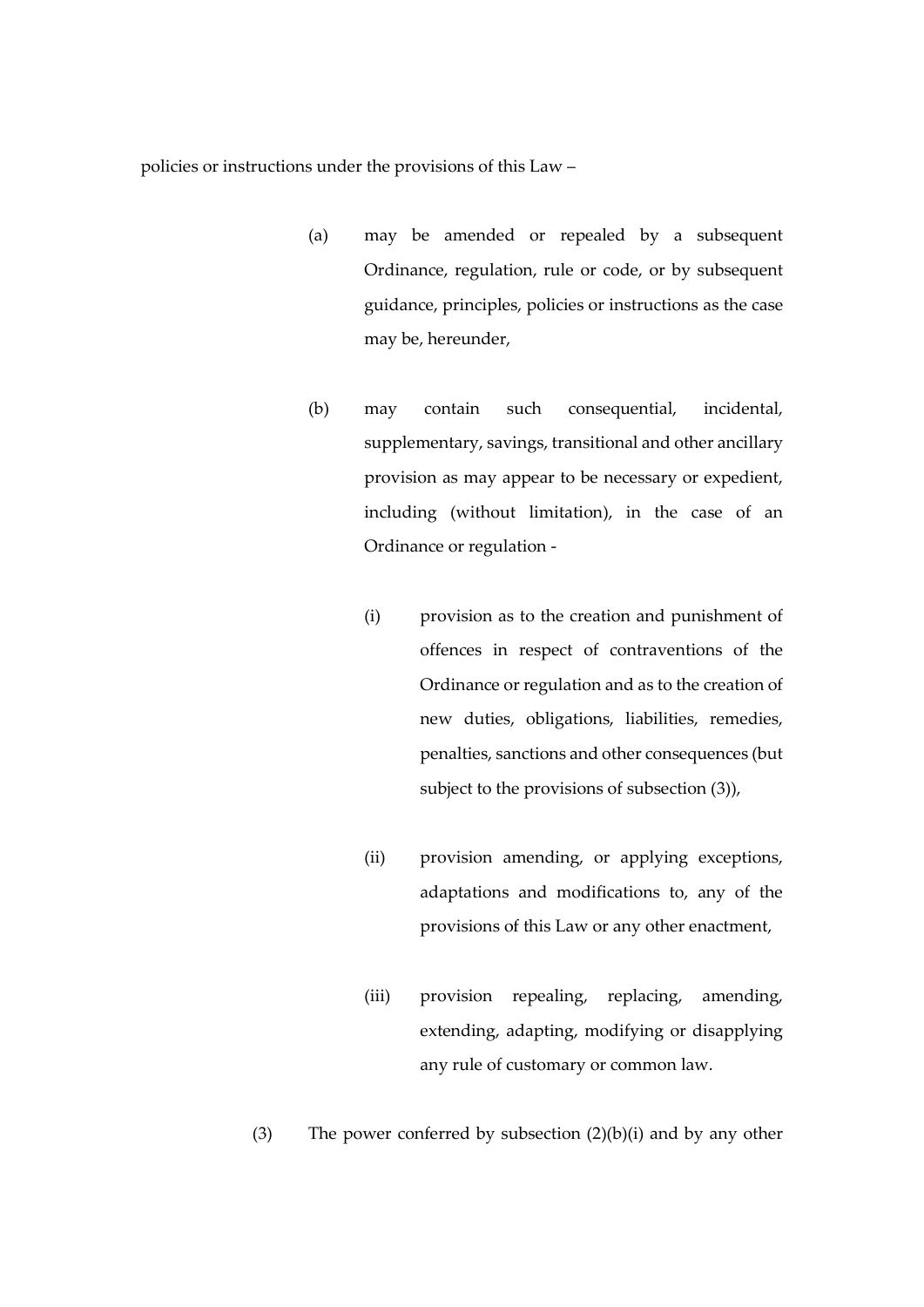provision of this Law to make provision as to the creation and punishment of offences does not include power –

- (a) to provide for offences to be triable only on indictment,
- (b) to authorise the imposition, on summary conviction of an offence, of a term of imprisonment or a fine exceeding the limits of jurisdiction for the time being imposed on the Magistrate's Court by section 9 of the Magistrate's Court (Guernsey) Law, 2008, or
- (c) to authorise the imposition, on conviction on indictment of any offence, of a term of imprisonment exceeding two years.
- (4) The States may by Ordinance empower
	- (a) the Commission or the Committee (or such other committee of the States of Guernsey, States of Alderney or Chief Pleas of Sark as may be specified by the Ordinance) to make regulations, and
	- (b) the Commission, any committee of the States of Guernsey, States of Alderney or Chief Pleas of Sark, and any other body (including, without limitation, any court in Guernsey, Alderney or Sark) or office holder, to make or issue rules, orders, rules of court, codes, guidance, principles, policies and instructions,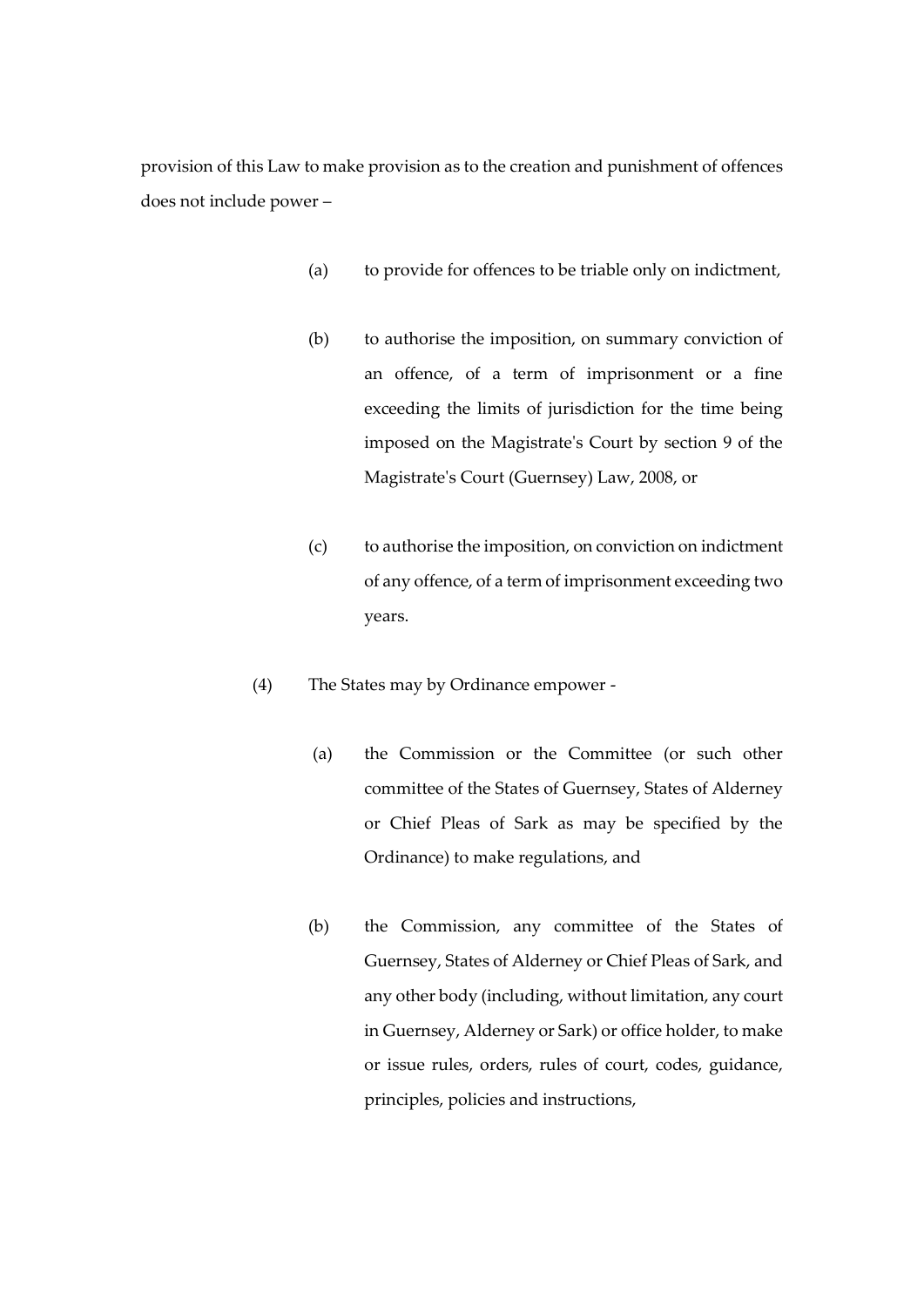in respect of anything in relation to which provision may be made under this Law by Ordinance of the States, except (subject to the provisions of subsection (2)(b)) provision amending this Law.

(5) Any power conferred by the provisions of this Law to make any Ordinance, regulation,rule, code, guidance, principles, policies or instructions may be exercised –

- (a) in relation to all cases to which the power extends, or in relation to all those cases subject to specified exceptions, or in relation to any specified cases or classes of cases,
- (b) so as to make, as respects the cases in relation to which it is exercised –
	- (i) the full provision to which the power extends, or any lesser provision (whether by way of exception or otherwise),
	- (ii) the same provision for all cases, or different provision for different cases or classes of cases, or different provision for the same case or class of case for different purposes,
	- (iii) any such provision either unconditionally or subject to any prescribed conditions.

(6) The Committee (and any other committee of the States of Guernsey) shall, before recommending the States to agree to make an Ordinance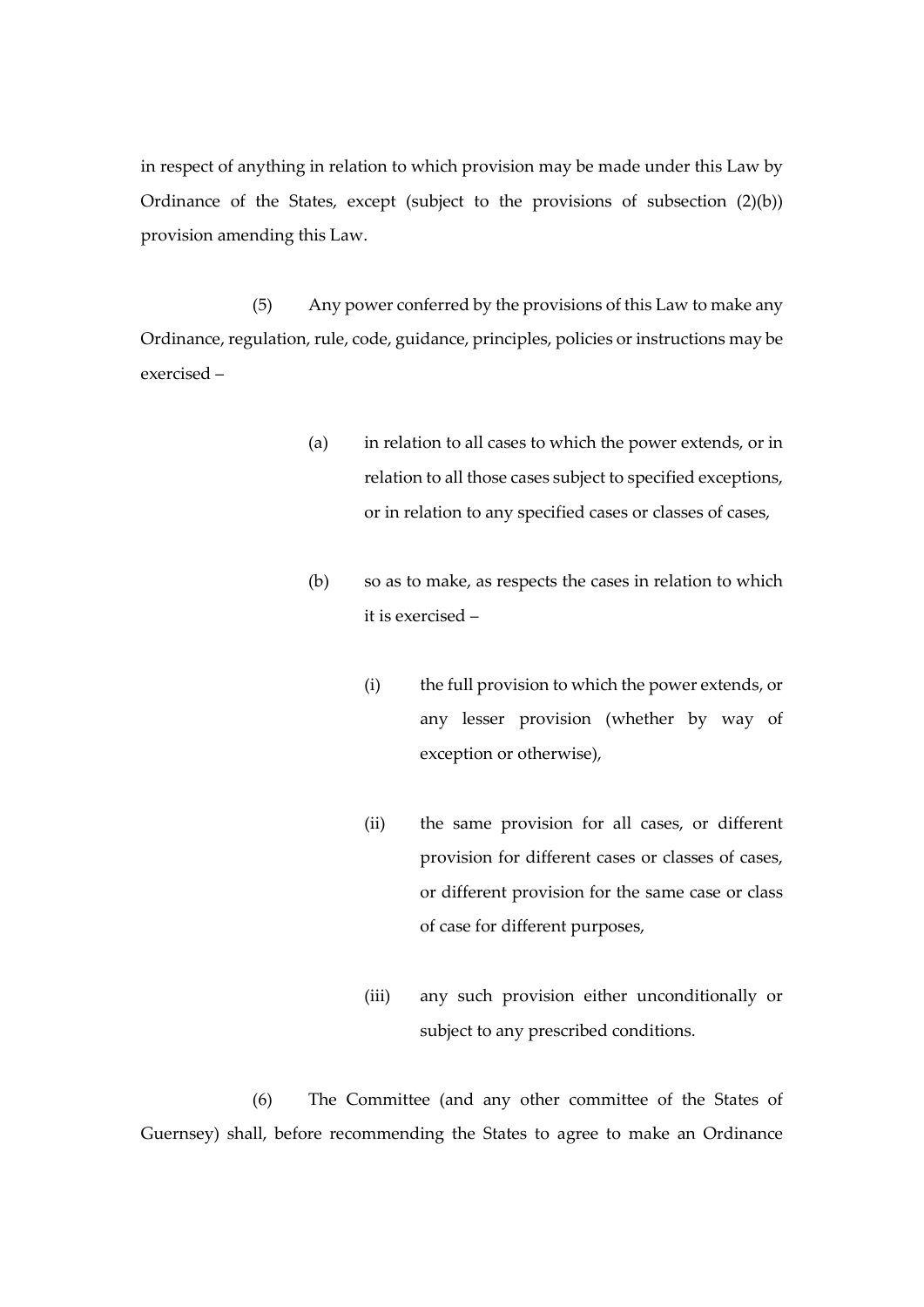under the provisions of this Law (other than an Ordinance under section 64), consult

-

- (a) in the case of an Ordinance having effect in Alderney, the Policy and Finance Committee of the States of Alderney, and
- (b) in the case of an Ordinance having effect in Sark, the Policy and Finance Committee of the Chief Pleas of Sark,

in relation to the terms of the proposed Ordinance; but a failure to comply with this subsection does not invalidate any Ordinance made under the provisions of this Law.

(7) An Ordinance made under the provisions of this Law (other than an Ordinance under section 64) ceases to have effect –

- (a) in Alderney if, within the period of four months immediately following the approval date, the States of Alderney resolve to disapprove its application to Alderney, and
- (b) in Sark if, at the first or second meeting of the Chief Pleas of Sark following the approval date, the Chief Pleas resolve to disapprove its application to Sark.

(8) If the States of Alderney or the Chief Pleas of Sark resolve to disapprove the application of an Ordinance in accordance with the provisions of subsection (7), the Ordinance ceases to have effect in Alderney or (as the case may be) in Sark, but without prejudice to –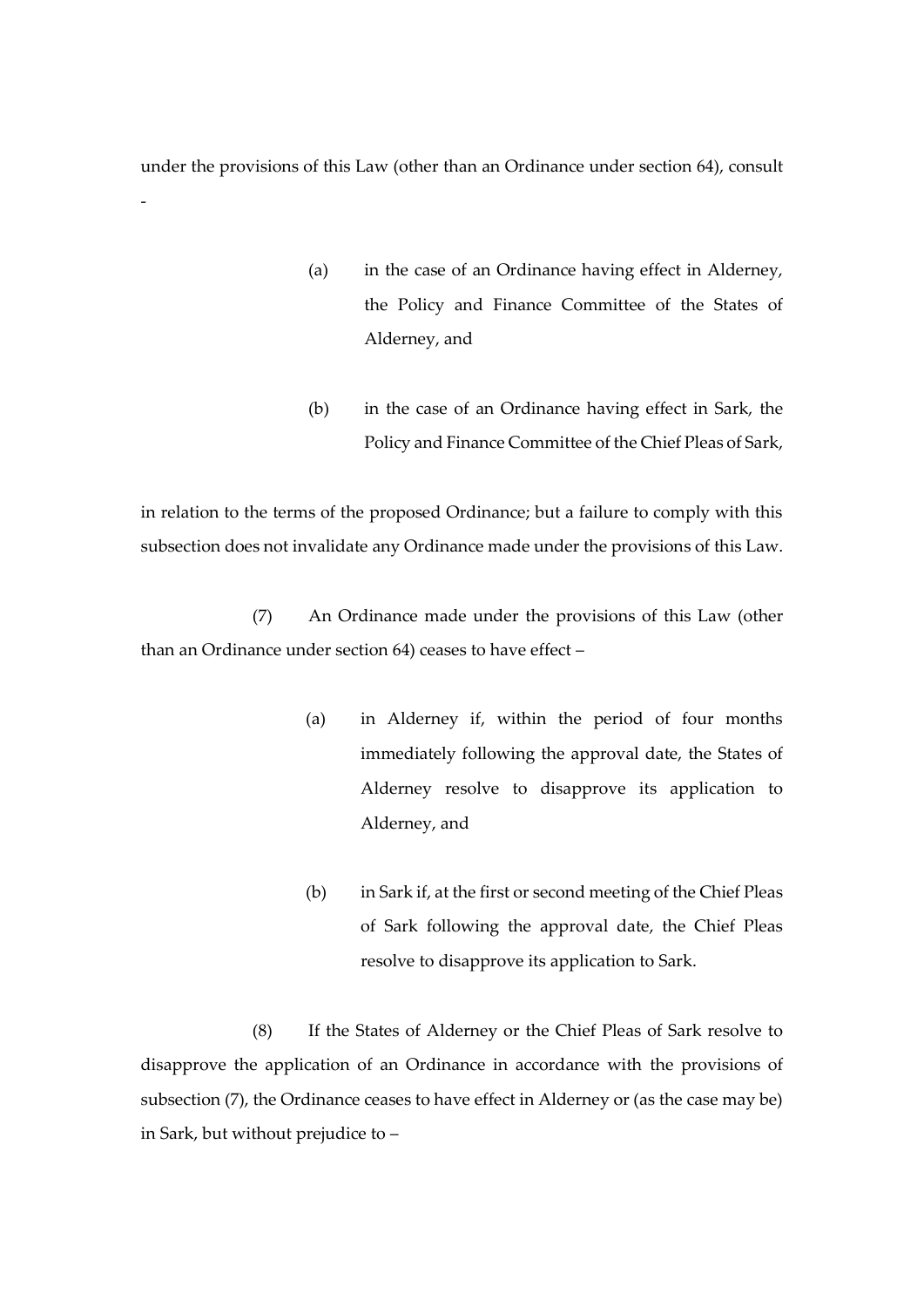- (a) anything done under the Ordinance in Alderney or (as the case may be) in Sark, or
- (b) the making of a new Ordinance having effect in Alderney or (as the case may be) in Sark.
- (9) In this section
	- (a) "**approval date**", in relation to an Ordinance, means the date of its approval by the States of Deliberation, and
	- (b) "**enactment**" means any Law, Ordinance or subordinate legislation enacted (in each case) in the Bailiwick.

(10) The provisions of this section are without prejudice to any other provision of this Law conferring power to enact Ordinances, regulations, rules, codes, guidance, principles, policies or instructions (and vice versa).

(11) Rules, codes, guidance, principles, policies and instructions under the provisions of this Law shall be made by an instrument in writing.

# **Regulations : consultation with Committees and Commission and laying before the States.**

- **54.** Regulations made under the provisions of this Law
	- (a) where made by the Commission, shall be made after consultation with the Committee, the Policy and Finance Committee of the States of Alderney and the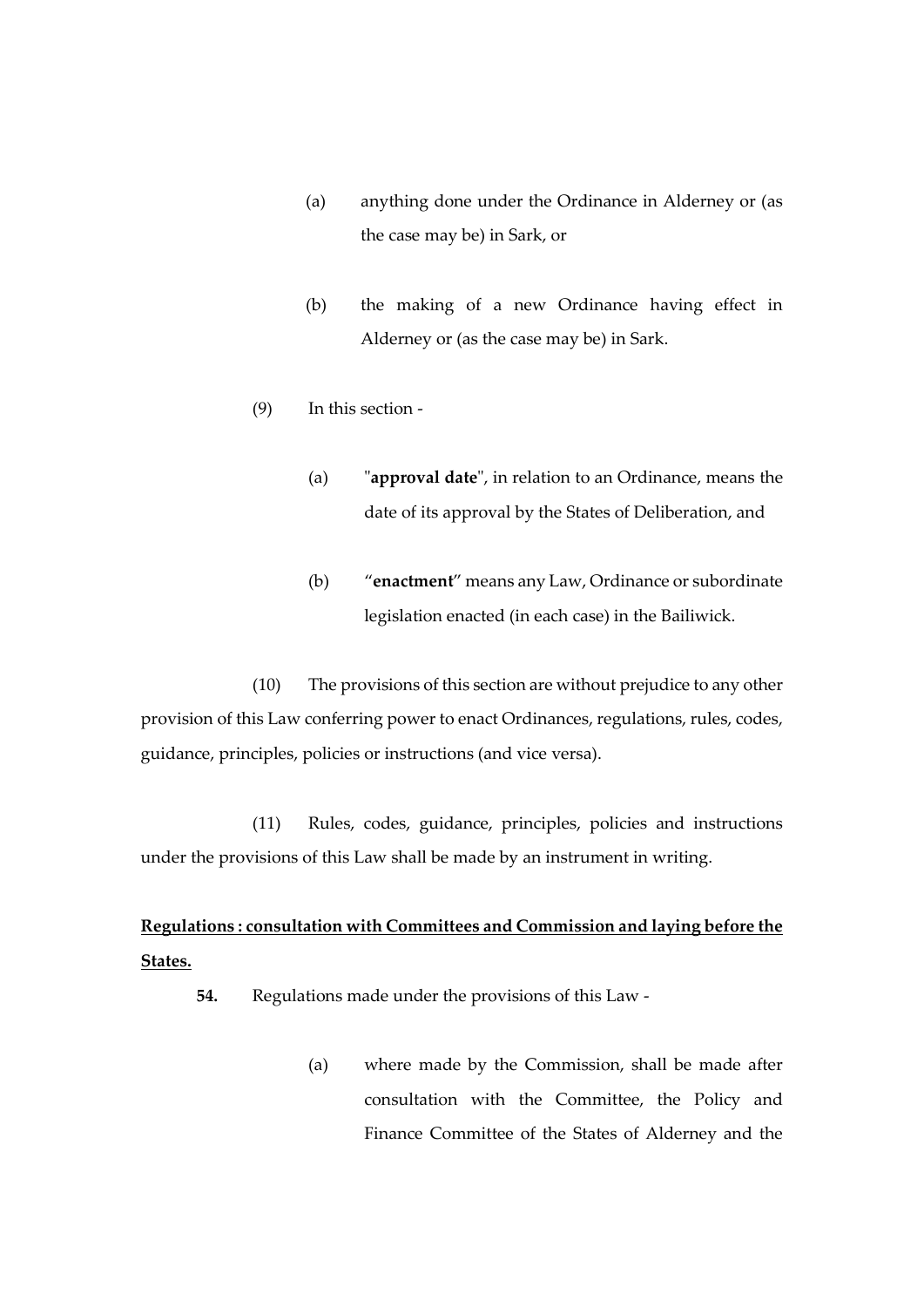Policy and Finance Committee of the Chief Pleas of Sark,

- (b) where made by the Committee or any other committee of the States of Guernsey, shall be made after consultation with the Commission and with the agreement of the Policy and Finance Committee of the States of Alderney and the Policy and Finance Committee of the Chief Pleas of Sark,
- (c) whether made by the Commission or by the Committee or any other committee of the States of Guernsey, shall be laid before a meeting of the States as soon as possible after being made; and if at that or the next meeting the States resolve that the regulations be annulled, the regulations shall cease to have effect but without prejudice to anything done under them or to the making of new regulations.

# **Publication of regulations, rules, codes and guidance, etc.**

**55.** (1) The Commission shall publish, in such manner as it considers best calculated to bring them to the attention of persons likely to be affected by them and the public in general, on such terms and conditions as it considers appropriate and subject to such charges (if any) as it may decide to levy to cover the costs of publication -

> (a) any regulations, rules, codes, guidance, principles and instructions made or issued by the Commission in the performance of its functions under the provisions of this Law, and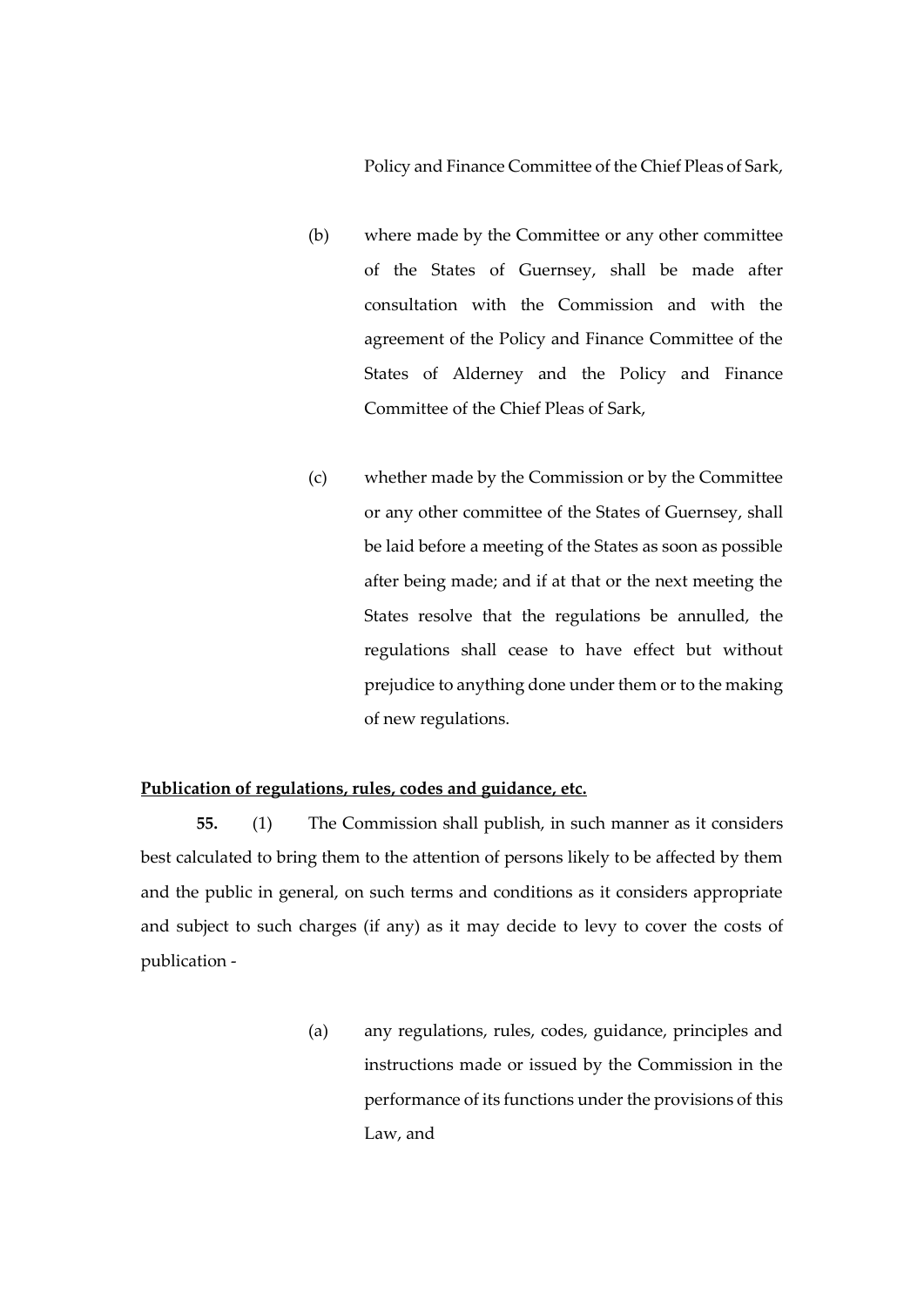(b) any policies issued by the Commission in respect of the granting, variation, suspension and revocation by it, in pursuance of its functions under the provisions of this Law, of any fiduciary licences, consents, registrations, permissions and authorisations or otherwise in respect of the performance of its functions.

(2) Without prejudice to the provisions of subsection (1), the Commission may charge such fee -

- (a) as may be prescribed by regulations under section 7, or
- (b) if no such fee is so prescribed, as it reasonably thinks fit,

for providing a person with a copy of any regulations, rules, codes, guidance, principles, instructions and policies described in paragraph (a) or (b) of that subsection.

# **Making and effect of contravention of rules.**

**56.** (1) Before making any rules under the provisions of this Law the Commission shall, unless it considers that the delay involved would be prejudicial to the interests of the public or the reputation of the Bailiwick as a finance centre, publish proposals for the rules -

> (a) in such manner as the Commission considers best calculated to bring them to the attention of persons likely to be affected by them and the public in general, and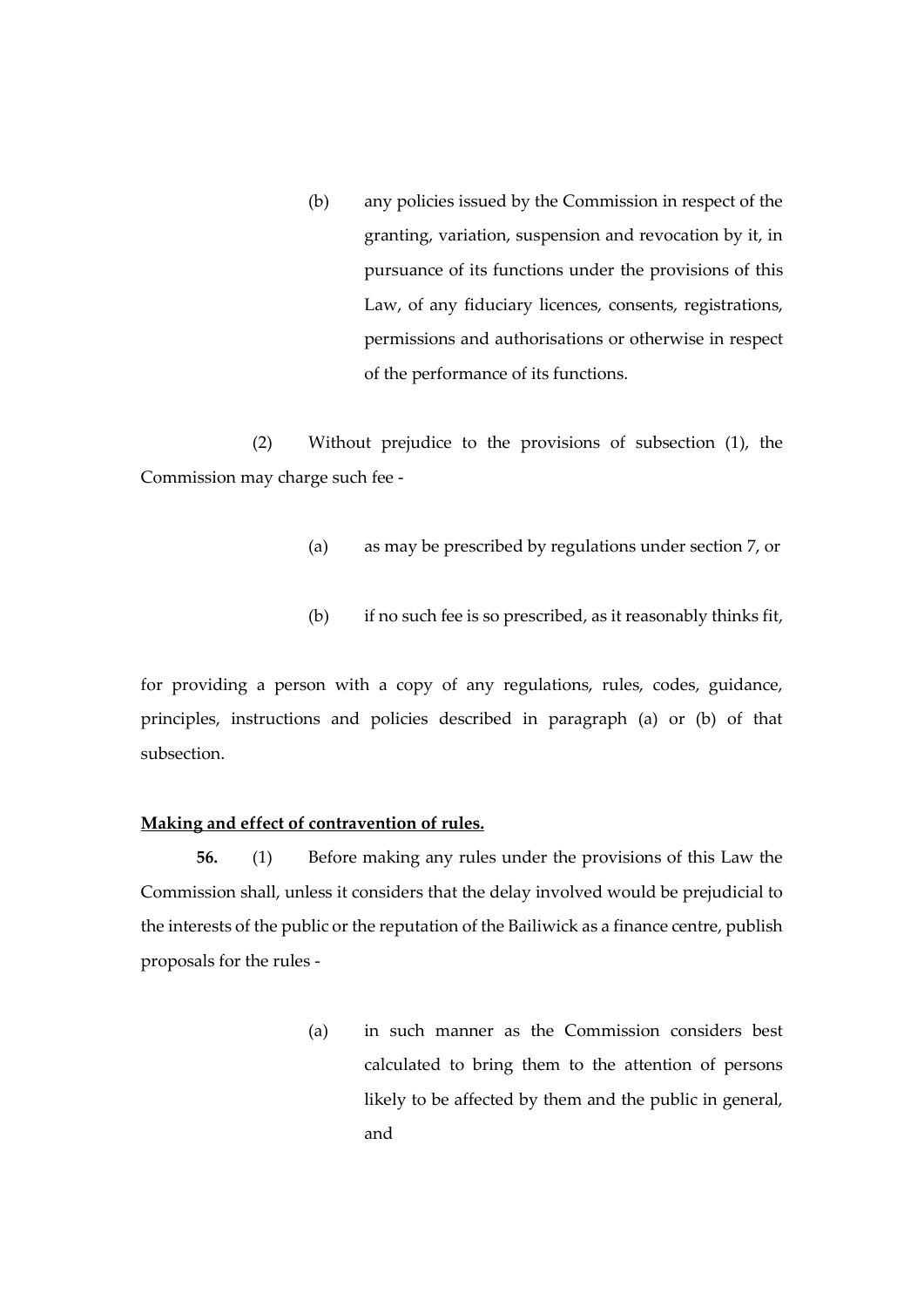# (b) for such period as the Commission may determine,

and shall consider any representations made to the Commission concerning those proposals.

(2) Rules of the Commission under the provisions of this Law shall specify the provisions under which they are made.

(3) Without prejudice to any other provision of this Law or any other enactment as to the consequences of any such contravention, a contravention by any person of any rule of the Commission under the provisions of this Law does not of itself render that person liable to any criminal proceedings, but –

- (a) the Commission, in the performance of its functions, may take the rule and the contravention thereof into account in determining whether and in what manner to perform those functions, and
- (b) in any legal proceedings (criminal or otherwise), whether or not under the provisions of or for the purposes of this Law, the rule is admissible in evidence, and if the rule appears to the court or other tribunal before which the proceedings are being conducted to be relevant to any question arising in the proceedings then the rule may be taken into account in determining that question.

# **Regulations and rules are statutory instruments.**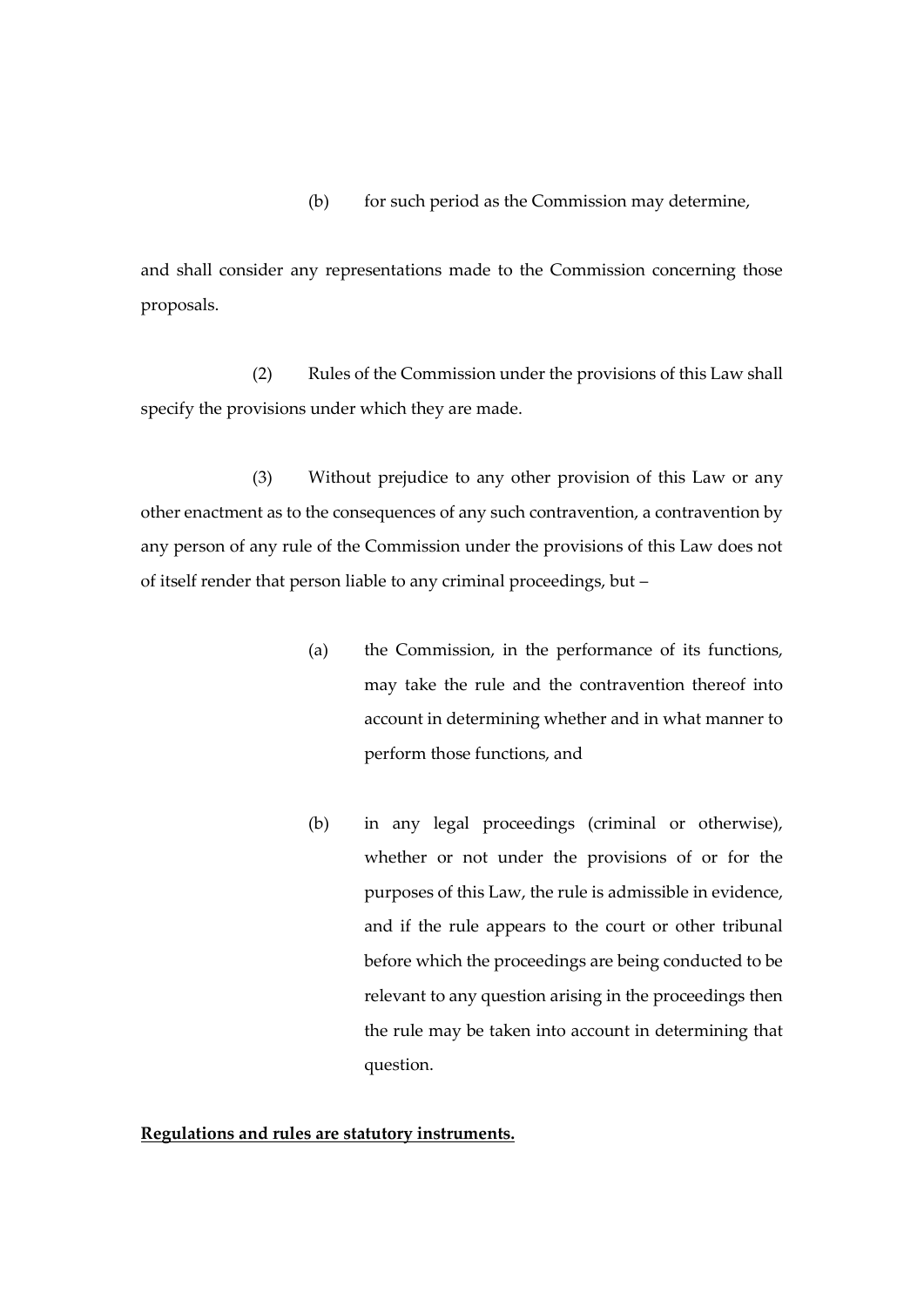**57.** For the avoidance of doubt, regulations and rules under the provisions of this Law are statutory instruments within the meaning of the Guernsey Statutory Instruments (Registration) Ordinance, 1949**m**, the provisions of which shall apply accordingly.

# **Power to adapt rules, codes and guidance, etc, under this Law.**

**58.** (1) Subject to the provisions of subsection (2), the Commission may, of its own motion or on the application of a licensed fiduciary or an applicant for a fiduciary licence, by notice in writing served on the licensed fiduciary or applicant adapt the requirements of any rules, code, guidance, principles, policies or instructions issued under the provisions of this Law to the circumstances of, or to the circumstances of any particular regulated activity carried on by, the licensed fiduciary or applicant.

(2) The Commission shall not exercise the powers conferred by subsection (1) in any case unless it appears to the Commission that –

- (a) compliance with the requirements in question would be unduly burdensome for the licensed fiduciary or applicant having regard to the benefit which compliance would confer on clients, and
- (b) the exercise of those powers will not result in any undue risk to clients.
- (3) The powers conferred by subsection (1) may be exercised

<u>.</u>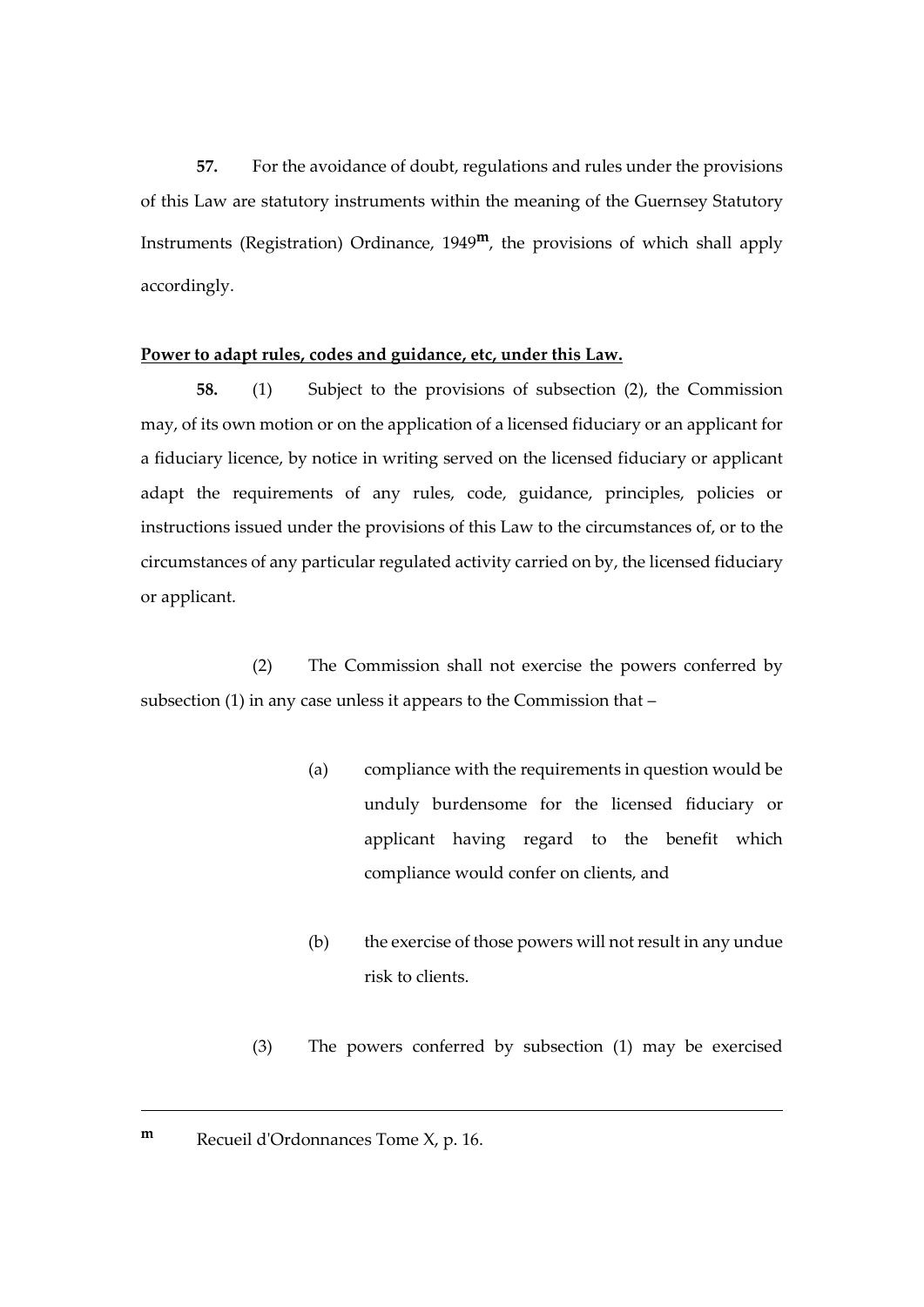unconditionally or subject to conditions.

(4) In this section "**adaptations**" includes exceptions and modifications (and related expressions shall be construed accordingly).

*Interpretation, repeals, commencement, etc*

# **Interpretation.**

**59.** (1) In this Law, unless the contrary intention appears, the words and expressions listed below have the following meanings and shall be construed as follows (and related expressions shall be construed accordingly) –

**"accountant"** means a person who is qualified for appointment as an auditor pursuant to section 260 (as read in conjunction with any Ordinance under section 533) of the Companies (Guernsey) Law, 2008**<sup>n</sup>** ,

# **"actuary"** means -

- (a) a fellow of the Institute and Faculty of Actuaries in the United Kingdom (or a member or other person subject to the rules of such other body as the Committee may approve by regulation),
- (b) any other person approved for the time being by the Commission and authorised by the Commission to act as an actuary for -
- **n** Order in Council No. VIII of 2008.

<u>.</u>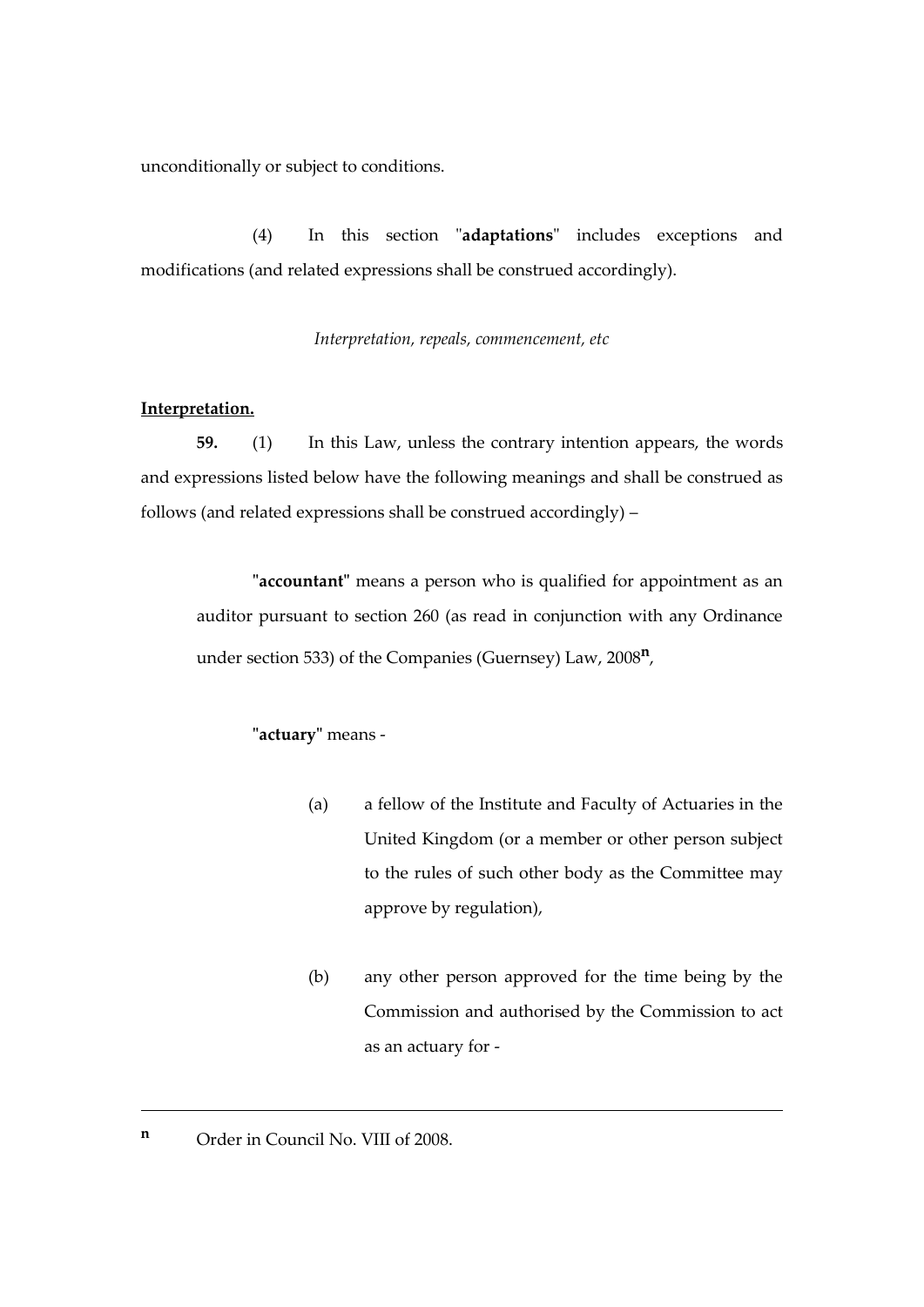- (i) a person holding a licence under the provisions of the regulatory Laws, or
- (ii) an authorised or registered collective investment scheme within the meaning of the Protection of Investors Law, or
- (c) any other person who performs or has performed the functions of an actuary of a person or entity which holds or is deemed to hold, or in respect of which there is held or deemed to be held, a licence, consent, registration, permission or authorisation from the Commission under the provisions of the regulatory Laws (including, for the avoidance of doubt, and without limitation, an authorised or registered collective investment scheme),

**"administration manager"** means a person appointed by the Royal Court under the provisions of section 81(2) of the Enforcement Powers Law,

"**advertisement**" includes every form of advertising and any means of bringing an invitation or information to the notice of any person including, without limitation, by publication, broadcast, electronic means, circulars, notices, window displays, posters, brochures and leaflets, and references to the "issue" of an advertisement shall be construed accordingly,

**"advocate"** means an Advocate of the Royal Court of Guernsey,

**"Alderney company"** means a company the memorandum and articles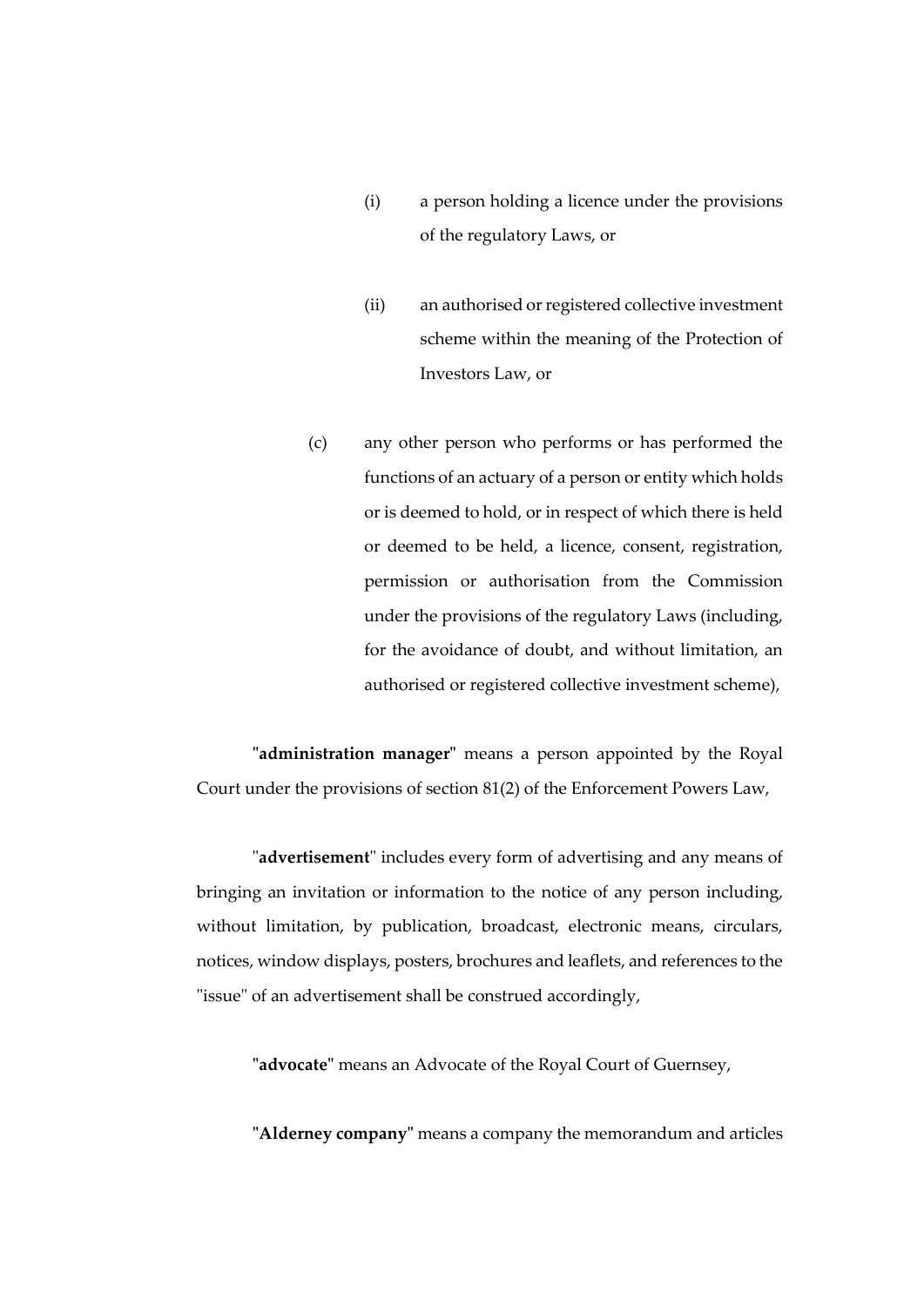of which are registered in the Register of Companies within the meaning of section 163(1) of the Companies (Alderney) Law, 1994**<sup>o</sup>** ,

**"Alderney Greffier"** means the person appointed to the office of Greffier under section 20 of the Government of Alderney Law, 2004**<sup>p</sup>** ,

**"Alderney Registrar"** means the Alderney Greffier, performing the functions of Registrar under the Companies (Alderney) Law, 1994,

**"ancillary vehicle" :** see section 20(3) of the Protection of Investors Law,

**"appointed Laws"** means -

<u>.</u>

- (a) the Criminal Justice (Fraud Investigation) (Bailiwick of Guernsey) Law, 1991,
- (b) the Criminal Justice (Proceeds of Crime) (Bailiwick of Guernsey) Law, 1999,
- (c) the Drug Trafficking (Bailiwick of Guernsey) Law, 2000,

**<sup>o</sup>** Order in Council No. XXXIV of 1994; there are amendments not material to this enactment.

**P** Order in Council No. III of 2005; amended by the Government of Alderney (Amendment) Law, 2010 (No. XXII of 2010); the Government of Alderney (Amendment) Law, 2012 (No. XI of 2012); and the Government of Alderney (Amendment) Law, 2013 (No. V of 2014).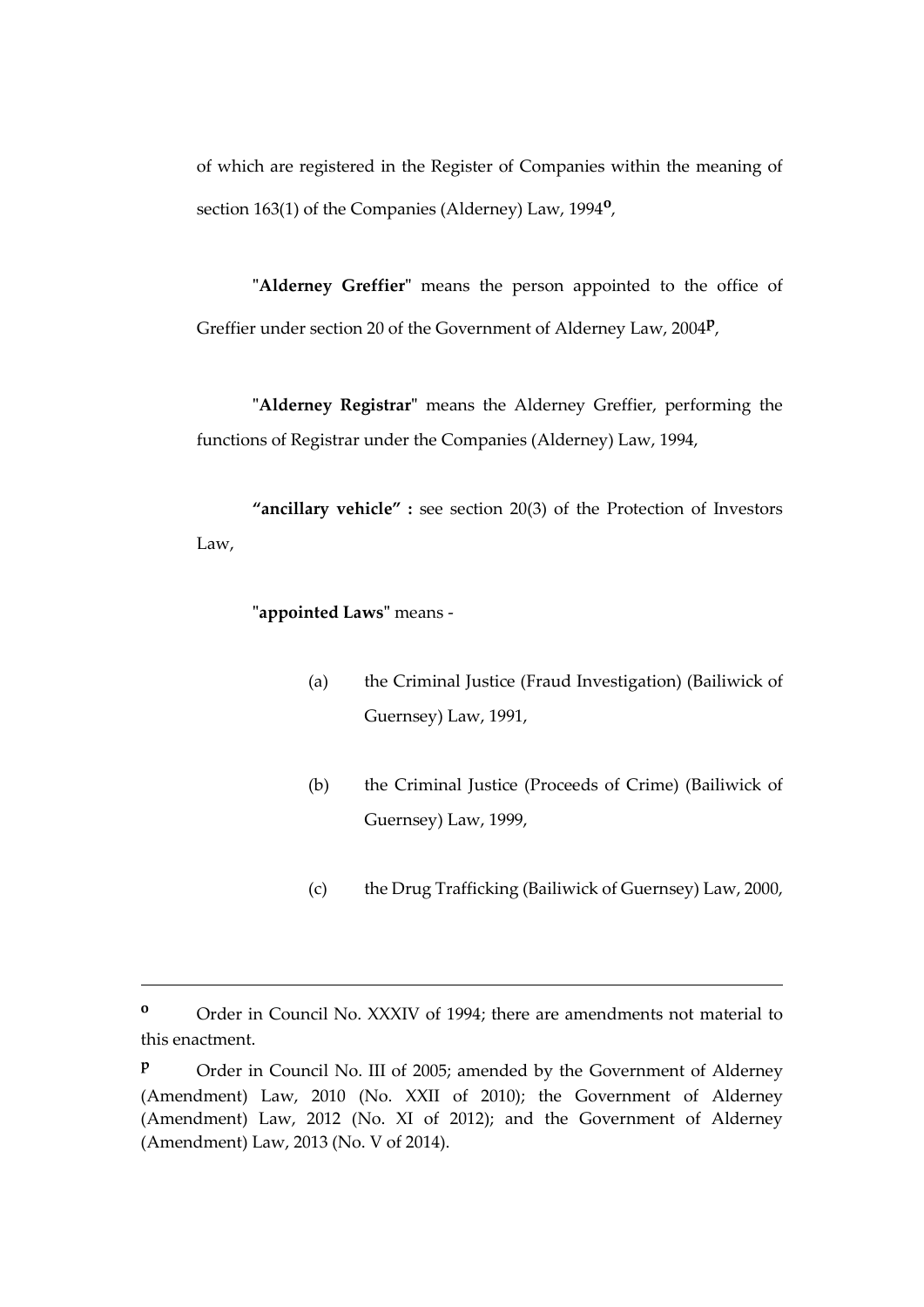- (d) the Terrorism and Crime (Bailiwick of Guernsey) Law, 2002,
- (e) the Disclosure (Bailiwick of Guernsey) Law, 2007, or
- (f) any other enactment prescribed for the purposes of this Law by regulations of the Commission,

**"appointed person" :** see section 26(1);

**"appropriate Court" :** see sections 11(13), 24(14) and 48(6),

**"approved supervised role" :** see section 12(1),

**"associate"**, in relation to any person, means –

- (a) the spouse, civil partner or child of that person,
- (b) a person with whom that person is living as if they were married or civil partners (a "**cohabitant**"),
- (c) any body of which that person is a director,
- (d) any person who is an employee or partner (or fellow member, in the case of a limited liability partnership) of that person,
- (e) if that person is a company –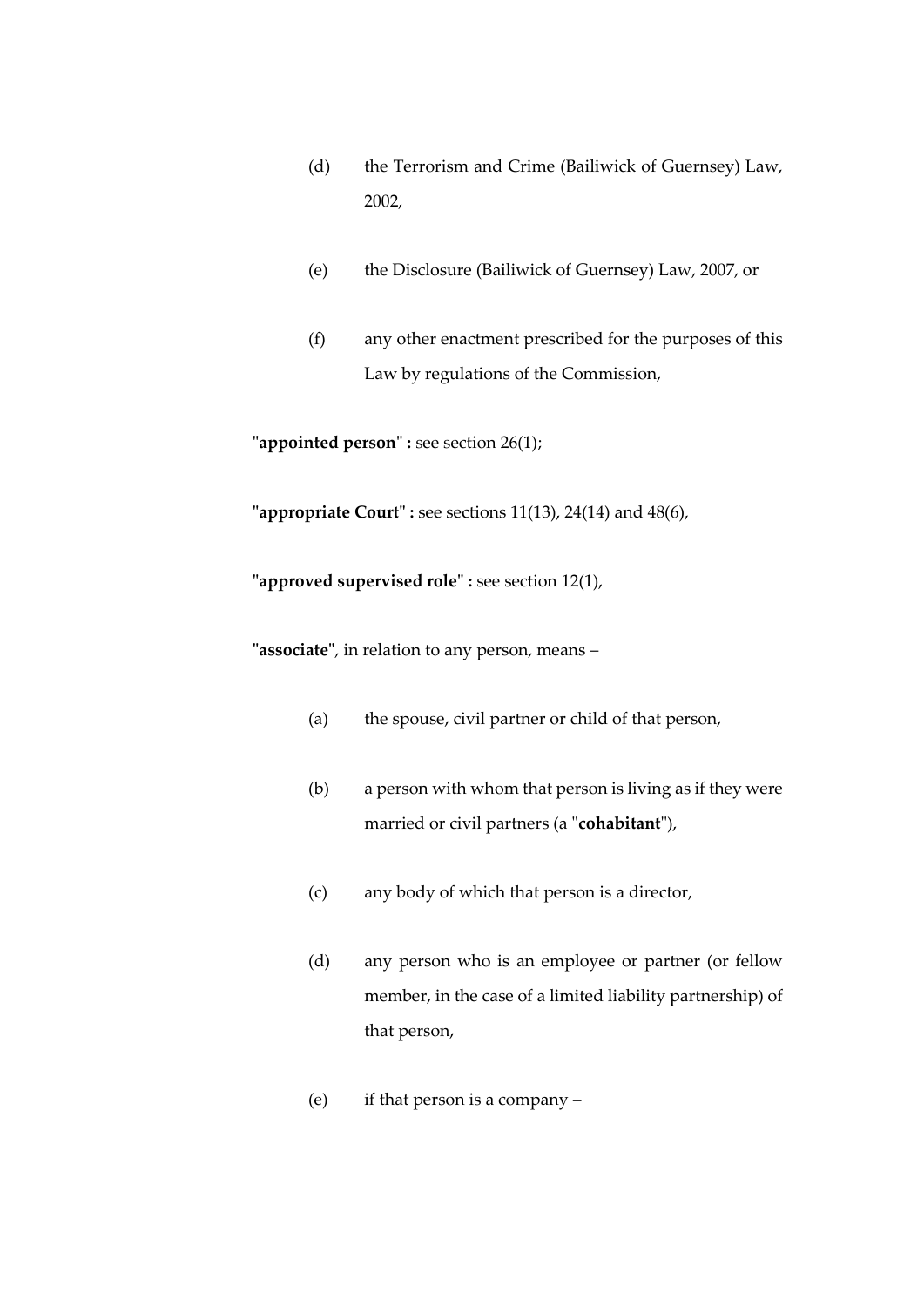- (i) any director or employee of that company,
- (ii) any subsidiary of that company, and
- (iii) any director or employee of any such subsidiary,
- (f) where that person is an unincorporated body, any director of that body,
- (g) if that person has with any other person an agreement or arrangement as to the acquisition, holding or disposal of shares or other interests in a company or under which they undertake to act together in exercising their voting power (whether in general meeting or otherwise) in relation to a company, that other person:

Provided always that the Commission may by regulation amend the definition of "associate",

**"associated company"** means a company of a description set out in paragraph (e) of the definition of "associated party",

**"associated party"**, in relation to any person, means -

- (a) any person who is a partner (or fellow member, in the case of a limited liability partnership) of that person,
- (b) any body of which that person is a controller,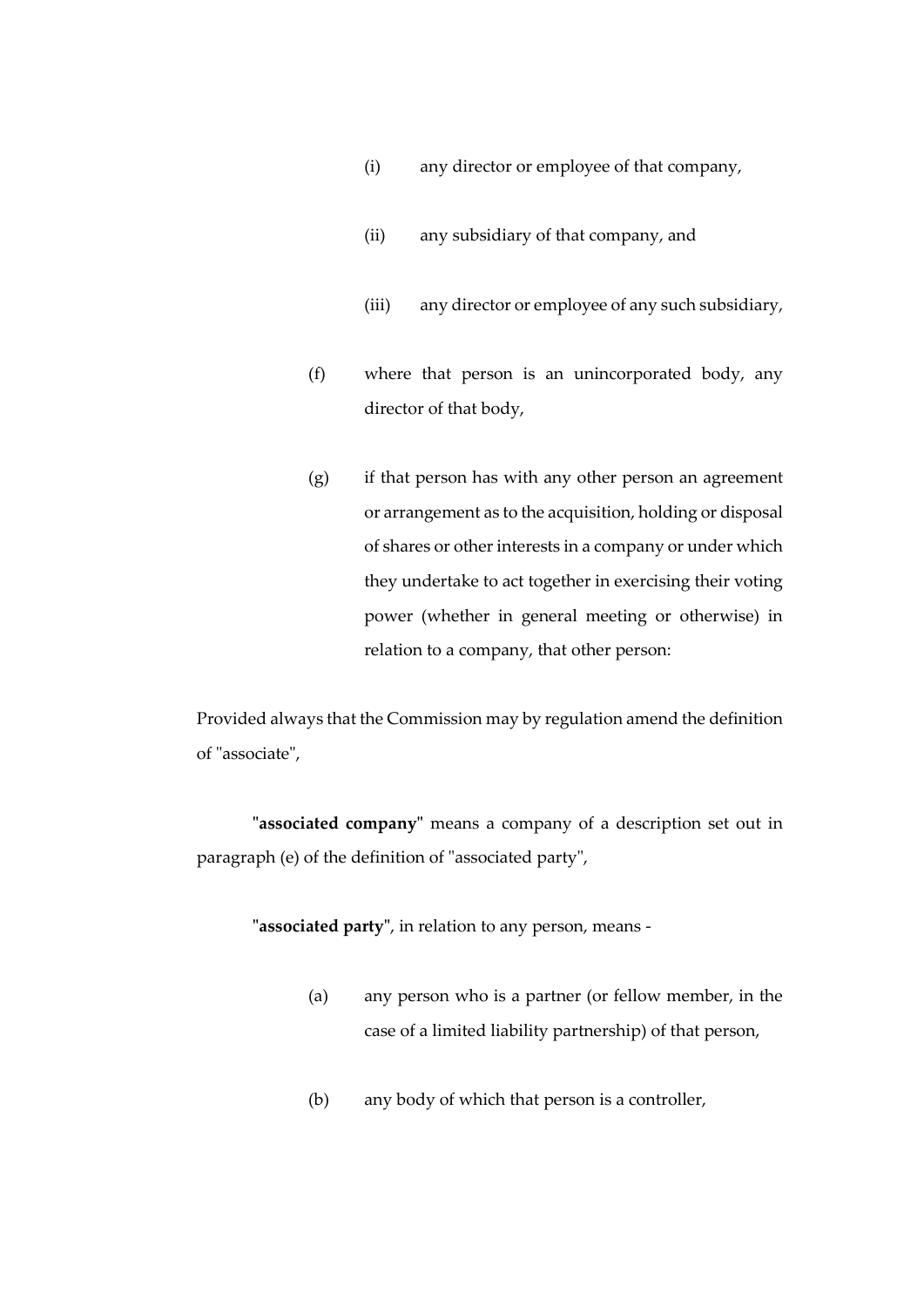- (c) any body of which that person is a director,
- (d) any body in respect of which that person holds a supervised role,
- (e) where that person is a company
	- (i) a holding company, subsidiary or related company of that person,
	- (ii) a subsidiary or related company of a holding company of that person,
	- (iii) a holding company of a subsidiary of that person, or
	- (iv) a company in the case of which a shareholder controller of that person, alone or with associates, is entitled to exercise, or control the exercise of, more than 50% of the voting power (whether in general meeting or otherwise),

and where, under the above provisions, any person or entity is an associated party in relation to another person or entity, then that other person or entity is an associated party in relation to that first-mentioned person or entity:

Provided always that the Commission may by regulation amend the definition of "associated party",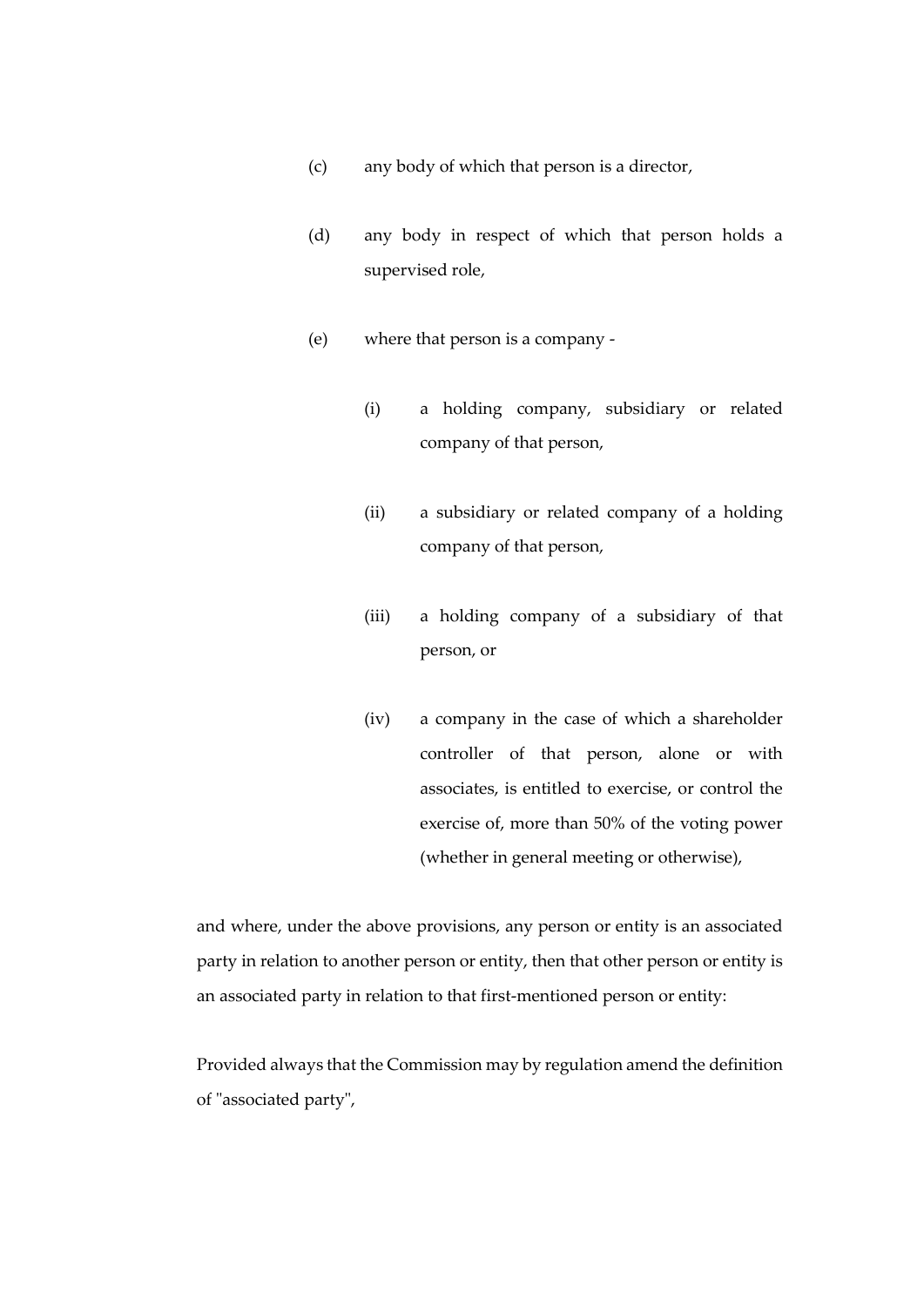# **"auditor"** means -

- (a) a person who is qualified for appointment as an auditor pursuant to section 260 (as read in conjunction with any Ordinance under section 533) of the Companies (Guernsey) Law, 2008**<sup>q</sup>** and who is, where required by or under the provisions of this Law, approved by the Commission to audit the accounts of licensed fiduciaries, or
- (b) any other person who performs or has performed the functions of an auditor of a licensed fiduciary,

**"Bailiff"** means the Bailiff, Deputy-Bailiff, Judge of the Royal Court, Lieutenant-Bailiff or Juge Délégué,

**"Bailiwick"** means the Bailiwick of Guernsey,

# **"Bailiwick body"** means -

1

- (a) a Guernsey body, being
	- (i) a Guernsey company,
	- (ii) any other legal person registered, constituted or incorporated in Guernsey (including for the

**<sup>q</sup>** Order in Council No. VIII of 2008; there are amendments not material to this enactment.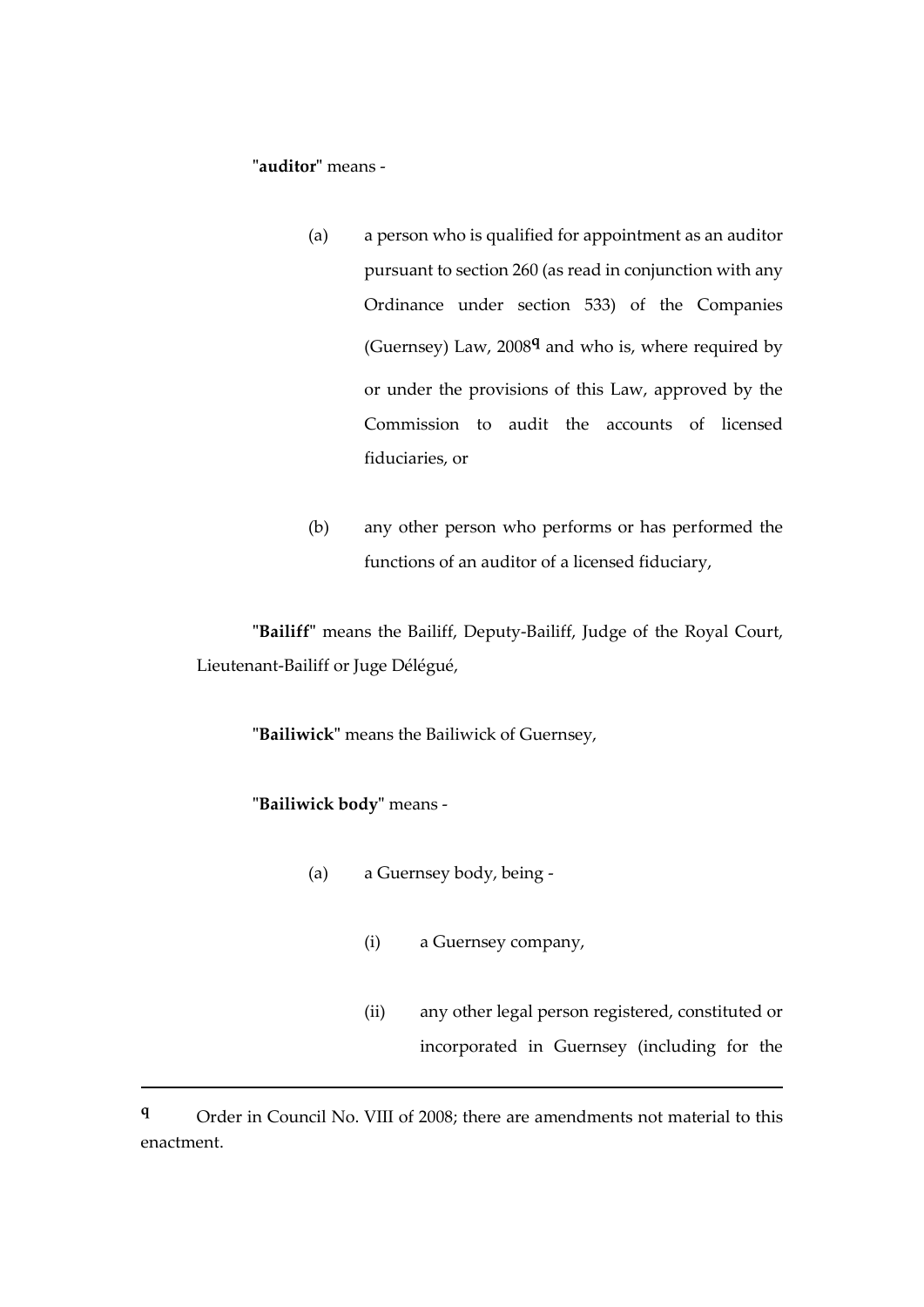avoidance of doubt a Guernsey limited liability partnership, a Guernsey limited partnership with legal personality and a Guernsey foundation), or

- (iii) an unincorporated body whose principal place of business is in Guernsey,
- (b) an Alderney body, being
	- (i) an Alderney company, or
	- (ii) an unincorporated body whose principal place of business is in Alderney,
- (c) a Sark body, being any body, other than one mentioned in paragraph  $(a)(i)$  or  $(ii)$  or  $(b)(i)$ , whose principal place of business is in Sark,

**"Banking Supervision Law"** means the Banking Supervision (Bailiwick of Guernsey) Law, 2020**<sup>r</sup>** ,

**"body"** includes a company, any other legal person and an unincorporated body,

**"business day"** means any day other than -

**r** Approved by the States of Deliberation on the \*\* August, 2020.

<u>.</u>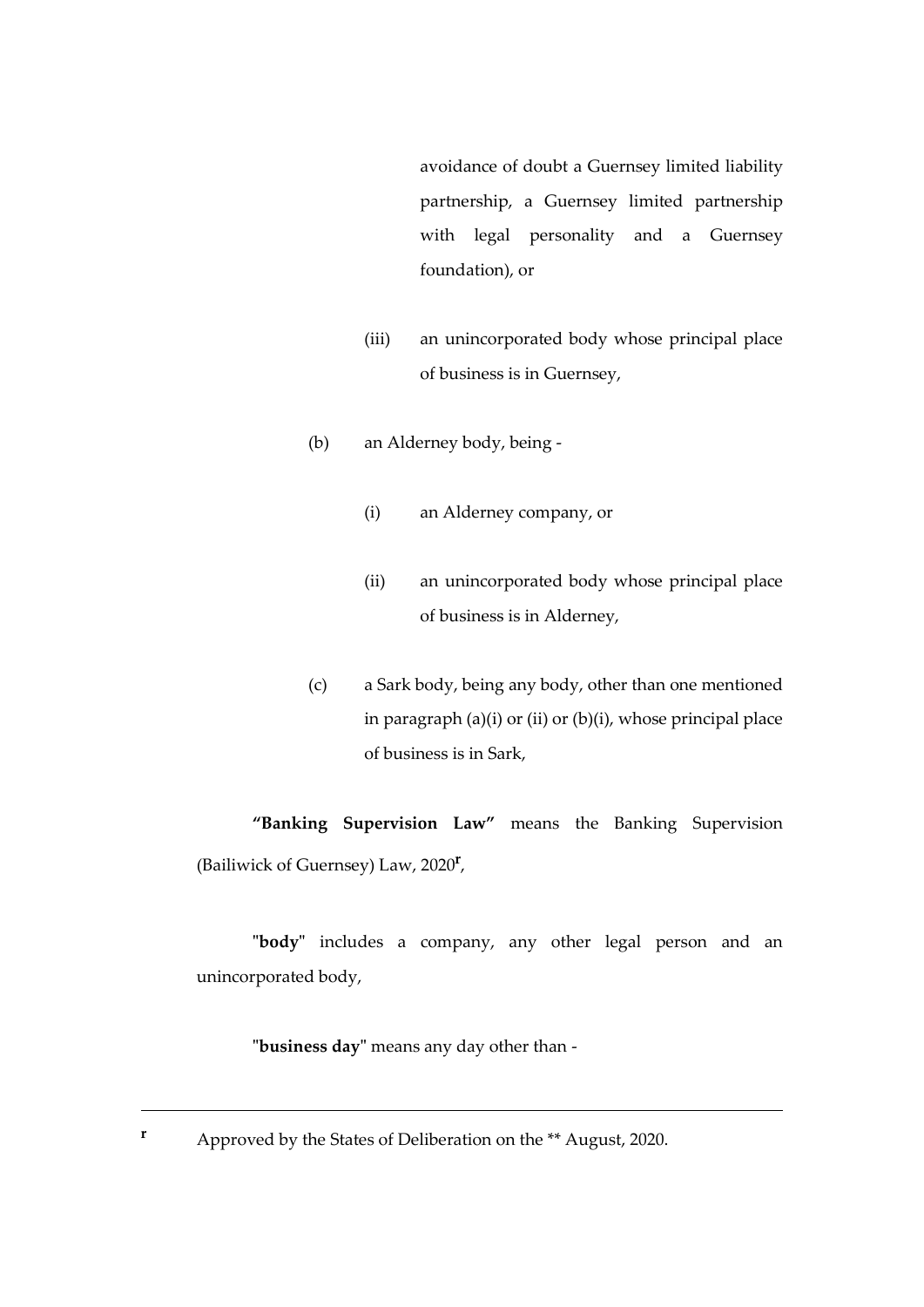- (a) a Saturday, a Sunday, Christmas Day and Good Friday,
- (b) a day appointed as a public holiday
	- (i) in relation to the Bailiwick excluding the islands of Alderney and Sark, by Ordinance of the States of Deliberation under section 1(1) of the Bills of Exchange (Guernsey) Law, 1958**<sup>s</sup>** ,
	- (ii) in relation to the island of Alderney, by Ordinance of the States of Alderney under the said section 1(1) or under paragraph (o) of Schedule 2 to the Government of Alderney Law, 2004**<sup>t</sup>** ,
	- (iii) in relation to the island of Sark, by Ordinance of the Chief Pleas of Sark under the said section  $1(1)$ ,

**"by way of business" :** see subsection (3),

1

**"capital base"**, in relation to a licensed fiduciary, means the capital base determined by the Commission after consultation with the licensed fiduciary;

**<sup>s</sup>** Ordres en Conseil Vol. XVII, p. 384; there are amendments not material to this enactment.

**<sup>t</sup>** Order in Council No. III of 2005; there are amendments not material to this enactment.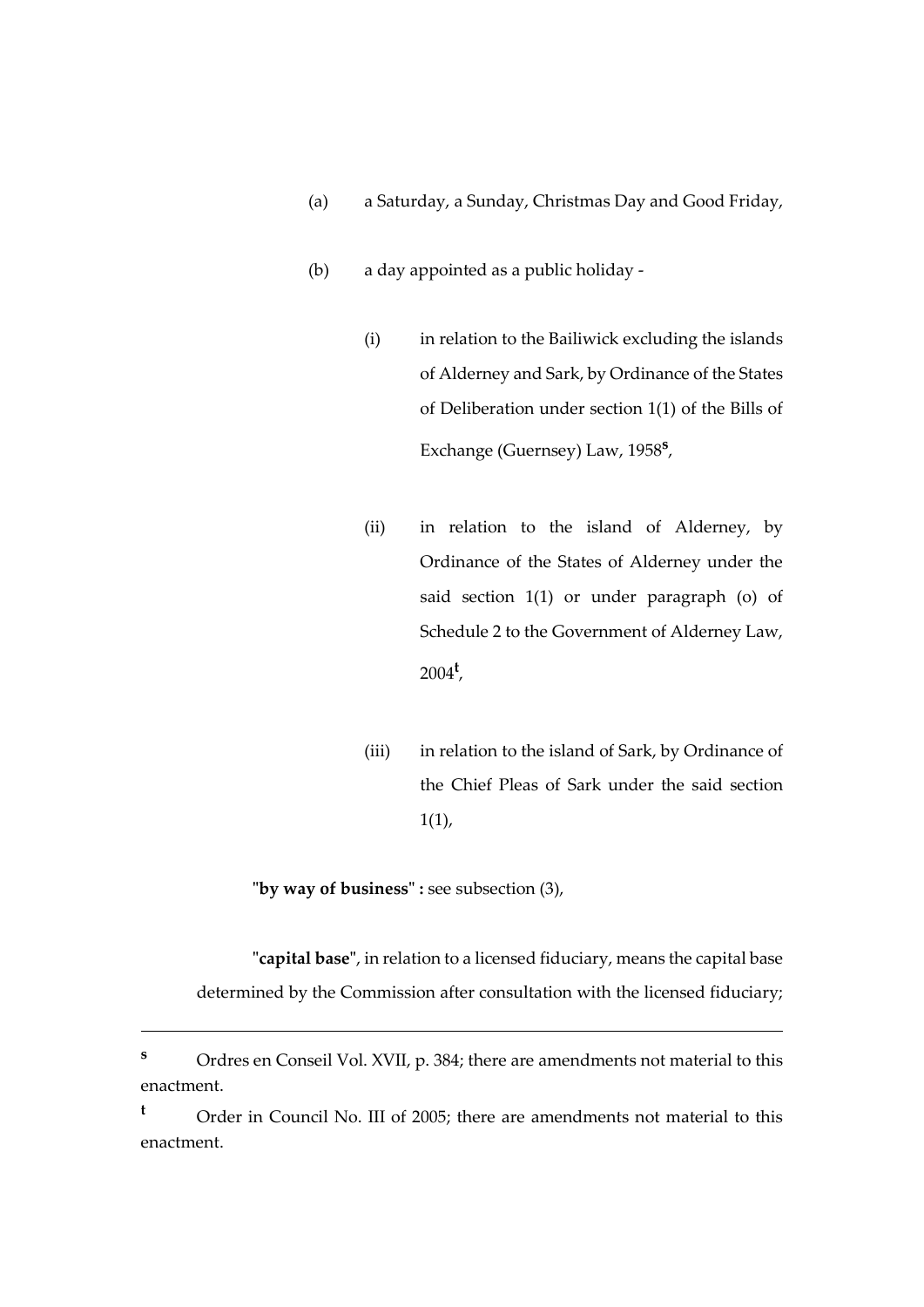and any such determination may be varied from time to time,

**"chief executive"**, in relation to a body, means a person who, alone or jointly with other persons, is responsible under the immediate authority of the directors or partners (or general partners, in the case of a limited partnership, or members, in the case of a limited liability partnership) for the conduct of the business of the body and, in relation to a body whose principal place of business is outside the Bailiwick, includes a person who, alone or jointly with other persons, is responsible for the conduct of its business in the Bailiwick,

**"child**" includes a stepchild, an adopted child and an illegitimate child,

**"civil partner"** means a person who has registered as the civil partner of another person under the Civil Partnership Act 2004, or who is treated under that Act as having formed a civil partnership by virtue of having registered an overseas relationship within the meaning of that Act, and whose civil partnership, or registered overseas relationship, has not been dissolved or annulled, and **"civil partnership"** shall be construed accordingly,

**"clients"**, in relation to any person, means –

- (a) persons who have entered into or may enter into agreements for the provision of services by that person when carrying on by way of business any regulated activities, or
- (b) persons who have received or may reasonably expect to receive the benefit of services provided or arranged or to be provided or arranged by that person when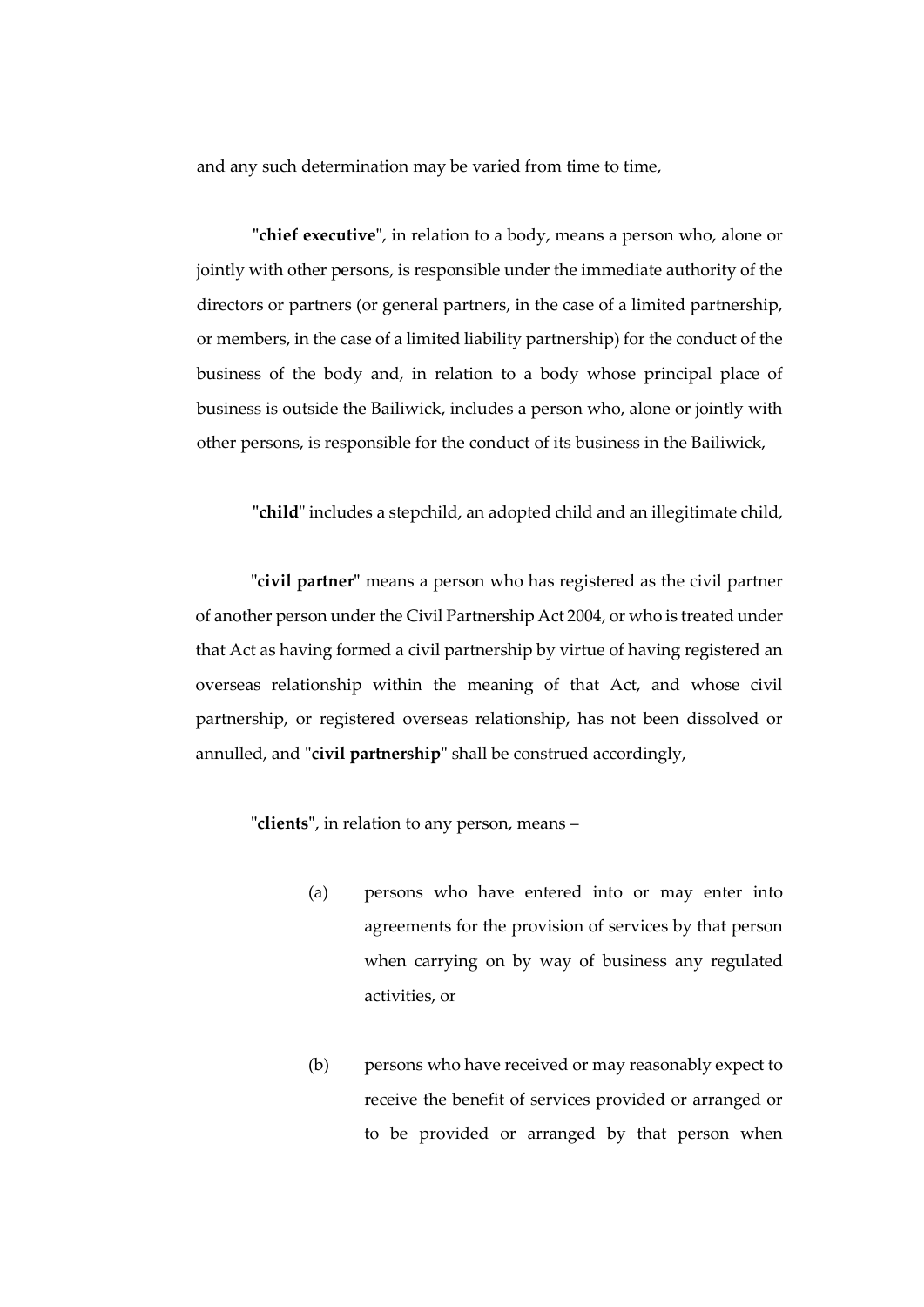carrying on by way of business any regulated activities,

**"close relative"** of a person means –

- (a) his spouse, civil partner or cohabitant,
- (b) his children, parents, step-parents, brothers, sisters, half-brothers, half-sisters, stepbrothers and stepsisters, and
- (c) the spouse, civil partner or cohabitant of any person within paragraph (b),

**"cohabitant" :** see paragraph (b) of the definition of "associate",

**"Commission"** means the Guernsey Financial Services Commission established by the Financial Services Commission Law,

the "**Committee**" means the States of Guernsey Policy and Resources Committee or such other committee as the States may specify by Ordinance;

**"committee"** of the States of Guernsey, States of Alderney or Chief Pleas of Sark means any committee, council, department, authority, board or like body thereof, however called,

**"company"** means a body corporate, of whatever description, incorporated with or without limited liability in any part of the world,

**"compliance officer"** means an officer, appointed by a licensed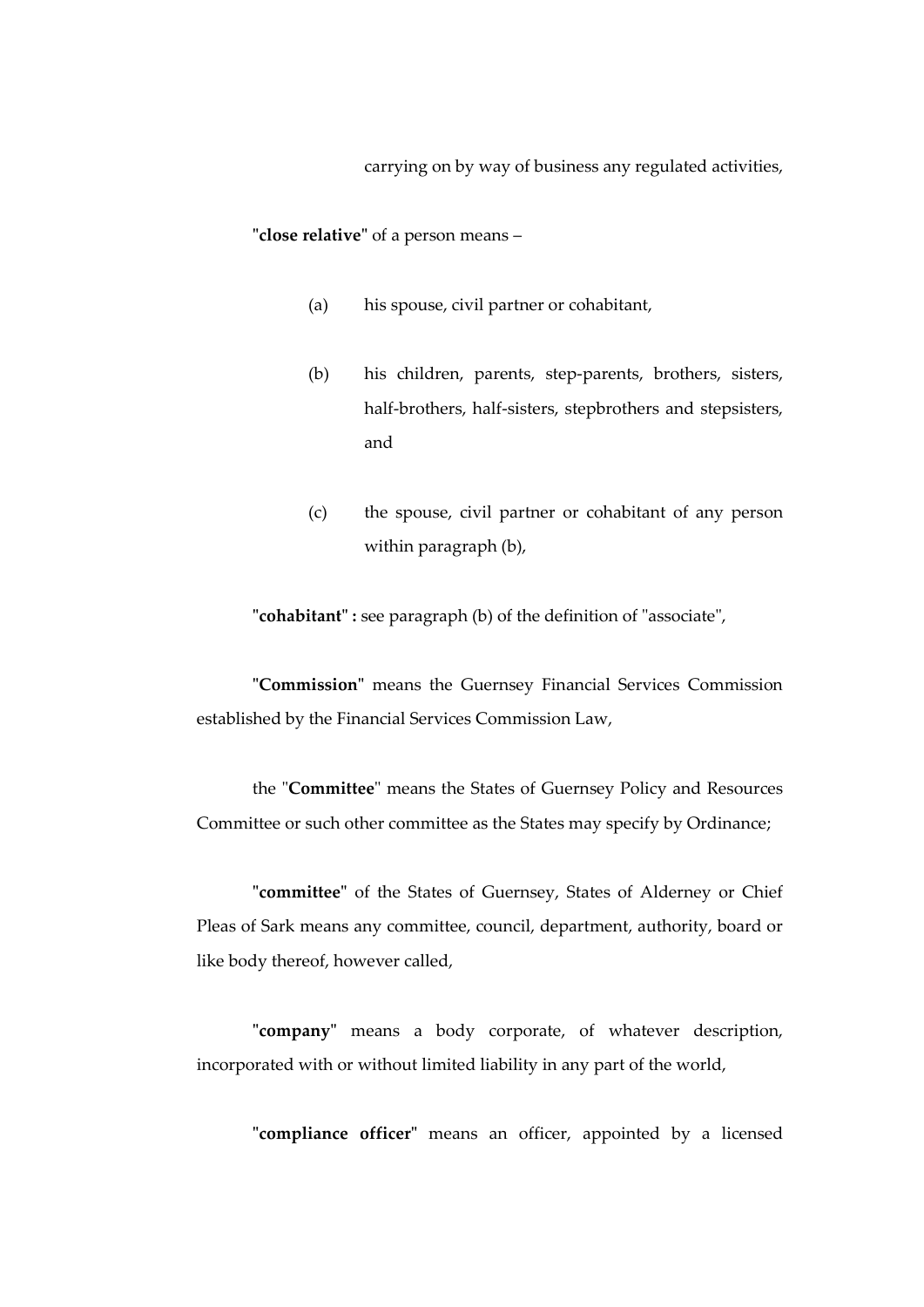fiduciary or by another person or entity, with responsibility, under the terms of the officer's appointment, for independently monitoring, and reporting to the directors, partners (or general partners, in the case of a limited partnership, or members, in the case of a limited liability partnership) or chief executive on and providing guidance and making recommendations in respect of -

- (a) compliance by that licensed fiduciary, person or entity with -
	- (i) the provisions of this Law, the Financial Services Commission Law and the regulatory Laws,
	- (ii) any prohibition, restriction, condition, obligation, enforcement requirement, other requirement, duty, direction or arrangement imposed, issued or arising under any such provision, and
	- (iii) its policies and procedures relating to corporate governance, ethics and standards of conduct, and
- (b) fulfilment by that licensed fiduciary, person or entity, or by any person who is or is to be the holder of a supervised role in respect of, or an officer or employee of, that licensed fiduciary, person or entity, of the applicable minimum criteria for licensing,

**"contract of employment"** means a contract of service or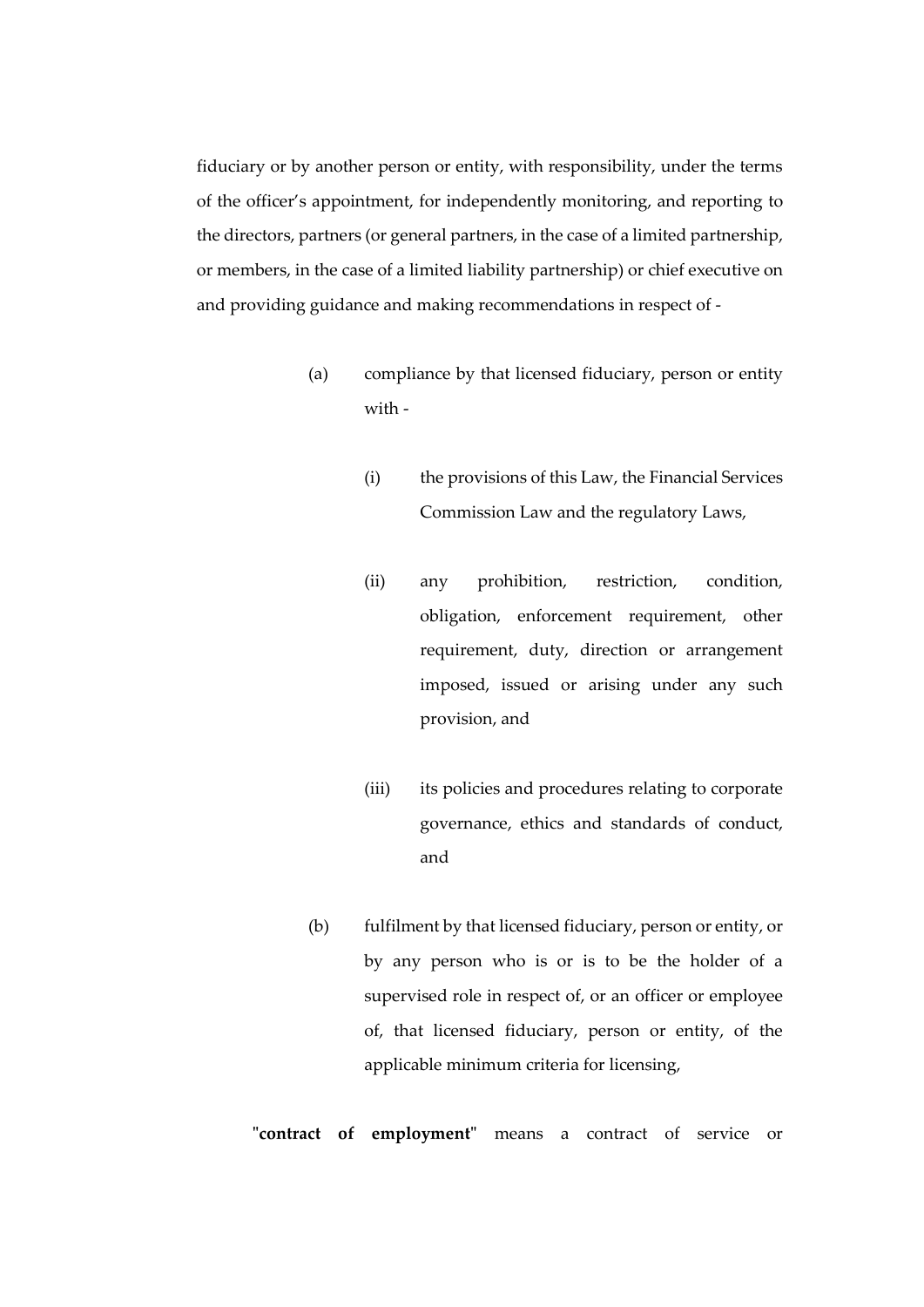apprenticeship, or a contract personally to execute any work or labour, whether express or implied and whether written or oral,

**"contravention"** includes failure to comply,

**"controller"**, in relation to a body, means -

- (a) a managing director or chief executive of that body or (where that body is a company) of any other company of which that body is a subsidiary,
- (b) a shareholder controller or an indirect controller,
- (c) any person who has the power, alone or with another, to appoint or remove a director of a board or a member of the committee or other similar governing body of that body or (where that body is a company) of any other company of which that body is a subsidiary,

"**Court of Appeal**" means the Court of Appeal established under the Court of Appeal (Guernsey) Law, 1961**<sup>u</sup>** ;

**"Court of the Seneschal"** means the Court of the Seneschal of Sark,

**"determined",** in relation to an appeal, means that the appeal has been finally disposed of or withdrawn,

1

**<sup>u</sup>** Ordres en Conseil Vol. XVIII, p. 315; there are amendments not material to this enactment.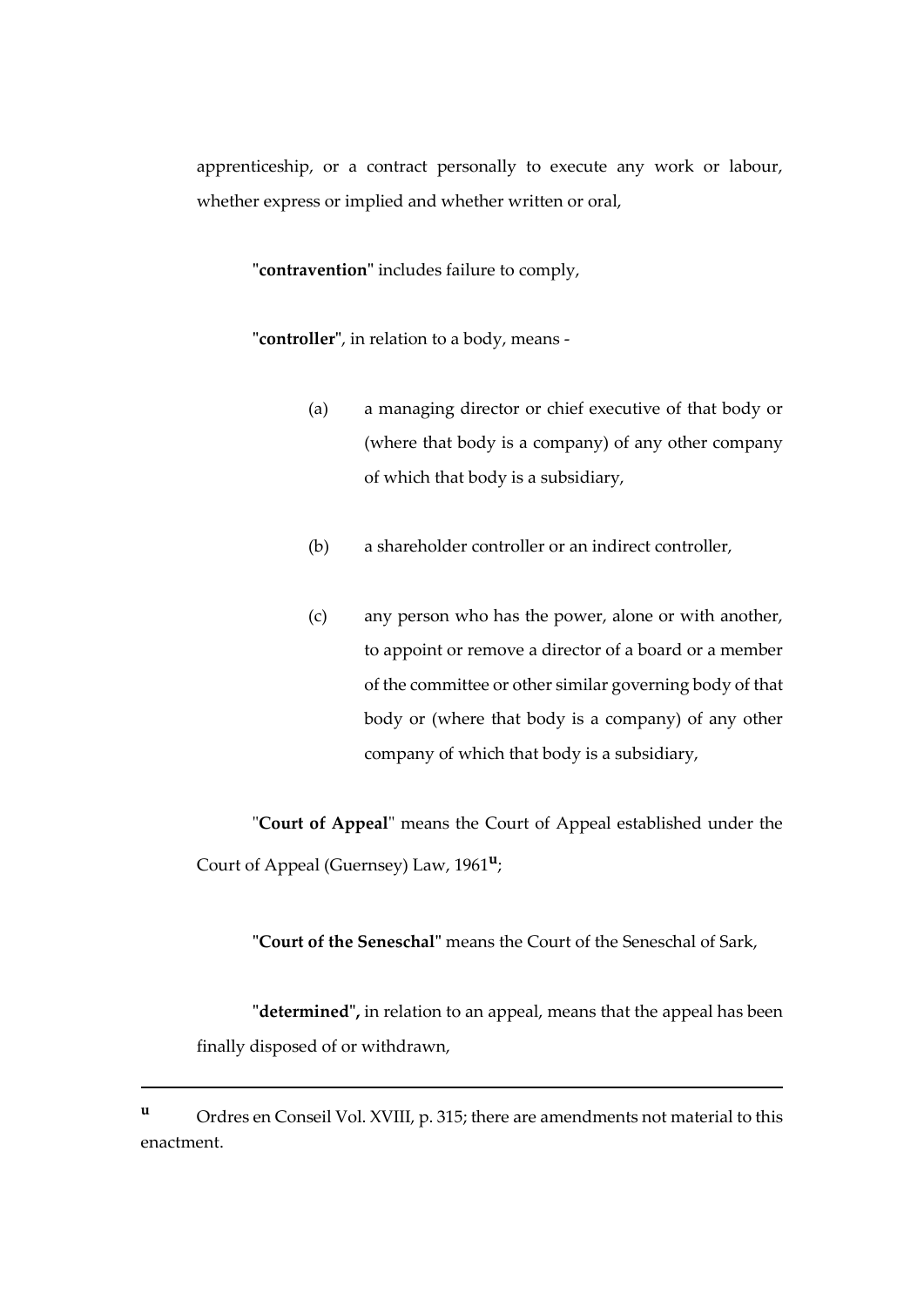**"directed person" :** see section 11(1),

**"director"**, in relation to a body, includes any person who occupies the position of or fulfils the role of director, by whatever name called, and also includes the chief executive and any member of the committee or other similar governing body,

**"documents"** includes information stored or recorded in any form (including, without limitation, in electronic form) and -

- (a) in relation to information stored or recorded otherwise than in legible form, references to its production, however expressed, include (without limitation) references to the production of a copy of the information in a form -
	- (i) in which it can be taken away, and
	- (ii) in which it is visible and legible or from which it can readily be produced in a visible and legible form,
- (b) without prejudice to paragraph (a), references to the production of documents, howsoever expressed, include (without limitation) references to the production of a copy thereof in the English language:

Provided always that the Committee may by regulation amend the definition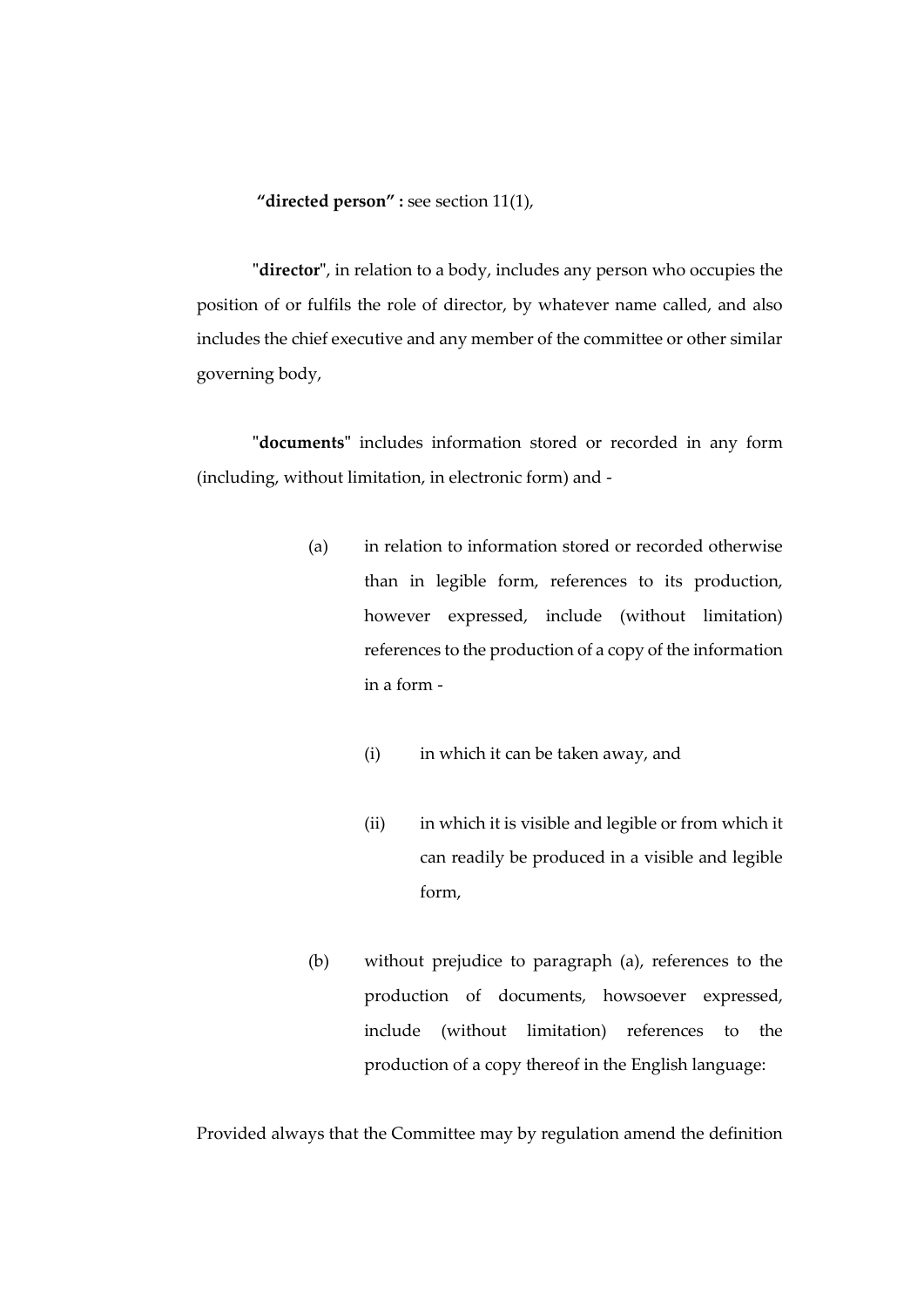of "documents",

**"electronic address" :** see section 48(1)(ii),

**"electronic form"**, in relation to the electronic storage or recording of information or documents, includes storage or recording by means of any form of information storage technology,

**"electronic means"**, in relation to the sending of a document, includes any technology by which the document is -

- (a) sent and received at its destination by means of electronic equipment for the processing (which expression includes, without limitation, digital compression) or storage of data, and
- (b) entirely transmitted and received by wire, by radio or by electrical, magnetic, wireless, optical, digital or electromagnetic means:

Provided always that the Committee may by regulation amend the definitions of "electronic address", "electronic form" and "electronic means",

**"employee"** means an individual who has entered into or who works under (or, where the employment has ceased, who worked under) a contract of employment,

**"enactment"** includes any Law, Ordinance and subordinate legislation,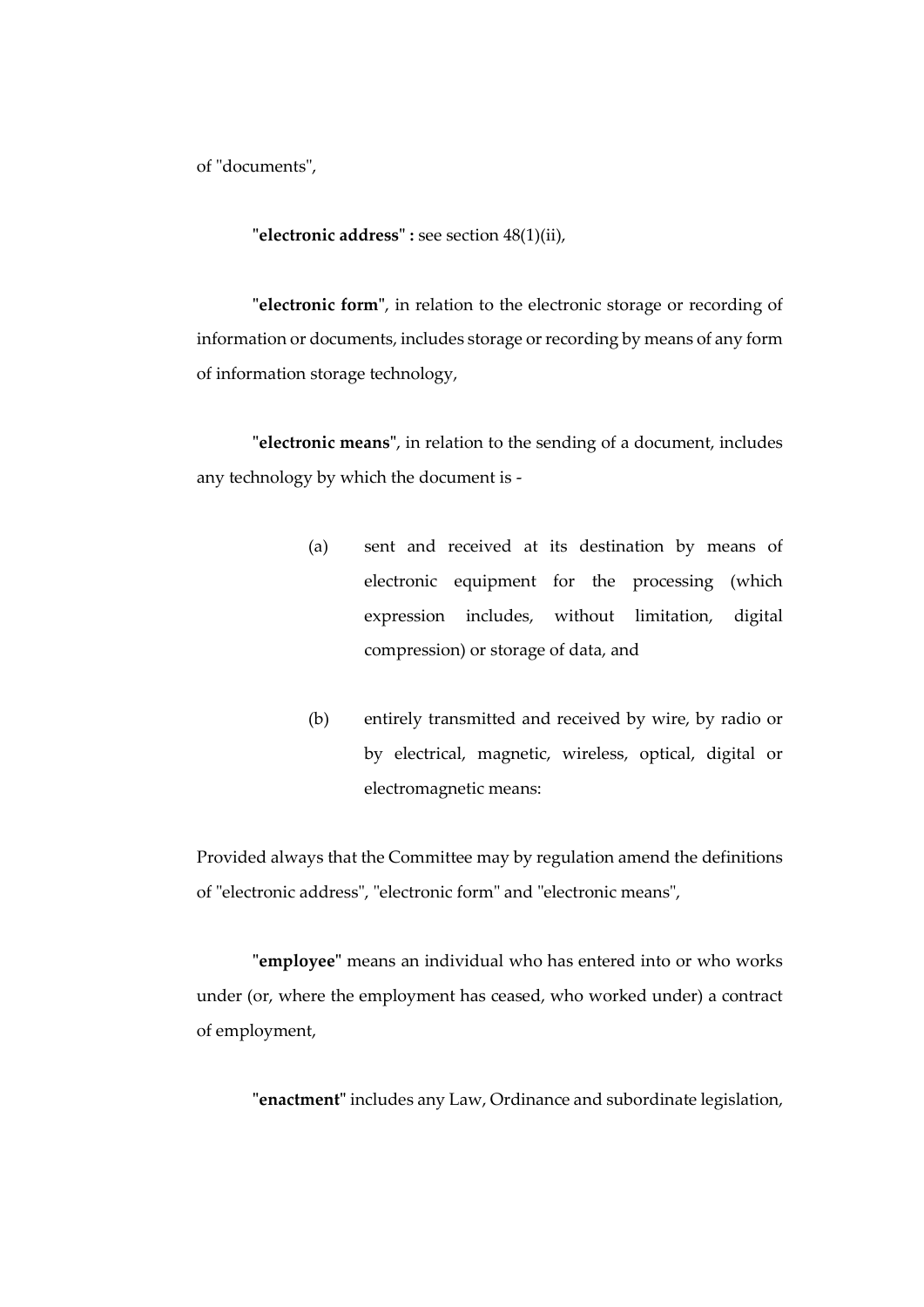**"Enforcement Powers Law"** means the Financial Services Business (Enforcement Powers) (Bailiwick of Guernsey) Law, 2020**<sup>v</sup>** ,

**"enforcer"**, in relation to a trust, means a person other than a trustee who is appointed under the terms of the trust and who has the fiduciary duty to enforce the trust in relation to its non-charitable purposes,

**"entity"** includes a scheme, trust, structure, arrangement and cell of a protected cell company,

**"equity share capital"** means, in relation to a company, its issued share capital excluding any part thereof which, as respects neither dividends nor capital, carries any right to participate beyond a specified amount in a distribution,

**"established place of business"**, in relation to a body, and without limitation, does not include an office in the Bailiwick at which is transacted only such administrative business as is necessary to enable that body to comply with the requirements of the Companies (Guernsey) Law, 2008, the Companies (Alderney) Law, 1994, the Partnership (Guernsey) Law, 1995, the Limited Partnerships (Guernsey) Law, 1995, the Limited Liability Partnerships (Guernsey) Law, 2013, the Foundations (Guernsey) Law, 2012, or any corresponding legislation in force in any jurisdiction outside the Bailiwick,

**"exercise"**, or **"control the exercise of"** voting power **:** for the purposes of this Law a person becomes entitled to exercise or control the exercise of

**v** Approved by the States of Deliberation on the \*\* August, 2020.

<u>.</u>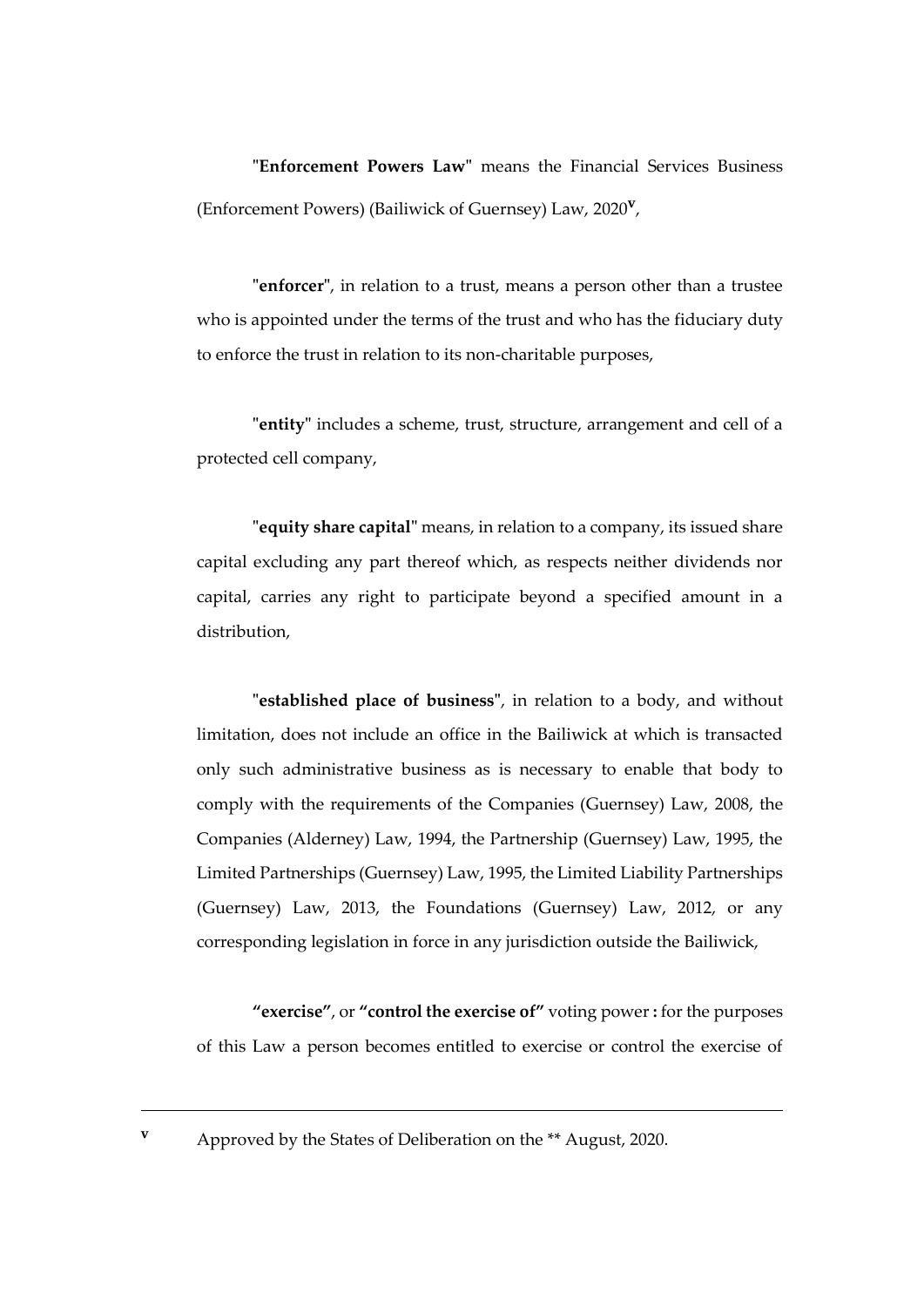voting power where that person, by any means whatsoever -

- (a) becomes entitled to do so as a member of a body, or
- (b) acquires any interest which may entitle that person to be a member of, or otherwise to exercise or control the exercise of voting power of, that body,

**"fiduciary licence"** means a primary fiduciary licence, secondary fiduciary licence or personal fiduciary licence granted by the Commission under section 6,

**"Financial Services Commission Law"** means the Financial Services Commission (Bailiwick of Guernsey) Law, 1987**w**,

## **"former licensed fiduciary"** means a person who –

- (a) does not hold and is not deemed to hold a fiduciary licence under this Law, but
- (b) has previously held or been deemed to hold such a licence or a fiduciary licence under the Regulation of Fiduciaries Law, 2000,

and also includes any person described in section 60(2) or (3),

**<sup>w</sup>** Ordres en Conseil Vol. XXX, p. 243; there are amendments not material to this enactment.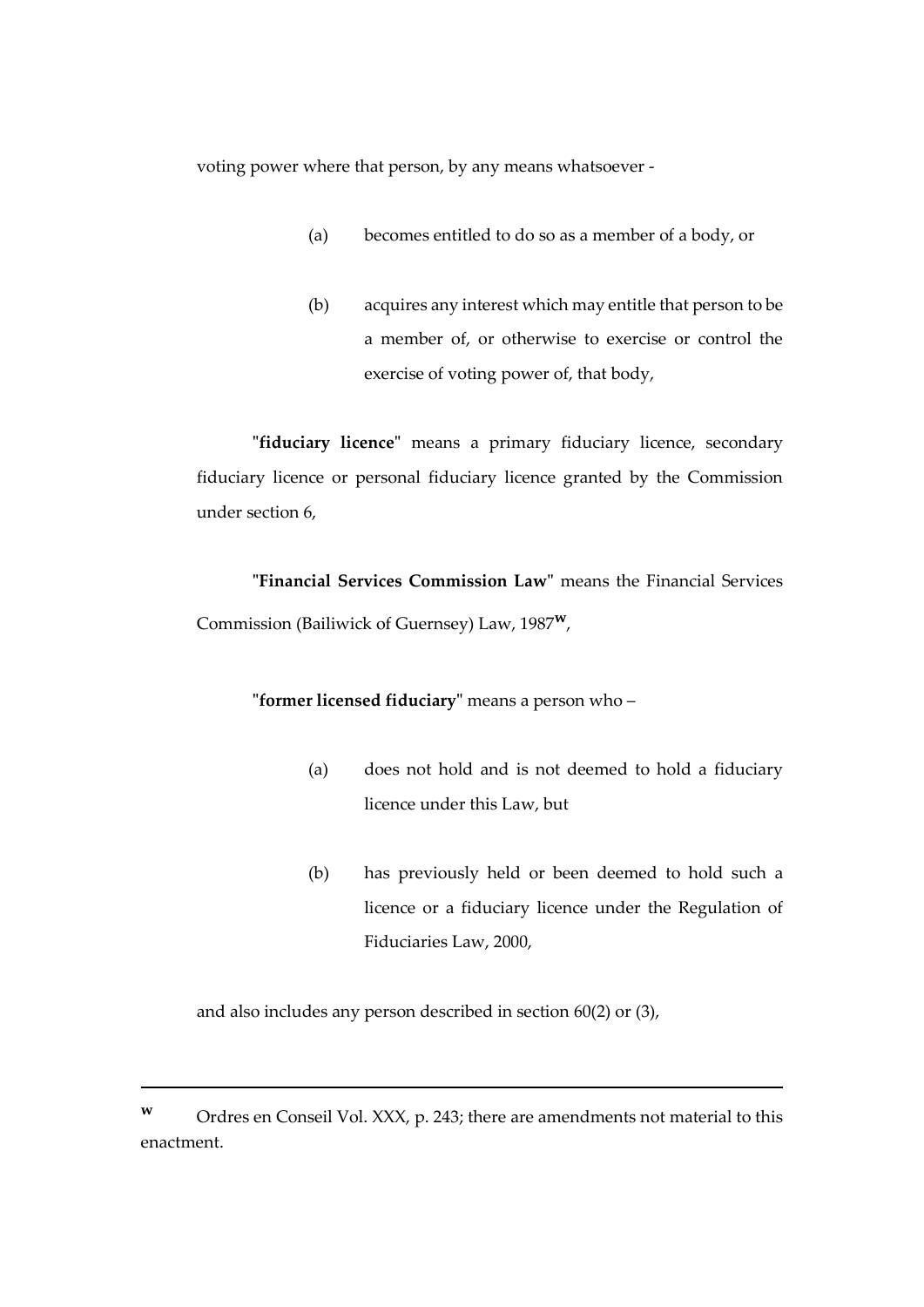### **"foundation"** means -

- (a) a Guernsey foundation, or
- (b) an equivalent or similar body created or established under the law of another jurisdiction (and however named),

## **"foundation official"** means -

- (a) in relation to a Guernsey foundation, a foundation official within the meaning of the Foundations (Guernsey) Law, 2012**<sup>x</sup>** , and
- (b) in relation to an equivalent or similar body created or established under the law of another jurisdiction, a person with functions corresponding to those of a foundation official described in paragraph (a),

**"functions"** includes duties, powers and privileges,

**"functions"** of the Commission means its general functions and statutory functions within the meaning of the Financial Services Commission Law,

# **"general partner"** means -

**<sup>x</sup>** Order in Council No. I of 2013.

<u>.</u>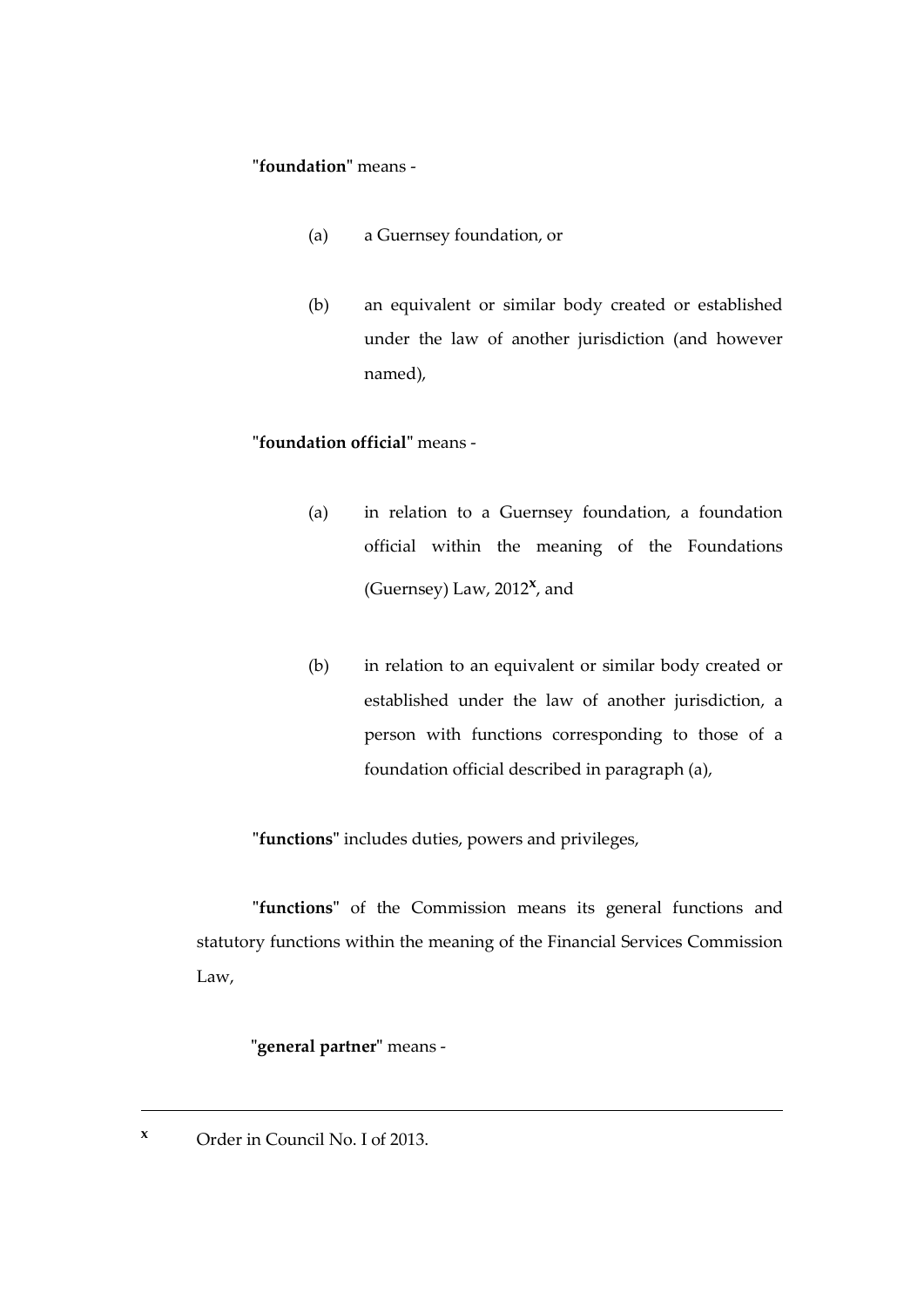- (a) in relation to a Guernsey limited partnership, a general partner within the meaning of the Limited Partnerships (Guernsey) Law, 1995**<sup>y</sup>** , and
- (b) in relation to a limited partnership falling within paragraph (b) of the definition of "**limited partnership**", a person whose liability for, and functions in relation to, the partnership correspond to those of a general partner described in paragraph (a),

"**gratuity scheme**" means a scheme (not being a fund, contract, scheme or trust described in paragraph (a), (b) or (c) of the definition of "pension scheme" below) which is established in connection with the carrying on of business or the exercise of functions and which has, for its sole or main purpose, the purpose of the provision of retirement benefits by means of the provision of a lump sum or other payments for persons employed in or in connection with the business or the exercise of the functions (or their spouses, children, dependants or other persons in respect of them), at a time or occasion (including, without limitation, the expiration of their term of service), or on the occurrence of an event or circumstance, or on compliance with requirements or conditions, specified in the rules of the scheme:

Provided always that the Committee may by regulation amend the definition of "gratuity scheme",

**<sup>y</sup>** Order in Council No. XII of 1995; there are amendments not material to this enactment.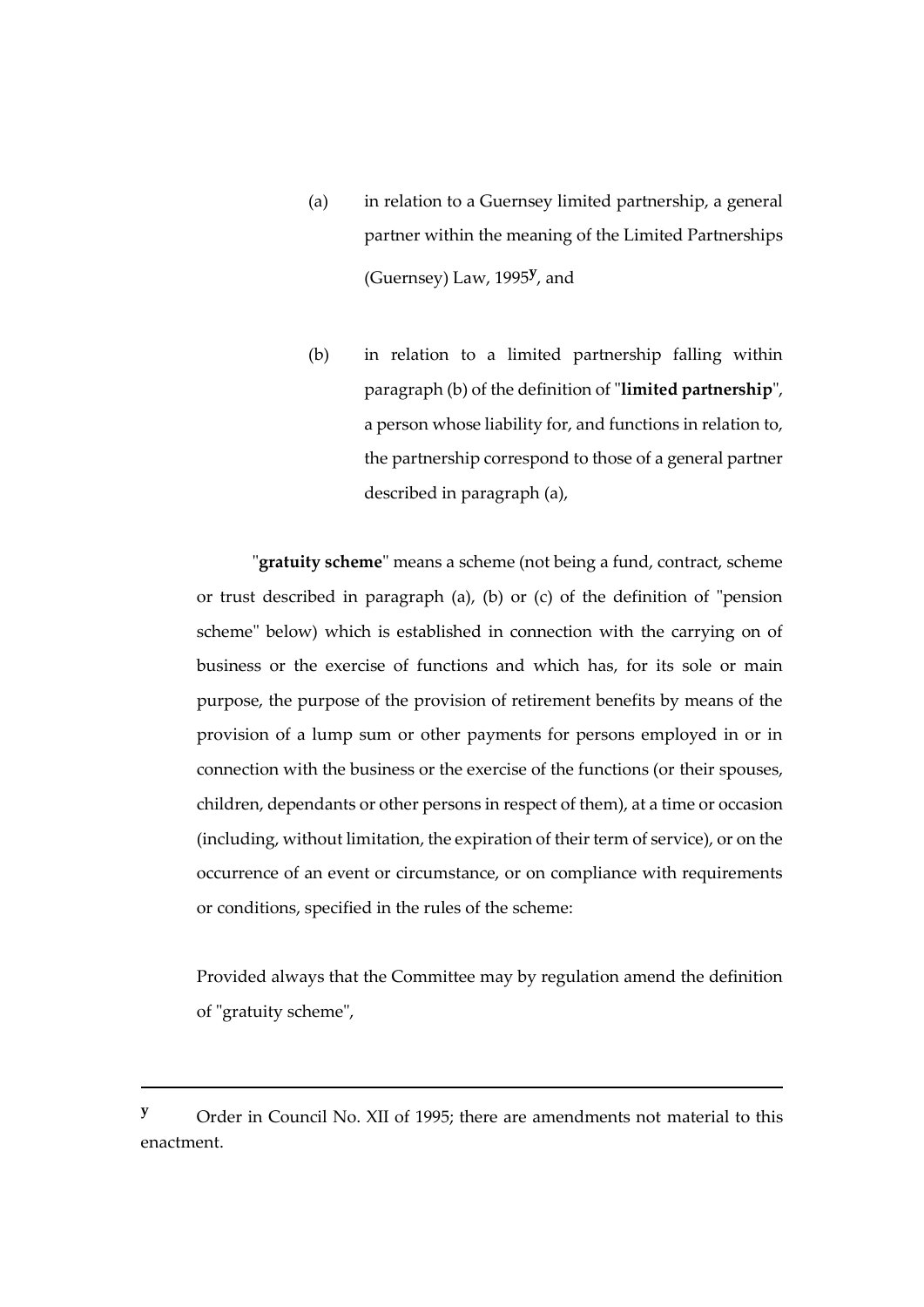**"group"**, in relation to a company, means that company, any other company which is its holding company or subsidiary and any other company which is a subsidiary of that holding company,

**"group entity"** means a body or entity carrying on regulated activities and which is not a licensed fiduciary but which is part of a group containing a licensed fiduciary,

**"Guernsey company"** means a company registered in the Register of Companies within the meaning of section 496 of the Companies (Guernsey) Law, 2008**<sup>z</sup>** ,

**"Guernsey foundation"** means a foundation established under the Foundations (Guernsey) Law, 2012,

**"Guernsey limited liability partnership"** means a limited liability partnership registered under the Limited Liability Partnerships (Guernsey) Law, 2013**aa** ,

**"Guernsey limited partnership"** means a limited partnership which is registered as a limited partnership, and in respect of which there is a valid certificate of registration, under the Limited Partnerships (Guernsey) Law, 1995 (whether with or without legal personality),

<sup>&</sup>lt;sup>z</sup> Order in Council No. VIII of 2008; there are amendments not material to this enactment.

**aa** Order in Council No. VI of 2014.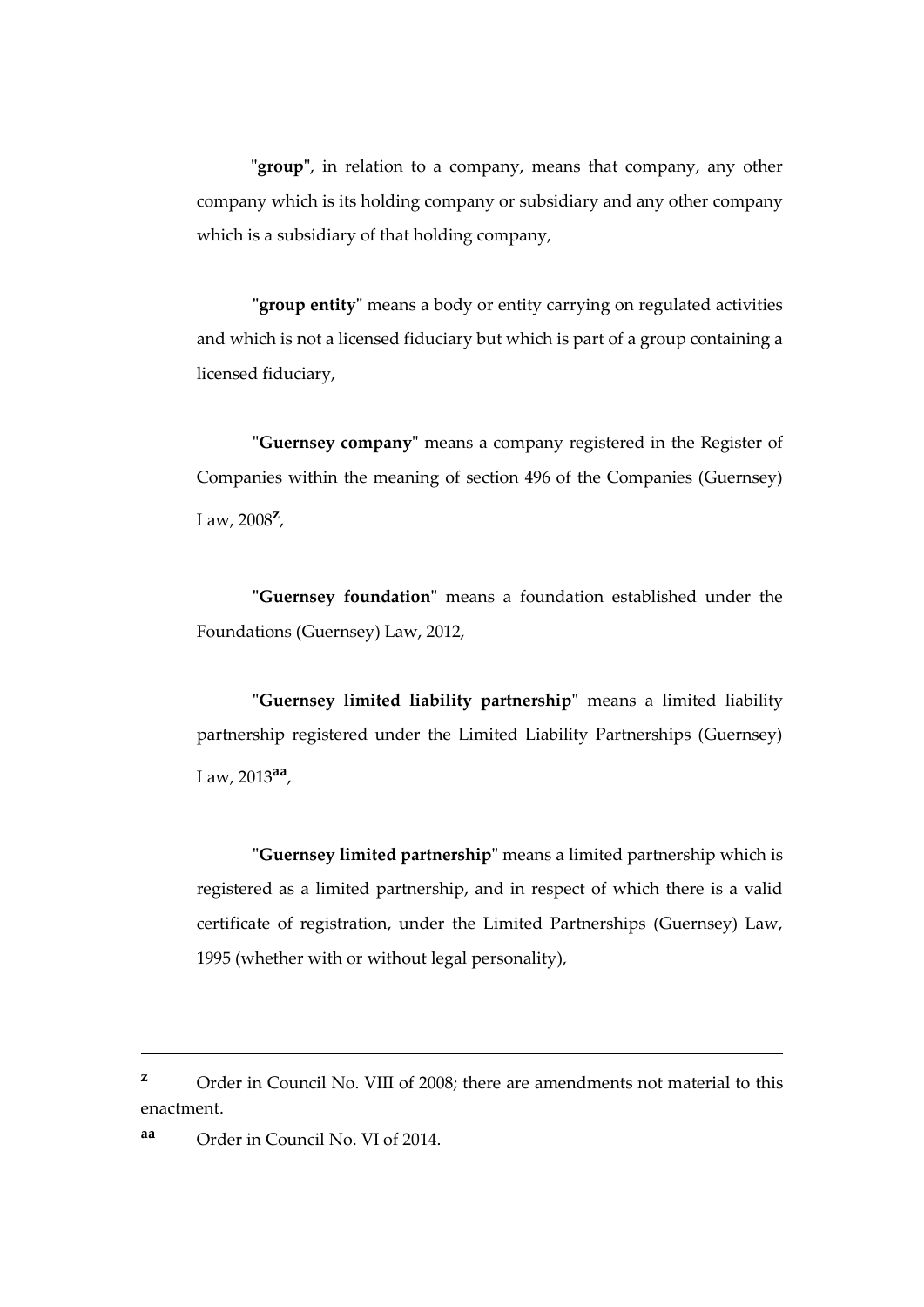**"Her Majesty's Procureur"** includes Her Majesty's Comptroller,

**"holding company" :** see Schedule 2,

**"Income Tax Law"** means the Income Tax (Guernsey) Law, 1975**bb** ,

**"indirect controller"**, in relation to a body, means a person in accordance with whose directions or instructions -

- (a) any director of that body,
- (b) where that body is a company, any director of any other company of which that body is a subsidiary, or
- (c) any controller of that body,

is accustomed to act, and includes a person who has a holding in that body (or, where that body is a company, in any other company of which that body is a subsidiary) directly or indirectly which makes it possible to exercise significant influence over the management of the body,

**"information"** includes, for the avoidance of doubt, a signature,

**"inspected person" :** see section 27(4),

**bb** Ordres en Conseil Vol. XXV, p. 124; there are amendments not material to this enactment.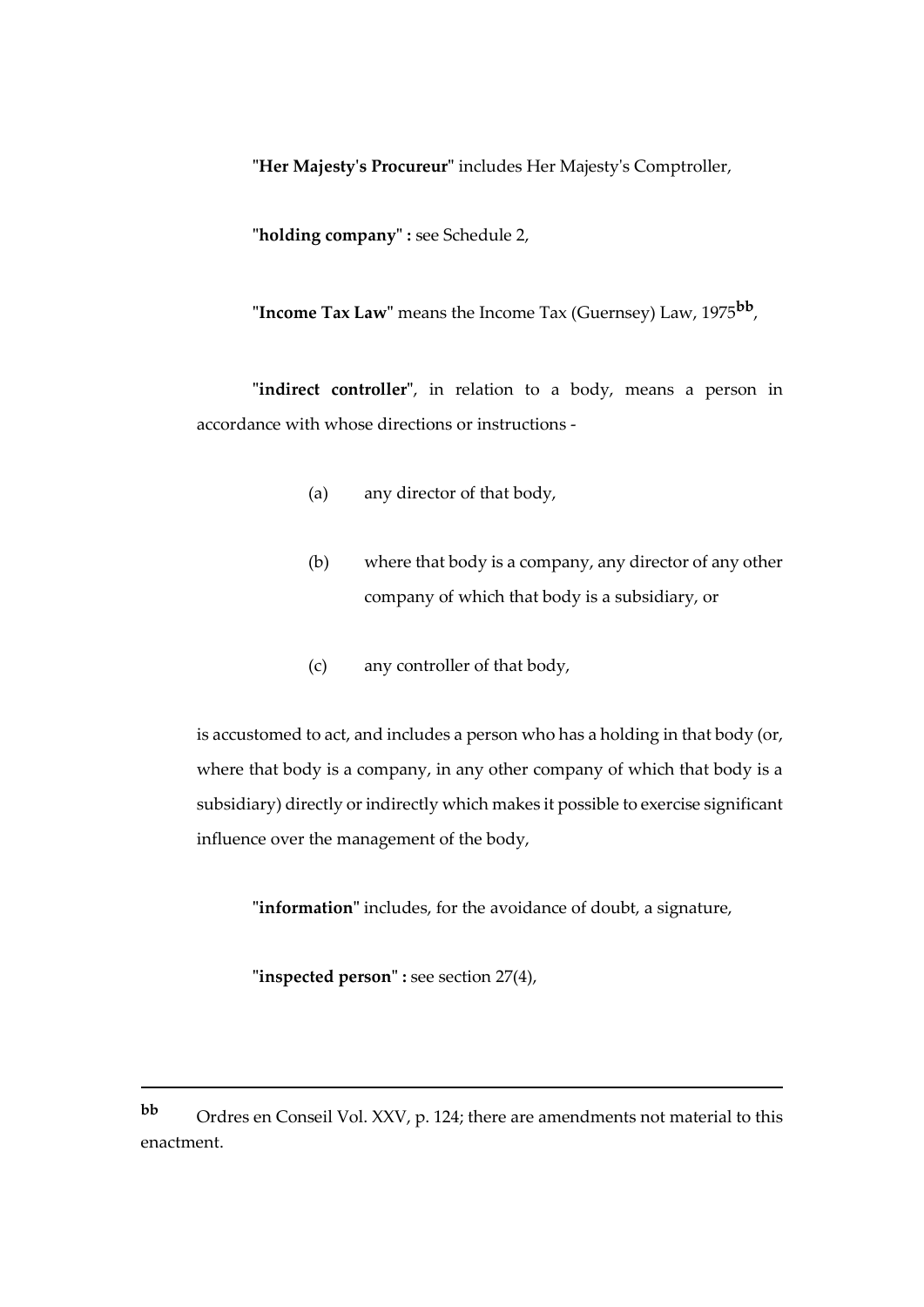**"Insurance Business Law"** means the Insurance Business (Bailiwick of Guernsey) Law, 2002,

**"Insurance Managers and Intermediaries Law"** means the Insurance Managers and Insurance Intermediaries (Bailiwick of Guernsey) Law, 2002,

### **"international agreement"** means -

- (a) any convention, treaty, protocol, memorandum or other international instrument, or any provision contained in or arising under it, and
- (b) any Community provision within the meaning of section 3(1) of the European Communities (Implementation) (Bailiwick of Guernsey) Law, 1994**cc** ,

whether or not binding upon the Bailiwick or any part thereof, and includes any right, power, liability, obligation, prohibition or restriction created or arising, or any remedy or procedure provided for, by or under any such international agreement,

**"internet or telecommunications service provider"** means a person who provides a service that consists of –

- (a) the emission, transmission, switching, conveyance or reception over a telecommunications system of
- **cc** Order in Council No. III of 1994.

<u>.</u>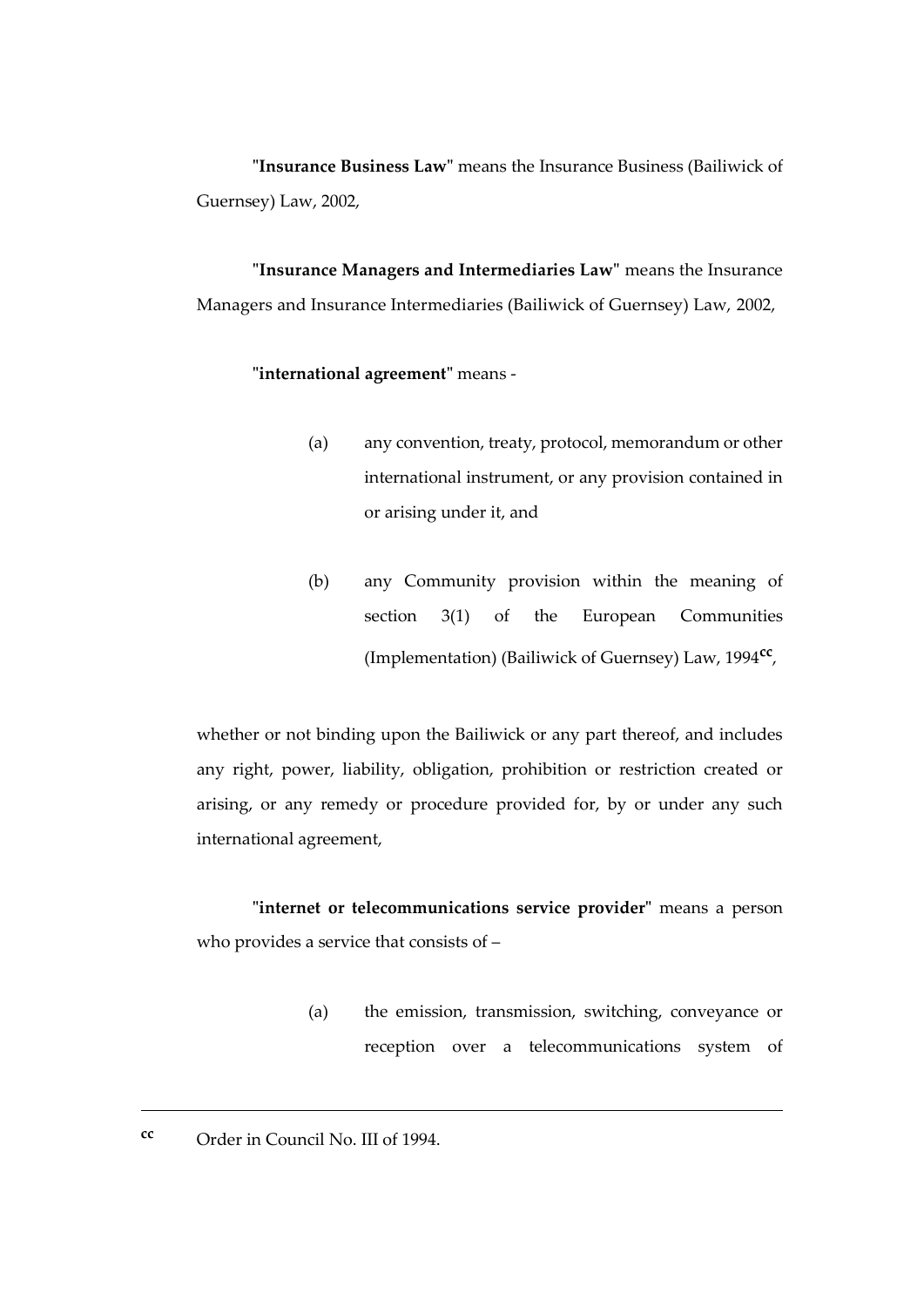information (including, without limitation, anything falling within paragraphs (a) to (e) of the definition of the expression **"telecommunications system"**) provided by another person, or

(b) the provision of access to a telecommunications system,

**"investment company" :** see section 79(1) of the Protection of Investors Law,

**"jurisdiction"** includes any country, territory or other place,

**"lawyer"** means an advocate or –

- (a) a member of the Bar of England and Wales, the Bar of Northern Ireland or the Faculty of Advocates in Scotland,
- (b) a Solicitor of the Supreme Court of England and Wales, of the Supreme Court of Judicature of Northern Ireland or in Scotland, or
- (c) a person of any other class or description specified by regulations of the Committee,

**"legal professional privilege"**, and communications or items subject thereto **:** see section 24 of the Police Powers and Criminal Evidence (Bailiwick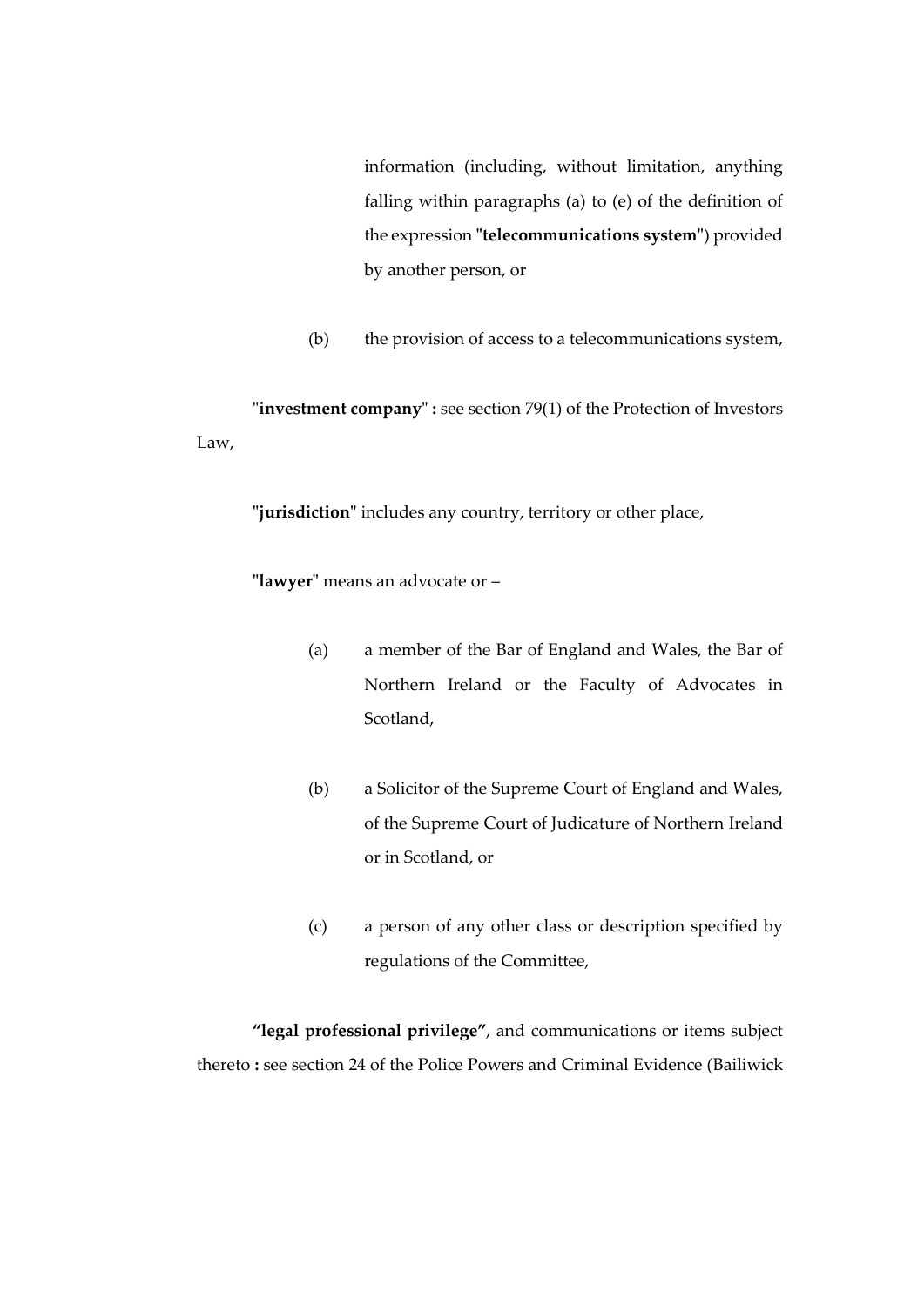of Guernsey) Law, 2003**dd** ,

**"licensed banking institution"** means an institution which is a licensed institution within the meaning of the Banking Supervision Law (that is, an institution which holds or which is deemed to hold a banking licence under that Law),

**"licensed fiduciary"** means a person who holds a fiduciary licence,

**"limited liability partnership"** means -

- (a) a Guernsey limited liability partnership, or
- (b) an entity formed under the laws of a jurisdiction outside Guernsey, being an entity corresponding to a Guernsey limited liability partnership,

# **"limited partner"** means -

1

- (a) in relation to a Guernsey limited partnership, a limited partner within the meaning of the Limited Partnerships (Guernsey) Law, 1995**ee**, and
- (b) in relation to a limited partnership falling within

**ee** Order in Council No. XII of 1995; there are amendments not material to this enactment.

**dd** Ordres en Conseil Vol. XLIII, p. 617; there are amendments not material to this enactment.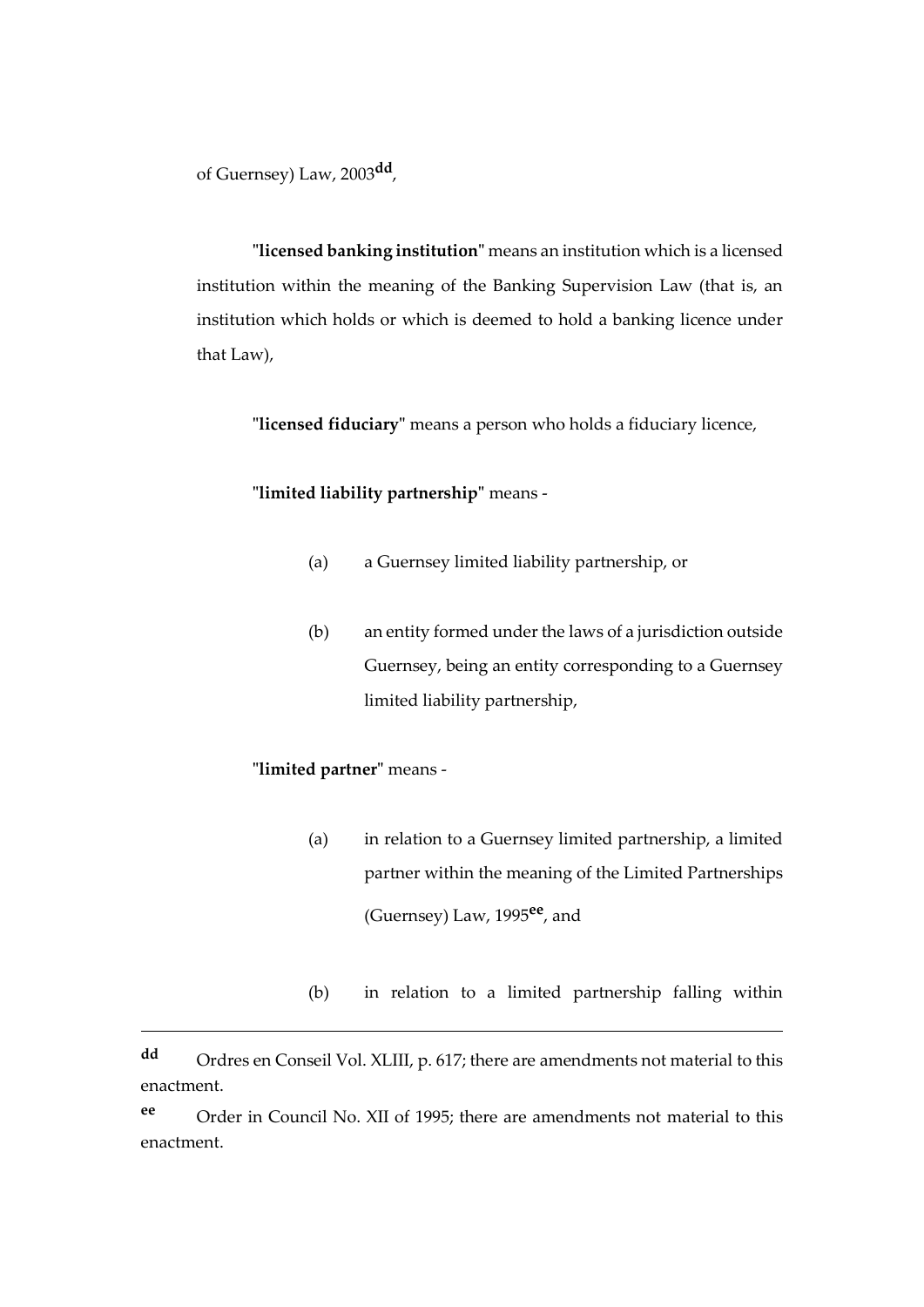paragraph (b) of the definition of "**limited partnership**", a person described in paragraph (b)(ii) of that definition,

## **"limited partnership"** means –

- (a) a Guernsey limited partnership, or
- (b) an arrangement entered into under the laws of a jurisdiction outside Guernsey between two or more persons, under which –
	- (i) one or more of them is, or are jointly and severally, liable without limitation for all debts and obligations to third parties incurred pursuant to the arrangement, and
	- (ii) the others (referred to in this Law as **"limited partners"**) have, by whatever means, contributed or agreed to contribute specified amounts pursuant to the arrangement and are not liable for those debts and obligations (unless they participate in controlling the business or are otherwise subjected to a greater liability by those laws in specified circumstances) beyond the amount contributed or agreed to be contributed,

whether with or without legal personality,

**"liquidator"** includes any person conducting a dissolution or winding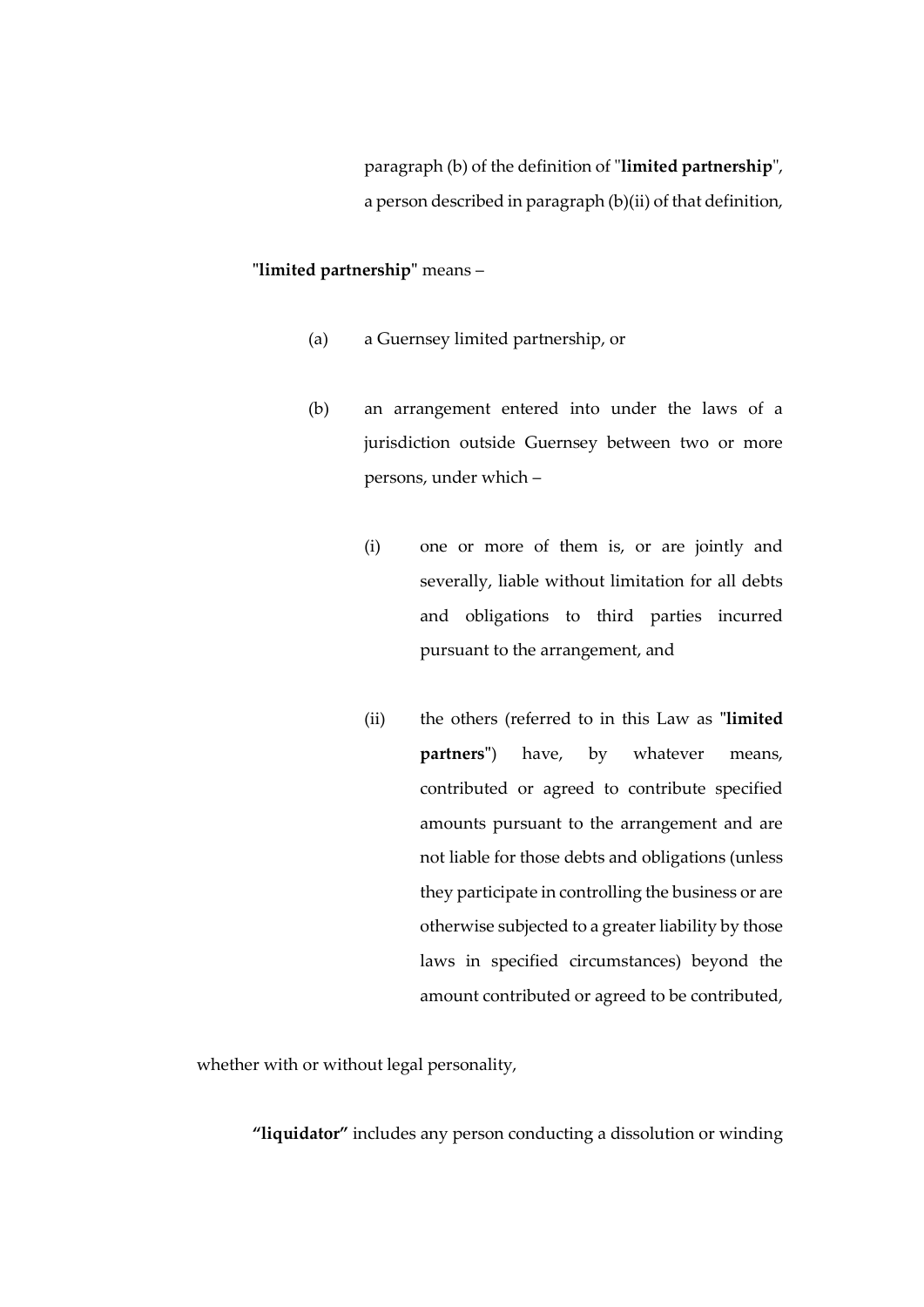up and a receiver, administrator and administration manager,

**"member"**, in respect of -

- (a) a Guernsey company, has the same meaning as in the Companies (Guernsey) Law, 2008**ff** ,
- (b) an Alderney company, has the same meaning as in the Companies (Alderney) Law, 1994, and
- (c) a Guernsey limited liability partnership, has the meaning given by section 114(1) of the Limited Liability Partnerships (Guernsey) Law, 2013,

**"minimum criteria for licensing"** means the minimum criteria as to integrity and skill, fitness and propriety, and other matters, specified in the provisions of Schedule 1,

"**money laundering compliance officer**" means the money laundering compliance officer appointed in accordance with paragraph 15 of Schedule 3 to the Criminal Justice (Proceeds of Crime) (Bailiwick of Guernsey) Law, 1999,

"**money laundering reporting officer**" means the money laundering reporting officer appointed in accordance with paragraph 12 of Schedule 3 to the Criminal Justice (Proceeds of Crime) (Bailiwick of Guernsey) Law, 1999,

**ff** Order in Council No. VIII of 2008; there are amendments not material to this enactment.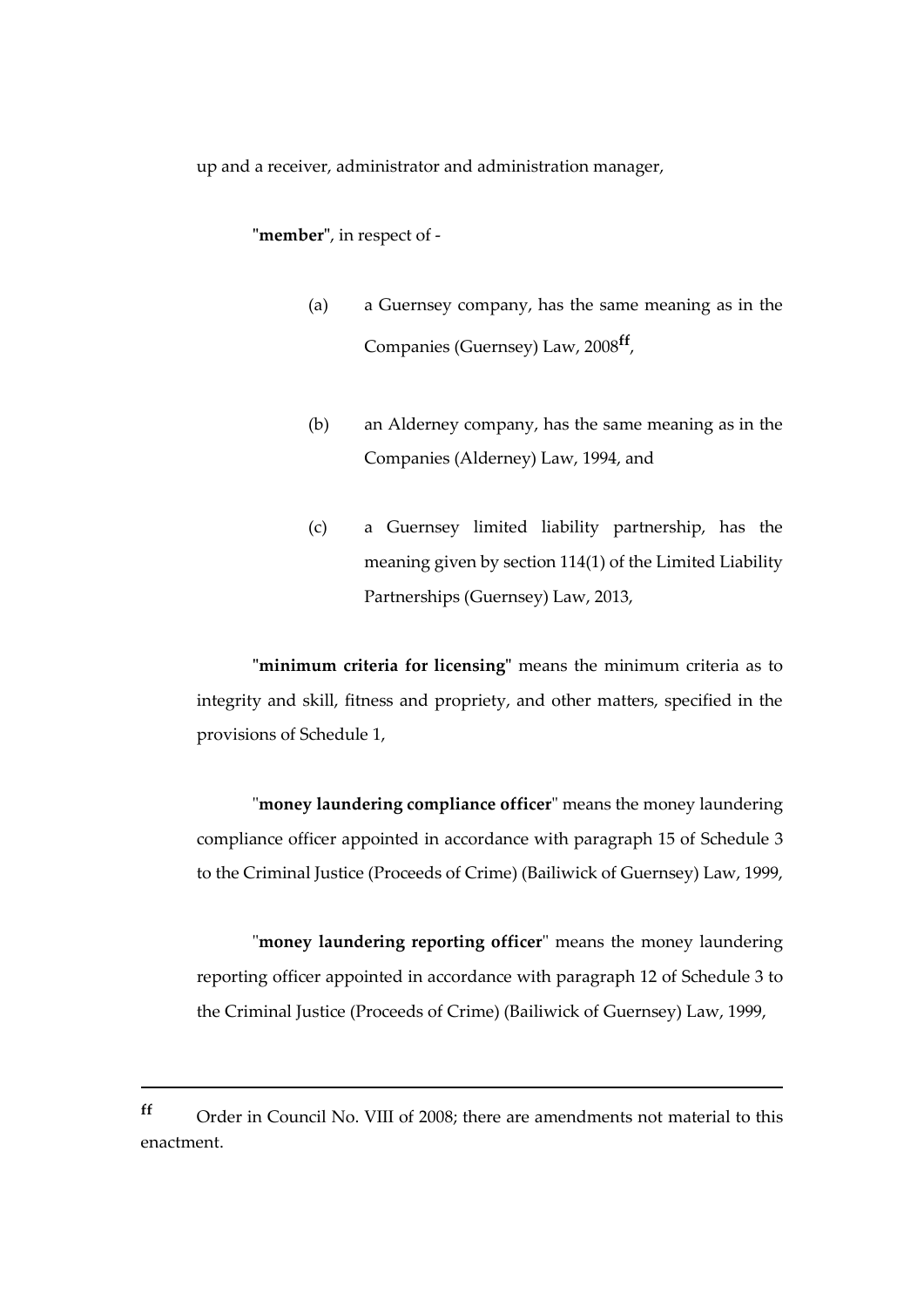#### "**notified supervised role**" **:** see section 12(3),

**"officer"**, in relation to a company, includes a director, liquidator, manager and secretary thereof,

**"officer of police"** means a member of the salaried police force of the Island of Guernsey, any officer within the meaning of section 1(1) of the Customs and Excise (General Provisions) (Bailiwick of Guernsey) Law, 1972 and –

- (a) in relation to Guernsey, Herm and Jethou, and within the limits of his or her jurisdiction, a member of the special constabulary of the Island of Guernsey,
- (b) in relation to Alderney
	- (i) a member of any police force which may be established by the States of Alderney, and
	- (ii) within the limits of his or her jurisdiction, a special constable appointed under section 47 of the Government of Alderney Law, 2004**gg** ,
- (c) in relation to Sark -

1

(i) the Constable, an Assistant Constable and the

**gg** Order in Council No. III of 2005; there are amendments not material to this enactment.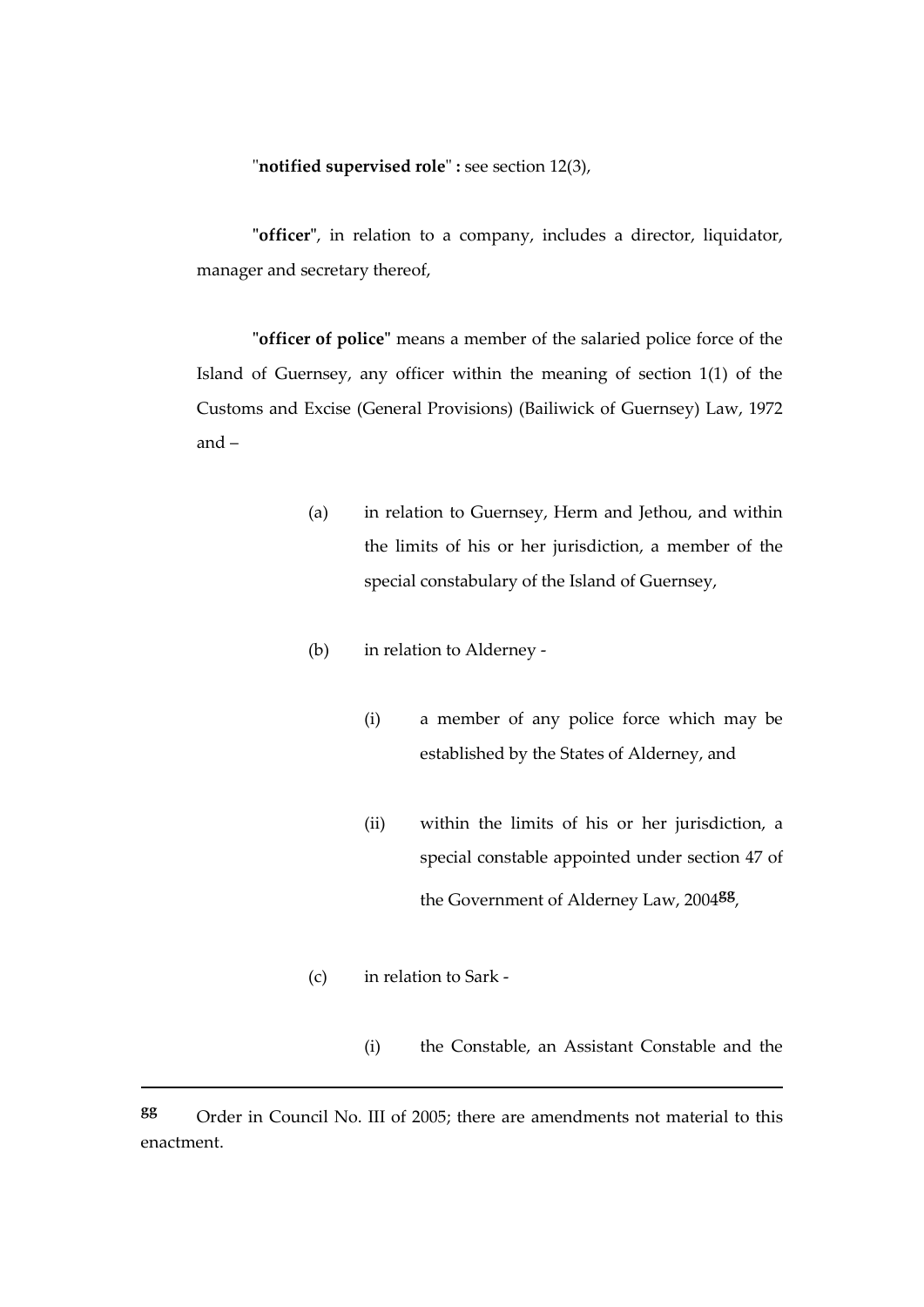#### Vingtenier, and

(ii) within the limits of his or her jurisdiction, a special constable appointed under section 54 of the Reform (Sark) Law, 2008,

**"ordinary members of the Commission"** means the members of the Commission other than the Chairman,

"**other supervised manager**" **:** see section 12(3)(b),

**"partner"** has the same meaning as in the Partnership (Guernsey) Law, 1995**hh**, and includes a general partner and a limited partner of a limited partnership,

**"partnership" :** see section 1 of the Partnership (Guernsey) Law, 1995,

"**pension scheme**" means any fund, contract, scheme or trust -

- (a) approved by the Director of the Revenue Service under section 150, 154A, 157A or 157E of the Income Tax Law,
- (b) established in Guernsey and recognised by the Director of the Revenue Service as being exempt from tax under section 40(o) of the Income Tax Law,

**hh** Ordres en Conseil Vol. XXXVI, p. 179; there are amendments not material to this enactment.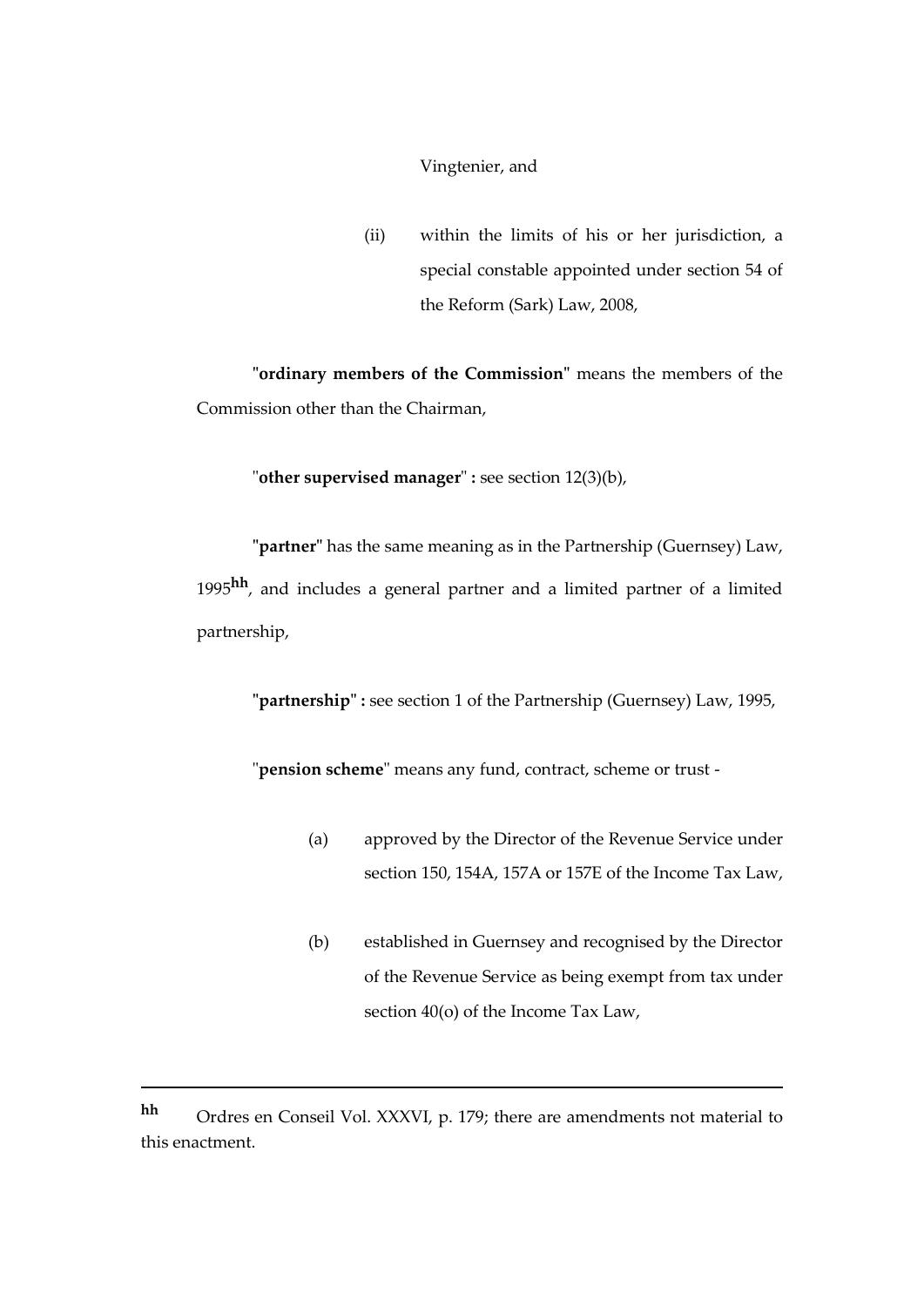(c) any annuity or lump sum payable pursuant to which is recognised by the Director of the Revenue Service as being exempt from tax under section 40(ee) of the Income Tax Law:

Provided always that the Committee may by regulation amend the definitions of "pension scheme",

# **"person"** includes -

- (a) an individual,
- (b) a company,
- (c) any other legal person, and
- (d) an unincorporated body,

**"personal fiduciary licence" :** see section 4,

**"Policy and Finance Committee of the Chief Pleas of Sark" :** see subsection (2),

**"Policy and Finance Committee of the States of Alderney" :** see subsection (2),

**"primary fiduciary licence" :** see section 4,

**"protected cell company"** means a company incorporated as, or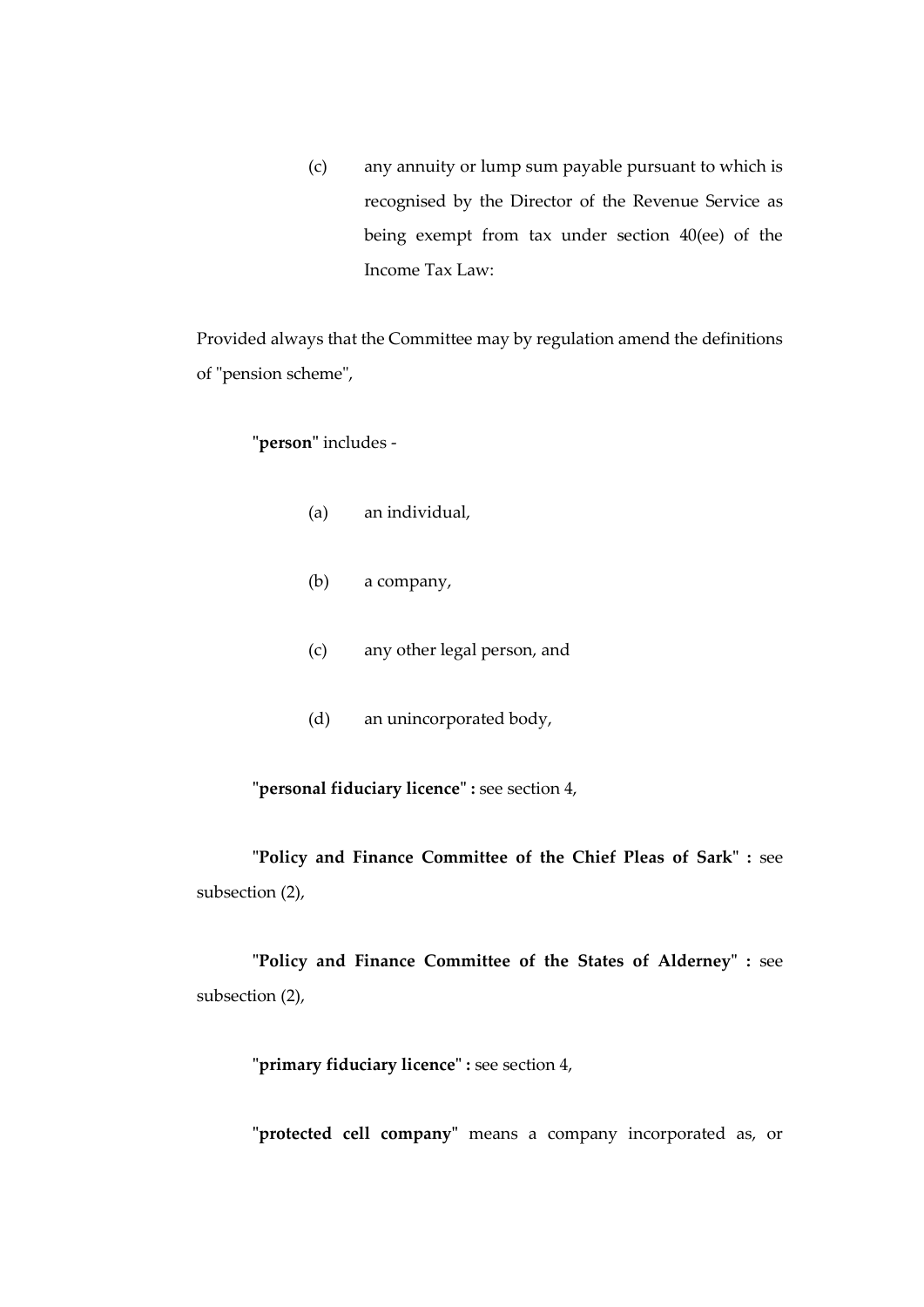converted into, a protected cell company in accordance with the provisions of the Companies (Guernsey) Law, 2008,

**"Protection of Investors Law"** means the Protection of Investors (Bailiwick of Guernsey) Law, 2020**ii** ,

**"protector"**, in relation to a trust, means a person other than a trustee who, as the holder of an office created by the terms of the trust, is authorised or required to participate in the administration of the trust,

the **"provisions of"** this Law or any other enactment include the provisions of -

- (a) any Ordinance or subordinate legislation, or any code, guidance, principles, policies or instructions, made or issued under this Law or that other enactment (as the case may be), and
- (b) any subordinate legislation, or any code, guidance, principles, policies or instructions, made or issued under any such Ordinance or subordinate legislation,

(and see also the definition below of the "**purposes of**" this Law or any other enactment),

**"public"** means the public, including any section of the public, however

**ii** Approved by the States of Deliberation on the \*\* August, 2020.

<u>.</u>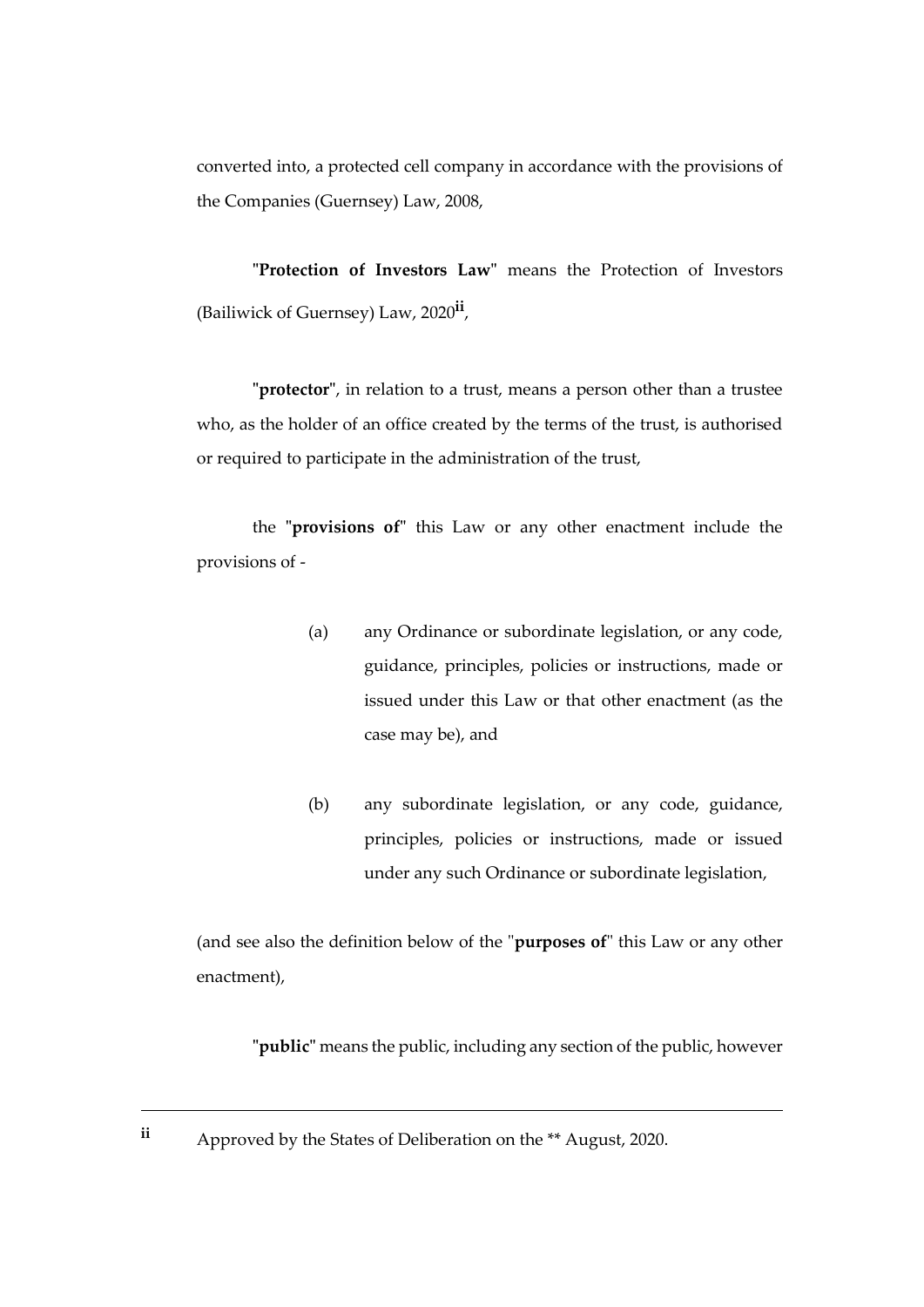selected, in the Bailiwick or elsewhere, and includes, for the avoidance of doubt and without limitation, clients and potential clients (whether of any person or entity, or of any particular, or any particular class or description of, person or entity) and, in relation to a body, a section consisting of, or consisting of a section of, members, debenture holders or clients of, in or with that body,

the **"purposes of"** this Law or any other enactment include the purposes of all or any of the provisions of this Law or that other enactment, as the case may be (and see also the definition above of the "**provisions of**" this Law or any other enactment),

**"qualifying capital interest" :** see the definition of "related company" below,

**"recovery plan"** means a plan, in such form and containing such information as may be determined by the Commission and as may be necessary or desirable in the interests of the public or the reputation of the Bailiwick as a finance centre, addressing corrective action necessary in respect of existing or potential regulatory or supervisory concerns from time to time raised by the Commission (including, without limitation, action necessary to demonstrate a return to solvency from insolvency),

**"Registrar of Companies"** means the holder for the time being of the office established under section 495(1) of the Companies (Guernsey) Law, 2008**jj** ,

**jj** Order in Council No. VIII of 2008; there are amendments not material to this enactment.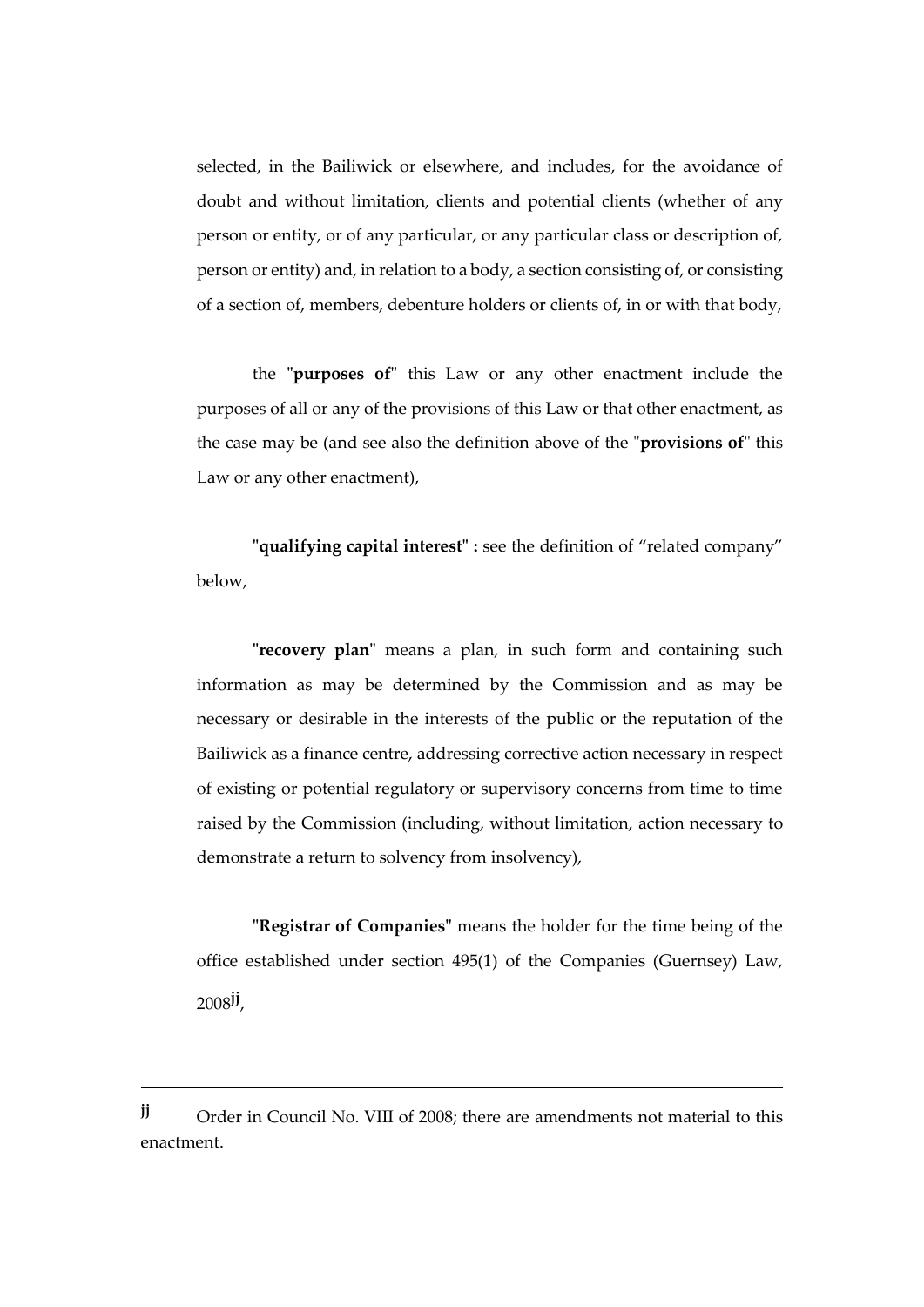**"regulated activity" :** see section 2,

**"Regulation of Fiduciaries Law, 2000"** means the Regulation of Fiduciaries, Administration Businesses and Company Directors, etc (Bailiwick of Guernsey) Law, 2000**kk** ,

# **"regulatory Laws"** means –

- (a) the Protection of Investors Law,
- (b) the Banking Supervision Law,
- (c) the Insurance Business Law,
- (d) the Insurance Managers and Intermediaries Law,
- (e) the Financial Services Commission Law,
- (f) the Registration of Non-Regulated Financial Services Businesses (Bailiwick of Guernsey) Law, 2008,
- (g) the Prescribed Businesses (Bailiwick of Guernsey) Law, 2008,
- (h) the Enforcement Powers Law,

*kk* No. I of 2001 (Ordres en Conseil Vol. XLI, p. 13); there are amendments not material to this enactment.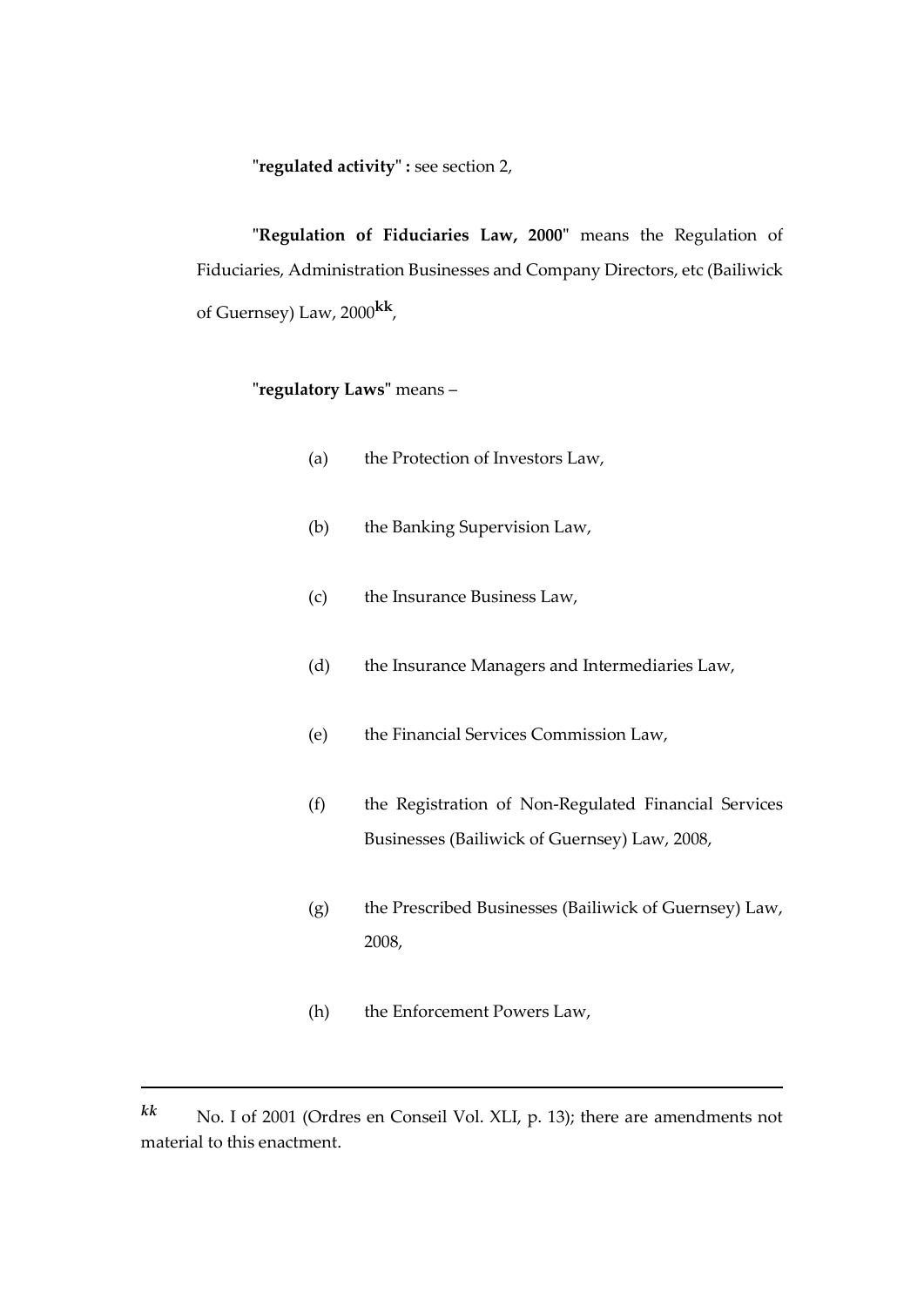(i) any other enactment prescribed for the purposes of this Law by regulations of the Committee,

**"related company"**, in relation to the company in question, means any company (other than one which is a group company in relation to the company in question) in which the company in question holds for a significant period a qualifying capital interest for the purpose of securing a contribution to the company in question's own activities by the exercise of any control or influence arising from that interest; and for the purposes of this Law -

- (a) a **"qualifying capital interest"** means, in relation to any company, an interest in shares comprised in the equity share capital of that company of a class carrying rights to vote in all circumstances at general meetings of that company,
- (b) where
	- (i) a company holds a qualifying capital interest in another company, and
	- (ii) the nominal value of any relevant shares in that other company held by the first-mentioned company is equal to 20% or more of the nominal value of all relevant shares in that other company,

the first-mentioned company shall be presumed to hold that interest on the basis and for the purpose mentioned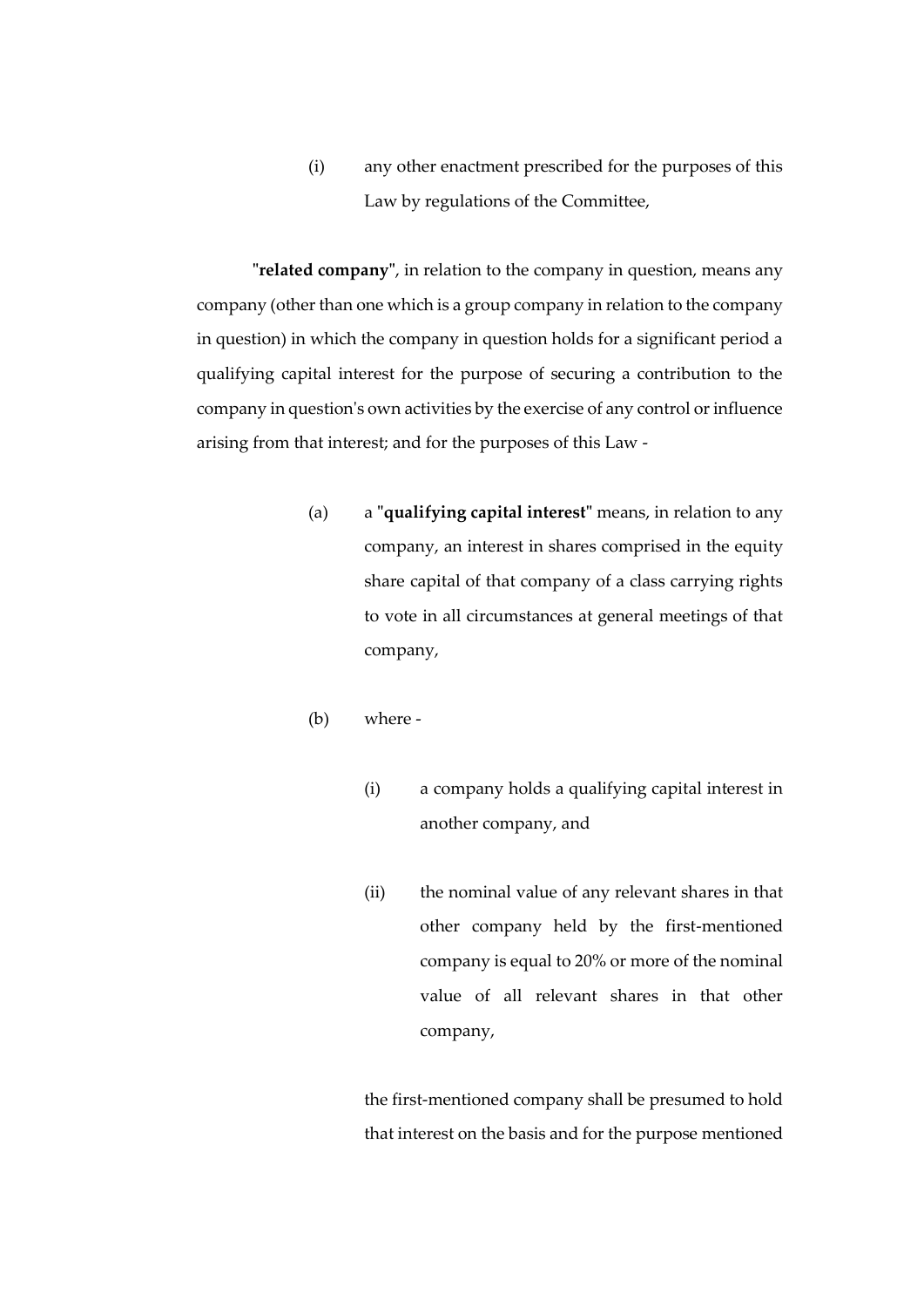above under "related company", unless the contrary is shown, and

(c) in paragraph (b)(ii) "**relevant shares**" means, in relation to any company, any such shares in that company as are mentioned in paragraph (a):

Provided always that the Committee may by regulation amend the definitions of "related company", "qualifying capital interest" and "relevant shares",

**"relevant electronic address" :** see section 48(1)(iii),

**"relevant document" :** see section 35(p),

**"relevant person" :** see section 25(1),

## **"relevant supervisory authority"** means -

- (a) an authority performing in the Bailiwick or any other jurisdiction -
	- (i) functions corresponding to any functions of the Commission, or
	- (ii) such other functions as the Committee may by regulation prescribe,

including functions in respect of the Bailiwick,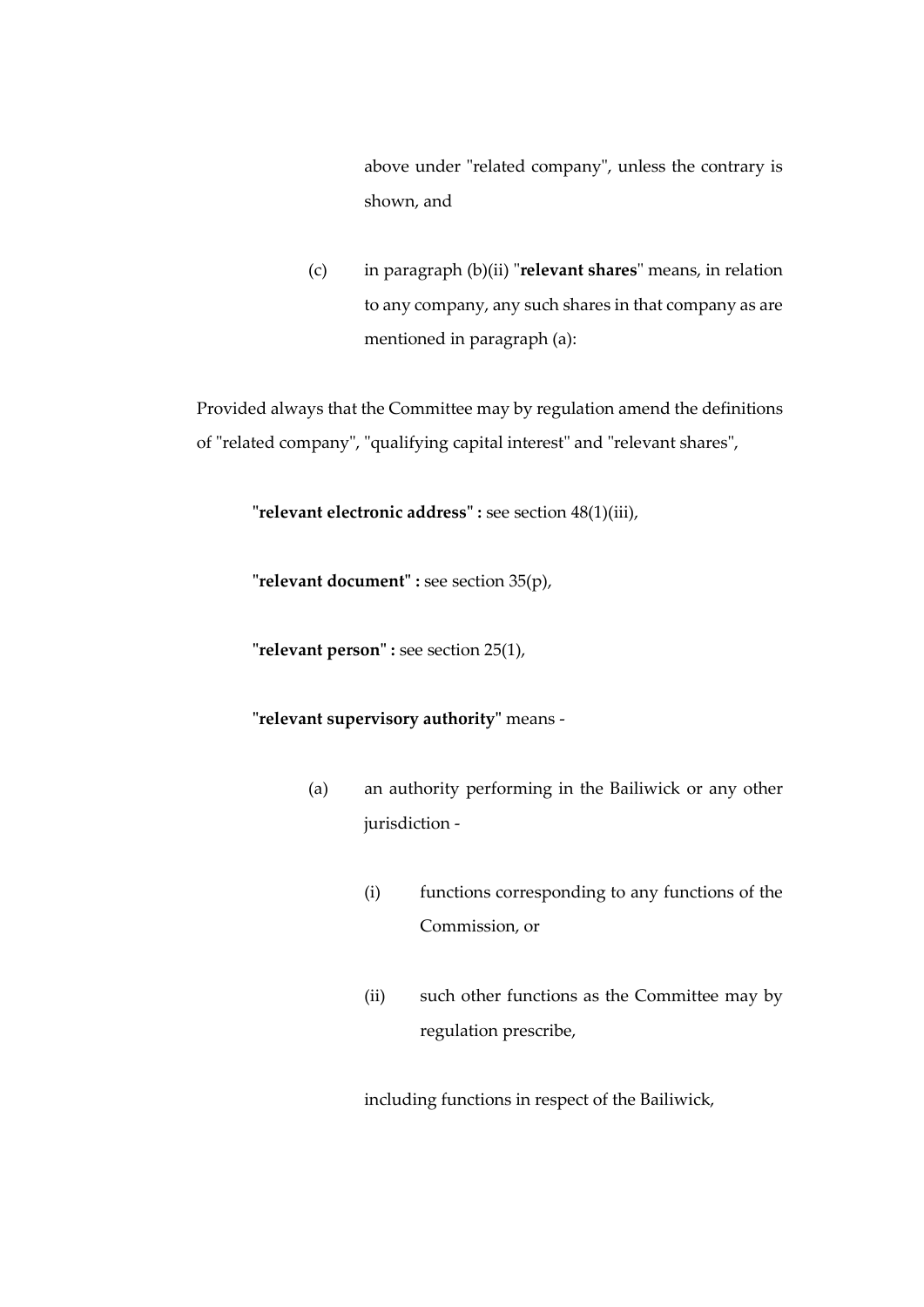- (b) any international organisation, that is to say, any organisation, community or body -
	- (i) of which the United Kingdom or any other sovereign power is a member, or
	- (ii) which is established under any international agreement,
- (c) a self-regulatory organisation, or
- (d) a resolution authority, that is to say, a public authority that, alone or together with other authorities, is responsible, in the Bailiwick or any other jurisdiction, for the resolution of financial institutions established in its jurisdiction (including resolution planning functions),

**"Royal Court"** means the Royal Court sitting as an Ordinary Court, and for the purposes of this Law -

- (a) the Royal Court is constituted by the Bailiff sitting unaccompanied by the Jurats, and
- (b) the Royal Court may appoint one or more assessors to assist it in the determination of any matter before it,

**"secondary fiduciary licence" :** see section 4,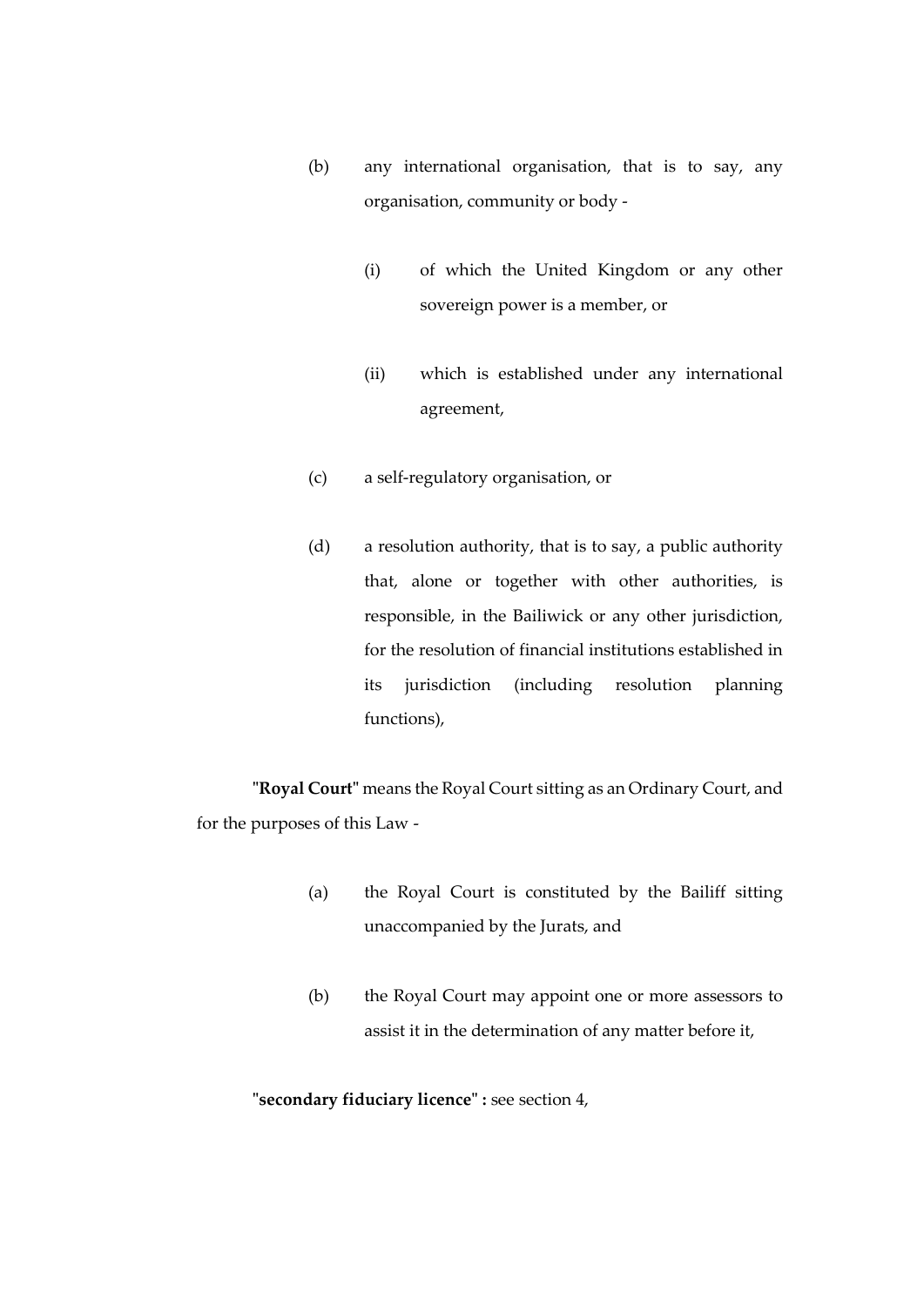**"self-regulatory organisation"** means an organisation, including a security market and stock exchange, performing in the Bailiwick or any other jurisdiction -

- (a) licensing or other authorisation functions to enable persons to carry on any activities which in that jurisdiction may only lawfully be carried on with the authorisation of the organisation concerned, or
- (b) regulatory or supervisory functions subject to which any activities in that jurisdiction are carried on,

or such other functions as the Committee may by regulation prescribe, and in paragraphs (a) and (b) "activities" includes the practising of any profession,

**"servant"** includes a person working under a contract for services and an employee,

### **"shareholder controller"** -

(a) in relation to a body, and subject to the provisions of paragraph (b), means a person who, alone or with associates, is entitled to exercise, or control the exercise of, 15% or more of the voting power (whether in general meeting or otherwise) of that body or (where that body is a company) of any other company of which that body is a subsidiary,

(b) in relation to a protected cell company, means a person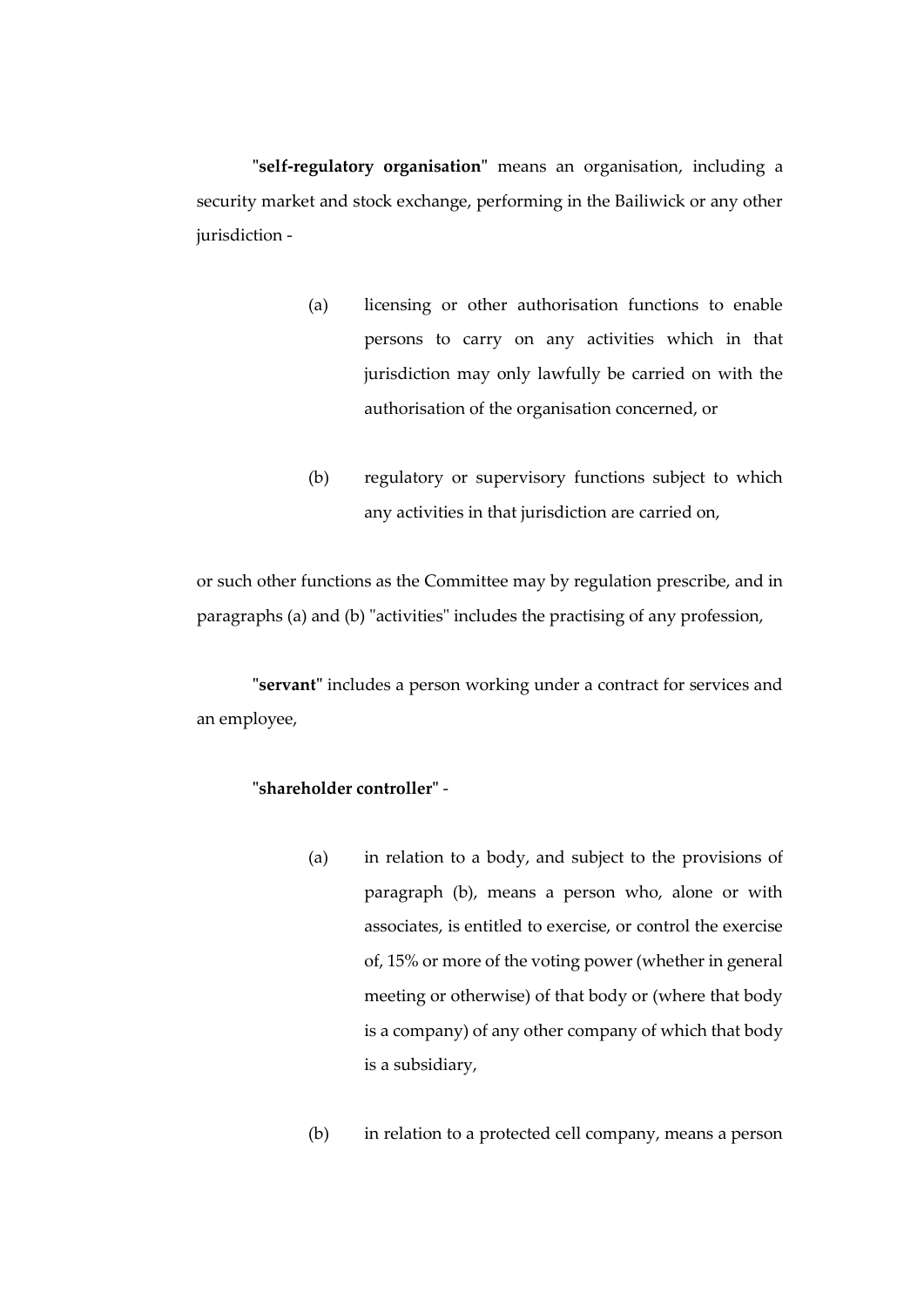who, alone or with associates, beneficially owns 15% or more of the cell shares issued in respect of any cell of that company,

**"significant shareholder"**, in relation to a body (other than a licensed banking institution incorporated in a jurisdiction outside the Bailiwick), means a person who, alone or with associates, is entitled to exercise, or control the exercise of, 5% or more but less than 15% of the voting power (whether in general meeting or otherwise) of that body or (where that body is a company) of any other company of which that body is a subsidiary,

**"skilled person" :** see section 27(1),

**"special purpose vehicle"** means a body or entity created solely for the purposes of -

- (a) a particular financial transaction or series of financial transactions, or
- (b) the holding and/or lending of assets,

"**States**" means the States of Deliberation;

**"subordinate legislation"** means any regulation, rule, order, rule of court, resolution, scheme, byelaw or other instrument made under any statutory, customary or inherent power and having legislative effect, but does not include an Ordinance,

**"subsidiary company" :** see Schedule 2 (and **"subsidiary"** has the same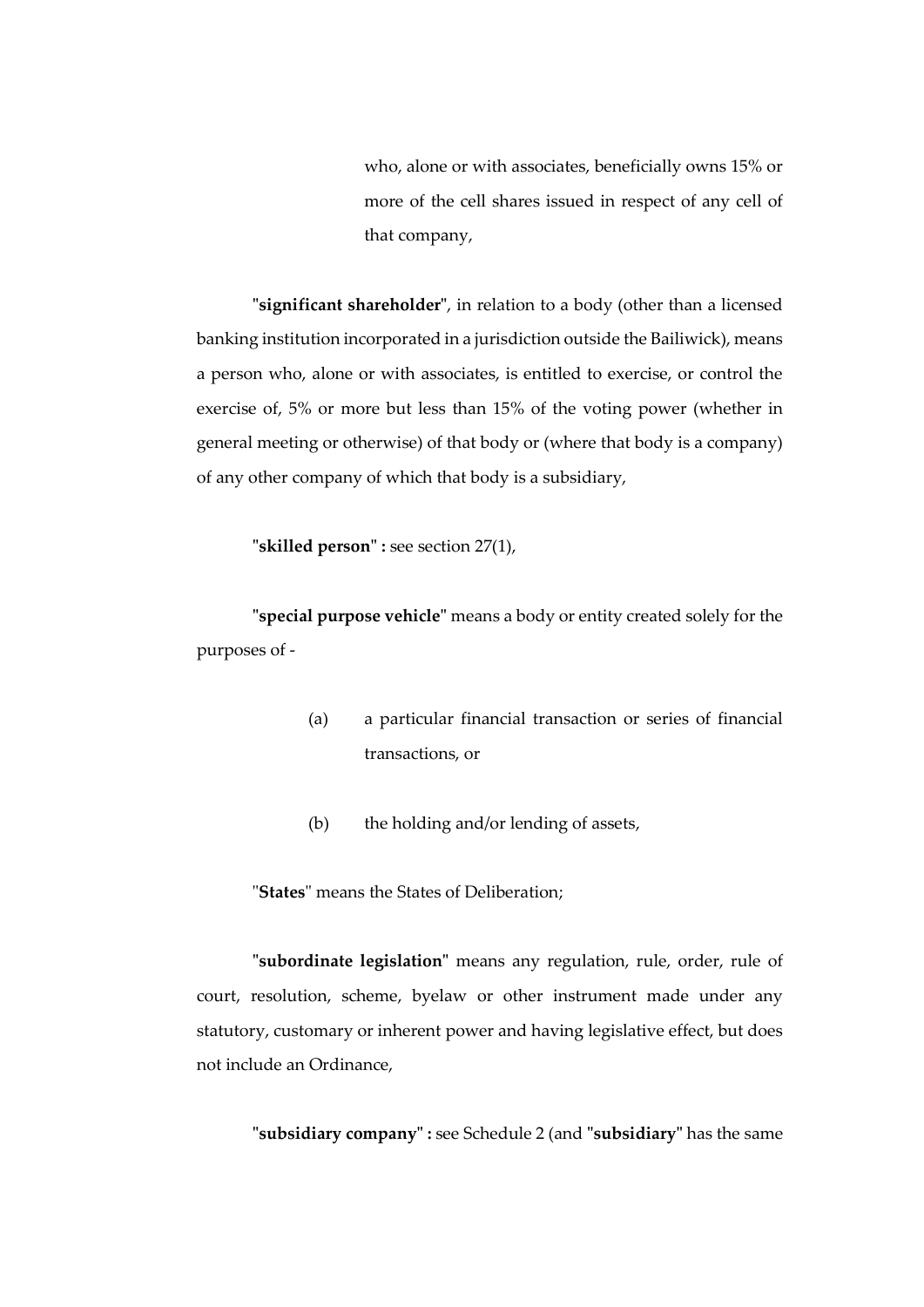meaning),

### **"supervised body"** is –

- (a) a body
	- (i) which is a licensee within the meaning of the Protection of Investors Law or which is exempt from licensing under section 44 of that Law, or
	- (ii) which holds an authorisation or registration under section 8 of that Law,
- (b) a body which is a licensee within the meaning of the Insurance Business Law,
- (c) a body which is a licensee within the meaning of the Insurance Managers and Intermediaries Law,
- (d) a body which is a licensed banking institution, or
- (e) a body which is of any other class or description prescribed for the purposes of this Law by regulations of the Committee,

**"supervised role"** means an approved supervised role, a notified supervised role or a vetted supervised role,

**"telecommunications system"** means a system for the emission,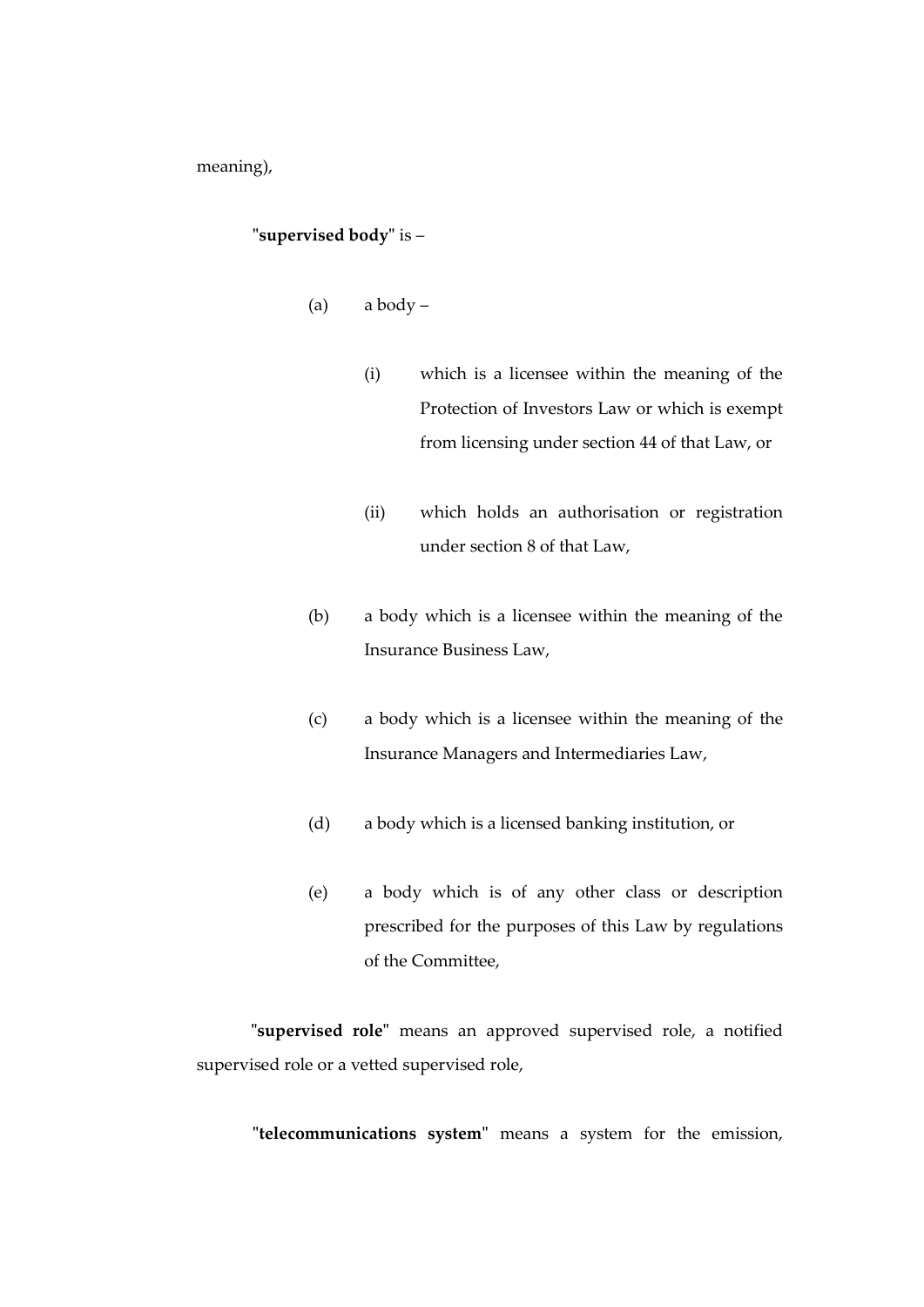transmission, switching, conveyance or reception through the agency of electric, magnetic, electro-magnetic, electro-chemical, electro-mechanical or electro-optical energy or by optic-electronic means, of –

- (a) speech, music or other sounds,
- (b) electronic mail, data or signals,
- (c) writing or visual images or video or any combination of them,
- (d) signals serving for the impartation (whether as between persons and persons, things and things or persons and things) of any matter otherwise than in the form of sounds or visual images, or
- (e) signals serving for the actuation or control of machinery or apparatus,

**"transmitted" :** see section 48(1)(iv),

**"trust"** means the legal relationship that exists (by whatever name) where a person (the **"trustee"**) holds or has vested in the trustee or is deemed to hold or have vested in the trustee any property which does not form, or which has ceased to form, part of the trustee's own estate –

> (a) for the benefit of another person, whether or not yet ascertained or in existence, or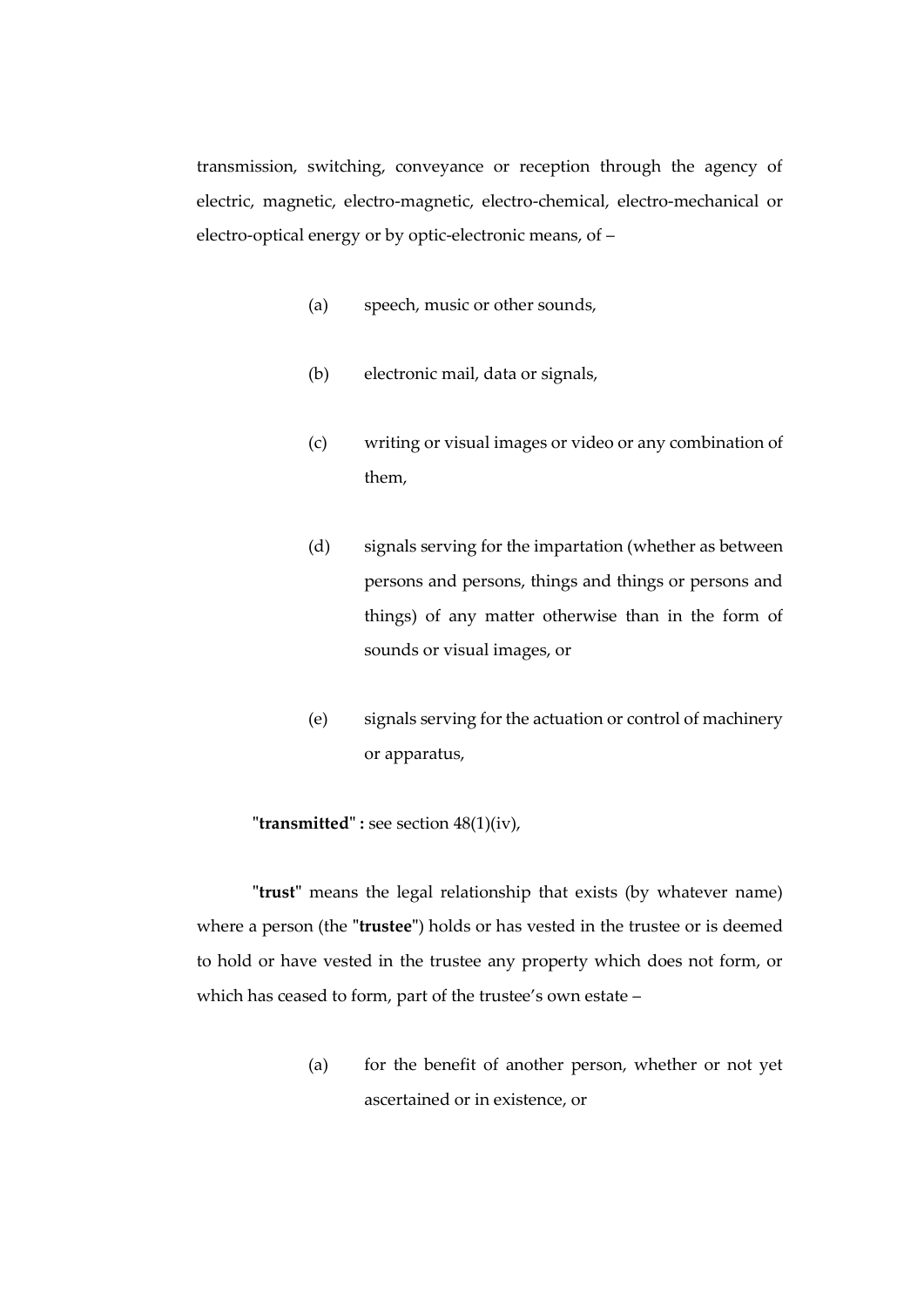(b) for any purpose which is not for the benefit only of the trustee,

and the expression **"trust"** includes a trust and any equivalent or similar structure or arrangement, whether established in or under the laws of the Bailiwick or elsewhere and howsoever named,

**"uniform scale"** means the uniform scale of fines for the time being in force under the Uniform Scale of Fines (Bailiwick of Guernsey) Law, 1989**ll** ,

**"vetted supervised role" :** see section 12(2).

(2) Unless the contrary intention appears, references in the provisions of this Law to –

- (a) the Policy and Finance Committee of the States of Alderney, and
- (b) the Policy and Finance Committee of the Chief Pleas of Sark,

are references to the committees of those islands for the time being performing the functions respectively conferred by or under the provisions of this Law on those committees.

- (3) For the purposes of this Law a person who carries on any
- **ll** Ordres en Conseil Vol. XXXI, p. 278.

<u>.</u>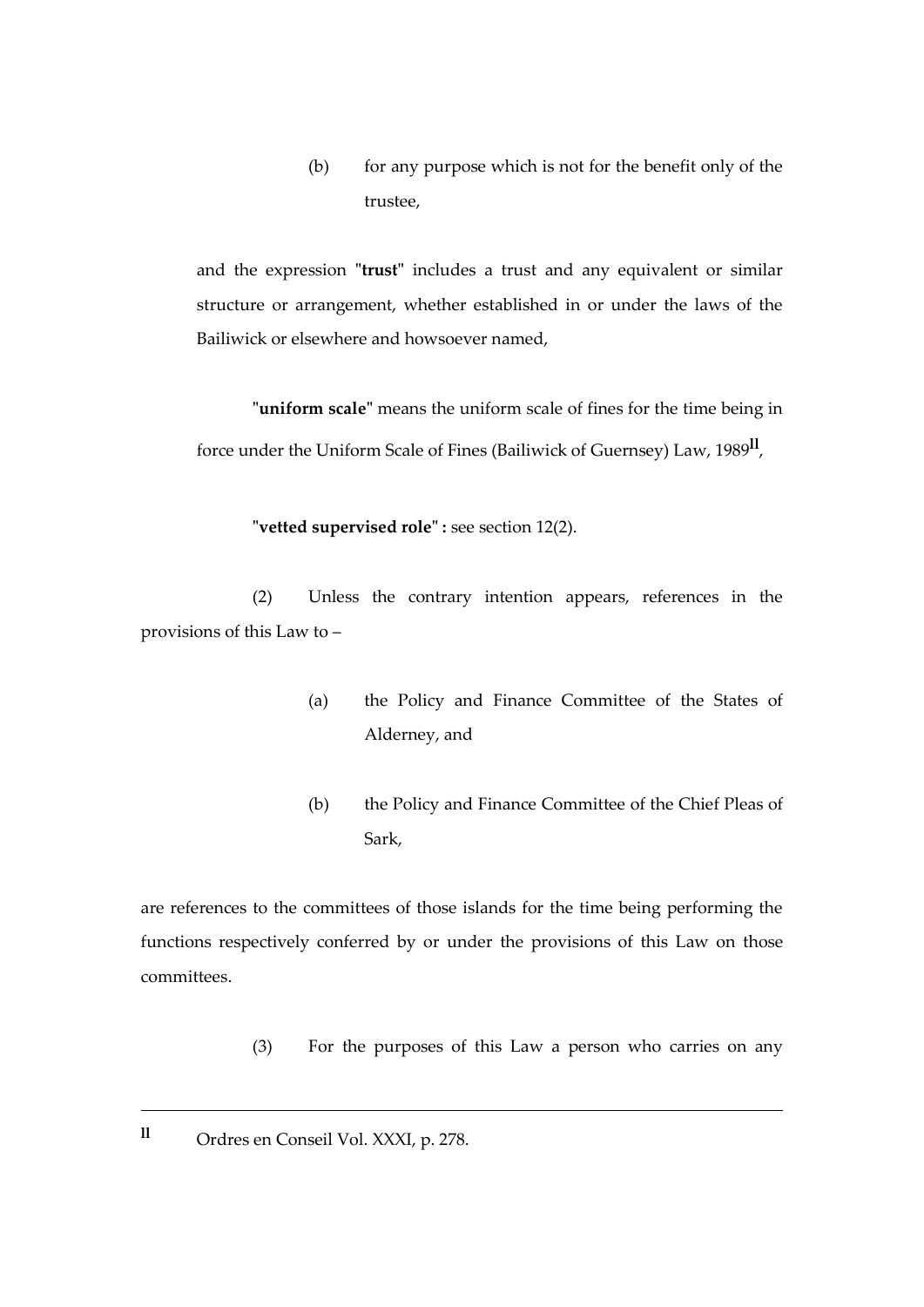activity shall be deemed to do so by way of business if that person receives any income, fee, emolument or other consideration in money or money's worth for doing so.

(4) Unless the contrary intention appears, any reference in this Law to an enactment is a reference thereto as from time to time amended, re-enacted (with or without modification), extended or applied.

(5) The States may by Ordinance amend this section by adding any definition to it or by removing or varying any definition set out in it.

(6) Subsection (5) is without prejudice to any other power to enact Ordinances or subordinate legislation conferred by the provisions of this Law.

#### **Savings and transitional provisions.**

**60.** (1) A person who, immediately before the commencement of this Law, was a licensed fiduciary within the meaning of the Regulation of Fiduciaries Law, 2000 shall, on the commencement of this Law, be deemed -

- (a) to be a licensed fiduciary, and
- (b) to have been granted a fiduciary licence (of the corresponding category to that held under the Regulation of Fiduciaries Law, 2000),

within the meaning of this Law, and the provisions of this Law and the Enforcement Powers Law shall apply accordingly.

## The "**corresponding category**" in paragraph (b) means -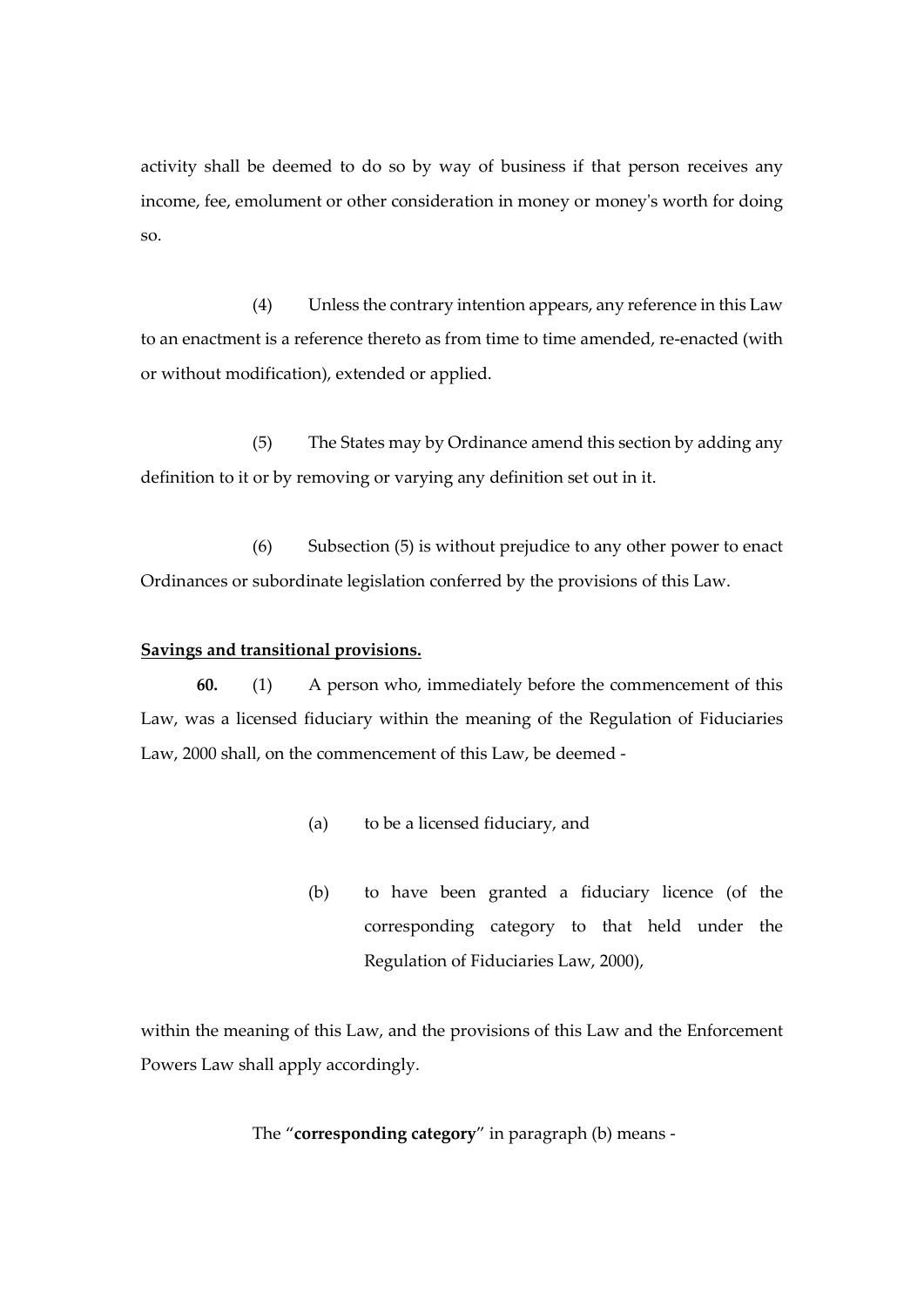- (i) in the case of a full fiduciary licence category held under the Regulation of Fiduciaries Law, 2000, a primary fiduciary licence within the meaning of this Law, and
- (ii) in the case of a personal fiduciary licence held under that Law, a personal fiduciary licence within the meaning of this Law.

Without prejudice to the generality of the foregoing, any condition imposed under the provisions of the Regulation of Fiduciaries Law, 2000 in respect of that person's fiduciary licence or in respect of licensed fiduciaries generally shall apply in respect of the fiduciary licence under this Law which that person is deemed to hold by virtue of this subsection.

(2) A person who before the commencement of this Law was at any time but had ceased to be a licensed fiduciary within the meaning of the Regulation of Fiduciaries Law, 2000 shall (unless that person is for the time being a licensed fiduciary within the meaning of this Law) be deemed to be a former licensed fiduciary within the meaning of this Law and the Enforcement Powers Law, the provisions of which shall apply accordingly.

(3) A person who at any time before the commencement of this Law carried on regulated activities -

> (a) and who was exempted by the provisions of the Regulation of Fiduciaries Law, 2000 from the requirement to be licensed thereunder, or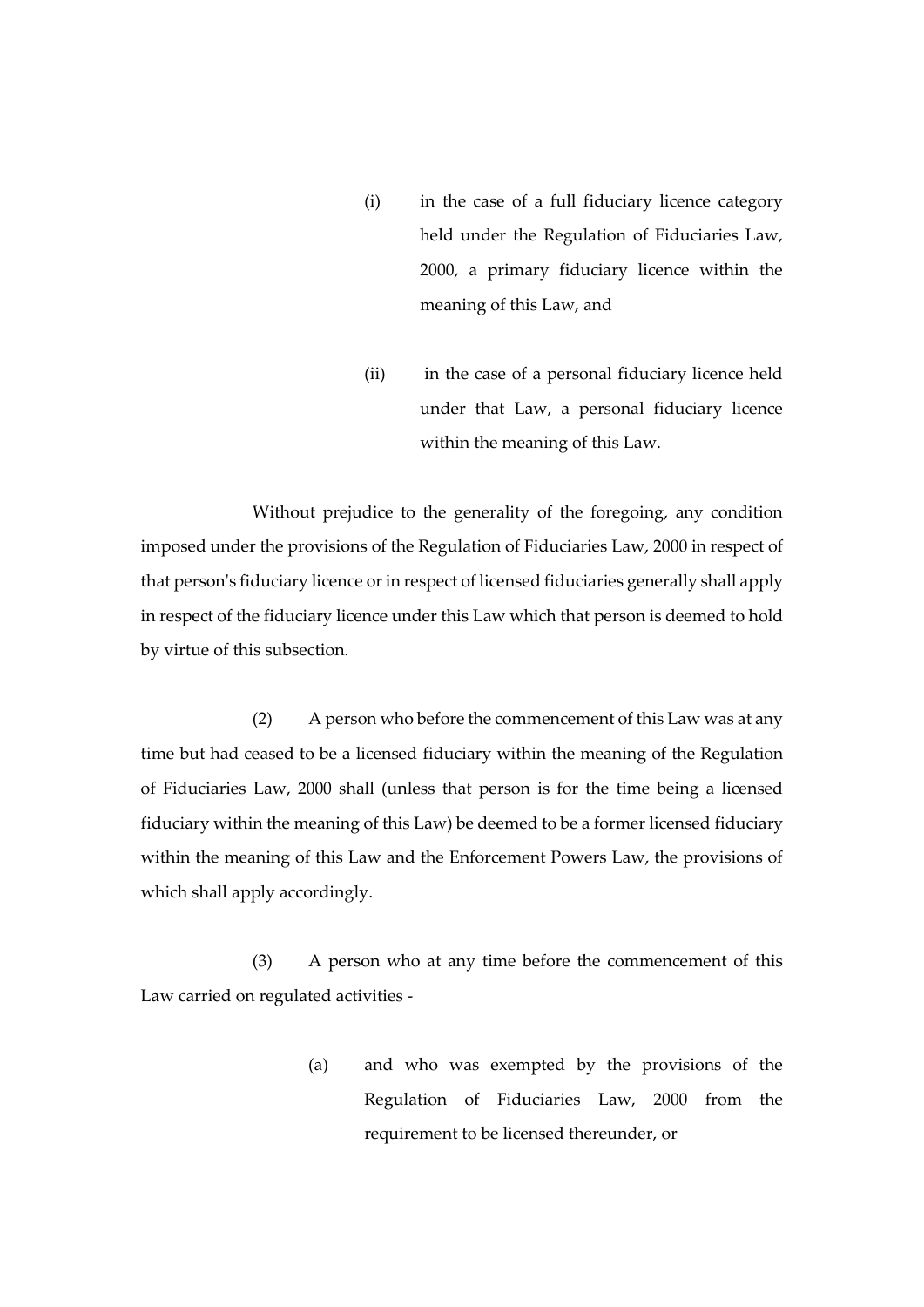(b) otherwise in such circumstances specified in the provisions of that Law as not to require licensing thereunder,

in respect of such activities, but -

- (i) who is no longer carrying on regulated activities, or
- (ii) who is not exempted by the provisions of this Law from the requirement to be licensed hereunder or who may not carry on regulated activities in such circumstances specified in the provisions of this Law as not to require licensing hereunder,

shall (unless that person is for the time being a licensed fiduciary within the meaning of this Law) be deemed to be a former licensed fiduciary within the meaning of this Law and the Enforcement Powers Law, the provisions of which shall apply accordingly.

(4) Any reference in any enactment, however expressed, to an enactment or any provision of an enactment repealed by this Law and re-enacted (with or without modification) by, or by any provision of, this Law or the Enforcement Powers Law shall, unless the contrary intention appears, be construed, after the commencement of this Law, as a reference to the enactment, or the provision of the enactment, as re-enacted.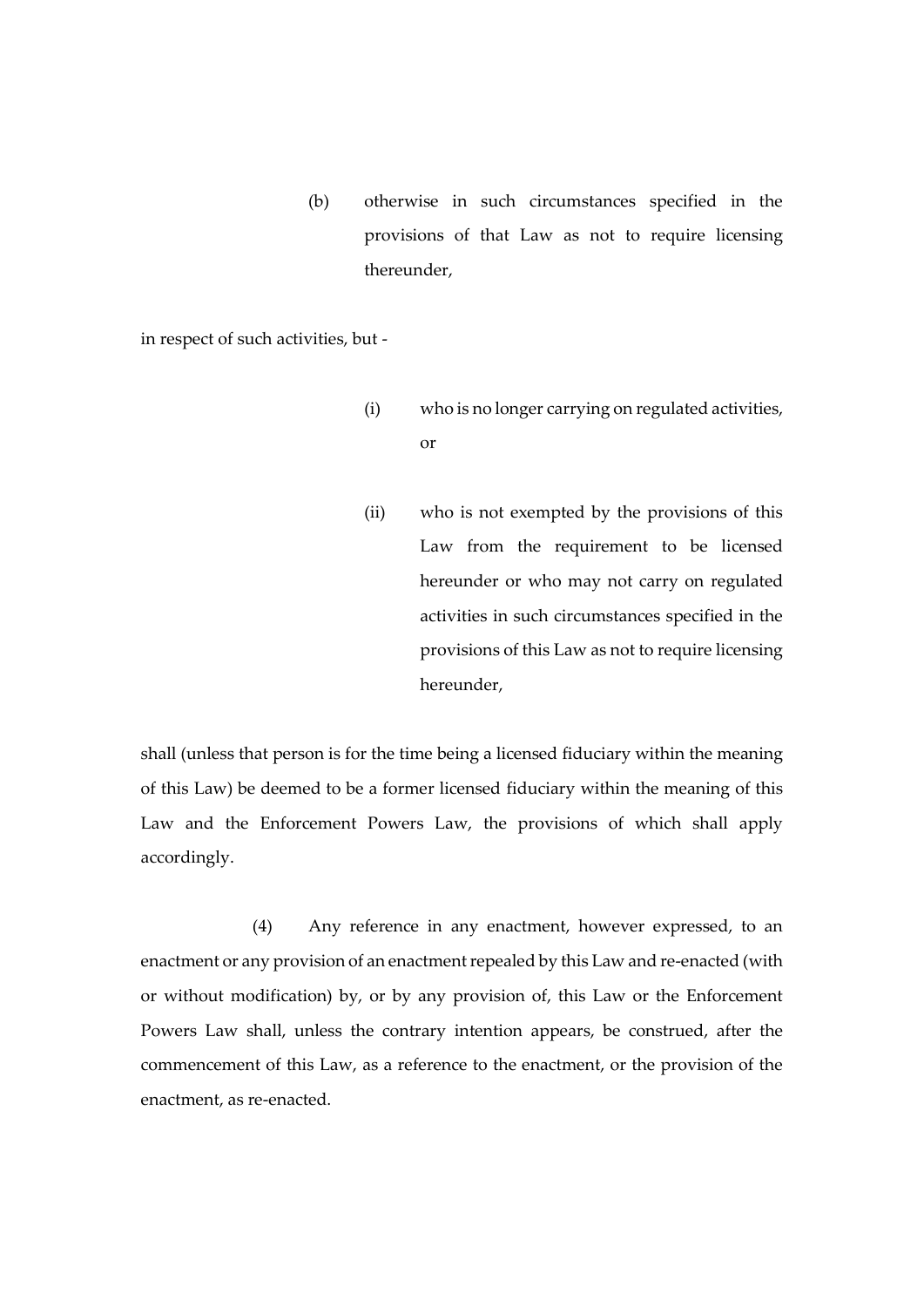(5) Any reference in any enactment, however expressed, to a licensed fiduciary or a fiduciary licence within the meaning of the Regulation of Fiduciaries Law, 2000 shall be construed, after the commencement of this Law, as a reference to a licensed fiduciary or (as the case may be) a fiduciary licence within the meaning of this Law.

(6) Any Ordinance or subordinate legislation made or other thing done under an enactment or any provision of an enactment repealed by this Law, or having effect as if so made or done, which could have been made or done under, or under any provision of, this Law or the Enforcement Powers Law shall have effect, after the commencement of this Law, as if made or done under, or under that provision of, this Law or the Enforcement Powers Law (as the case may be).

(7) Subsection (6) applies to any subordinate legislation made under a provision of an enactment repealed by this Law notwithstanding that the corresponding provision of this Law or the Enforcement Powers Law enables subordinate legislation of a different class or description to be made (for example, a regulation rather than a rule, or vice versa) or enables subordinate legislation to be made by a different person or body.

(8) Anything in the process of being done on the commencement of this Law under an enactment or a provision of an enactment repealed by this Law which could be done under, or under any provision of, this Law or the Enforcement Powers Law may be continued to be done after the commencement of this Law under, or under that provision of, this Law or the Enforcement Powers Law (as the case may be).

(9) The Committee may make regulations containing such savings and transitional provision as it thinks fit -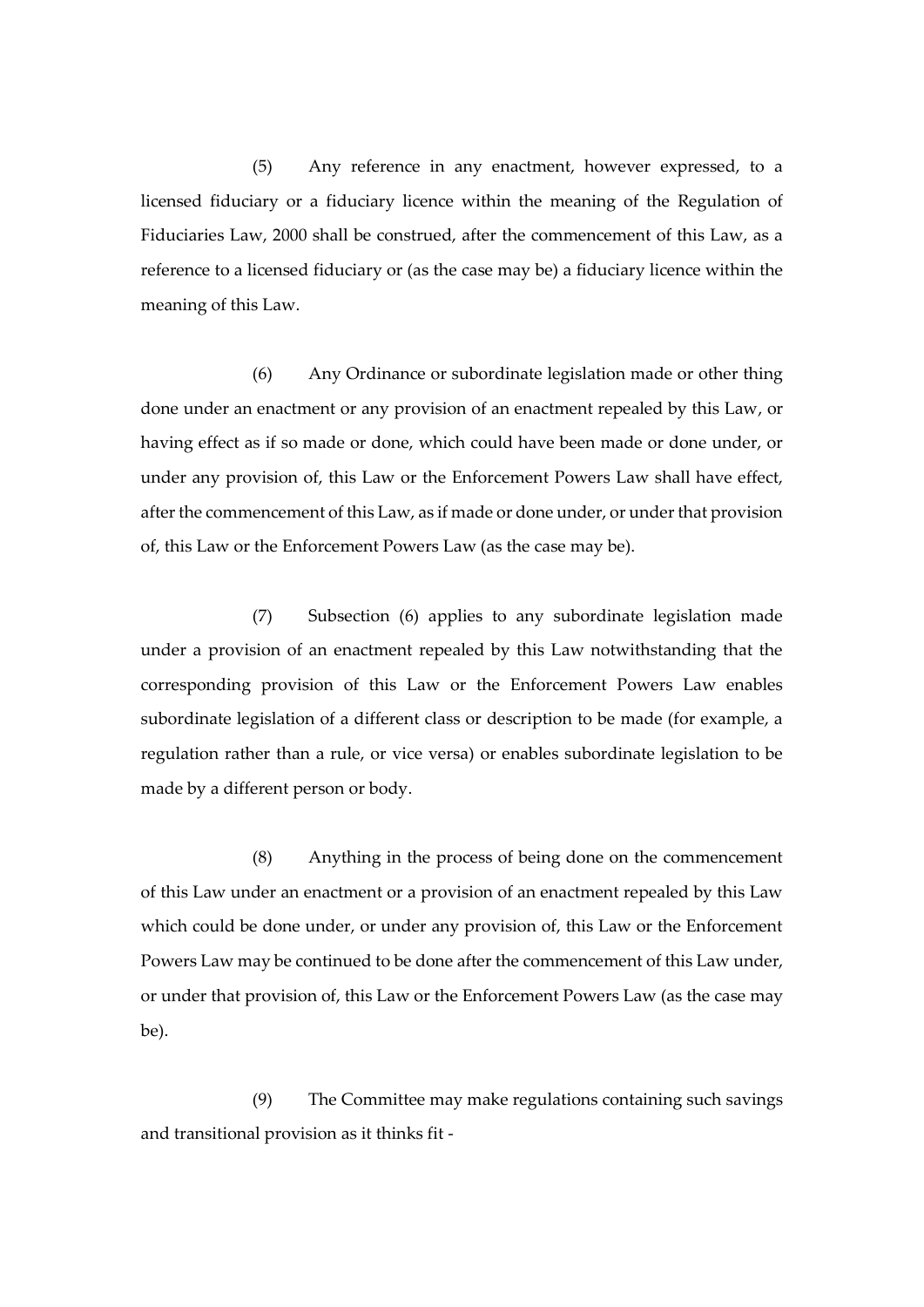- (a) in connection with the commencement of any of the provisions of this Law, and
- (b) for effecting the transition from the provisions of any enactment repealed by this Law which are re-enacted (with or without modification) by the provisions of this Law to the corresponding provisions of this Law.

(10) Regulations under subsection (9) may, without limitation, make such provision in respect of any provision of this Law, including a provision already in force, as the Committee thinks fit in connection with the commencement of or transition to that provision or any other provision of this Law, whether or not yet in force.

(11) Savings and transitional provisions made under the provisions of this section are in addition to and not in derogation from those made by or under any other provision of this Law.

## **Conversion of primary fiduciary licence into secondary fiduciary licence.**

**61.** (1) The Commission may by rules make such provision as they think fit in respect of the conversion, whether -

- (a) on the application of the licensed fiduciary, or
- (b) of the Commission's own motion and with the agreement of the licensed fiduciary,

of a primary fiduciary licence or any class or description thereof into a secondary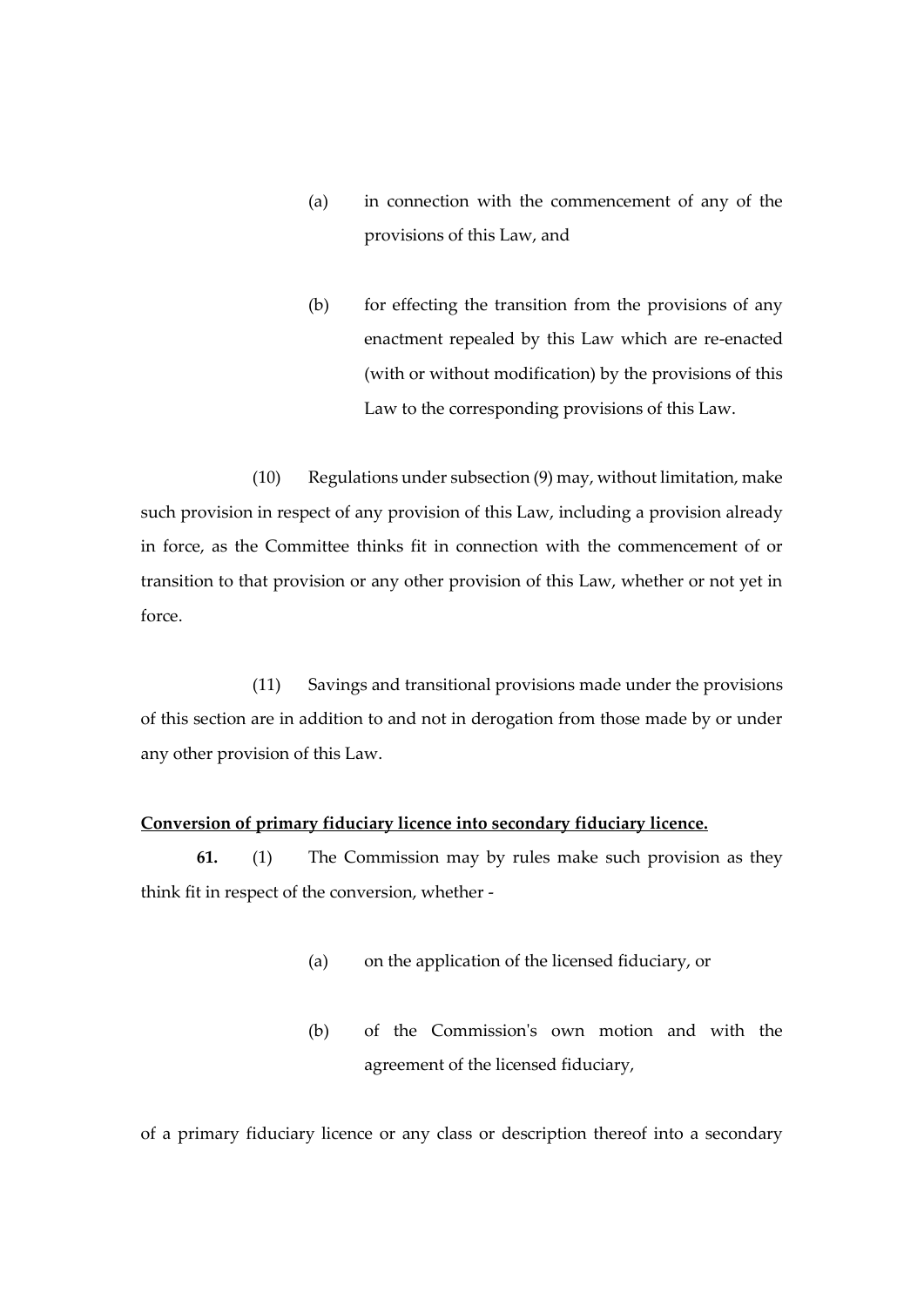fiduciary licence.

(2) Where a primary fiduciary licence is converted into a secondary fiduciary licence pursuant to rules under subsection (1) -

- (a) the licensed fiduciary concerned shall be deemed
	- (i) to have been granted a secondary fiduciary licence by the Commission under section 6, and
	- (ii) to be the holder of a secondary fiduciary licence subject to the same conditions to which the primary fiduciary licence was subject, and
- (b) the licence shall be deemed to be a secondary fiduciary licence granted by the Commission under section 6,

and the provisions of this Law shall apply accordingly.

# **Repeals.**

<u>.</u>

- **62.** The following enactments or provisions of enactments are repealed
	- (a) the Regulation of Fiduciaries, Administration Businesses and Company Directors, etc (Bailiwick of Guernsey) Law, 2000**mm**,
- **mm** Order in Council No. I of 2001.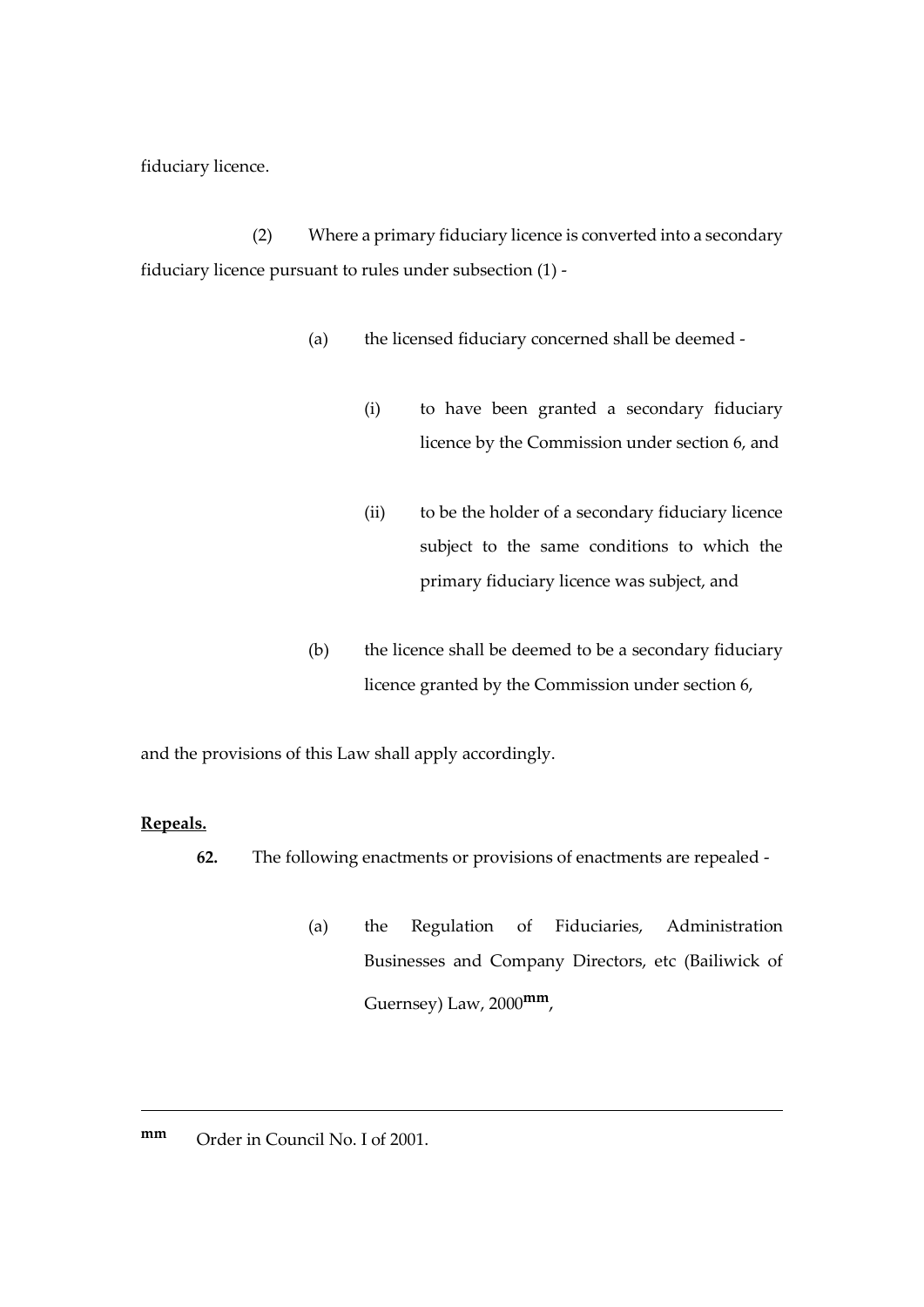- (b) the Regulation of Fiduciaries, Administration Businesses and Company Directors, etc (Bailiwick of Guernsey) (Amendment) Law, 2003**nn** ,
- (c) section 12 of the Disclosure (Bailiwick of Guernsey) Law, 2007**oo** ,
- (d) paragraphs 2 and 3 of Schedule 5 to the Companies (Guernsey) Law, 2008**pp** ,
- (e) the Regulation of Fiduciaries, Administration Businesses and Company Directors, etc (Bailiwick of Guernsey) (Amendment) Law, 2008**qq** ,
- (f) in the Schedule to the Statements Obtained Under Compulsion (Restriction of Use) (Bailiwick of Guernsey) Law, 2009**rr**, the entries relating to the Regulation of Fiduciaries, Administration Businesses and Company Directors, etc (Bailiwick of Guernsey) Law, 2000,
- (g) the Regulation of Fiduciaries, Administration

- **qq** Order in Council No. XXV of 2008.
- **rr** Order in Council No. XIII of 2010.

**nn** Order in Council No. XIV of 2003.

**oo** Order in Council No. XVI of 2007.

**pp** Order in Council No. VIII of 2008.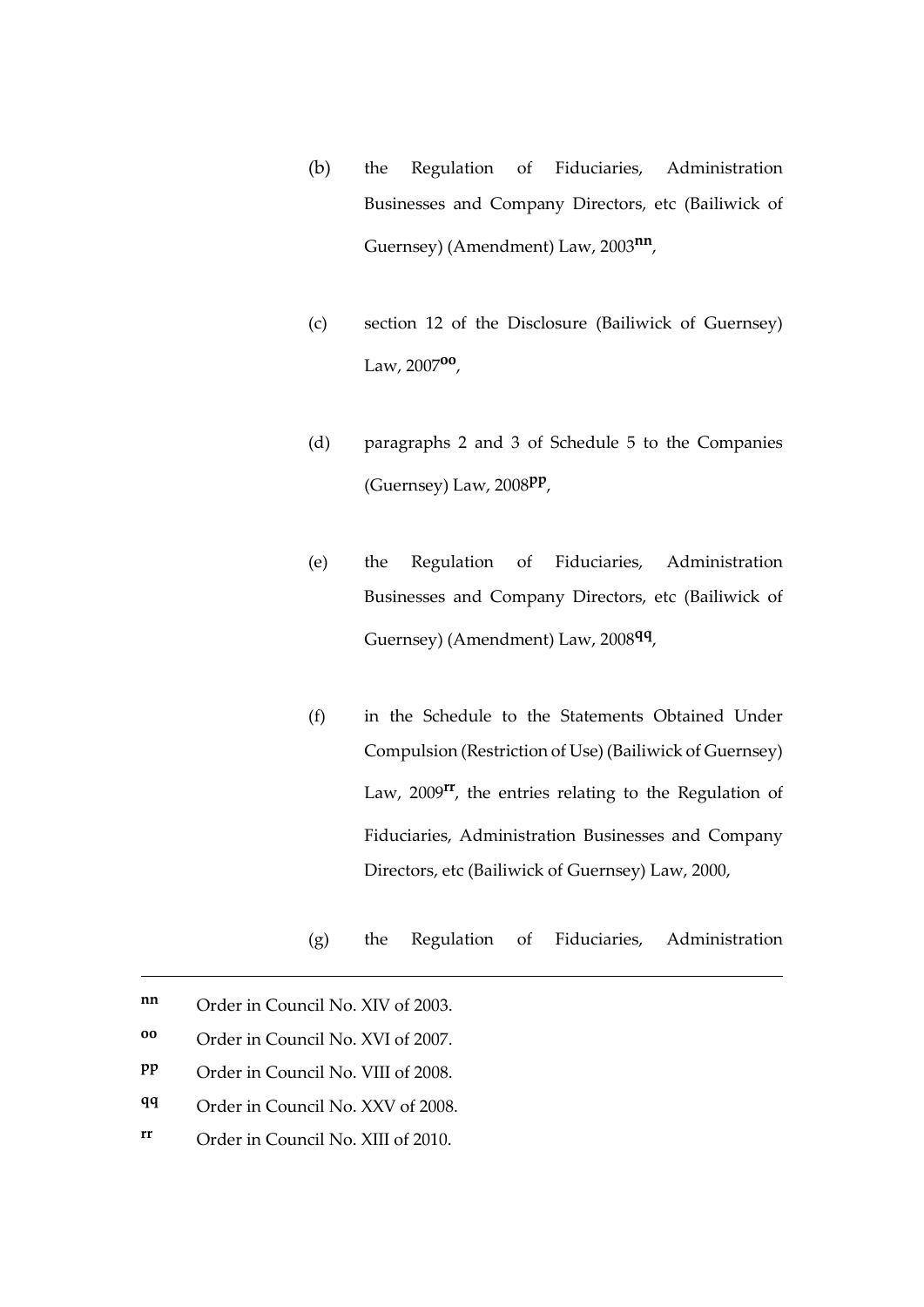Businesses and Company Directors, etc (Bailiwick of Guernsey) (Amendment) Law, 2010**ss** ,

- (h) section 50(1) of the Foundations (Guernsey) Law, 2012**tt** ,
- (i) section 4(d) of the Guernsey Financial Services Commission (Transfer of Functions) (Fees) (Bailiwick of Guernsey) Ordinance, 2015**uu** ,
- (j) section 1(2)(d) of the Sark General Purposes and Finance Committee (Transfer of Functions) (Guernsey) Ordinance, 2015**vv** ,
- (k) section 63(4) of the Single Euro Payments Area (Guernsey) Ordinance, 2016**ww**,
- (l) paragraph 4 of the Second Schedule to the Transfer of Funds (Alderney) Ordinance, 2017**xx** ,

**uu** Ordinance No. XII of 2015.

<u>.</u>

- **vv** Ordinance No. XXXIX of 2015.
- **ww** Ordinance No. II of 2016.
- **xx** Alderney Ordinance No. III of 2017.

**ss** Order in Council No. XVIII of 2010.

**tt** Order in Council No. I of 2013.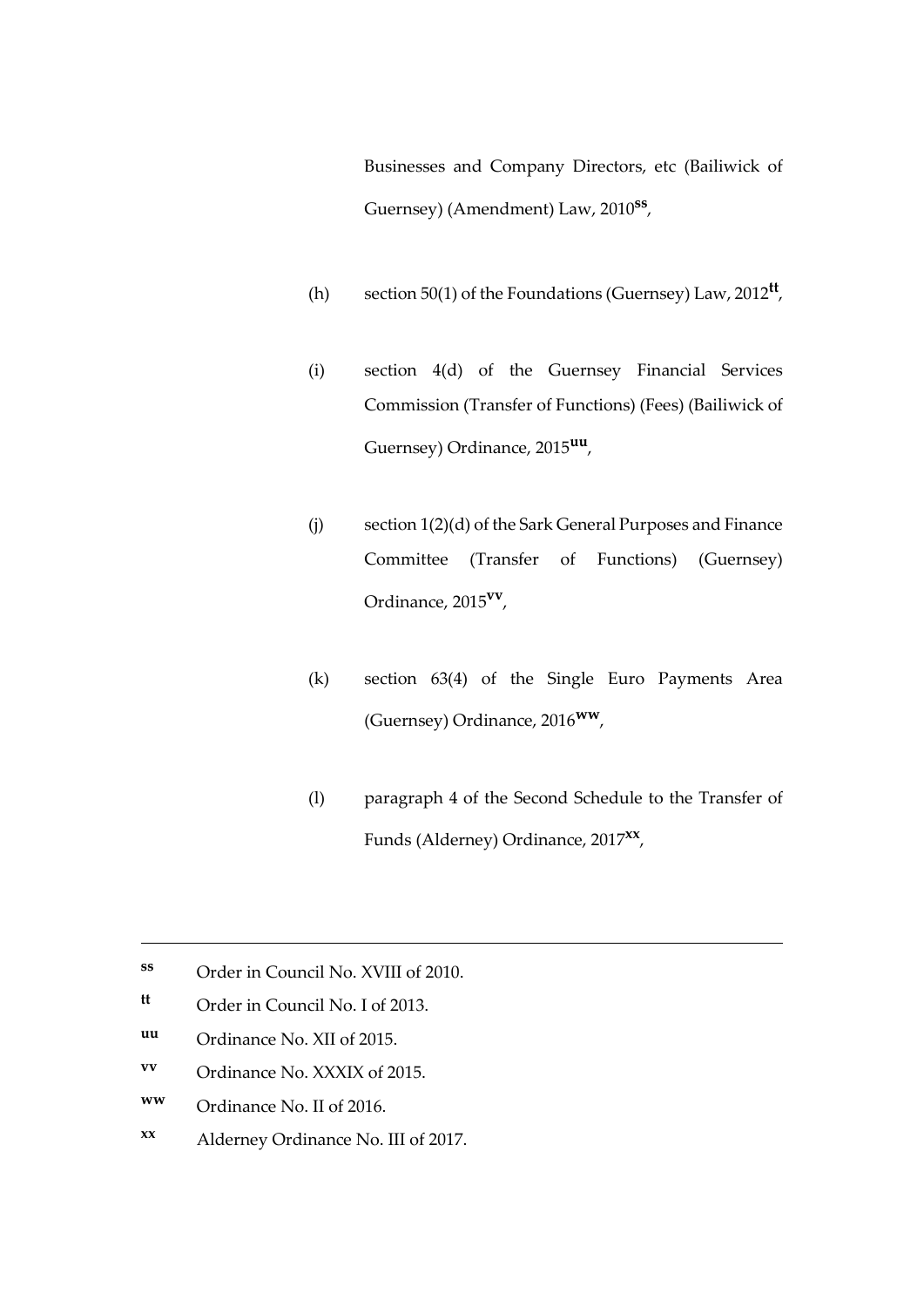- (m) paragraph 4 of the Second Schedule to the Transfer of Funds (Guernsey) Ordinance, 2017**yy** ,
- (n) paragraph 4 of the Second Schedule to the Transfer of Funds (Sark) Ordinance, 2017**zz** ,
- (o) the Regulation of Fiduciaries, Administration Businesses and Company Directors, etc (Bailiwick of Guernsey) (Amendment) Regulations, 2008**aaa** ,
- (p) regulation 6 of the Financial Services Commission (Bailiwick of Guernsey) (Amendment) Regulations, 2010**bbb** ,
- (q) the Regulation of Fiduciaries, Administration Businesses and Company Directors, etc (Bailiwick of Guernsey) (Foundations Amendment) Regulations, 2013**ccc** ,
- (r) the Regulation of Fiduciaries, Administration Businesses and Company Directors, etc. (Bailiwick of

- **zz** Sark Ordinance No. X of 2017.
- **aaa** G.S.I. No. 3 of 2008.

- **bbb** G.S.I. No. 83 of 2010.
- **ccc** G.S.I. No. 4 of 2013.

**yy** Ordinance No. XXVII of 2017.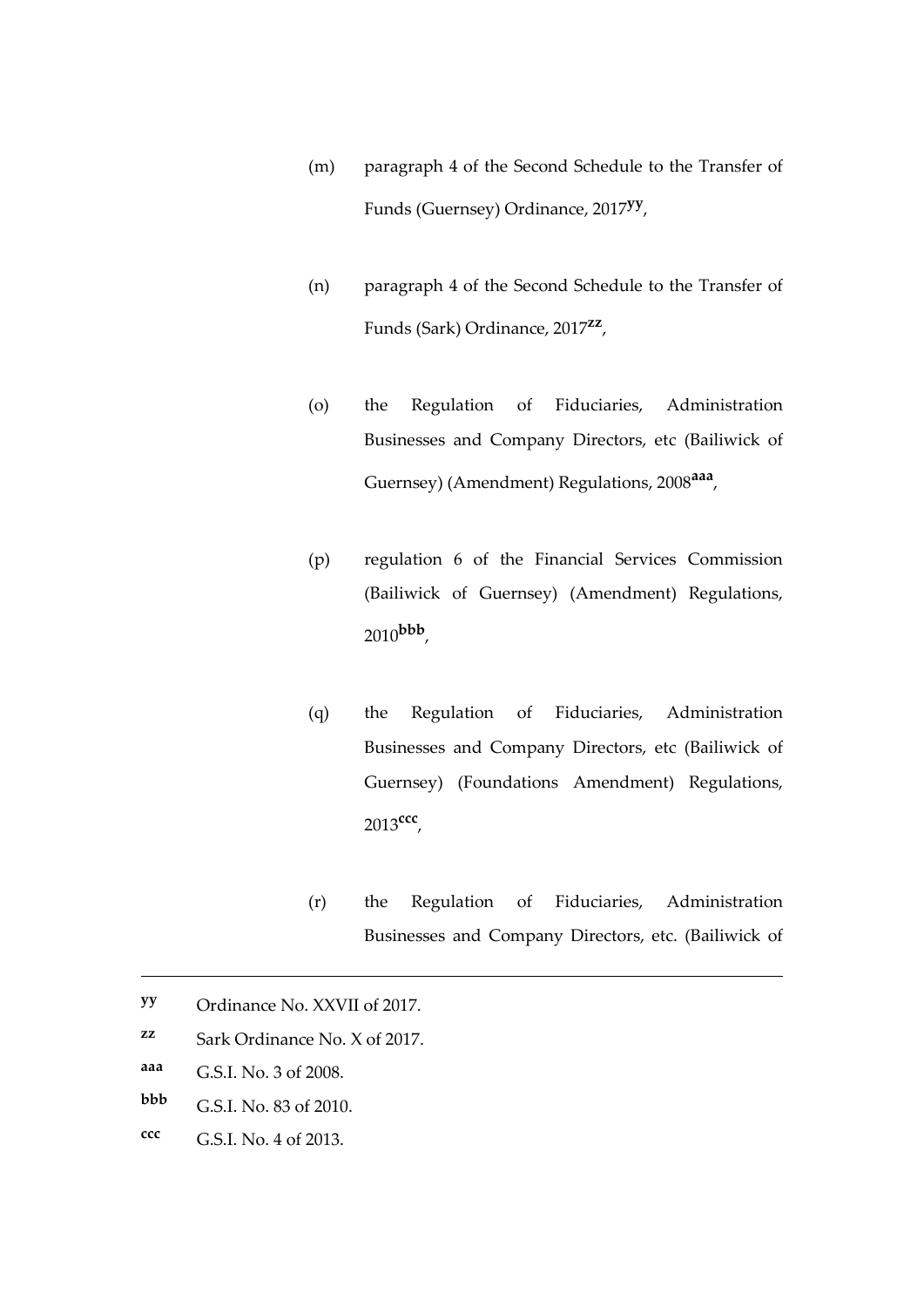Guernsey) (Pensions Amendment) Regulations, 2017**ddd** ,

- (s) regulation 1(3) of the Financial Services Commission (Regulatory Laws) (Bailiwick of Guernsey) (Amendment) Regulations, 2017**eee** ,
- (t) paragraph 2(3) of Schedule 4 to the Beneficial Ownership of Legal Persons (Guernsey) Law, 2017**fff** .

# **Citation.**

**63.** This Law may be cited as the Regulation of Fiduciaries, Administration Businesses and Company Directors, etc (Bailiwick of Guernsey) Law, 2020.

#### **Commencement.**

**64.** This Law shall come into force on the day appointed by Ordinance of the States; and different days may be appointed for different provisions or different purposes.

1

- **eee** G.S.I. No. 50 of 2017.
- **fff** Order in Council No. VI of 2017.

**ddd** G.S.I. No. 34 of 2017.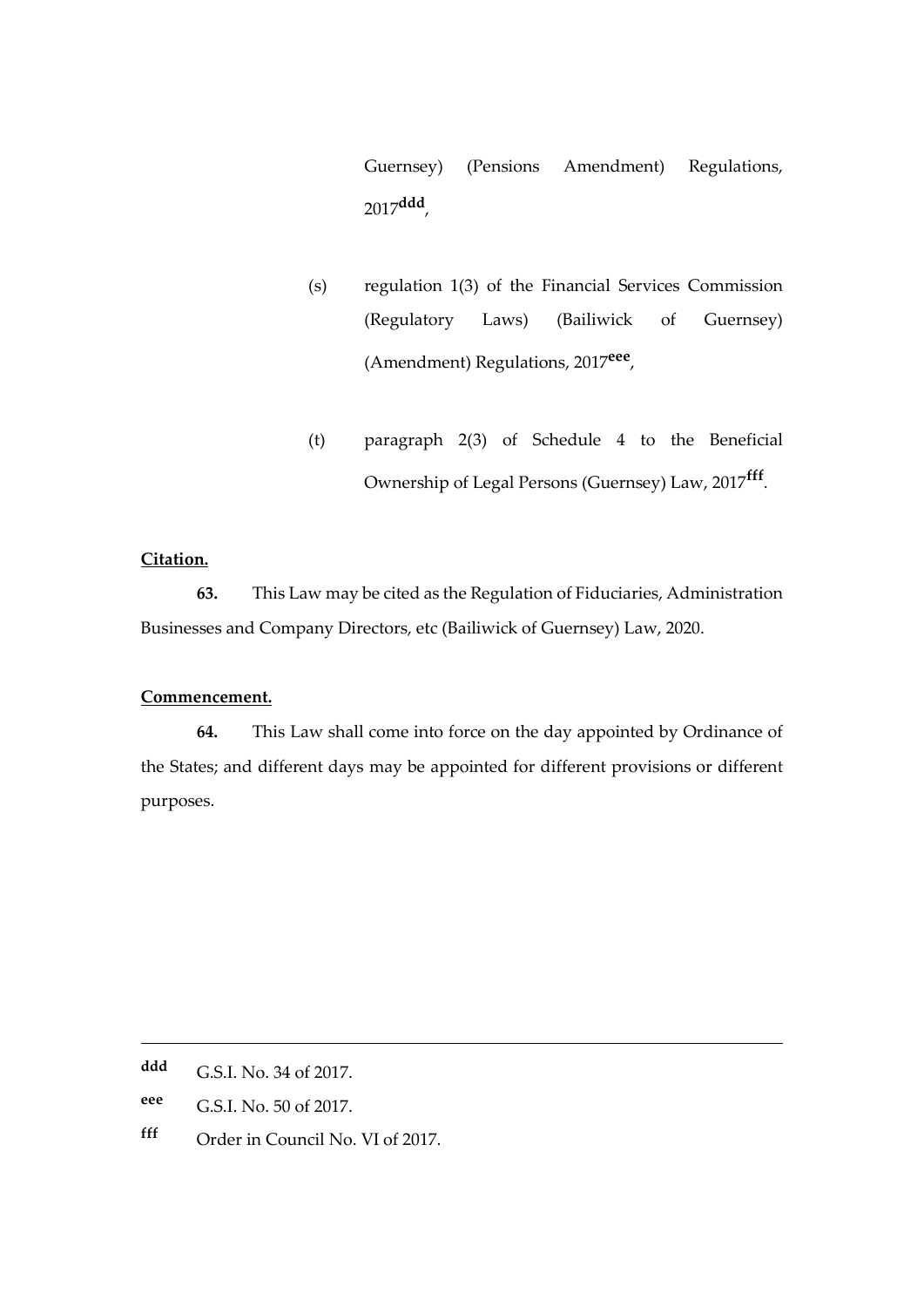#### SCHEDULE 1

#### MINIMUM CRITERIA FOR LICENSING.

### **Integrity and skill.**

**1.** (1) The business of the applicant or licensed fiduciary is or, in the case of a person who is not yet carrying on a regulated activity, will be carried on –

- (a) with prudence and integrity,
- (b) with professional skill appropriate to the nature and scale of the activities of the applicant or licensed fiduciary, and
- (c) in a manner which will not tend to bring the Bailiwick into disrepute as an international finance centre.

(2) In conducting business, the applicant or licensed fiduciary shall at all times act in accordance with the following documents issued by the Commission –

- (a) the Principles of Conduct of Finance Business, and
- (b) any rules, codes, guidance, principles, policies and instructions issued under the provisions of this Law and any other enactment as may be applicable to the applicant or licensed fiduciary.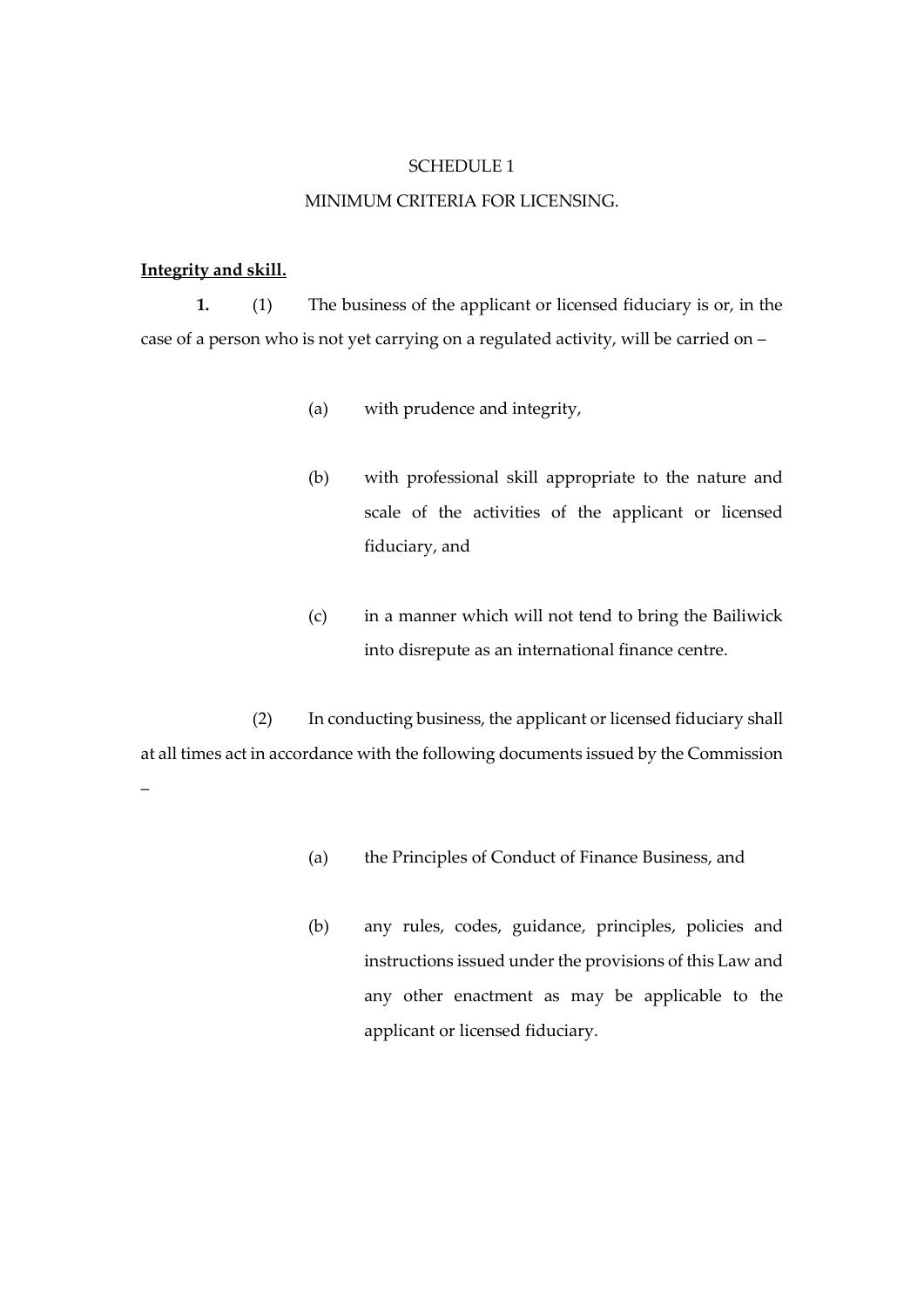### **Fit and proper persons.**

**2.** (1) The applicant or licensed fiduciary is a fit and proper person to hold a fiduciary licence and, in the case of a primary fiduciary licence or secondary fiduciary licence, every person who is, or is to be, the holder of a supervised role in respect of the applicant or licensed fiduciary is a fit and proper person to hold that position.

(2) In determining whether a person ("**A**") is a fit and proper person to hold a fiduciary licence or a particular position, regard shall be had to –

- (a) A's probity, competence, experience and soundness of judgement for fulfilling the responsibilities of a licensed fiduciary or (as the case may be) of that position,
- (b) the diligence with which A is fulfilling or likely to fulfil those responsibilities,
- (c) whether the interests of the public or the reputation of the Bailiwick as a finance centre are, or are likely to be, in any way jeopardised by A holding a fiduciary licence or that position,
- (d) A's educational and professional qualifications, A's membership of professional or other relevant bodies and any evidence of A's continuing professional education or development,
- (e) A's knowledge and understanding of the legal and professional obligations to be assumed or undertaken,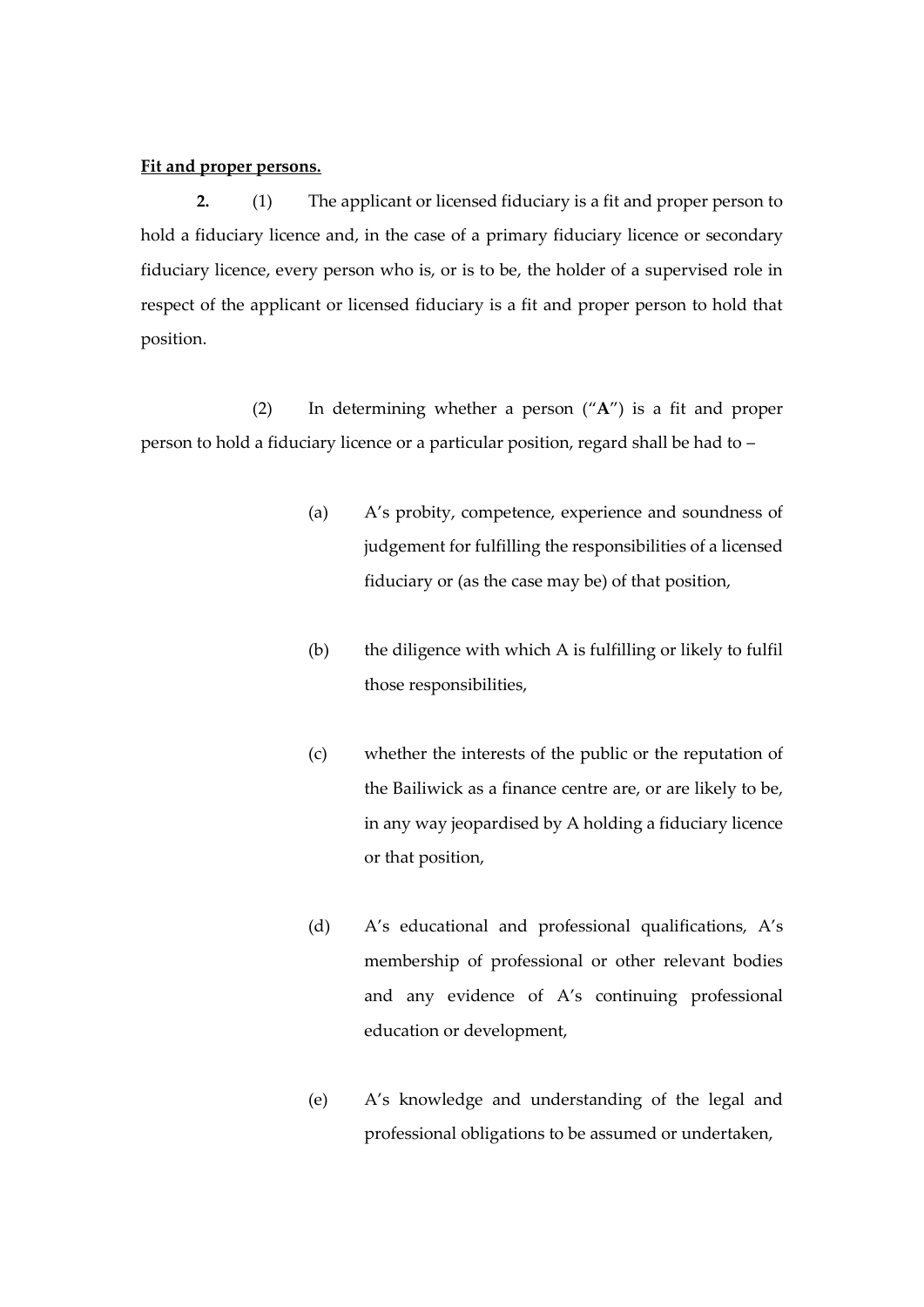- (f) A's policies, procedures and controls for the vetting of clients and A's record of compliance with the provisions  $of -$ 
	- (i) the appointed Laws,
	- (ii) the Transfer of Funds (Guernsey) Ordinance, 2017, the Transfer of Funds (Alderney) Ordinance, 2017 and the Transfer of Funds (Sark) Ordinance, 2017,
	- (iii) the Single Euro Payments Area (Guernsey) Ordinance, 2016,
	- (iv) the Beneficial Ownership of Legal Persons (Guernsey) Law, 2017,
	- (v) the Beneficial Ownership of Legal Persons (Alderney) Law, 2017,
	- (vi) any legislation implementing European Union or United Nations sanctions and applicable in the Bailiwick, and
	- (vii) any other enactment prescribed for the purposes of this Law by regulation of the Commission,
- (g) A's record of compliance with the provisions of the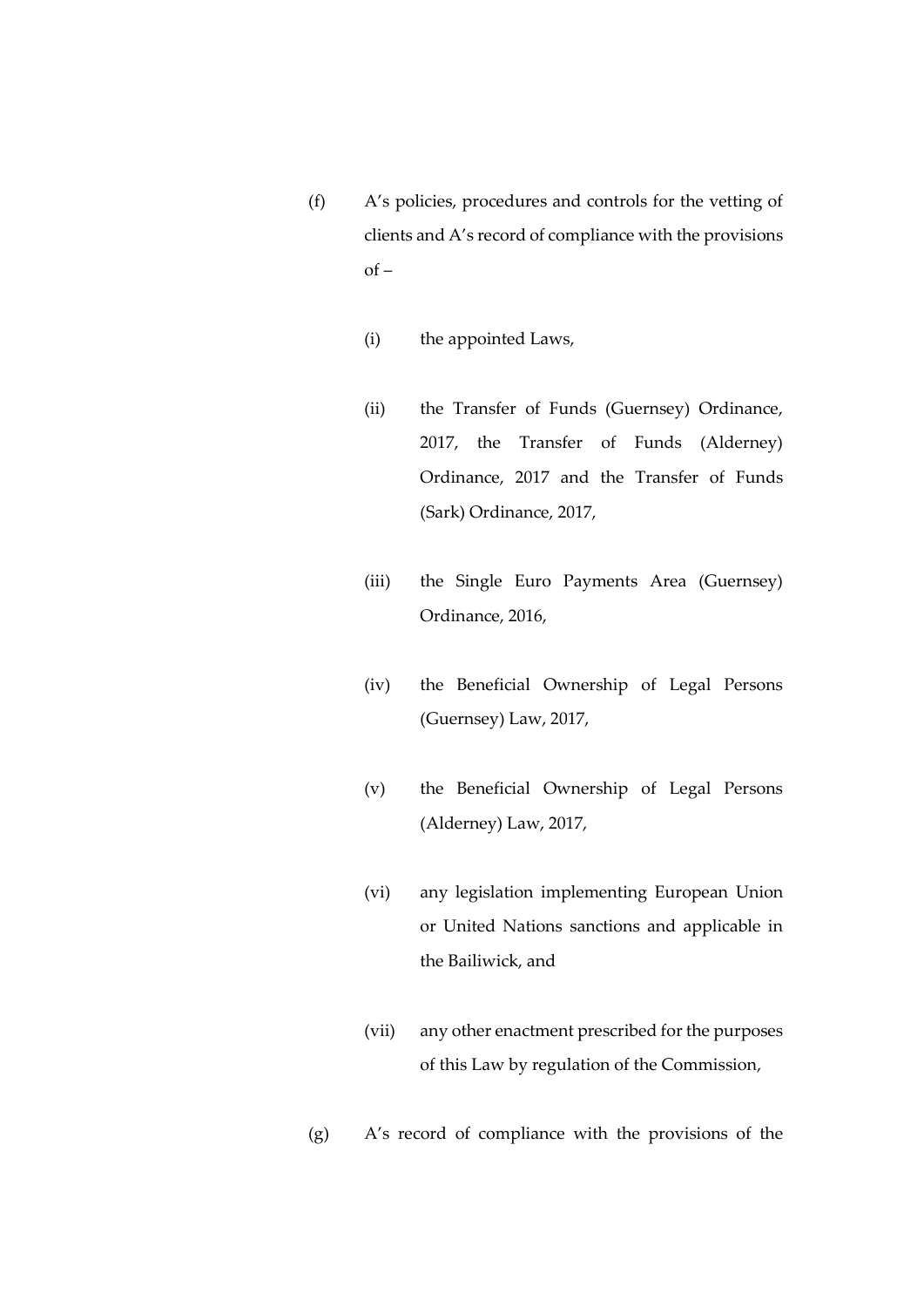Companies (Guernsey) Law, 2008 in acting as a corporate services provider or a resident agent within the meaning of that Law,

- (h) A's record of compliance with the provisions of the Foundations (Guernsey) Law, 2012 in acting as a foundation official or a resident agent within the meaning of that Law,
- (i) A's record of compliance with the provisions of the Limited Liability Partnerships (Guernsey) Law, 2013 in acting as a corporate services provider or a resident agent within the meaning of that Law, and
- (j) A's policies, procedures and controls to comply with any rules, codes, guidance, principles, policies and instructions referenced in paragraph 1(2).

(3) Without prejudice to the generality of subparagraphs (1) and (2), regard may be had to the previous conduct and activities of the person in question and, in particular, to any evidence that that person has –

- (a) committed any offence, and in particular any offence involving fraud or other dishonesty or involving violence,
- (b) contravened any of the provisions of
	- (i) this Law,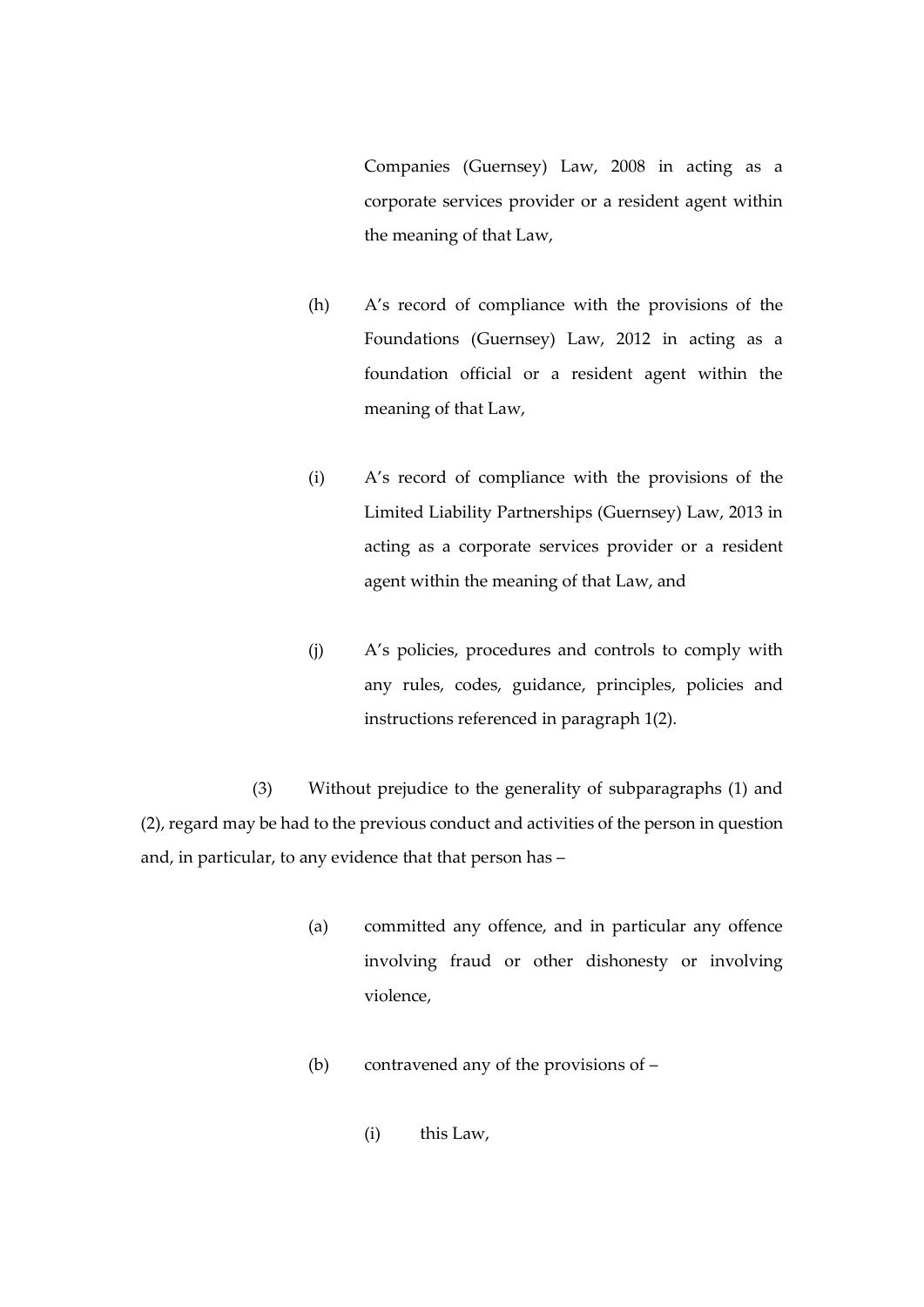- (ii) the regulatory Laws,
- (iii) the repealed regulatory legislation (within the meaning of the Enforcement Powers Law),
- (iv) any enactment relating to money laundering or terrorist financing (including, for the avoidance of doubt, any rules, codes, guidance, principles, policies and instructions issued by the Commission in relation thereto), or
- (v) any other enactment appearing to the Commission to be designed for protecting members of the public against financial loss due  $to -$ 
	- (A) dishonesty, incompetence or malpractice by persons concerned in the provision of regulated activities, banking, insurance, investment or other financial services, or
	- (B) the conduct of discharged or undischarged bankrupts or persons who are otherwise insolvent (including persons in respect of whom there has been a winding up event within the meaning of the Enforcement Powers Law),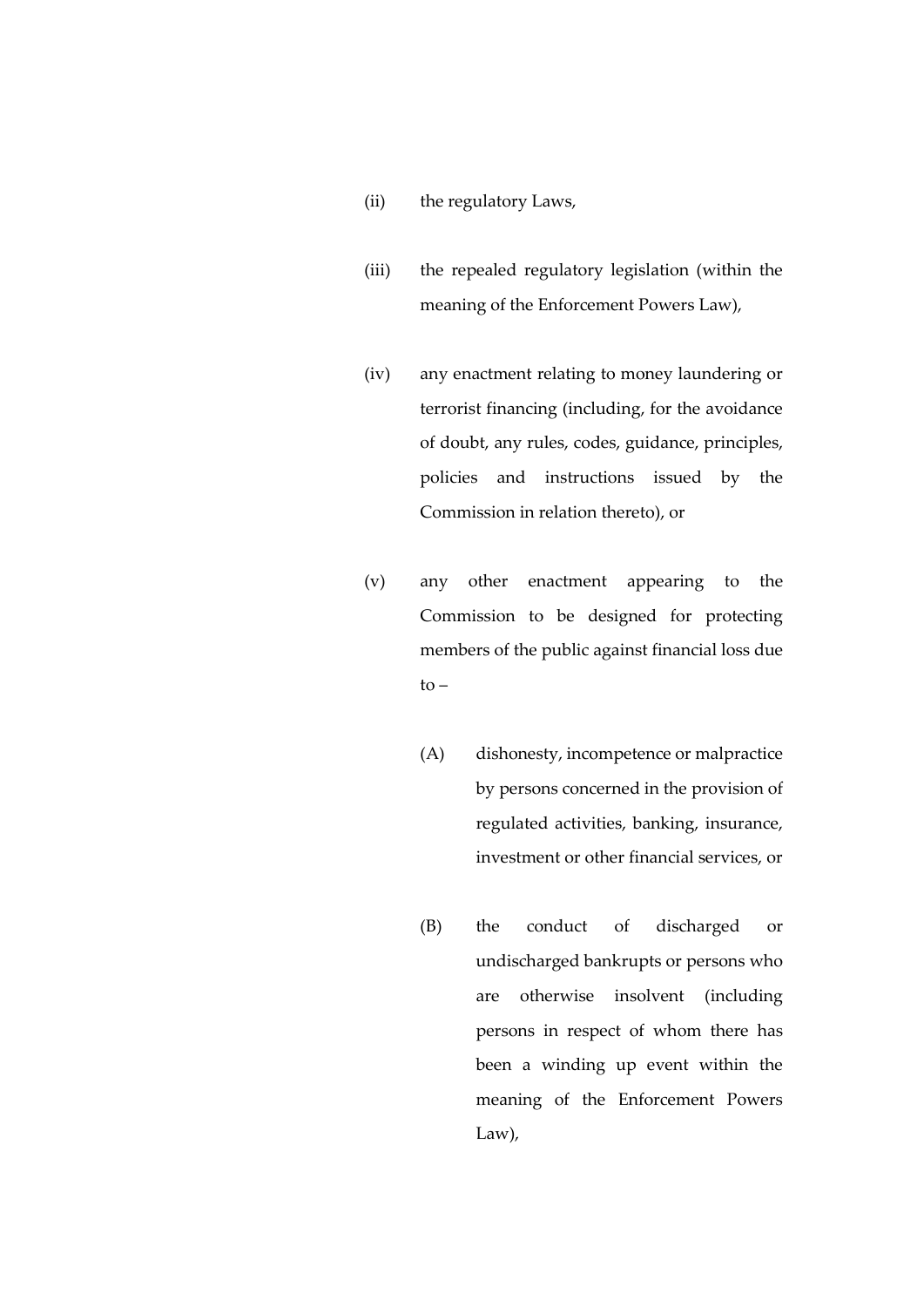- (c) engaged in any business practices (whether unlawful or not) –
	- (i) appearing to the Commission to be deceitful or oppressive or otherwise improper, or
	- (ii) which otherwise reflect discredit on that person's method of conducting business or that person's suitability to carry on regulated activities, or
- (d) engaged in or been associated with any other business practices or other conduct or behaviour in such a way as to cast doubt on that person's competence and soundness of judgement.
- (4) For the purposes of this paragraph and for the avoidance of doubt -
	- (a) **"conduct and activities"** includes any conduct, activity or omission in any jurisdiction,
	- (b) **"offence"** includes an offence under the law of another jurisdiction which would be an offence in the Bailiwick if the conduct, activity or omission constituting the offence occurred in the Bailiwick, and
	- (c) **"enactment"** includes any primary, secondary or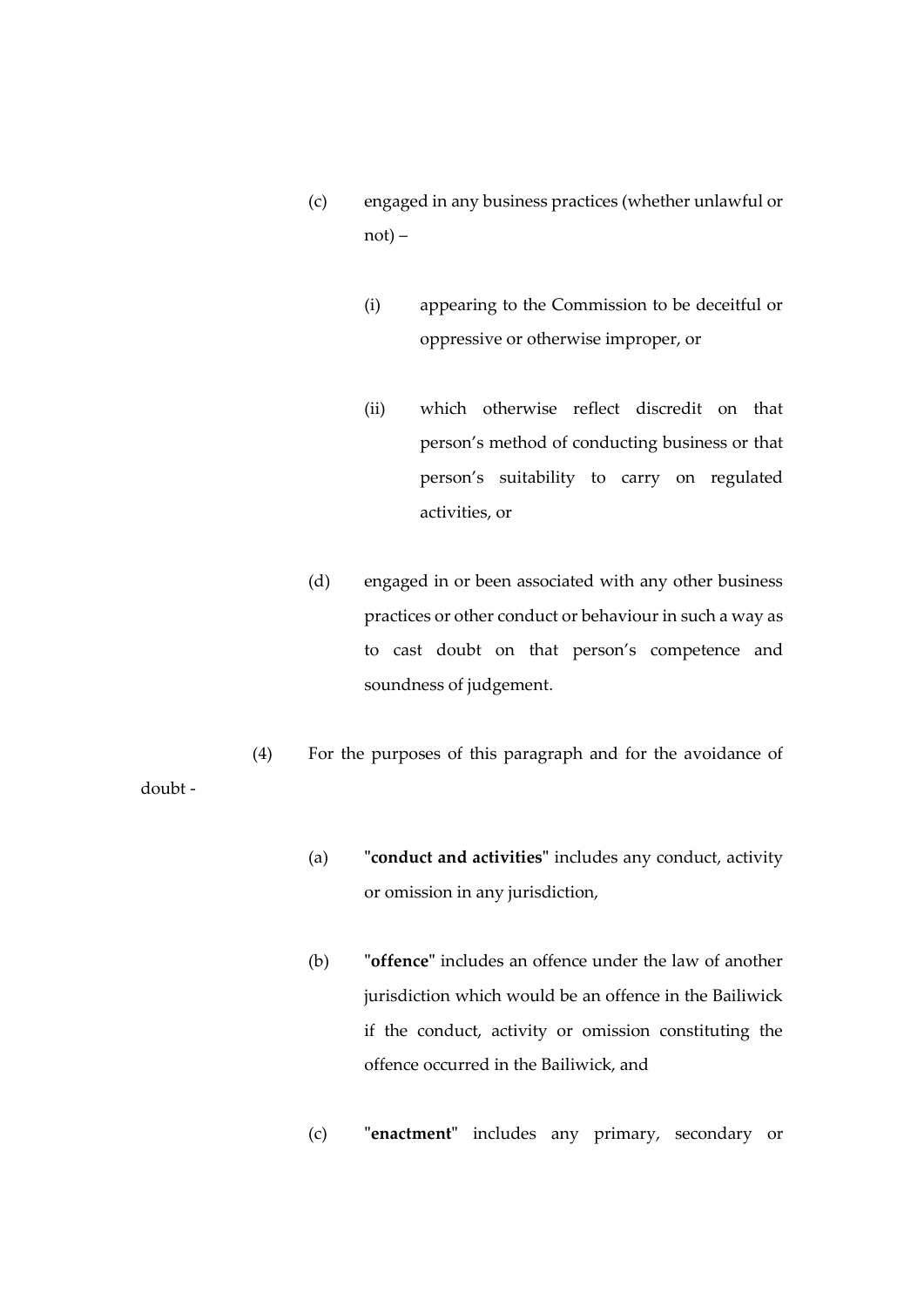tertiary legislation of any jurisdiction in the British Islands or elsewhere.

### **Business to be directed by at least two individuals.**

**3.** (1) In the case of a primary fiduciary licence or secondary fiduciary licence, at least two individuals who are –

- (a) resident in the Bailiwick,
- (b) of appropriate standing and experience, and
- (c) sufficiently independent of each other,

shall effectively direct the business of the applicant or licensed fiduciary.

(2) For the purposes of subparagraph  $(1)(c)$ , an individual is sufficiently independent of another where, in the opinion of the Commission, that individual would not be unduly influenced by that other individual.

### **Composition of board of directors.**

**4.** Where the applicant or licensed fiduciary is a company, the board of directors shall include such number of –

- (a) directors with executive responsibility for the management of its business, and
- (b) directors without executive responsibility for the management of its business,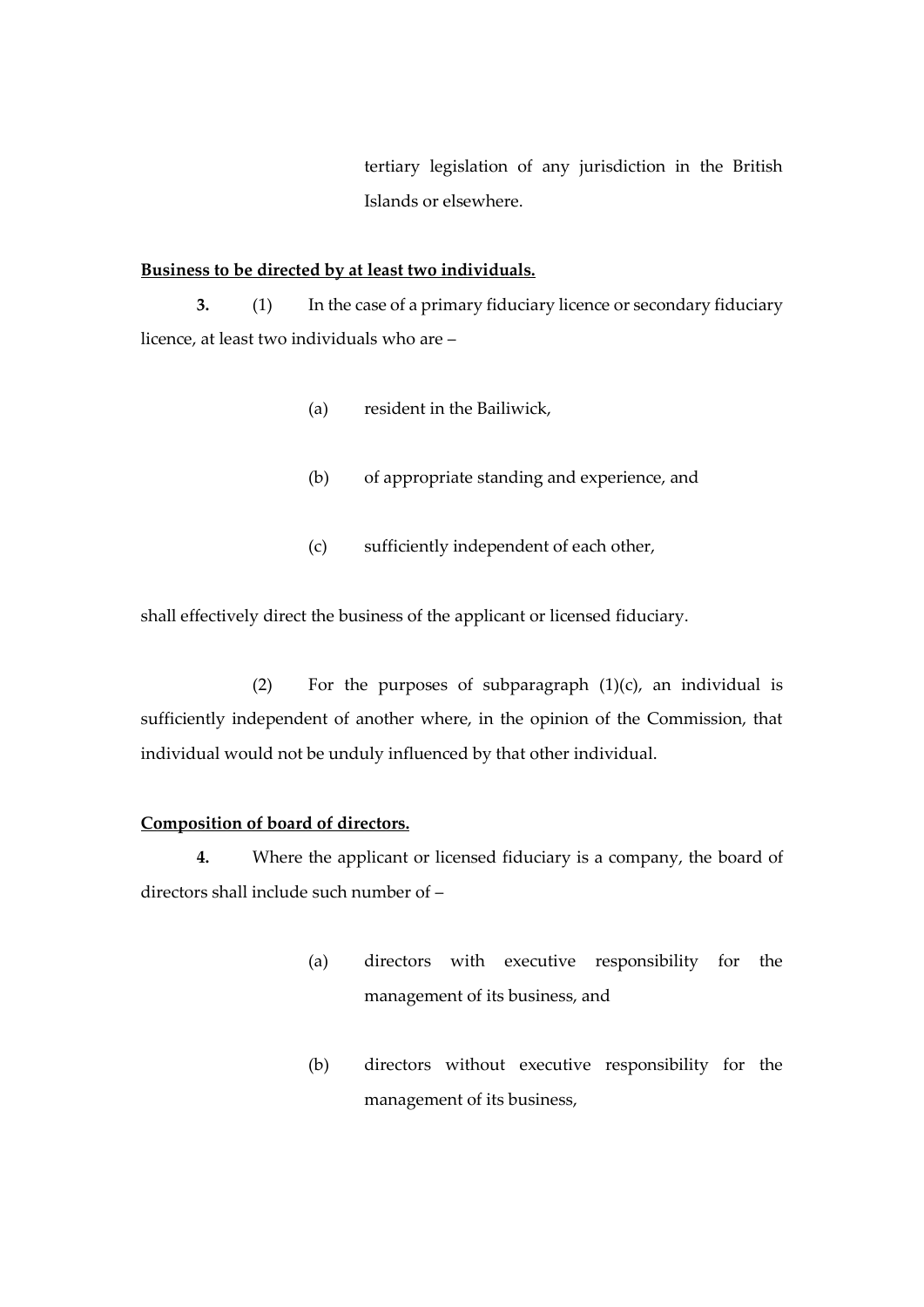as the Commission considers appropriate having regard to the circumstances of the company and the nature and scale of its operations.

### **Business to be conducted in prudent manner.**

**5.** (1) The applicant or licensed fiduciary conducts or, in the case of a person who is not yet carrying on a regulated activity, will conduct business in a prudent manner.

(2) Without prejudice to subparagraph (1) and subject to the provisions of subparagraph (4), an applicant or licensed fiduciary ("**A**") shall not be regarded as conducting business in a prudent manner unless –

- (a) A maintains or, as the case may be, will maintain
	- (i) a capital base, and
	- (ii) insurance cover,

of an amount which the Commission considers appropriate,

- (b) A maintains or, as the case may be, will maintain adequate liquidity, having regard to –
	- (i) the relationship between A's liquid assets and A's actual and contingent liabilities,
	- (ii) the times at which those liabilities will or may fall due and A's assets will mature,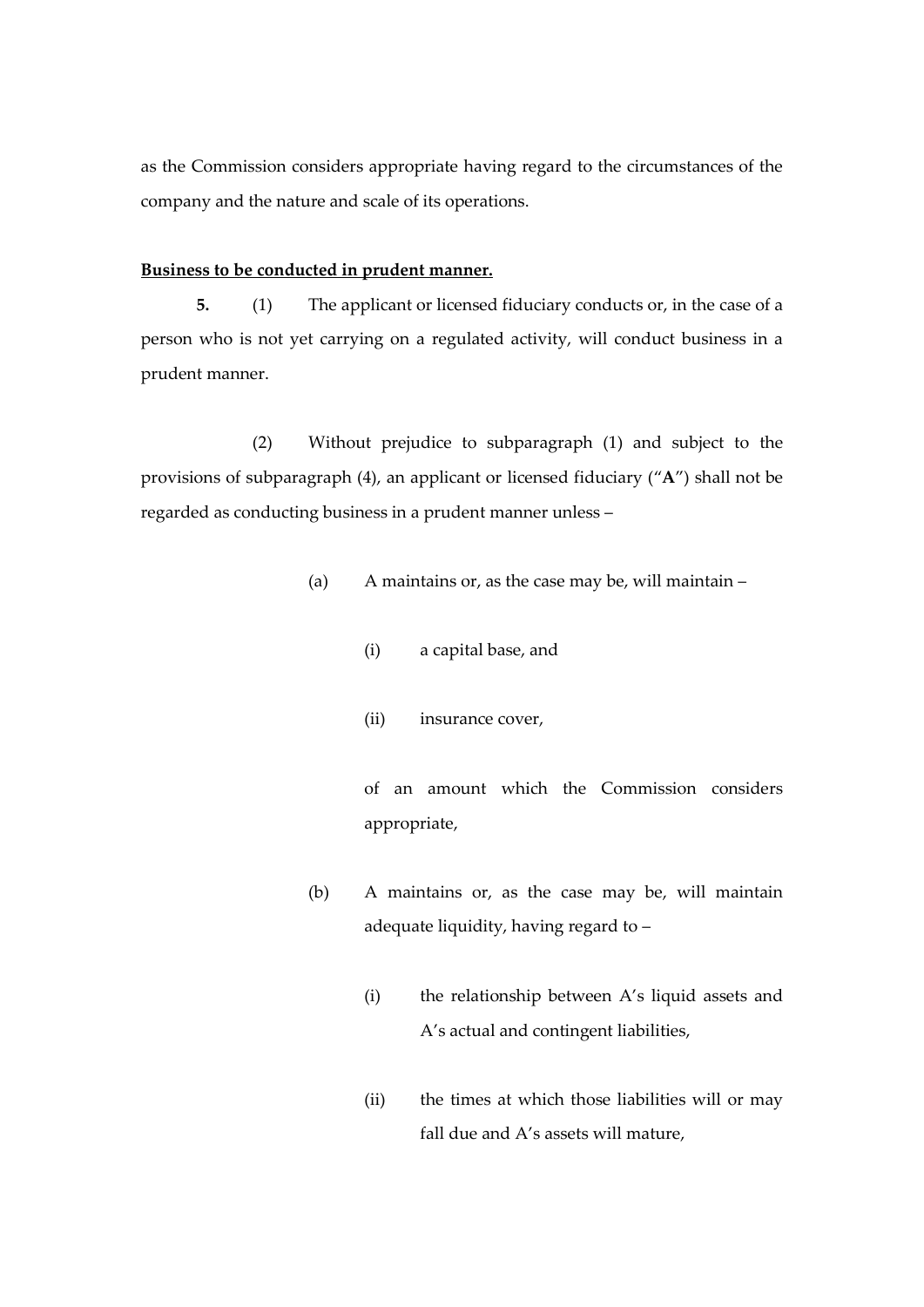- (iii) the nature and scale of A's operations,
- (iv) the risks inherent in those operations and (where A is a company) in the operations of any other company in the same group so far as capable of affecting A, and
- (v) any other factors appearing to the Commission to be relevant,
- (c) in the case of a primary fiduciary licence or secondary fiduciary licence, A makes or, as the case may be, will make adequate provision for –
	- (i) depreciation or diminution in the value of A's assets (including provision for bad or doubtful debts),
	- (ii) liabilities which will or may fall to be discharged by A, and
	- (iii) losses which A will or may incur, and
- (d) A maintains or, as the case may be, will maintain
	- (i) adequate accounting and other records of A's business, and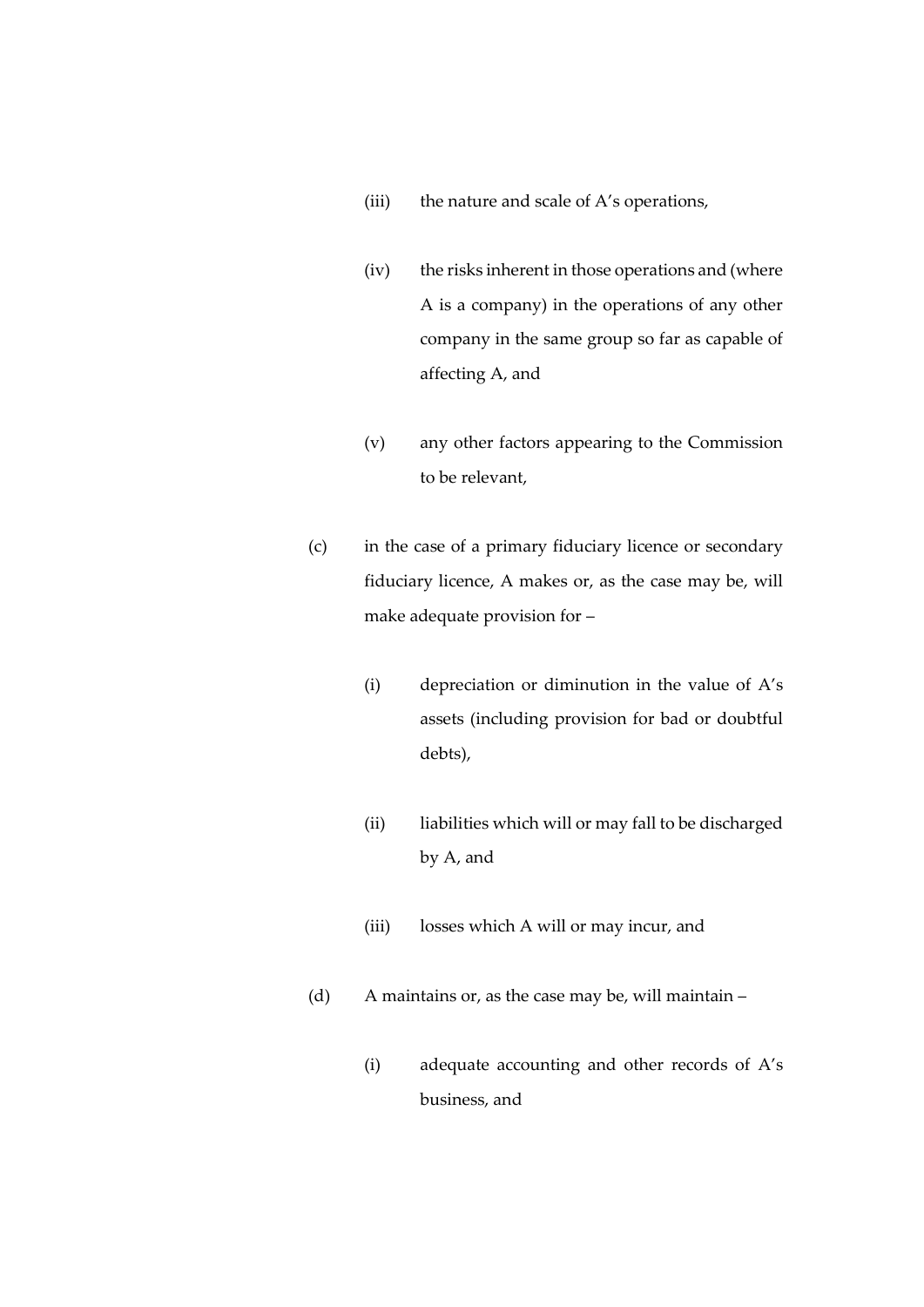(ii) adequate systems of control of A's business and records.

(3) Without prejudice to the generality of subparagraphs (1) and (2), the Commission shall also have regard, in determining whether an applicant or licensed fiduciary is to be regarded as conducting business in a prudent manner, to the following –

- (a) in the case of a primary fiduciary licence or secondary fiduciary licence, whether the applicant or licensed fiduciary has staff of adequate number, skills, knowledge and experience to undertake and fulfil their duties,
- (b) the systems of control and record keeping of the applicant or licensed fiduciary for business undertaken or contemplated and the provision made by the applicant or licensed fiduciary for the proper maintenance and development of such systems,
- (c) the complaints history of the applicant or licensed fiduciary, and
- (d) in the case of a primary fiduciary licence or secondary fiduciary licence, and where the applicant or licensed fiduciary is a company which is part of a group, whether the structure or organisation of the group hinders effective supervision.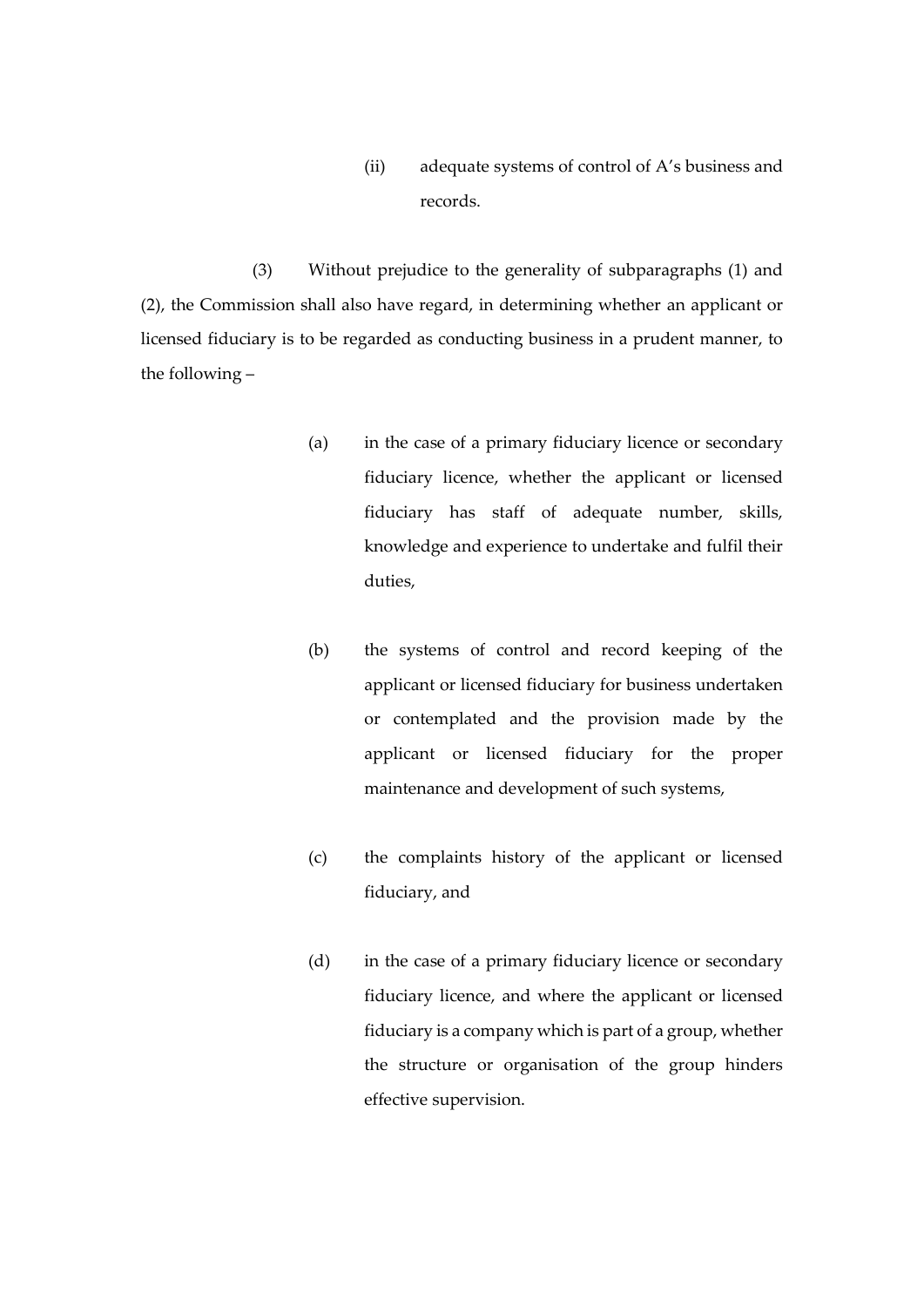- (4) For the purposes of
	- (a) subparagraph  $(2)(a)$ , an appropriate amount is
		- (i) an amount commensurate with the nature and scale of A's operations, and
		- (ii) an amount and nature sufficient to safeguard the interests of A's clients and potential clients, having regard to –
			- $(A)$  the nature and scale of A's operations,
			- (B) the risks inherent in those operations and (where A is a company) in the operations of any other company in the same group, so far as capable of affecting A, and
			- (C) any other factors appearing to the Commission to be relevant,
	- (b) subparagraph (2)(b), in considering the liquid assets of an applicant or licensed fiduciary, the Commission may, to such extent as it thinks appropriate, take into account –
		- (i) the assets of the applicant or licensed fiduciary, and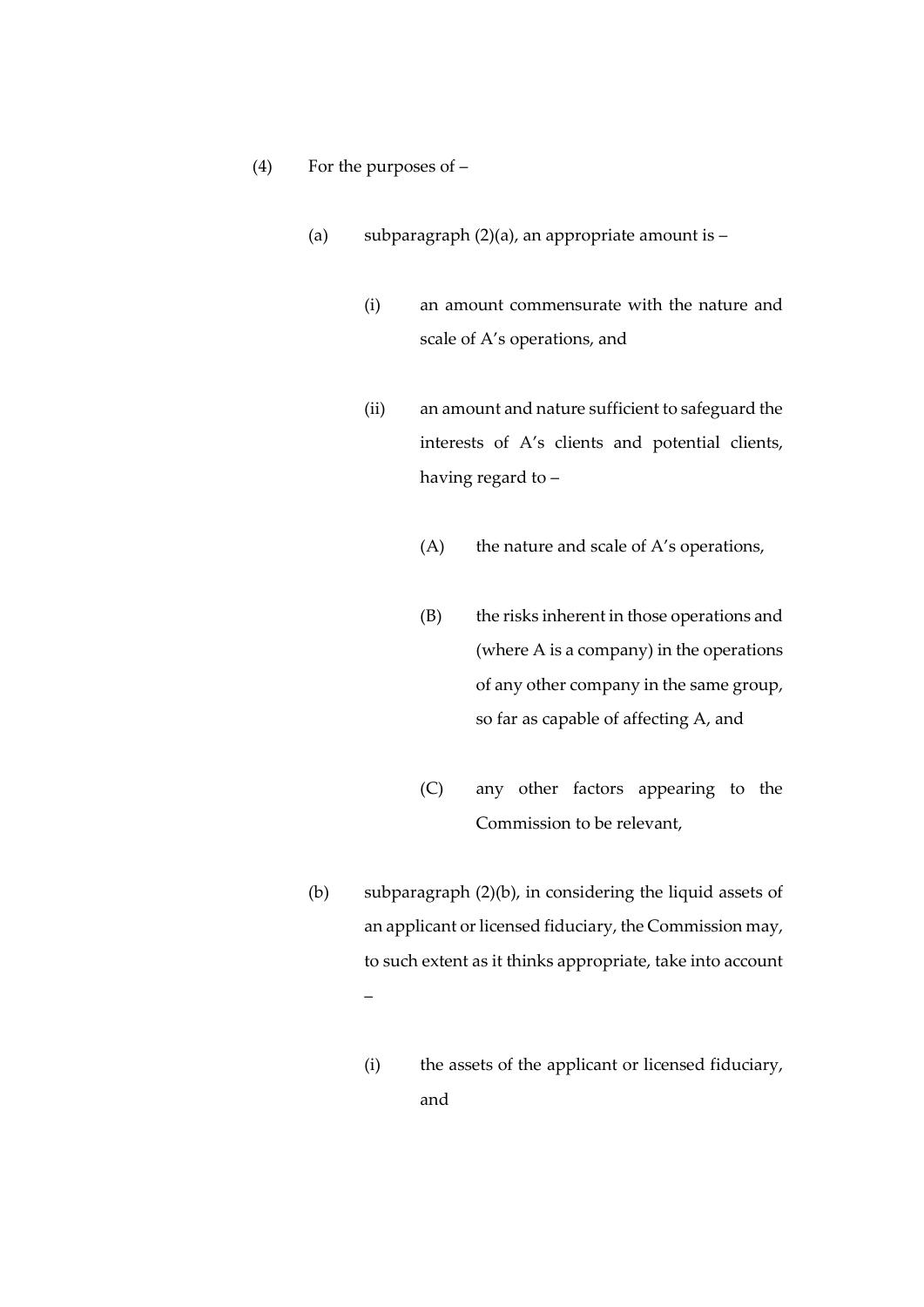- (ii) the facilities which are available to the applicant or licensed fiduciary and which are capable of providing liquidity within a reasonable period, and
- (c) subparagraph (2)(d),
	- (i) records and systems shall not be regarded as adequate unless they are such as to enable –
		- (A) the business of the applicant or licensed fiduciary to be managed prudently, and
		- (B) the applicant or licensed fiduciary to comply with the duties imposed by or under the provisions of this Law or any enactment listed in paragraph 2(2)(f), and
	- (ii) where the applicant or licensed fiduciary is a company, in determining whether those systems are adequate the Commission shall (without limitation) have regard to the functions and responsibilities in respect of them of any of the company's directors.

### **Information required by the Commission.**

**6.** The applicant, licensed fiduciary and any person who is, or is to be, the holder of a supervised role in respect of the applicant or licensed fiduciary, shall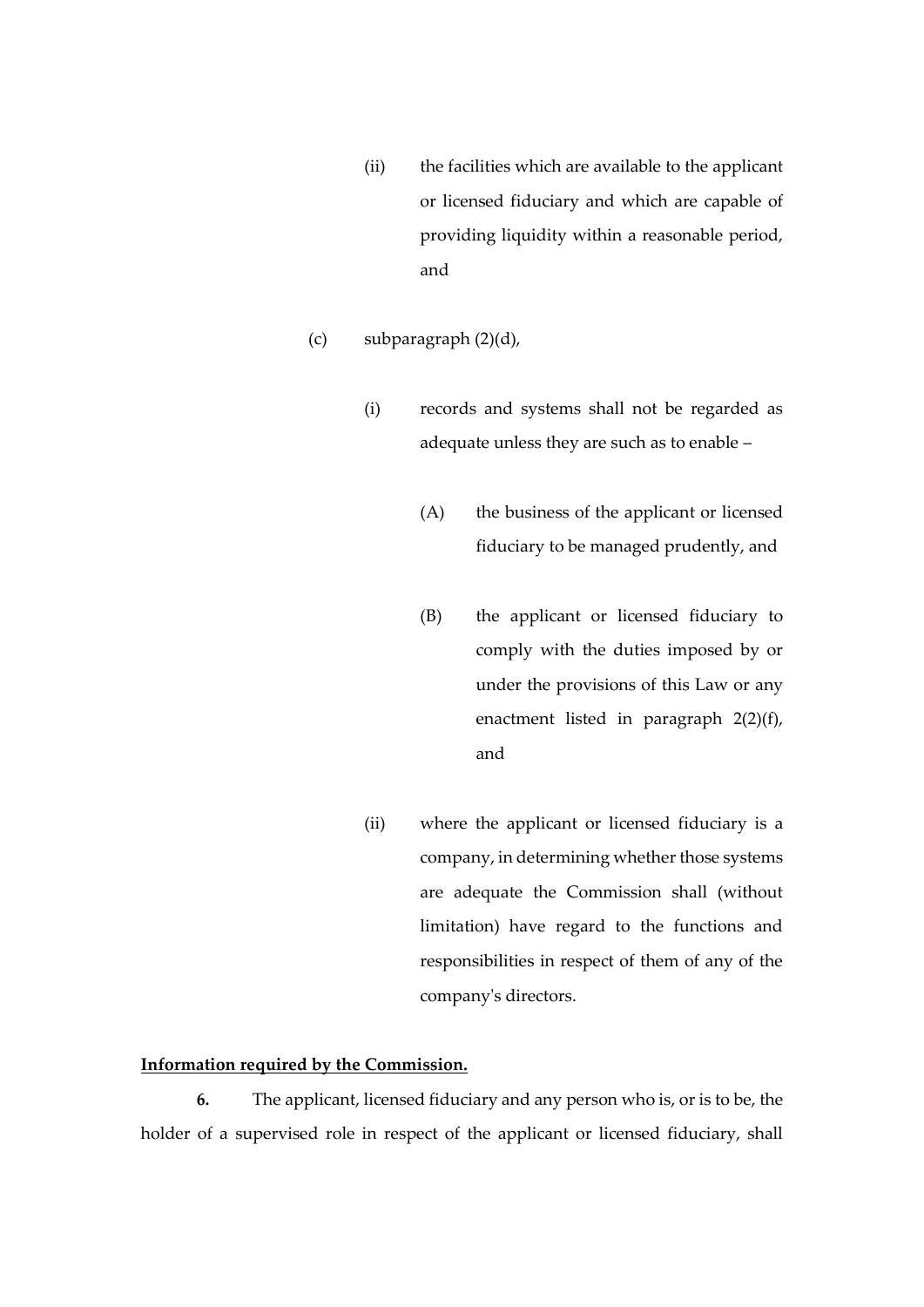supply such information as the Commission may reasonably require for the purpose of assessing compliance with the minimum criteria for licensing set out in this Schedule.

# **Power to make regulations.**

**7.** The Committee may make regulations amending the provisions of this Schedule.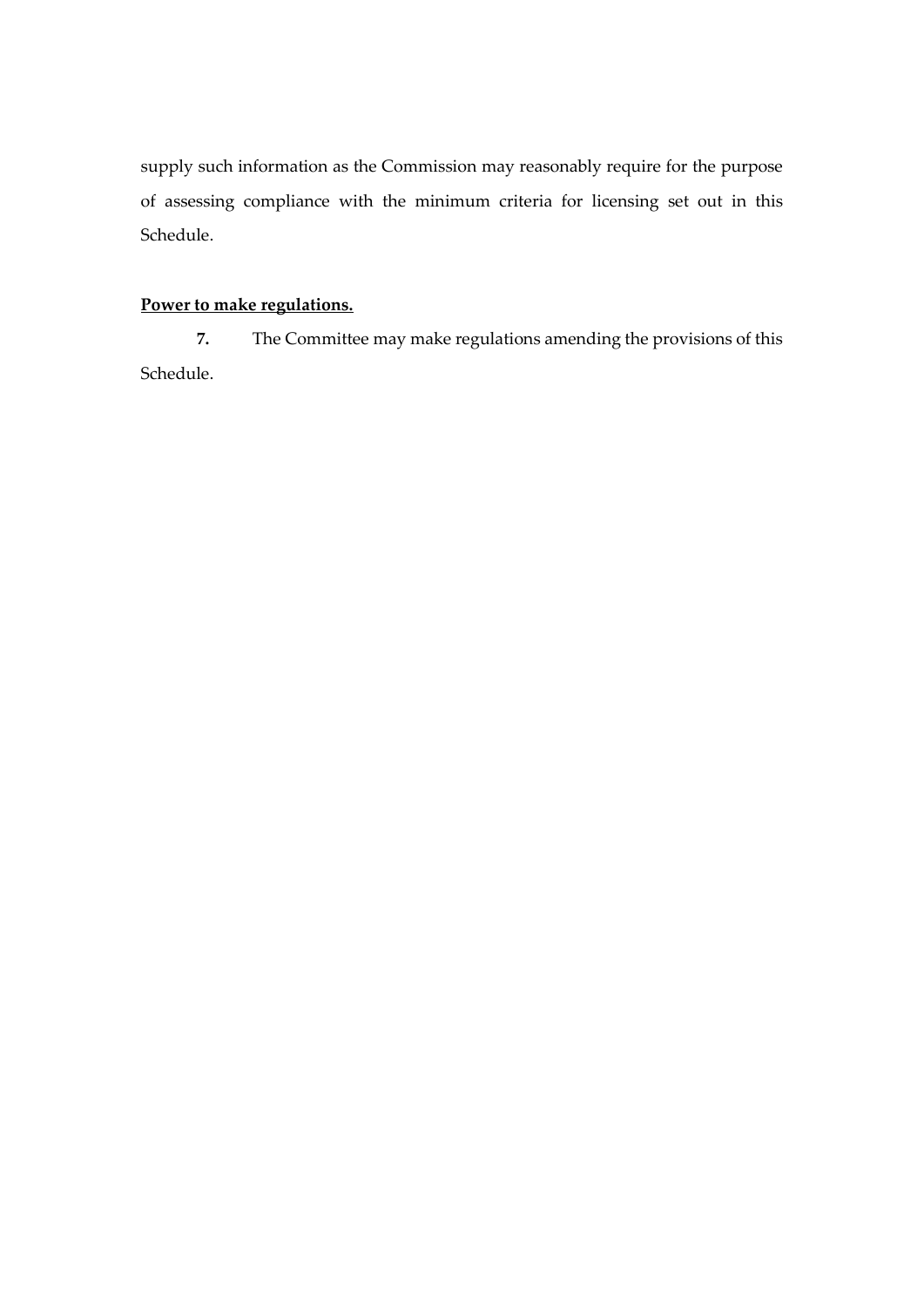#### SCHEDULE 2

## MEANING OF "HOLDING COMPANY" AND "SUBSIDIARY COMPANY"

**1.** For the purposes of this Law a company is, subject to the provisions of paragraph 3, a subsidiary of another if, but only if –

- (a) that other  $-$ 
	- (i) is a member of it and controls the composition of its board of directors, or
	- (ii) holds more than half in nominal value of its equity share capital, or
- (b) the first-mentioned company is a subsidiary of any company which is that other's subsidiary.

**2.** For the purposes of paragraph 1 the composition of a company's board of directors shall be deemed to be controlled by another company if, but only if, that other company has some power, exercisable without the consent or concurrence of any other person, to appoint or remove the holders of all or a majority of the directorships; and that other company shall be deemed to have power to appoint a person to any directorship in respect of which any of the following conditions is satisfied –

> (a) that a person cannot be appointed thereto without the exercise in that person's favour by that other company of such a power,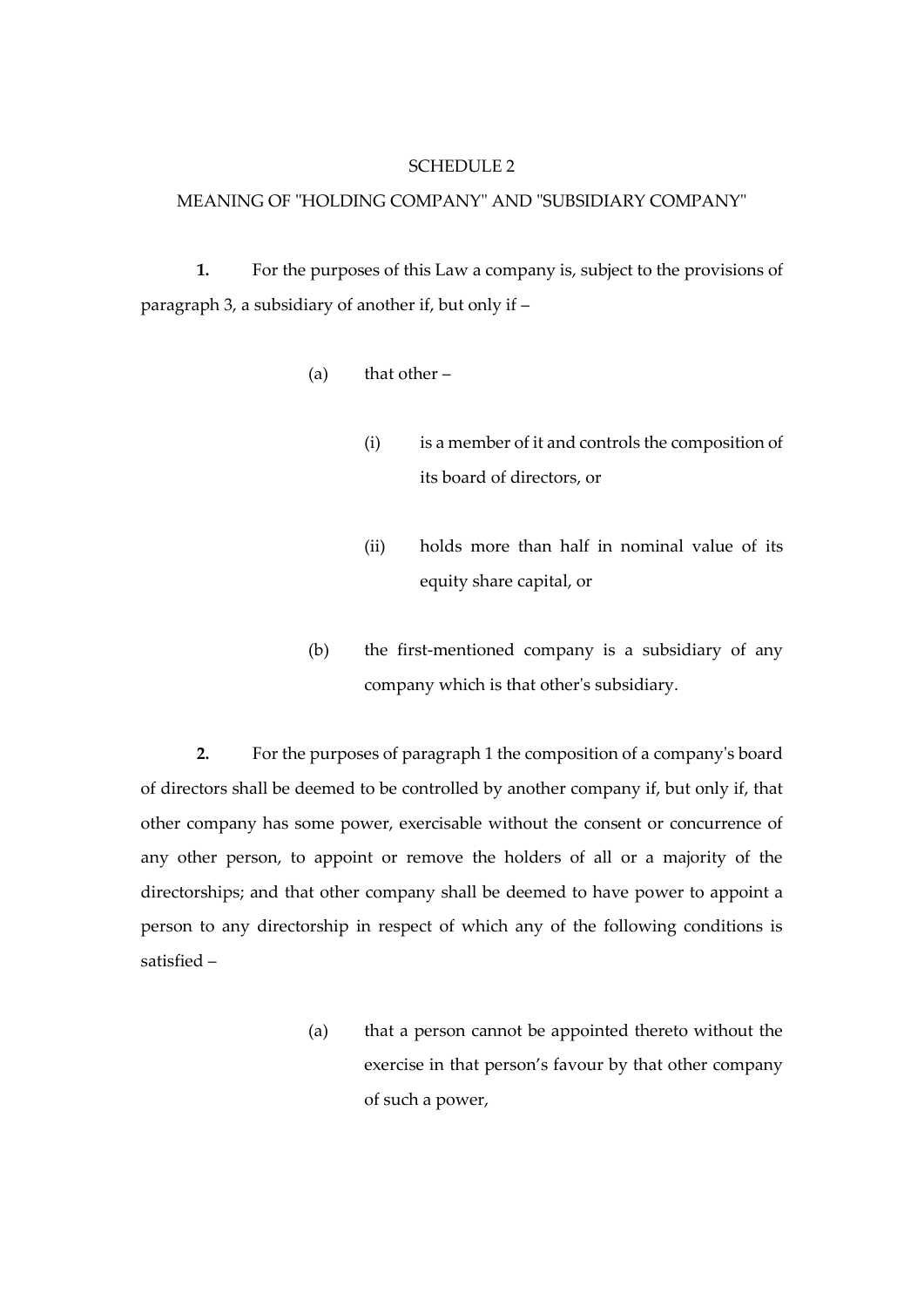- (b) that a person's appointment thereto follows necessarily from that person's appointment as director of that other company,
- (c) that the directorship is held by that other company itself or by a subsidiary of it.
- **3.** In determining whether a company is a subsidiary of another
	- (a) any shares held or power exercisable by that other in a fiduciary capacity shall be treated as not held or exercisable by it,
	- (b) subject to the provisions of items (c) and (d), any shares held or power exercisable –
		- (i) by any person as a nominee for that other (except where that other is concerned only in a fiduciary capacity),
		- (ii) by, or by a nominee for, a subsidiary of that other, not being a subsidiary which is concerned only in a fiduciary capacity,

shall be treated as held or exercisable by that other,

(c) any shares held or power exercisable by any person by virtue of the provisions of any debentures of the firstmentioned company or of a trust instrument for